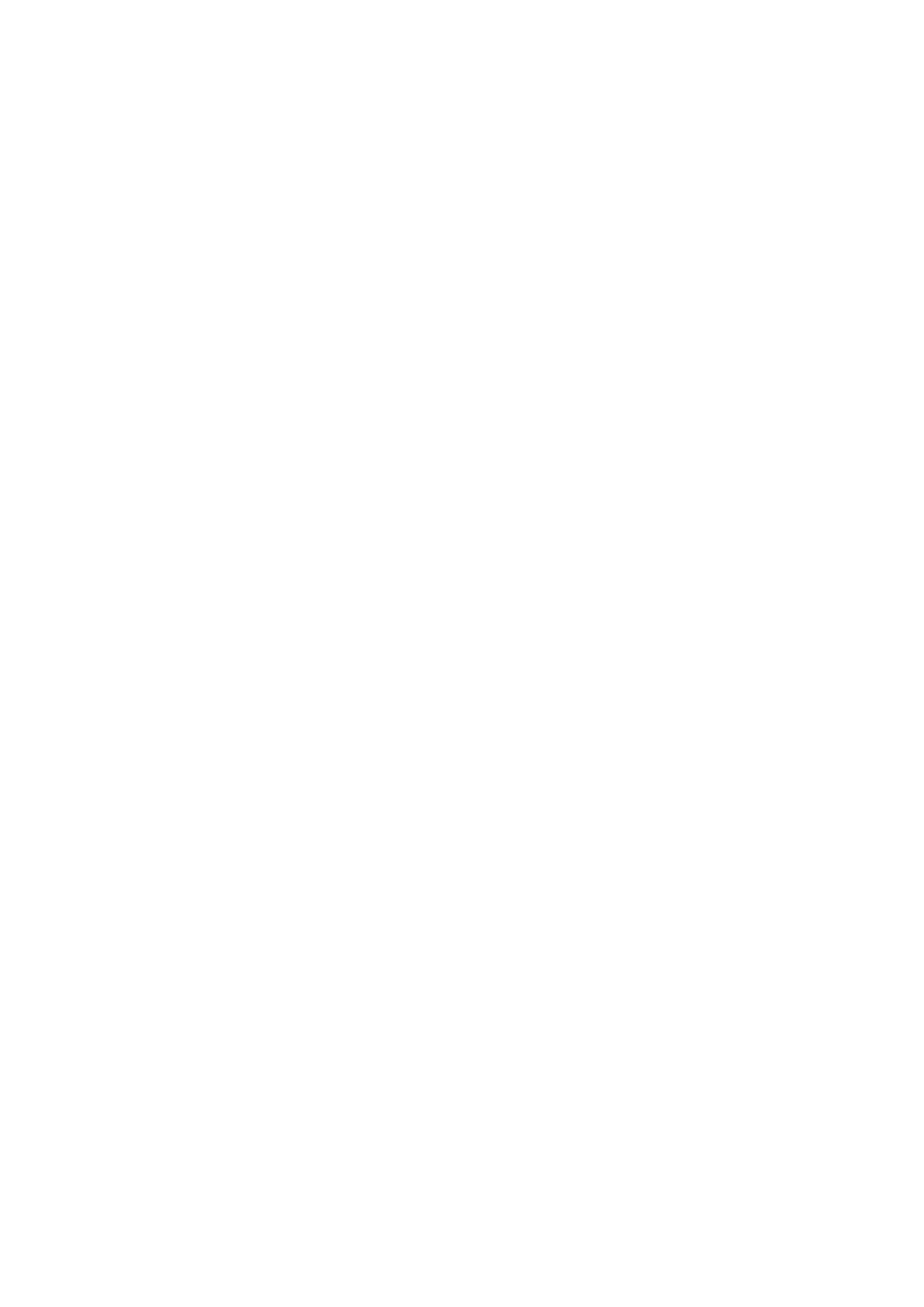# **Contents**

|                                  | Page  |
|----------------------------------|-------|
| Summary                          | 1     |
| Introduction                     | 7     |
| Assessment of charge control     | 16    |
| Charge control design principles | 30    |
| Charge control framework         | 51    |
| Charge control implementation    | 129   |
| Annexes                          | Annex |
|                                  |       |

pages

## Annexes published in a separate document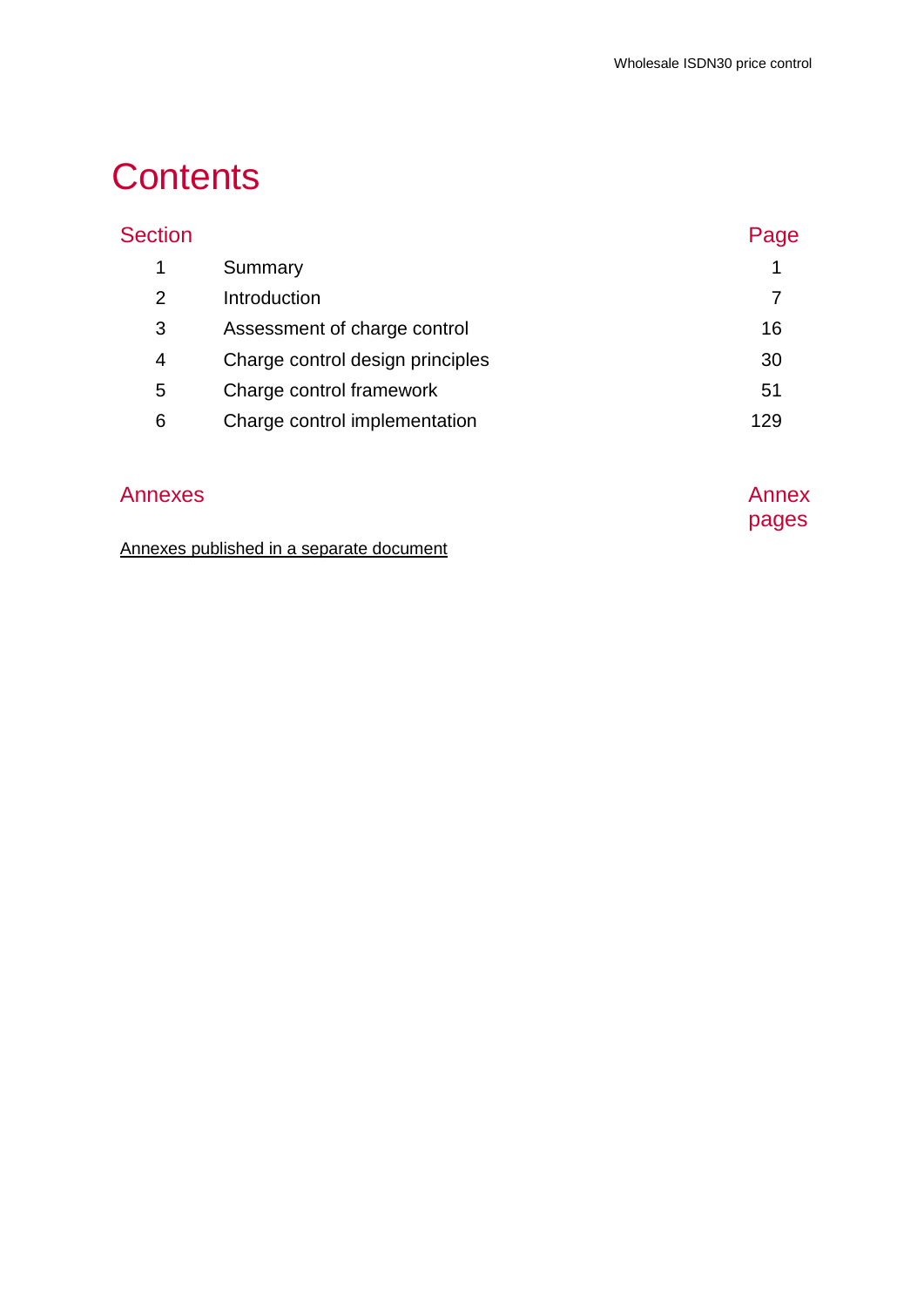## **Section 1**

# <span id="page-3-0"></span>**Summary**

## **Introduction**

- 1.1 This Statement sets out Ofcom's approach to regulating Openreach's prices for wholesale ISDN30 services. ISDN30 is a digital telephone line service that provides up to 30 lines over a common digital bearer circuit. These lines provide digital voice telephony, data services and a wide range of ancillary services. Retail ISDN30 exchange line services are used by businesses which need multiple lines (typically 8 lines or more) at a particular site.
- 1.2 Wholesale ISDN30 services are supplied by Openreach to other communications providers (OCPs) who use them to provide retail ISDN30 services to businesses. Openreach's prices for wholesale ISDN30 services are a significant cost input for OCPs competing to provide retail ISDN30 services.
- 1.3 The intention behind our approach to regulating wholesale ISDN30 is to ensure that relevant prices are set at an efficient level going forward, and that they are reflective of the underlying costs of provision. This will ultimately reduce the price for retail ISDN30 and reduce the consumer harm caused by unregulated wholesale ISDN30 prices that have been significantly above cost.

## **Background**

- 1.4 On 20 August 2010, we published the Statement entitled *Review of retail and*  wholesale ISDN30 services<sup>[1](#page-0-0)</sup> (the 'ISDN30 2010 Market Review Statement') in which we carried out an analysis of competition in the provision of retail and wholesale ISDN30 services.
- 1.5 In the ISDN30 [2](#page-3-1)010 Market Review Statement we concluded that Openreach<sup>2</sup> had significant market power (SMP) in the provision of wholesale ISDN30 services and we imposed a number of regulatory remedies on Openreach to address this SMP. The remedies included the requirement to supply these services and on terms which did not discriminate unduly between downstream BT businesses and its competitors. The ISDN30 2010 Market Review Statement also concluded that, on the evidence available at that time, there was a relevant risk of adverse effects arising from price distortion and a price control was appropriate.
- <span id="page-3-2"></span>1.6 There is a widely held view (amongst analysts, OCPs and users) that internet protocol (IP) based services are likely to supersede ISDN30 services in the longer term and that ISDN30 services have a limited life. However, in the ISDN30 2010 Market Review, we concluded that IP based services were not in the same market as ISDN30 and that Openreach's wholesale ISDN30 prices were not sufficiently constrained by alternative means of provision such as these.

 <sup>1</sup> <http://stakeholders.ofcom.org.uk/binaries/consultations/isdn30/statement/statement.pdf>

<span id="page-3-1"></span><sup>&</sup>lt;sup>2</sup> Openreach is the access division of BT established by the Undertakings in 2005. Whilst the proposed SMP services conditions in this document apply to British Telecommunications plc (i.e. BT), Openreach is the division of BT which provides the wholesale ISDN30 services which we are proposing to regulate. Therefore, throughout this document, we refer to Openreach as the supplier of wholesale ISDN30 services. For retail markets we refer to BT.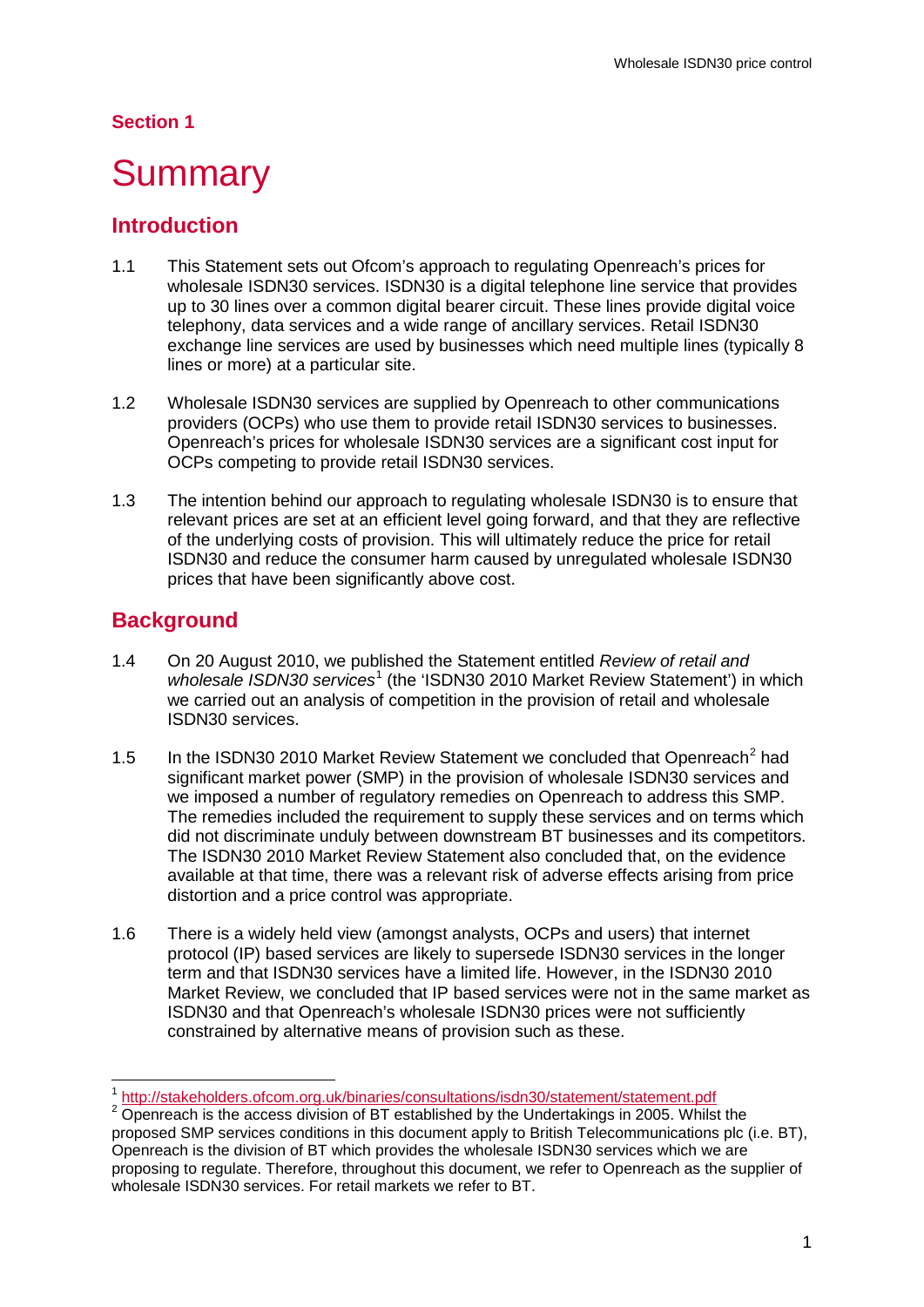- 1.1 On 19 April 2011 we published a consultation *Price controls for wholesale ISDN30 services*. ('the April 2011 Consultation'). In this consultation we described our analysis of the costs of providing wholesale ISDN30 services, and proposed a number of charge controls for wholesale ISDN30 services.
- 1.2 On 9 March 2012 we notified a draft of this Statement to the European Commission and, on 10 April 2012, the European Commission confirmed that it had no comments on our proposals.
- 1.3 On 22 December 2011 we published a further consultation ('the December 2011 Consultation') that set out certain modifications to some of the wholesale ISDN30 charge control proposals set out in the April 2011 Consultation.
- 1.4 As part of this charge control review, we undertook a further examination of the market for wholesale ISDN30 exchange line services to satisfy ourselves that there has not been a material change in that market since Ofcom's market power determination made in relation to that market. As set out in this Statement, we have determined that there has been no material change in the wholesale ISDN30 exchange line services market since Ofcom's market power determination in relation to that market and that it remains appropriate to set a charge control.

## **Summary of conclusions**

1.5 We have carried out a detailed analysis of the costs incurred by Openreach in the provision of wholesale ISDN30 services and reached the following conclusions.

#### **Openreach's returns from wholesale ISDN30 services are well above its weighted average cost of capital (WACC)**

- 1.6 BT's regulatory financial statements ('RFS') report a return on capital employed ('ROCE') of 67.1% for wholesale ISDN30 services in 2010/11.[3](#page-3-2)
- 1.7 We have concluded that ROCE, measured after adjusting Openreach's depreciated assets to approximate a steady state level (adjusted ROCE), remains the appropriate measure to determine the profitability for wholesale ISDN30 services, as it reflects the fact that some of the ISDN30 specific assets are heavily depreciated. In the April 2011 Consultation we found that the adjusted ROCE in 2009/10 was 24%. This is well in excess of the relevant WACC of 11%<sup>[4](#page-4-0)</sup> in the same year. Our calculations for 2010/11 confirm this assessment, indicating an adjusted ROCE of 25% in 2010/11 compared to a WACC of  $9.7\%$ .<sup>[5](#page-4-0)</sup>
- 1.8 Our analysis (including the work carried out for the ISDN30 2010 Market Review) has further confirmed that Openreach does not face sufficient competitive pressure to reduce wholesale ISDN30 prices towards a competitive level. The (nominal)

<span id="page-4-1"></span><http://stakeholders.ofcom.org.uk/binaries/consultations/823069/statement/statement.pdf> We note that this estimate of the cost of capital for BT is currently under appeal. We refer readers to Annex 4 for a detailed discussion of the WACC.

<span id="page-4-0"></span><sup>&</sup>lt;sup>3</sup> See page 41 of BT's 2010/11 RFS. The 2009/10 reported ROCE was 62.1% (excluding BT's revaluation of duct).

<sup>&</sup>lt;sup>4</sup> We believe that the appropriate cost of capital for ISDN30 services is the "rest of BT rate". For a full discussion see Annex 4 of this document. The 'rest of BT' WACC for 2009/10 was estimated to be 11% this was set out in the 2009 Openreach Financial Framework Review available at: <http://stakeholders.ofcom.org.uk/consultations/openreachframework/statement/>

<sup>&</sup>lt;sup>5</sup>The 'rest of BT' WACC has since been updated and is now estimated to be 9.7%. See section 6 of the WBA 2011 Statement, available at: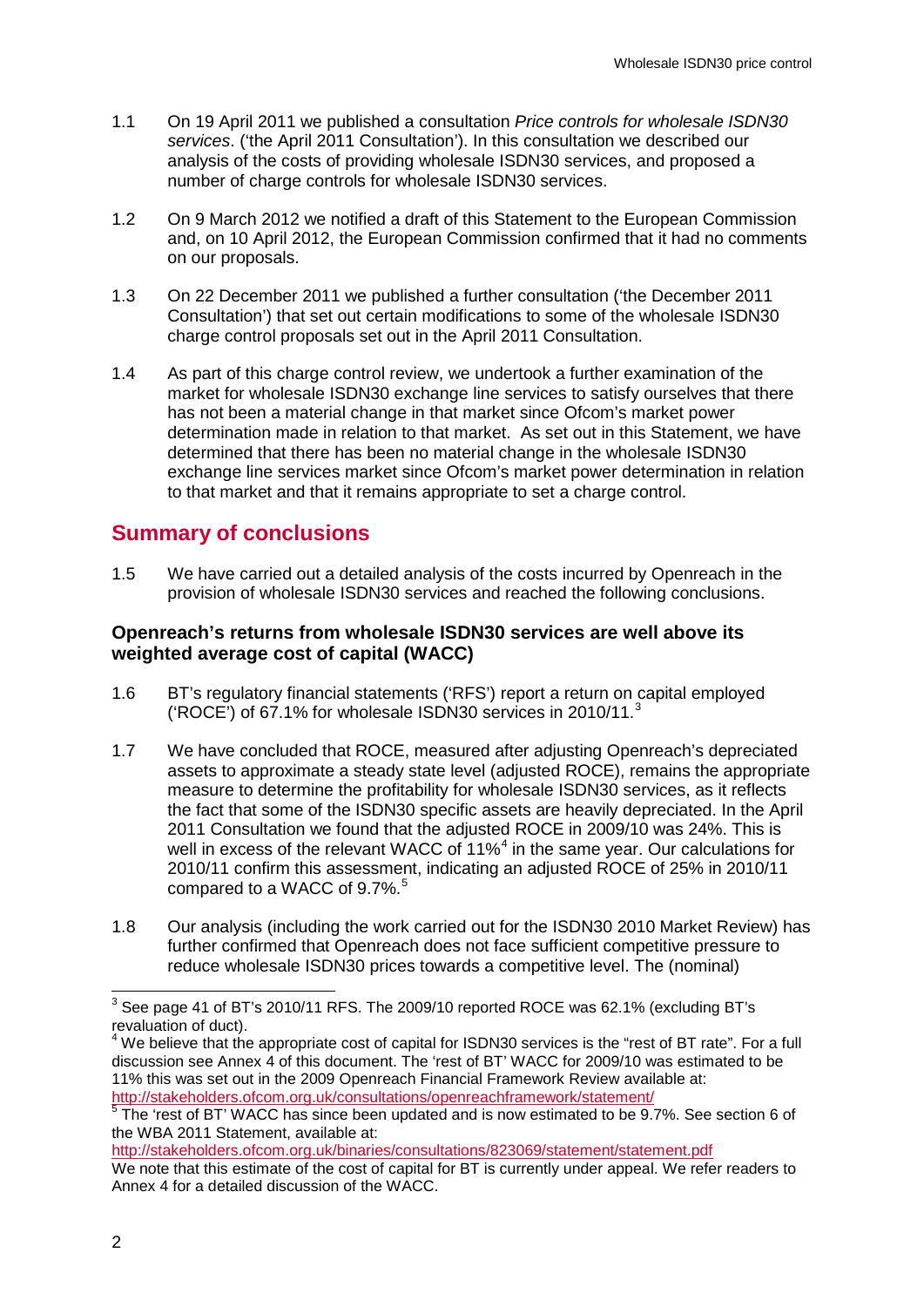wholesale ISDN30 rental price has remained constant at £141/channel since the introduction of the wholesale product in 2004, despite potential constraints from other regulated wholesale inputs that OCPs can purchase from BT, such as Partial Private Circuits (PPCs).

- 1.9 We expect that retail ISDN30 will remain important to consumers for the duration of the charge control. In June 2010 there were around 2.9m retail ISDN30 channels. Our analysis indicates that – despite a predicted decline of around 19% in retail ISDN30 channels by 2013/14 - a significant number of retail ISDN30 customers will remain in 2013/14 (around 2.3m retail channels).
- 1.10 We therefore consider that there is a risk of Openreach maintaining prices at an excessive level, and have concluded that it is appropriate to set a price control on wholesale ISDN30 services.

### **An RPI-X charge control is appropriate**

- 1.11 We have concluded that an RPI-X type of charge control is the most appropriate way to reduce prices to cost by the end of the control period (i.e. 2013/14). Without a charge control, we believe that the prices Openreach charges for core wholesale ISDN30 services (i.e. connections, rentals and transfers) are likely to be above the competitive level. This approach would promote efficiency by setting a control based upon the costs of an efficient network at steady state. It will also provide an incentive for Openreach to beat the control by reducing its costs more than the level predicted.
- 1.12 The level of the control (i.e. the value of X) will be driven by the level of Openreach's costs at the start (2010/11) and end (2013/14) of the control period.

#### We have made a number of adjustments to Openreach's base year costs

- 1.13 We have made a number of adjustments to Openreach's base year costs in 2010/11. The impact of these is to increase base year costs by **£82m**.
- 1.14 The most material adjustment is the steady state adjustment where we uplift the values of the heavily depreciated ISDN30 assets (line-cards and access electronics) in order to base the controls on the costs of a hypothetical on-going network at steady state. The impact of this adjustment is to increase base year rental costs by **£82.4m. [6](#page-4-1)**

#### We have forecast costs to 2013/14

- 1.15 We forecast the base year costs for wholesale ISDN30 services to 2013/14 using the following forecasts and assumptions:
	- **Volume forecasts:** we forecast volumes for core wholesale ISDN30 rental, connection and transfer services. Our results indicate that volumes of the core rental product will decline by around 19% by 2013/14.

<span id="page-5-0"></span> $6$  There are other smaller adjustments which reduce the total adjustment to the 2010/11 cost stack to £82m, these are discussed in detail in Section 5.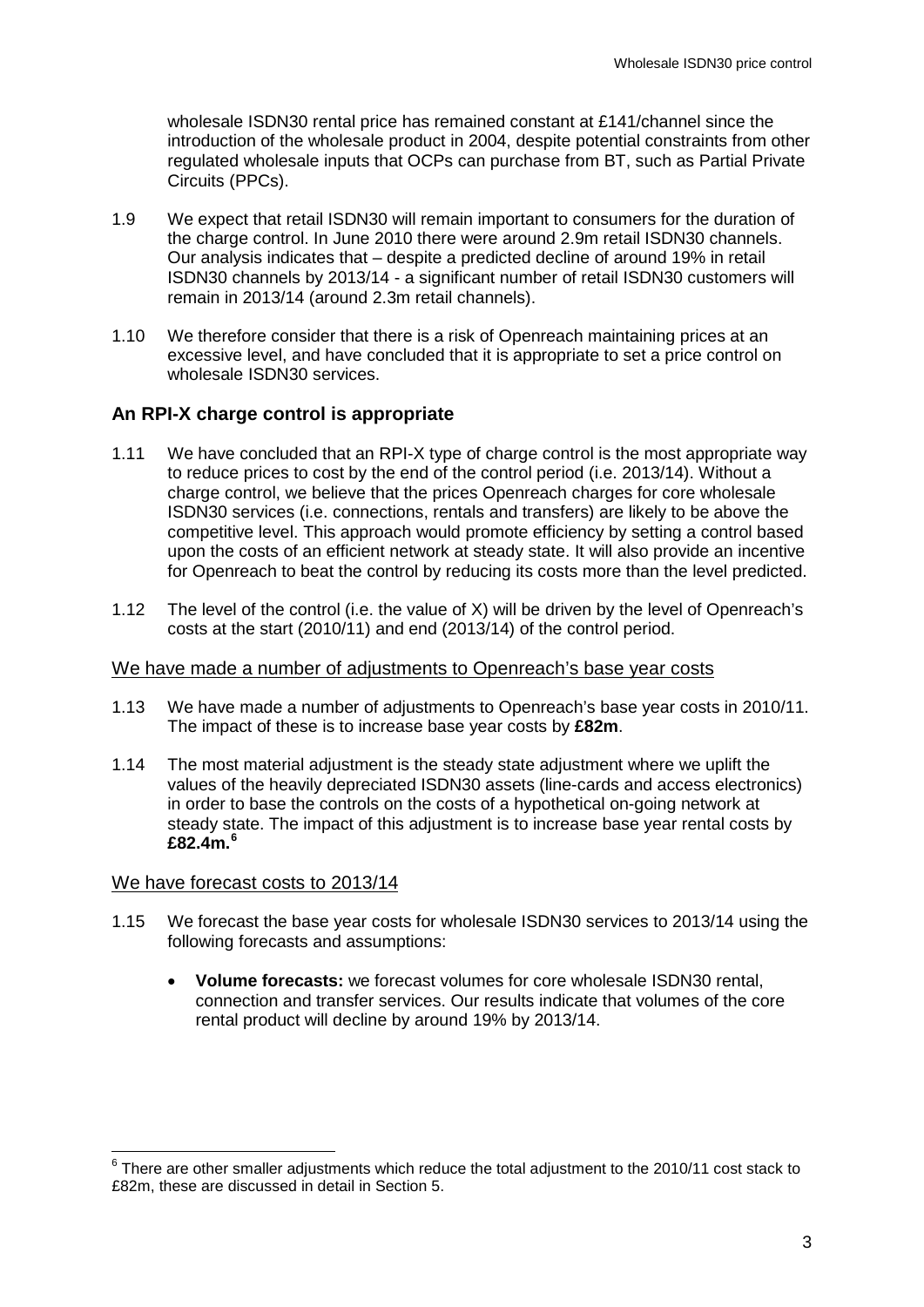- **Efficiency gains:** we use the same efficiency rate for wholesale ISDN30 services as that used in the WLR and LLU 2012 Statement<sup>[7](#page-5-0)</sup> in which the target efficiency gains for Openreach was set at 4.5% (net of the costs of achieving this efficiency target).
- **Openreach's WACC for wholesale ISDN30 services**: for the purposes of assessing risk levels and the WACC, we conclude that wholesale ISDN30 services should be subject to the 'rest of BT' rate. The rest of BT rate as set in the WBA charge control Statement<sup>[8](#page-6-0)</sup> is  $9.7\%$ .

#### We will not make any one-off adjustments to starting prices

- 1.16 We will not make any one-off adjustments to the starting prices of wholesale ISDN30 services. In the case of wholesale ISDN30 connections, we have identified no anticompetitive effects should we not adjust individual charges.
- 1.17 In the case of wholesale ISDN30 transfers we will not bring prices into line with 'fully allocated cost' (FAC). This is because to do so would amount to a large increase over the period of the control and also because we do not consider such a one-off adjustment to be necessary for efficiency. Such a large price adjustment would carry a risk of disruption both in the market and on retail prices.

#### **A price cap of RPI-13.75% applies for the main basket of ISDN30 rentals and connections**

1.18 The wholesale ISDN30 charge control baskets and values of X are shown below. We have concluded that a price cap of RPI-13.75% will apply to the main basket of rental and connection services.

<span id="page-6-0"></span> $7$  We rely on the reasoning in the WLR and LLU 2012 Statement for the purposes of this statement: [http://stakeholders.ofcom.org.uk/binaries/consultations/wlr](http://stakeholders.ofcom.org.uk/binaries/consultations/wlr-cc/statement/LLU_WLR_CC_statement.pdf)[cc/statement/LLU\\_WLR\\_CC\\_statement.pdf](http://stakeholders.ofcom.org.uk/binaries/consultations/wlr-cc/statement/LLU_WLR_CC_statement.pdf)

<span id="page-6-1"></span><sup>8</sup> We rely on the reasoning in the WBA 2011 Statement for the purposes of this statement: <http://stakeholders.ofcom.org.uk/binaries/consultations/823069/statement/statement.pdf>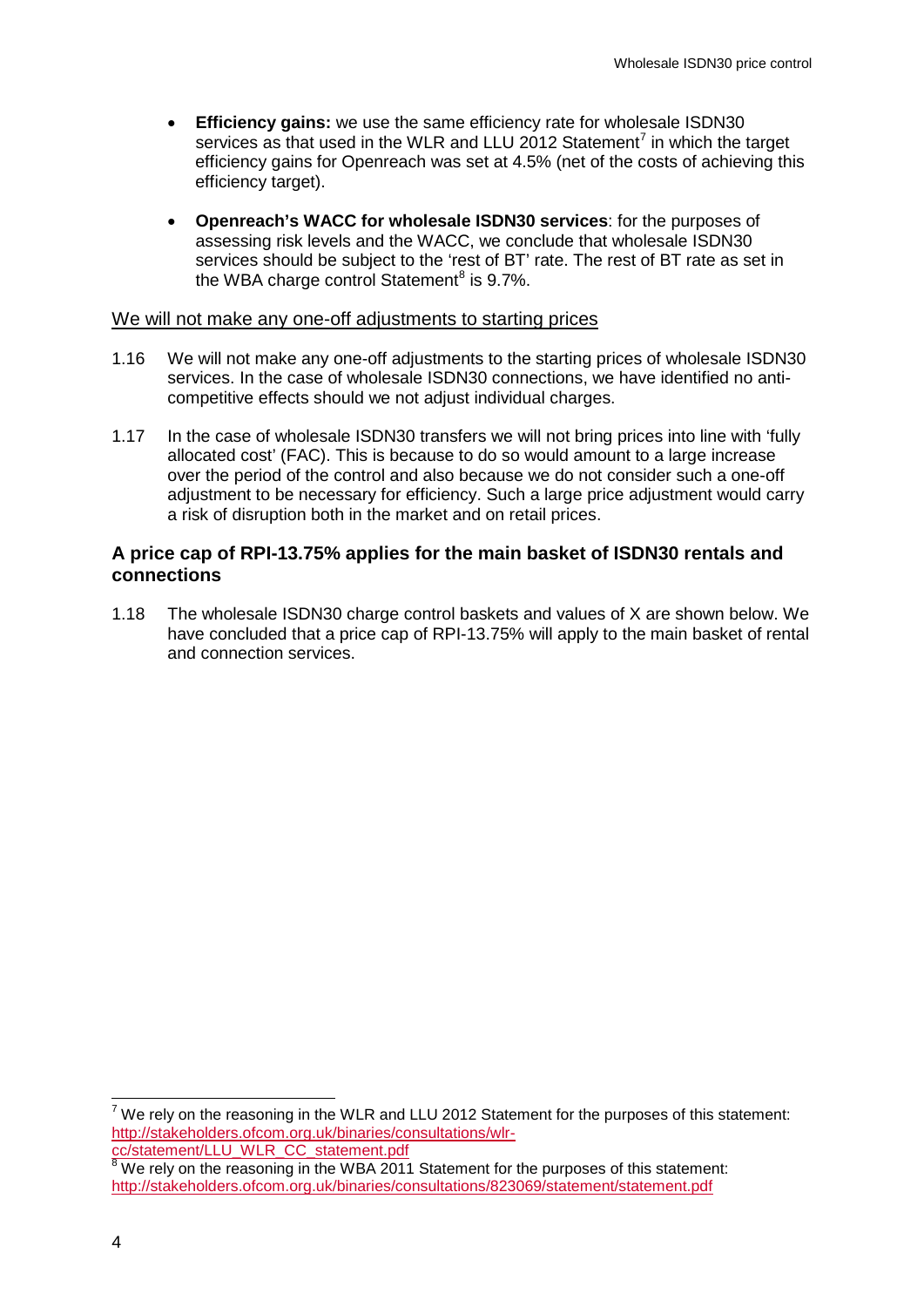| <b>Baskets</b>                               | Services included                                                                                                                            | <b>Charge control</b>                | Safe-guard cap                                                                             |
|----------------------------------------------|----------------------------------------------------------------------------------------------------------------------------------------------|--------------------------------------|--------------------------------------------------------------------------------------------|
| Wholesale ISDN30<br>Rentals &<br>Connections | Rental per channel per year<br>Connections<br>Fixed<br>Per channel<br>Enhanced care services<br>Service Level 3<br>٠<br>Service Level 4<br>٠ | RPI-13.75% <sup>9</sup>              | RPI+5% (on the<br>average connection<br>price)<br>RPI % (on each<br>enhanced care service) |
| Wholesale ISDN30<br>transfers                | Price per 30 channel<br>access bearer                                                                                                        | RPI %                                | N/A                                                                                        |
| Wholesale ISDN30<br>Direct Dial-In (DDI)     | Wholesale ISN30 DDI<br>Planning<br>$\blacksquare$<br>Connection per DDI<br>٠<br>Rental per DDI                                               | RPI % (on each<br>DDI service price) | N/A                                                                                        |

#### **Table 1.1 Values of X for core wholesale ISDN30 services**

- 1.19 Our charge controls will ensure that the incentive for businesses to migrate to IP based alternatives in the future will be driven by the underlying characteristics of the products, rather than by ISDN30 prices which are too high. In addition:
	- we have based the values of X on Openreach's ISDN30 asset base which we have adjusted to reflect an on-going steady state network. This approach will ensure that the prices of wholesale ISDN30 services are not unduly depressed and will maintain the incentives for Openreach to invest in IP based technologies;
	- a combined wholesale ISDN30 rental and connection charge control basket will allow Openreach pricing flexibility, such that it can adjust its prices to better meet end-user demand. At the same time, our safe-guard cap of RPI+5% on the average connection price will ensure that end-users are protected against excessive increases in the price of these services;
	- around 27% of Openreach customers use enhanced care services, which highlights the importance of these products to them. Unlike WLR services, we have no evidence confirming that the standard care product (which is part of the core wholesale ISDN30 rental product) would constrain the price of enhanced care services. Therefore we have included these services in the wholesale ISDN30 connections and rentals basket. Our approach will ensure that Openreach has the right incentives to set the relative prices of these services in an efficient manner, whilst protecting customers against excessive increases in prices; and

<span id="page-7-0"></span> $9$  Note that the price cap for the first year will be modified to take account of the fact that the control will come into effect after 1 April 2012 i.e. part way through the charge control year. This is explained in more detail in section 6.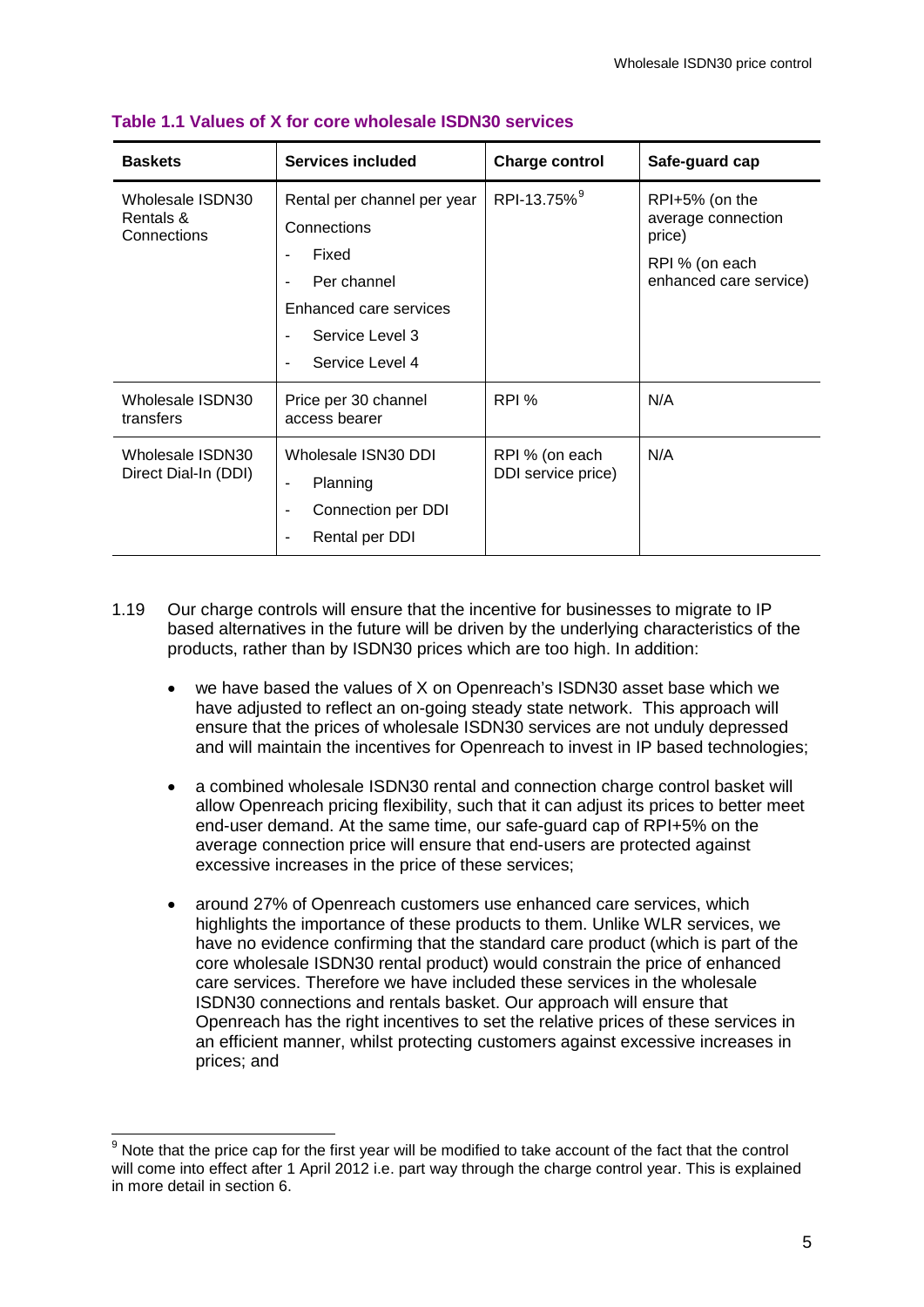• Direct Dial-in ('DDI') is purchased almost on a one-to-one basis with wholesale ISDN30 rental services. Each DDI price will be subject to an RPI % safe-guard cap. This will limit Openreach's incentive to recoup lost revenues in core ISDN30 rental services by increasing the price of DDI.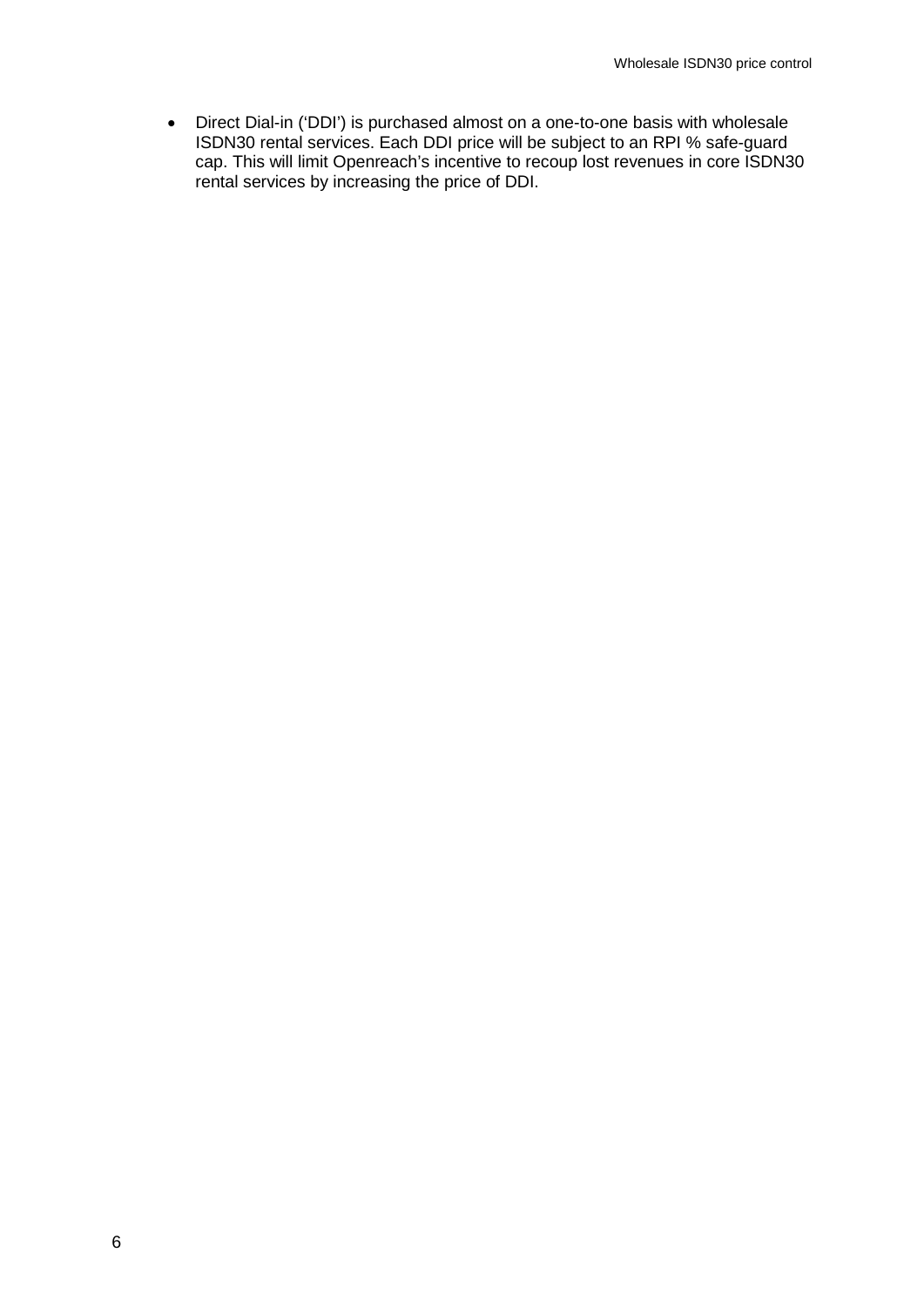### **Section 2**

# <span id="page-9-0"></span>**Introduction**

## **Scope of this Statement**

- 2.1 This Statement considers the costs and charges of wholesale ISDN30 and sets out Ofcom's decision to regulate Openreach's prices for wholesale ISDN30 services.
- 2.2 On 20 August 2010 we published the ISDN30 2010 Market Review Statement in which we found, among other things, that Openreach had significant market power (SMP) in the provision of wholesale ISDN30 services. The ISDN30 2010 Market Review Statement also identified that:
	- Openreach maintained a high and stable market share in the provision of wholesale ISDN30 services (71%);
	- There was limited demand- and supply-side substitution; and
	- Openreach's profitability as reported in BT's regulatory financial statements (RFSs) for 2008/09[10](#page-7-0) was a 74.3% return on capital employed (ROCE).
- 2.3 The ISDN30 2010 Market Review Statement imposed a number of regulatory remedies on Openreach which included the requirement to provide wholesale ISDN30 services on terms which do not discriminate unduly between downstream OCPs, including downstream BT businesses.
- 2.4 The ISDN30 2010 Market Review also concluded provisionally that Openreach's returns were, at first view, excessive and that, although price regulation appeared appropriate, we needed to explore this further to understand whether Openreach's  $costs$  and therefore charges were, in fact, excessive<sup>[11](#page-9-1)</sup>. The April 2011 Consultation set out our provisional conclusions and proposals to regulate the pricing of wholesale ISDN30 services.
- 2.5 The April 2011 Consultation described our analysis of the costs of providing wholesale ISDN30 services, and proposed a number of charge controls for wholesale ISDN30 services. We received four responses from stakeholders providing comments on our proposals in this consultation.
- 2.6 The December 2011 Consultation set out certain modifications to some of the proposals set out in the April 2011 Consultation. The December 2011 Consultation also considered whether there has been a material change in the relevant market since the SMP determination was made and proposed that there has been no material change since we made the SMP determinations in August 2010. We received four responses to the December 2011 Consultation.

<span id="page-9-1"></span> [<sup>10</sup>http://www.btplc.com/Thegroup/RegulatoryandPublicaffairs/Financialstatements/2009/CurrentCostFi](http://www.btplc.com/Thegroup/RegulatoryandPublicaffairs/Financialstatements/2009/CurrentCostFinancialStatements.pdf) [nancialStatements.pdf](http://www.btplc.com/Thegroup/RegulatoryandPublicaffairs/Financialstatements/2009/CurrentCostFinancialStatements.pdf)<br>11 The Contract of

<span id="page-9-2"></span><sup>11</sup> The ISDN30 2010 Market Review imposed an interim price ceiling for rental, connection and transfer services set at the level of Openreach's current prices. This is discussed in more detail in Section 6.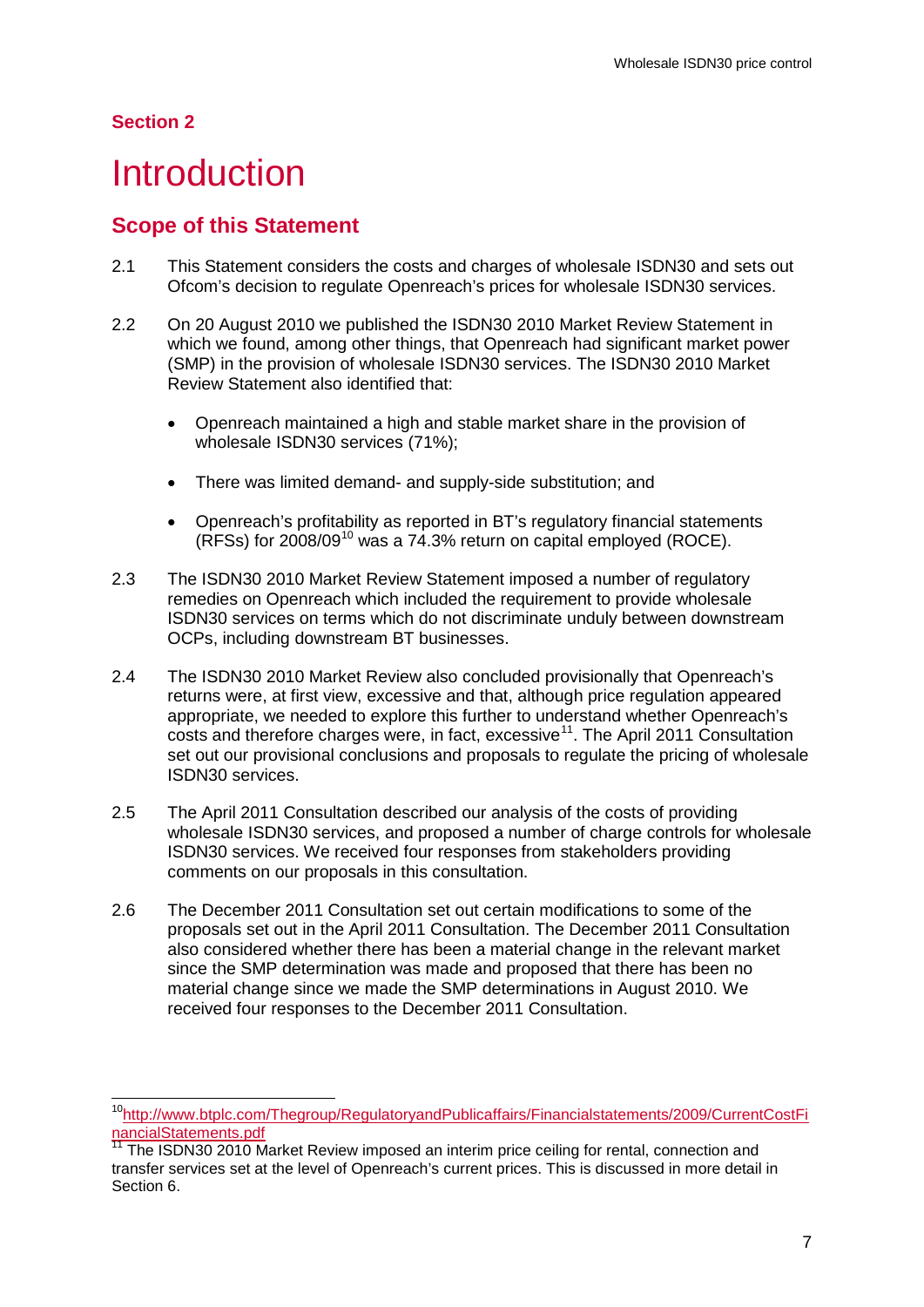# **We notified this draft Statement to the European Commission in accordance with the Revised Framework**

- 2.7 Under the revised Article 7 of the Framework Directive<sup>[12](#page-9-2)</sup> NRAs are required to notify their draft Statement to the European Commission, BEREC and other NRAs upon completion of their own domestic consultation and having taken into account all stakeholder responses. The European Commission, BEREC and other NRAs may make comments within a month. The notifying NRA needs to take utmost account of any European Commission and BEREC opinions.
- 2.8 The revised framework was transposed into UK law by the Electronic Communications and Wireless Telegraphy Regulations  $2011<sup>13</sup>$  $2011<sup>13</sup>$  $2011<sup>13</sup>$  which came into force on 26 May 2011 and amended the Communications Act 2003 (the 'Act'). This new notification requirement is implemented by Section 48B.
- 2.9 We previously notified our April 2011 Consultation to the European Commission in accordance with the Article 7 procedure in force at that time which provided for notification alongside the domestic consultation. However, as a consequence of our December 2011 Consultation, section 48B of the Act now applies. Therefore, having taken account of consultation responses and having made modifications that appear appropriate to us in light of these comments, on 9 March 2012, we notified our intended measures and a draft version of this Statement setting out the reasons for them to the European Commission, BEREC and the regulatory authorities in every other member state under section 48B.
- 2.10 We did not receive any comments from the European Commission on our draft Statement. We are therefore proceeding to adopt the proposals contained in the draft version of the Statement. We are notifying our final decision to the Secretary of State, the European Commission and BEREC in accordance with section 48C of the Act.

# **Outline of the rest of this document**

- 2.11 This document is structured as follows:
	- Section 2 introduces wholesale ISDN30 services and the context of this price control
	- Section 3 presents the results of our profitability analysis of wholesale ISDN30 services and sets out our conclusions on the reasonableness of Openreach's returns;
	- Section 4 –sets out the economic principles which underpin the charge control framework for wholesale ISDN30 services;
	- Section 5 sets out the details of our charge control framework for wholesale ISDN30 services and includes our forecasts of costs going forward; and
	- Section 6 sets out the implementation of the charge control.
- 2.12 The legal instruments to implement the decisions set out in this document are set out in Annex 1. Further details of the analysis described in Sections 3 to 6 are contained

<span id="page-10-1"></span><span id="page-10-0"></span> <sup>12</sup> <http://eur-lex.europa.eu/LexUriServ/LexUriServ.do?uri=OJ:L:2009:337:0037:0069:EN:PDF> <sup>13</sup> [http://www.legislation.gov.uk/uksi/2011/1210/pdfs/uksi\\_20111210\\_en.pdf](http://www.legislation.gov.uk/uksi/2011/1210/pdfs/uksi_20111210_en.pdf)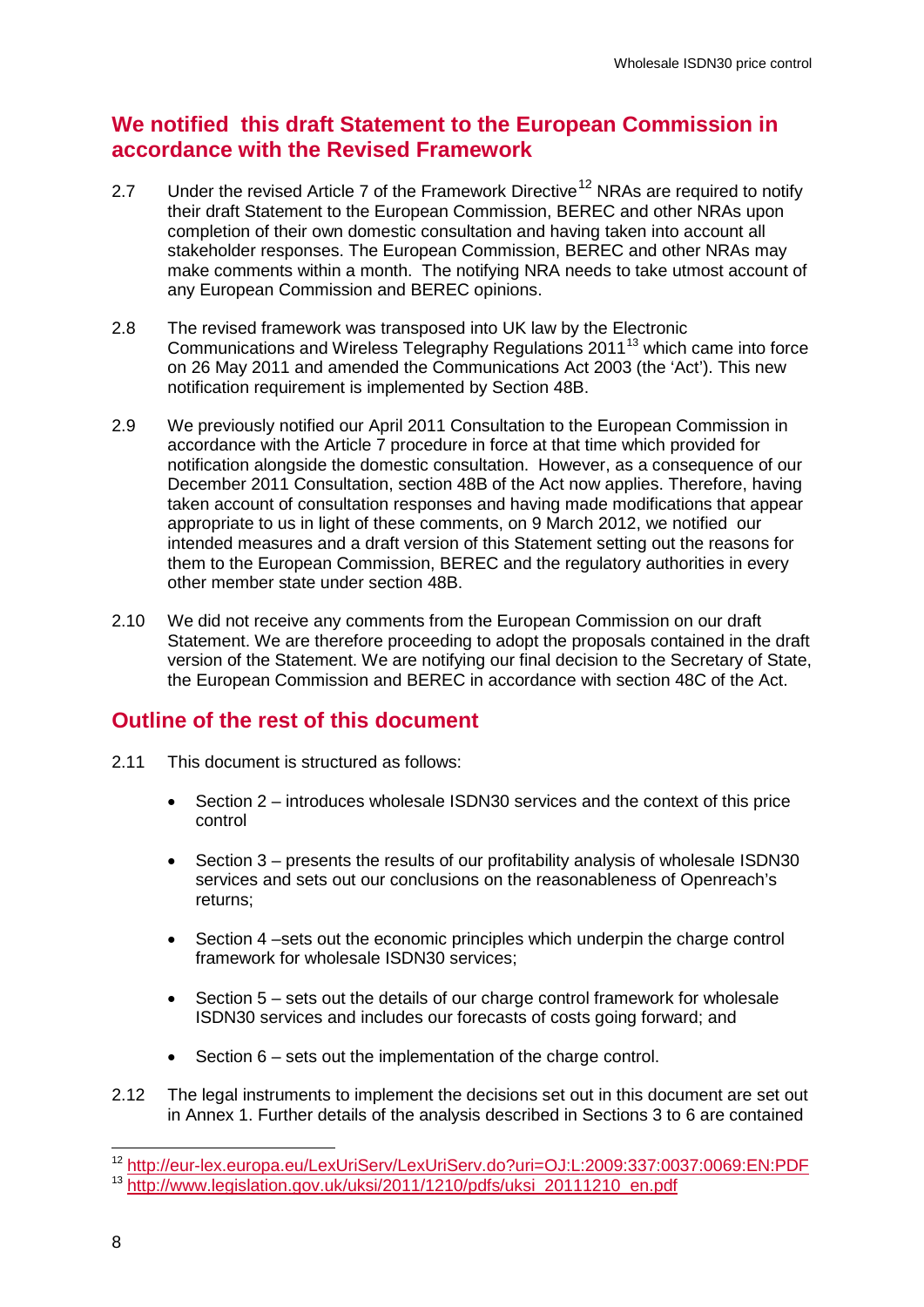in Annexes 2 to 7. We also intend to publish the financial models which contain details of our analysis when we publish the final Statement.

## **ISDN30 can be provided in a number of ways**

- 2.13 ISDN30 is a BT product name for ISDN Primary Rate Interface (ISDN PRI) which is a digital telephone line service that provides up to 30 lines over a common digital bearer circuit. These lines support a wide range of services including basic telephony with additional features to those available on analogue exchange lines, and data services.
- 2.14 ISDN30 is used exclusively by businesses and is most commonly used to provide exchange line connectivity to on-site Private Branch Exchanges (PBXs). ISDN30 is generally used by businesses with a need for 8 or more lines at a particular site.
- 2.15 From a technical perspective, ISDN30 consists of two main components:
	- a 2 Mbit/s digital bearer circuit connecting the customer premises to the exchange; and
	- call control and switching functions provided by the exchange.
- 2.16 Digital bearer circuits are normally provided over optical fibre cables or copper cables using a variety of transmission technologies (e.g. High bit-rate Digital Subscriber Line (HDSL) over copper or Synchronous Digital Hierarchy (SDH) over fibre). In remote locations point-to-point microwave links are sometimes used to provide digital bearer circuits but this is uncommon.
- 2.17 The call control and switching functions are generally provided by Time Division Multiplexing (TDM) based exchange equipment such as System X and AXE10 as used by BT and other operators. With these systems, the bearer circuit is connected to an ISDN PRI line-card in a Remote Concentrator Unit (RCU). The RCU concentrates traffic from a group of lines for transmission to a local exchange processor which provides the switching functionality (called a Digital Local Exchange (DLE) in BT's network).
- 2.18 Most of BT's exchanges are equipped with System X or AXE10 equipment (which support ISDN PRI services) and therefore most BT ISDN30 services are provided from an RCU housed at the local exchange with a short-range digital bearer circuit connecting the customer premises to the exchange (i.e. within the local exchange area). In a small minority of cases, ISDN30 services are provided from exchange concentrators that are located in remote exchanges rather than the serving exchange.<sup>[14](#page-10-1)</sup>
- 2.19 OCPs also provide ISDN PRI services. Generally OCPs provide bearer circuits over their own access networks where possible or they rent Partial Private Circuits (PPCs) from BT for sites that are not connected to their access networks. It is also possible for OCPs to provide bearer circuits for ISDN PRI services over BT's access network using Metallic Path Facilities (MPF); however we are not aware of any OCPs providing ISDN30 services in this way.

<span id="page-11-0"></span><sup>&</sup>lt;sup>14</sup> See Annex 5 for a discussion of the reasons.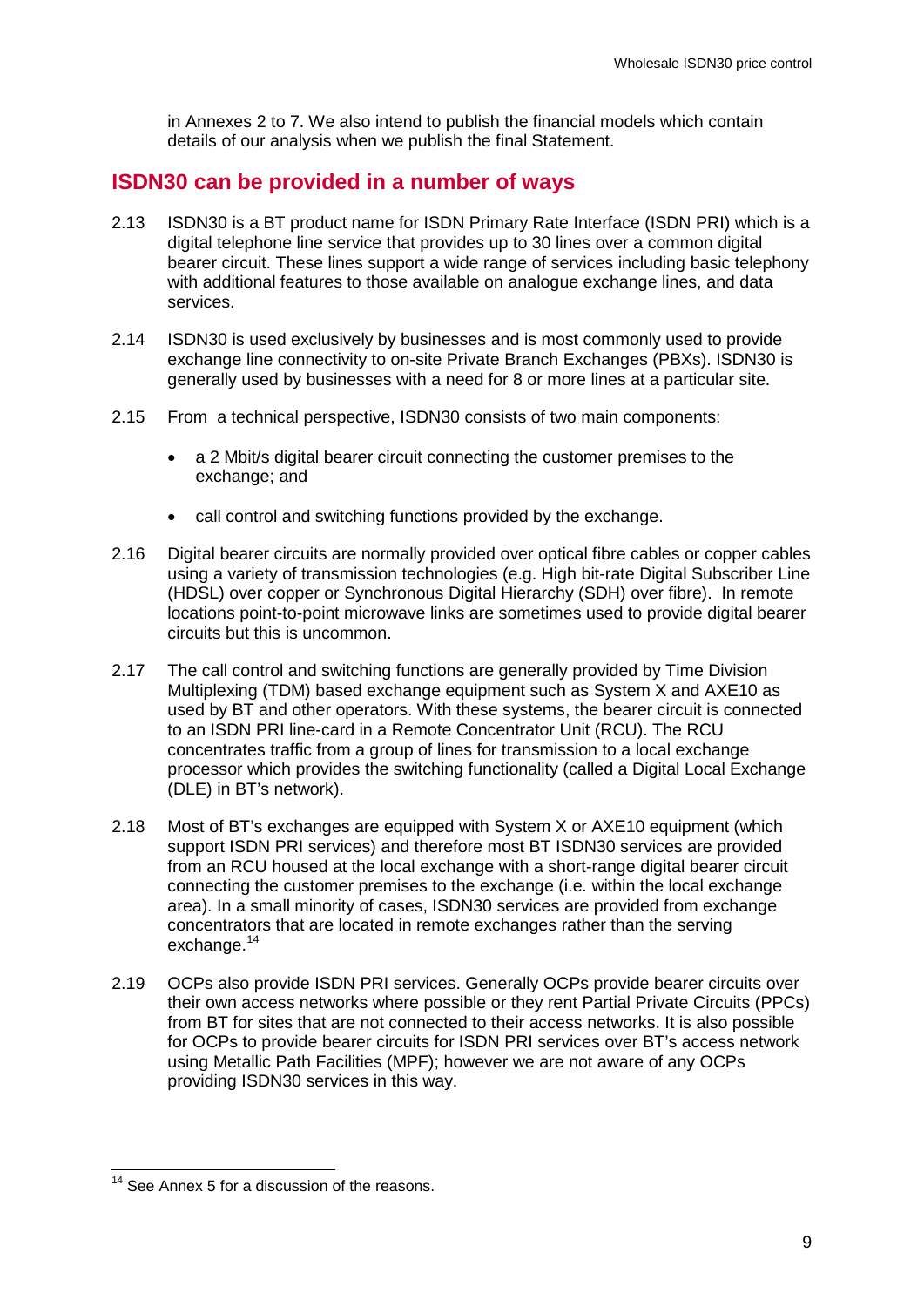#### **Figure 2.1 ISDN30 Service Provision**



**Network Terminating Equipment (NTE)**: transmission equipment located at the customer premises. Performs similar function to LTE and also provides the customer interface. **Exchange Concentrator**: provides line interface and traffic concentration.

2.20 We have provided a more detailed description of the ISDN30 service in Annex 5.

## **Our conclusions have been set in accordance with the legal framework**

- 2.21 This Statement follows the consultations on price controls (the April 2011 Consultation and the December 2011 Consultation), and the ISDN30 2010 Market Review.
- 2.22 As part of the ISDN30 Market Review, on 4 May 2010 we published a consultation document (the 'ISDN30 2010 Market Review Consultation).[15](#page-11-0) Annex 7 of the ISDN30 2010 Market Review Consultation (entitled 'Market review process') set out an overview of the market review process, including the imposition of remedies, to provide appropriate context and understanding to the matters discussed in that review.
- 2.23 This Statement does not seek to repeat all of the information provided in that annex, which remains relevant to understanding the context for the proposed charge control for wholesale ISDN30 services.
- 2.24 This review does, however, consider whether we are entitled to impose an SMP condition following the ISDN30 2010 Market Review Statement and whether each of the relevant legal tests that apply when imposing a charge control as an SMP condition under section 87(9) of the Act have been met.
- 2.25 Where we intend to set an SMP condition separately from the market analysis, we have to be satisfied that, in accordance with section 86 of the Act, there has been no material change in the market since the market power determination was made. We

<span id="page-12-0"></span> <sup>15</sup> <http://stakeholders.ofcom.org.uk/consultations/isdn30/>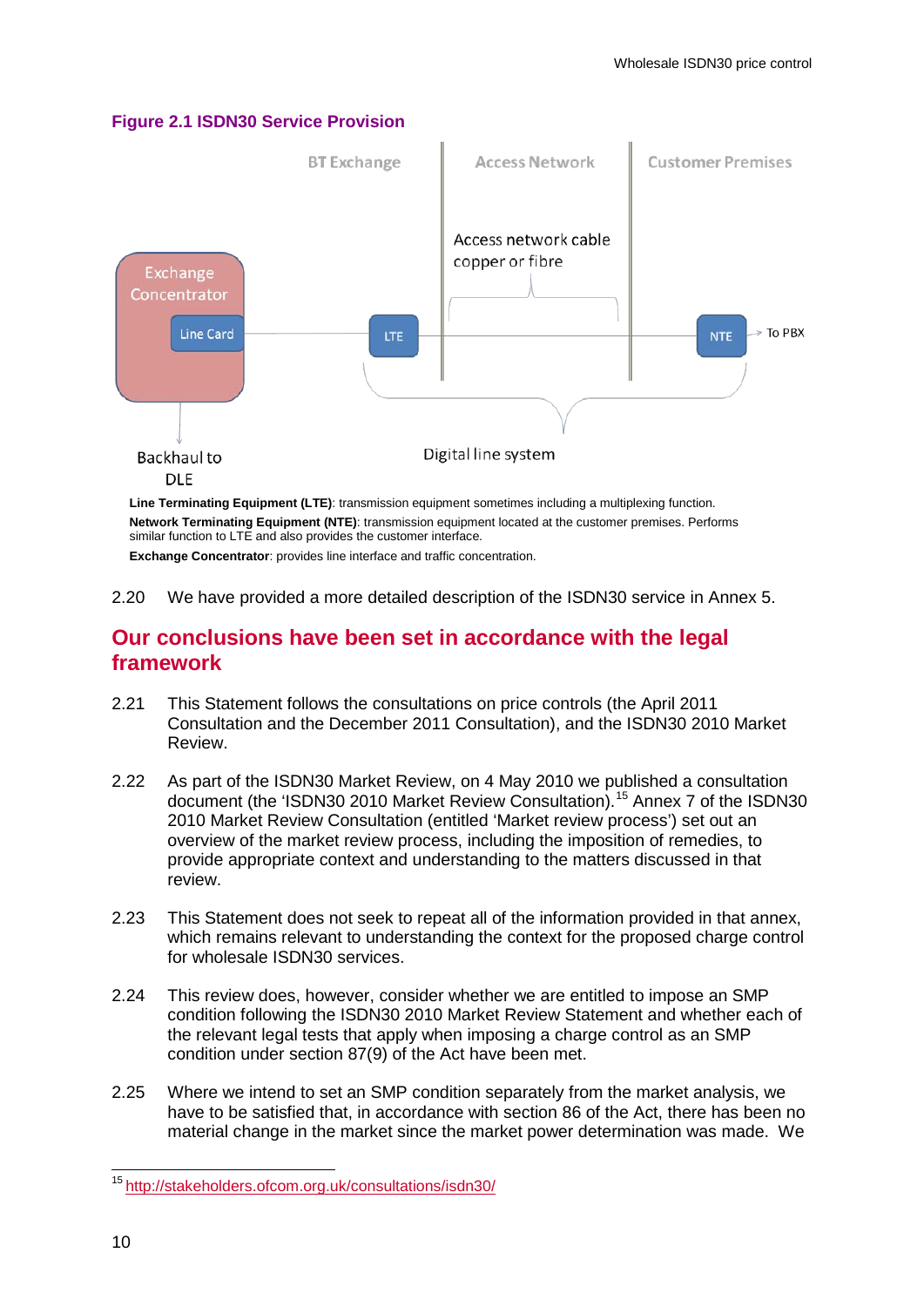proposed in the December 2011 Consultation that there had not been a material change, and we were entitled to set an appropriate charge control to address identified market failures. We discuss our conclusion that there has not been a material change in the market in Section 4.

- 2.26 We then discuss why we consider that the condition meets the legal tests under the Act in Section 5. Firstly, section 88 of the Act prohibits the setting of SMP conditions under section 87(9) of the Act except where it appears, from the market analysis, that there is a relevant risk of adverse effects arising from price distortion; and it appears that the setting of the condition is appropriate for the purposes of promoting efficiency, promoting sustainable competition and conferring the greatest possible benefits on end users. We are also required to take into account the extent of Openreach's investment in wholesale ISDN30.
- 2.27 Secondly, we consider whether the condition meets the test set out at section 47 of the Act. In summary, section 47 requires that any SMP condition must not be imposed unless it is:
	- objectively justifiable in relation to the services to which it relates;
	- not such as to discriminate unduly against particular persons;
	- proportionate to what the condition is intended to achieve; and
	- in relation to what it is intended to achieve, transparent.
- 2.28 Thirdly, we need to ensure that the condition is set within the framework of our general duties under section 3 of the Act and our duties for the purpose of fulfilling our Community obligations as set out under section 4 of the Act.
- 2.29 Under section 3 of the Act, our principal duty in carrying out functions is to further the interests of citizens in relation to communications matters and to further the interests of consumers in relevant markets, where appropriate by promoting competition.
- 2.30 In so doing, we are required to secure a number of specific objectives and to have regard to a number of matters set out in section 3 of the Act. As to the prescribed specific statutory objectives in section 3(2), we considered in the ISDN30 2010 Market Review Consultation that the objective of securing the availability throughout the UK of a wide range of electronic communications services was particularly relevant to the market review, and therefore to the proposed regulation in this review.
- 2.31 In performing our duties, we are also required to have regard to a range of other considerations, as they appear to us to be relevant in the circumstances. In the ISDN30 2010 Market Review Consultation, we considered that a number of such considerations were relevant to the market review, namely the desirability of promoting competition in relevant markets and the desirability of encouraging investment and innovation in relevant markets.
- 2.32 Section 4 of the Act requires us to act in accordance with six European Community requirements for regulation. In the ISDN30 Market Review Consultation, we considered that the first and fifth of those requirements were of particular relevance to the market review. These were to promote competition in the provision of electronic communications networks and services, associated facilities and the supply of directories and to encourage, to such extent as Ofcom considers appropriate for certain prescribed purposes, the provision of network access and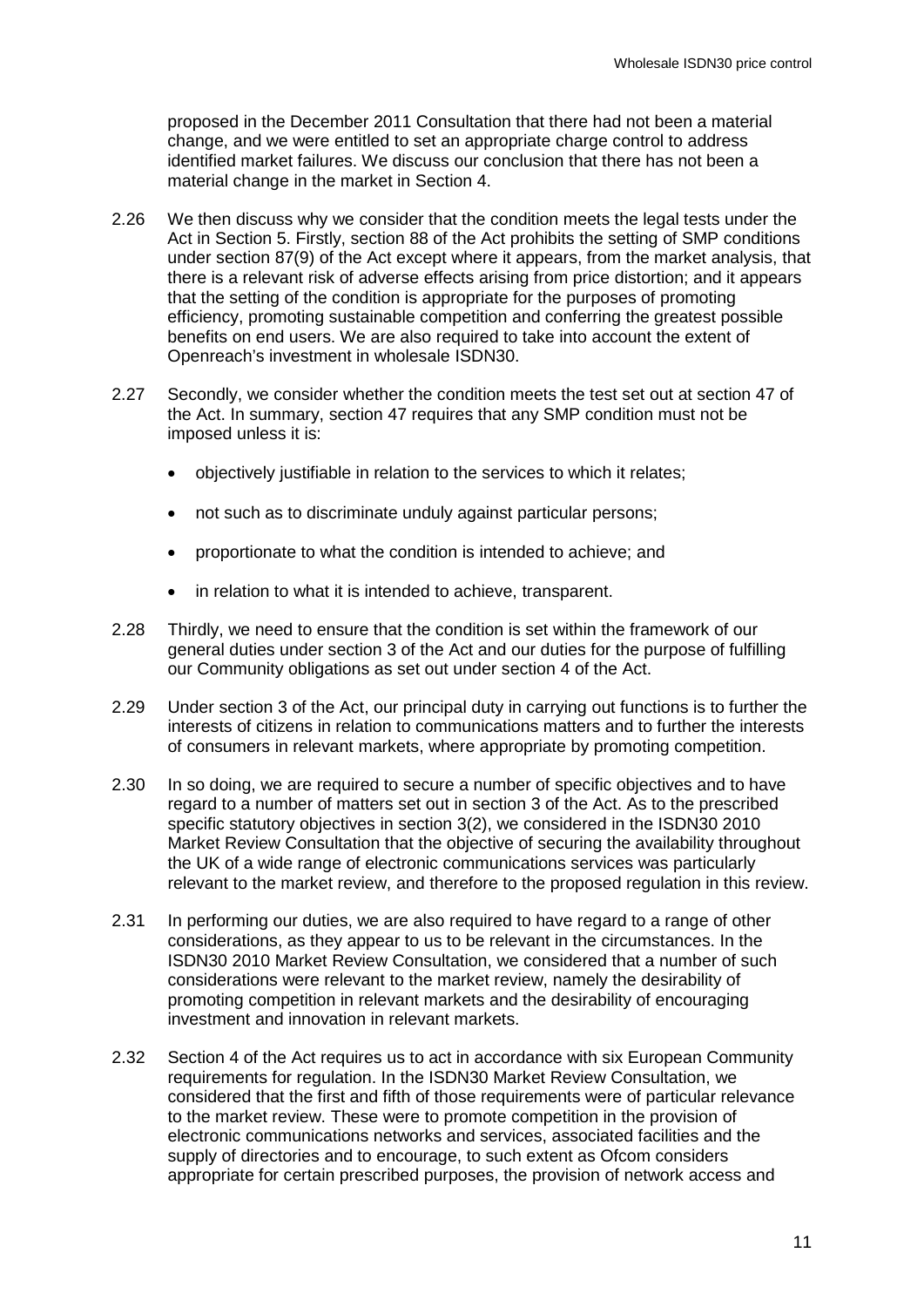service interoperability, namely securing efficient and sustainable competition and the maximum benefit for customers of communications providers.

2.33 We also considered that no conflict arose in this regard with those specific objectives in section 3 that we consider are particularly relevant in this context.

## **We have taken into account a number of policy objectives when developing the wholesale ISDN30 price control**

- 2.34 Our specific policy objectives in setting charge controls for wholesale ISDN30 services are:
	- to prevent Openreach from setting excessive charges for wholesale ISDN30 markets where it has SMP while providing incentives for it to increase its efficiency;
	- to ensure that Openreach still has incentives to maintain service quality, investment and innovation in the provision of wholesale ISDN30 services;
	- to promote efficient and sustainable competition in the delivery of wholesale ISDN30 services and such replacement services as may emerge in future, in particular to ensure that there is no distortion between such markets;
	- to ensure that competition and investment and innovation are not distorted in related markets (such as those for IP products);
	- to provide regulatory certainty for Openreach and its customers and to avoid undue disruption; and
	- to ensure that the delivery of the regulated services is sustainable, in that the charge controls allow Openreach opportunity to recover all of its relevant costs (where efficiently incurred), including its cost of capital.

## **We have taken into account our policy proposals in other markets**

### **LLU and WLR charge controls**

- 2.35 On 6 February 2012 we sent a Statement containing our draft decisions regarding the new charge controls for Local Loop Unbundling (LLU) and Wholesale Line Rental (WLR) to the European Commission. On 7 March 2012 we published the Statement on WLR and LLU charge controls (the 'WLR and LLU 2012 Statement'). These controls replace the existing controls which expire on 31 March 2012.<sup>[16](#page-12-0)</sup>.
- 2.36 There are a number of links between the WLR and LLU 2012 Statement and this ISDN30 Statement:
	- In order to assess the costs of WLR/LLU products, we have used two models to establish base year costs and forecast these to 2013/14 for all Openreach services. As wholesale ISDN30 services are provided by Openreach, we have used the models developed for the WLR and LLU 2012 Statement as our starting point when establishing the costs of these services.

<span id="page-14-0"></span> <sup>16</sup> <http://stakeholders.ofcom.org.uk/consultations/llu-wlr-further-consultation/statement>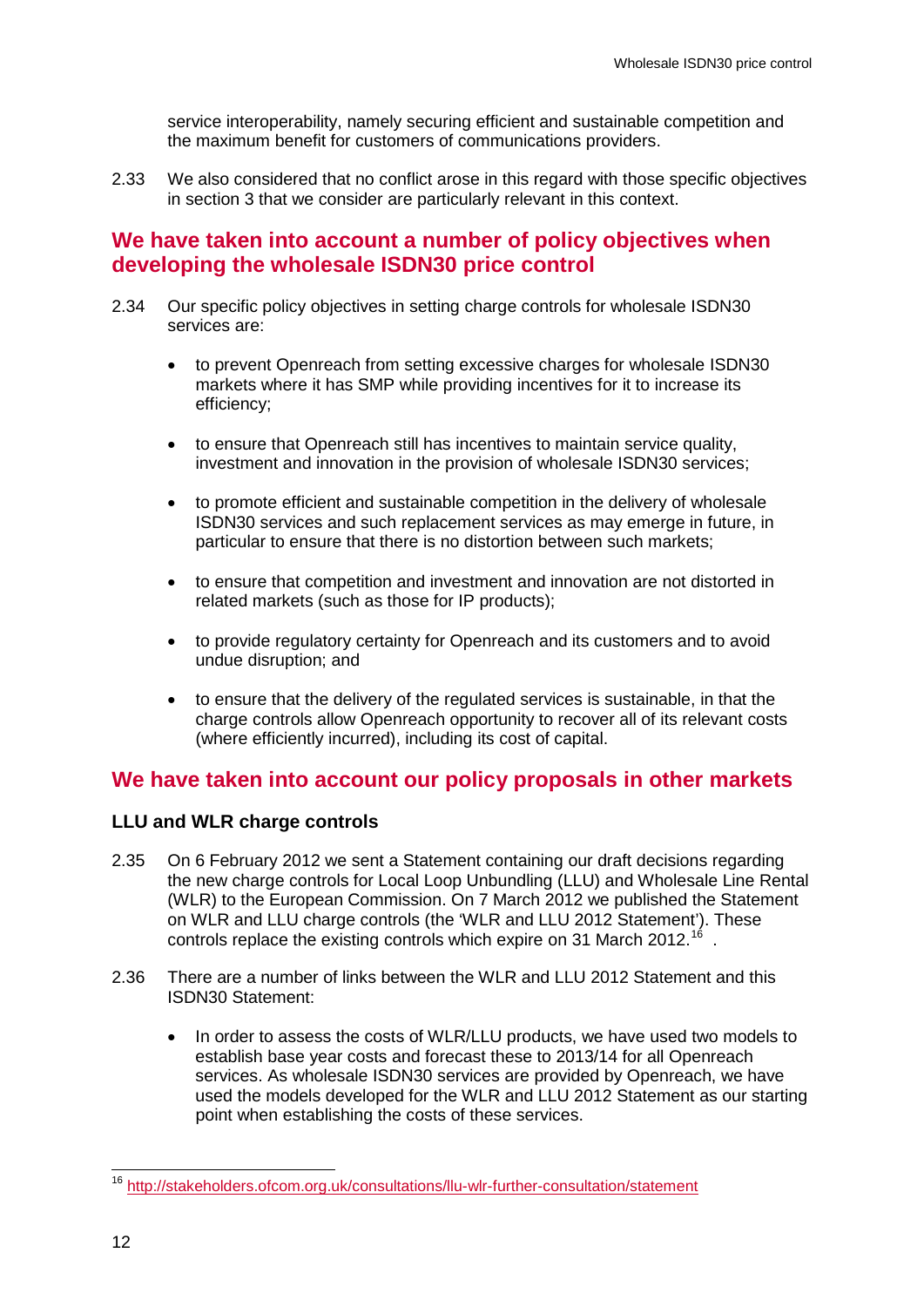- As part of the WLR and LLU 2012 Statement we reviewed BT's valuation methodology of its duct assets and considered alternative valuation methodologies. We have reflected the same policy position when establishing the base year costs for wholesale ISDN30 services.
- In the WLR and LLU 2012 Statement we proposed forward looking efficiency savings of 4.5%, net of the costs of achieving this target<sup>17</sup>, for Openreach as a whole. We propose to apply the same range for wholesale ISDN30 services.
- 2.37 We rely on the reasoning in the WLR and LLU 2012 Statement and the WLR and LLU 2011 Consultation for the purposes of this Statement.

## **Wholesale Broadband Access charge controls**

2.38 In July 2011 we published a Statement on the Wholesale Broadband Access (WBA) charge controls which explains our decisions in relation to the charge control framework for BT's WBA products (the 'WBA 2011 Statement').<sup>[18](#page-15-0)</sup> In this Statement we set out our estimates of BT's weighted average cost of capital (WACC). We have estimated two rates, one to apply to the copper access services provided by Openreach and one to apply to the 'rest of BT'. In this ISDN30 Statement we used the amended cost of capital for the rest of BT detailed in the WBA 2011 Statement to estimate some elements of ISDN30 costs. We also rely on the reasoning regarding estimating the cost of capital contained in the WLR/LLU Statement for the purposes of this document. We discuss the reasons for this approach in Section 5 and in more detail in Annex 4.

## **Transparency : model disclosure**

- 2.39 In relation to the disclosure of relevant modelling undertaken as part of the development of our proposals we provided stakeholders with an extensive description and explanation of the models used. We explained that we relied on the following models in our review:
	- Models used in WLR and LLU 2012 Statement (the Ofcom models)
		- o The Cost Forecast model;
		- o The RAV model; and
		- o The Cost Allocation model.
	- Models specific to and developed for this charge control (the ISDN30 models)
		- o The Steady State model;
		- o The Volumes Forecast model;
		- o The Switching model; and
		- o The Incremental Cost model.

<span id="page-15-1"></span><span id="page-15-0"></span><sup>&</sup>lt;sup>17</sup> This is equivalent to a gross efficiency target of 5%.<br><sup>18</sup> <http://stakeholders.ofcom.org.uk/binaries/consultations/823069/summary/condoc.pdf>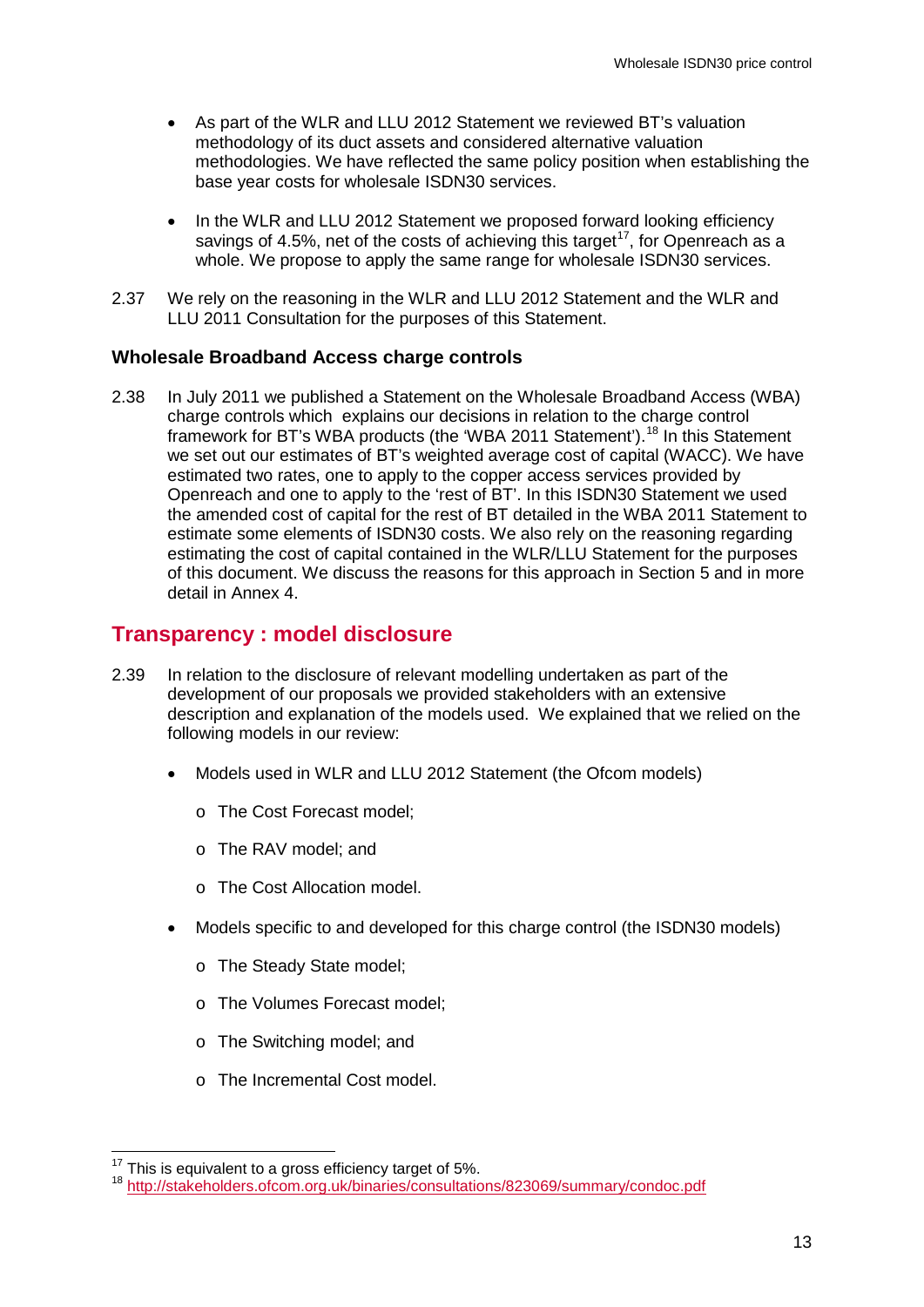- 2.40 We disclosed the Ofcom models as part of the WLR/LLU consultation on charge controls published in March 2011 (the 'WLR and LLU 2011 Consultation')<sup>[19](#page-15-1)</sup>. Our approach to the disclosure of these models is outlined more fully in that consultation.<sup>[20](#page-16-0)</sup>
- 2.41 In the WLR and LLU 2011 Consultation we described that we provided further explanation and disclosure where possible (having regard to confidentiality). Our responses to individual stakeholder queries were published on the WLR/LLU Section of our website<sup>21</sup>, in order to provide transparency and to ensure that all stakeholders were provided with the information and data. During this process we also held bilateral meetings with stakeholders when they were requested.
- 2.42 We disclosed the ISDN30 models as part of the April 2011 Consultation. Our approach and the level of disclosure of these models is outlined more fully in that consultation.
- 2.43 The ISDN30 models are specific to this review, with each model aiding our analysis. We explain how we have updated each of the ISDN30 models in the annexes to the Statement. We discuss the Steady State model at Annex 6, the Volumes Forecast model at Annex 5, the Switching model at Annex 6 and the Incremental Cost model at Annex 7.
- 2.44 We have decided to publish an updated set of models, redacted for confidentiality where appropriate, in order that our final decisions are fully articulated and reasoned. Although we did not ask a specific question in relation to our approach to model publication in the April 2011 Consultation, we did not receive any responses from stakeholders indicating that they required more information about our modelling, nor any comments on our approach to disclosure.
- 2.45 We have obtained updated data from stakeholders for this Statement, and have treated it in a consistent manner with the data previously received during the review. We have concluded that it is not appropriate to amend the level of disclosure provided for in the published models for this Statement, and that the models, as published, provide an appropriate level of information for stakeholders to understand our methodology, decisions and reasoning. We will publish a complete set of updated models shortly after the publication of this Statement.

## **Impact assessment**

- 2.46 The analysis presented in this document represents an impact assessment, as defined in section 7 of the Act. In Sections 3, 4, 5 and 6 we discuss all of the relevant considerations and options that we have considered, including their impact.
- 2.47 Impact assessments provide a valuable way of assessing different options for regulation and showing why the preferred option was chosen. They form part of best practice policy-making. This is reflected in section 7 of the Act, which requires Ofcom to carry out impact assessments where its proposals would be likely to have a significant effect on businesses or the general public, or when there is a major change in Ofcom's activities. However, as a matter of policy Ofcom is committed to carrying out and publishing impact assessments in relation to the great majority of its policy decisions. For further information about Ofcom's approach to impact

 <sup>19</sup> http://stakeholders.ofcom.org.uk/consultations/wlr-cc-2011/

<span id="page-16-1"></span><span id="page-16-0"></span><sup>&</sup>lt;sup>20</sup> See section 6 of the WLR and LLU 2011 Consultation.

<sup>21</sup> http://stakeholders.ofcom.org.uk/consultations/wlr-cc-2011/clarifications/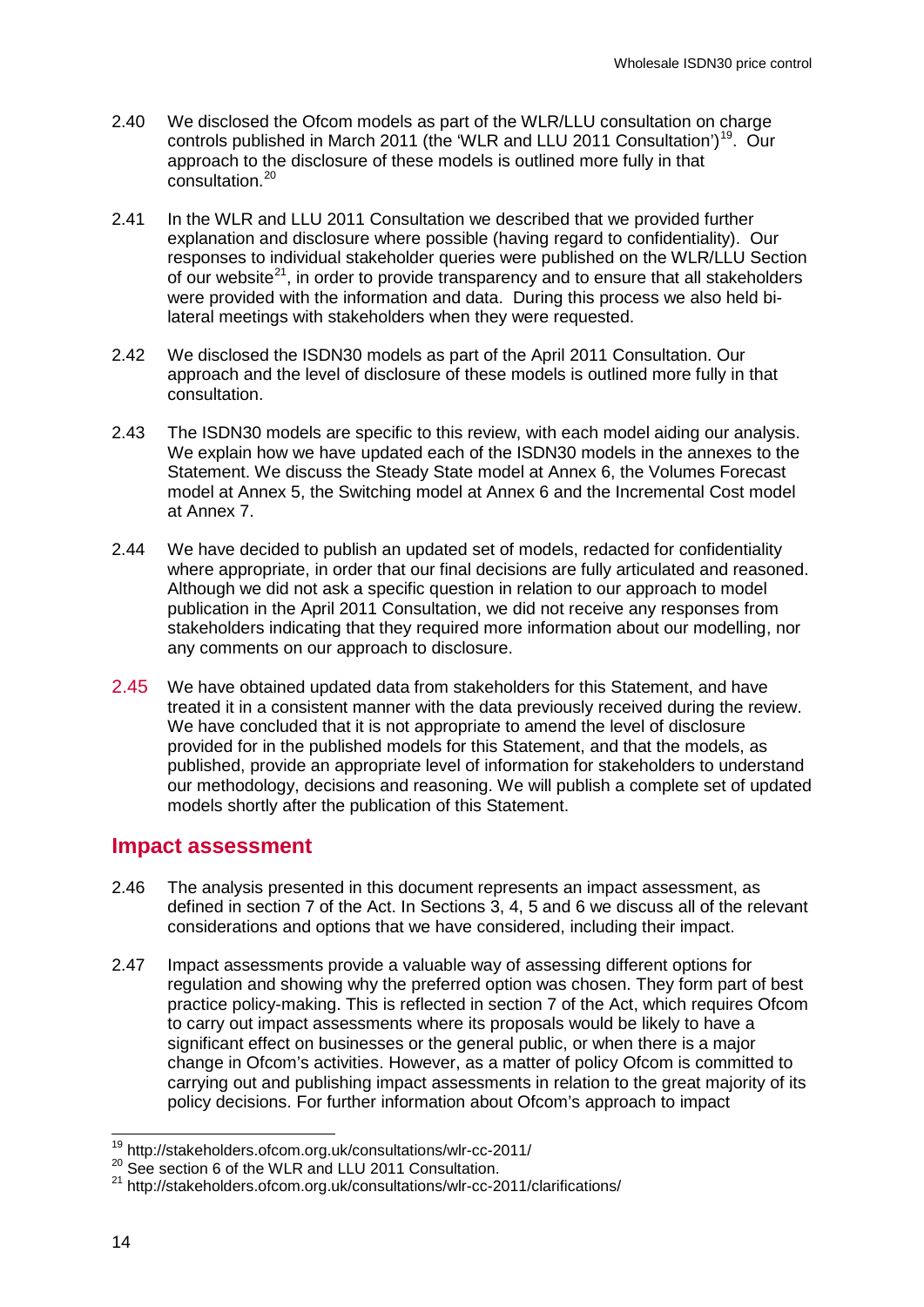assessments, see the guidelines, *Better policy-making: Ofcom's approach to impact assessment*, which are on the Ofcom website. [22](#page-16-1)

2.48 Specifically, pursuant to section 7 of the Act, an impact assessment must set out how, in our opinion, the performance of our general duties (within the meaning of section 3 of the Act) is secured or furthered by or in relation to what we propose.

# **Equality Impact Assessment**

- 2.49 Annex 9 details our Equality Impact Assessment for the wholesale ISDN30 charge control. Ofcom is separately required by statute to assess the potential impact of all our functions, policies, projects and practices on UK consumers and citizens with respect to: age, disability, gender reassignment, pregnancy and maternity, race, religion, sex and sexual orientation, and, in Northern Ireland, religious belief and dependents. Equality Impact Assessments (EIAs) also assist us in making sure that we are meeting our principal duty of furthering the interests of citizens and consumers regardless of their background or identity. Unless we otherwise state in this document, it is not apparent to us that the outcome of our review is likely to have any particular impact on race, disability and gender equality. Specifically, we do not envisage the impact of any outcome to be to the detriment of any group of society.
- 2.50 Nor are we envisaging any need to carry out separate EIAs in relation to race or gender equality or equality schemes under the Northern Ireland and Disability Equality Schemes. This is because we anticipate that our regulatory intervention will affect all industry stakeholders equally and will not have a differential impact in relation to people of different gender or ethnicity, on consumers in Northern Ireland or on disabled consumers compared to consumers in general. Similarly, we are not envisaging making a distinction between consumers in different parts of the UK or between consumers on low incomes. Again, we believe that our intervention will not have a particular effect on one group of consumers over another.

<span id="page-17-0"></span> <sup>22</sup> [http://www.ofcom.org.uk/about/policies-and-guidelines/better-policy-making-ofcoms-approach-to](http://www.ofcom.org.uk/about/policies-and-guidelines/better-policy-making-ofcoms-approach-to-impact-assessment/)[impact-assessment/](http://www.ofcom.org.uk/about/policies-and-guidelines/better-policy-making-ofcoms-approach-to-impact-assessment/)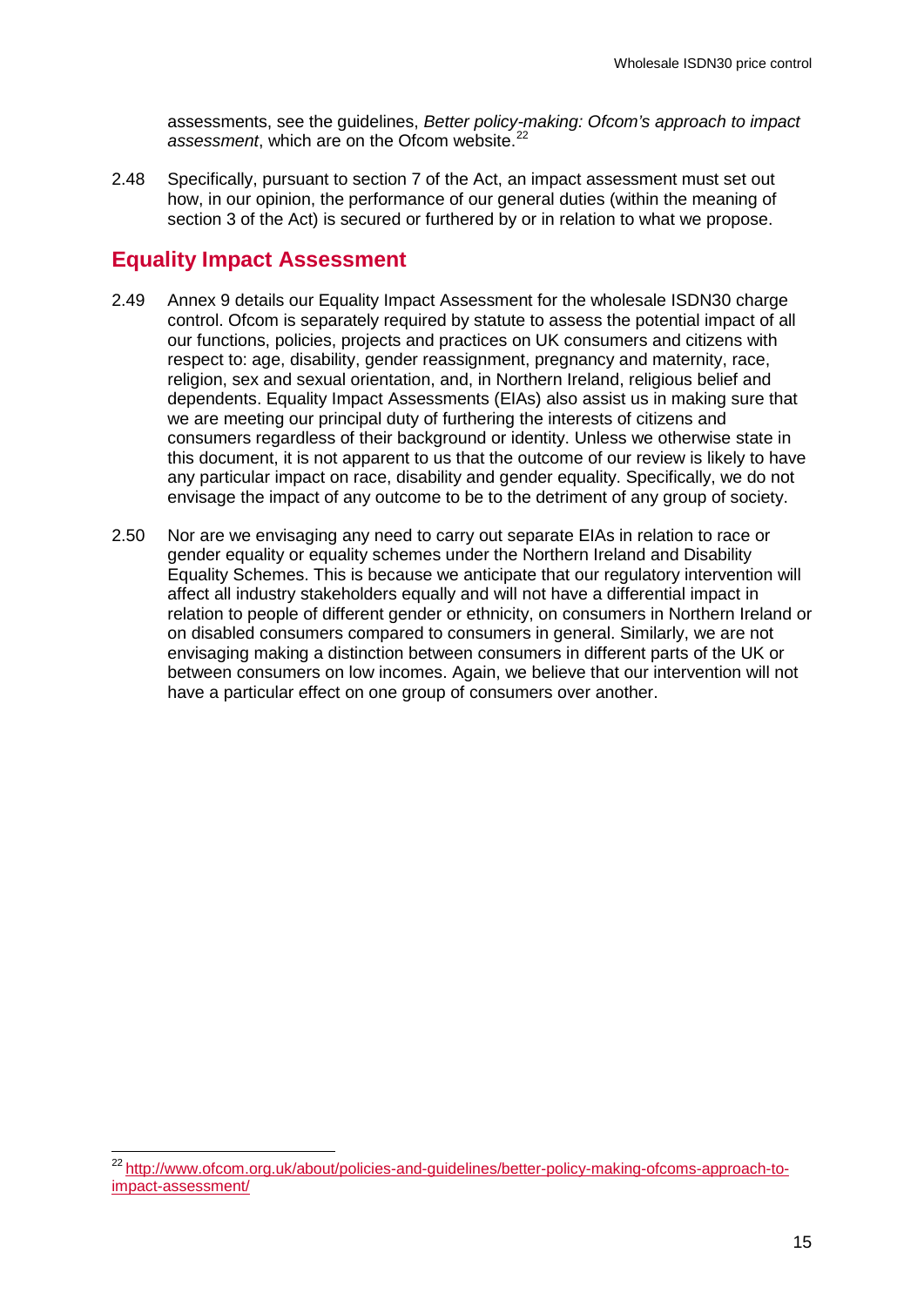### **Section 3**

# <span id="page-18-0"></span>Assessment of charge control

## **Introduction**

- 3.1 This section explains how we have reviewed Openreach's costs to identify an appropriate and proportionate form of price control for ISDN30 services. We have considered:
	- whether there has been any material change to the market since Ofcom's market power determination in relation to that market;
	- Openreach's profitability for wholesale ISDN30 services; and,
	- what is the most appropriate form of control.

## **Summary of our key decisions**

- 3.2 We are satisfied that there has not been a material change in the wholesale ISDN30 exchange line services market since Ofcom's market power determination in relation to that market made as part of the ISDN30 2010 Market Review, and that it remains appropriate to set a price control in that market. In setting an appropriate control, we have:
	- assessed Openreach's profitability in 2010/11 for wholesale ISDN30 services using an adjusted  $ROCE^{23}$  $ROCE^{23}$  $ROCE^{23}$  approach;
	- more specifically, we have adjusted Openreach's ROCE in 2010/11 by uplifting the NRC/GRC<sup>[24](#page-18-1)</sup> ratio of the heavily depreciated ISDN30 assets (line-cards and access electronics) to 50% to reflect a more steady state equilibrium; and
	- re-calculated the depreciation value of the heavily depreciated assets using Openreach's assumed accounting asset lives (10 years for line-cards, 5 years for access electronics).
- 3.3 The ISDN30 2010 Market Review Statement concluded that a price control was necessary for wholesale ISDN30 and we proposed in the April 2011 Consultation that an RPI-X type of charge control was appropriate. In the December 2011 Consultation we set out our provisional conclusion that there has been no material change in the wholesale ISDN30 exchange line services market since Ofcom's market power determination in relation to that market and that it remained appropriate to set a price control. This section outlines the proposals in the April 2011 and December 2011 Consultations, the consultation responses to these proposals, and our conclusions regarding the appropriateness and form of the control.

<span id="page-18-2"></span><span id="page-18-1"></span> $23$  Return on Capital Employed – this is the ratio of Earnings before interest and tax to mean capital employed.

 $4$  Net Replacement Cost to Gross Replacement Cost ratio.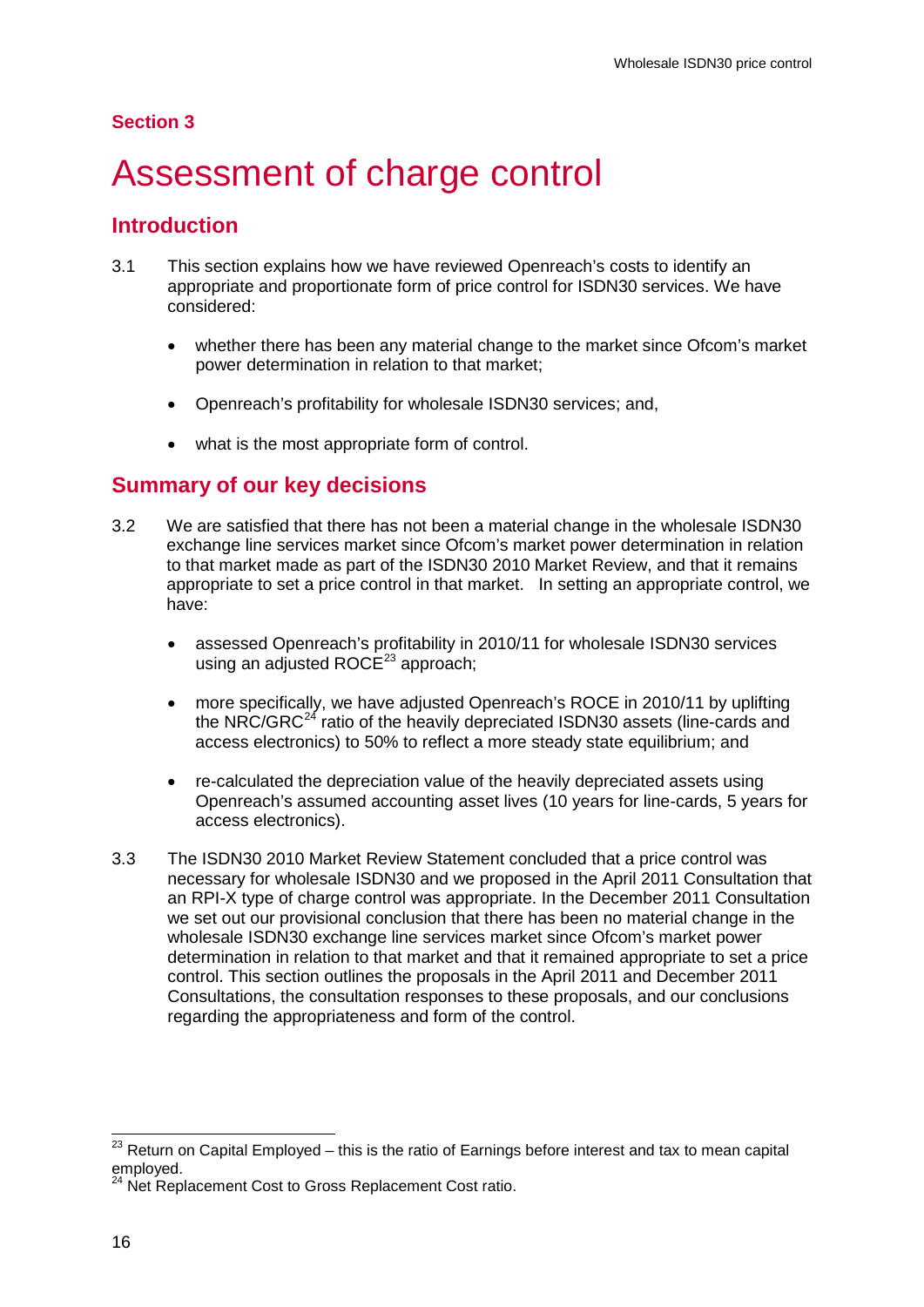# **No Material Change assessment**

- 3.4 Section 86 of the Act requires that Ofcom may only set an SMP condition in respect of a particular market in a notification that does not also make the market power determination unless the condition is set by reference to a market power determination made in relation to the market in which the condition is to be set:
	- a) which has been reviewed and, as a consequence of that review, is reconfirmed in the notification setting the condition; or
	- b) in a market where Ofcom is satisfied that there has been no material change since the determination was made.
- 3.5 In the December 2011 Consultation we set out our provisional conclusion that there has been no material change in the wholesale ISDN30 exchange line services market since Ofcom's market power determination made in relation to that market.

#### December 2011 Consultation proposals

3.6 The proposals made in the April 2011 Consultation relied upon the market power determination made in the ISDN30 2010 Market Review where we found Openreach to have SMP in the wholesale ISDN30 exchange lines services market in the UK excluding the Hull Area. In reaching provisional conclusion in the December 2011 Consultation we considered the conditions in the retail and wholesale markets including market definitions, at retail and wholesale levels, and market power in the wholesale market. We proposed that there had been no material changes in the retail and wholesale ISDN30 markets since we made our market power assessment in the ISDN30 2010 Market Review. We also considered whether the competition concerns identified in the ISDN30 2010 Market Review that led to our assessment that a price control was needed, remained.

#### *Retail Market*

- 3.7 In relation to the market for retail ISDN30 exchange line services, we proposed that there had been no material change to the ISDN30 2010 Market Review conclusion that the relevant markets are: retail ISDN30 exchange lines services market for the UK excluding the Hull Area and retail ISDN30 exchange lines services market for the Hull Area. Specifically, we considered::
	- there had not been any significant changes in the technical or functional characteristics of ISDN30's potential substitutes that would increase the demand or supply-side substitutability for ISDN30 at the retail level;<sup>[25](#page-18-2)</sup>
	- the low uptake and the continued gradual increase in use of IP services were in line with expectations at the time of the ISDN30 2010 Market Review which indicated that IP services were unlikely to become effective demand substitutes for ISDN30 over the period of the charge control; $^{26}$  $^{26}$  $^{26}$
	- supply of ISDN30 using LLU was unlikely to provide a competitive constraint on ISDN30 prices given that an LLU operator would need to incur significant sunk

<span id="page-19-1"></span><span id="page-19-0"></span> $25$  See para. 4.14 and 4.25 of the December 2011 Consultation, available at <http://stakeholders.ofcom.org.uk/binaries/consultations/938607/summary/condoc.pdf>  $26$  See para. 4.15-4.22 of the December 2011 Consultation, available at <http://stakeholders.ofcom.org.uk/binaries/consultations/938607/summary/condoc.pdf>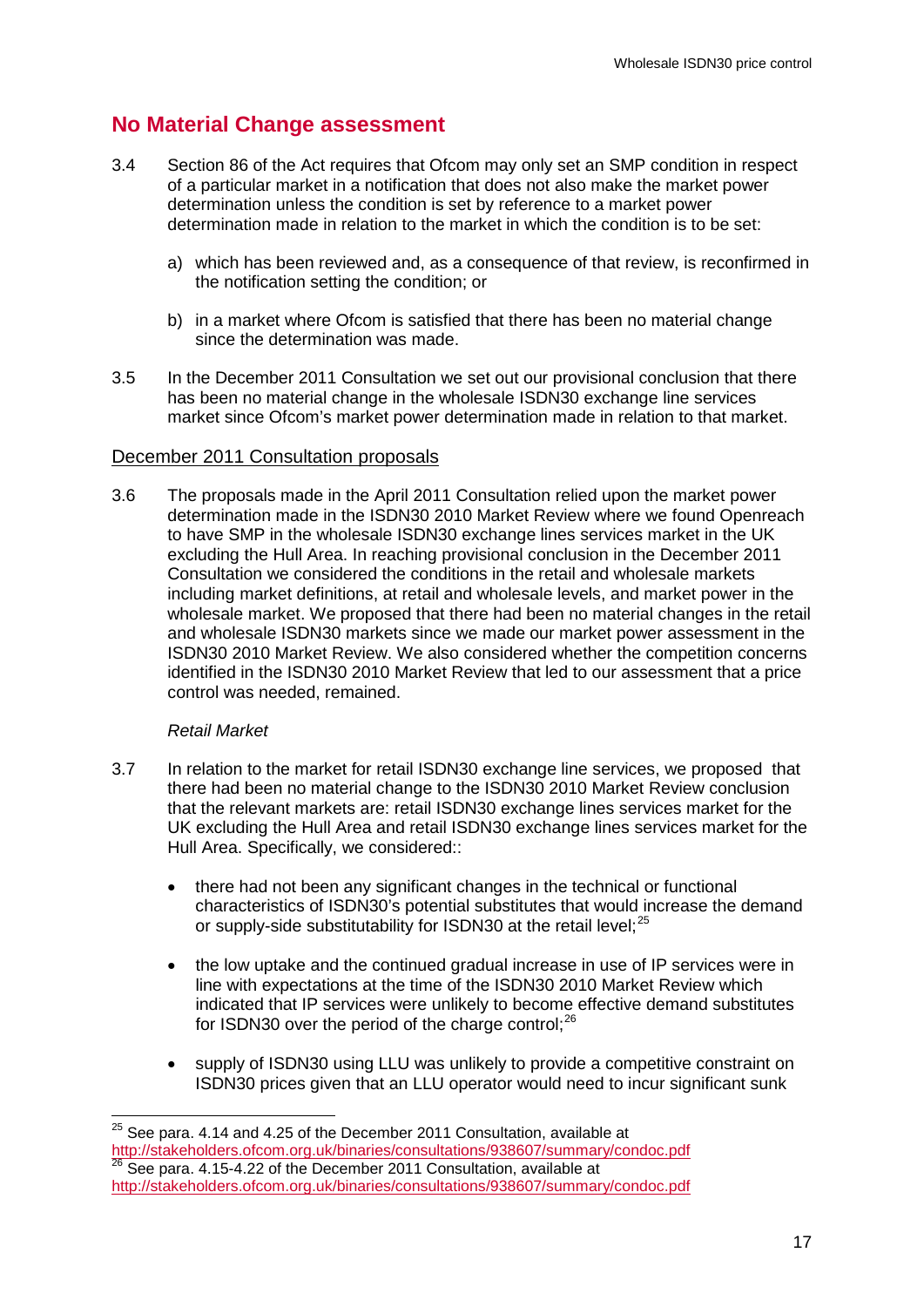costs in order to enter the market. This was supported by the observation that the only CP that had expressed interest in launching such service was only likely to reach a small scale (if it began commercial deployment at all) over the charge control period: $27$  and,

• the supply of ISDN30 using leased lines was unlikely to provide a competitive constraint on ISDN30 prices, given that it required significant sunk costs and could only be economical under certain (limited) conditions.<sup>[28](#page-20-0)</sup>

#### *Wholesale Market*

- 3.8 With respect to the wholesale ISDN30 market, we assessed that there was no material change in the market that would suggest a change to the ISDN30 2010 Market Review conclusion that the relevant markets are: wholesale ISDN30 exchange lines services market for the UK excluding the Hull Area and wholesale ISDN30 exchange lines services market for the Hull Area. Specifically we considered that:
	- the volumes of wholesale self-supply were in line with those predicted in our ISDN30 2010 Market Review;<sup>[29](#page-20-0)</sup>
	- there had not been any significant changes in the technical or functional characteristics of ISDN30's potential substitutes that would increase the demand-side or supply-side substitutability for ISDN[30](#page-20-0) at the wholesale level; $^{30}$
	- alternative forms of supply for ISDN30 services, via leased lines and LLU, were unlikely to constrain ISDN30 wholesale (and retail) prices due to the large sunk costs associated with their provision. We took into account the levels of current and expected provision of ISDN30 through these forms of supply over the period of the charge control; $31$  and
	- we considered that the findings of our critical loss analysis that a 10% increase in the price of wholesale ISDN30 above its competitive level would not result in a sufficient fall in demand to render a SSNIP unprofitable - remained valid and therefore substitution to IP services was unlikely to constrain ISDN30 prices.<sup>[32](#page-20-0)</sup>
	- Openreach's wholesale prices continue to be uniform across the UK (excluding the Hull area). $33$

<span id="page-20-1"></span><span id="page-20-0"></span> $27$  See para. 4.26-4.28 of the December 2011 Consultation, available at <http://stakeholders.ofcom.org.uk/binaries/consultations/938607/summary/condoc.pdf> See para. 4.29 and 4.31 of the December 2011 Consultation, available at

<http://stakeholders.ofcom.org.uk/binaries/consultations/938607/summary/condoc.pdf>  $29$  See para. 4.43-4.44 of the December 2011 Consultation, available at

<http://stakeholders.ofcom.org.uk/binaries/consultations/938607/summary/condoc.pdf> <sup>30</sup> See para. 4.44-4.45 of the December 2011 Consultation, available at

<http://stakeholders.ofcom.org.uk/binaries/consultations/938607/summary/condoc.pdf> <sup>31</sup> See para. 4.46 of the December 2011 Consultation, available at

<http://stakeholders.ofcom.org.uk/binaries/consultations/938607/summary/condoc.pdf>  $32$  See para. 4.52-4.57 of the December 2011 Consultation, available at

<http://stakeholders.ofcom.org.uk/binaries/consultations/938607/summary/condoc.pdf> <sup>33</sup> See para. 4.60 of the December 2011 Consultation, available at <http://stakeholders.ofcom.org.uk/binaries/consultations/938607/summary/condoc.pdf>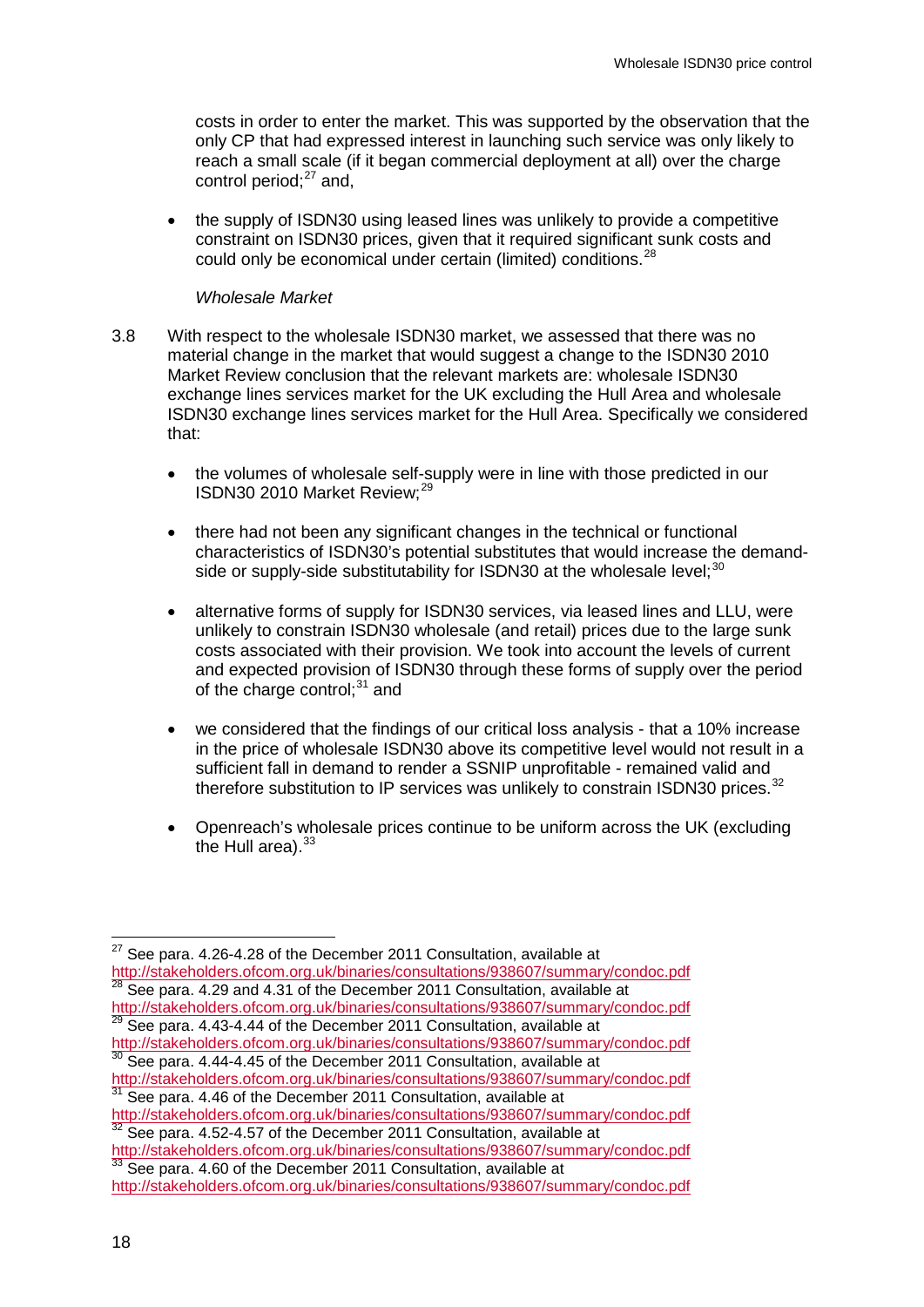*Competitive Conditions in the wholesale ISDN30 exchange line services market in the UK excluding the Hull Area*

- 3.9 In the ISDN30 2010 Market Review we concluded that Openreach had SMP in the ISDN30 wholesale exchange line services market. In the December 2011 Consultation, we set out our provisional conclusion that there had been no material changein that market since our prior market power determination. that would affect that conclusion. Specifically we considered:
	- In the ISDN30 2010 Market Review, we observed that Openreach's market share had remained constant between Sept 2004 and Sept 2009 (between 71% and 75%). The most recent figures fall within that range, at 73% in June 2010 and 74% in June 2011, confirming the view that Openreach's market share is high and broadly constant: [34](#page-20-1)
	- although there was evidence suggesting an increase in switching towards IP solutions, this was within the range of switching we had predicted in the ISDN30 2010 Market Review, and we considered that this was unlikely to provide a sufficient competitive constraint on ISDN30 prices over the period of the charge control: [35](#page-21-0)
	- the barriers to entry and expansion particularly the sunk costs associated with provision of wholesale ISDN30 services through ISDN30 exchange lines, LLU or leased lines – had not materially changed since the time of the ISDN30 2010 Market Review: [36](#page-21-0)
	- profitability of ISDN30 core services had remained stable. We estimated that the adjusted ROCE of core services was 24% in 2009/10 and 23% in 2010/11 (compared to an unadjusted ROCE of 62.1% and 67.1%, respectively),  $37$  and
	- there was no significant countervailing buyer power in the wholesale ISDN30 market $38$
- 3.10 We proposed that the imposition of a charge control on Openreach remained appropriate to address the continuing risk that Openreach could set prices for wholesale ISDN30 services at an excessive level.<sup>[39](#page-21-0)</sup>
- *3.11* In the December 2011 Consultation we asked respondents the following question: *Do you agree with our assessment that there has been no material change in the wholesale ISDN30 exchange lines market since our determination that Openreach had SMP in the MR Statement? If not, please explain why.*

 $36$  See para. 4.72 of the December 2011 Consultation, available at <http://stakeholders.ofcom.org.uk/binaries/consultations/938607/summary/condoc.pdf>

<span id="page-21-1"></span>For BT's RFS figures, see page 41 of the RFS, for Ofcom estimates of the ROCE of core services see para. 4.73-4.79 of the December 2011 Consultation, available at

<http://stakeholders.ofcom.org.uk/binaries/consultations/938607/summary/condoc.pdf> <sup>38</sup> See para. 4.80-4.83 of the December 2011 Consultation, available at

<http://stakeholders.ofcom.org.uk/binaries/consultations/938607/summary/condoc.pdf> <sup>39</sup> See para. 4.84-4.90 of the December 2011 Consultation, available at

<span id="page-21-0"></span><sup>&</sup>lt;sup>34</sup> See para. 4.66-4.70 of the December 2011 Consultation, available at <http://stakeholders.ofcom.org.uk/binaries/consultations/938607/summary/condoc.pdf>  $35$  See para. 4.71 of the December 2011 Consultation, available at <http://stakeholders.ofcom.org.uk/binaries/consultations/938607/summary/condoc.pdf>

<http://stakeholders.ofcom.org.uk/binaries/consultations/938607/summary/condoc.pdf>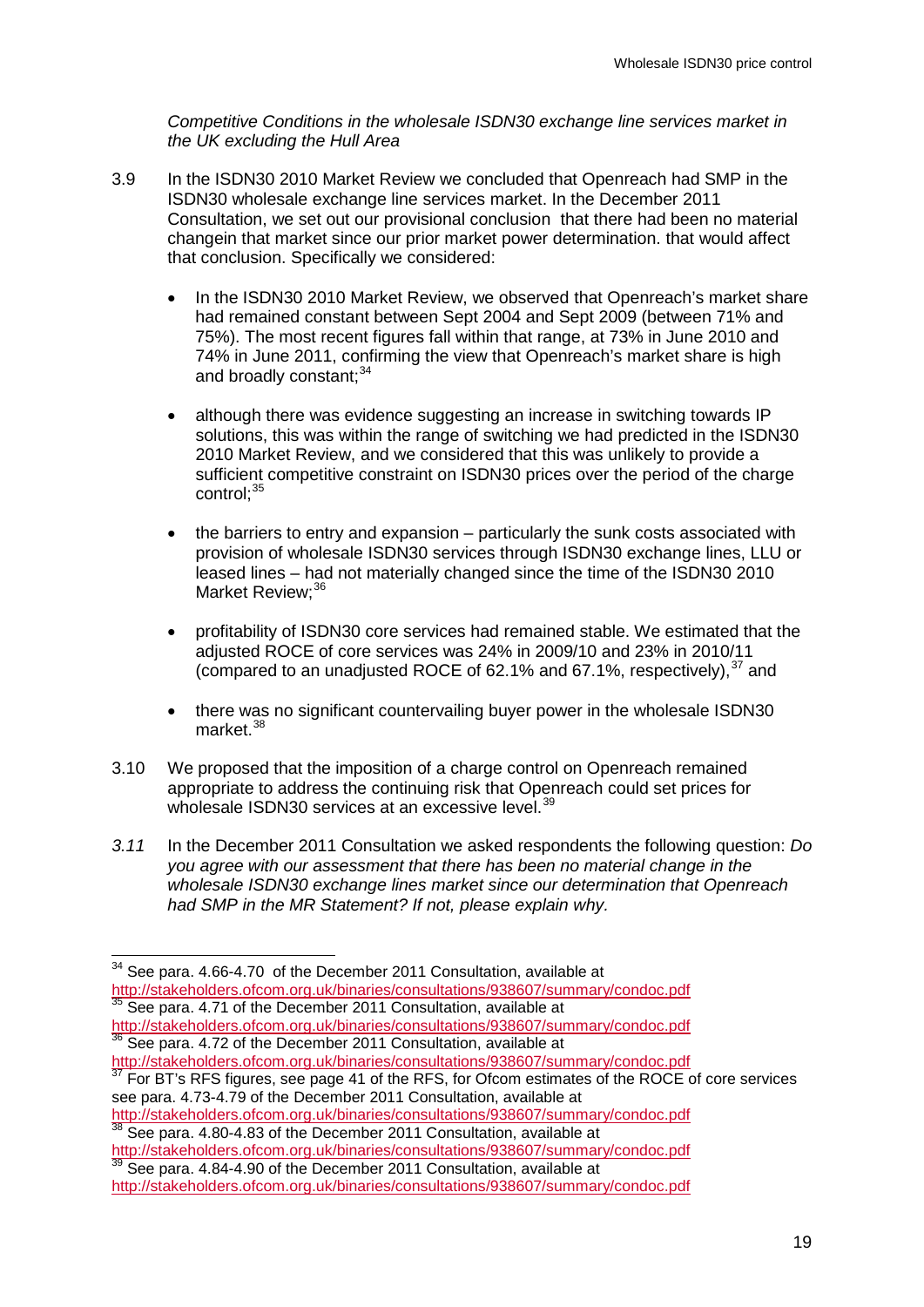### December 2011 Consultation responses

3.12 The four respondents to the December 2011 Consultation agreed with our provisional conclusion that there had been no material change in the wholesale ISDN30 exchange lines market since Ofcom's market power determination in relation to that market.

#### Our response and conclusion

3.13 We are therefore concluding that we are satisfied that there has been no material change in the wholesale ISDN30 exchange line services market since our prior market power determination in relation to that market.<sup>[40](#page-21-1)</sup>

#### **We have assessed Openreach's profitability for wholesale ISDN30 services using the adjusted ROCE approach**

3.14 In the April 2011 Consultation we made a number of proposals relating to the assessment of profitability and competitive conditions in the wholesale ISDN30 market, which we consider below.

#### Our April 2011 Consultation proposals

- 3.15 In determining an appropriate price control, we noted that it was important to assess Openreach's past profitability for relevant services. In doing so, we recognised that the key assets used in the provision of wholesale ISDN30 services have been heavily depreciated, in particular:
	- ISDN30 line-cards (with an NRC/GRC<sup>[41](#page-22-0)</sup> ratio of 8% in 2009/10); and
	- Access Electronics (with a NRC/GRC ratio of 13% in 2009/10).
- 3.16 As a result of this, the accounting value, the NRC, of these assets was significantly less than their economic value.
- 3.17 In the April 2011 Consultation, we considered the following approaches for assessing the underlying profitability of wholesale ISDN30 services, whose assets have been heavily depreciated:
	- internal rate of return (IRR);
	- $\bullet$  truncated IRR;<sup>[42](#page-22-0)</sup>
	- return on sales (ROS); and
	- adjusted ROCE.

<span id="page-22-0"></span> <sup>40</sup> The judgment in *TalkTalk Telecom Group plc v Office of Communications* [2012] CAT 1 has clarified that a change will only amount to a material change if: it would cause the earlier market power determination to be different (in a manner that is more than *de minimis*); and that difference is capable of affecting the setting (in this case) of a subsequent charge control notification.

 $NRC = Net$  replacement cost

<span id="page-22-1"></span>GRC= Gross replacement cost (Net replacement cost less accumulated depreciation)

<sup>&</sup>lt;sup>42</sup> An IRR is usually calculated for the lifetime of the project, however a truncated IRR can be used to calculate the profitability of an activity over a limited period.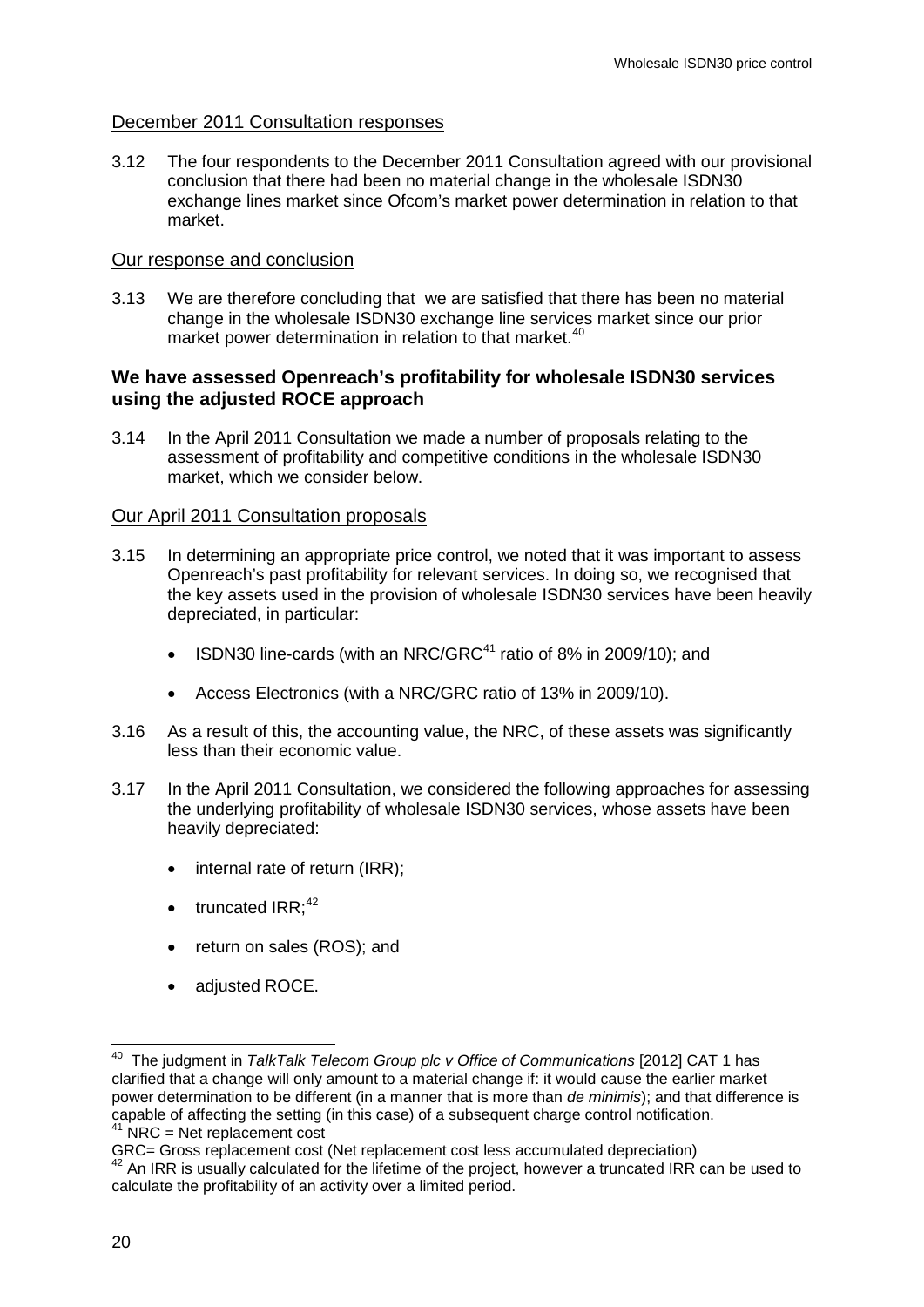- 3.18 BT's regulatory financial statements (RFS) reported a ROCE in 2009/10 of 62.1% for core wholesale ISDN30 services (excluding the impact of BT's re-valuation of duct). However we recognised that, due to the depreciation of assets, estimates of the profitability of a service using ROCE (which measures the return – earnings before interest and tax – divided by the Mean Capital Employed 'MCE') may overstate the true profitability of the service in question.
- 3.19 We noted that it was possible to make a more meaningful estimate of profitability by adjusting the NRC of the assets so that they approximate their steady state values more closely. We were then able to recalculate the ROCE using these steady state asset values. We referred to this as the 'adjusted ROCE' approach.
- 3.20 In the April 2011 Consultation, we proposed using the adjusted ROCE approach to estimate the profitability of wholesale ISDN30 services. We noted that calculating an adjusted ROCE in this way was preferable to the IRR approach. In particular, we did not need to make assumptions about cost and revenues in the far future or distant past to calculate an adjusted ROCE.
- 3.21 We proposed to bring accounting asset values into line with their steady state levels by means of a simple adjustment. If accounting and economic asset lives are equal, such a steady state adjustment would consist of uplifting the asset's NRC such that the NRC/GRC ratio is approximately 0.5 and adjusting the asset's depreciation based on a correct estimate of its economic life.
- 3.22 We noted that theoretically, in steady state, we would also expect IRR and ROCE to produce broadly the same answer.
- *3.23* In the April 2011 Consultation we asked respondents the following question: *Do you agree that we should assess the profitability of wholesale ISDN30 services using the adjusted ROCE approach?*

#### April 2011 Consultation responses

- 3.24 Openreach agreed that Ofcom should take account of the fact that the ISDN30 service is approaching the end of its life and the assets are heavily depreciated. This would mean that a value of the ROCE based on the figures reported in the RFS would overstate the profitability of ISDN30 services.<sup>[43](#page-22-1)</sup>
- 3.25 Although, Openreach had suggested in its response to the ISDN30 2010 Market Review that an IRR might be a suitable measure of profitability, in its consultation response it accepted that the adjusted ROCE approach was an appropriate alternative to an IRR approach, because the adjusted ROCE approach is reconcilable to the RFS and is consistent with the approach taken by Ofcom in the WBA 2011 Statement.<sup>[44](#page-23-0)</sup>
- 3.26 C&WW stated a preference for assessing the costs of ISDN30 services using an efficient operator based approach. However, it acknowledged that making an adjustment to reflect the steady state was a suitable approach as it led to

<span id="page-23-1"></span><span id="page-23-0"></span><sup>&</sup>lt;sup>43</sup> Openreach response to our April 2011 Consultation, see para, 14 at <http://stakeholders.ofcom.org.uk/binaries/consultations/isdn30-2011/responses/Openreach.pdf> <sup>44</sup>Openreach response to our April 2011 Consultation, see para. 12 at <http://stakeholders.ofcom.org.uk/binaries/consultations/isdn30-2011/responses/Openreach.pdf>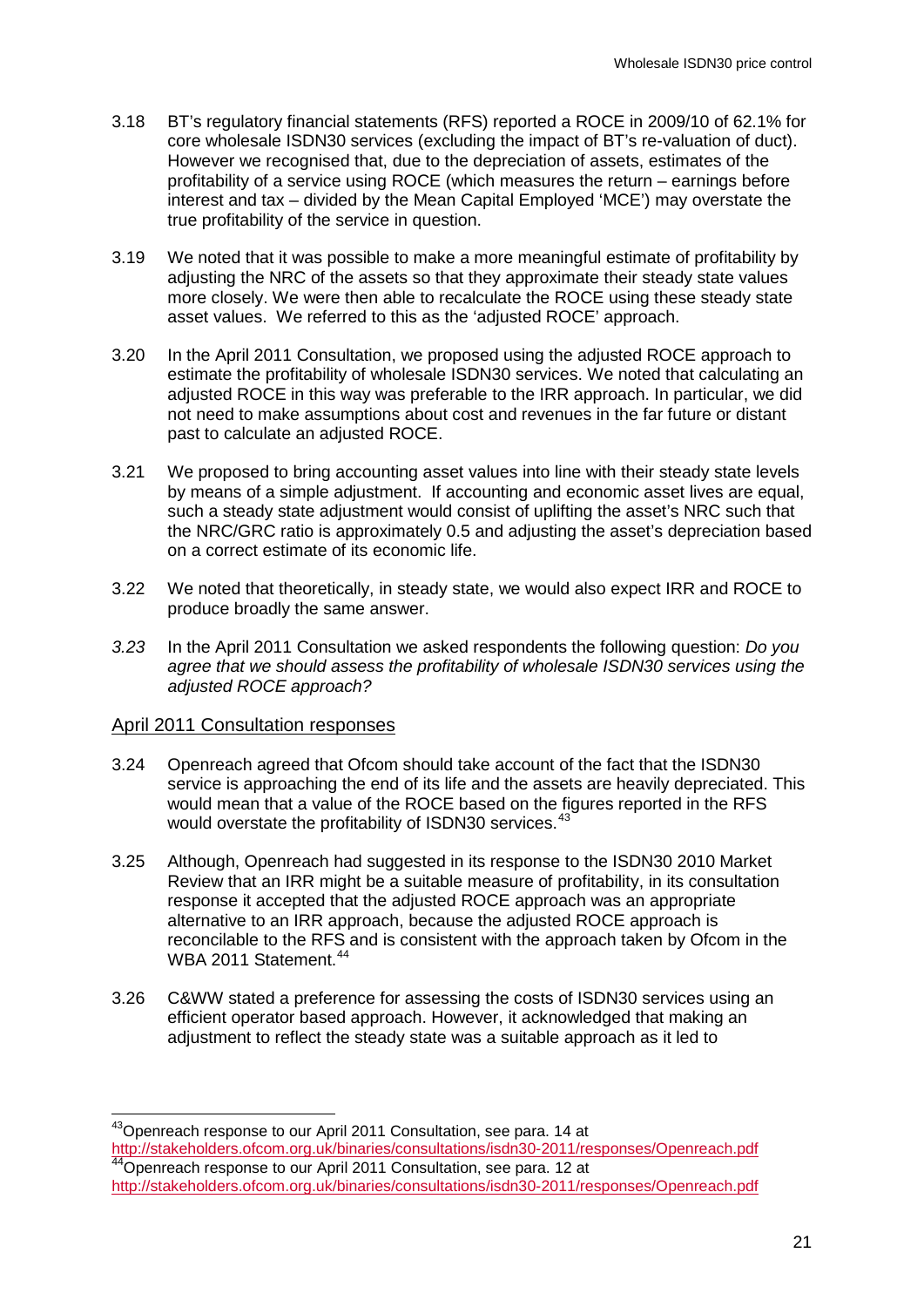directionally the same outcome (i.e. the cost base is increased to reflect the fact that Openreach's ISDN30 assets are heavily depreciated).[45](#page-23-1)

3.27 In its response, C&WW noted that, whilst supporting consistency in regulatory decisions in relation to ISDN30, it did not necessarily believe that this approach should be applied to other product areas.<sup>[46](#page-24-0)</sup>

#### Our response and conclusion

- 3.28 We note that the stakeholders who responded on this issue broadly agreed with the approach proposed in the April 2011 Consultation. We therefore consider it appropriate to assess the profitability of ISDN30 rentals using the adjusted ROCE approach for this charge control.
- 3.29 We agree with C&WW's statement that, as a result of the unique nature of ISDN30 services, this approach is not necessarily suitable for all services subject to charge controls. We will consider the particular circumstances of future charge controls when considering whether to make similar adjustments.
- 3.30 We conclude that it is appropriate to assess the profitability of wholesale ISDN30 rentals using the adjusted ROCE.

#### **We have uplifted the NRC/GRC ratio of relevant assets to 50%**

#### Our April 2011 Consultation proposals

- 3.31 We considered the following options for calculating an adjusted ROCE to reflect a steady state level for wholesale ISDN30 rentals:
	- Option 1: Make no adjustment on the grounds that Openreach have already recovered these costs in the past;
	- Option 2: Recalculate the depreciation and capital employed based on asset lives now known (using historical acquisition data);
	- Option 3: Restate the present asset values based on the assumption that a steady state prevailed on an ongoing basis (50% NRC/GRC ratio) and adjust depreciation;
	- Option 4: Restate the present asset values based on another value (e.g. average NRC/GRC ratio) and adjust depreciation; or
	- Option 5: Reinstate asset values or NRC/GRC ratios of a previous period where the assets were deemed to be in a steady state.
- 3.32 In the April 2011 Consultation we proposed Option 4, to uplift the NRC/GRC ratio to that of the remaining assets (i.e. excluding the heavily depreciated assets) within the ISDN30 asset base. We estimated the NRC/GRC ratio of the remaining ISDN30 assets to be 47% for 2009/10. We noted that this was not significantly different from uplifting by 50% (i.e. Option 3). However, we favoured consistency with the approach

<span id="page-24-1"></span><span id="page-24-0"></span><sup>&</sup>lt;sup>45</sup> C&WW response to our April 2011 Consultation, see page 5 at<br>http://stakeholders.ofcom.org.uk/binaries/consultations/isdn30-2011/responses/cw.pdf  $\frac{46}{16}$  C&WW response to our April 2011 Consultation, see page 5 at <http://stakeholders.ofcom.org.uk/binaries/consultations/isdn30-2011/responses/cw.pdf>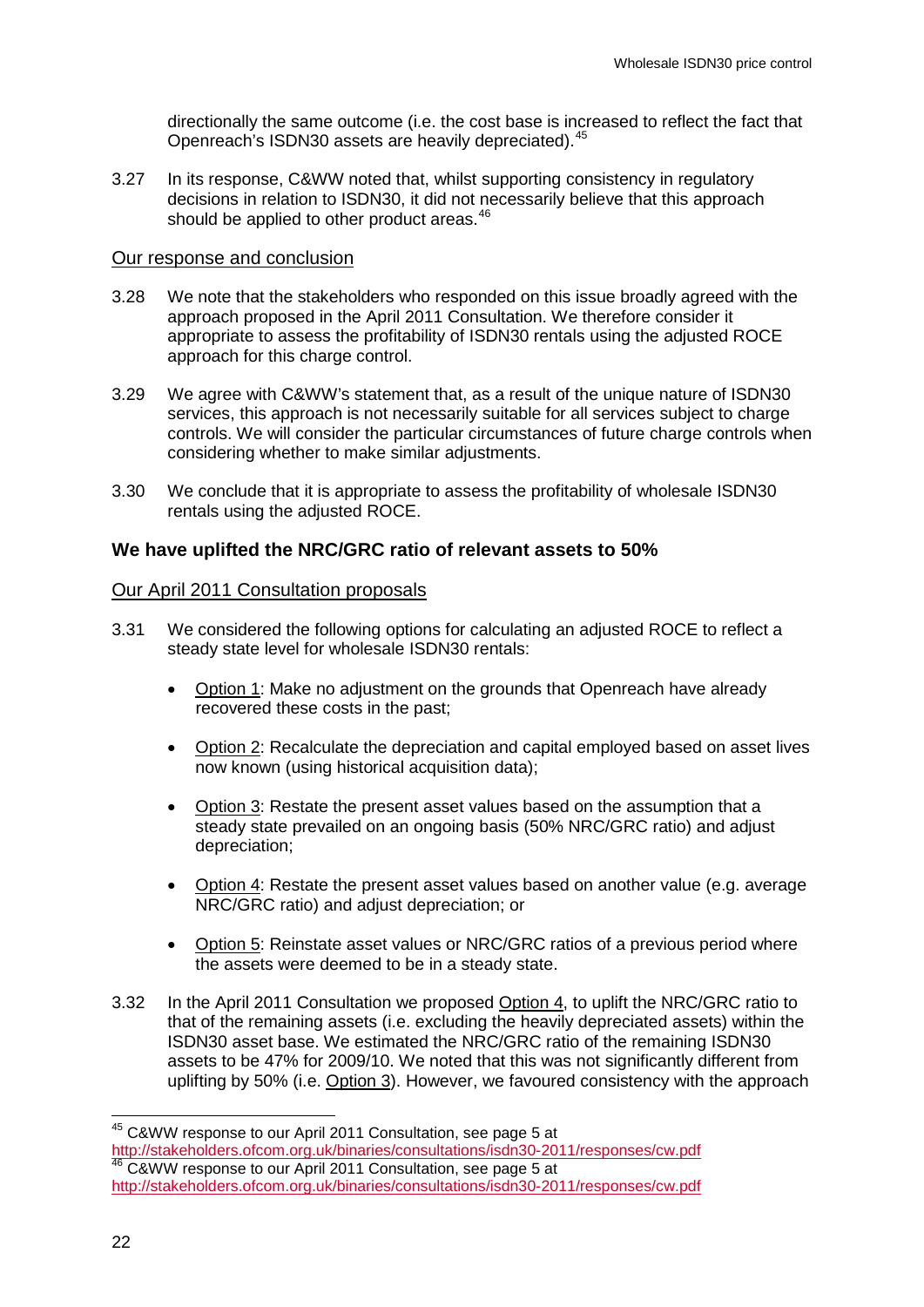taken in the WBA Consultation, which was to uplift NRC/GRC ratio to that of the remaining assets.

- 3.33 We recalculated Openreach's adjusted ROCE by uplifting the NRC of the depreciated ISDN30 assets (line-cards and access electronics) to 47% of their GRC. We then recalculated the relevant depreciation by dividing the GRC by Openreach's assumed accounting asset lives (5 years for line-cards and 10 years for access electronics).
- 3.34 Following this approach, we estimated that Openreach's adjusted ROCE in 2009/10 for wholesale ISDN30 services would have been 24%. We noted that this was still significantly above the 'rest of BT' WACC of 11%<sup>[47](#page-24-1)</sup> for that year. The impact of our proposed approach (i.e. the difference between calculating costs using the NRC/GRC uplift and Openreach's own cost estimates) was estimated to be an increase in the cost base for wholesale ISDN30 rentals of £71.2m or £33.17/channel in the April 2011 Consultation.
- *3.35* In the April 2011 Consultation we asked respondents the following question: *Do you agree that we should make an adjustment to Openreach's depreciated ISDN30 assets (line-cards and access electronics) by setting the NRC/GRC ratio of these assets to 47% (i.e. Option 4)?*

#### April 2011 Consultation responses

- 3.36 C&WW stated that we were correct to make a number of adjustments to the cost base to reflect a steady state position.
- 3.37 Regarding the level of the uplift, Openreach noted that in a steady state with continued reinvestment, the NRC/GRC of ISDN30 assets might be approximately 50%. It considered 47% to be a 'reasonable approximation' of the steady state, but considered that this should not fall further from 50%.

#### Our response and conclusion

- 3.38 We have considered the point raised by Openreach that under normal circumstances a NRC/GRC ratio of 50% would be reflective of an asset in a steady state.
- 3.39 We also have had regard to the WBA 2011 Statement<sup>[48](#page-25-0)</sup> which stated that for the purposes of the WBA charge control, 50% was an appropriate NRC/GRC ratio to approximate a steady state for heavily depreciated WBA assets.
- <span id="page-25-1"></span>3.40 We consider that 50% is a more appropriate reflection of the NRC/GRC ratio which could be expected in a steady state. We do not consider that there are any particular factors in the ISDN30 market which suggest that this would not be an appropriate assumption.
- 3.41 We therefore conclude that a 50% NRC/GRC adjustment is appropriate for these assets and note that it represents only a very small (3%) change from the value proposed in the April 2011 Consultation.

<span id="page-25-0"></span> $47$  We believe that the appropriate cost of capital for ISDN30 services is the "rest of BT rate" (for a detailed discussion see Annex 4). The 'rest of BT' WACC for 2009/10 was estimated to be 11% this was set out in the 2009 Openreach Financial Framework Review available at: <http://stakeholders.ofcom.org.uk/consultations/openreachframework/statement/>

<sup>48</sup>WBA 2011 Statement see paragraph 5.95 at <http://stakeholders.ofcom.org.uk/binaries/consultations/823069/statement/statement.pdf>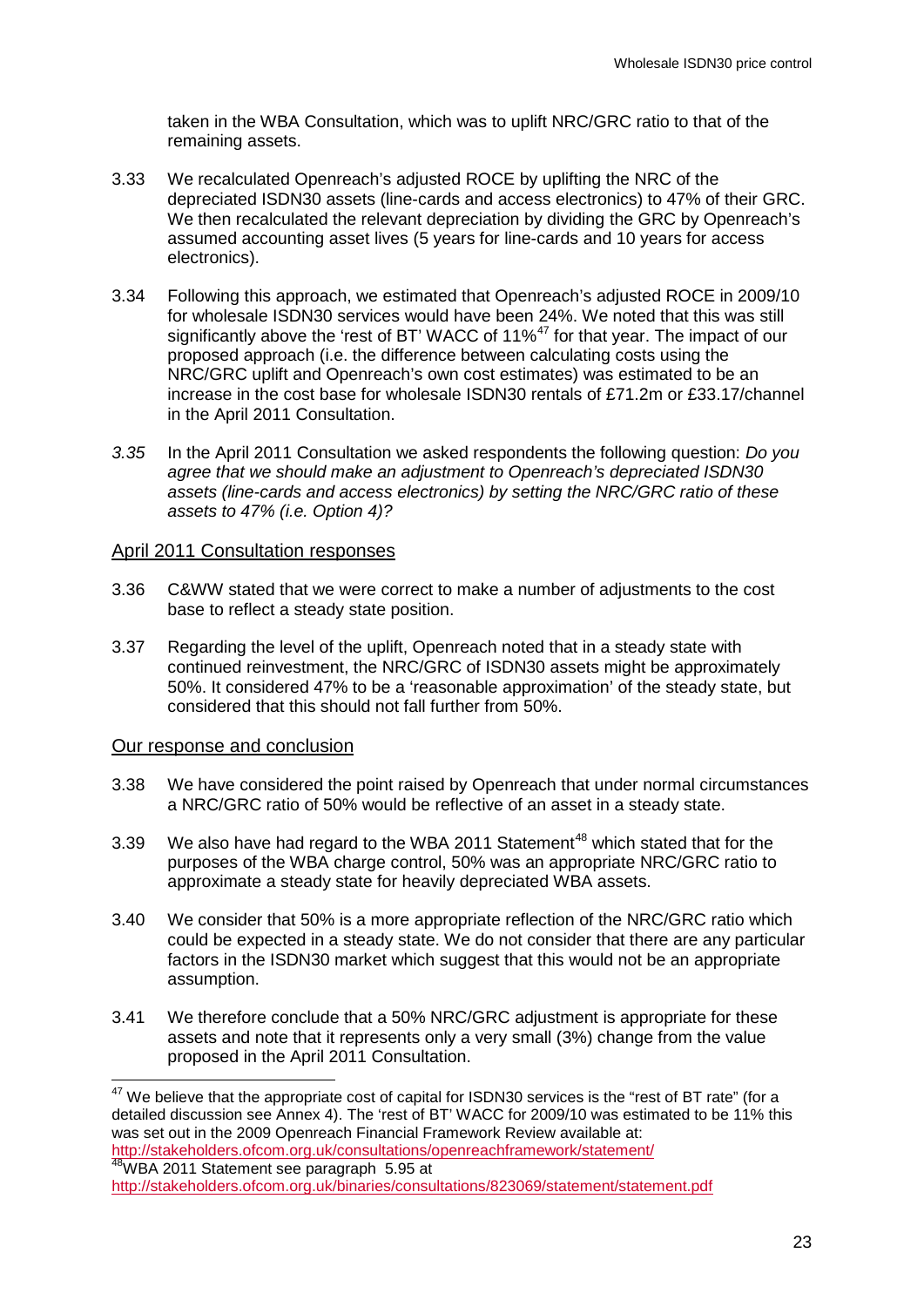- 3.42 We have therefore calculated the 'adjusted ROCE' by uplifting the NRC/GRC ratio of heavily depreciated assets to 50%.
- 3.43 Following this approach, we estimate that Openreach's adjusted ROCE in 2010/11 for wholesale ISDN30 services is 25%.[49](#page-25-1) This is significantly above the 'rest of BT' WACC of 9.7%.<sup>[50](#page-26-0)</sup> The impact of this approach on the cost base for wholesale ISDN30 rentals is an increase of £82.4m or £38.66/Channel for 2010/11.

#### **We have imposed an RPI-X charge control on core wholesale ISDN30 services**

3.44 In the ISDN30 2010 Market Review Statement we concluded that, following a detailed assessment of costs, a price control appeared necessary for wholesale ISDN30. We proposed in the April 2011 Consultation that an RPI-X charge control was appropriate. We summarise our analysis below.

#### Our April 2011 Consultation proposals

- 3.45 In the April 2011 Consultation, we considered that Openreach did not face sufficient competitive pressure to reduce the price of wholesale ISDN30 to the competitive level. We noted in particular the ISDN30 2010 Market Review Statement finding of entrenched SMP<sup>[51](#page-26-0)</sup> and considered that, although ISDN30 was a mature product, a significant volume of channels would remain by 2013/14.<sup>[52](#page-26-0)</sup>
- 3.46 In considering whether a price control was an appropriate remedy to address the identified competition concerns, we described the following concerns in relation to Openreach's provision of wholesale ISDN30 services:
	- Openreach's profitability in 2009/10, estimated using an adjusted ROCE approach would have been 24%, well in excess of its WACC of 11% for that  $vear:$ <sup>[53](#page-26-0)</sup>
	- the price of wholesale ISDN30 services has remained constant in nominal terms since the introduction of the wholesale product in  $2004$ ;<sup>[54](#page-26-0)</sup> and,
	- the constraints on the price of wholesale ISDN30 services provided by the available alternative forms of supply (based on OCPs' own end-to-end infrastructure and PPCs purchased from BT) and future IP based alternatives are limited.<sup>[55](#page-26-0)</sup>
- 3.47 We argued that the ability for alternative forms of supply particularly those that require OCPs to deploy their own end-to-end infrastructure or to use PPCs

<span id="page-26-0"></span><sup>&</sup>lt;sup>49</sup> We note that this is higher than the estimate in the December 2011 Consultation of 23% (as set out in paragraph 3.09). This is because the estimate in the December 2011 Consultation was calculated in the same manner as the April 2011 Consultation, using an NRC/GRC uplift of 47% and using the volumes and MCE estimated for the purposes of the April 2011 Consultation. These have since been updated for this statement.<br><sup>50</sup> We believe that the appropriate cost of capital for ISDN30 services is the "rest of BT rate".

 $51$  Paragraph 3.55 – 3.62of the April 2011 Consultation, available at

<span id="page-26-1"></span><http://stakeholders.ofcom.org.uk/binaries/consultations/isdn30-2011/summary/isdn30-2011.pdf><br>
<sup>52</sup> See para 3.63 of the April 2011 Consultation, available at<br>
http://stakeholders.ofcom.org.uk/binaries/consultations/isdn30-2

 $\frac{53}{53}$  See para. 3.51 – 3.52 of the April 2011 Consultation, available at

<http://stakeholders.ofcom.org.uk/binaries/consultations/isdn30-2011/summary/isdn30-2011.pdf><br>
<sup>54</sup> See para. 3.56 of the April 2011 Consultation, available at<br>
http://stakeholders.ofcom.org.uk/binaries/consultations/isdn30-

 $\frac{55}{55}$  See para. 3.55 – 3.63 of the April 2011 Consultation, available at

<http://stakeholders.ofcom.org.uk/binaries/consultations/isdn30-2011/summary/isdn30-2011.pdf>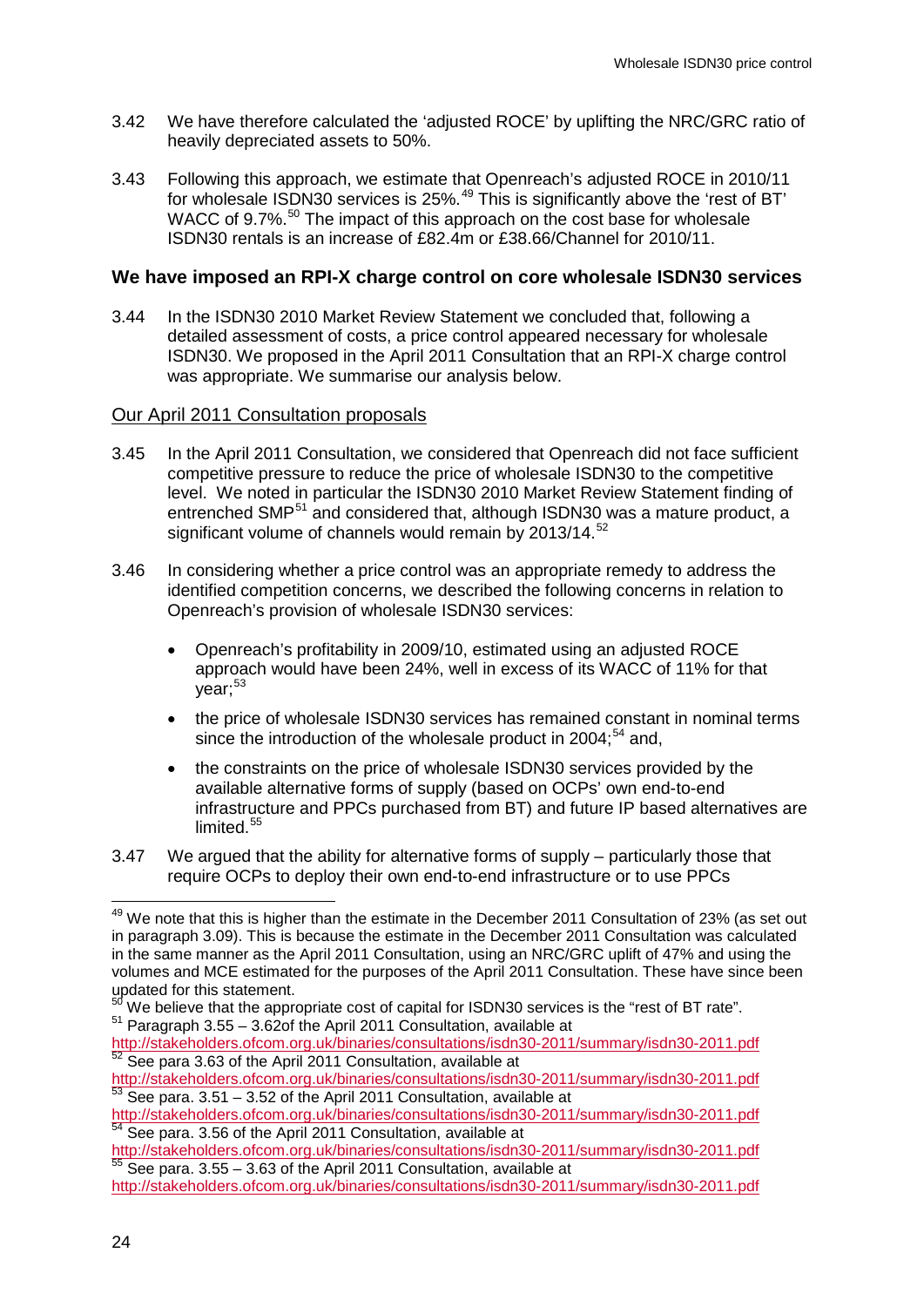purchased from BT - to constrain wholesale ISDN30 prices was limited. We proposed that this was due to the existence of high entry barriers, as evidenced by the following observations of the ISDN30 market:

- the share of the market supplied by BT's rivals using their own networks was less than 30% (with PPCs only representing around 3% of the total) with the remaining 71% of the retail ISDN30 market supplied by CPs using Openreach's wholesale ISDN30 product (with BT Retail being by far the biggest of these  $CPs$ ).  $56$
- 3.48 We proposed that competition from CPs using PPCs and their own infrastructure could have exerted some competitive pressure on the price of wholesale ISDN30 but was unlikely to be sufficient to reduce Openreach's prices to the competitive level.<sup>[57](#page-27-0)</sup>
- 3.49 In light of the above, we considered that a price control on core wholesale ISDN30 services was appropriate. We then assessed what form the control should take. We discussed the following options:
	- A cost orientation requirement;
	- Safe-guard caps;
	- Retail minus; and
	- RPI-X charge control.
- 3.50 We considered that cost orientation by itself would not be sufficient to reduce wholesale charges to an appropriate level. In particular, we noted that cost orientation could allow Openreach to set charges within the DLRIC floor and DSAC ceiling. With the existing ISDN30 rental price at around  $\frac{1}{2}$  of the weighted (internal and external) average DSAC for the years 2007/08 to 2009/10, we considered that a cost orientation obligation was unlikely to address our key concern of high rental wholesale prices.<sup>[58](#page-27-0)</sup>
- <span id="page-27-2"></span>3.51 Similarly, we explained that a safeguard cap (such as RPI % or RPI-RPI) was unlikely to be appropriate for a service such as ISDN30 where our analysis had shown that the price of rentals was well in excess of FAC. A safeguard cap would not align ISDN30 prices with the underlying costs of provision.<sup>[59](#page-27-0)</sup>
- 3.52 We considered that retail-minus pricing (i.e. where the maximum wholesale charge is equal to the retail price less the costs incurred by the retail activity of the operator's in-house service provider), would not be appropriate either. We noted that retailminus is a lighter touch form of regulation than a cost orientation requirement. We considered that the degree of SMP and the maturity of the ISDN30 market meant that it would be more appropriate to control the absolute level of wholesale ISDN30

<span id="page-27-1"></span><span id="page-27-0"></span> $56$  See para.  $3.55 - 3.63$  of the April 2011 Consultation, available at <http://stakeholders.ofcom.org.uk/binaries/consultations/isdn30-2011/summary/isdn30-2011.pdf> 57 See para. 3.61 of the April 2011 Consultation, available at

<http://stakeholders.ofcom.org.uk/binaries/consultations/isdn30-2011/summary/isdn30-2011.pdf>

 $58$  See para.  $3.67 - 3.71$  of the April 2011 Consultation, available at <http://stakeholders.ofcom.org.uk/binaries/consultations/isdn30-2011/summary/isdn30-2011.pdf><br><sup>59</sup> See para. 3.72 – 3.73 of the April 2011 Consultation, available at

<http://stakeholders.ofcom.org.uk/binaries/consultations/isdn30-2011/summary/isdn30-2011.pdf>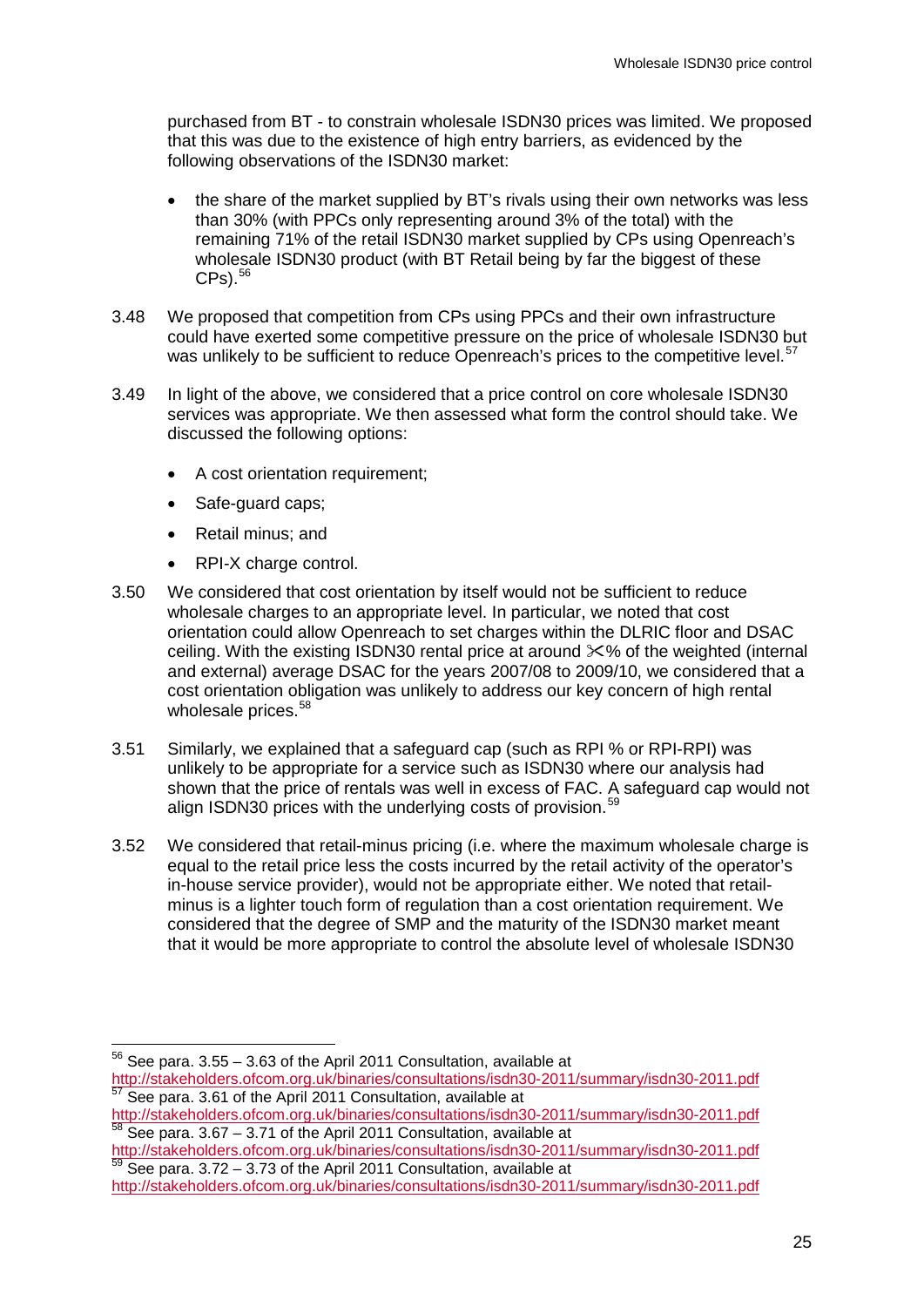charges, rather than just the margin between these and retail prices, and to bring these wholesale charges into line with their FAC cost.<sup>[60](#page-27-1)</sup>

- <span id="page-28-3"></span>3.53 Therefore, we proposed that an RPI-X control was likely to be the most appropriate form of control for core wholesale ISDN30 services. It would bring prices into line with expected costs (on an FAC basis and including the cost of capital) by the end of the charge control using a glide-path. The glide-path is intended to approximate the workings of a competitive market in which excess profits are gradually eroded as rivals improve their efficiency. It would also give Openreach the incentives to increase its efficiency by allowing it to keep any additional profits that it earns by reducing its costs over and above the savings envisaged when setting the charge control. We therefore proposed to impose an RPI-X charge control on core wholesale ISDN30 services.<sup>[61](#page-28-0)</sup>
- *3.54* In the April 2011 Consultation we asked respondents the following question: *Do you agree that an RPI-X type charge control would be the appropriate form of price control for core wholesale ISDN30 services? If not, please explain why.*

#### April 2011 Consultation responses

- 3.55 We received five responses to this question, including from C&WW, FCS, Verizon and Openreach. C&WW argued that a glide-path RPI-X was the "*best way of achieving orderly, well signalled price reductions*". It considered that it was well understood and that it provided regulatory certainty by "*creating predictable price movements and helping to retain efficiency incentives*".[62](#page-28-0) FCS also considered that a glide-path based on RPI-X was an appropriate form of control, although it did not explain the reasons.<sup>[63](#page-28-0)</sup> Verizon considered that a cost orientation obligation rather than a charge control would not be sufficient to reduce ISDN30's excessive wholesale charges, however, it did not express a preference for a particular form of control.<sup>[64](#page-28-0)</sup>
- <span id="page-28-2"></span>3.56 Openreach argued that regulating the prices of wholesale ISDN30 services was neither appropriate nor proportionate. It pointed out that our Impact Assessment guidelines<sup>[65](#page-28-0)</sup> require us to ensure that we minimise the unintended consequences of any form of regulation we adopt. $66$  Openreach listed the following unintended consequences of regulating wholesale ISDN30 prices, taken from the third party report it submitted to us during the ISDN30 2010 Market Review:
	- artificial demand stimulation for ISDN30 at the retail level, restricting migration to SIP trunking;

 $\frac{64}{64}$  Verizon response to our April 2011 Consultation, see para. 3 at

<http://stakeholders.ofcom.org.uk/binaries/consultations/isdn30-2011/responses/Verizon.pdf><br>
<sup>65</sup>http://stakeholders.ofcom.org.uk/consultations/ia\_guidelines/<br>
<sup>66</sup>Openreach response to our April 2011 Consultation, see para.

<span id="page-28-1"></span><span id="page-28-0"></span> $60$  See para. 3.74 – 3.77 of the April 2011 Consultation, available at http://stakeholders.ofcom.org.uk/binaries/consultations/isdn30-2011/summary/isdn30-2011.pdf http://stat.com.org.uk/binaries/isdnamary/isdnamary/isdnamary/isdnamary/isdnamary/isdnamary/isdnamary/isdnamary/isdnamary/isdnamary/isdnamary/isdnamary/isdnamary/isdnamary/isdnamary/isdnamary/isdnamary/isdnamary/isdnamary/

<http://stakeholders.ofcom.org.uk/binaries/consultations/isdn30-2011/summary/isdn30-2011.pdf> <sup>62</sup> C&WW response to our April 2011 Consultation, see p. 5 at

<http://stakeholders.ofcom.org.uk/binaries/consultations/isdn30-2011/responses/cw.pdf><br>
<sup>63</sup> FCS response to our April 2011 Consultation, see p. 2 at<br>
http://stakeholders.ofcom.org.uk/binaries/consultations/isdn30-2011/respo

<http://stakeholders.ofcom.org.uk/binaries/consultations/isdn30-2011/responses/Openreach.pdf>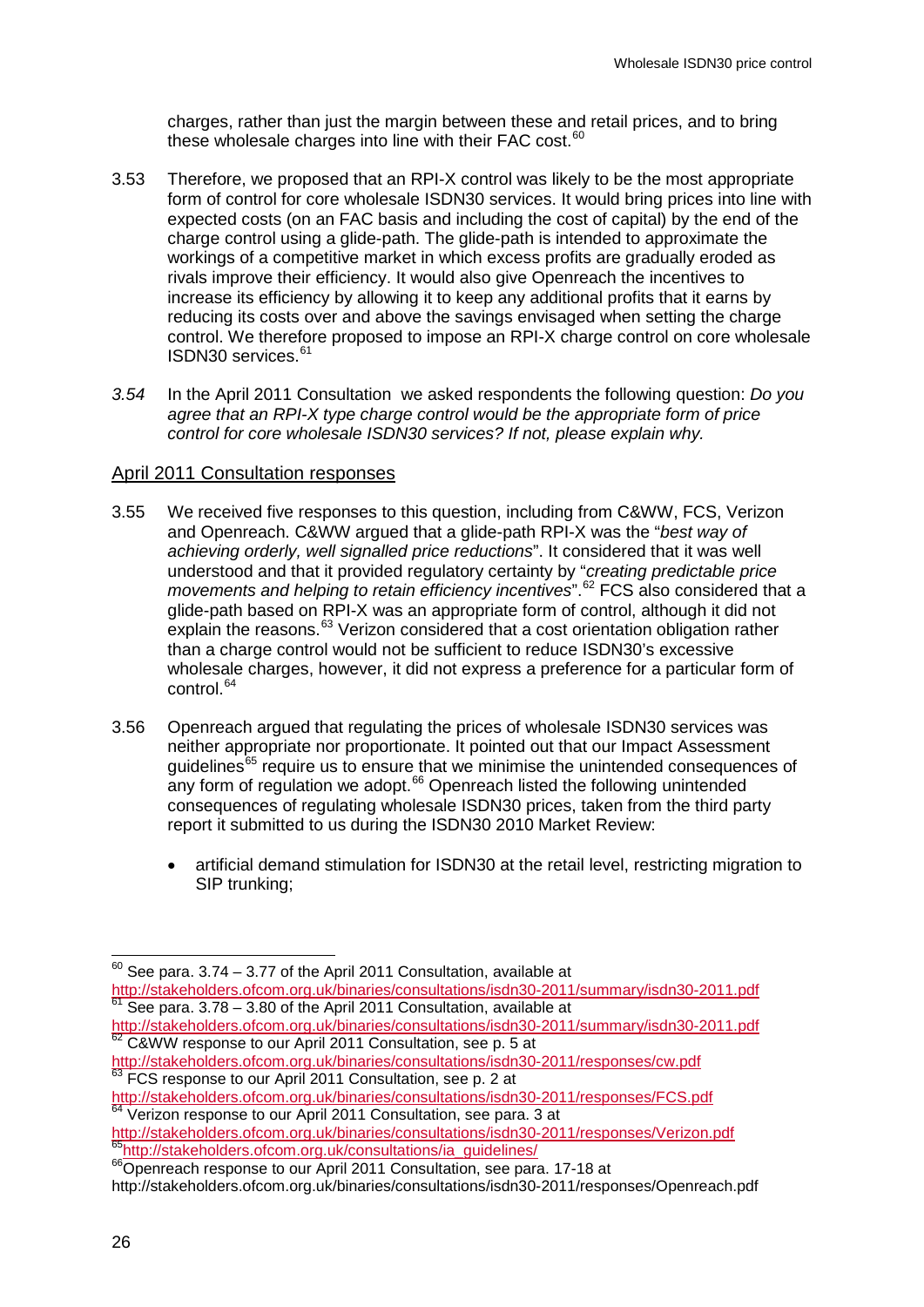- higher unit costs from the need to meet this additional demand with scarce and unavailable equipment components;
- risk of price increases needed to recover the additional investments required to meet these additional demand over a shorter period of time (due to the limited remaining lifecycle of the ISDN30 product); and
- diversion of funds limiting the scope for investments in new technologies such as Next Generation Access.<sup>6</sup>
- <span id="page-29-1"></span>3.57 Openreach recognized that, as we pointed out in the April 2011 Consultation, re-use of existing equipment is likely to mitigate the need for additional investments.<sup>[68](#page-29-0)</sup> However, it stated that while this may be possible for some equipment components, for others reuse "*would be costly and would increase lead-times*".[69](#page-29-0) Openreach provided some qualitative description of the practical restrictions and costs associated with significant new deployment in its December 2011 Consultation response. Openreach also stated that, *"lowering prices too quickly will tend to encourage further take-up" [70](#page-29-0)* and reiterated that there was a risk that it would not be able to meet, or would incur higher costs in meeting, demand stimulated by the control.<sup>[71](#page-29-0)</sup> We considered this additional evidence provided by Openreach in relation to the issue of whether our proposed RPI-X charge control was appropriate.
- 3.58 In its April 2011 Consultation response, Openreach further argued that if some form of regulation is required - then a safeguard cap would be preferable to an RPI-X control because it:
	- would not produce the unintended consequences described above;
	- would reduce the risk of wastefully diverting investment into the legacy technology; and
	- would be simpler to implement and provide greater transparency and certainty to Openreach and stakeholders.<sup>[72](#page-29-0)</sup>
- 3.59 Openreach noted that the least preferable option would be the introduction of a cost orientation obligation in addition to an RPI-X charge control, as this would exacerbate the regulation's potential for unintended consequences. $73$

<http://stakeholders.ofcom.org.uk/binaries/consultations/isdn30-price-control/responses/Openreach.pdf><br><sup>72</sup>Openreach response to our April 2011 Consultation, see para. 22 at<br>http://stakeholders.ofcom.org.uk/binaries/consulta

<span id="page-29-2"></span><sup>73</sup>Openreach response to our April 2011 Consultation, see para. 23 at

<sup>&</sup>lt;sup>67</sup>Openreach response to our April 2011 Consultation, see para. 19 at

<span id="page-29-0"></span><http://stakeholders.ofcom.org.uk/binaries/consultations/isdn30-2011/responses/Openreach.pdf> 68 See the April 2011 Consultation, para. 3.20 available at

<http://stakeholders.ofcom.org.uk/binaries/consultations/isdn30-2011/summary/isdn30-2011.pdf><br><sup>69</sup>Openreach response to our April 2011 Consultation, see para. 20-21 at<br>http://stakeholders.ofcom.org.uk/binaries/consultations/

 $\frac{1}{70}$ Openreach response to the December 2011 Consultation, paragraph 5, available at http://stakeholders.ofcom.org.uk/binaries/consultations/isdn30-price-control/responses/Openreach.pdf

 $171$ Openreach response to the December 2011 Consultation, paragraph 11, available at

<http://stakeholders.ofcom.org.uk/binaries/consultations/isdn30-2011/responses/Openreach.pdf>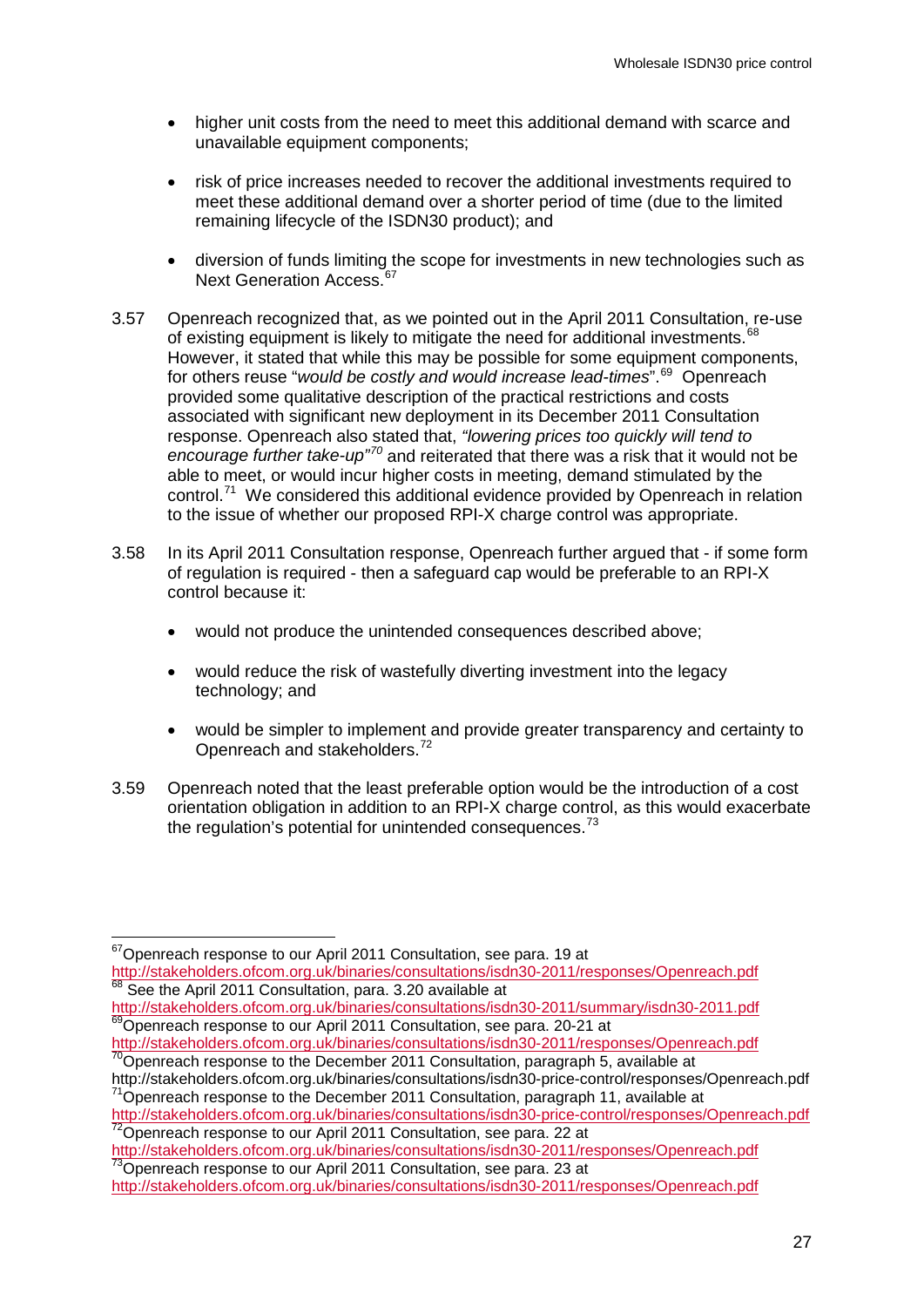#### Our response and conclusion

3.60 C&WW, FCS and Verizon responded broadly in support of our proposals. We note that Openreach argued against the introduction of our proposed charge control and we address the concerns that it raised below.

### *We consider that our April proposals minimised potential unintended consequences of regulation*

3.61 Responding to Openreach's comments in paragraph [3.577](#page-28-2) above, we are mindful that, as indicated in our Impact Assessment guidelines, we should try to minimise any unintended consequences of regulation. However, we consider that we already introduced several safeguards in our proposed charge control that were intended to minimise the risk of the unintended consequences highlighted by Openreach in its response. We discuss each of these safeguards in paragraphs [3.63](#page-30-0) to [3.69](#page-31-0) below, and consider, in light of Openreach's comment, whether they achieve the intended aim.

#### *Our charge control should not result in artificial demand stimulation for ISDN30*

- <span id="page-30-0"></span>3.62 In the April 2011 Consultation we recognised that some of the assets used for wholesale ISDN30 services (line cards and access electronics) are heavily depreciated and that their accounting value does not reflect their true economic value. We agree with Openreach that if the charge control were set on the basis of these assets' accounting value, the result would be prices which would not cover the costs of replacing and maintaining ISDN30 equipment on an ongoing basis. We have addressed this concern by uplifting the ISDN30 asset base to reflect that of an hypothetical ongoing network and in its April 2011 Consultation response Openreach has agreed with our approach.<sup>[74](#page-29-2)</sup> We note that this uplift increases Openreach's base year (2010/11) costs by up to £82.4m or £38.66/channel.
- 3.63 We therefore disagree with Openreach's view that setting a charge control that would align ISDN30 prices to the costs of production estimated after our uplift would artificially stimulate demand for ISDN30. We consider instead that it will eliminate any allocative inefficiencies resulting from the current excessive ISDN30 prices.

#### *Our charge control should not result in higher unit costs for ISDN30 and we continue to believe that re-use will limit the need for any additional investments*

3.64 We also disagree with Openreach's submission that our proposed charge control would result in higher unit costs due to the need to meet additional demand with scarce or unavailable equipment. As we noted in our April 2011 Consultation, Openreach has already served in excess of 2.2m ISDN30 channels on its network and the current volume of channels is around 2.1m (with demand expected to decline in future). We also note that the main capital assets used in the provision of ISDN30 services (line-cards and concentrators) are no longer being manufactured and Openreach has for some time been serving new demand by re-use of its existing stock.<sup>[75](#page-30-1)</sup> We continue to believe that Openreach will be able to use the same approach for the duration of the charge control. We nonetheless acknowledge that in its response to the April 2011 Consultation and December 2011 Consultation (see paragraph [3.588](#page-29-1) above), Openreach has indicated that for some ISDN30 equipment

<span id="page-30-2"></span><span id="page-30-1"></span> <sup>74</sup>Openreach response to our April 2011 Consultation, paragraph 12, available at <http://stakeholders.ofcom.org.uk/binaries/consultations/isdn30-2011/responses/Openreach.pdf><br><sup>75</sup>Openreach, *ISDN30 Access Overview*, Presentation to Ofcom, July 6<sup>th</sup> 2010, pages 3 to 4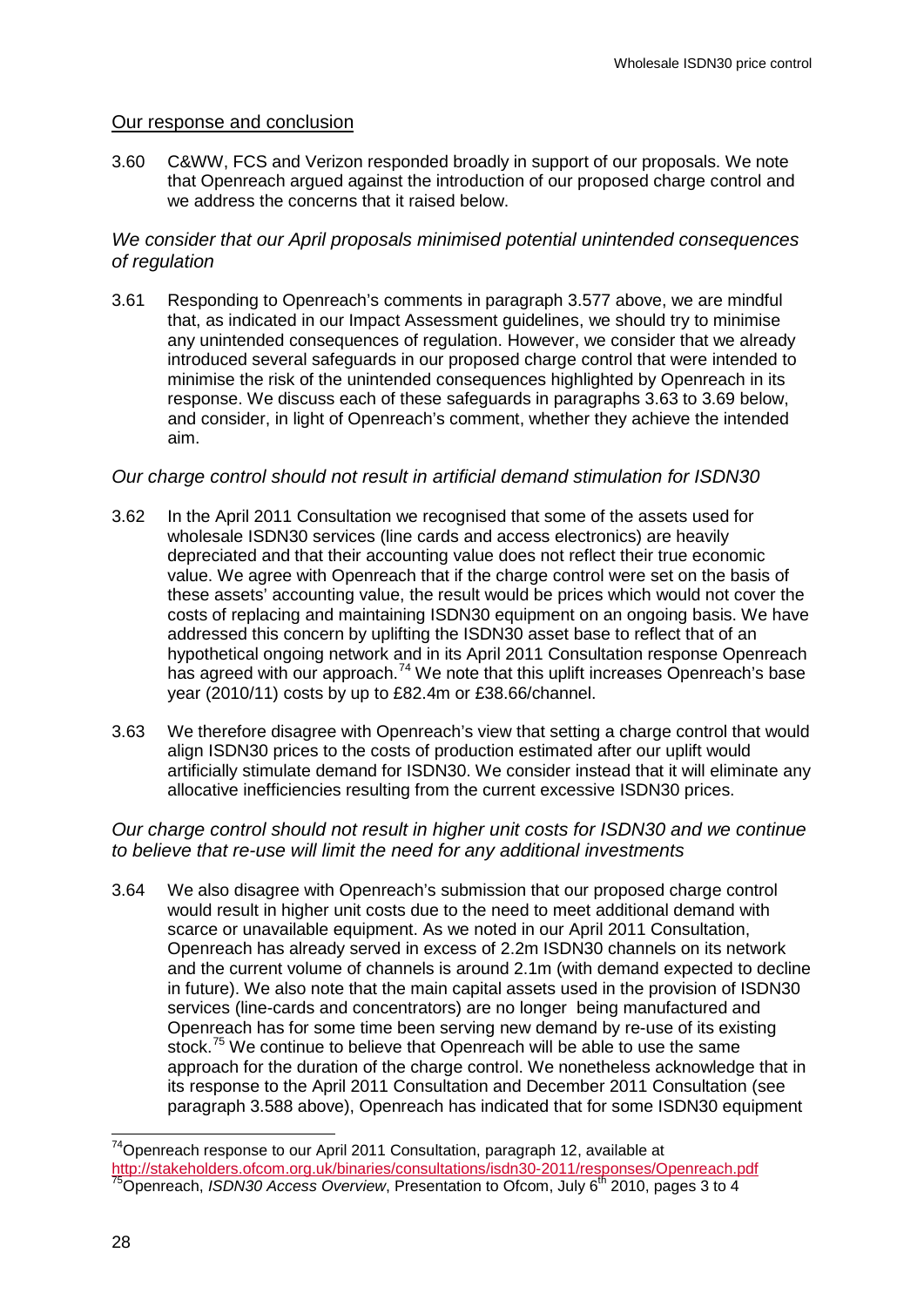reuse is likely to result in higher costs. However, we consider that the assumptions we have made in calculating the charge control – in particular our adjustments of the NRC/GRC ratio for steady state network investments - should mean that these costs are covered by the charge control (as discussed in paragraph 3.66 below).

#### *Our charge control should not result in price increases driven by additional investment requirements*

<span id="page-31-1"></span>3.65 We also believe that the structure of the control will allow Openreach to recover any investments needed for ISDN30 over a reasonable period, taking into account the expected decline in ISDN30 demand. In particular, our calculation includes an increase to the value of Openreach's ISDN30's assets (the NRC/GRC uplift). This uplift reflects the costs of a hypothetical ongoing network, and therefore allows for a level of capital expenditure consistent with maintaining such a network. We discuss this in more detail in paragraphs 5.220 to 5.221 below.<sup>[76](#page-30-2)</sup>

#### *Our charge control will not divert funds for investments in new technologies*

3.66 As noted in paragraph [3.66](#page-31-1) above, our charge control will allow Openreach to recover the costs and any investments required to supply wholesale ISDN30 throughout the charge control. Therefore, we disagree that our charge control will divert funds or limit the scope for investments in new technologies.

#### *We continue to believe that the alternatives to RPI-X regulation are not appropriate*

- 3.67 We continue to believe that the potential alternatives to an RPI-X charge control such as a safeguard cap, or cost orientation obligation – would not be appropriate for the reasons discussed in our April 2011 Consultation (see paragraphs [3.52](#page-27-2) to [3.54](#page-28-3) above).
- <span id="page-31-0"></span>3.68 In light of the above, we consider it appropriate to impose a charge control based on RPI-X on wholesale ISDN30 services to address the identified competition concerns.

<span id="page-31-2"></span> $76$  For the avoidance of doubt we replace Openreach's capital expenditure forecasts with our own revised forecasts.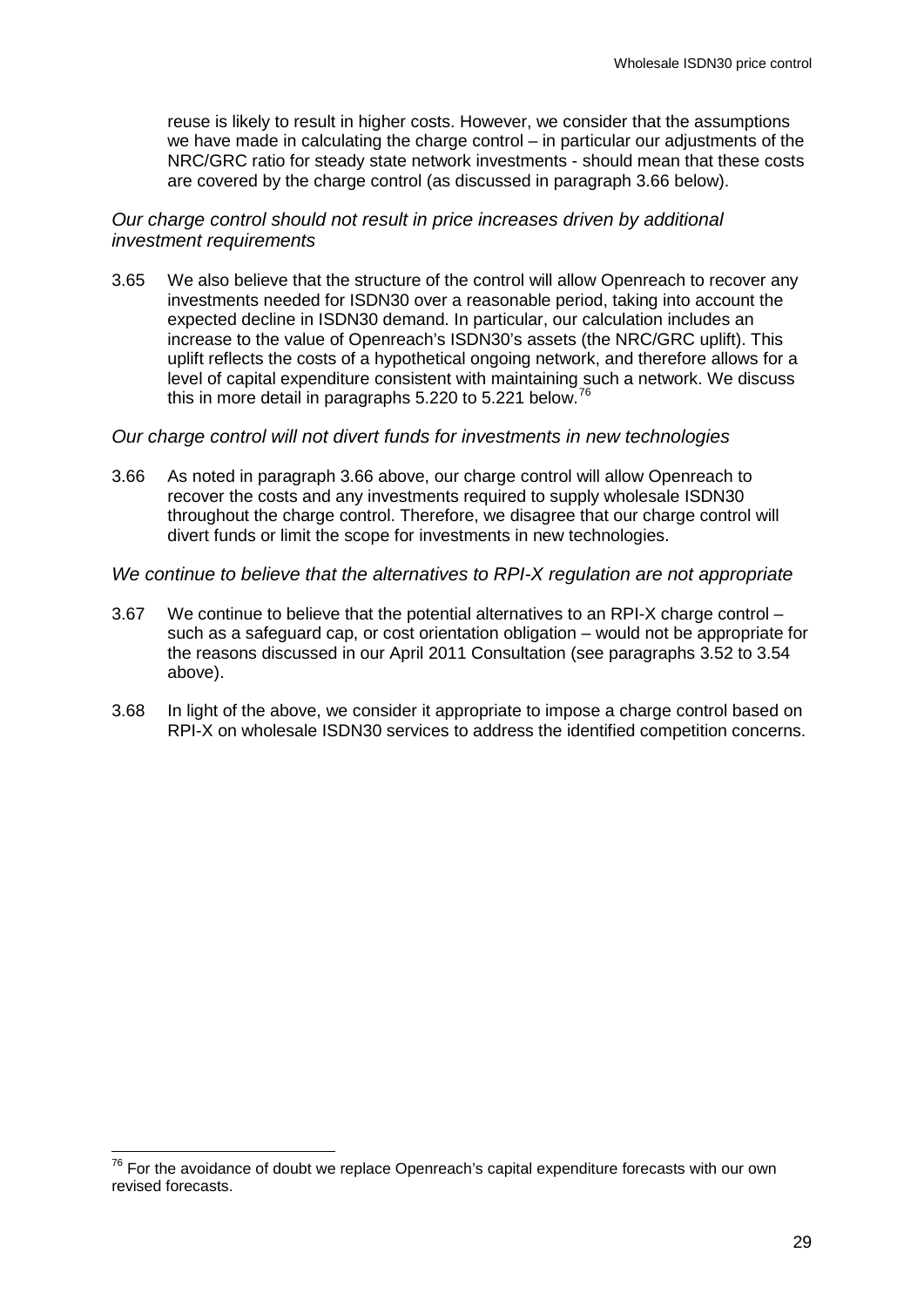### <span id="page-32-0"></span>**Section 4**

# Charge control design principles

## **Introduction**

4.1 In this section we describe the key economic principles that have guided our approach in designing the charge control framework for wholesale ISDN30 services and our decisions in relation to these. In Section 5 we describe in detail how we have decided to apply these principles to the specific features of wholesale ISDN30 services.

## **Summary of our decisions**

- 4.2 In light of responses to the April and December 2011 Consultations and further analysis where relevant we have taken the following factors into account when designing the charge control imposed on Openreach:
	- we will consider the existence of differences in the competitive conditions among services when deciding on the appropriate charge control baskets;
	- we will use current cost accounting with fully allocated costs (CCA FAC) as the basis for setting the charge controls;
	- we have set an appropriate charge control period of two vears;
	- we have forecast the costs of wholesale ISDN30 services consistent with the anchor pricing approach;
	- we will only make one-off adjustments to the starting charges where there would otherwise be a real risk of distortion;
	- RPI is the appropriate inflation index; and
	- we will use prior year revenue weights when assessing Openreach's compliance with its charge control obligations.
- 4.3 Our decision and conclusions on the level of the charge controls and any price adjustments are detailed in Section 5.

## **Our overall approach to designing the charge control framework**

- 4.4 As discussed in our April 2011 Consultation, there are five key steps we follow when designing a charge control framework. These are:
	- Step 1: identify appropriate charge control baskets;
	- Step 2: identify base year costs for services in scope of the charge control;
	- Step 3: forecast the costs of the relevant services for the duration of the charge control;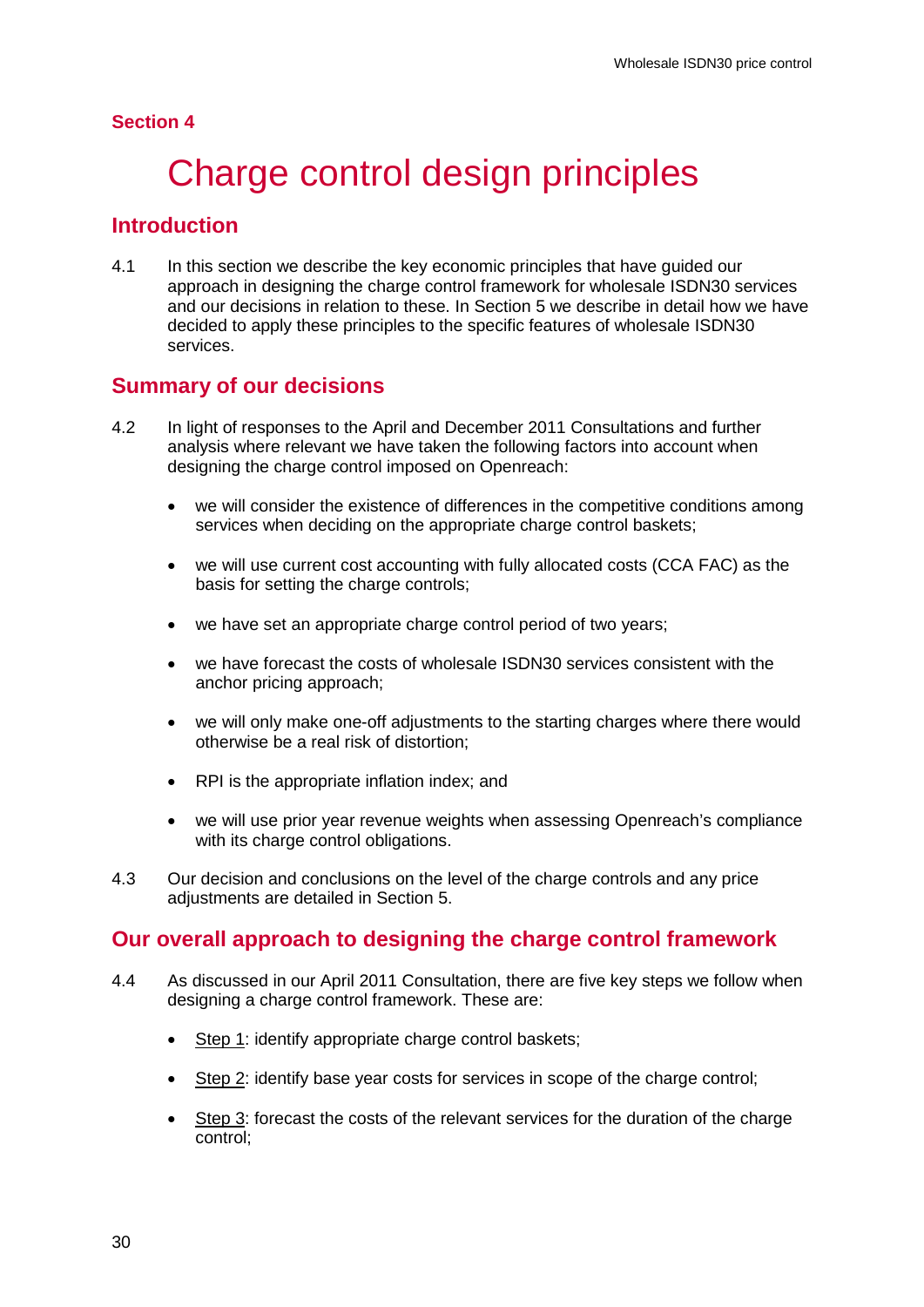- Step 4: consider the case for one-off adjustments to charges at the start of the charge control; and
- Step 5: calculate the value of X for the proposed basket(s) of services.
- 4.5 We consulted on these steps in our April 2011 Consultation and stakeholder responses are considered below. Additionally, we also consider the use of an anchor pricing approach to setting the control, our approach to one-off adjustments (Step 4), the adoption of RPI as the relevant inflation index and the use of prior year revenue weights. Where relevant, we have set out below respondents' views and our final decisions on these key modelling principles.

## **The principles behind basket design (Step 1)**

#### Our April 2011 Consultation proposals

- 4.6 In the April 2011 Consultation we noted that a charge control can either be applied to an individual service or a basket of services. In the April 2011 Consultation we expressed our general preference for combining services in broad baskets.
- 4.7 We noted that if we applied separate controls, we would have to decide on the efficient allocation of common costs between the individual services. Meanwhile, broad baskets provide more flexibility for Openreach to respond to changing market conditions and to reflect changes in demand or costs in the relative prices of the services within the basket.<sup>[77](#page-31-2)</sup>
- 4.8 We considered that Openreach is best placed to assess how to set relative prices in order to recover costs which are common across a number of services in the most efficient and appropriate manner, which would indicate that broad baskets would be preferred.[78](#page-33-0)
- 4.9 However, we also recognised that when broad baskets are implemented such that services with different competitive conditions are included in the same basket - Openreach would have an incentive to concentrate price cuts on the most competitive services and offset these with price increases on the least competitive services. We argued that this could be avoided by placing the more competitive services (if any) in a separate basket or by using sub-baskets or safeguard caps limiting price increases of individual services within baskets.<sup>[79](#page-33-0)</sup>
- 4.10 We also acknowledged that sub-caps could make monitoring compliance with the charge control conditions more cumbersome than separate controls on individual services.<sup>[80](#page-33-0)</sup>

#### <span id="page-33-1"></span>April 2011 Consultation responses

4.11 We received several responses relating to the specific design of our charge control baskets, but no responses that related to our proposed overarching principles of the

<span id="page-33-0"></span> <sup>77</sup>See the April 2011 Consultation, para. 4.8-4.11, available at <http://stakeholders.ofcom.org.uk/binaries/consultations/isdn30-2011/summary/isdn30-2011.pdf><br><sup>78</sup>See the April 2011 Consultation, para. 4.9, available at

<http://stakeholders.ofcom.org.uk/binaries/consultations/isdn30-2011/summary/isdn30-2011.pdf><br><sup>79</sup>See the April 2011 Consultation, para. 4.12-4.14, available at<br>http://stakeholders.ofcom.org.uk/binaries/consultations/isdn30-

 $\frac{80}{20}$ See the April 2011 Consultation, para. 4.14, available at

<http://stakeholders.ofcom.org.uk/binaries/consultations/isdn30-2011/summary/isdn30-2011.pdf>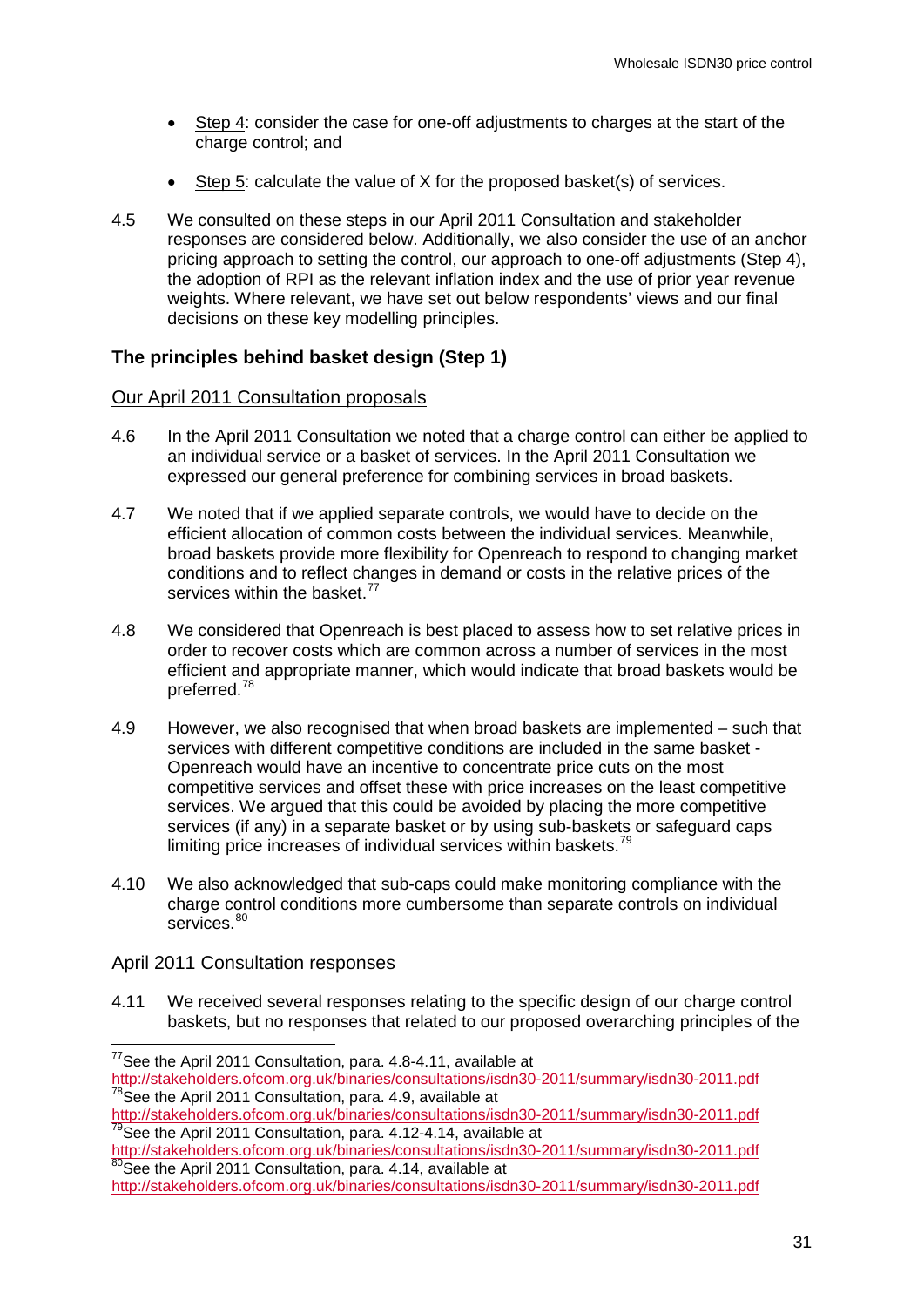charge control detailed above. We address the responses to the specific design of the charge control in paragraphs [5.9](#page-55-0) to [5.33](#page-60-0) below and consider that our broad approach to basket design set out as Step 1 in the April 2011 Consultation is the appropriate approach.

#### **We will use CCA FAC as our cost basis (Step 2)**

4.12 There are a number of different approaches that could be used to calculate Openreach's base year costs. We have considered which cost standards would be appropriate to use for setting prices for wholesale ISDN30.

#### Our April 2011 Consultation proposals

- 4.13 In the April 2011 Consultation we identified a number of different cost standards that we have previously used when setting charges for one-way access services like wholesale  $ISDN30^{81}$  $ISDN30^{81}$  $ISDN30^{81}$  (covering both incremental and common costs). These were:
	- current cost accounting fully allocated cost (CCA FAC); and
	- long run incremental costs plus an equi-proportionate mark-up ( $LRIC+EPMU$ ). <sup>[82](#page-34-0)</sup>
- 4.14 We proposed to adopt CCA FAC. This approach facilitates transparency, as it allows us to use Openreach's publically available RFS as the relevant base year costs in our model.<sup>[83](#page-34-0)</sup> The use of CCA FAC is also consistent with the approach we have adopted in the current WBA 2011 Statement and the WLR and LLU 2012 Statement.<sup>[84](#page-34-0)</sup>
- 4.15 In the April 2011 Consultation we asked respondents the following question: *Do you agree that CCA FAC is the appropriate cost basis for setting the proposed charge controls? If not, please explain why.*

#### April 2011 Consultation responses

4.16 C&WW and Openreach were the only stakeholders that responded to this question. They both agreed that CCA FAC was the most appropriate cost basis for setting the ISDN30 charge control. C&WW highlighted that it has been used in previous charge controls and that it is widely understood by stakeholders.<sup>[85](#page-34-0)</sup> Openreach agreed with our proposal to use CCA FAC to establish the cost base for wholesale ISDN30 services.<sup>[86](#page-34-0)</sup>

<span id="page-34-0"></span> $81$ This distinction is with two-way access services. The classic two-way access service is call termination. Operators purchase call termination from each other, and hence access is two-way. In the case of one-way access services like ISDN30, Openreach does not need to purchase an equivalent service from OCPs.

<span id="page-34-1"></span><sup>&</sup>lt;sup>82</sup>See the April 2011 Consultation, para. 4.15-4.16, available at <http://stakeholders.ofcom.org.uk/binaries/consultations/isdn30-2011/summary/isdn30-2011.pdf><br><sup>83</sup>See the April 2011 Consultation, para. 4.17-4.20, available at<br>http://stakeholders.ofcom.org.uk/binaries/consultations/isdn30-

<sup>84</sup> <http://stakeholders.ofcom.org.uk/binaries/consultations/823069/statement/statement.pdf> and

http://stakeholders.ofcom.org.uk/consultations/llu-wlr-further-consultation/statement

<sup>85</sup> C&WW response to our April 2011 Consultation, see p. 6 at <http://stakeholders.ofcom.org.uk/binaries/consultations/isdn30-2011/responses/cw.pdf> 86 Openreach response to our April 2011 Consultation, see para. 25 at

<http://stakeholders.ofcom.org.uk/binaries/consultations/isdn30-2011/responses/Openreach.pdf>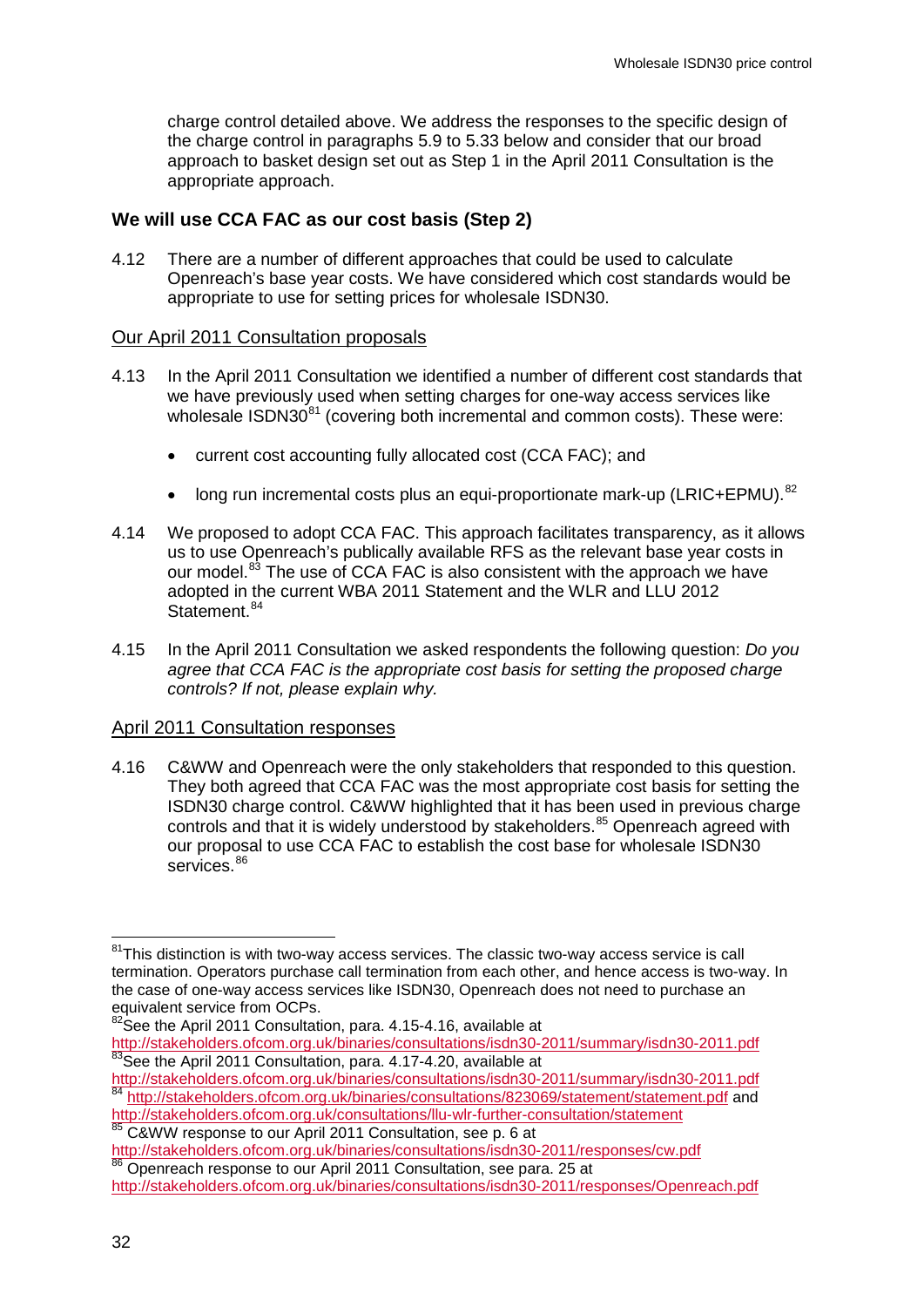#### Our response and conclusion

4.17 In light of the advantages of using CCA FAC, and the agreement from stakeholders regarding this approach, we have used CCA FAC as the cost standard to set the wholesale ISDN30 charge control.

## **Setting an appropriate price control period (Step 3)**

4.18 The duration of a charge control can impact regulatory certainty as well as how closely the control reflects current market conditions. Additionally, allocative and dynamic efficiency can be affected by the duration of the control. Shorter controls tend to encourage allocative efficiency as prices are usually closer to current costs. Dynamic efficiency can be encouraged by longer charge controls due to a greater degree of regulatory certainty and greater incentives to innovate and reduce costs.

### Our April 2011 Consultation proposals

#### *We proposed a three-year charge control in the April 2011 Consultation*

- 4.19 The April 2011 Consultation proposed a charge control duration of three years. In determining the length of the proposed charge control, we recognised that in the past we have set charge controls for four years and that in those reviews we stated that four years would prove a good balance between dynamic and allocative efficiency<sup>[87](#page-34-1)</sup>.<sup>[88](#page-35-0)</sup>
- 4.20 We also recognised however, that our proposal should take due regard of the European regulatory framework, which prescribed in most cases that market reviews should be undertaken by national regulatory authorities (NRAs) every three years. A three, rather than four, year period would slightly change the balance between dynamic and allocative efficiency, favouring the latter. It would also have the benefit of reducing pressure for interim reviews. <sup>[89](#page-35-0)</sup>
- 4.21 A three year charge control ending on 31 March 2014 was also consistent with the forward look period set in our ISDN30 2010 Market Review, which considered a four year period ending on 20 August 2014, and other charge controls that we were considering at the time of our April 2011 Consultation (i.e. the WLR and LLU 2012 Statement).<sup>[90](#page-35-0)</sup>
- 4.22 In the April 2011 Consultation we asked respondents the following question*: Do you agree that a three year duration for the charge controls on wholesale ISDN30 services is appropriate? If not, please explain why.*

88See the April 2011 Consultation, para. 4.25, available at

<span id="page-35-0"></span>Dynamic efficiency concerns the ability of firms to innovate and make efficient investments, including activities designed to reduce costs over time. Incentives for productive efficiency – cost minimisation – are also likely to be greater the longer the duration of the control. Allocative efficiency is achieved when prices are aligned with underlying resource costs.

<http://stakeholders.ofcom.org.uk/binaries/consultations/isdn30-2011/summary/isdn30-2011.pdf><br>
<sup>89</sup>See the April 2011 Consultation, para. 4.25-4.27, available at<br>
http://stakeholders.ofcom.org.uk/binaries/consultations/isdn3

<sup>&</sup>lt;sup>90</sup>See the April 2011 Consultation, para. 4.26, available at

<http://stakeholders.ofcom.org.uk/binaries/consultations/isdn30-2011/summary/isdn30-2011.pdf>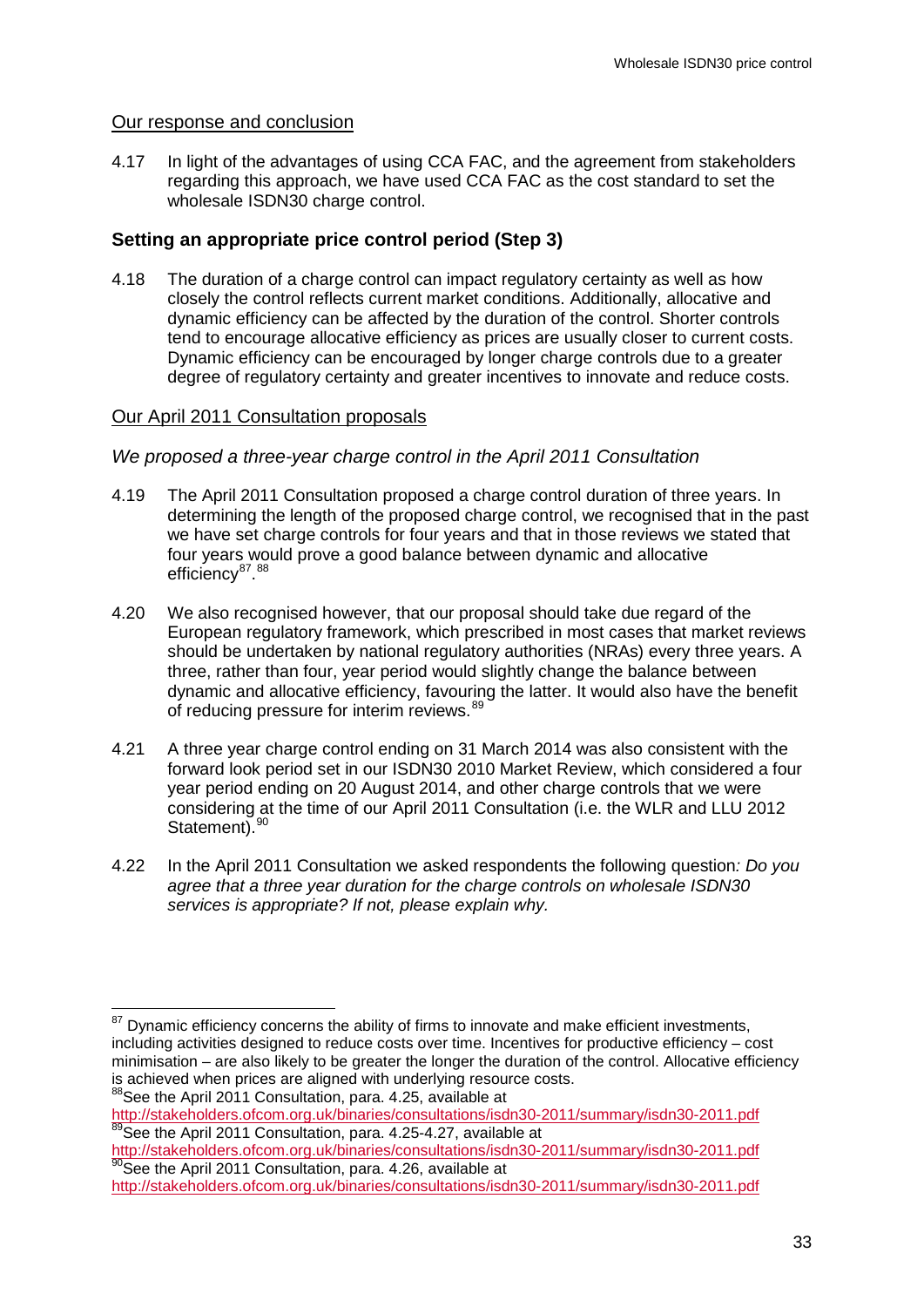# April 2011 Consultation responses

- 4.23 Verizon considered that three years was appropriate given the changes to the European regulatory framework introduced on the 26 May 2011.<sup>[91](#page-35-0)</sup> Openreach indicated its preference for longer charge controls and market reviews, however it accepted our proposal to set a three year charge control to ensure consistency with the European regulatory framework.<sup>9</sup>
- 4.24 C&WW considered that a three year period should be the "*absolute minimum duration for the control*", arguing that a shorter period would risk pushing price changes through too quickly. Furthermore, C&WW suggested that there could be a case for Ofcom to introduce a four year control to recognise that ISDN30 had reached a maturity stage in its lifecycle and the "*uncertainty over the need for any future controls with demand expected to fall away*". C&WW pointed out that we had made the case for extended charge controls in previous consultations, including the Mobile Call Termination (MCT) review, and that a similar approach for ISDN30 could be appropriate.<sup>[93](#page-36-0)</sup>

# Our December 2011 Consultation proposals

*We proposed to change the charge control duration to two years in the December 2011 Consultation*

- 4.25 In the December 2011 Consultation we consulted on a new duration of two years. This revised proposal was driven by constraints on when the charge control could commence, and when it would end.
- 4.26 We explained that we considered that it would not be possible to introduce the proposed control before April 2012, because our cost analysis relied on modelling shared with the recently concluded WLR/LLU review. Until that modelling was finalised, we would not be able to conclude our analysis of the cost of provision of wholesale ISDN30. We therefore proposed that the control would not start before the 2012/13 financial year.
- 4.27 We also explained that there were two key considerations in setting the end date of the control. Firstly, we considered that it would be appropriate to maintain alignment with the charge controls for WLR/LLU, in order that any future controls, should they be deemed necessary, can continue to share key modelling of Openreach access costs. Secondly, we noted that the four year forward look period adopted in our ISDN30 2010 Market Review only lasted to 2014. We did not consider that it would be appropriate to set a control that exceeded the market review forward look period, especially in light of the potential for changes in the market by movement to IP, beyond that time.
- 4.28 We recognised that in proposing to reduce the length of the control this would change the balance between the dynamic and allocative efficiency incentives of the control. The allocative efficiency properties of the control would be increased (compared to a longer control) as prices would be brought into line with costs more

<http://stakeholders.ofcom.org.uk/binaries/consultations/isdn30-2011/responses/Verizon.pdf><br>
<sup>92</sup> Openreach response to our April 2011 Consultation, see para. 26 at<br>
http://stakeholders.ofcom.org.uk/binaries/consultations/is

<sup>93</sup> C&WW response to our April 2011 Consultation, see p. 6 at <http://stakeholders.ofcom.org.uk/binaries/consultations/isdn30-2011/responses/cw.pdf>

<span id="page-36-1"></span><span id="page-36-0"></span> $91$  Verizon response to our April 2011 Consultation, see para. 4 at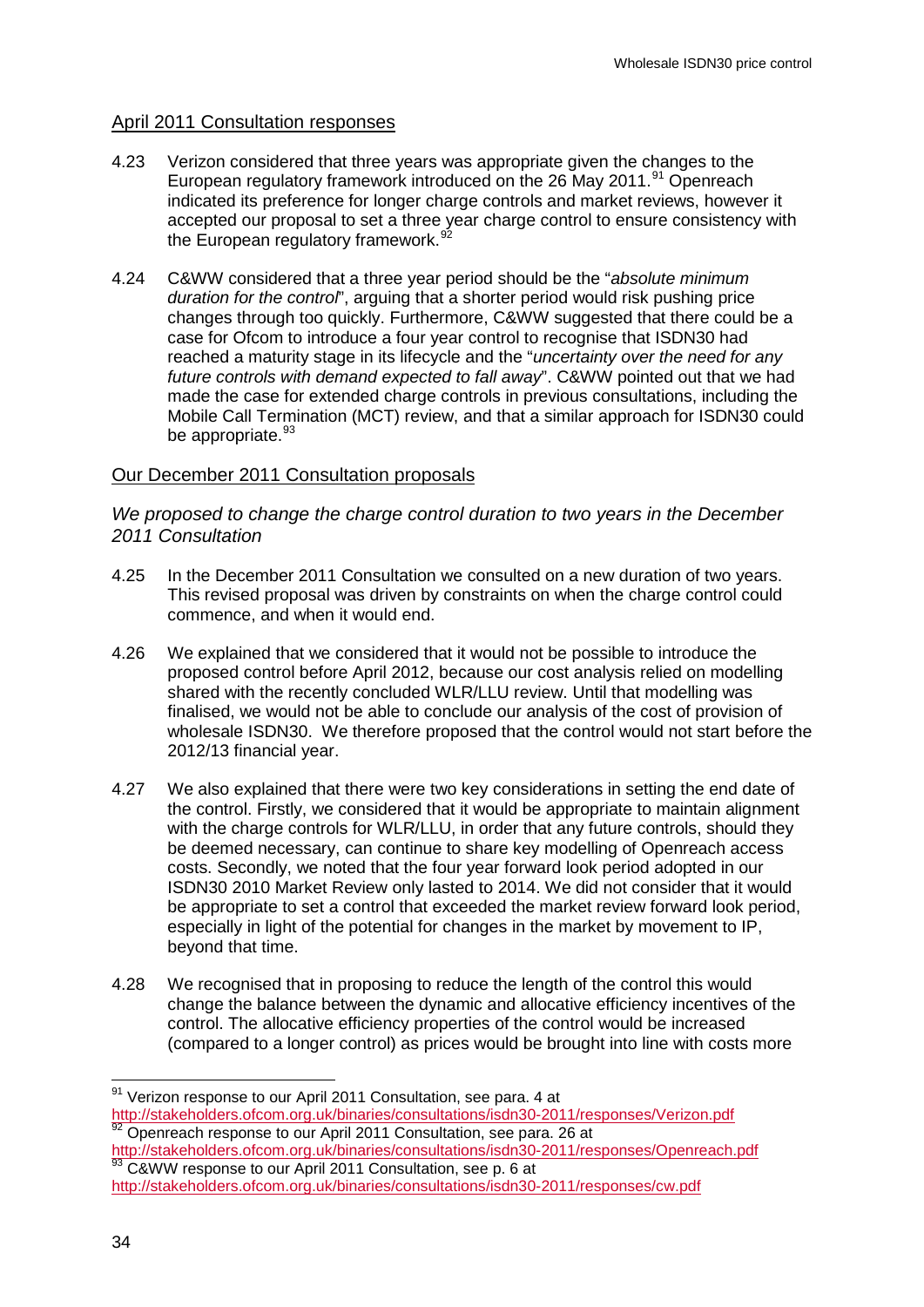rapidly. An additional benefit of the shorter control was that it was likely to reduce the need for interim reviews, which we considered an advantage in this instance as it would be the first time that a price control was applied to ISDN30 services. However, we also recognised that a shorter control would decrease the incentives for efficiency improvements (i.e. productive and dynamic efficiency).<sup>[94](#page-36-1)</sup>

- 4.29 We also took into account stakeholder comments made in response to the April 2011 Consultation. In particular, we considered the responses from Verizon and Openreach that were supportive of a three year control and considered C&WW's response suggesting that we should not set a control with less than three years duration. However, in proposing a two year control we recognised the importance of conducting the ISDN30 price control in parallel to that for the WLR/LLU markets in order to align the regulation of all regulated access exchange line products supplied by Openreach, and that a short control would be appropriate as it is the first time that these services had been price controlled in this way, and high allocative efficiency will reduce the risk of prices being out of line with costs.<sup>[95](#page-37-0)</sup>
- 4.30 Having proposed a two year control period, we also considered how the control should be implemented over that period. We assessed three options as to how the control may be structured:
	- Option 1: a control with the same glide-path as proposed in the April 2011 Consultation, which would leave prices above their (adjusted) underlying costs of provision;
	- Option 2: a control with an initial one-off adjustment and then maintaining the glide-path proposed in the April 2011 Consultation; and
	- Option 3: a glide-path that would set prices equal to their FAC by 31 March 2014, resulting in higher values of X in each of the two years of the control when compared to the 3-year price control period that was proposed in the April 2011 Consultation<sup>[96](#page-37-0)</sup>
- 4.31 We considered that Option 3 would be the most appropriate approach because it would:
	- bring prices down to (adjusted) costs by the end of the control, ensuring that consumers would benefit from competitive prices (unlike Option 1, which would result in prices above cost at the end of the control);
	- continue to strike an acceptable balance between the allocative efficiency properties of the control and the need for regulatory certainty and stability; and
	- be less disruptive to CPs' investment decisions than a control that included a one-off adjustment at the start of the control period (Option 2).<sup>[97](#page-37-0)</sup>

<span id="page-37-1"></span><span id="page-37-0"></span><sup>94</sup>See the December 2011 Consultation, para. 2.13, available at <http://stakeholders.ofcom.org.uk/binaries/consultations/938607/summary/condoc.pdf> <sup>95</sup>See the December 2011 Consultation, para. 2.17-2.19, available at

<http://stakeholders.ofcom.org.uk/binaries/consultations/938607/summary/condoc.pdf><br>
<sup>96</sup> See the December 2011 Consultation para. 2.20, available at<br>
http://stakeholders.ofcom.org.uk/binaries/consultations/938607/summary/co

<sup>&</sup>lt;sup>97</sup> See the December 2011 Consultation para. 2.22-2.29, available at

<http://stakeholders.ofcom.org.uk/binaries/consultations/938607/summary/condoc.pdf>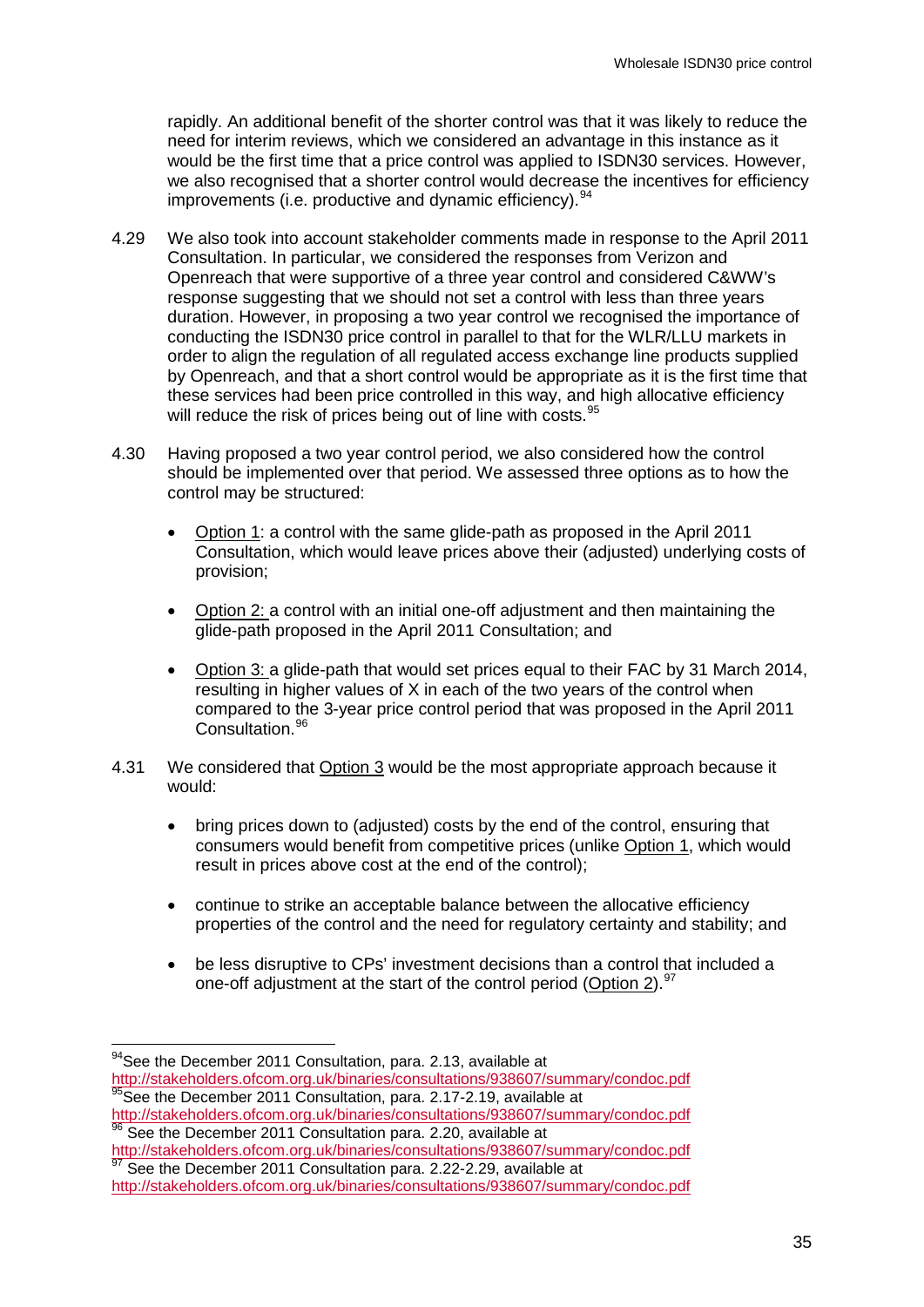- 4.32 In the December 2011 Consultation we therefore proposed to impose a two-year glide-path that would set prices equal to their adjusted FAC by 31 March 2014. Additionally, we proposed to maintain the first year adjustment allowing for the introduction of the charge control after the start of the financial year (April 2012).  $98$
- 4.33 In the December 2011 Consultation we asked respondents the following questions: *Do you agree that we should adopt a price control based on a 2 year period and align the prices of ISDN30 core services with their underlying costs of provision?* and *Do you agree that in this case Option 3 should be preferred to Option 2?*

#### December 2011 Consultation responses

- 4.34 The four respondents to the consultation all provided comments on our proposed changes to the charge control period and our preferred option for implementing the control.
- 4.35  $\cdot \times$ . Verizon and Openreach also saw merit in the administrative benefits of reducing the charge Verizon and Openreach also saw merit in the administrative benefits of reducing the control period to maintain alignment with the regulation for other related access line products, although in both cases this was qualified with concerns regarding the potential impacts of a shorter control.<sup>[99](#page-38-0)</sup>
- 4.36 Openreach was concerned that the two year control did not strike the right balance between allocative and productive and dynamic efficiency (favouring the former over the latter two), and suggested that the European framework guideline is for charge controls to be reviewed every 3 years. Openreach were not convinced that the benefit of aligning the controls outweighed the adverse impact that would result from diluting the incentive properties of the proposed ISDN30 charge control. Openreach recognised the practical issues and delays that might result from extending the control to a three year duration, but suggested that these options should be explored further.[100](#page-38-0) C&WW argued that a two year control did not provide sufficient regulatory certainty.[101](#page-38-0)
- 4.37 Most of the concerns voiced by stakeholders related to the proposed steeper price reductions. C&WW recognised that prices would be higher for a longer period than proposed in the April 2011 Consultation, however they suggested that the steeper price reductions over the two years might have a different impact on consumers due to the effect of rapid price movements on consumer behaviour.<sup>[102](#page-38-0)</sup>C&WW Stated:

*"ISDN30 users are more likely to take notice of and act upon substantial and sudden pricing movements than more gradual reductions, regardless of the shared pricing end point"* [103](#page-38-0)

[control/responses/Openreach.pdf,](http://stakeholders.ofcom.org.uk/binaries/consultations/isdn30-price-control/responses/Openreach.pdf) paragraph 13, and page 2<br><sup>100</sup> [http://stakeholders.ofcom.org.uk/binaries/consultations/isdn30-price](http://stakeholders.ofcom.org.uk/binaries/consultations/isdn30-price-control/responses/Openreach.pdf)[control/responses/Openreach.pdf,](http://stakeholders.ofcom.org.uk/binaries/consultations/isdn30-price-control/responses/Openreach.pdf) paragraphs 8 - 12

<span id="page-38-1"></span><sup>98</sup> See the December 2011 Consultation para. 2.30, available at

<span id="page-38-0"></span><http://stakeholders.ofcom.org.uk/binaries/consultations/938607/summary/condoc.pdf> <sup>99</sup> [http://stakeholders.ofcom.org.uk/binaries/consultations/isdn30-price-](http://stakeholders.ofcom.org.uk/binaries/consultations/isdn30-price-control/responses/Openreach.pdf)

<sup>&</sup>lt;sup>101</sup> <http://stakeholders.ofcom.org.uk/binaries/consultations/isdn30-price-control/responses/cw.pdf> page 2

<sup>&</sup>lt;sup>102</sup> <http://stakeholders.ofcom.org.uk/binaries/consultations/isdn30-price-control/responses/cw.pdf> page 2

<sup>103</sup> <http://stakeholders.ofcom.org.uk/binaries/consultations/isdn30-price-control/responses/cw.pdf> page 2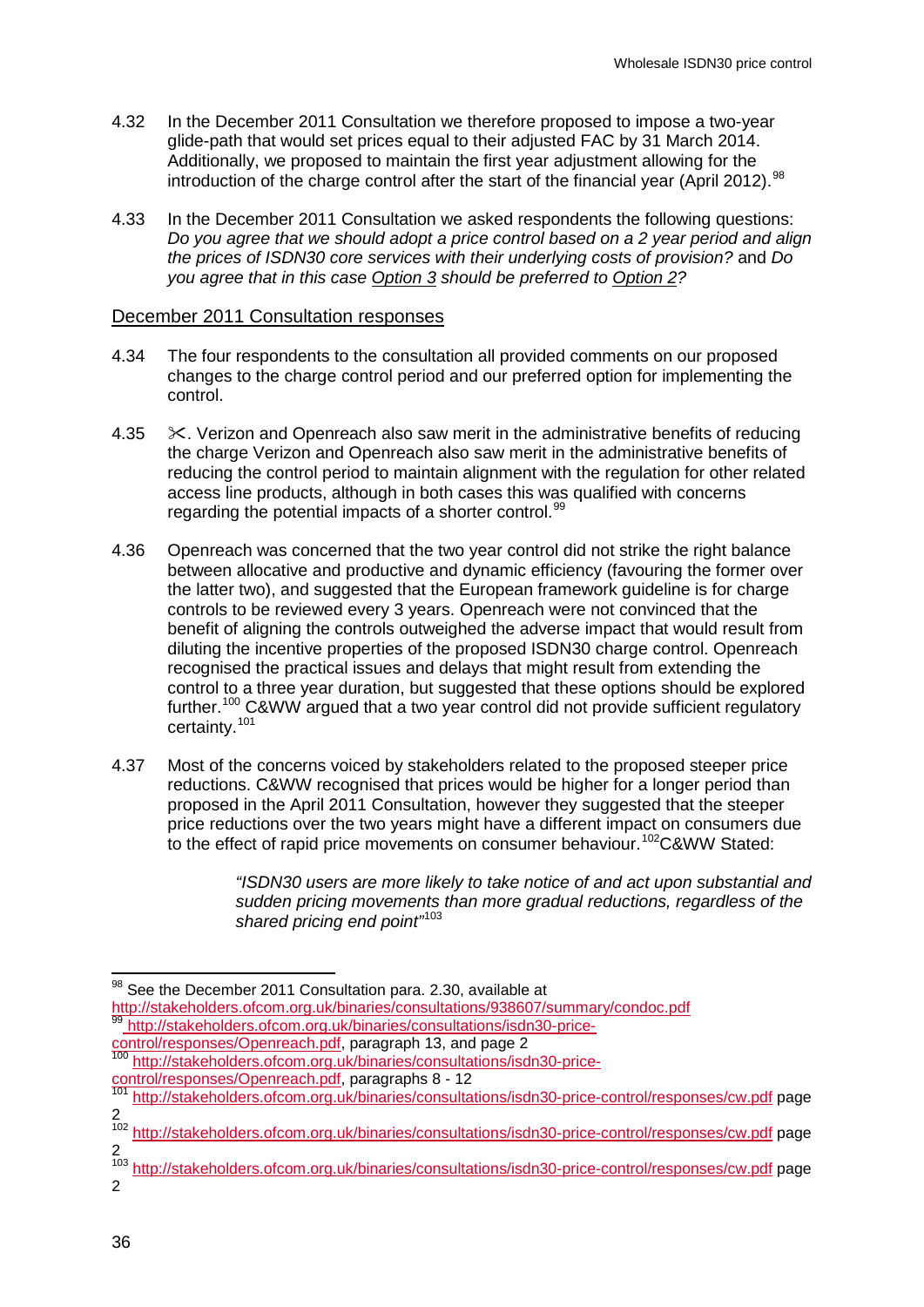- 4.38 C&WW were concerned that regulatory pricing pressure could have a damaging impact on competitive supply. They argued that steeper price reductions could lead to an outcome that gives consumers lower prices in the short term, but increases BT's wholesale market share. C&WW claimed that this could weaken competitive pressure in the medium term. C&WW also argued that alternative providers are more sensitive to price reductions than BT as a result of their higher costs to provision and partial reliance on other access products like PPCs.<sup>[104](#page-38-1)</sup>
- 4.39 Verizon agreed in principle with the goal of aligning prices with underlying costs.<sup>[105](#page-39-0)</sup> but were concerned that the rapid price reductions could encourage customers using other products to switch to ISDN30 services supplied over the BT network:

*"A two year price control will result in a rapid price reduction (11% to 17%) on WLR ISDN30 over that short period, which in the absence of similar corresponding reductions for 2M Leased Lines or PPC's, is likely to result in customers moving back to the BT network".* [106](#page-39-0)

4.40 In line with their comments described above, Verizon, Openreach and C&WW argued that we should either extend the duration of the control period, or adopt the approach consistent with our proposed Option 1, which involved maintaining the same price reductions as those proposed in the April 2011 Consultation.<sup>[107](#page-39-0)</sup> Option 1 (or extending the control while maintaining the price reductions in the April 2011 Consultation) would result in prices in 2013/14 that are above the cost of providing ISDN30, with the anticipation that further reductions to reduce prices to cost would be achieved in subsequent years.

# Our response and conclusions

4.41 We have considered whether we should impose a two year control period that would end in 2013/14, and whether we should maintain the goal of reducing prices to cost that would result in steeper price reductions over the two year control.

#### *We will impose a two year control period ending in 2013/14*

4.42 In both the April 2011 Consultation and the December 2011 Consultation we explained that we wanted to achieve synchronisation of charge control remedies and market review periods. A two year charge control has been adopted for WLR and LLU.<sup>[108](#page-39-0)</sup> We also noted that the forward look of the ISDN30 2010 Market Review was to 2014, and that we considered that it would not be appropriate to impose a control that exceeded the forward look period. In the December 2011 consultation we also described that, as we shared modelling with the WLR/LLU review, we could not commence any control until the costs of supply were determined, and taking into

y<br>Verizon preferred Option 1 (see [http://stakeholders.ofcom.org.uk/binaries/consultations/isdn30](http://stakeholders.ofcom.org.uk/binaries/consultations/isdn30-price-control/responses/Verizon.pdf%20page%203) [price-control/responses/Verizon.pdf page 3\)](http://stakeholders.ofcom.org.uk/binaries/consultations/isdn30-price-control/responses/Verizon.pdf%20page%203),Openreach argued that the duration of the control should be extended (se[ehttp://stakeholders.ofcom.org.uk/binaries/consultations/isdn30-price](http://stakeholders.ofcom.org.uk/binaries/consultations/isdn30-price-control/responses/Openreach.pdf%20paragraph%2022)[control/responses/Openreach.pdf paragraph 22\)](http://stakeholders.ofcom.org.uk/binaries/consultations/isdn30-price-control/responses/Openreach.pdf%20paragraph%2022), and C&WW preferred Option 1 (see <http://stakeholders.ofcom.org.uk/binaries/consultations/isdn30-price-control/responses/cw.pdf> page 4) <sup>108</sup> [http://stakeholders.ofcom.org.uk/binaries/consultations/wlr-cc-](http://stakeholders.ofcom.org.uk/binaries/consultations/wlr-cc-2011/statement/statementMarch12.pdf)

<span id="page-39-0"></span> <sup>104</sup> <http://stakeholders.ofcom.org.uk/binaries/consultations/isdn30-price-control/responses/cw.pdf> page  $\frac{2}{105}$ 

<http://stakeholders.ofcom.org.uk/binaries/consultations/isdn30-price-control/responses/Verizon.pdf>  $page 2$ 

<http://stakeholders.ofcom.org.uk/binaries/consultations/isdn30-price-control/responses/Verizon.pdf> page 2

<span id="page-39-1"></span>[<sup>2011/</sup>statement/statementMarch12.pdf,](http://stakeholders.ofcom.org.uk/binaries/consultations/wlr-cc-2011/statement/statementMarch12.pdf) paragraphs 3.158 to 3.179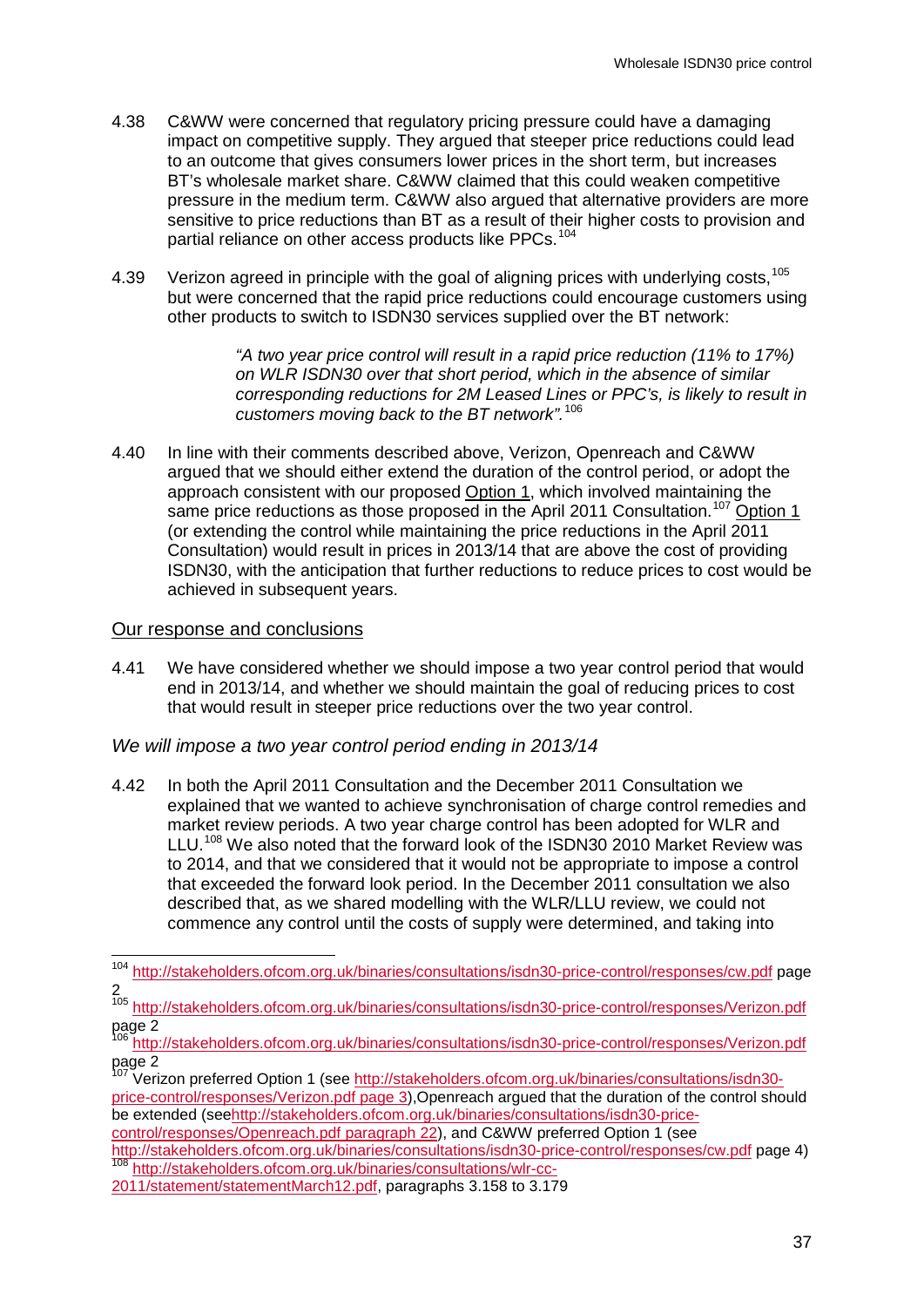account the notification period, we considered that we would not be able to introduce the proposed controls before April 2012.<sup>[109](#page-39-1)</sup>

- 4.43 We agree with stakeholders that the incentives for dynamic efficiency might be reduced by implementing a shorter charge control period. Under section 88 of the Act, any price control imposed must be appropriate for the purposes of promoting efficiency. However, in designing a price cap, incentives for dynamic efficiency must be considered alongside the benefits of allocative efficiency. Allocative efficiency is achieved when prices are aligned with underlying resource costs. Prices can diverge from costs over the life of a price cap if the costs of price-capped services deviate from the trajectory of prices or charges established by the RPI +/- X formula. However, in establishing price caps, regulatory authorities are able to ensure that allocative efficiency objectives are also met through the market review mechanism and periodic setting of new controls. Hence price caps, if set correctly, have built-in safeguards for both dynamic and allocative efficiency.
- 4.44 Whilst a four year duration has proved effective in providing a good balance between dynamic and allocative efficiency for other charge controls set by Ofcom, we considered that a two year control in this market, will have strong allocative efficiency incentives, which, as described in our December 2011 Consultation, and summarised above at 4.28, are important in this market as they ensure that prices are less likely to get out of line with costs, when this will be the first time a charge control has been imposed on the market. Although a two year control would have less incentive for efficiency improvements than a four or three year control, we consider that such incentives remain, and a two year control, as set, balances allocative and dynamic efficiency and is appropriate for the purpose of promoting efficiency.

# *We will maintain the goal of the charge control to align the prices of ISDN30 core services with their underlying costs of provision by the end of the control period*

- 4.45 Stakeholders voiced a number of concerns regarding the impact that a steeper decline might have on industry and investments. The steeper price reduction occurs because we have proposed to maintain the goal of reducing prices to cost over the shorter charge control period. We believe that maintaining this goal is important to ensure that the control is appropriate for the purpose of conferring the greatest possible benefit on ISDN30 retail consumers.
- 4.46 We also do not consider that stakeholder responses suggesting that industry would have difficulty adjusting to the shorter control are supported. We are not proposing to impose any one-off adjustments and there has been clear prior indication to industry regarding the nature, scale and timeframe for the control. We also have no evidence to support the view that a charge control of RPI-13.75% is too rapid for industry to adjust to. We do not consider that the magnitude of the revised value of X, particularly in comparison to our April 2011 Consultation proposals, is such that it could cause disruptions to stakeholders' investments or to retail prices.
- <span id="page-40-0"></span>4.47 Furthermore, some stakeholders were concerned that lower ISDN30 prices would delay switching away from ISDN30 to new technologies. As described in the December 2011 Consultation, our proposal to reduce the control duration and

 <sup>109</sup>See April 2011 Consultation [\(http://stakeholders.ofcom.org.uk/binaries/consultations/isdn30-](http://stakeholders.ofcom.org.uk/binaries/consultations/isdn30-2011/summary/isdn30-2011.pdf) [2011/summary/isdn30-2011.pdf\)](http://stakeholders.ofcom.org.uk/binaries/consultations/isdn30-2011/summary/isdn30-2011.pdf) paragraphs 4.27-4.29, and the December 2011 Consultation [\(http://stakeholders.ofcom.org.uk/binaries/consultations/isdn30-price-control/summary/condoc.pdf\)](http://stakeholders.ofcom.org.uk/binaries/consultations/isdn30-price-control/summary/condoc.pdf)%20paragraphs%202.2-2.4)  [paragraphs 2.2-2.4](http://stakeholders.ofcom.org.uk/binaries/consultations/isdn30-price-control/summary/condoc.pdf)%20paragraphs%202.2-2.4)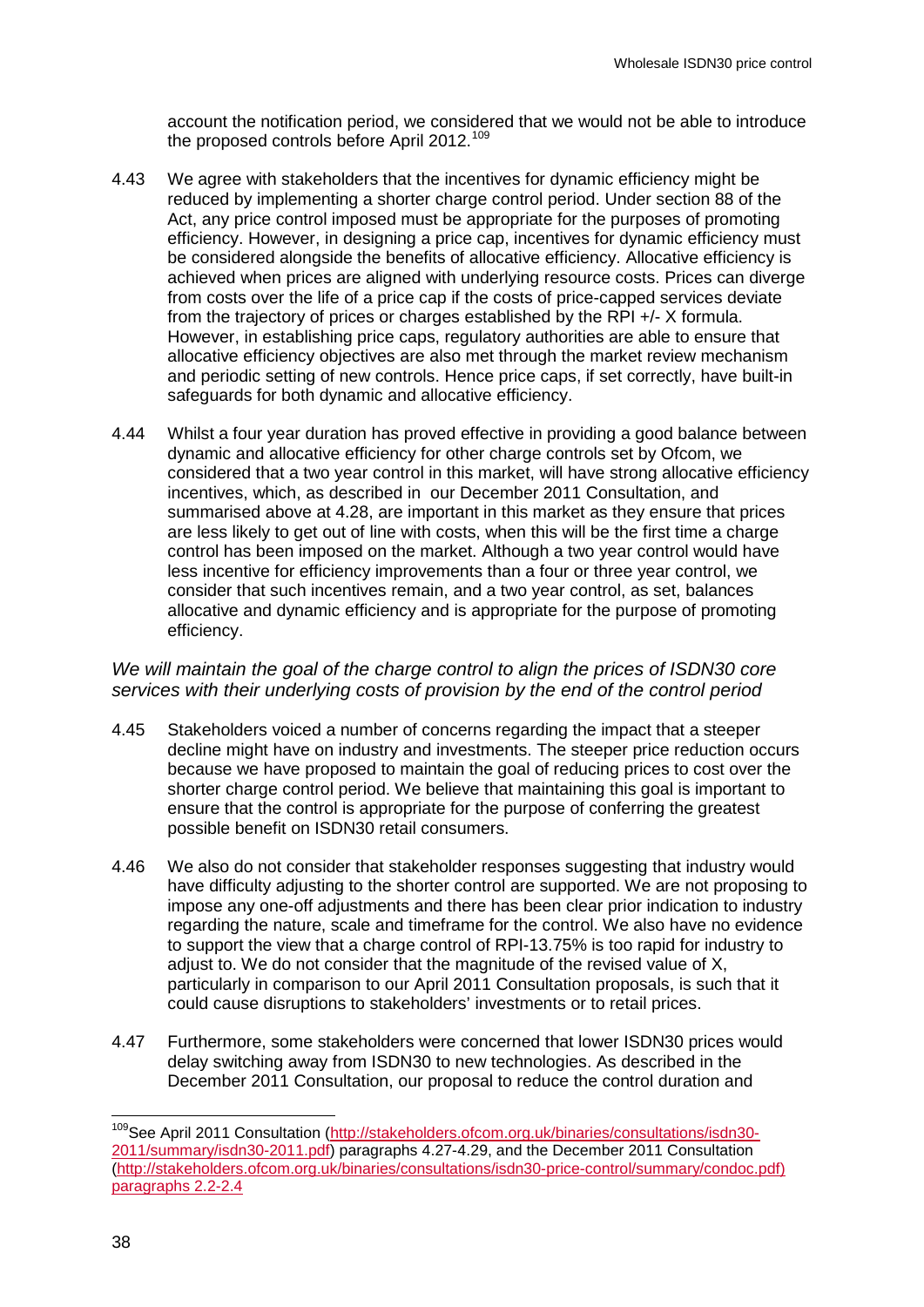maintain the goal of price reduction to costs results in prices that are always higher than those proposed in April (all else being equal) in the intervening period prior to the end of the charge control. This is largely due to the delay in introducing the charge control. Stakeholders have suggested that consumers might behave differently when faced with a steeper price decline and that we had not accounted for this when modelling the impact of our charge control on demand. We respond to these arguments in paragraphs [5.177](#page-91-0) to [5.182](#page-92-0) below. We nonetheless disagree with C&WW's suggestion that we should artificially set higher prices on ISDN30 to reflect the (potentially) higher costs of alternative operators (as discussed in paragraphs 5.79 – 5.85 of our April 2011 Consultation).

4.48 In light of the above, we have concluded that we will set a two year charge control period for wholesale ISDN30 services. We will also align the prices of ISDN30 core services with their underlying costs of provision over the duration of the control, and adopt the proposals described in Option 3 of the December 2011 consultation.

# **We will use an anchor pricing approach to setting the control (Step 3)**

- 4.49 When setting the level of a charge control, the cost of delivering the relevant services has to be assessed. In the context of technology change, it might be possible to deliver the same or equivalent services using different technologies. In such instances, a decision needs to be made regarding which technology should be used to assess the relevant costs. This decision can have important implications for the incentives to invest in the relevant technologies.
- 4.50 Technological change is relevant to this charge control because of the move to Next Generation Access (NGA) networks based on fibre, and because of the emergence of IP-based alternatives to ISDN30 (e.g. SIP Trunking).
- 4.51 In the April 2011 Consultation,  $110$  we proposed to set the control so that it was consistent with an 'anchor pricing' approach. We explained that the anchor pricing approach is a way of setting charge controls when costs are affected by technological change.
- 4.52 We explained that a key feature of the anchor pricing approach is that charges do not immediately reflect the costs of a new technology but may be based on the costs of an older existing technology, and contrasted it with alternatives in which prices reflect the costs of the latest technology at any point in time.
- 4.53 In the April 2011 Consultation we said that the approach we adopt depends on whether we expect gradual technological change, which is part of business-as-usual, or 'paradigm shift' technological change. In the former case, our approach to setting charges is to base costs on what is believed to be the most efficient available technology that performs the same function as the old technology (which might be the one actually in use). This is sometimes described as the 'modern equivalent asset' ( $MEA<sup>111</sup>$  $MEA<sup>111</sup>$  $MEA<sup>111</sup>$ ) approach to pricing.

[http://stakeholders.ofcom.org.uk/binaries/consultations/copper/summary/copper2.pdf.](http://stakeholders.ofcom.org.uk/binaries/consultations/copper/summary/copper2.pdf)

<span id="page-41-0"></span> $110$ See our April 2011 Consultation, paras  $4.30 - 4.56$ , available at <http://stakeholders.ofcom.org.uk/binaries/consultations/isdn30-2011/summary/isdn30-2011.pdf><br><sup>111</sup> For a definition of MEA, see for example paragraph 4.86 of Ofcoms' second consultation "*Valuing* 

*copper access*" (March 2005) at:

Ofcom asked Analysys Consulting "to undertake a comparison between the valuation of the existing [copper access] network and a hypothetical Modern Equivalent Asset (MEA)". The definition of the MEA used was: "*The MEA chosen will be the most cost efficient method, using modern technology, of*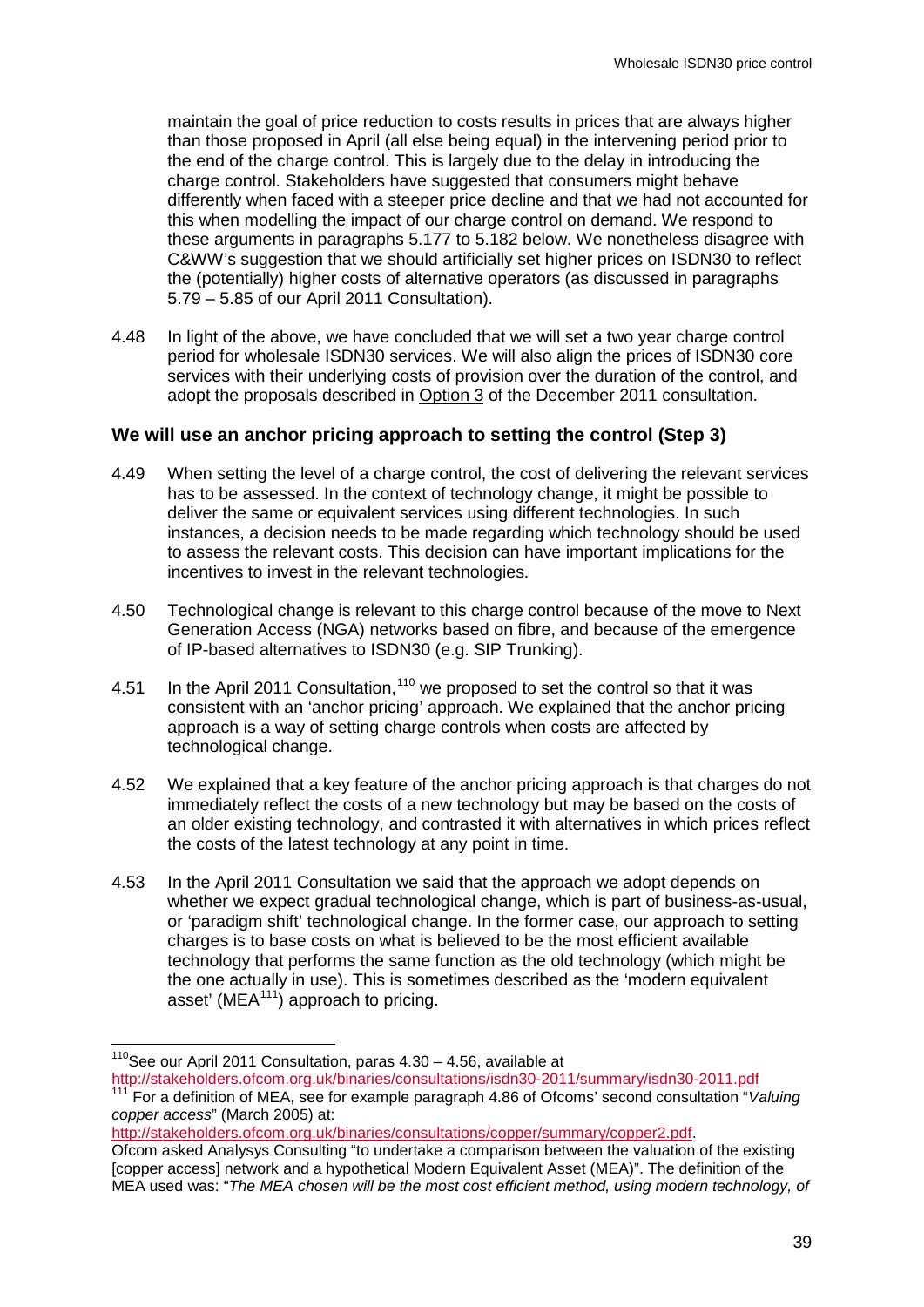- 4.54 However, during a period of major, or paradigm shift, technological change, we generally adopt an approach to charge control setting which we refer to as anchor pricing.<sup>[112](#page-41-0)</sup> Under this approach the charge control modelling (for relevant cost components) would be based on the cost of existing technology rather than that of any new technology which might be adopted during the control period.
- 4.55 We also noted that our proposed approach was consistent with the approach to technical change being taken in our review in the WLR and LLU 2012 Statement.
- 4.56 We explained that the anchor pricing approach is intended to give the regulated firm incentives to invest in new technology only when providing services over the new technology would lower its overall costs, or would enable it to provide higher quality services for which consumers are willing to pay. It does this by limiting the prices which the firm can charge to a level based on the costs of the existing technology. Another advantage of our approach is that consumers of existing services are then not made worse off by the adoption of new technology. The price (and quality) of existing services are anchored by the legacy technology, even if the services are actually provided over new technology.

#### *We consider that anchor pricing approach is appropriate for wholesale ISDN30 services*

- 4.57 In the April 2011 Consultation we discussed the two main technological developments expected over the period of the charge control: the development of next generation access (NGA) networks and the gradual migration of ISDN30 services to IP based alternatives. These two developments could be regarded as examples of paradigm shift technological change. We therefore considered that anchor pricing could in principle be relevant for the ISDN30 charge control.
- 4.58 We noted that some of the costs of providing ISDN30 are shared with the (current generation) copper access network and these are affected by the development of NGA, although Openreach does not propose to migrate its ISDN30 service to its NGA network. We have adopted a consistent approach to forecasting these costs across the WLR, LLU and ISDN30 charge controls. We noted that the anchor pricing principle has been incorporated in our modelling of the costs of WLR, SMPF and MPF services.
- 4.59 We considered that the most likely candidate technology for an MEA was SIP Trunking due to the identified gradual migration of ISDN30 to IP based alternatives (e.g. SIP Trunking<sup>113</sup>).
- *4.60* However, we considered that it would not be appropriate to set the charge control for ISDN30 on the basis of SIP Trunking costs as it is not yet clear whether SIP Trunking is in fact the MEA for ISDN30. By definition the MEA needs to be *"... the most cost efficient way, using modern technology, of providing the same services, and to the same level of quality and to the same customer base as provided by the existing ...network*".[114](#page-42-0) The market research that we conducted as part of the ISDN30 2010

<span id="page-42-0"></span>*providing the same services, to the same level of quality and to the same customer base as is provided by the existing copper access network*". The Analysys report is available at

http://stakeholders.org.uk/binaries/consultations/consultations/consultations/consultations/competitions/consu<br><sup>112</sup> We also note that it may take some time for a new technology to be recognised as the MEA for accounting purposes.<br><sup>113</sup> See Annex 5 for a technical description.

<span id="page-42-1"></span> $114$  See reference at footnote 61

<http://stakeholders.ofcom.org.uk/consultations/copper/value2/value2/>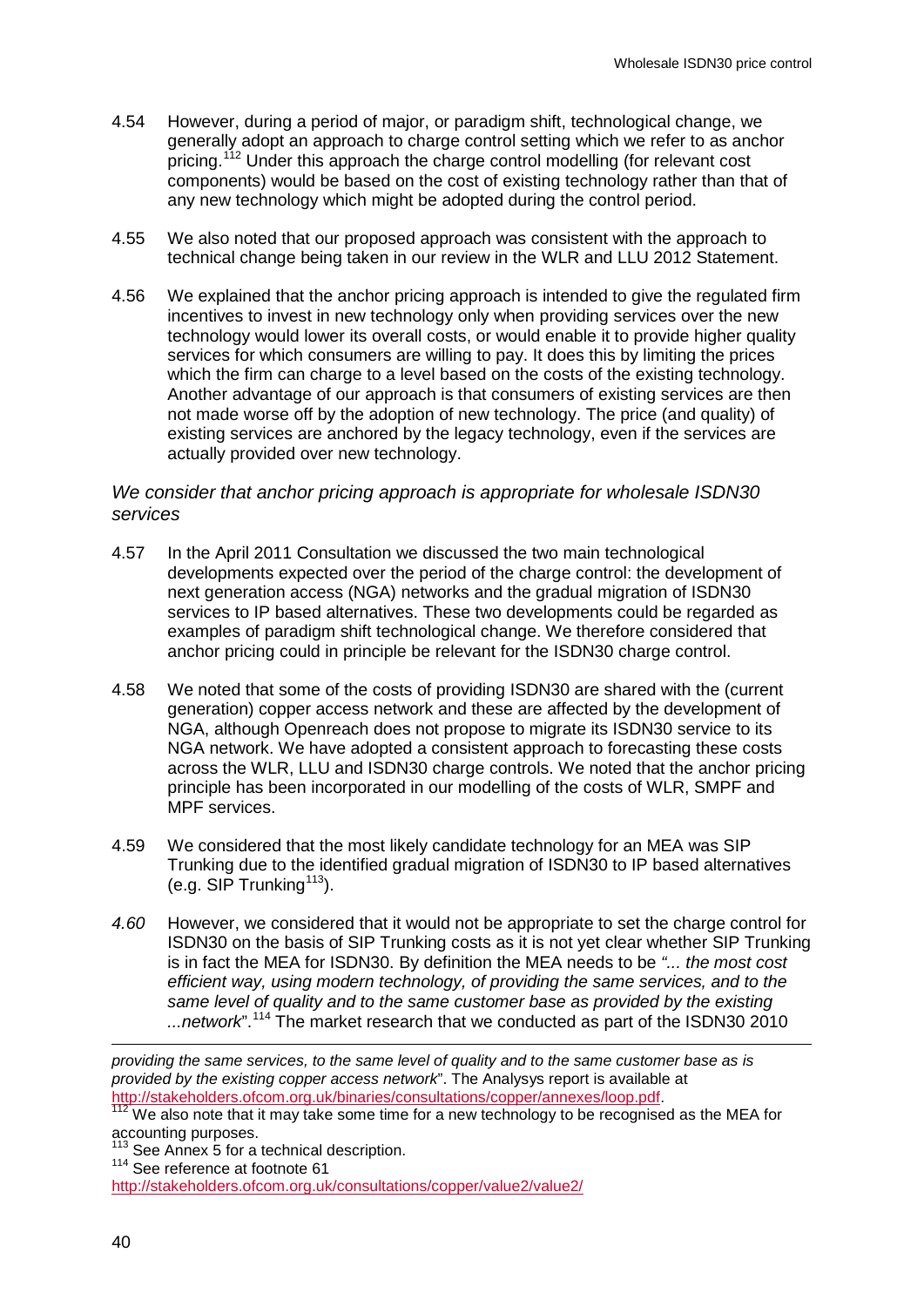Market Review Statement found, instead, that many customers do not consider that SIP Trunking and ISDN30 are, at present, equivalent.<sup>[115](#page-42-1)</sup>

4.61 We therefore proposed to adopt an anchor pricing approach and went on to consider the most appropriate way to implement it.

*We consider that customers should benefit from a change to new technology flexibility through lower prices, which is consistent with the 'static anchor' approach*

- 4.62 We identified two variants of the anchor pricing principle: [116](#page-43-0)
	- under the 'static anchor' approach, the definition of the anchor product is fixed at the start of the control for the entire charge control period. Openreach would then be required to ensure that customers can purchase an equivalent product to the anchor product at no more than its price at the start of the control period, even after new technology is introduced. This approach ensures that the customer is not made worse off than he or she was at the start of the control period, as a result of new technology; and
	- under the 'floating (or moving) anchor' approach, the definition of the anchor product changes over time, for example to reflect expected changes in usage and improvements in quality which would have been possible with existing technology. This ensures that customers are no worse off than they would have been in the absence of new technology.
- 4.63 We set out our view that it is likely to be desirable for ISDN30 prices to signal the relative costs of ISDN30 and newer alternatives, in order to encourage efficient migration. This would mean that customers might be worse off than they would have been in the absence of new technology (and that we would not adopt the moving anchor approach). However, the control would still make customers better off than they were at the start of the control period and would therefore be consistent with the static anchor principle.

# *We will reflect the projected decline in ISDN30 volumes due to migration to IP based alternatives*

- <span id="page-43-1"></span>4.64 We proposed to reflect the projected decline in ISDN30 volumes due to migration to SIP Trunking in the volumes forecasts we use in our financial modelling. This was for the following reasons:
	- it would result in a charge control that reflected the increased per unit cost of providing ISDN30 as the total volumes of ISDN30 fall. Because migration is initiated by end customers, this would encourage efficient outcomes where the price control is reflected in retail prices;
	- there are material differences between ISDN30 and SIP Trunking services, which are in separate markets. This means it could be difficult in any case to calculate a 'combined volume' forecast; and
	- SIP Trunking is not price regulated.

<span id="page-43-0"></span> $115$  See the market research we conducted as part of our Market Review, available at: <http://stakeholders.ofcom.org.uk/binaries/consultations/isdn30/narrowband.pdf> <sup>116</sup> April 2011 Consultation, paragraph 4.39 – 4.43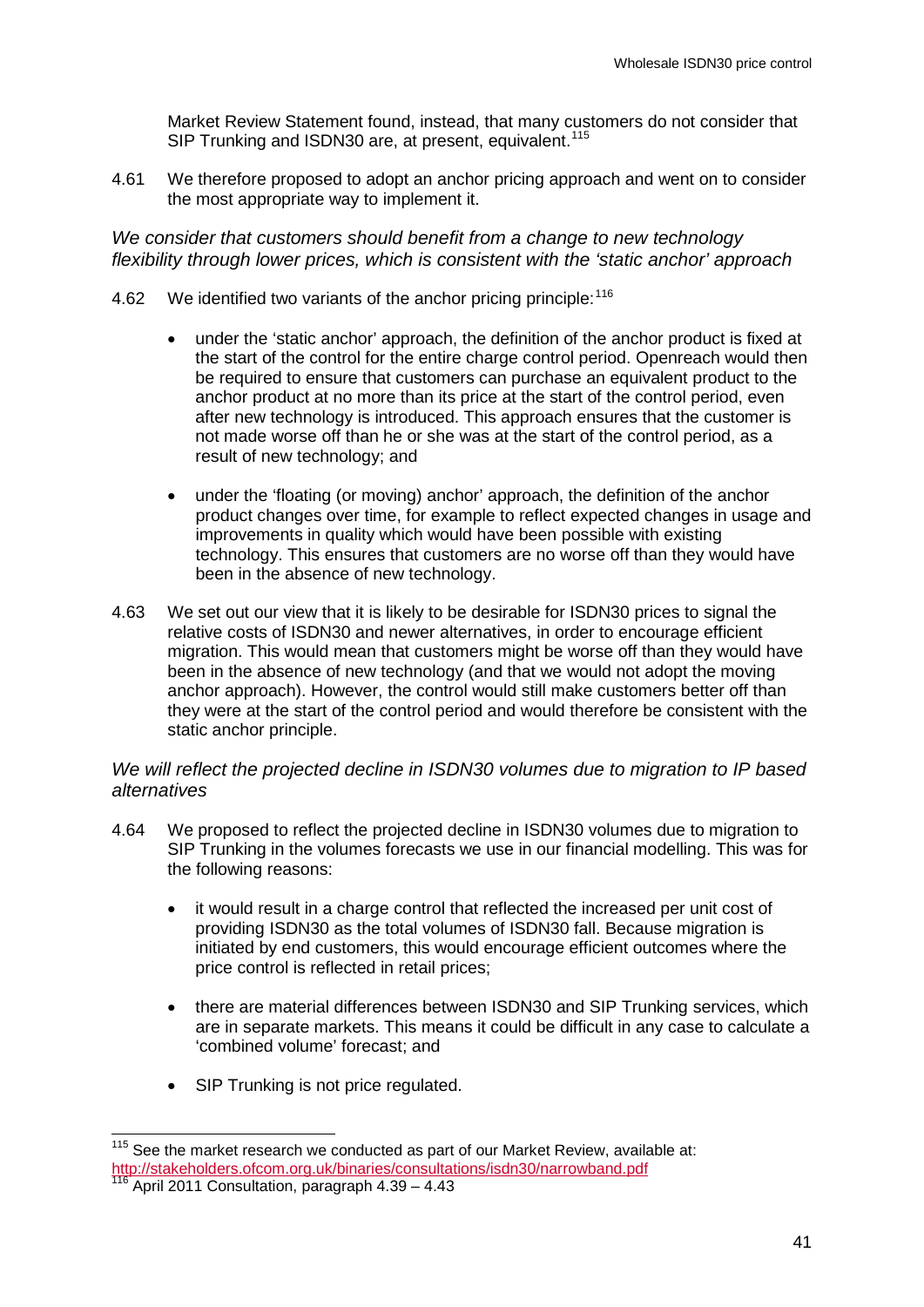- 4.65 Reflecting expected migration to SIP Trunking in our volume and cost projections means that ISDN30 charges will be higher than in the absence of any assumed migration. This means the control will not be consistent with the moving anchor principle but, as a result, charges will more closely reflect the costs of continuing demand for ISDN30 services and allow users to make an efficient choice between ISDN30 and SIP Trunking services. Those who continue to use ISDN30 will still benefit as wholesale ISDN30 charges will fall significantly in real terms over the life of the proposed control. The fact that users will be made better off than they were at the start of the control means that our proposed control is consistent with the static anchor principle described above. Hence we think that our approach combines protection for consumers who remain with the anchor product with prices which give appropriate signals to switch to lower cost alternatives if appropriate.
- 4.66 For the purpose of our cost modelling, we have ensured that costs relating to the rollout of next generation access (NGA) are not included in the cost stack for copper products or ISDN30. Cost categories that relate exclusively to NGA, and in particular NGA equipment costs, have been excluded from the cost model. This treatment of NGA costs is consistent with the approach followed for the WLR and LLU 2012 Statement.
- 4.67 We have carried out cross checks to make sure that the unit costs of ISDN30 are not higher than they otherwise would have been as a result of the deployment of NGA. Specifically, we have:
	- Excluded costs relating to the roll out of NGA from the cost stack for copper products and ISDN30 services;
	- Excluded cost categories that relate exclusively to NGA, in particular IT costs and NGA equipment costs; and
	- Allocated common costs across all services including NGA.
- 4.68 The deployment of NGA has two offsetting effects on the unit costs of ISDN30 produced by our model. Firstly, the reduction in the volume of copper lines as customers switch to NGA services delivered over fibre will tend to increase the average unit costs of copper-based services. On the other hand, as volumes of NGA grow, our model allocates an increasing share of common costs to NGA customers, reducing the amount of common costs recovered from users of copper-based services. The two effects are offsetting, so whether ISDN30 customers are made better or worse off by the introduction of NGA depends on which effect is greater in magnitude. We find that the unit costs resulting from our modelling are lower than they would have been in the absence of NGA. This is because the effect of the recovery of an increasing share of common costs from NGA products as NGA volumes grow (which reduces the unit costs of copper lines) outweighs the effect of the assumption of lower volumes of copper-based services (which increases the unit costs of copper lines). Thus the result of our modelling is consistent with our anchor pricing approach.

#### Our April 2011 Consultation proposals

- 4.69 We proposed to:
	- reflect expected migration to IP based alternatives (e.g. SIP Trunking) in our volume and cost projection for wholesale ISDN30 services; and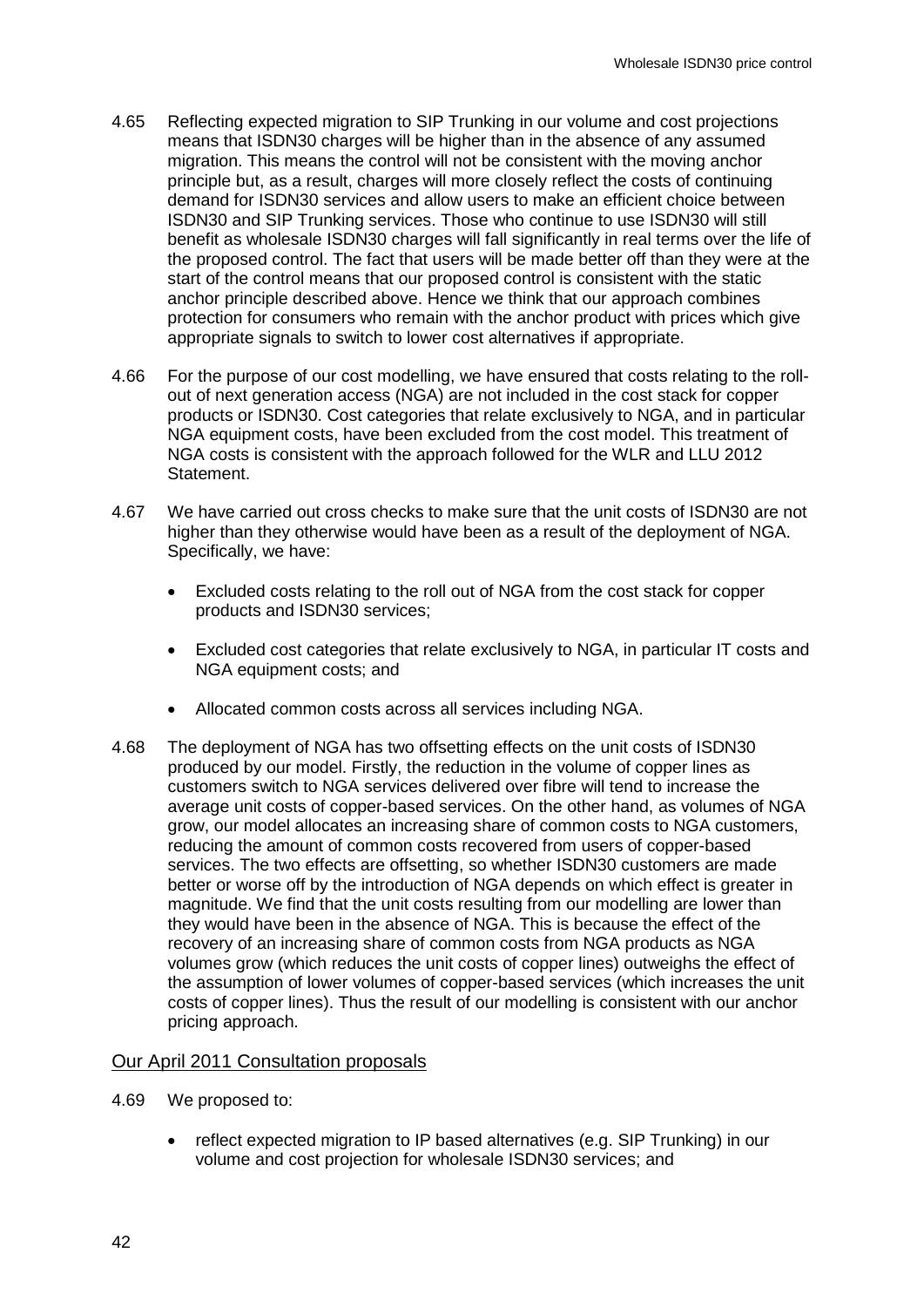• ensure that prices fall from current levels and so are consistent with the static anchor pricing principle.

In the April 2011 Consultation we asked respondents the following question: *Do you agree with our proposal to apply the anchor pricing approach to wholesale ISDN30 services and reflect migration to IP based alternatives? If not, please explain why?*

#### April 2011 Consultation responses

- 4.70 Respondents generally agreed with the anchor pricing approach. No respondent argued for an alternative approach based on MEA costs, or argued that we should not take account of expected migration in the volume forecast, although Verizon<sup>[117](#page-43-1)</sup> argued that switching will be slower than we assumed.
- 4.71 Openreach said that it understands the anchor pricing approach and agreed that it is sensible to base the charge control model on the costs of the existing technology. It also agreed that it is appropriate to take account of reductions in ISDN30 volumes due to switching to IP-based alternatives.<sup>[118](#page-45-0)</sup>
- 4.72 UKCTA said that they largely welcome the proposals, but were concerned about, "*unintended consequences should prices decline too steeply*". UKCTA's concern is that large reductions in Openreach's wholesale ISDN30 prices could undermine competing investments. It therefore urged us to set the value of X at the lower end of the range proposed.<sup>[119](#page-45-0)</sup>
- 4.73 C&WW had earlier raised similar concerns in response to the ISDN30 2010 Market Review. We discussed C&WW's concerns, and its proposal for the control to be based on the costs of an 'efficient operator', in the April 2011 Consultation.<sup>[120](#page-45-0)</sup>
- 4.74 In its response, C&WW argued that we, "*should not take any action that results in CPs being penalised for past investment in PPC infrastructure*".[121](#page-45-0) However, C&WW agreed that "*under these specific circumstances*", anchor pricing "*would seem an appropriate way to proceed in order to balance the shorter term interest of…consumers, while not undermining the ability of alternative infrastructure providers to compete*".[122](#page-45-0) C&WW has also now welcomed our steady state adjustments to BT's costs as a pragmatic alternative to its proposal to set the control on the basis of 'efficient operator costs'.<sup>[123](#page-45-0)</sup>

<sup>&</sup>lt;sup>117</sup> Verizon business response, paragraph 7,

<span id="page-45-0"></span><http://stakeholders.ofcom.org.uk/binaries/consultations/isdn30-2011/responses/Verizon.pdf><br><sup>118</sup>Openreach response, page 8: [http://stakeholders.ofcom.org.uk/binaries/consultations/isdn30-](http://stakeholders.ofcom.org.uk/binaries/consultations/isdn30-2011/responses/Openreach.pdf) [2011/responses/Openreach.pdf](http://stakeholders.ofcom.org.uk/binaries/consultations/isdn30-2011/responses/Openreach.pdf)

<span id="page-45-1"></span><sup>&</sup>lt;sup>119</sup> UKCTA response, page 2: [http://stakeholders.ofcom.org.uk/binaries/consultations/isdn30-](http://stakeholders.ofcom.org.uk/binaries/consultations/isdn30-2011/responses/UKCTA.pdf) [2011/responses/UKCTA.pdf](http://stakeholders.ofcom.org.uk/binaries/consultations/isdn30-2011/responses/UKCTA.pdf)

<sup>&</sup>lt;sup>120</sup>http://stakeholders.ofcom.org.uk/binaries/consultations/isdn30-2011/summary/isdn30-2011.pdf, paras 5.79 – 5.85

<sup>&</sup>lt;sup>121</sup> C&WW response, page 2: [http://stakeholders.ofcom.org.uk/binaries/consultations/isdn30-](http://stakeholders.ofcom.org.uk/binaries/consultations/isdn30-2011/responses/cw.pdf) [2011/responses/cw.pdf](http://stakeholders.ofcom.org.uk/binaries/consultations/isdn30-2011/responses/cw.pdf)

<sup>&</sup>lt;sup>122</sup> C&WW response, page 6: [http://stakeholders.ofcom.org.uk/binaries/consultations/isdn30-](http://stakeholders.ofcom.org.uk/binaries/consultations/isdn30-2011/responses/CW.pdf) [2011/responses/CW.pdf](http://stakeholders.ofcom.org.uk/binaries/consultations/isdn30-2011/responses/CW.pdf)

<sup>123</sup> C&WW response, page 9: [http://stakeholders.ofcom.org.uk/binaries/consultations/isdn30-](http://stakeholders.ofcom.org.uk/binaries/consultations/isdn30-2011/responses/cw.pdf) [2011/responses/cw.pdf](http://stakeholders.ofcom.org.uk/binaries/consultations/isdn30-2011/responses/cw.pdf)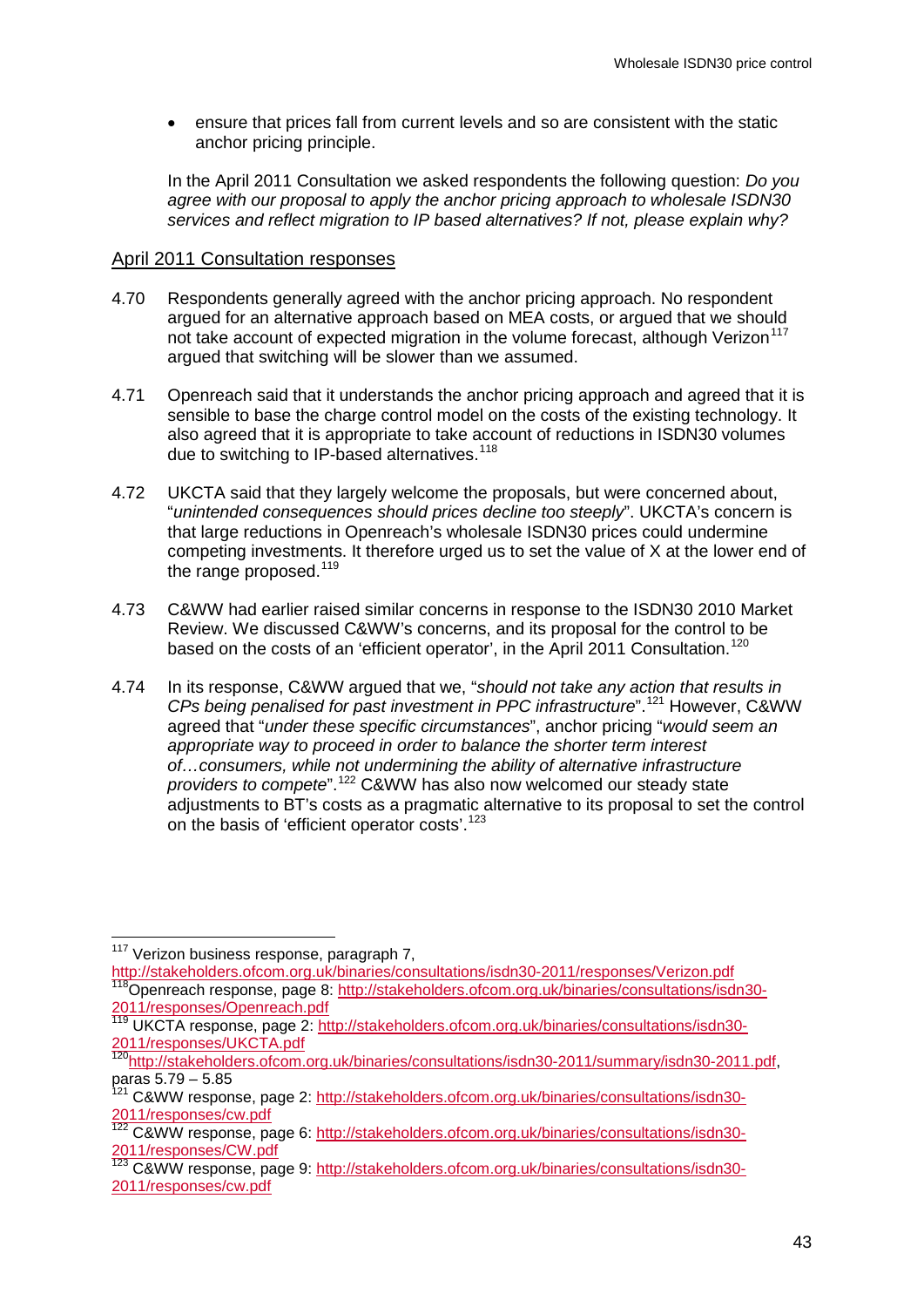4.75 FCS supported Ofcom's approach but made no specific comments related to anchor pricing. $1$ 

#### Our response and conclusions

- 4.76 We welcome the general support for the anchor pricing approach we proposed.
- 4.77 The anchor pricing approach is more consistent with the approach we have followed in other charge controls compared to the MEA approach. The anchor pricing approach will also tend to result in less sharp reductions in prices than a control based on estimates of (lower) MEA costs, which was a concern for both UKCTA and C&WW.
- 4.78 In the April 2011 Consultation we argued that our anchor pricing approach, based on costs which have been adjusted to represent their level in a 'steady state', would in fact address the concerns underlying C&WW's efficient operator proposal.<sup>[125](#page-46-0)</sup> We note that C&WW now accepts this.<sup>[126](#page-46-0)</sup>
- 4.79 We recognise that it is important that investors should be able to expect to recover their sunk costs. If CPs thought that regulation would change over time in ways which meant that they could not recover their investments, they would be deterred from investing in future. This is why we attach importance to regulatory consistency over time. An advantage of the anchor pricing approach is that it promotes regulatory consistency over time and is likely to allow operators to recover costs which have been sunk in existing technologies<sup>127</sup>. Our cross-check on the LRIC differentials between ISDN30 and PPC prices also ensures that incentives for investment in the most upstream wholesale input (PPCs) are maintained.
- 4.80 We therefore consider that the use of the anchor pricing approach based on steady state costs, and the maintenance of an appropriate differential between wholesale ISDN30 and PPC charges, effectively address the concerns of UKCTA and C&WW.
- 4.81 We respond to Verizon's comments on volume growth in Section 5.
- 4.82 In the light of the responses, we have adopted the proposals as set out in the consultation. We have therefore reflected expected migration to IP based alternatives (e.g. SIP Trunking) in our volume and cost projection for wholesale ISDN30 services.

#### **We will only consider making one-off adjustments to the starting charges if there would otherwise be a real risk of distortion (Step 4)**

4.83 When implementing a charge control, a one-off adjustment can be used at the start of the control to bring prices in line with unit costs more rapidly. This would generally be followed by a gradual reduction over the subsequent years of the control (i.e. a

<sup>&</sup>lt;sup>124</sup> Federation of Communication Services response:

<span id="page-46-1"></span><span id="page-46-0"></span><http://stakeholders.ofcom.org.uk/binaries/consultations/isdn30-2011/responses/FCS.pdf>[125http://stakeholders.ofcom.org.uk/binaries/consultations/isdn30-2011/summary/isdn30-2011.pdf,](http://stakeholders.ofcom.org.uk/binaries/consultations/isdn30-2011/summary/isdn30-2011.pdf) paras 5.79 – 5.85

<sup>&</sup>lt;sup>126</sup> C&WW response, page 5: [http://stakeholders.ofcom.org.uk/binaries/consultations/isdn30-](http://stakeholders.ofcom.org.uk/binaries/consultations/isdn30-2011/responses/CW.pdf) [2011/responses/CW.pdf](http://stakeholders.ofcom.org.uk/binaries/consultations/isdn30-2011/responses/CW.pdf)

<sup>127</sup>The MEA approach relies on the regulator being able to set prices correctly, based on the costs of the latest technology. If the regulator were to reduce charges whenever new (lower cost) technology emerges, there would be a risk of the creation of windfall losses on existing assets and a consequent increase in uncertainty and regulatory risk, as investors would be concerned that they might not be able to recover their costs.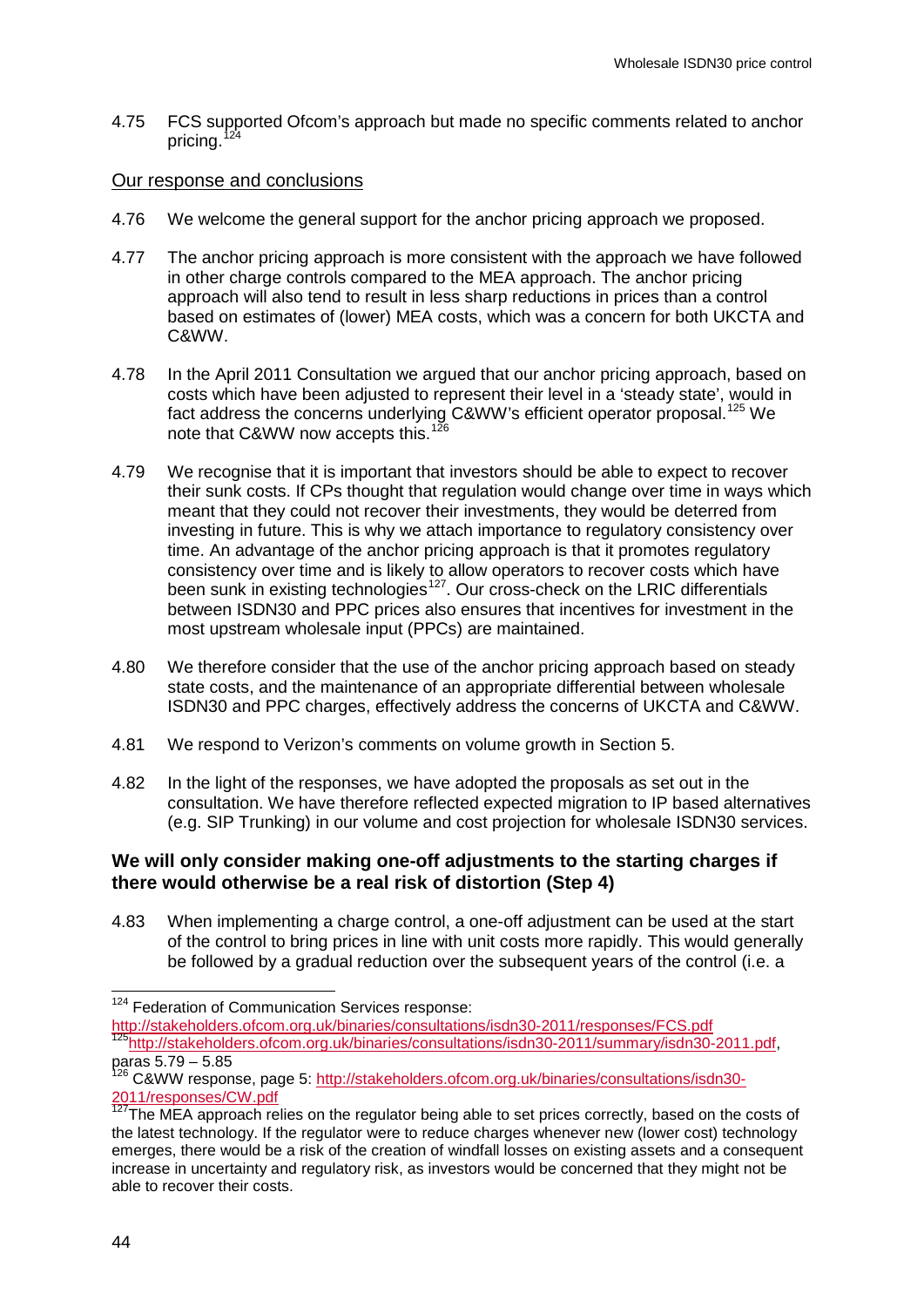glide-path). The alternative is to only implement a glide-path for the duration of the control that starts at the level of current prices. We have considered whether one-off adjustments would be appropriate for any of the wholesale ISDN30 services subject to this charge control.

#### Our April 2011 Consultation proposals

#### *We expressed our general preference for glide-paths*

- 4.84 In the April 2011 Consultation we expressed our general preference for glide-paths, rather than a one-off adjustment.<sup>[128](#page-46-1)</sup>
- 4.85 Under a glide-path approach, the charge control brings about a gradual convergence of prices and unit costs over the period of the control. We argued that this was preferable because it approximates more closely the workings of a competitive market in which excess profits are gradually eroded as rivals improve their own efficiency. Unlike one-off adjustments, the glide-path avoids discontinuities in prices over time and leads to a more stable and predictable background against which investment and other decisions may be taken, by both suppliers and customers in the telecoms market. We argued that this is particularly important for telecoms as there are currently many players besides BT.<sup>[129](#page-47-0)</sup>
- 4.86 Additionally, we noted that in a charge control that uses a glide-path to decrease prices, cost reductions feed into price reductions only after a period during which the firm is allowed to retain the benefits of increased efficiency. For this reason a glide-path provides greater incentives for efficiency.<sup>[130](#page-47-0)</sup>
- 4.87 We considered that, while the charge control incentive arguments could be of less relevance to wholesale ISDN30 services, the potential impacts of one-off charge changes on regulatory certainty and stability could be more so. We were particularly concerned with the impact of one-off cuts on OCPs' investments, for example, their choice between their own networks, 2Mbit/s PPCs or Openreach's wholesale ISDN30. We considered that unexpected one-off adjustments could suddenly render the choices between these technologies economically inappropriate and would not necessarily best reflect outcomes likely in competitive markets (whereby surplus profits are gradually eroded).<sup>[131](#page-47-0)</sup>

#### *We indicated that we would consider one-off cuts in some circumstances*

4.88 In the April 2011 Consultation we explained that in cases where a new charge control for one-way access services replaces a similar expiring control on the same set of services, we have a strong preference for glide-paths rather than one-off adjustments to charges.[132](#page-47-0) However, in the case of wholesale ISDN30 services, which had not previously been charged controlled, the arguments in favour of a glide-path approach

<span id="page-47-1"></span><span id="page-47-0"></span><sup>&</sup>lt;sup>128</sup> See the April 2011 Consultation, paragraph 4.48-4.62 at <http://stakeholders.ofcom.org.uk/binaries/consultations/isdn30-2011/summary/isdn30-2011.pdf> <sup>129</sup> See the April 2011 Consultation, paragraph 4.59-4.60 at

<http://stakeholders.ofcom.org.uk/binaries/consultations/isdn30-2011/summary/isdn30-2011.pdf><br><sup>130</sup> See the April 2011 Consultation, paragraph 4.61 at

<http://stakeholders.ofcom.org.uk/binaries/consultations/isdn30-2011/summary/isdn30-2011.pdf> 131 See the April 2011 Consultation, paragraph 4.62 at

<http://stakeholders.ofcom.org.uk/binaries/consultations/isdn30-2011/summary/isdn30-2011.pdf> 132 See the April 2011 Consultation, paragraph 4.58 at

<http://stakeholders.ofcom.org.uk/binaries/consultations/isdn30-2011/summary/isdn30-2011.pdf>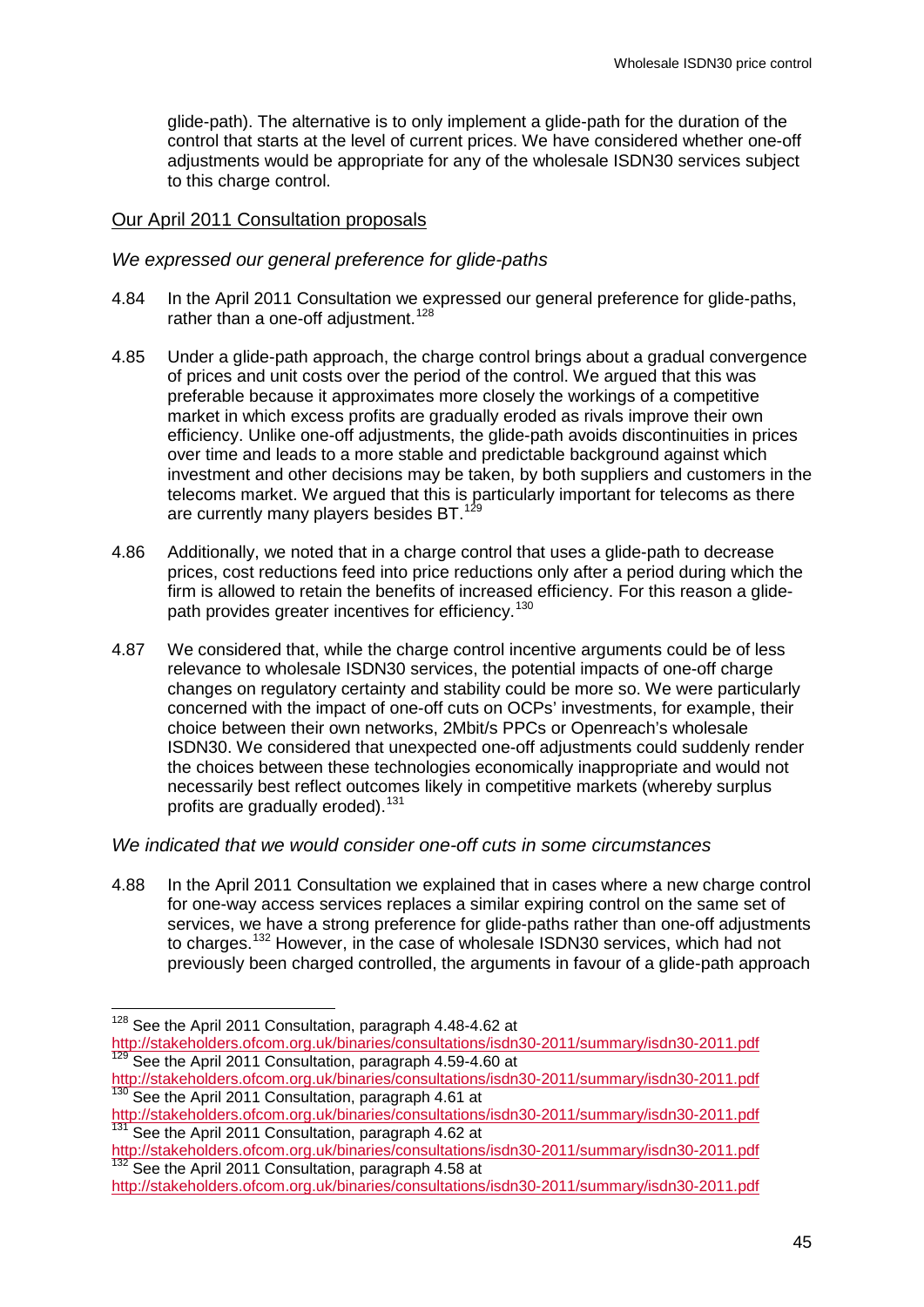were less relevant. We therefore discussed the circumstances under which we might consider one-off reductions. These included, for example, scenarios where:

- there are strong allocative efficiency arguments for bringing prices into line with costs sooner; and/or
- the previous charges were unregulated or are not subject to charge control and where Openreach's charges are high relative to costs.<sup>[133](#page-47-1)</sup>
- 4.89 We argued that in assessing possible one-off reductions, we need to balance these factors against alternative (and potentially more proportionate) regulatory approaches. We also need to consider the materiality of the issue (particularly given the risk of damage to incentives associated with one-off adjustments).<sup>[134](#page-48-0)</sup>
- 4.90 We considered that DLRIC<sup>[135](#page-48-0)</sup> and DSAC,<sup>[136](#page-48-0)</sup> are reasonable benchmarks to inform our judgement of the appropriate balance between one-off adjustments at the start of the control and glide-paths, because of the higher risk of distortion where prices are outside the range between DLRIC and DSAC.<sup>[137](#page-48-0)</sup> We proposed to compare Openreach's wholesale ISDN30 charges with the relevant DSACs in order to identify any possible need for one-off reductions. If charges are above DSAC, there is likely to be a good case for one-off reductions. If charges are below DSAC, but above FAC, the case for one-off reductions is likely to be much less strong, in the absence of other factors. We discuss the outcome of our analysis in more detail in Section 5.[138](#page-48-0)

# April 2011 Consultation responses

4.91 We did not receive any responses relating to our proposed general framework for one-off adjustments. We did, however, receive some responses related to our specific approach to one-off adjustments for each of the wholesale ISDN30 core services. We address these responses in paragraphs [5.277](#page-111-0) to [5.299](#page-115-0) below.

#### **We have used RPI as the relevant inflation index**

4.92 The retail price index (RPI) is often used when implementing an RPI-X control, however we have considered whether an alternative measure of inflation could be used.

<sup>&</sup>lt;sup>133</sup> See the April 2011 Consultation, paragraph 4.63 at

<span id="page-48-1"></span><span id="page-48-0"></span><http://stakeholders.ofcom.org.uk/binaries/consultations/isdn30-2011/summary/isdn30-2011.pdf><br><sup>134</sup> See the April 2011 Consultation, paragraph 4.65 at<br>http://stakeholders.ofcom.org.uk/binaries/consultations/isdn30-2011/summa

 $^{735}$ Distributed Long Run Incremental Cost (DLRIC).<br> $^{136}$  Distributed Stand Alone Ceiling (DSAC).<br> $^{137}$  In the April 2010 Consultation we stated that DSAC and DLRIC are used in the context of cost orientation, however, for the avoidance of doubt we are not imposing any cost orientation obligations on Openreach's wholesale ISDN30 charges and are using DSAC and DLRIC values, in this context, for the specific purpose of informing our one off adjustment assessment.

<sup>&</sup>lt;sup>138</sup> See the April 2011 Consultation, paragraph 4.66-4.67 at <http://stakeholders.ofcom.org.uk/binaries/consultations/isdn30-2011/summary/isdn30-2011.pdf>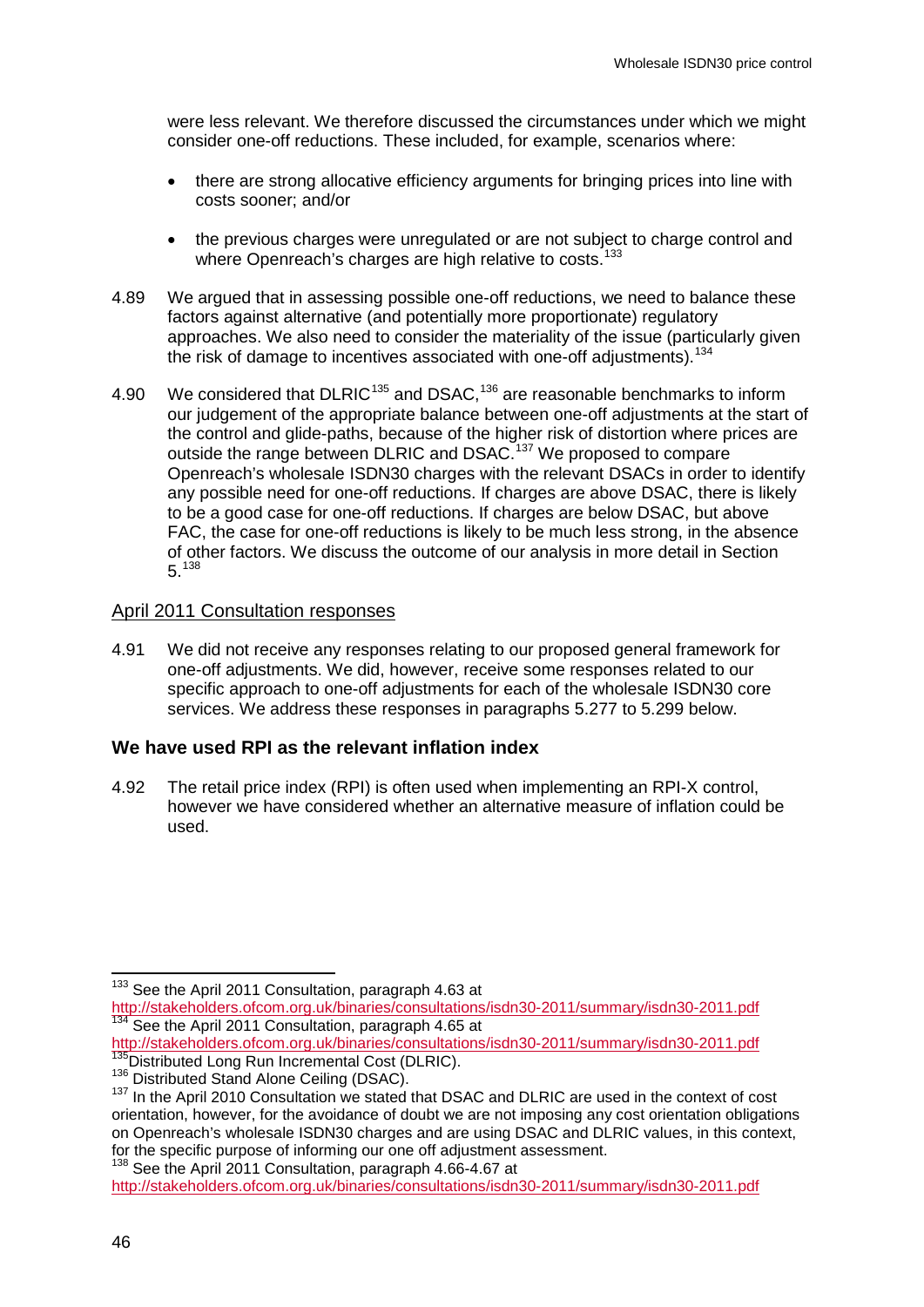# Our April 2011 Consultation proposals

- 4.93 In the April 2011 Consultation we considered some alternative price indexes, such as the consumer price index (CPI) or telecommunications specific price indices.<sup>[139](#page-48-1)</sup> However, we proposed to use the retail price index (RPI) measure of inflation in the charge control formula (i.e. RPI-X) because:
	- RPI is familiar to stakeholders; and
	- we considered that it was important to index price levels against a fixed measure which is outside the control of the firm subject to the price cap.<sup>[140](#page-49-0)</sup>
- 4.94 In the April 2011 Consultation we asked respondents the following question: *Do you agree that the proposed charge control on wholesale ISDN30 should be indexed to RPI?*

# April 2011 Consultation responses

- 4.95 Openreach indicated that RPI is the most appropriate inflation index as it is "*widely used*" and is the typical inflation measure used to set price caps in other sectors subject to economic regulation. Furthermore, it considered that there were no reasons why we should diverge from previous regulatory precedent. However, it noted that the need to re-use equipment could make the provision of ISDN30 particularly labour intensive and that this could result in unit costs increasing more than RPI, with limited scope for efficiency gains. In this case, Openreach argued that RPI could be considered a "*harsh indexation metric*".[141](#page-49-0)
- 4.96 C&WW and UKCTA stated that CPI had gained significant popularity since it was introduced in the mid-1990s and that many organisations had adopted CPI instead of RPI as the preferred measure of inflation (C&WW refers to the example of HM Government). Both respondents urged us to initiate a "*comprehensive review of the two measures of inflation*" in the near future.<sup>[142](#page-49-0)</sup>

#### Our response and conclusions

- 4.97 We agree with Openreach that RPI benefits from being a price index which has been widely used by both Ofcom and other regulators. As noted by Openreach, the use of RPI is consistent with our previous practice and we see no reason to deviate from this for the ISDN30 charge control.
- 4.98 In relation to Openreach's argument that RPI may result in a "*harsh indexation metric*", due to the need to re-use equipment to provide ISDN30, we believe that this should be addressed through an allowance for additional costs in our steady state model. We do not consider that a change in the inflation index used in the charge

<http://stakeholders.ofcom.org.uk/binaries/consultations/isdn30-2011/responses/cw.pdf> and UKCTA response to our April 2011 Consultation, see para. 10 at <http://stakeholders.ofcom.org.uk/binaries/consultations/isdn30-2011/responses/UKCTA.pdf>

<span id="page-49-1"></span><span id="page-49-0"></span><sup>&</sup>lt;sup>139</sup> A drawback of telecoms equipment price indices, for example, is that they could be affected by BT's purchases, given BT's size.

<sup>&</sup>lt;sup>140</sup> See the April 2011 Consultation paragraphs 4.68-4.70 at <http://stakeholders.ofcom.org.uk/binaries/consultations/isdn30-2011/summary/isdn30-2011.pdf> <sup>141</sup> Openreach response to our April 2011 Consultation, see para. 30-32 at

<http://stakeholders.ofcom.org.uk/binaries/consultations/isdn30-2011/responses/Openreach.pdf> 142 C&WW response to our April 2011 Consultation, see p. 7 at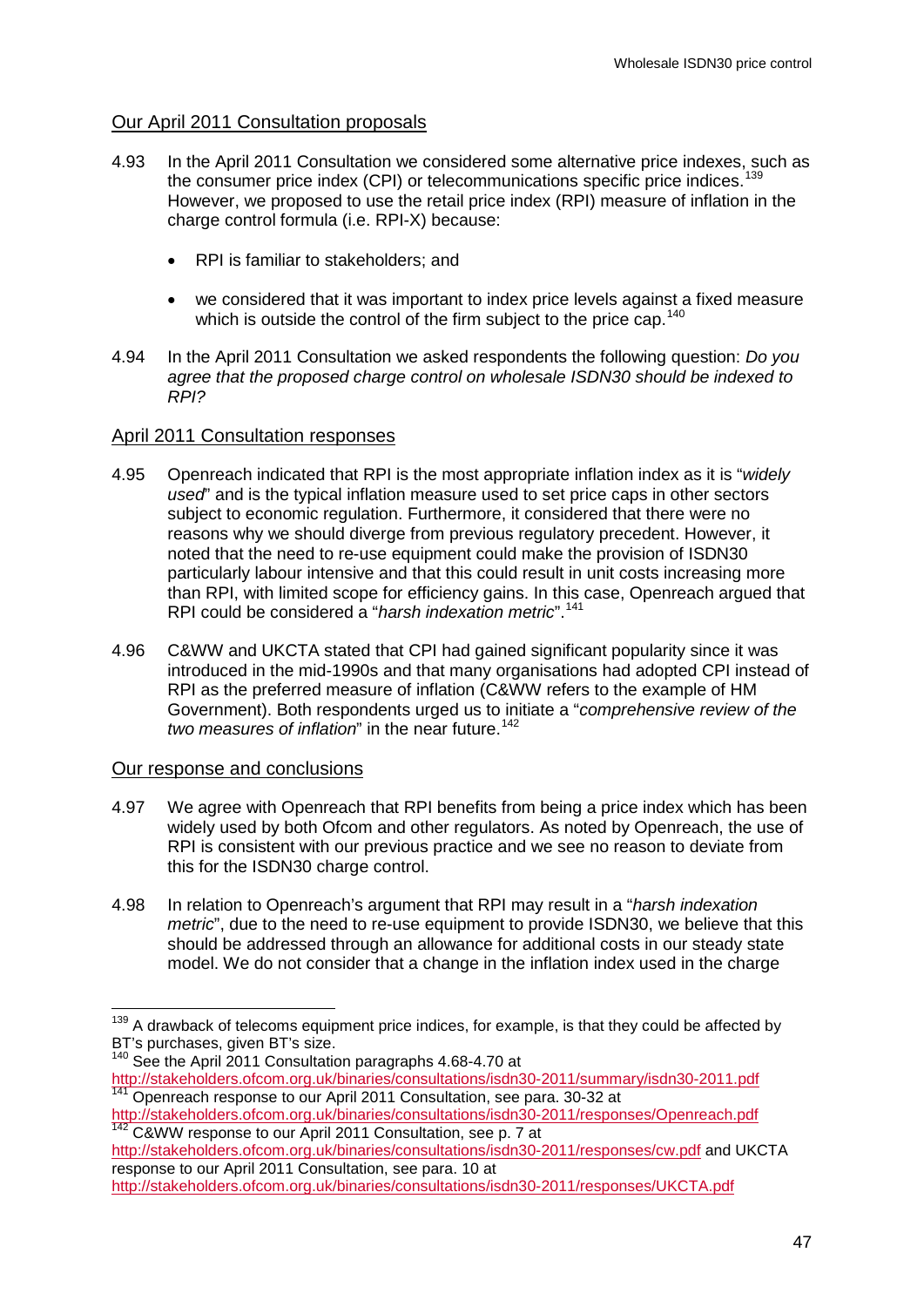control is an appropriate way to address this concern. We discuss the need for reuse of equipment to provide ISDN30 in paragraphs [5.210](#page-100-0) to [5.221](#page-101-0) below.

- 4.99 We also note that RPI is the inflation index used in the WLR and LLU 2012 Statement. We believe it is important that we use the same measure of inflation because, amongst other reasons, we use the same cost models.
- 4.100 We consider that C&WW and UKCTA's proposal that we should initiate a comprehensive review of the two measures of inflation (RPI and CPI) in the near future is outside the scope of this Statement.
- 4.101 In light of the above, we have used RPI as the relevant inflation index for our charge controls on wholesale ISDN30 services.

#### **We will use prior year revenue weights**

4.102 Under a basket approach, it is necessary to calculate the basket weights that are used in the calculation of the values of X. These basket weights are also used to assess Openreach's compliance with the controls.

#### Our April 2011 Consultation proposals

- 4.103 The control proposed in the April 2011 Consultation limited the weighted average increase in Openreach's charges to a maximum of RPI-X. In our April 2011 Consultation we discussed two main methods of calculating these weights: 'prior year revenue weights' or 'current year revenue weights'.<sup>[143](#page-49-1)</sup>
- 4.104 Under the prior year weighting approach, basket weights are set equal to the proportions of basket revenues accruing to the relevant services in the year prior to the one in which the price change occurs. Under the current year weighting approach, the weights are set equal to the proportion of current year basket revenues accounted for by each service as a proportion of total current year revenues. A current year weighted control may take the form of a control on average revenue.[144](#page-50-0)
- 4.105 We recognised that one of the drawbacks of prior year revenue weights was that it did not allow for relative price or volume changes during the year in question (though these would of course be included in the weighting for the following year). For this reason, in cases where the volumes of services within a basket are expected to change markedly, the regulated company has an incentive to concentrate the price decreases on the product whose volumes are expected to decrease and concentrate price increases in the products whose volumes are expected to increase.<sup>145</sup> By exploiting changes in basket weights in this way, the

<span id="page-50-1"></span><sup>&</sup>lt;sup>143</sup> See the April 2011 Consultation paragraphs 4.74 at

<span id="page-50-0"></span><http://stakeholders.ofcom.org.uk/binaries/consultations/isdn30-2011/summary/isdn30-2011.pdf><br><sup>144</sup> See the April 2011 Consultation paragraphs 4.75 at<br>http://stakeholders.ofcom.org.uk/binaries/consultations/isdn30-2011/summa

 $\frac{1}{145}$  For example, imagine a basket of two products, X and Y. In year 2009 product X was sold at price £10 and quantity 60 while product Y was sold at price £10 and quantity 40, making total revenues of £1000. In this case, the prior year revenue weight for the year 2010 will be 60% for product X and 40% for product Y, while the average price will be £10. Suppose that as a result of regulation the basket of these two services is subject to a 10% price decrease for the year 2010 (i.e. the weighted average price in 2010 should not be higher than £9). However, suppose in year 2010 the company knows that there will be a change in the relative weight of each product in the basket and that it will only sell 40 units of product X and 60 of product Y. In this situation, the company has an incentive to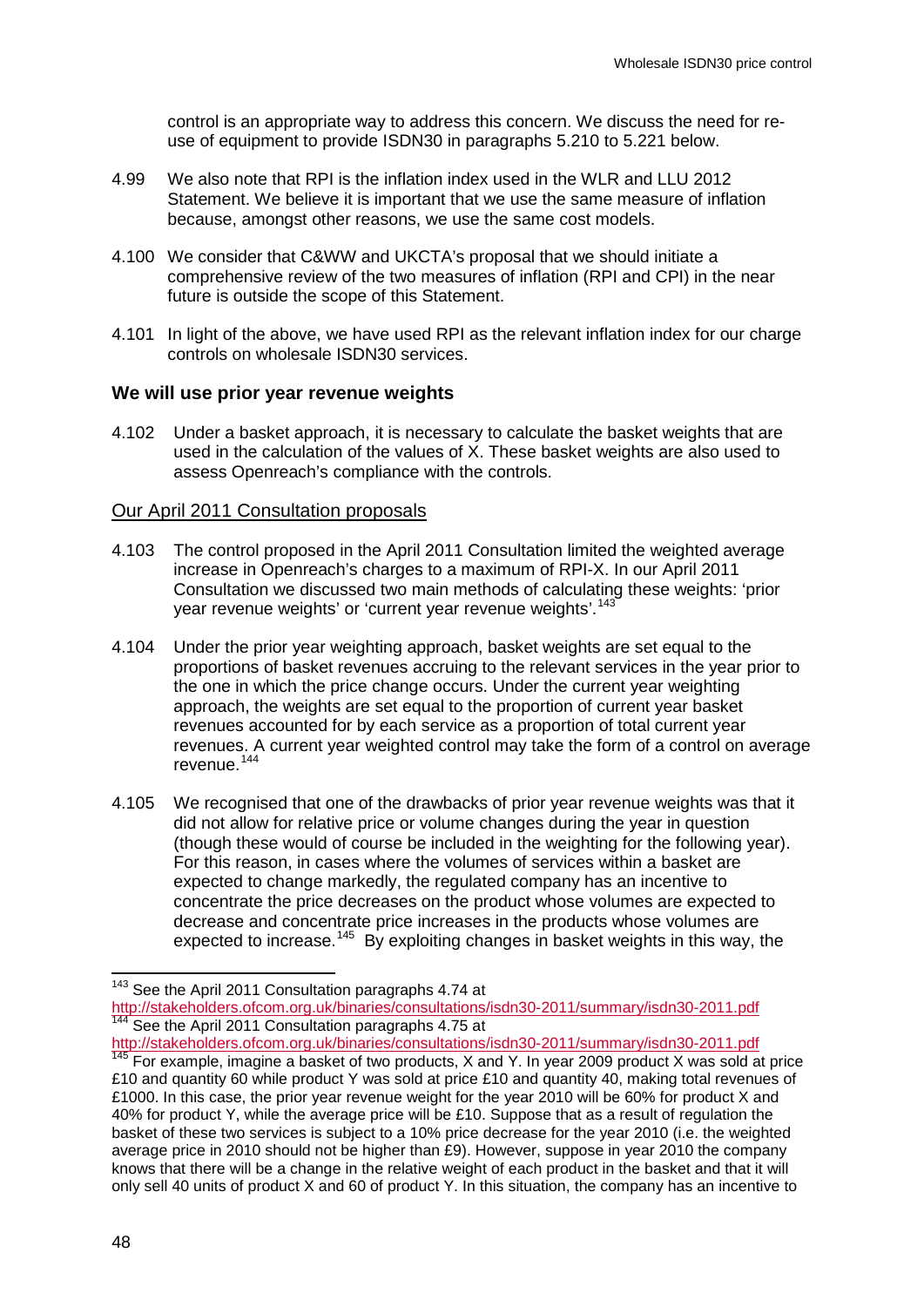firm can reduce the effectiveness of the charge control; increasing its profits without necessarily making efficiency gains. We explained that the risk that changes in weights over time will be exploited can be addressed using a sub-cap on the charge for the service whose weight is expected to increase. In this way, it is possible to avoid or at least minimise the risks inherent in using prior year weights without the drawbacks of current year weights.[146](#page-50-1)

- 4.106 We nonetheless proposed to adopt prior year weighting because current year weighted controls have two significant disadvantages. The first is that current year weights cannot be calculated with certainty until after the end of the charge control year in which compliance is being assessed. This means that, to decide how far to reduce prices, the firm has to make forecasts of weights, with the consequent need for retrospective adjustment for forecast errors.
- 4.107 Secondly, current year weights create a potential disadvantage in instances when the control takes the form of a control on average revenue. In this situation, average revenue can be affected by product mix within the basket. For example, average revenue will fall if the quantity sold of a lower price product within the basket increases relative to the quantity sold of a higher priced product, even if the prices of both products are unchanged.<sup>[147](#page-51-0)</sup>
- 4.108 By contrast, a prior year weighted control relies only on revenue information which is (or can be) already known when setting prices to comply with the control. In addition, it also has some theoretical advantages which mean that, under certain conditions, it can induce the regulated firm to set prices to recover common costs in an efficient way.[148](#page-51-0)
- 4.109 In the April 2011 Consultation we asked respondents the following question: *Do you*  agree with the use of prior year revenue weights when setting charge control *baskets? If not, please explain why?*

#### April 2011 Consultation responses

-

- 4.110 We only received responses to this question from Openreach and C&WW. C&WW agreed with the use of prior year revenue weights given the relatively stable nature of revenues and the predictable and steady decline in the demand for ISDN30 services.<sup>[149](#page-51-0)</sup> Openreach noted that prior year revenue weights are a proportional and practical approach and that it has worked successfully in previous charge controls.
- 4.111 Openreach highlighted in its response what it felt were the disadvantages of current year volume weights, including:

<span id="page-51-0"></span>concentrate the price cuts on the service whose volumes are decreasing while concentrating price increases on the service whose volumes are increasing. For example, by setting prices equal to, say, £6 for product X and £13 for product Y it would obtain revenues of £1020 while still meeting the charge control conditions, given that the weighted average price of the basket will be £6 x  $60\% + £13$  $x 40\% = £8.8.$ 

<sup>&</sup>lt;sup>146</sup> See the April 2011 Consultation paragraphs 4.79 at

<http://stakeholders.ofcom.org.uk/binaries/consultations/isdn30-2011/summary/isdn30-2011.pdf> <sup>147</sup> See the April 2011 Consultation paragraphs 4.76-4.77 at

<http://stakeholders.ofcom.org.uk/binaries/consultations/isdn30-2011/summary/isdn30-2011.pdf><br><sup>148</sup> See the April 2011 Consultation paragraphs 4.78 at<br>http://stakeholders.ofcom.org.uk/binaries/consultations/isdn30-2011/summa

<span id="page-51-1"></span> $\frac{149}{149}$  C&WW response to our April 2011 Consultation, see p. 7 at

<http://stakeholders.ofcom.org.uk/binaries/consultations/isdn30-2011/responses/cw.pdf>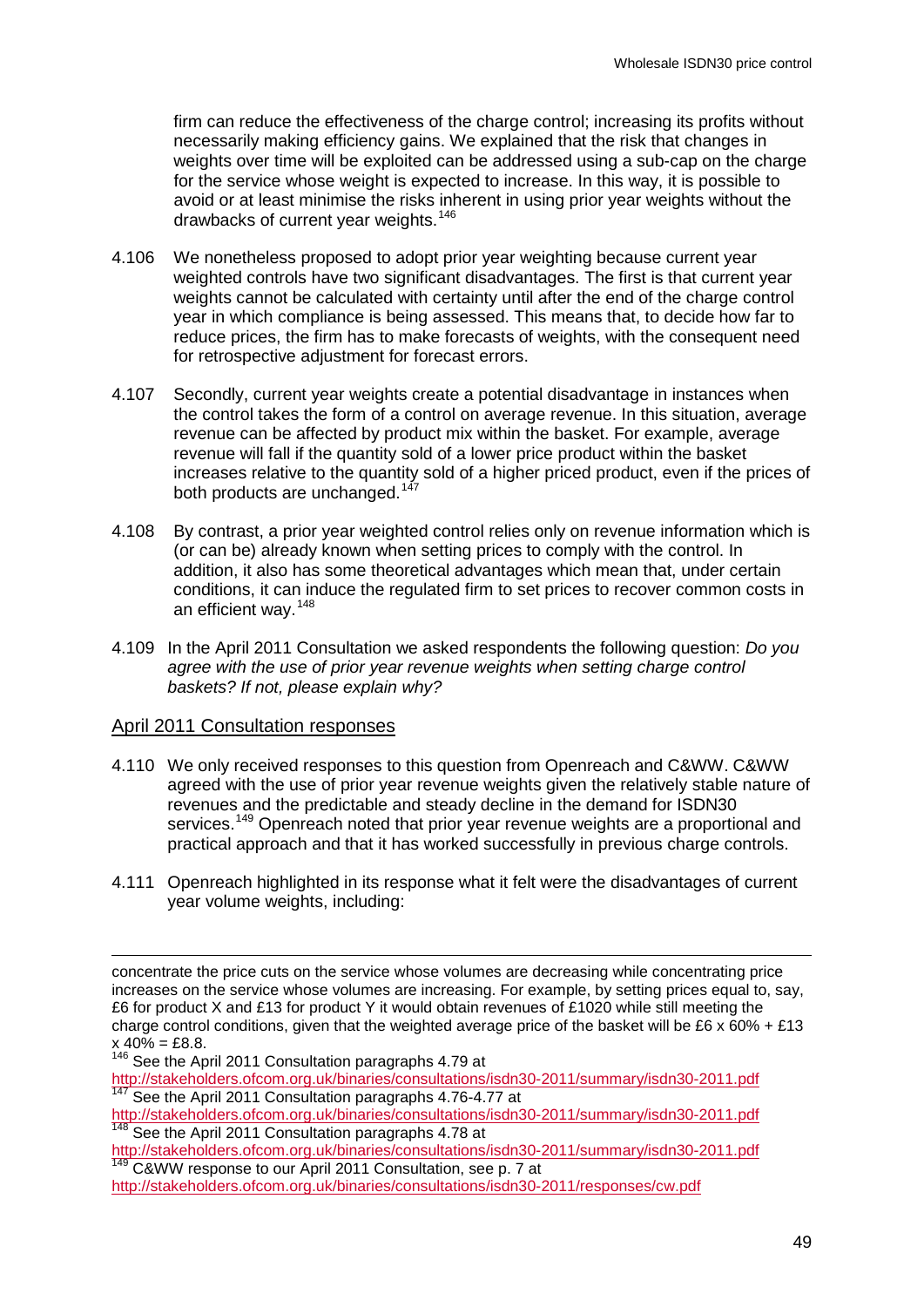- Price volatility: resulting from the need to adjust prices mid-year to reflect differences between actual and forecast volumes;
- Practicality: the need to obtain and validate demand forecasts from CPs, which would place an unnecessary and disproportionate burden on CPs, Openreach and Ofcom.<sup>[150](#page-51-1)</sup>
- 4.112 Openreach further noted that given that volumes of all ISDN30 services are expected to decline over the period of the charge control, prior year revenue weights do not allow for gaming by concentrating price decreases on the products whose volumes are expected to decrease and price increases on the products whose volumes are expected to increase.<sup>[151](#page-52-0)</sup>

#### Our response and conclusions

- 4.113 We welcome stakeholders' support for the use of prior year revenue weights. We agree that they are a proportionate and practical approach and that they have worked well in previous charge controls. We support the view that, as discussed in our April 2011 Consultation, current year revenue weights have several disadvantages. We agree with Openreach that the scope for gaming may be limited in this charge control by the fact that the volumes of all ISDN30 services are expected to decline during the charge control period. We note that, in spite of being introduced for other reasons, the scope for gaming will also be limited by the use of sub-caps within the combined basket.
- 4.114 We have therefore used prior year revenue weights when setting the charge control baskets.

<span id="page-52-1"></span><span id="page-52-0"></span><sup>&</sup>lt;sup>150</sup> Openreach response to our April 2011 Consultation, see para. 33-34 at<br>http://stakeholders.ofcom.org.uk/binaries/consultations/isdn30-2011/responses/Openreach.pdf Openreach response to our April 2011 Consultation, see para. 35 at <http://stakeholders.ofcom.org.uk/binaries/consultations/isdn30-2011/responses/Openreach.pdf>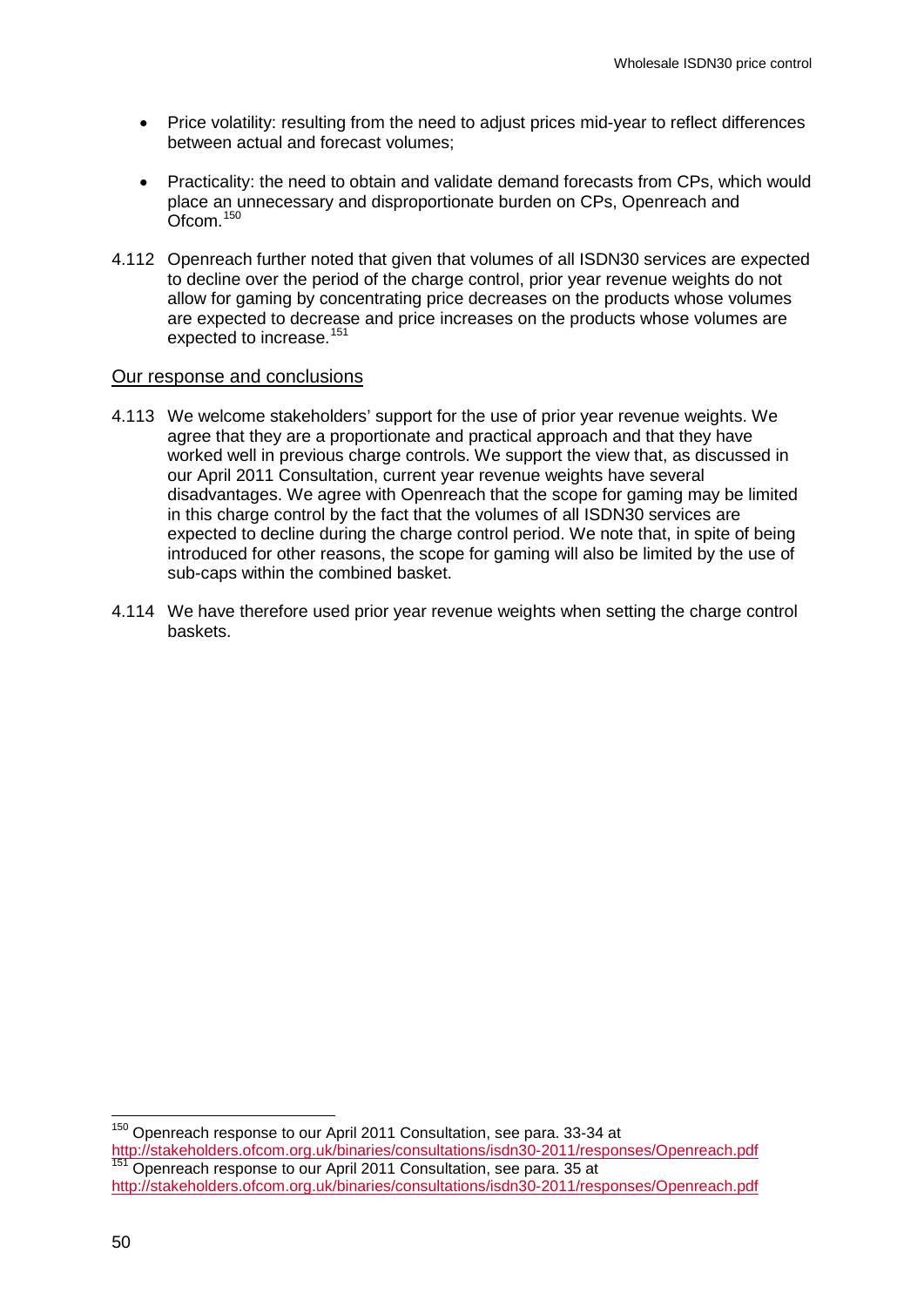# **Section 5**

# 5 Charge control framework

# **Introduction**

- 5.1 In this section we discuss the following details of our charge control framework for wholesale ISDN30 services that build on the economic principles of Section 4:
	- our decision on the charge control baskets for the relevant services;
	- our assessment of Openreach's base year costs and the additional adjustments we have decided to make;
	- our forecast of adjusted base year costs to 2013/14. In particular we discuss the assumptions we have used and their likely impact on future costs;
	- our decisions regarding possible adjustments to the starting charges of some services (one-off adjustments);
	- our decisions on the values of X for the relevant basket(s) of services;
	- potential implications of our charge control; and
	- how our proposed charge control conditions meet the relevant tests set out in section 88 and 47 of the Act.

# **Summary of our decisions**

5.2 Table 5.1 below summarises the charge control baskets for wholesale ISDN30 services.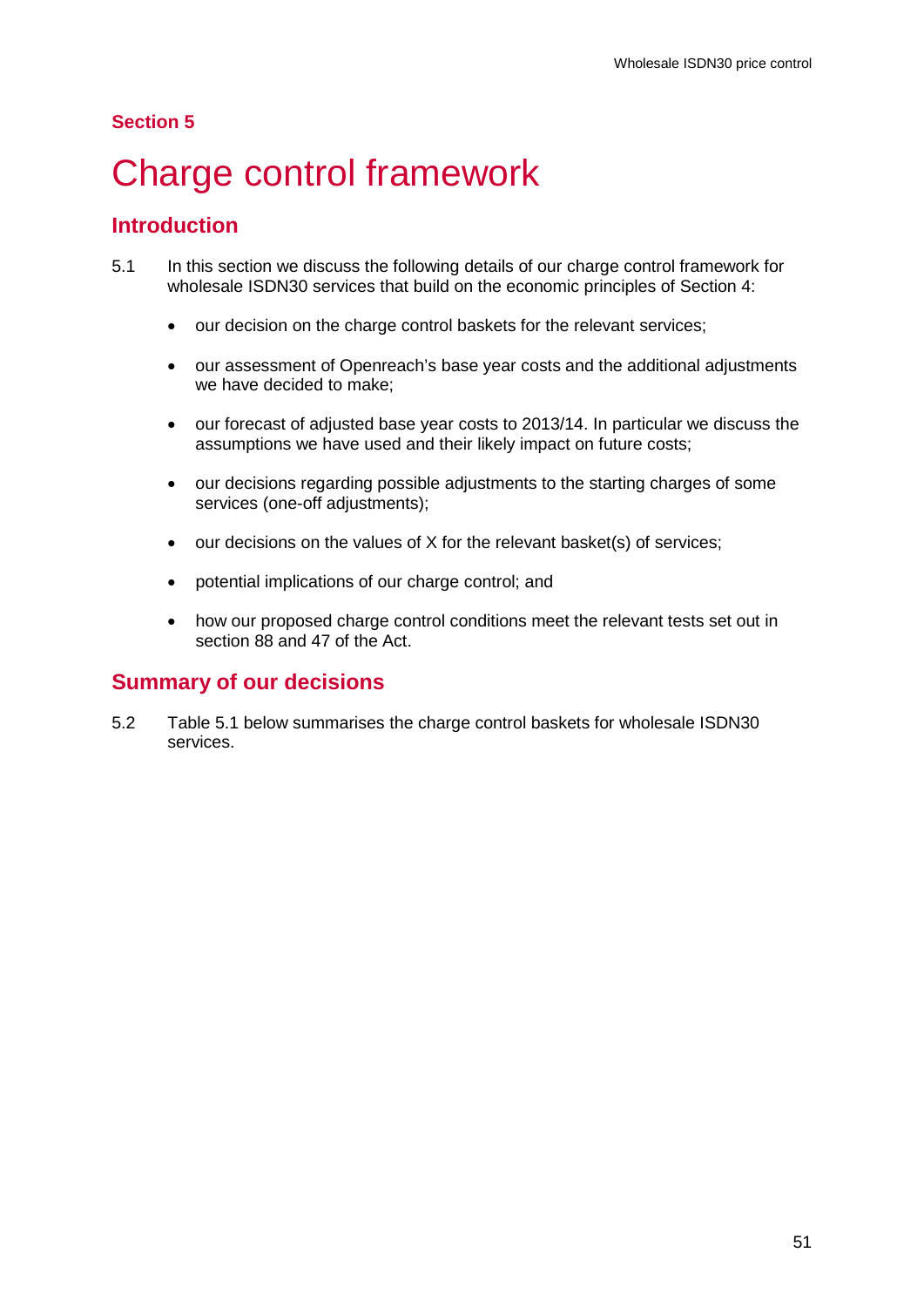| <b>Baskets</b>                                     | <b>Services included</b>                                                                                              | <b>Revenues</b><br>2010/11<br>$(Em)^{152}$ | <b>Charge control</b>         | Safe-guard caps                                                                                |
|----------------------------------------------------|-----------------------------------------------------------------------------------------------------------------------|--------------------------------------------|-------------------------------|------------------------------------------------------------------------------------------------|
| Wholesale<br><b>ISDN30 Rental</b><br>& Connections | Rental per channel p.a.<br>Connections<br>Fixed<br>Per channel<br>Enhanced care<br>Service Level 3<br>Service Level 4 | 308<br>9<br>$\&$ 153                       | RPI-13.75%                    | RPI+5% (on the<br>average connection<br>charge)<br>RPI % (on each<br>enhanced care<br>service) |
| Wholesale<br>ISDN30<br>transfers                   | Charge per 30 channel<br>access bearer                                                                                |                                            | RPI %                         | N/A                                                                                            |
| Wholesale<br><b>ISN30 Direct</b><br>Dial-In (DDI)  | Wholesale ISN30 DDI<br>Planning<br>۰<br>Connection per DDI<br>۰<br>Rental per DDI                                     | N/A                                        | RPI % (on each<br>DDI charge) | N/A                                                                                            |

#### **Table 5.1 Our charge control baskets for wholesale ISDN30 services**

- 5.3 In addition to the RPI-X controls summarised in the above table, we are also imposing the following **safe-guard caps** to ensure that Openreach does not use the pricing flexibility afforded to it in an anti-competitive manner:
	- a safe-guard cap of RPI+5% on the average connection charge. This will limit the potential increase in the average connection charge to RPI+5% in nominal terms, while allowing Openreach some flexibility in rebalancing the individual connection charges (see paragraph X onwards);
	- a safe-guard cap of RPI % on each enhanced care service; and
	- a safe-guard cap of RPI % on each DDI service.
- 5.4 In relation to the costs of wholesale ISDN30 services, we have made the following adjustments and forecasts that affect the calculation of the charge control:
	- We have made a number of adjustments to Openreach's base year (2010/11) costs. The impact of our cost adjustments is to increase base year rental costs by £82m or £39/channel;
	- We forecast costs in 2013/14 to be £200m across the two core charge control baskets (excluding DDI services). Our forecast is in part based on industry forecasts of ISDN30 volumes and our assumptions regarding, among other things, future efficiency gains.

<span id="page-54-1"></span><span id="page-54-0"></span><sup>&</sup>lt;sup>152</sup> As per BT's RFSs in 2010/11, page 41.<br><sup>153</sup> This figure is estimated. See Annex 6 for a more detailed explanation of our calculation.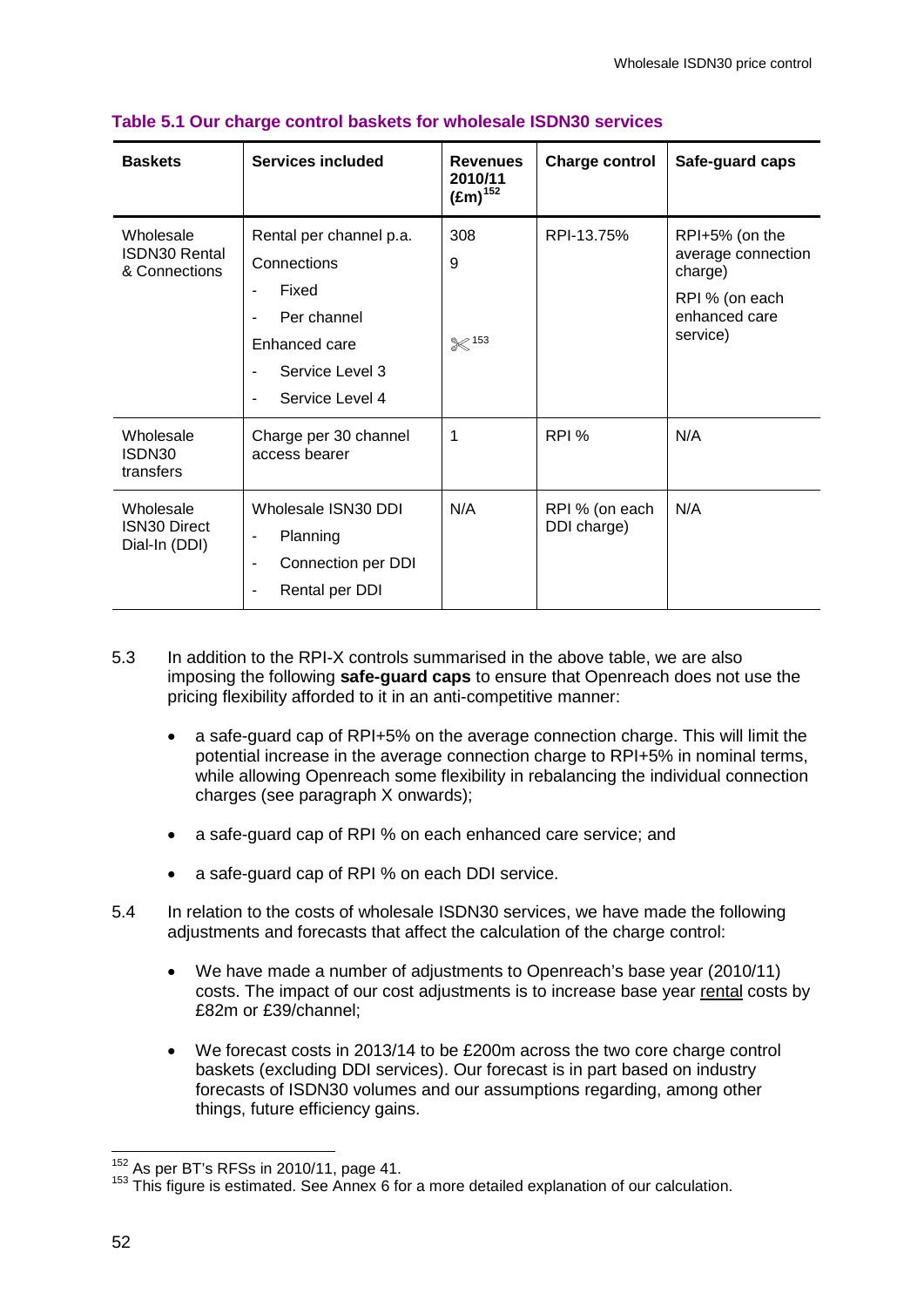- 5.5 We have not made any one-off adjustments to the **starting charges** of wholesale ISDN30 services.
- 5.6 We have investigated the **potential impact** of our proposed charge controls:
	- Our analysis suggests that the resulting falls in wholesale ISDN30 charges are likely to induce only a small proportion (around 5%) of ISDN30 channels currently provided over Partial Private Circuits (PPCs) to switch to Openreach's wholesale ISDN30 services.
	- We also consider that the difference in the prices of wholesale ISDN30 and PPCs will not be reduced below the difference in their incremental costs. This means that operators will continue to have an incentive to use the more upstream input (i.e. PPCs) if this is overall the cost-minimising option.

# **Our decision on the design of the charge control baskets**

- 5.7 As described in Section 4, we decided that we prefer to implement charge controls covering several services (baskets) where possible. In deciding the most appropriate basket design we argued that we should strike the right balance between two potentially opposing considerations. On the one hand, broader baskets would allow Openreach more flexibility to set relative prices for its products and services in an efficient manner. On the other hand, when services in the same basket face different competitive conditions or BT Retail uses a different mix of wholesale inputs than its rivals, Openreach can use the pricing flexibility allowed by broader baskets to set prices in a way that undermines competition. In these cases we argued that we would be more likely to set more and smaller baskets, or seek to address this type of concern through the use of sub-caps.[154](#page-54-1)
- 5.8 We have reached the following conclusions regarding the design of the charge control baskets.

# **We have set a combined basket for wholesale ISDN30 connections and rentals, with a sub-cap on connections, and a separate control for transfers**

#### Our April 2011 Consultation proposals

- 5.9 In our April 2011 Consultation we considered three basket design options:<sup>[155](#page-55-0)</sup>
	- Option 1: Separate baskets for each of the core wholesale ISDN30 services;
	- Option 2: A combined basket for wholesale ISDN30 connections, rentals and transfers; and
	- Option 3: A combined basket for wholesale ISDN30 connections and rentals, with a sub-cap on connections, and a separate control for transfers.

<span id="page-55-1"></span><span id="page-55-0"></span><sup>&</sup>lt;sup>154</sup> See the April 2011 Consultation paragraph 5.7, available at <http://stakeholders.ofcom.org.uk/binaries/consultations/isdn30-2011/summary/isdn30-2011.pdf><br><sup>155</sup> See the April 2011 Consultation paragraph 5.8, available at <http://stakeholders.ofcom.org.uk/binaries/consultations/isdn30-2011/summary/isdn30-2011.pdf>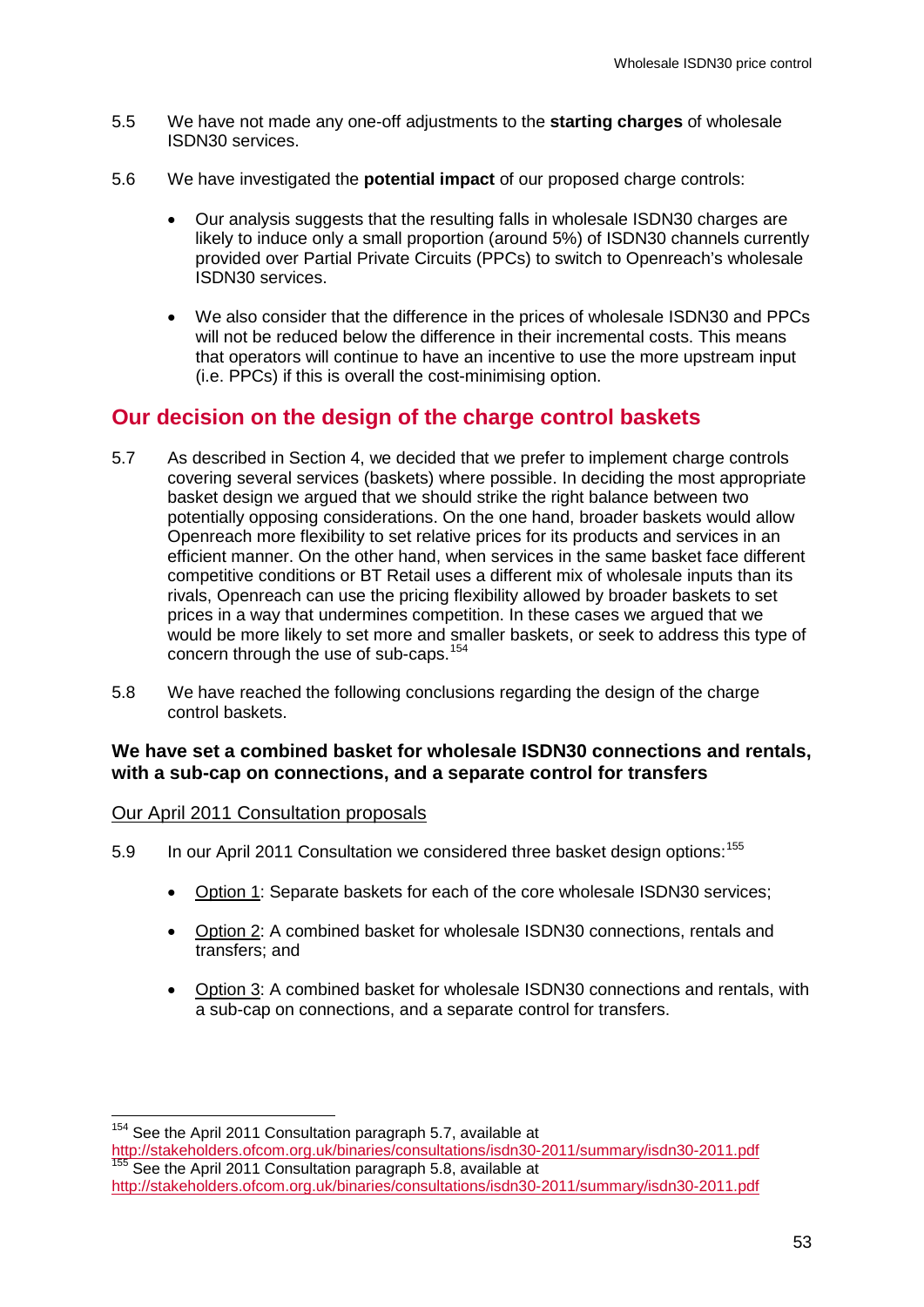# *A combined connections and rentals basket*

- <span id="page-56-0"></span>5.10 We considered that although Option 1 had the benefit of giving the least scope for anti-competitive pricing, it would not be appropriate because such narrowly defined baskets were likely to constrain Openreach prices unduly. Option 2, on the other hand, would provide a degree of pricing flexibility to Openreach that could be used for anti-competitive purposes. In particular, we noted that BT Retail used rentals proportionally more than connections and transfers compared to Openreach's wholesale customers. We were concerned that Openreach would therefore have an incentive to concentrate price reductions on rentals while increasing the price on connections and transfers. This would allow Openreach to increase its profits while still meeting the conditions of the charge control. We also noted that the price increase in connections and transfers could be relatively large, because these services only represent around 3% of the combined revenues of core wholesale ISDN30 services (i.e. significant price increases on transfers and connections could be compensated by small price decreases on rentals while still meeting a combined target price).
- <span id="page-56-2"></span>5.11 We also considered that a price increase in transfers could be strategically beneficial to Openreach as it would deter customers switching away from BT Retail's ISDN30 services. We believed that – as ISDN30 volumes decline in future – such a strategy would become increasingly attractive, as competition for the remaining ISDN30 customers was expected to increase.<sup>[156](#page-55-1)</sup>
- 5.12 We therefore proposed to adopt Option 3. We argued that a combined rentals and connections basket would provide Openreach with sufficient pricing flexibility to recover the underlying costs of providing these services. In particular we noted that the current price of rentals was close to DSAC, while the average connection price was below our estimate of FAC. In this case, if we set a separate connection basket Openreach was likely to increase prices to the fullest extent allowed by the cap, which would not be necessarily beneficial for consumers. Instead, a combined basket would give more flexibility to Openreach to choose a slower rate of rebalancing between the connection and rental charges.<sup>[157](#page-56-1)</sup>

# *A safe-guard cap on connections*

- 5.13 We also considered it appropriate to set a safe-guard cap on the average connection charge. This would address the concerns set out in paragraph [5.10](#page-56-0) above, which arise from the fact that Openreach's rivals have tended to purchase proportionally more connections than rentals.<sup>[158](#page-56-1)</sup>
- 5.14 We recognised that a sub-cap would increase the complexity of the basket design, however we considered that the small number of services (five) contained in the basket meant that the basket was not unduly complex.<sup>[159](#page-56-1)</sup>

<span id="page-56-3"></span><span id="page-56-1"></span><sup>&</sup>lt;sup>156</sup> See the April 2011 Consultation paragraphs 5.10-5.16, available at <http://stakeholders.ofcom.org.uk/binaries/consultations/isdn30-2011/summary/isdn30-2011.pdf> 157 See the April 2011 Consultation paragraph 5.17-5.21, available at

<http://stakeholders.ofcom.org.uk/binaries/consultations/isdn30-2011/summary/isdn30-2011.pdf> 158 See the April 2011 Consultation paragraph 5.22, available at

<http://stakeholders.ofcom.org.uk/binaries/consultations/isdn30-2011/summary/isdn30-2011.pdf><br><sup>159</sup> See the April 2011 Consultation paragraph 5.23, available at

<http://stakeholders.ofcom.org.uk/binaries/consultations/isdn30-2011/summary/isdn30-2011.pdf>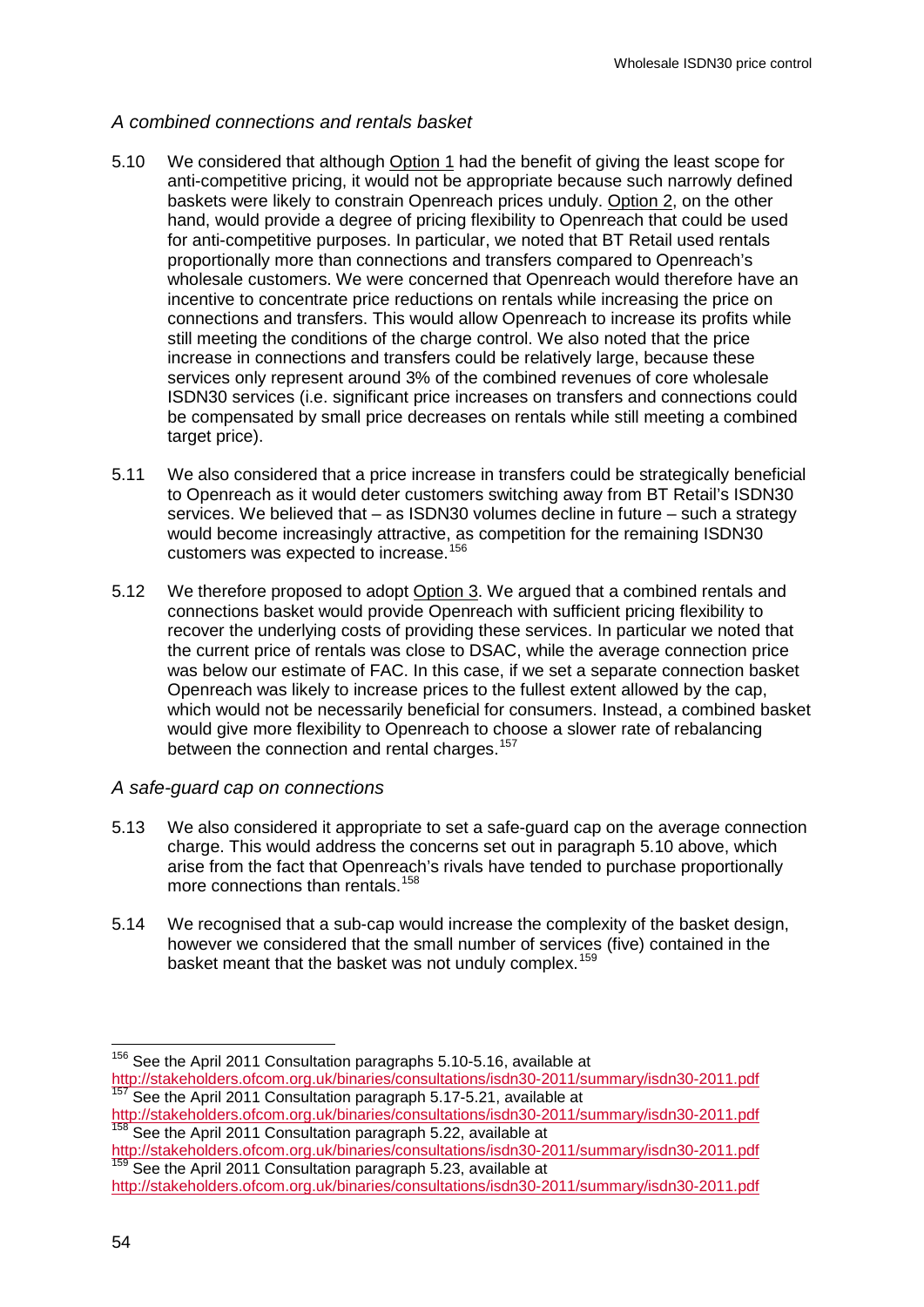# *A separate basket for transfers*

- 5.15 We proposed a separate charge control on transfers due to the important role they play in facilitating switching between providers at the retail level. We argued that a separate charge control would constrain the price of transfers, limiting price increases. This would limit unintended consequences such as high switching costs that could harm competition and reduce consumer welfare, addressing the concerns set out in paragraph  $5.11$  above.<sup>[160](#page-56-3)</sup>
- 5.16 We noted that Openreach levied two separate transfer charges: a connection charge per access bearer and a pre-validation charge. In the case of the latter, due to its low volumes,[161](#page-57-0) we proposed to treat it as an ancillary service and as such not subject to the charge control set here. Our treatment of ancillary services is discussed in paragraphs [5.99](#page-77-0) to [5.100.](#page-77-1) [162](#page-57-0)

# *No cost orientation obligation*

5.17 We did not propose to impose a cost orientation obligation on core wholesale ISDN30 services subject to the charge control.<sup>[163](#page-57-0)</sup>

# *Differences with WLR/LLU*

- <span id="page-57-2"></span>5.18 We noted that our basket design proposal differed from the proposal for separate baskets for each core service in the WLR and LLU 2011 Consultation. [164](#page-57-0) We explained that this reflected differences in the objectives pursued in WLR/LLU when compared to wholesale ISDN30. In particular, Wholesale Line Rental (WLR)/Shared Metallic Path Facility (SMPF) and Metallic Path Facility (MPF) could both be used to provide voice telephony and broadband internet access at the retail level. One of the considerations for imposing separate controls in WLR/LLU was to limit Openreach's flexibility in setting connection and rental charges in a way that would favour BT Retail, which only uses WLR+SMPF, over its competitors, which increasingly use MPF. We indicated that we did not have similar concerns in wholesale ISDN30 and therefore we believed that the benefits of combining connections and rentals in a single basket would outweigh the costs.<sup>[165](#page-57-0)</sup>
- 5.19 In the April 2011 Consultation we asked respondents the following question: *Do you agree with our proposal to implement a combined basket for wholesale ISDN30 connection and rental services and a separate basket for transfers? Do you also agree with our proposal not to impose a cost orientation obligation on core wholesale ISDN30 services? If not, please explain why.*

# April 2011 Consultation responses

5.20 We received responses to this question from C&WW and Openreach. C&WW stated that a combined basket including rentals and connections (subject to a safeguard

163 See the April 2011 Consultation paragraph 5.29, available at <http://stakeholders.ofcom.org.uk/binaries/consultations/isdn30-2011/summary/isdn30-2011.pdf><br><sup>164</sup>http://stakeholders.ofcom.org.uk/binaries/consultations/isdn30-2011/summary/condoc.pdf<br><sup>165</sup> See the April 2011 Consultation

<span id="page-57-0"></span> $160$  See the April 2011 Consultation paragraph 5.25, available at <http://stakeholders.ofcom.org.uk/binaries/consultations/isdn30-2011/summary/isdn30-2011.pdf><br><sup>161</sup>%

<span id="page-57-1"></span><sup>&</sup>lt;sup>162</sup> See the April 2011 Consultation paragraph 5.26, available at <br>http://stakeholders.ofcom.org.uk/binaries/consultations/isdn30-2011/summary/isdn30-2011.pdf

<http://stakeholders.ofcom.org.uk/binaries/consultations/isdn30-2011/summary/isdn30-2011.pdf>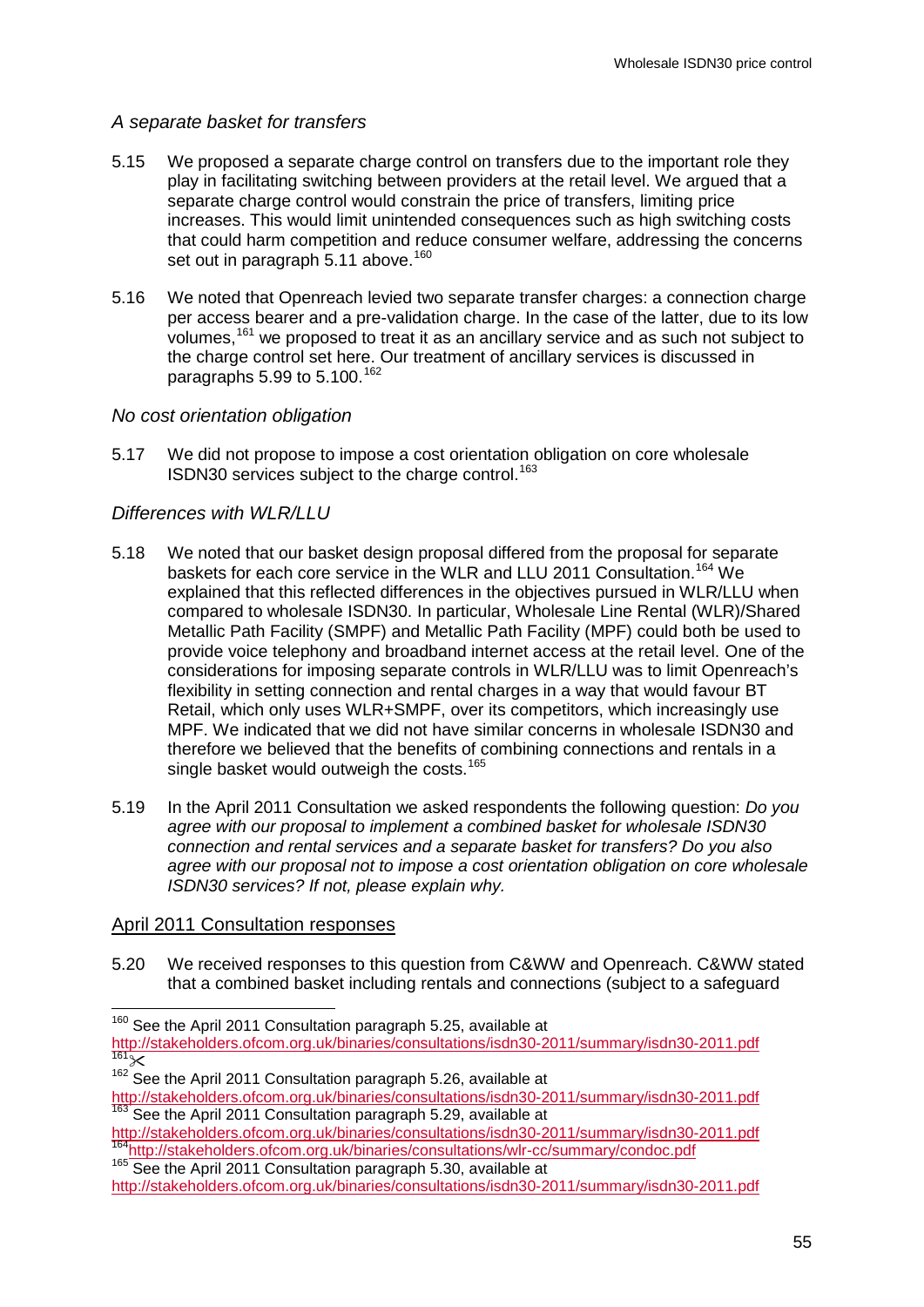cap) "*struck the right balance"* between allowing Openreach some flexibility to rebalance both charges while still providing pressure to reduce prices overall. C&WW also agreed with our proposal to include transfers under a separate control in order to preclude Openreach from using any pricing flexibility to set prices at a level that would undermine switching and competition.<sup>[166](#page-57-1)</sup>

- 5.21 Openreach supported the adoption of a combined basket, as it considered that a combined basket provided greater pricing flexibility and was likely to lead to more efficient pricing.<sup>[167](#page-58-0)</sup> It also agreed that a cost orientation obligation was not necessary, given that our primary objective for this charge control was to prevent Openreach from setting excessive charges for wholesale ISDN30 services while providing incentives for it to be efficient. In this case, it agreed with our proposal that a charge control, together with the other regulatory obligations (such as the requirement for the charges to be fair and reasonable and not unduly discriminatory), were sufficient to meet this objective.<sup>[168](#page-58-0)</sup>
- 5.22 Openreach disagreed with our approach to transfers services, arguing that this service should be included within the connections and rentals basket. It noted that this approach would be in line with Ofcom's stated preference for broad baskets and that there were no good reasons for excluding transfers from the combined connections and rentals basket, as the same reasons for using a broad basket applied to transfers.<sup>[169](#page-58-0)</sup>

#### Our response and conclusion

#### *We have combined connections and rentals in a single basket*

5.23 We recognise that stakeholders have expressed support for the use of a combined rentals and connections basket (with a sub-cap on connections), and that no stakeholders have argued that we should not follow this approach. We have therefore adopted this approach.

#### *We have set a separate control on transfer services*

- 5.24 We do not accept Openreach's view that it is not necessary to impose a separate control on transfer services and that these should be included within the combined connections and rentals basket. Instead, we consider that the reasons for setting a separate control on transfer, as discussed in our April 2011 Consultation, remain relevant.
- 5.25 Firstly, Openreach has tended to use rentals proportionally more than the transfers and connections services over the recent past, as shown in Table 5.2 below. This implies that without adequate safeguards, Openreach would have an incentive to increase the prices of transfers and connections and compensate these by small price decreases on rentals.

<span id="page-58-1"></span><span id="page-58-0"></span><sup>&</sup>lt;sup>166</sup> C&WW response to our April 2011 Consultation, see p. 7 at<br>http://stakeholders.ofcom.org.uk/binaries/consultations/isdn30-2011/responses/cw.pdf <sup>167</sup>Openreach response to our April 2011 Consultation, see para. 36 at

<http://stakeholders.ofcom.org.uk/binaries/consultations/isdn30-2011/responses/Openreach.pdf><br><sup>168</sup>Openreach response to our April 2011 Consultation, see para. 38 at<br>http://stakeholders.ofcom.org.uk/binaries/consultations/is

<sup>169&</sup>lt;br><sup>169</sup>Openreach response to our April 2011 Consultation, see para. 37 at

<http://stakeholders.ofcom.org.uk/binaries/consultations/isdn30-2011/responses/Openreach.pdf>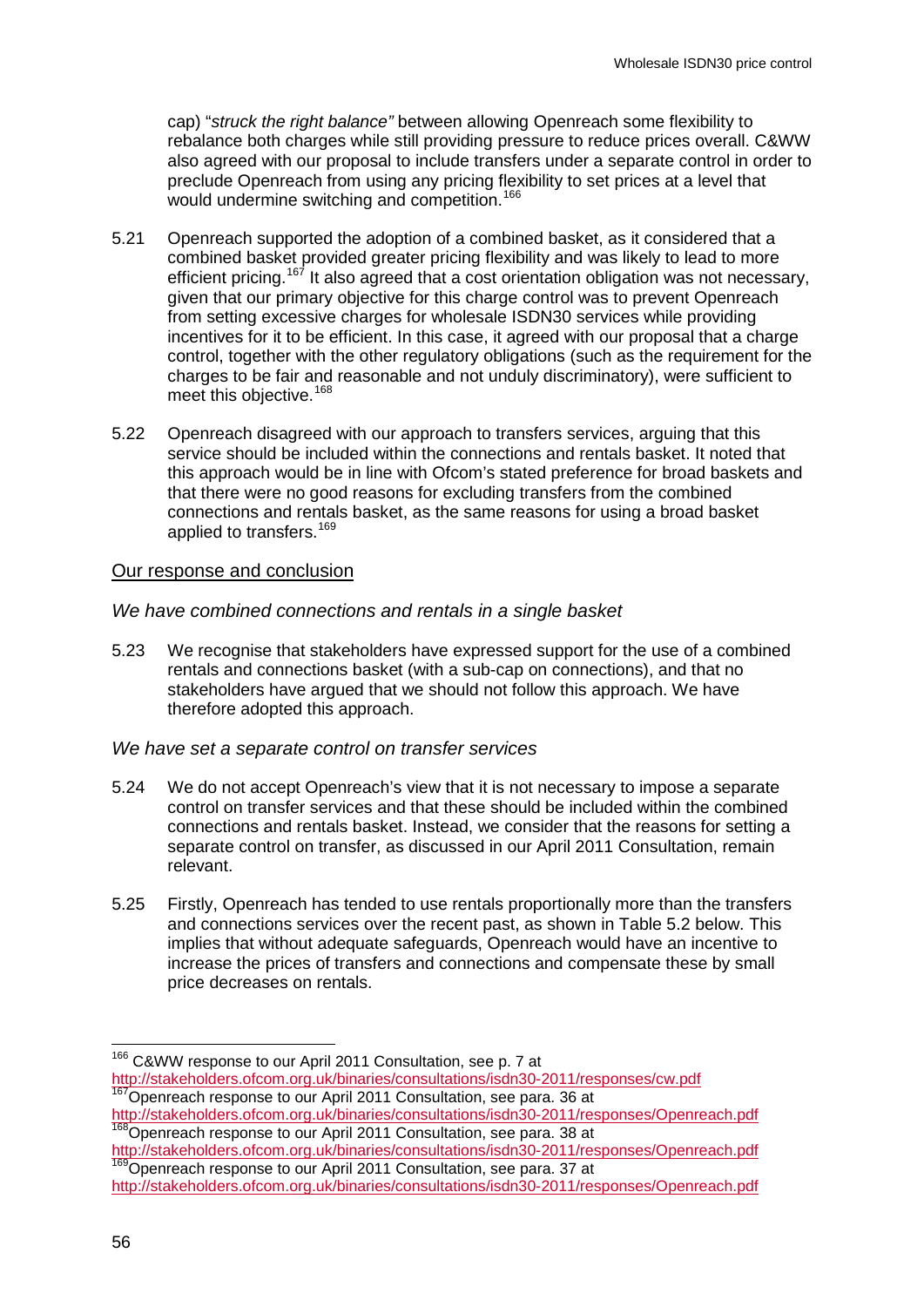|                    |          | 2007 | 2008 | 2009 | 2010 | 2011 |
|--------------------|----------|------|------|------|------|------|
| <b>Rentals</b>     | Internal | 86%  | 80%  | 75%  | 68%  | 61%  |
|                    | External | 14%  | 20%  | 25%  | 32%  | 39%  |
| <b>Connections</b> | Internal | 80%  | 72%  | 62%  | 56%  | 59%  |
|                    | External | 20%  | 28%  | 38%  | 44%  | 41%  |
| <b>Transfers</b>   | Internal | 24%  | 46%  | 44%  | 31%  | 30%  |
|                    | External | 76%  | 54%  | 56%  | 69%  | 70%  |
|                    |          |      |      |      |      |      |

#### **Table 5.2 Share of total wholesale ISDN30 service volumes by Openreach's internal and external customers**

*Source: BT RFSs 2008/09, 2009/10 and 2010/11.*

- 5.26 Secondly, as explained in paragraph [5.10](#page-56-0) above, if we combined all three core services in a single basket, Openreach's incentive to increase the prices for connections and/or transfers would be facilitated by the relatively low revenues of these two services when compared to rentals. Transfers and connections revenues would have only represented around 3% of a basket combining all three core services in 2011.<sup>[170](#page-58-1)</sup>
- 5.27 Thirdly, we still consider it necessary to limit Openreach's ability to increase the price of transfers to hinder switching from BT Retail to OCPs. Switching plays an important role in maintaining competition.
- 5.28 In the April 2011 Consultation we presented evidence showing that the number of transfers over the period 2008-2010 had remained fairly stable in spite of the declining ISDN30 market<sup>[171](#page-59-0)</sup> and we noted in particular that during the current economic downturn (with a decline in the total ISDN30 market) we had observed an increase in the volumes of transfers.<sup>[172](#page-59-0)</sup> In this regard, Table  $5.3$  below shows that transfers volumes have increased in 2011, in spite of a declining ISDN30 market. We consider that this is evidence that transfers will likely remain important throughout the charge control period.

<span id="page-59-0"></span><sup>&</sup>lt;sup>170</sup>See BT's 2010/11 RFS, page 41, available at

[www.btplc.com/Thegroup/RegulatoryandPublicaffairs/Financialstatements/2011/CurrentCostFinancial](http://www.btplc.com/Thegroup/RegulatoryandPublicaffairs/Financialstatements/2011/CurrentCostFinancialStatements2011.pdf) [Statements2011.pdf](http://www.btplc.com/Thegroup/RegulatoryandPublicaffairs/Financialstatements/2011/CurrentCostFinancialStatements2011.pdf)

<sup>&</sup>lt;sup>171</sup>See the April 2011 Consultation, paragraph A8.68 and Figure A8.4, available at <http://stakeholders.ofcom.org.uk/binaries/consultations/isdn30-2011/summary/isdn30-2011.pdf><br><sup>172</sup>See the April 2011 Consultation, paragraph 5.15, available at

<span id="page-59-1"></span><http://stakeholders.ofcom.org.uk/binaries/consultations/isdn30-2011/summary/isdn30-2011.pdf>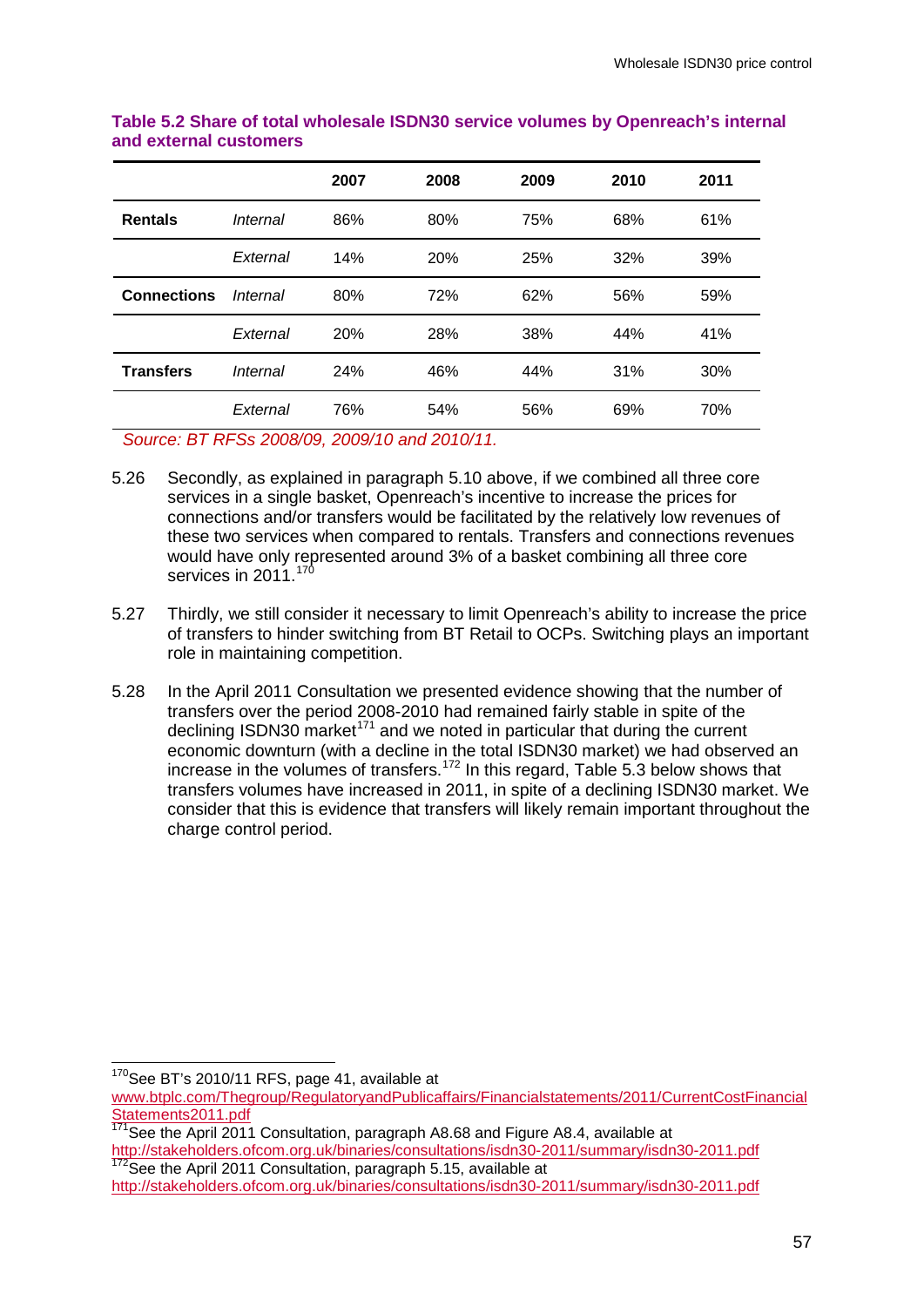|                                                  | 2006      | 2007      | 2008      | 2009      | 2010    | 2011                |
|--------------------------------------------------|-----------|-----------|-----------|-----------|---------|---------------------|
| <b>Rentals</b>                                   | 2,178,341 | 2,250,650 | 2,304,711 | 2,377,302 |         | 2,202,511 2,181,655 |
| <b>Transfers</b>                                 | 164,394   | 186,737   | 347,084   | 302,262   | 320,253 | 416,104             |
| <b>Transfer</b><br>volumes<br>as % of<br>rentals | 7.5%      | 8.3%      | 15.1%     | 12.7%     | 14.5%   | 19.1%               |

#### **Table 5.3 Transfers and rentals volumes (2006-2011)**

*Source: BT RFSs 2006/07, 2008/09, 2009/10 and 2010/11.*

*The differences with the basket design in WLR/LLU are justified*

- 5.29 As we discuss at paragraph [5.18](#page-57-2) above, our basket design for wholesale ISDN30 core services differs from the separate controls being imposed in the WLR and LLU 2012 Statement.<sup>[173](#page-59-1)</sup> For the reasons described in our April 2011 Consultation, we remain of the view that differing economic conditions between wholesale ISDN30 and WLR/LLU justify our different approach.
- 5.30 Table 5.2 above shows that in 2011, the 'external' sales of rentals and connections were similar at 39% and 41%, respectively. If these shares remain similar in future, this will reduce any incentive on Openreach to adjust prices in a way which could disadvantage other operators. This indicates that a single basket including connections and rentals is appropriate, although we also propose to retain the subcap in the light of the historic disparity between the external shares of rentals and connections as well as the risk that such a disparity could re-emerge in future.
- 5.31 In summary, we continue to believe that a basket combining the three core services would not be appropriate and that a separate control on transfers services is needed for the reasons discussed above.

#### *Our conclusion*

- 5.32 In light of the above, we have set a combined basket for wholesale ISDN30 connections and rentals and a separate control for transfers.
- <span id="page-60-0"></span>5.33 Table 5.4 below lists the services included in the core baskets for wholesale ISDN30 services.

<sup>173</sup> See [http://stakeholders.ofcom.org.uk/binaries/consultations/wlr](http://stakeholders.ofcom.org.uk/binaries/consultations/wlr-cc/statement/LLU_WLR_CC_statement.pdf)[cc/statement/LLU\\_WLR\\_CC\\_statement.pdf](http://stakeholders.ofcom.org.uk/binaries/consultations/wlr-cc/statement/LLU_WLR_CC_statement.pdf) page 2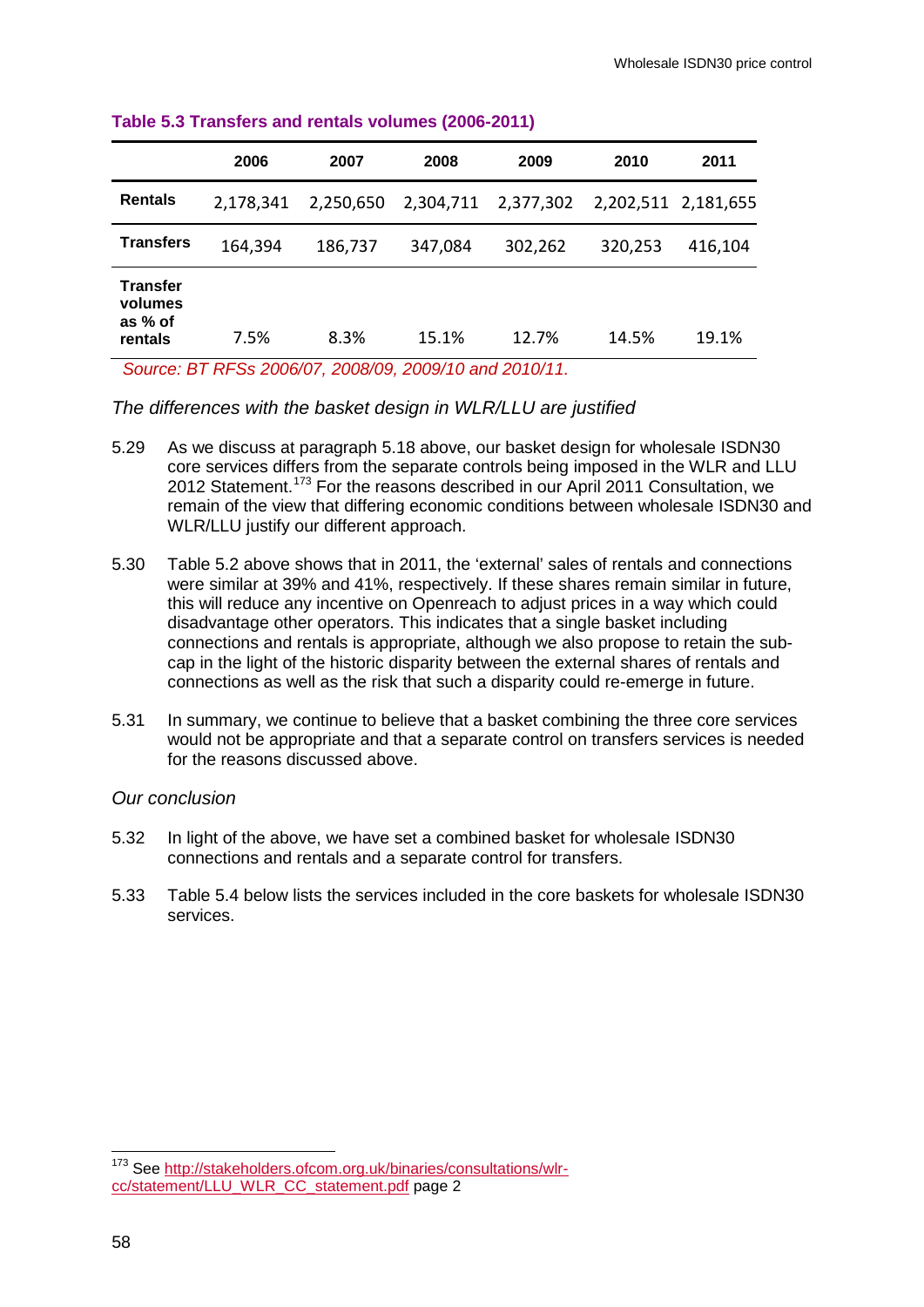| <b>Baskets</b>                           | <b>Charges included</b>                                                                                                                                                  |
|------------------------------------------|--------------------------------------------------------------------------------------------------------------------------------------------------------------------------|
| Wholesale ISDN30 rentals&<br>connections | Rental per channel per year (currently £141/per channel)<br>One-off connection charge (currently £550/per site)<br>Per channel connection charge (currently £30/channel) |
| Wholesale ISDN30 transfers               | Charge per 30 channel access bearer (currently £75)                                                                                                                      |

#### **Table 5.4 Baskets for core wholesale ISDN30 services**

# **We have applied a safe-guard cap on the average connection charge**

#### Our April 2011 Consultation proposals

- 5.34 In our April 2011 Consultation we noted that Openreach levied two different connection charges, with an average connection price of £40.71 per channel. A *persite* connection charge of £550 levied on a *per new site* basis[174](#page-60-0) and a £30 *per*  channel<sup>[175](#page-61-0)</sup> charge.<sup>[176](#page-61-0)</sup>
- 5.35 Openreach had indicated to us that this charging structure was in place for historical reasons and that the *per-site* charge allowed it to recover upfront some of the sunk costs involved in connecting a bearer to a site, particularly given that it had no early termination charges (ETC) or minimum term contracts (MTC) in place at the wholesale level.<sup>[177](#page-61-0)</sup>
- 5.36 We argued that some level of rebalancing between the two connection charges was likely to be desirable, as long as it did not have anti-competitive effects. This followed from the fact that connections was the main driver of Openreach's capital investment in ISDN30 and the fact that most connection costs seemed to be driven by the number of new sites connected (rather than the number of channels), whereas the opposite was true for the revenues, which were mostly obtained from the per channel charge.<sup>[178](#page-61-0)</sup>
- <span id="page-61-2"></span><span id="page-61-1"></span>5.37 We considered that the risk of anti-competitive effects arising from the rebalancing of the *per-site* and *per channel* connection charges was relatively low. We looked at the percentage distribution of ISDN30 circuits provided by Openreach by their level of channel utilisation and disaggregated on an internal (BT Retail) and external (re-

<span id="page-61-0"></span> $174$  This charge only applied once (i.e. was not charged when additional new bearers were required at the same site) and was independent of the number of ISDN30 channels connected. On average this connection charge was levied on 33% of the total number of ISDN30 bearers and, taking into account that Openreach estimated an average of 17 channels per bearer, it contributed around £10.71 to the average per channel connection charge (i.e. £550x33% divided by 17 was roughly £10.71, which in addition to the £30 per channel charge levied by Openreach was roughly equal to the average £40.71 connection charge per channel).<br><sup>175</sup> This charge was levied on every channel connected.

 $176$  See the April 2011 Consultation paragraph 5.32, available at

<http://stakeholders.ofcom.org.uk/binaries/consultations/isdn30-2011/summary/isdn30-2011.pdf><br>
<sup>177</sup> See the April 2011 Consultation paragraph 5.33, available at<br>
http://stakeholders.ofcom.org.uk/binaries/consultations/isdn3

 $\frac{178}{178}$  See the April 2011 Consultation paragraph 5.34-5.35, available at

<http://stakeholders.ofcom.org.uk/binaries/consultations/isdn30-2011/summary/isdn30-2011.pdf>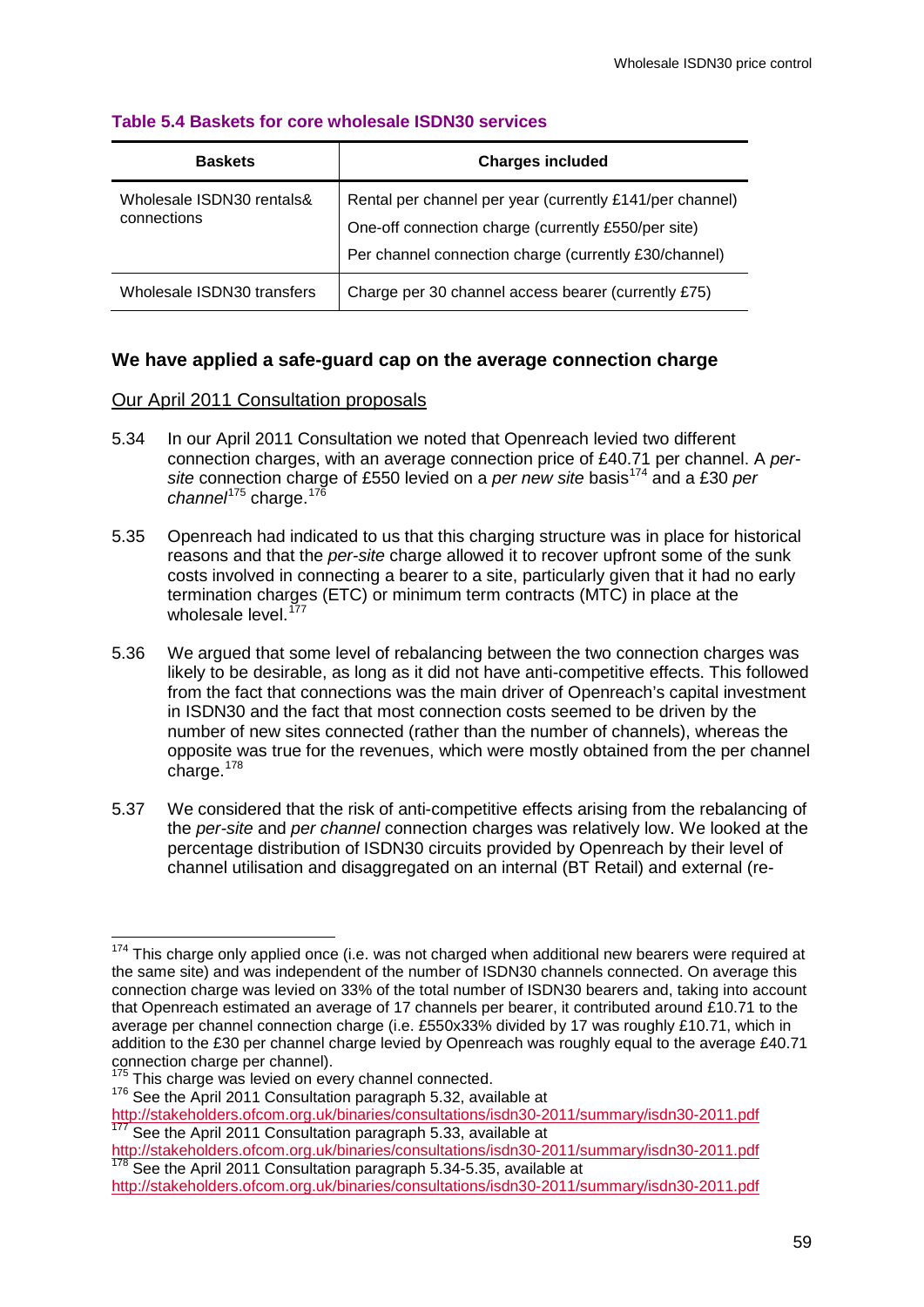sellers) basis.<sup>[179](#page-61-2)</sup>We did not observe a substantial difference in the channel utilisation of BT Retail customers and re-sellers and, on this basis, concluded that the incentives on Openreach to rebalance the connection charges in an anti-competitive manner were likely to be small. We also noted that any such behaviour would be limited by the regulatory obligations not to unduly discriminate<sup>[180](#page-62-0)</sup> and to set charges that are fair and reasonable<sup>181</sup>.<sup>[182](#page-62-0)</sup>

# *A safe-guard cap of RPI+5% on the average connection charges*

- 5.38 We argued that, within the combined rentals and connections basket, Openreach's ability to increase the average connection charge should be limited. This was to address the concerns set out in paragraph [5.10](#page-56-0) above. We considered RPI+5% was appropriate as this would allow the average connection price to rise close to the estimated average FAC by the end of the control (2013/14).<sup>[183](#page-62-0)</sup>
- 5.39 We stated that the sub-cap should apply to the increase in the average connection charges. We did not consider that sub-caps on the individual charges were necessary because Openreach was unlikely to have an incentive to distort the balance of charges, as explained in paragraph [5.37](#page-61-1) above. We also considered that we did not need a 'true-up' mechanism of the kind often used when charge control compliance is assessed using current year weights.[184T](#page-62-0)his was because we expected the average to be reasonably stable and predictable and because the subcap was only a safeguard within the main basket, and therefore not necessarily expected to be binding.<sup>[185](#page-62-0)</sup>
- *5.40* In the April 2011 Consultation we asked respondents the following question: *Do you agree with our proposal to impose a safe-guard cap of RPI+5% on the average connection charge? If not, please explain why.*

#### April 2011 Consultation responses

5.41 C&WW and Openreach both provided responses and agreed with our proposal to impose a sub-cap of RPI+5% on the average connection charge.<sup>[186](#page-62-0)</sup>Openreach argued that it is not in its commercial interest to set an excessive price for connections as it has to find the right balance between two opposing objectives. On

186 C&WW response to our April 2011 Consultation, see p. 8 at

<span id="page-62-0"></span> $179$  We recognised that it would have been better to analyse the number of channels on a per-site basis between internal and external customers. However, due to the difficulties in obtaining this information we considered that the internal and external distribution of ISDN30 circuits by their level of channel utilisation was a reasonable good proxy.<br><sup>180</sup> See Condition AAA(IS)2 in Annex 5 of the Market Review

<http://stakeholders.ofcom.org.uk/binaries/consultations/isdn30/summary/isbn30.pdf>

See Condition AAA(IS)1(a) in Annex 5 of the Market Review <http://stakeholders.ofcom.org.uk/binaries/consultations/isdn30/summary/isbn30.pdf>

<span id="page-62-1"></span><sup>&</sup>lt;sup>182</sup> See the April 2011 Consultation paragraph 5.36-5.37, available at <http://stakeholders.ofcom.org.uk/binaries/consultations/isdn30-2011/summary/isdn30-2011.pdf> <sup>183</sup> See the April 2011 Consultation paragraph 5.38-5.39, available at

<http://stakeholders.ofcom.org.uk/binaries/consultations/isdn30-2011/summary/isdn30-2011.pdf><br><sup>184</sup> In principle, the sub-cap is a kind of current-year weighted control on the average connection

charge. Some other regulators have used current-year weighted controls as their primary means of controlling charges and have then usually employed ex post mechanisms to correct for errors in forecasting the basket weights ("true up" mechanism). A forecast is necessary because currentyear revenues will not be known until after the end of the "current year" in question.

<sup>&</sup>lt;sup>185</sup> See the April 2011 Consultation paragraph 5.40, available at <br>http://stakeholders.ofcom.org.uk/binaries/consultations/isdn30-2011/summary/isdn30-2011.pdf

<http://stakeholders.ofcom.org.uk/binaries/consultations/isdn30-2011/responses/cw.pdf>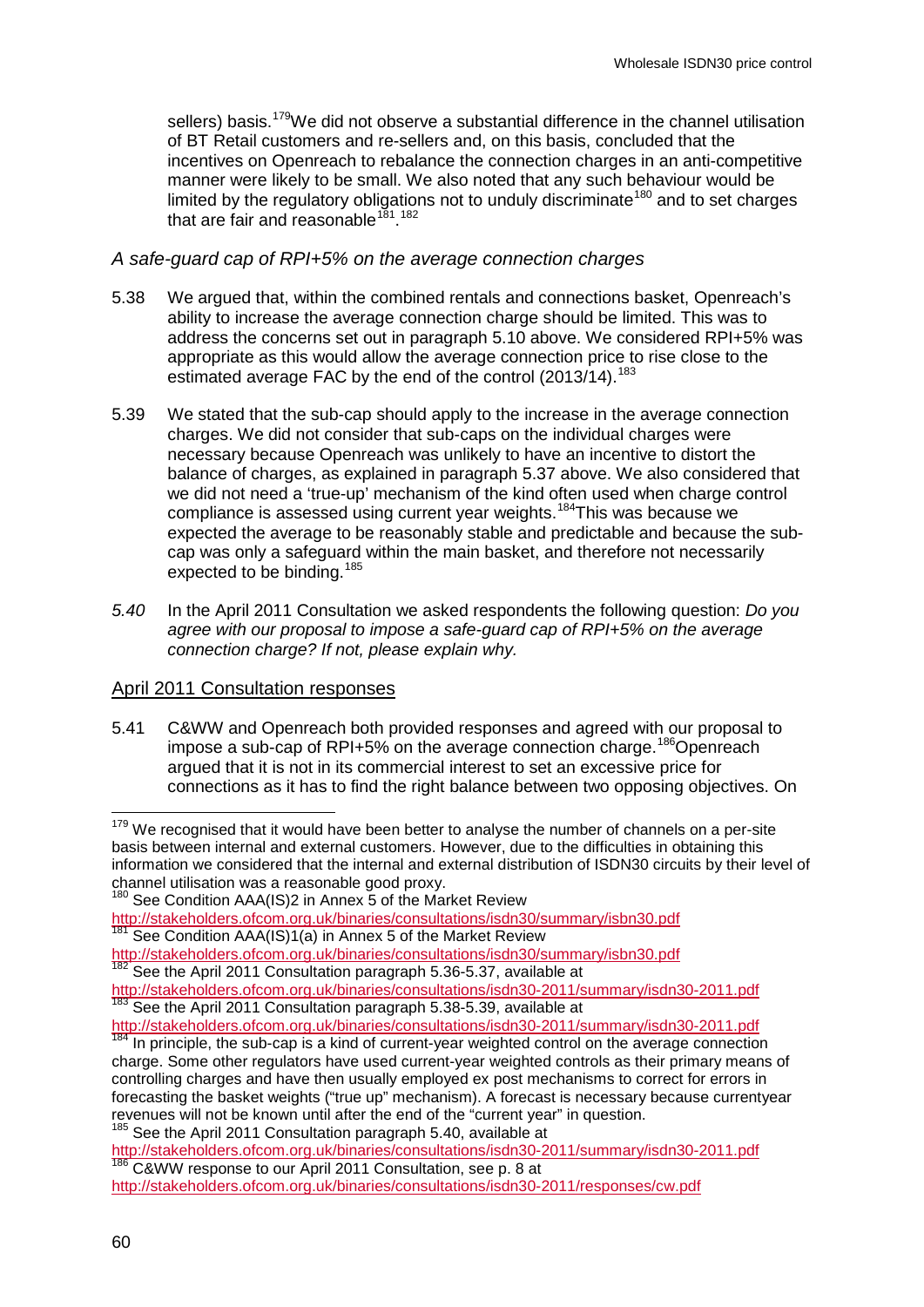the one hand, Openreach does not want to incentivise inefficient demand (and associated new investment in a declining technology) by setting too low connection charges but, on the other hand, it has to maintain competitive prices with respect to alternative IP based technologies. For this reason, Openreach welcomed our proposal as it provides the flexibility to react to market demands in an efficient manner.<sup>[187](#page-62-1)</sup>

5.42 C&WW also agreed that our proposal strikes the right balance between providing pricing flexibility and ensuring that connection charges are not excessive.<sup>[188](#page-63-0)</sup>

#### Our response and conclusion

5.43 We welcome the broad support for our proposal. Figure 5.1 below provides an update of the information we relied on in our April 2011 Consultation, discussed in paragraph [5.37](#page-61-1) above, to decide that Openreach did not have an incentive to rebalance the two connection charges in an anti-competitive manner.

#### **Figure 5.1 Percentage distribution of ISDN30 circuits by their level of channel utilisation and on an internal and external basis[189](#page-63-0)**

#### $\mathsf{\tilde{x}}$

*Source: Openreach S135 submission 3 February 2012.*

- 5.44 The evidence above shows that, in line with our finding in the April 2011 Consultation, there continues to be no significant differences in the channel utilisation of the bearers purchased by BT Retail's customers and re-sellers. The lack of such differences suggests that Openreach does not have an incentive to rebalance the connection charges in a way that could harm competition. We therefore remain of the view that Openreach's incentives to rebalance the two connection charges to favour BT's retail arm against re-sellers' interests are likely to be limited. We note that Openreach's behaviour will also continue to be constrained by the regulatory obligations not to unduly discriminate<sup>[190](#page-63-0)</sup> and to set charges that are fair and reasonable. $19$ <sup>[191](#page-63-0)</sup>
- 5.45 In light of the above, we have decided to set a safe-guard cap of RPI+5% on the average connection charge*.*

# <span id="page-63-1"></span>**We have included enhanced care services in the combined rentals and connections basket, and imposed an RPI % safe-guard cap on each enhanced care level**

<span id="page-63-0"></span><sup>&</sup>lt;sup>187</sup>Openreach response to our April 2011 Consultation, see para. 39-40 at <http://stakeholders.ofcom.org.uk/binaries/consultations/isdn30-2011/responses/Openreach.pdf><br><sup>188</sup> C&WW response to our April 2011 Consultation, see p. 8 at<br>http://stakeholders.ofcom.org.uk/binaries/consultations/isdn30-201

 $\frac{189}{189}$ Openreach provided the distribution of ISDN30 circuits by their channel utilisation for BT Retail in December 2011 using billing data and for all (Internal and External) customers using the 2010/11 RFS figures. We calculated the distribution of ISDN30 circuits for External customersas the difference<br>between the BT Retail and RFS figures provided by Openreach.

between the BT Retail and RFS in Annex 5 of the Market Review<br>http://stakeholders.ofcom.org.uk/binaries/consultations/isdn30/summary/isbn30.pdf  $\frac{191}{191}$  See Condition AAA(IS)1(a) in Annex 5 of the Market Review

<http://stakeholders.ofcom.org.uk/binaries/consultations/isdn30/summary/isbn30.pdf>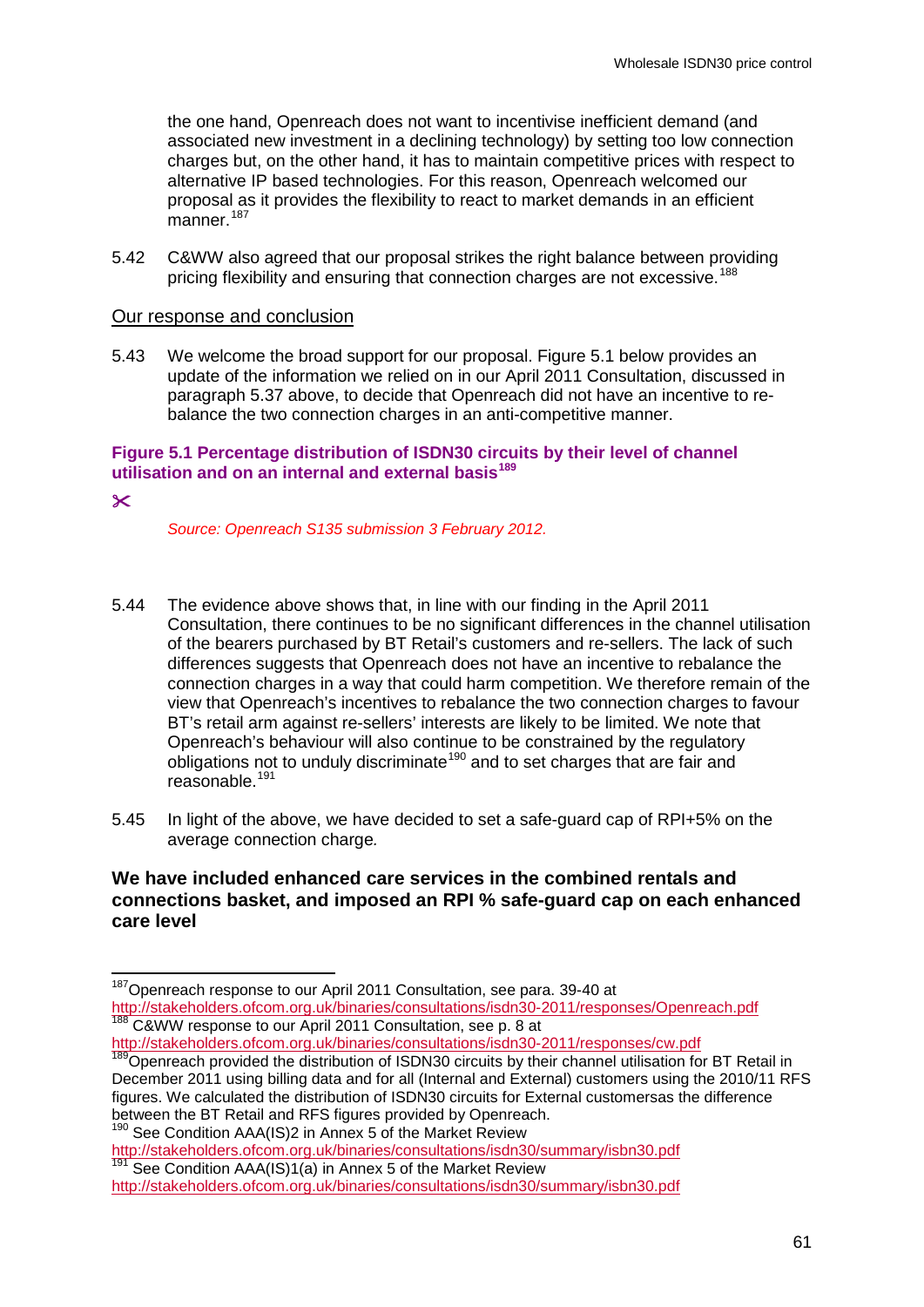# Our April 2011 Consultation proposals

- 5.46 In the April 2011 Consultation we noted that Openreach's customers had the possibility to choose between three enhanced care service (ECS) levels and a range of one-off expedited repair services. A significant share of its customers (25%) purchased ECS (Service Level 3 or 4) by the end of 2010. The one-off expedited repair services allowed customers to expedite repairs by moving from Service Level 3 to Level 4 at a one-off cost of £500 per bearer. <sup>[192](#page-63-1) [193](#page-64-0)</sup>
- 5.47 We explained that we were concerned with the possibility that Openreach could profitably increase the prices of enhanced care services in order to recoup some of the lost revenues from the core rental products<sup>194</sup>.<sup>[195](#page-64-0)</sup>
- <span id="page-64-2"></span>5.48 We also discussed that the charges for ISDN30 ECS were significantly higher than those for WLR and LLU and that Openreach had failed to show that differences in prices between the two reflected differences in costs.[196](#page-64-0)
- 5.49 In the April 2011 Consultation we considered five options for regulating ECS:
	- Option 1: do nothing;
	- Option 2: apply a cost orientation requirement;
	- Option 3: impose a requirement on Openreach to keep the current relationship in the price of WLR and ISDN30 enhanced care services;
	- Option 4: impose a safe-guard cap; and
	- Option 5: apply a charge control on enhanced care services.<sup>[197](#page-64-0)</sup>

# *We proposed to include enhanced care services within the combined connections and rentals basket*

5.50 We considered that a charge control on ECS (option 5) would be the most appropriate approach to ensure that Openreach would align the prices of these services with the underlying costs of supply and to limit any incentive to recoup lost profits from the regulation of core services. We proposed to include both ECS levels in the combined connections and rentals basket. The combined basket allows

<http://stakeholders.ofcom.org.uk/binaries/consultations/isdn30-2011/summary/isdn30-2011.pdf><br><sup>194</sup>Openreach report revenues and costs of ISDN30 ECS as part of the overall WLR enhanced care services. Therefore they had been unable to obtain a disaggregation of the costs and revenues of ISDN30 ECS. Similarly, Openreach had not been able to provide a split of these services' volumes by internal and external customers.

<sup>192</sup> See Openreach Carrier Price List at:

<span id="page-64-1"></span><span id="page-64-0"></span>[http://www.openreach.co.uk/orpg/home/products/pricing/loadProductPriceDetails.do?data=o1GUUZA](http://www.openreach.co.uk/orpg/home/products/pricing/loadProductPriceDetails.do?data=o1GUUZA4oSGmoXU5lc%2BgZQD265It6W32TNnfEUU7w1FZ6rNZujnCs99NbIKJZPD9hXYmiijxH6wr%0ACQm97GZMyQ%3D%3D) [4oSGmoXU5lc%2BgZQD265It6W32TNnfEUU7w1FZ6rNZujnCs99NbIKJZPD9hXYmiijxH6wr%0ACQ](http://www.openreach.co.uk/orpg/home/products/pricing/loadProductPriceDetails.do?data=o1GUUZA4oSGmoXU5lc%2BgZQD265It6W32TNnfEUU7w1FZ6rNZujnCs99NbIKJZPD9hXYmiijxH6wr%0ACQm97GZMyQ%3D%3D) [m97GZMyQ%3D%3D](http://www.openreach.co.uk/orpg/home/products/pricing/loadProductPriceDetails.do?data=o1GUUZA4oSGmoXU5lc%2BgZQD265It6W32TNnfEUU7w1FZ6rNZujnCs99NbIKJZPD9hXYmiijxH6wr%0ACQm97GZMyQ%3D%3D)

<sup>&</sup>lt;sup>193</sup> See the April 2011 Consultation paragraph 5.42-5.44, available at

 $195$  See the April 2011 Consultation paragraph 5.46, available at

<http://stakeholders.ofcom.org.uk/binaries/consultations/isdn30-2011/summary/isdn30-2011.pdf><br><sup>196</sup>See the April 2011 Consultation, paragraph 5.51, available at<br>http://stakeholders.ofcom.org.uk/binaries/consultations/isdn30-

<sup>197</sup> See the April 2011 Consultation, paragraph 5.46, available at

<http://stakeholders.ofcom.org.uk/binaries/consultations/isdn30-2011/summary/isdn30-2011.pdf>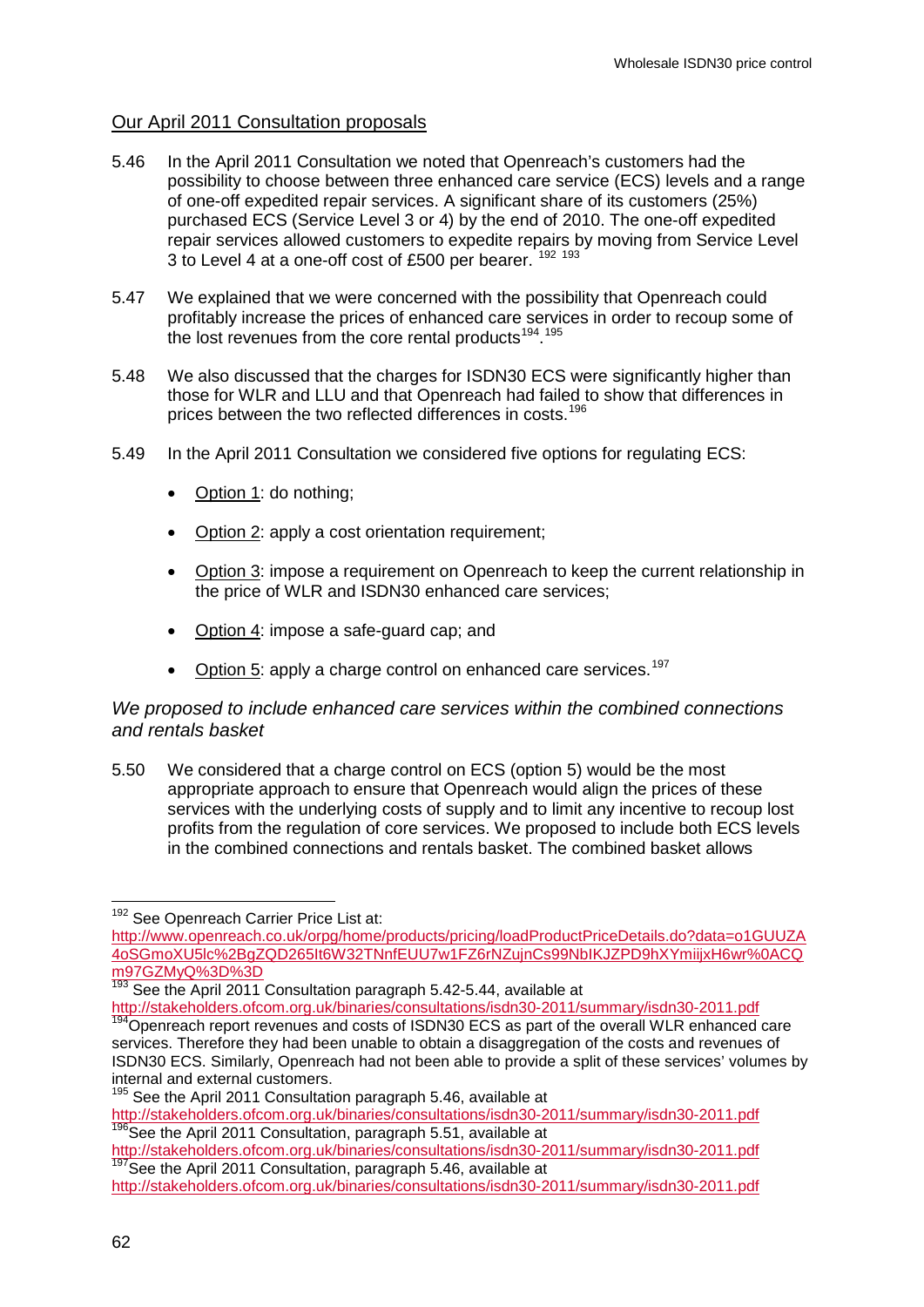Openreach to set the relative prices between the two in an efficient manner and also constrains the prices of expedited repairs<sup>198</sup>.<sup>[199](#page-65-0)</sup>

- 5.51 We did not consider that Options 1-4 were appropriate for the following reasons:
	- Option 1: we did not believe that the standard care level (Service Level 2) would be able to constrain the price of ECS (Service Level 3 and 4). This was because we had no evidence that they were good substitutes and the current price premium on ECS was an indication that substitutability might be limited.<sup>[200](#page-65-0)</sup>
	- Option 2: we considered that a cost orientation obligation would not provide the necessary incentives on Openreach to align the prices of ECS with the underlying costs of provision. Although not a definitive test for compliance, DLRIC floors and DSAC ceilings are understood benchmarks for cost orientation.<sup>[201](#page-65-0)</sup> We explained that the difference between the two cost thresholds tends to be large, given that a high proportion of Openreach's costs are common (the DSAC of a service includes a proportion of BT's common costs in addition to its incremental costs), rather than incremental to an individual service. This would result in significant differences in the magnitude of the DLRIC and DSAC. Additionally, the large proportion of common costs implied that the DSAC were likely to be considerably above the FAC and cost orientation would have allowed Openreach to price significantly above FAC. We also considered that it could be desirable to supplement cost orientation with an obligation to set the price differentials between the care levels appropriately, to avoid distortions in demand. This could be done by aligning the differentials to reflect responsiveness of demand to price changes and the underlying costs of provision. However, we considered that the information available to us was insufficient to do this accurately.<sup>[202](#page-65-0)</sup>
	- Option 3: this option would require Openreach to maintain a fixed relationship between the relative prices of WLR and ISDN30 ECS. We noted that in the WLR and LLU 2011 Consultation we had considered that WLR's ECS were constrained by the basic care service. We could therefore impose an obligation for the price difference between ISDN30's ECS and standard care to be aligned with the differential (or some multiple of the differential) between WLR ECS and the WLR standard service. This way, the standard WLR care would not only constrain the price of WLR and LLU ECS but also the prices of ISDN30 ECS. However, we considered that the differences between ISDN30 ECS and WLR/LLU ECS justified a different approach. While Openreach had harmonised ECS charges across WLR and LLU, it had not done so for ISDN30 services.[203](#page-65-0)Specifically, in the case of ISDN30, ECS are charged on a *per*

<span id="page-65-0"></span><sup>&</sup>lt;sup>198</sup> We noted that Openreach only offered expedited repairs from Service Level 3 to Service Level 4 for wholesale ISDN30 services. Expedited repairs were not available from Service Level 2 to Service Level 3.

<span id="page-65-1"></span><sup>&</sup>lt;sup>199</sup>See the April 2011 Consultation, paragraph 5.53, available at

<http://stakeholders.ofcom.org.uk/binaries/consultations/isdn30-2011/summary/isdn30-2011.pdf><br><sup>200</sup>See the April 2011 Consultation, paragraph 5.48, available at<br>http://stakeholders.ofcom.org.uk/binaries/consultations/isdn30-

http://stakeholders.org.uk/binaries/consultations/isdn30-2011/summary/isdn30-2011/summary/isdn30-2011/summary/isdn30-2011.pdf 2015.pdf 2015.pdf 2015.pdf 2015.pdf 2015.pdf 2015.pdf 2015.pdf 2015.pdf 2015.pdf 2015.pdf 2015.p DSAC range is in fact in breach of the cost orientation condition. The CAT commented on the correct application of the test for cost orientation in its judgment on BT's appeal of Ofcom's determination of the PPC dispute ([2011] CAT 5).<br><sup>202</sup>See the April 2011 Consultation, paragraph 5.49, available at<br>http://stakeholders.ofcom.org.uk/binaries/consultations/isdn30-2011/summary/isdn30-2011.pdf

<sup>203</sup> For information on the repair service levels offered to Openreach WLR, LLU, ISDN2 and ISDN30 customers see: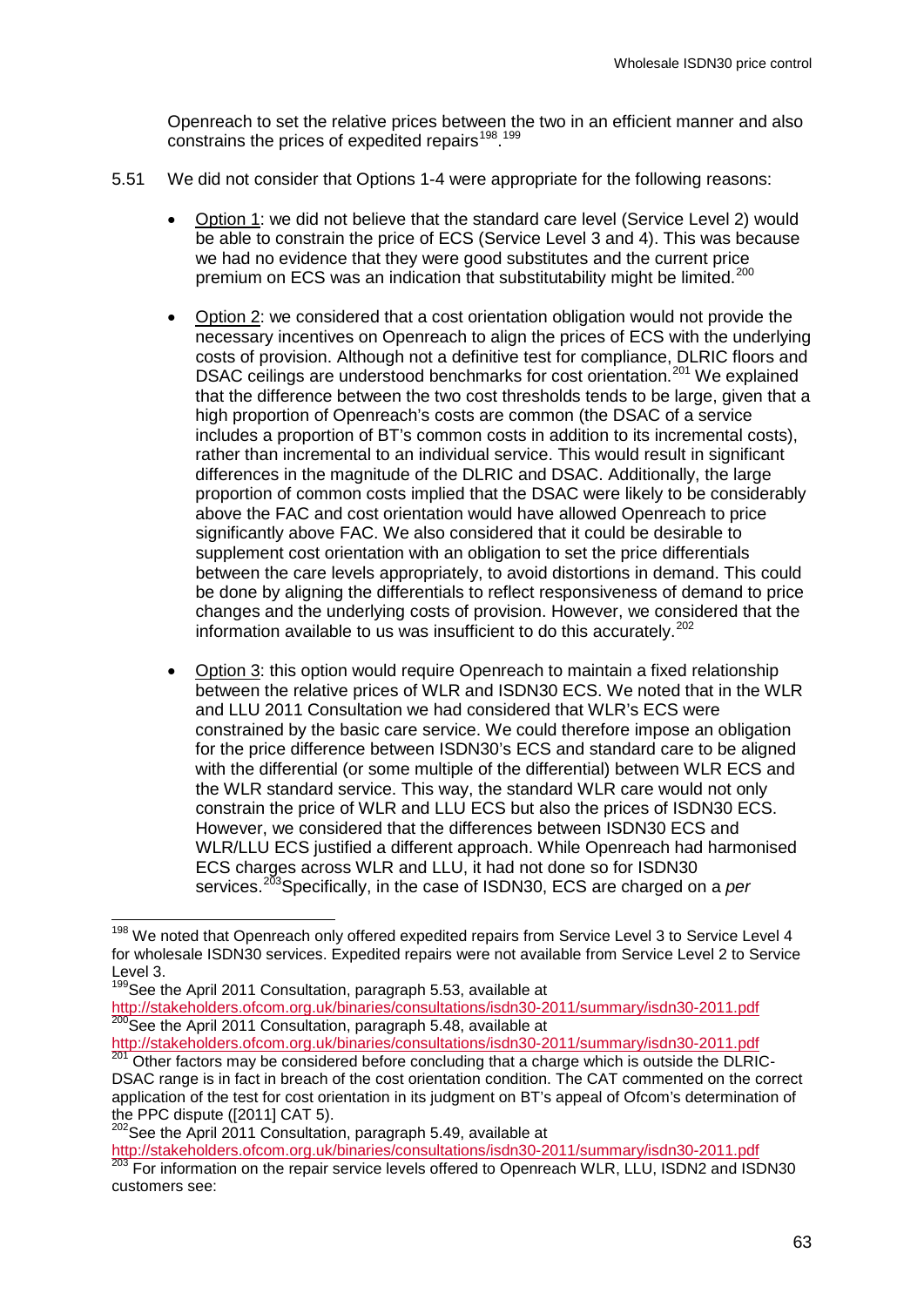*channel* (rather than a per line) basis and, even after adjusting for this difference, there appeared to be significant differences in the level of prices between WLR/LLU ECS and ISDN30.<sup>[204](#page-65-1)</sup> We described in the April 2011 Consultation that Openreach had stated that this difference was due to ISDN30 services being more costly due to requiring more manual intervention. However, Openreach had not shown that charge differences reflected differences in costs. Therefore, we did not consider that this option would effectively bring ECS prices in line with costs.[205](#page-66-0)

• Option 4: we considered that a safe-guard cap limiting further price increases (e.g. RPI %) would, on its own, allow Openreach to charge the current level of prices for ECS and, therefore, would not provide the right incentives on Openreach to align prices with the underlying costs of provision.<sup>[206](#page-66-0)</sup>

# *We proposed a sub-cap of RPI % on each ECS level (i.e. levels 3 and 4)*

- 5.52 We considered whether Openreach might have an incentive to set prices of care levels 3 and 4 strategically. If some ECS levels are used more by BT's competitors, Openreach could strategically raise the price of these ECS levels. We requested this information from Openreach. At the time of the April 2011 Consultation, Openreach indicated to us that it had no information on the distribution of its internal and external customers across the various ECS levels. We therefore could not determine whether such strategic incentives were likely. We therefore proposed a safeguard cap to address any possible risk that Openreach might have incentives set prices strategically. We argued that a sub-cap should not make it difficult for Openreach to adjust the configuration of services and/or the structure of prices to improve efficiency. Furthermore, given that ECS had been hitherto unregulated, we considered it reasonable to assume that relative charges had been set at the profitmaximising level. We did not see any reason to assume that price differentials should widen beyond these levels. We therefore considered it appropriate to impose a safeguard cap of RPI % on each ECS level.<sup>[207](#page-66-0)</sup>
- *5.53* In the April 2011 Consultation we asked respondents the following question: *Do you agree with our proposal to include enhanced care services in the combined wholesale ISDN30 rental and connection basket? Do you agree that each of the enhanced care services should also be subject to a safe-guard cap of RPI %? If not, please explain why.*

#### April 2011 Consultation responses

<span id="page-66-2"></span>5.54 Stakeholders expressed opposing views about our approach to ECS. C&WW agreed with our decision to set a charge control considering that even if ECS are only

<http://stakeholders.ofcom.org.uk/binaries/consultations/isdn30-2011/summary/isdn30-2011.pdf><br><sup>206</sup>See the April 2011 Consultation, paragraph 5.52, available at<br>http://stakeholders.ofcom.org.uk/binaries/consultations/isdn30-

<sup>207</sup>See the April 2011 Consultation, paragraph 5.54-5.56, available at

-

<span id="page-66-0"></span>[http://www.openreach.co.uk/orpg/home/products/pricing/loadProductPriceDetails.do?data=o1GUUZA](http://www.openreach.co.uk/orpg/home/products/pricing/loadProductPriceDetails.do?data=o1GUUZA4oSGmoXU5lc%2BgZQD265It6W32TNnfEUU7w1FZ6rNZujnCs99NbIKJZPD9hXYmiijxH6wr%0ACQm97GZMyQ%3D%3D) [4oSGmoXU5lc%2BgZQD265It6W32TNnfEUU7w1FZ6rNZujnCs99NbIKJZPD9hXYmiijxH6wr%0ACQ](http://www.openreach.co.uk/orpg/home/products/pricing/loadProductPriceDetails.do?data=o1GUUZA4oSGmoXU5lc%2BgZQD265It6W32TNnfEUU7w1FZ6rNZujnCs99NbIKJZPD9hXYmiijxH6wr%0ACQm97GZMyQ%3D%3D) [m97GZMyQ%3D%3D](http://www.openreach.co.uk/orpg/home/products/pricing/loadProductPriceDetails.do?data=o1GUUZA4oSGmoXU5lc%2BgZQD265It6W32TNnfEUU7w1FZ6rNZujnCs99NbIKJZPD9hXYmiijxH6wr%0ACQm97GZMyQ%3D%3D)

<span id="page-66-1"></span><sup>&</sup>lt;sup>204</sup> For example Openreach's charges for Service Maintenance Level 3 are £25.20/per-channel for wholesale ISDN30 services and £37.20/per-line for LLU MPF services. On a per-line basis ISDN30 users are paying considerably more (£428 assuming an average of 17 channels per an ISDN30 bearer) for this level of care than users of this level of care for LLU MPF services. <sup>205</sup>See the April 2011 Consultation, paragraph 5.50-5.51, available at

<http://stakeholders.ofcom.org.uk/binaries/consultations/isdn30-2011/summary/isdn30-2011.pdf>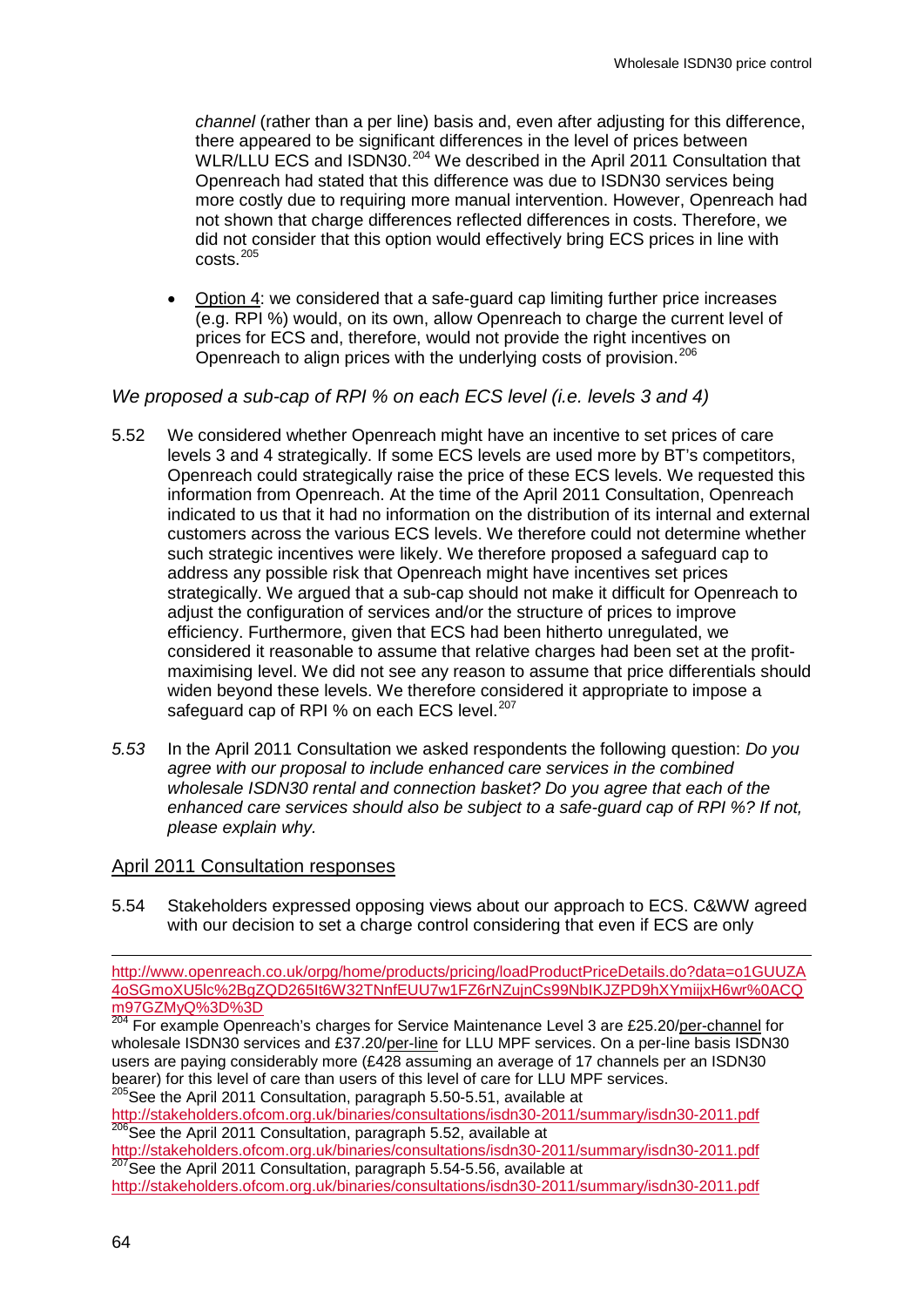purchased by 25% of Openreach's customers, they are often viewed as an essential part of ISDN30 services by those who purchase them. They also agreed with the additional protection that the safeguard cap would bring, and considered that this would not act as too severe a constraint on Openreach's commercial freedom.<sup>[208](#page-66-1)</sup>

- <span id="page-67-0"></span>5.55 Openreach opposed the application of a charge control on ECS for several reasons. Firstly, it considered that such an approach would limit Openreach's incentives for innovative pricing.[209](#page-67-2) Secondly, it considered that CPs and end users viewed ECS as a value-added service and that therefore they were only likely to purchase them where prices reflected "*the economic value of the product*". Due to these potential alternatives, Openreach was of the view that the market would provide an effective constraint on the prices of ECS.[210](#page-67-2) Thirdly, Openreach considered that the existing regulatory obligations (including the obligations to provide network access on fair and regulatory opingations (including the congeneries of process of the unduly discriminate)<br>reasonable terms and conditions, to notify charges and to not unduly discriminate) were sufficient to allow Ofcom to intervene if charges were not fair or reasonable.<sup>2</sup>
- <span id="page-67-1"></span>5.56 Lastly, Openreach argued that in our April 2011 Consultation we indicated that the concern we were aiming to address was Openreach's incentive to increase the price of ECS in order to recoup some of the lost revenues from the core rental product. This being the case, Openreach argued that a charge control would be inappropriate and unnecessary to achieve this objective for the following reasons:
	- all historic and recent price movements on wholesale ISDN30 had been downwards;
	- demand for ECS was likely to be more elastic than for the core rental service, given that it depends on CPs' discretionary spend, and therefore Openreach was unlikely to be able to increase prices profitably; and
	- inconsistency between the approach to regulating ECS for WLR, LLU and ISDN30 could make Openreach more risk averse to broader innovations across the entire portfolio of ECS in the future.  $212$

*Additional evidence on ECS submitted by Openreach in September 2011*

- 5.57 We discussed with Openreach whether additional information could be provided to support its claim that Openreach would be unable to increase the prices of ECS profitably (see paragraphs [5.55](#page-67-0) to [5.56\)](#page-67-1).
- 5.58 Openreach provided some additional information on 13 September 2011.<sup>[213](#page-67-2)</sup> We summarise that information below.

# <span id="page-67-3"></span>**CPs use a range of alternatives to ECS**

http://stateholders.org.uk/binaries-consultation, see para. 43 at

<span id="page-67-2"></span><sup>&</sup>lt;sup>208</sup> C&WW response to our April 2011 Consultation, see p. 8 at <http://stakeholders.ofcom.org.uk/binaries/consultations/isdn30-2011/responses/cw.pdf> <sup>209</sup>Openreach response to our April 2011 Consultation, see para. 41 at

<http://stakeholders.ofcom.org.uk/binaries/consultations/isdn30-2011/responses/Openreach.pdf><br><sup>210</sup>Openreach response to our April 2011 Consultation, see para. 42 at<br>http://stakeholders.ofcom.org.uk/binaries/consultations/is

<http://stakeholders.ofcom.org.uk/binaries/consultations/isdn30-2011/responses/Openreach.pdf><br>
<sup>212</sup>Openreach response to our April 2011 Consultation, see para. 44 at<br>
http://stakeholders.ofcom.org.uk/binaries/consultations/

http://stakeholders.org.uk/binaries/consultations/isdname.com/integrations/isdname.com/integrations/isdname.com/<br><sup>213</sup>Openreach submission titled *ISDN30 Enhanced/Discretionary Services* of 13 September 2011.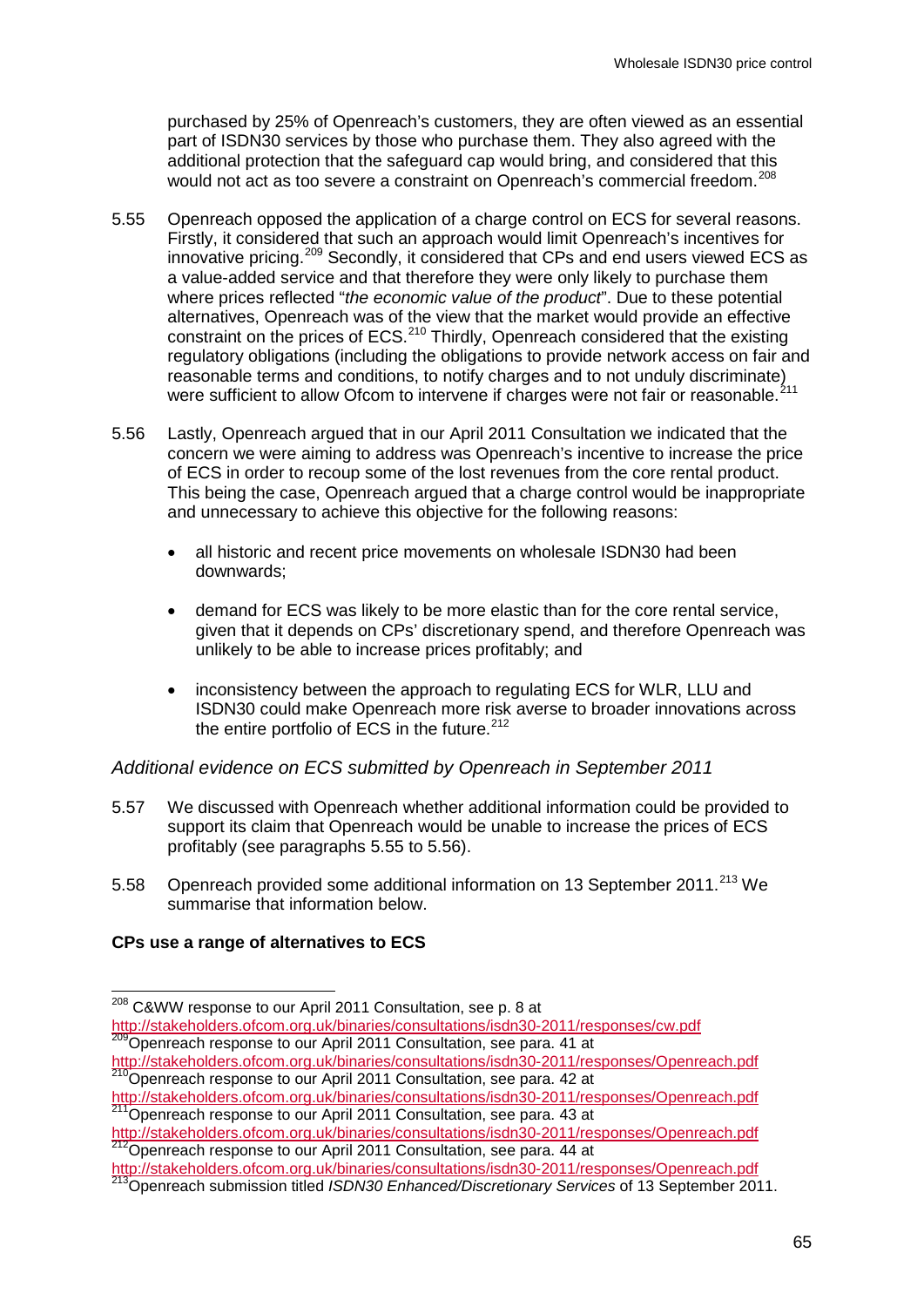- <span id="page-68-1"></span>5.59 Openreach suggested that retail customers have a number of alternatives to taking up ECS, in particular:
	- purchasing extra channel capacity on an access bearer allowing it to use spare ISDN30 channels in case of an outage of some ISDN30 channels on another bearer;
	- increased use of interactive voice recognition (IVR) systems<sup>214</sup>or, alternatively, redirecting calls to other ISDN30 sites in the event of a less serious outage; and/or
	- call forwarding systems that allow customers to redirect calls to back-up PSTN/IP lines or mobile handsets.<sup>[215](#page-68-0)</sup>
- 5.60 Openreach also provided a disaggregation of the share of wholesale ISDN30 customers purchasing ECS, including a split between internal and external customers.[216](#page-68-0) Having established the availability of this data, we requested a further update of these figures under formal powers on 18 January 2012; these were submitted on 3 February 2012 and are shown in Table 5.5 below.

|                 | Level 2 | Level 3 | Level 4 | Total ECS <sup>217</sup> |
|-----------------|---------|---------|---------|--------------------------|
| <b>Internal</b> | 72.09%  | $×\%$   | $×\%$   | 25.73%                   |
| <b>External</b> | 71.57%  | $×\%$   | $×\%$   | 28.43%                   |
| <b>Total</b>    | 71.86%  | $×\%$   | $×\%$   | 26.95% <sup>218</sup>    |

#### **Table 5.5 Share of ISDN30 customers purchasing basic care (level 2) and ECS (levels 3 and 4)**

*Source: Openreach 3rd S135 submission on 3 February 2012.*

5.61 In Openreach's view, the fact that only a minority of ISDN30 customers purchase ECS suggests that most customers have alternative arrangements (e.g. the ones

<span id="page-68-0"></span> $\frac{214}{214}$  IVR systems are able to differentiate between types of calls and therefore permit a different response to these. For example, IVR systems allow customers to forward the most urgent calls to an agent and the less urgent calls to messages asking callers to use other communication channels (e.g. website or call back messages).<br><sup>215</sup> ISDN30 Enhanced/Discretionary Services, page 2.

<sup>216&</sup>lt;br><sup>216</sup>Idem, p. 2.<br><sup>217</sup>Openreach was unable to provide the split between ECS and service level 2 for 2.2% of all Internal customers. For this reason, the sum of "Level 2" and "Total ECS" customers shown in the rows for "Internal" and "Total" customers does not add up to 100%.

<span id="page-68-2"></span> $218$ We note that the share of total Openreach customers on ECS in the 3 February 2012 submission (27%) differs from the share shown in our April 2011 Consultation (25%, as shown in Table 5.4 of our April 2011 Consultation). We consider this difference may be due to the different sample used by Openreach in each submission. The 3 February submission includes all Openreach customers, whereas the submission used in the April 2011 Consultation was based on a sample of WLR3 ISDN30 channels.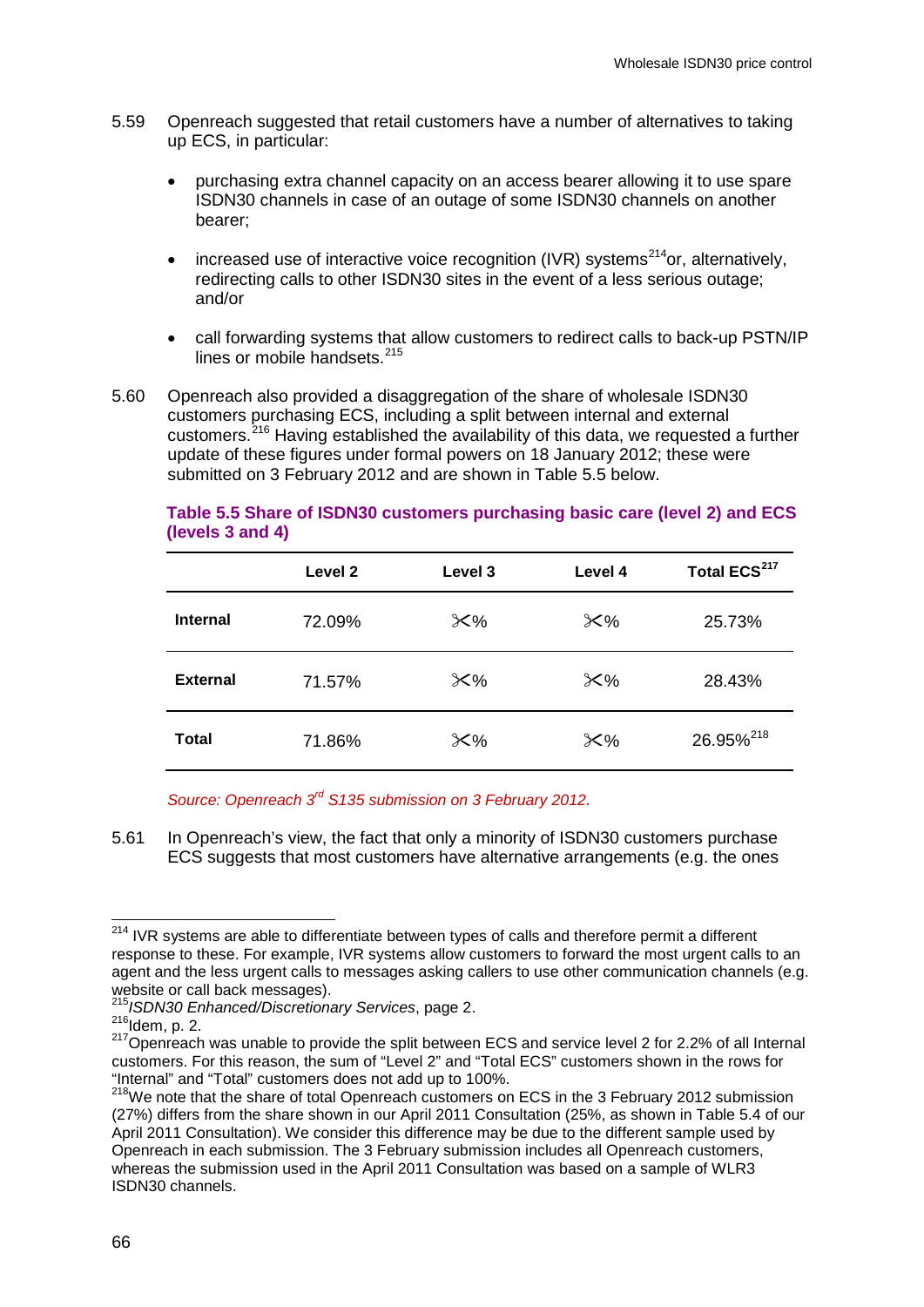described in paragraph [5.59](#page-68-1) above) to mitigate the impact of an ISDN30 service outage. $219$ 

# **Demand for ECS over time**

<span id="page-69-2"></span>5.62 Openreach explains that since the introduction of Service Harmonisation, demand for ECS has increased. Before Service Harmonisation, there was some variation between services in the times to repair faults. With the introduction of Service Harmonisation and the increase in volumes of LLU services with 'business class' fault repair times (leading to actual repair times becoming more closely aligned with Openreach's Service Level Agreements). Openreach suggests that CPs have started to focus on these headline fix times to mitigate the risk of failing the times agreed with their retail customers. As a result, demand for ISDN30 ECS has increased since the introduction of Service Harmonisation.

# **The price of each level of ECS has remained constant since their introduction**

<span id="page-69-3"></span>5.63 Openreach further indicate that ECS level 4 was first introduced in May 2010 with the Service Harmonisation across all WLR and LLU services. Prior to this harmonisation there were only two services available to customers: service level 2, which has always been included in the standard rental charge, and service level 3, which is charged at a premium. Openreach states that the price of both service levels 3 and 4 has not changed since their introduction, at £25.20 and £27.20 per annum per channel, respectively. Openreach indicates that it has been difficult to ascertain the value of ECS to customers.<sup>[220](#page-69-0)</sup>

# **Openreach maintains that price regulation will harm innovation and ECS customers**

5.64 Openreach's view is that the introduction of price regulation reduces Openreach's incentives to invest and innovate. Openreach argues that regulation makes it less likely that they will make a return that adequately reflects the risk of developing value-added products which are purchased at the discretion of the CP. They consider that Ofcom found that these arguments justified a change in the approach to WLR ECS and that a consistent regulatory approach across all WLR/LLU and ISDN30 services would benefit customers. Finally, they consider that the other regulatory obligations on ISDN30 would allow us to intervene if we considered that charges were not fair and reasonable.<sup>[221](#page-69-0)</sup>

# <span id="page-69-1"></span>Our response and conclusion

5.65 We acknowledge that respondents have expressed opposing views on our approach to ECS. C&WW agrees with our proposal to charge control these services, as in its view it is an essential element of the ISDN30 service for a significant share of its customers. It also considers that the safeguard caps on each individual ECS are appropriate and are unlikely to limit Openreach's commercial freedom. We respond to Openreach's arguments below.

# *We consider that prices of ECS should be reasonably aligned with costs*

5.66 We disagree with Openreach's assessment that the only concern that we are trying to address through the regulation of ECS, is to limit its ability to increase prices to

<span id="page-69-0"></span> $^{219}$ Idem, p. 3.<br> $^{220}$ Idem, p. 3.

<sup>221</sup>See *ISDN30 Enhanced/Discretionary Services*, pp. 3-4.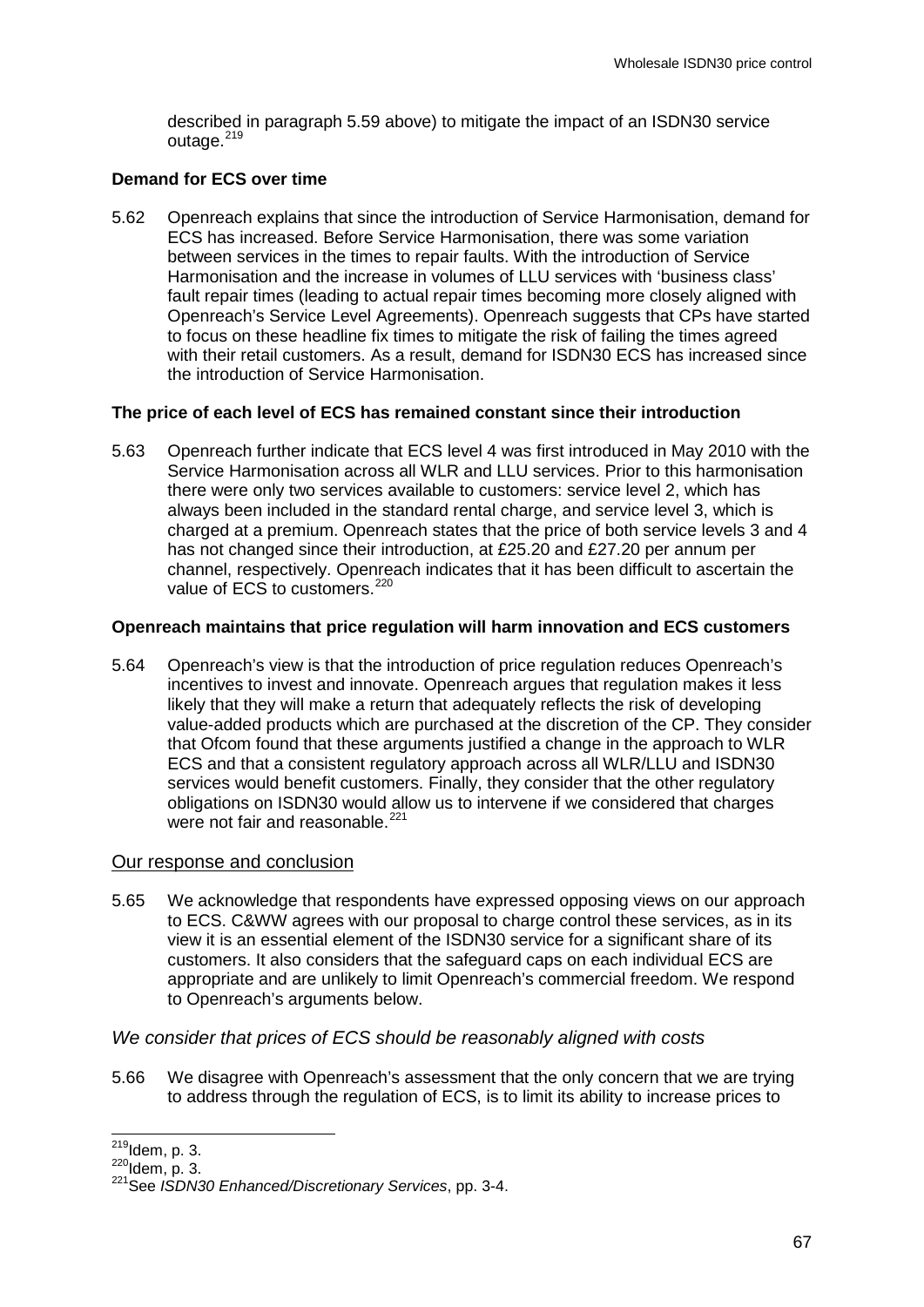recoup lost profits on core services. As discussed in paragraph [5.48](#page-64-2) above, in the April 2011 Consultation we were concerned that ISDN30 ECS prices were not in line with the underlying costs of providing the services because amongst other reasons. they were significantly above the prices of WLR/LLU ECS.<sup>[222](#page-69-1)</sup> Our proposed regulation of ISDN30 ECS aimed to provide the incentives for Openreach to align the prices of ECS with their underlying costs of provision.<sup>[223](#page-70-0)</sup>

- 5.67 In the April 2011 Consultation we requested evidence from Openreach to show that the prices of ECS were aligned with their costs of production or that the differences between the prices of WLR/LLU ECS and ISDN30 ECS reflected differences in their underlying costs.<sup>[224](#page-70-0)</sup> In the April 2011 Consultation we noted that Openreach had been unable to provide any evidence to show this. We consider that Openreach's submission of 13 September 2011 has similarly not shown that prices of ECS reflect their costs of provision.
- 5.68 Regarding Openreach's assessment that the historic and recent price movements on wholesale ISDN30 have been downwards, we recognise that the Service Harmonisation initiative which aligned fix times across WLR, LLU and ISDN services, resulted in an improvement of ISDN30's fix times for levels 2 and 3 while maintaining their prices unchanged.<sup>[225](#page-70-0)</sup> However, we do not consider that this addresses our concern that the current level of prices of ECS may still not be reflective of their underlying costs of production.

#### *We do not believe that the prices of ECS will be constrained by market conditions*

5.69 We informally asked Openreach to provide further information to substantiate the view that, "…*the market provides an effective constraint on ISDN30 Enhanced Service Level prices*", stated in Openreach's response to the April 2011 Consultation.<sup>[226](#page-70-0)</sup> In its subsequent submission in September 2011, Openreach provides a list of alternative arrangements that CPs could use to substitute for ECS. Openreach does not, however, provide any evidence showing how widely used these alternatives are among CPs. We therefore cannot assess the extent to which these arrangements may act as a constraint on ECS (at current ECS prices).<sup>[227](#page-70-0)</sup> Openreach did not provided any elasticity estimates or price and volume data that would allow us

<span id="page-70-0"></span> $222$ See the April 2011 Consultation paragraph 5.51, available at

<http://stakeholders.ofcom.org.uk/binaries/consultations/isdn30-2011/summary/isdn30-2011.pdf> <sup>223</sup>See, for example, paragraphs 5.49, 5.51 and 5.52 of our April 2011 Consultation, available at <http://stakeholders.ofcom.org.uk/binaries/consultations/isdn30-2011/summary/isdn30-2011.pdf> <sup>224</sup>See the April 2011 Consultation paragraph 5.51, available at

<http://stakeholders.ofcom.org.uk/binaries/consultations/isdn30-2011/summary/isdn30-2011.pdf><br><sup>225</sup> Service harmonisation decreased the fix times of maintenance levels 2 and 3. In the case of service level 2 the fix time improved from a 48 hours clear to the end of next working day. For service level 3 the fix time moved from a 24 hour clear to a ½ working day fix time. Service level 2 was kept within the rental charge and the price of level 3 remained unchanged post-harmonisation. Service level 4 was introduced at the time of service harmonisation.<br><sup>226</sup> Openreach response to our April 2011 Consultation, paragraph 42, available at

<span id="page-70-1"></span><http://stakeholders.ofcom.org.uk/binaries/consultations/isdn30-price-control/responses/Openreach.pdf> <sup>227</sup> We note that even if Openreach had shown that these arrangements are extensively used by CPs as an alternative to ECS, this would not have been sufficient to conclude that they were likely to constrain the prices of ECS to the competitive level. This is because the substitutability between the two set of services may be driven by ECS' high prices. In other words, CPs may consider that these alternative arrangements are good substitutes for ECS only at their current high prices, whereas if these prices reflected costs, CPs would prefer to use ECS (rather than the alternative arrangements). This situation is sometimes known as the Cellophane Fallacy. To understand whether a service is a truly effective substitute of ECS we would need instead to assess their substitutability at ECS' competitive price.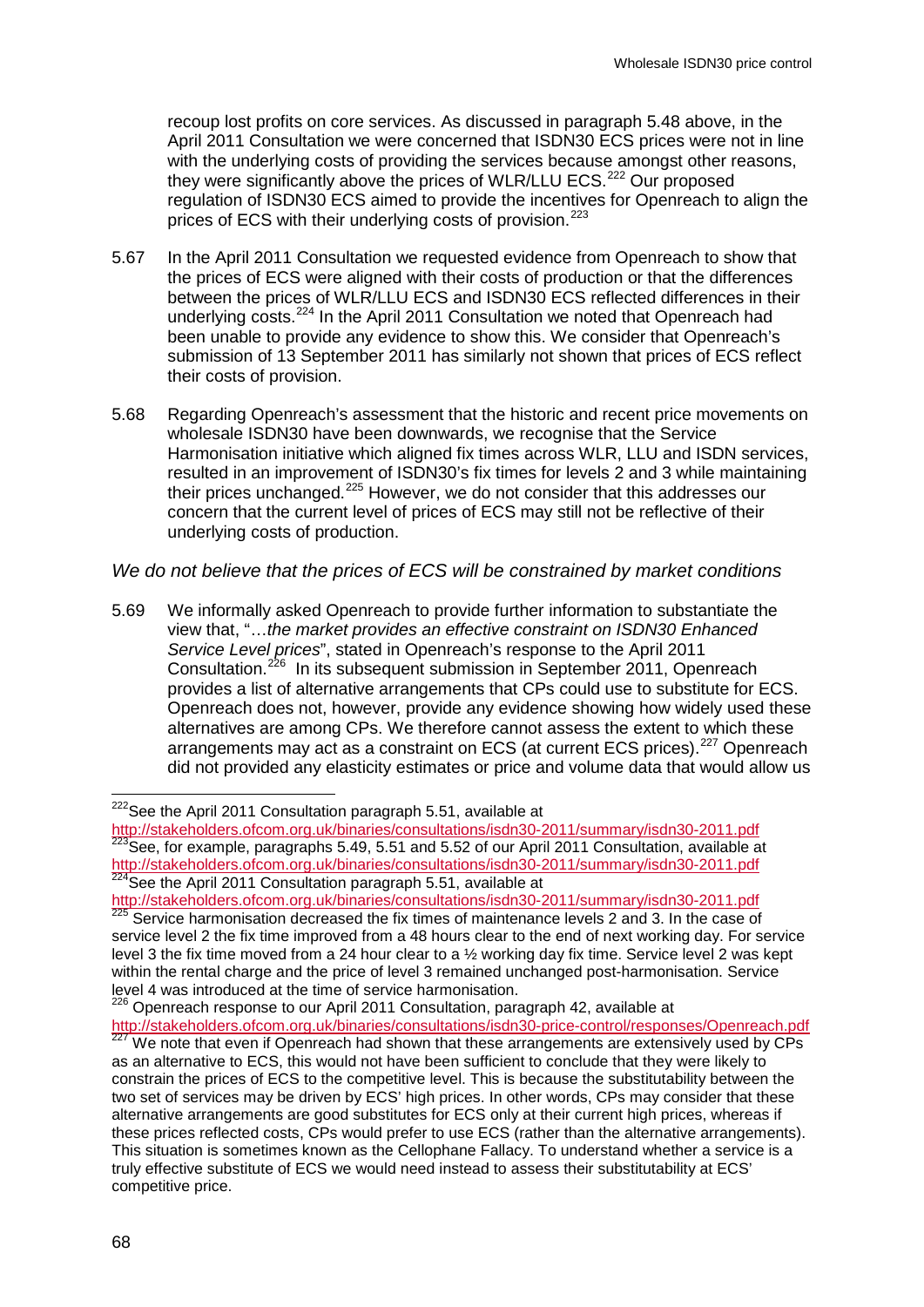to estimate the price elasticity of ECS and/or the degree of substitutability between the basic care and ECS at both current and lower prices. Openreach only states that Harmonisation has resulted in an increase in demand for ECS, without providing quantitative evidence to support this view (see paragraph [5.62\)](#page-69-2). We consider that the demand for ECS at the current significant price premium over the price of standard care is consistent with the view that substitutability may be limited, at least for some customers.

- 5.70 Openreach indicates in its September 2011 submission that they have been unable to quantitatively assess the value of ECS to customers (as discussed in paragraph [5.63](#page-69-3) above). We consider that, taking account of all the evidence, we cannot say that customers view ECS as 'discretionary'. Instead, we consider that some customers are likely to view ECS as an integral part of the ISDN30 service (e.g. retail customers whose business requires a high level of resilience in their fixed voice services to avoid disconnection for long periods of time), as indicated by C&WW in its response (see paragraph [5.54](#page-66-2) above). These customers may place a high value on ECS and this could translate into a high willingness to pay for these services. We believe that the fact that around 27% of ISDN30 customers continue to purchase ECS (as shown in Table 5.5 above) at current prices shows that they are likely to be of significant value to some customers. In such circumstances, we consider that Openreach is likely to have the incentive and the ability to charge high prices to ISDN30 ECS customers.
- 5.71 In light of the above, we do not believe that market conditions will constrain the prices of ECS to be reasonably aligned with the costs of provision.

# *We disagree that our proposed regulation will curtail innovation in ECS*

- 5.72 Openreach considers that price regulation of ECS is likely to make them more riskaverse to future innovations in ECS. We disagree that the introduction of ECS within the combined connections and rentals basket will limit Openreach's ability to innovate. It is our intention that the charge control should only apply to Openreach's Enhanced Care Level 3 and Level 4 products, as currently offered. We do not intend that the control should apply to genuinely new ECS. For genuinely new services, for example where Openreach introduces a new product or service either to compete with other industry offerings, or to offer a genuinely new and innovative service, they would, subject to any formal adjustment of the control, be able to charge at a level which reflects users' willingness to pay for the new service which, in turn, will depend on any perceived benefits it has relative to the existing ECS services. This will maintain appropriate incentives to innovate.
- 5.73 However, we want to ensure that consumers of the current ECS offerings remain protected, so that a rebranding or variation of an existing product should not operate to remove it from the control. Therefore, in the April 2011 Consultation, we defined ECS in the proposed Condition as "*any products that from time to time replaces or*  supplements those products<sup>"[228](#page-70-1)</sup>. We consider that it is appropriate to amend this definition in order that it clearly reflects our position regarding the treatment of new ECS services. We have therefore decided to modify the definition of ECS to:

"… *the products described as Service Maintenance Level 3 and Service Maintenance Level 4 in Openreach's price list correct at the date of this Statement, or any such product that, from time to time wholly or partially replaces those products*"

 $228$  Schedule 1 of the Notification to the April 2011 Consultation (Proposed Condition AAA(IS)4A.15(i))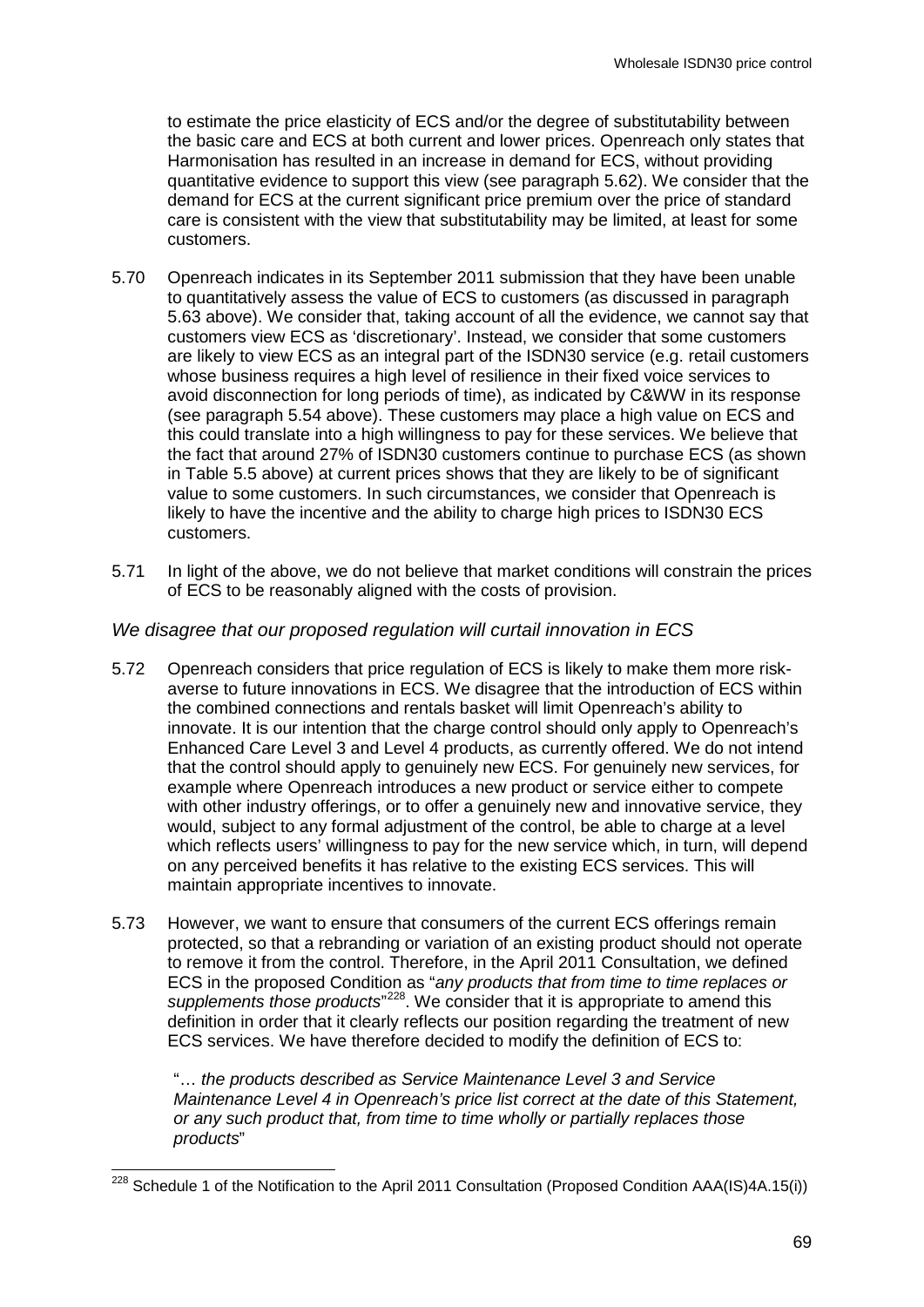- 5.74 This definition is found In Condition AAA(IS)4A.15(i), as set out in Schedule 1 to the Notification to this Statement at Annex 1.
- 5.75 We note also that if Openreach were to introduce new ECS services in future, these would be subject to the regulatory obligations that already apply to all services within the market for terms and conditions to be fair and reasonable and not unduly discriminatory.
- 5.76 We therefore consider that the introduction of ECS, as now defined, in the combined connections and rentals basket is unlikely to limit Openreach's incentive and scope for future innovations.
- 5.77 New evidence submitted by Openreach shows that the proportion of BT Retail customers who take levels 3 and 4 differs from the equivalent proportion for external CPs (as shown in Table 5.6 below). This further supports the imposition of a safeguard cap on each ECS level to ensure that Openreach does not concentrate price reductions (or price increases) on any of the two ECS levels for anti-competitive purposes.

|                 | Level 3    | Level 4     |
|-----------------|------------|-------------|
| <b>Internal</b> | $\times\%$ | $\times\%$  |
| <b>External</b> | $\times\%$ | $\chi_{\%}$ |

### **Table 5.6 Share of internal and external ECS customers on levels 3 and 4**

*Source: Openreach 3rd S135 submission on 3 February 2012 and Ofcom.*

5.78 In light of the above we consider that the decision to impose price regulation on ECS will not harm Openreach's incentives or ability to innovate in the provision of ECS and is necessary to limit Openreach's ability to price ECS in an anti-competitive manner.

# <span id="page-72-0"></span>*We consider that a charge control is required in addition to the existing regulatory obligations*

5.79 Openreach considers that the existing regulatory obligations are sufficient to ensure that ECS charges are fair and reasonable (see paragraph [5.55](#page-67-0) above). We note that these obligations were introduced in our ISDN30 2010 Market Review Statement<sup>[229](#page-71-0)</sup> and since then Openreach has not modified the prices of ECS. We consider that a charge control will be likely to constrain Openreach to further align ECS prices with its underlying costs of provision.

### *We consider that a different regulatory approach than in WLR/LLU ECS is justified*

5.80 Table 5.7 below presents the prices of the different care levels for WLR, LLU and ISDN30.

<sup>&</sup>lt;sup>229</sup> See the Legal Instruments (pp. 68-69) in the ISDN30 2010 Market Review Statement, available at <http://stakeholders.ofcom.org.uk/binaries/consultations/isdn30/statement/statement.pdf>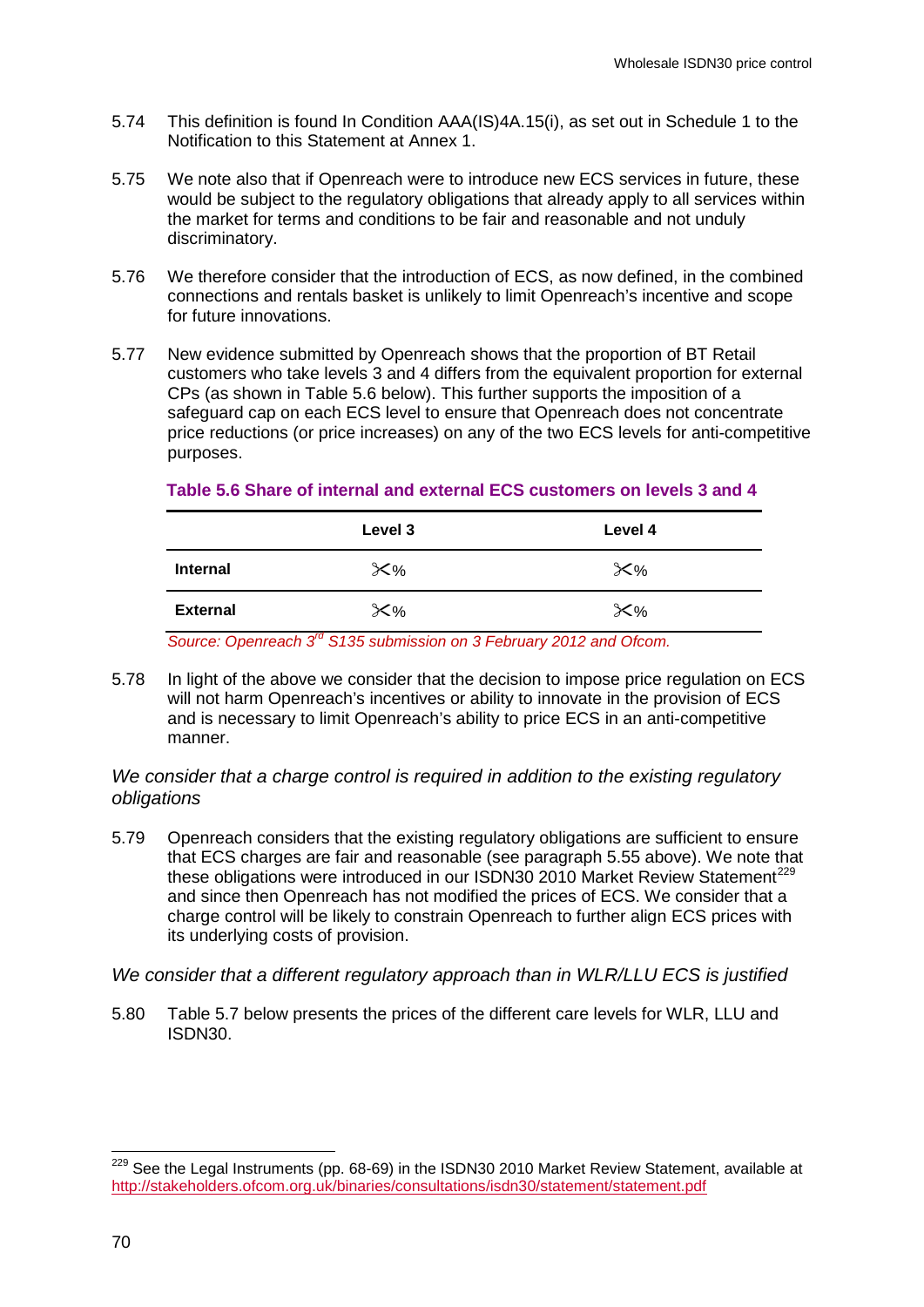|                                                                          | <b>WLR Premium</b> <sup>230</sup> | LLU    | $ISDN30^{231}$                                  |
|--------------------------------------------------------------------------|-----------------------------------|--------|-------------------------------------------------|
| Service Level 2                                                          | Included in line rental           |        | Included in line rental Included in line rental |
| Service Level3                                                           | £37.20                            | £37.20 | £428                                            |
| Service Level 4                                                          | £48.00                            | £48.00 | £462                                            |
| Expedite repair from level 3<br>to 4 (price per occasion) <sup>232</sup> | £150                              | £150   | £500                                            |

#### **Table 5.7 Price of service maintenance levels for WLR, LLU and ISDN30**

*Source: Openreach, Maintenance Options Overview, available at*  [http://www.openreach.co.uk/orpg/home/products/pricing/loadProductPriceDetails.do?data=o1GUUZA](http://www.openreach.co.uk/orpg/home/products/pricing/loadProductPriceDetails.do?data=o1GUUZA4oSGmoXU5lc%2BgZQD265It6W32TNnfEUU7w1FZ6rNZujnCs99NbIKJZPD9hXYmiijxH6wr%0ACQm97GZMyQ%3D%3D) [4oSGmoXU5lc%2BgZQD265It6W32TNnfEUU7w1FZ6rNZujnCs99NbIKJZPD9hXYmiijxH6wr%0ACQ](http://www.openreach.co.uk/orpg/home/products/pricing/loadProductPriceDetails.do?data=o1GUUZA4oSGmoXU5lc%2BgZQD265It6W32TNnfEUU7w1FZ6rNZujnCs99NbIKJZPD9hXYmiijxH6wr%0ACQm97GZMyQ%3D%3D) [m97GZMyQ%3D%3D](http://www.openreach.co.uk/orpg/home/products/pricing/loadProductPriceDetails.do?data=o1GUUZA4oSGmoXU5lc%2BgZQD265It6W32TNnfEUU7w1FZ6rNZujnCs99NbIKJZPD9hXYmiijxH6wr%0ACQm97GZMyQ%3D%3D)

- 5.81 As shown in Table 5.7 above, there are significant differences in the charges of ISDN30 ECS and WLR/LLU ECS. We note that in the WLR and LLU 2012 Statement we have decided to impose an obligation on Openreach to align charges for LLU with those of WLR ECS, removing the cost orientation requirement on LLU.<sup>[233](#page-73-0)</sup> We decided to impose this obligation mainly for the following reasons:
	- the prices and fix times for WLR and LLU had been aligned since the introduction of Service Harmonisation (as shown in Table 5.7 above);<sup>[234](#page-73-0)</sup>
	- we had evidence that there was a sufficient proportion of (WLR and LLU combined) customers who would be willing to switch to basic care to act as a constraint on the level of charges of all  $ECS$ :  $235$  and
	- the possibility for customers to purchase expedite repairs on a piecemeal basis when needed.<sup>[236](#page-73-0)</sup>

[http://stakeholders.ofcom.org.uk/binaries/consultations/wlr-](http://stakeholders.ofcom.org.uk/binaries/consultations/wlr-cc/statement/LLU_WLR_CC_statement.pdf)

[cc/statement/LLU\\_WLR\\_CC\\_statement.pdf](http://stakeholders.ofcom.org.uk/binaries/consultations/wlr-cc/statement/LLU_WLR_CC_statement.pdf)

<span id="page-73-0"></span><sup>&</sup>lt;sup>230</sup> We include here WLR Premium instead of WLR Basic because WLR Premium for simplicity, as it makes the comparison between WLR and LLU easier to understand. In the case of WLR Basic, the prices differ from those for LLU (e.g. there is a charge for service level 2). Instead of the same prices, as in the case of WLR Premium, for WLR Basic Openreach has set prices that maintain the price differentials with LLU across service levels (i.e. the difference between the price of service level 2 and level 3 is the same for both LLU and WLR, and the same applies between levels 3 and 4). See a description here.<br>  $\frac{231 \text{ The}}{231 \text{ The}}$ 

 $1$ The prices for ISDN30 for the purpose of this comparison have been obtained by multiplying the per channel charges in each service level by 17 channels (the average number of channels on Openreach's ISDN30 circuits), with the exception of expedite repair, which Openreach charges on a per bearer basis.<br><sup>232</sup>This is the only expedite repair available on ISDN30.

<sup>&</sup>lt;sup>233</sup>The cost orientation on WLR ECS had been removed in the previous WLR charge control in 2009, see [http://stakeholders.ofcom.org.uk/binaries/consultations/wlr/statement/wlr\\_statement.pdf](http://stakeholders.ofcom.org.uk/binaries/consultations/wlr/statement/wlr_statement.pdf) 234See Section 4 of the 2012 WLR/LLU charge control statement, available at

[cc/statement/LLU\\_WLR\\_CC\\_statement.pdf](http://stakeholders.ofcom.org.uk/binaries/consultations/wlr-cc/statement/LLU_WLR_CC_statement.pdf)

<span id="page-73-1"></span> $^{235}$ See paragraphs 4.400 - 4.401 of the 2012 WLR/LLU charge control statement, available at [http://stakeholders.ofcom.org.uk/binaries/consultations/wlr-](http://stakeholders.ofcom.org.uk/binaries/consultations/wlr-cc/statement/LLU_WLR_CC_statement.pdf)

 $^{236}$ See paragraph 4.401 of the 2012 WLR/LLU charge control statement, available at [http://stakeholders.ofcom.org.uk/binaries/consultations/wlr](http://stakeholders.ofcom.org.uk/binaries/consultations/wlr-cc/statement/LLU_WLR_CC_statement.pdf)[cc/statement/LLU\\_WLR\\_CC\\_statement.pdf](http://stakeholders.ofcom.org.uk/binaries/consultations/wlr-cc/statement/LLU_WLR_CC_statement.pdf)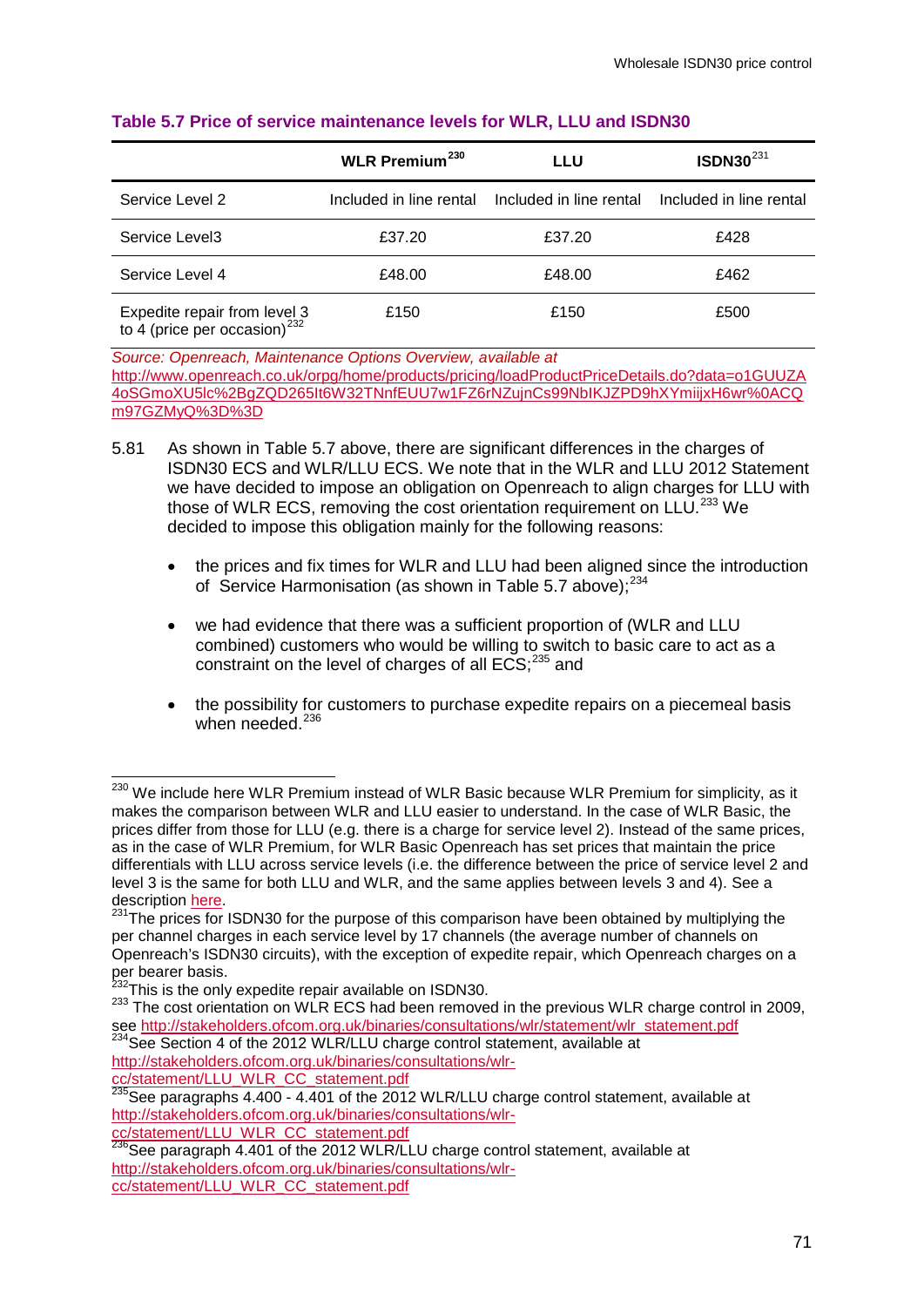- 5.82 Under these circumstances, we were confident that aligning the charges of WLR and LLU would sufficiently constrain the prices of their ECS.
- 5.83 We do not consider that these conditions apply to ISDN30, in particular:
	- while the fix times have been harmonised across all of Openreach's fixed exchange line services, the prices of ISDN30 ECS are significantly above those of WLR/LLU ECS and we have no evidence that this reflects differences in costs (as discussed in paragraphs [5.66](#page-69-0) above);
	- we have no evidence of the degree of substitutability between ISDN30 ECS and basic care and we consider that market conditions are unlikely to constrain the prices of ISDN30 ECS (as explained in paragraphs [5.69](#page-70-0) to [5.71](#page-71-1) above); and
	- ISDN30 ECS customers also have the possibility of purchasing expedite repair services. However, these are priced at a significantly higher level than expedite repair services for WLR/LLU (as shown in Table 5.7 above).
- 5.84 We acknowledge that the regulation of ECS across Openreach access services is not straightforward and a uniform approach to regulation would not be appropriate in this instance. This is shown by the individual treatment of ECS services for WLR, LLU and wholesale ISDN30, reflecting the differing competitive conditions identified in each market.

# *Our conclusion*

5.85 In light of the above, we have included current ECS in the combined wholesale ISDN30 rental and connection basket and we have imposed a safe-guard cap of RPI % on each of the ECS levels.

# **We have set a safe-guard cap on DDI**

### Our April 2011 Consultation proposals

- 5.86 We discussed that Openreach provided ancillary services in addition to core wholesale ISDN30 services. We distinguished between, on the one hand those services that could be replicated by OCPs or end-users and on the other hand, other services that could not, such as Direct Dial-In (DDI) or Calling Line Identification Presentation (CLIP).<sup>[237](#page-73-1)</sup>
- <span id="page-74-1"></span>5.87 There were two important ancillary services in terms of volumes and revenues: <sup>[238](#page-74-0)</sup>
	- DDI: with internal revenues of  $\&$  in 2009/10 and supplied with 90% of installations; and
	- CLIP: with revenues equal to  $\%$  and supplied with 40-50% of installations.<sup>[239](#page-74-0)</sup>

<sup>&</sup>lt;sup>237</sup>See the April 2011 Consultation paragraph 5.59, available at

<span id="page-74-0"></span><http://stakeholders.ofcom.org.uk/binaries/consultations/isdn30-2011/summary/isdn30-2011.pdf><br><sup>238</sup> Other calling and network features attracted low revenues and volumes and only applied to around 10% of installations

<sup>&</sup>lt;sup>239</sup>See the April 2011 Consultation paragraph 5.60, available at <http://stakeholders.ofcom.org.uk/binaries/consultations/isdn30-2011/summary/isdn30-2011.pdf>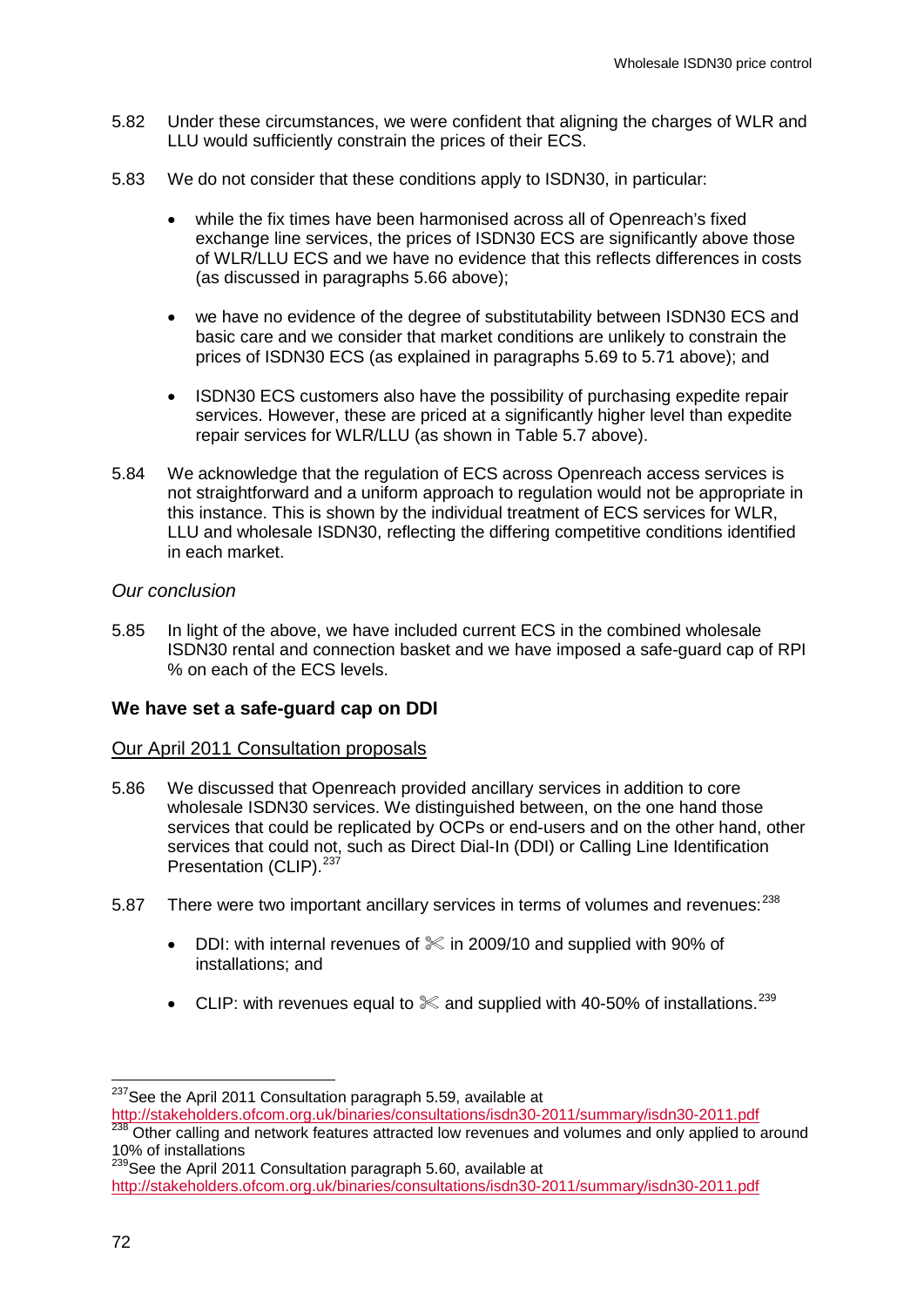5.88 We considered that our key concern, following regulation of core ISDN30 services, was Openreach's incentive to increase the prices of these ancillary services excessively to recover some of the lost profits on core services.<sup>[240](#page-74-1)</sup>

# *We proposed a safe-guard cap of RPI % on each DDI charge*

- 5.89 We noted that DDI, which applied to around 90% of installations and accounted for %% of Openreach's revenues for ancillary services, was purchased almost on a one-to-one basis with the ISDN30 rental service. This meant that unless both prices were subject to some form of control, the control on one price could be undone by increasing the price of the uncontrolled service without significantly altering total demand. Additionally, DDI could not be replicated using end-users' PBXs and therefore competition was unlikely to sufficiently constrain DDI prices.<sup>[241](#page-75-0)</sup>
- 5.90 We considered three options for DDI:
	- Option 1: a cost orientation requirement;
	- Option 2: an RPI-X charge control; and
	- Option 3: a safe-quard cap. $242$
- 5.91 We argued that a cost orientation requirement would not be appropriate because the understood benchmarks for cost orientation of DLRIC and DSAC, implied that Option 1 may allow Openreach to raise DDI charges significantly to DSAC.<sup>[243](#page-75-0)</sup>
- 5.92 We did not consider that an RPI-X charge control would be appropriate and proportionate because our main concern with DDI was to limit Openreach's ability to recoup lost profits by increasing DDI prices, rather than bringing these charges in line with their FAC. Additionally, Openreach had been unable to disaggregate DDI costs from other Network and Calling Features, meaning that we would not be able to accurately estimate costs and the values of X under Option 2.<sup>[244](#page-75-0)</sup>
- 5.93 We therefore proposed to adopt Option 3, imposing a safeguard cap of RPI-0% on each DDI service charge separately (i.e. on the DDI connection, DDI rental and DDI planning charges). This would prevent Openreach from increasing DDI charges to recoup lost profits from core services. By setting the safeguard cap on each DDI charge we would ensure that Openreach did not compensate small price decreases on the rental charge (which accounted for % of all DDI revenues) with significant price increases in the other two DDI services.<sup>[245](#page-75-0)</sup>
- 5.94 We considered that in spite of the unavailability of cost information, we were confident that the current prices would recover DDI costs, due to the lack of price

<sup>&</sup>lt;sup>240</sup>See the April 2011 Consultation paragraph 5.61, available at

<span id="page-75-0"></span><http://stakeholders.ofcom.org.uk/binaries/consultations/isdn30-2011/summary/isdn30-2011.pdf> <sup>241</sup>See the April 2011 Consultation paragraphs 5.62-5.63, available at

<http://stakeholders.ofcom.org.uk/binaries/consultations/isdn30-2011/summary/isdn30-2011.pdf> <sup>242</sup>See the April 2011 Consultation paragraph 5.64, available at

<http://stakeholders.ofcom.org.uk/binaries/consultations/isdn30-2011/summary/isdn30-2011.pdf> 243See the April 2011 Consultation paragraph 5.66, available at

<http://stakeholders.ofcom.org.uk/binaries/consultations/isdn30-2011/summary/isdn30-2011.pdf><br><sup>244</sup>See the April 2011 Consultation paragraph 5.67, available at<br>http://stakeholders.ofcom.org.uk/binaries/consultations/isdn30-2

http://stakeholders.org.uk/binary.com.org.uk/binary/isdnaming-consumers.com.org.uk/binary/isdnaming-245See the April 2011 Consultation paragraph 5.68 and 5.70, available at

<http://stakeholders.ofcom.org.uk/binaries/consultations/isdn30-2011/summary/isdn30-2011.pdf>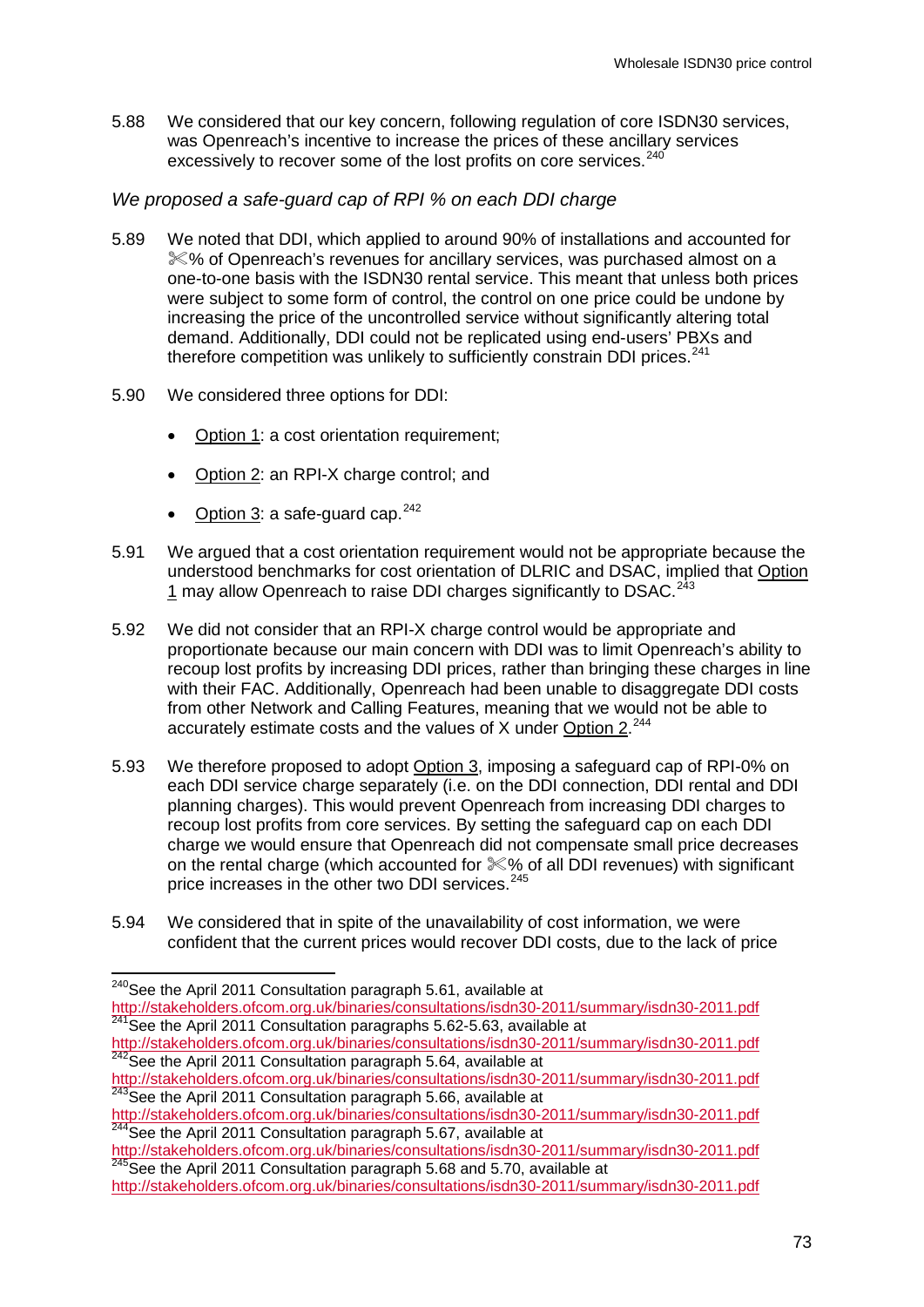regulation to date. We considered that due to the history of significant price reductions,<sup>[246](#page-75-0)</sup> it was not proportionate to impose other forms of price regulation.<sup>[247](#page-76-0)</sup>

*We proposed that the rest of ancillary services should not be subject to a specific charge control*

- 5.95 We considered that the remaining ancillary services should not be subject to any form of charge control for the following reasons:
	- none of the services, including CLIP which is supplied with 40%-50% of installations, had revenues greater than £500k individually and only represented  $\%$  in aggregate in 2009/10;
	- Openreach was unable to provide robust estimates of the costs of these services and a cost orientation obligation was not appropriate for the same reasons applying to DDI; and
	- many of the services considered could be replicated by OCPs or end users, constraining Openreach's ability to increase prices.<sup>[248](#page-76-0)</sup>
- 5.96 In the April 2011 Consultation we asked respondents the following question: *Do you agree that the DDI rental and connection services should be subject to a safe-guard cap of RPI %, whilst other ancillary services should not be subject to a specific form of price control? If not, please explain why*.

#### April 2011 Consultation responses

- 5.97 C&WW agreed with our proposal to set a safeguard cap on the three DDI charges. It considered that DDI was an essential feature of the ISDN30 product and should therefore be subject to some form of price protection. It also agreed that no specific safeguards were required for other ancillary services, given that they did not benefit from the same level of popularity.<sup>[249](#page-76-0)</sup>
- 5.98 Openreach considered that a safeguard cap on DDI was not necessary, given the recent price reductions in DDI prices. However, it argued that if we were to impose some form of price regulation, a safeguard cap would be preferable to an RPI-X type of control. A safeguard cap would provide some pricing flexibility. Additionally, it considered that an RPI-X control on these services would be disproportionate due to their low revenues and the difficulties in complying with such a control.<sup>[250](#page-76-0)</sup>

http://stakeholders.org.uk/binaries/consultation.org.uk/binary-consultations/isonsultation, see para. 47 to 49 at

<span id="page-76-0"></span> <sup>246</sup> See

[http://www.openreach.co.uk/orpg/home/products/pricing/loadProductPriceDetails.do?data=LKwLbNnZ](http://www.openreach.co.uk/orpg/home/products/pricing/loadProductPriceDetails.do?data=LKwLbNnZjX7RTVQavc3T9lPGhHskbpGUiFmWrkoVcKolMnGHsqdC0vzO163bJmh34D91D7M0q8u%2F%0AIlSgtIFAKw%3D%3D) [jX7RTVQavc3T9lPGhHskbpGUiFmWrkoVcKolMnGHsqdC0vzO163bJmh34D91D7M0q8u%2F%0AIlS](http://www.openreach.co.uk/orpg/home/products/pricing/loadProductPriceDetails.do?data=LKwLbNnZjX7RTVQavc3T9lPGhHskbpGUiFmWrkoVcKolMnGHsqdC0vzO163bJmh34D91D7M0q8u%2F%0AIlSgtIFAKw%3D%3D) [gtIFAKw%3D%3D](http://www.openreach.co.uk/orpg/home/products/pricing/loadProductPriceDetails.do?data=LKwLbNnZjX7RTVQavc3T9lPGhHskbpGUiFmWrkoVcKolMnGHsqdC0vzO163bJmh34D91D7M0q8u%2F%0AIlSgtIFAKw%3D%3D)

 $247$ See the April 2011 Consultation paragraph 5.69, available at

<http://stakeholders.ofcom.org.uk/binaries/consultations/isdn30-2011/summary/isdn30-2011.pdf> <sup>248</sup>See the April 2011 Consultation paragraph 5.71, available at

<span id="page-76-1"></span><http://stakeholders.ofcom.org.uk/binaries/consultations/isdn30-2011/summary/isdn30-2011.pdf><br>
<sup>249</sup> C&WW response to our April 2011 Consultation, see p. 8 at<br>
http://stakeholders.ofcom.org.uk/binaries/consultations/isdn30-2

<http://stakeholders.ofcom.org.uk/binaries/consultations/isdn30-2011/responses/Openreach.pdf>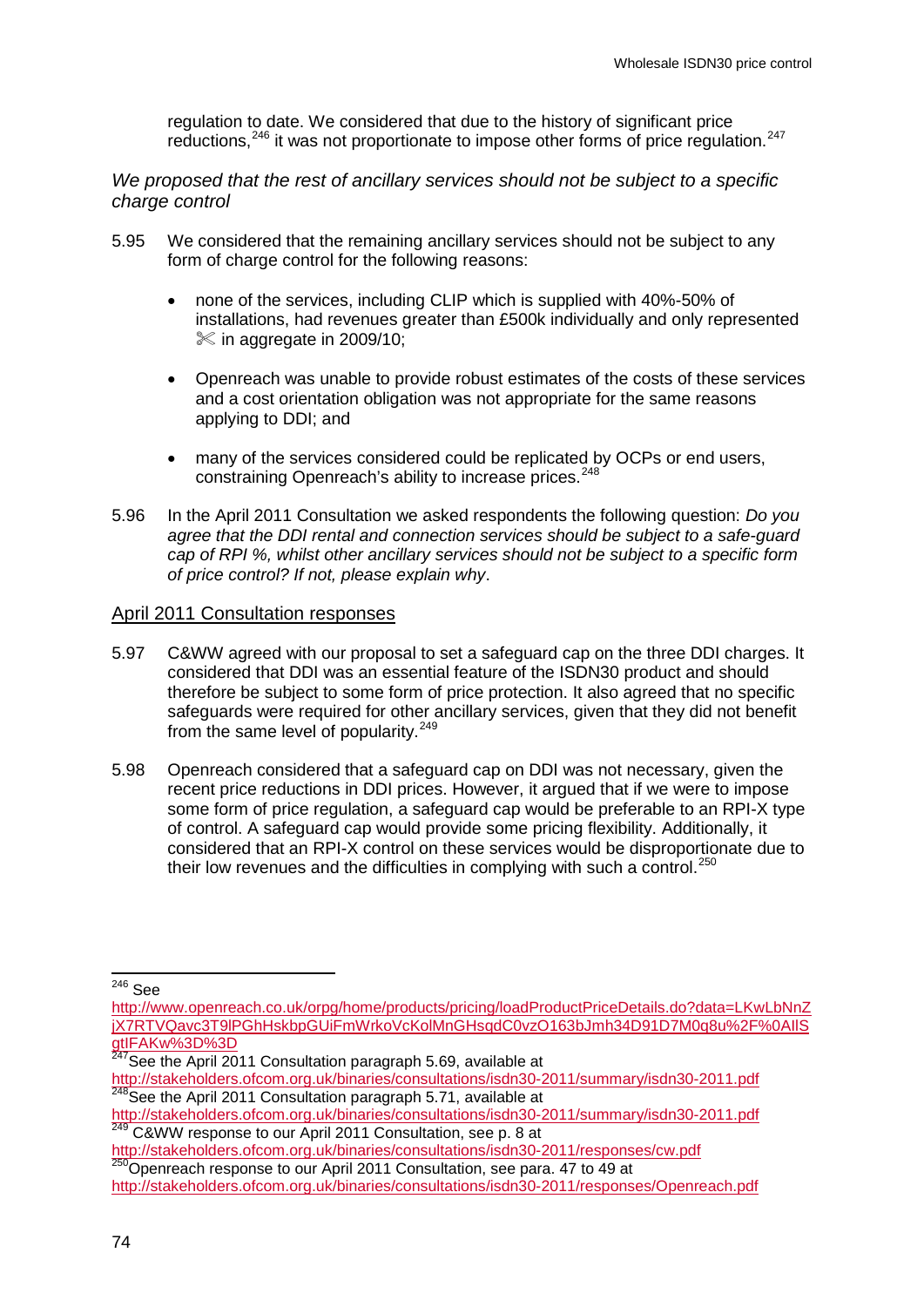# Our response and conclusion

# *Treatment of DDI*

5.99 We agree with Openreach that an RPI-X on DDI services would be disproportionate. However, we consider that a safeguard cap on DDI services remains necessary to ensure that Openreach is not able to recoup lost profits in core services through price increases in DDI (a service purchased by the vast majority of wholesale ISDN30 customers). We have therefore imposed an RPI % cap on each DDI service.

# *Treatment of other ancillary services*

5.100 We remain of the view that the remaining ancillary services should not be subject to any form of charge control.

# **We have developed a cost stack for ISDN30 services in the base year (2010/11)**

# Our April 2011 Consultation proposals

- 5.101 In our April 2011 Consultation, we proposed to use the cost stacks developed for the purposes of the WLR and LLU 2011 Consultation as the starting point for the ISDN30 cost stacks.
- 5.102 As part of the WLR and LLU 2011 Consultation, we developed a three stage modelling process to identify the base year costs for Openreach services (including ISDN30 rental, connections and transfers).<sup>[251](#page-76-1)</sup> The modelling approach is explained in Section 7 of that Consultation, in summary:
	- operating costs and capital expenditure were forecast at an Openreach level in the Cost Forecast model. These costs were calculated using an activity based *costing model, using data bas*ed on historically observed activity levels and costs together with estimates of future demand;
	- operating costs and capital expenditure were allocated to individual services in the 'Cost Allocation' model to derive unit cost estimates; and
	- the capital base is established by adjusting the valuation of some of the costs of infrastructure included in the cost stacks in the RFS to create the regulatory asset value (RAV) calculated using the 'RAV Model'.
- 5.103 We obtained unit cost stacks for wholesale ISDN30 services from the Cost Allocation model. We considered that these models were an appropriate starting point for our analysis of wholesale ISDN30 costs. However, in order to ensure that the base year cost stacks were appropriate for forecasting ISDN30 costs to 2013/14, we also made a number of 'off-model' adjustments to the cost stacks. These were explained in detail in Annex 6 to the April 2011 Consultation.<sup>[252](#page-77-0)</sup>

<span id="page-77-0"></span> $251$ See Section 7 of the WLR and LLU 2011 Consultation, available at: [http://stakeholders.ofcom.org.uk/binaries/consultations/wlr-cc-2011/summary/wlr-cc-](http://stakeholders.ofcom.org.uk/binaries/consultations/wlr-cc-2011/summary/wlr-cc-2011.pdf)[2011.pdf](http://stakeholders.ofcom.org.uk/binaries/consultations/wlr-cc-2011/summary/wlr-cc-2011.pdf) <sup>252</sup> See the April 2011 Consultation Annex 6, available at

<span id="page-77-1"></span><http://stakeholders.ofcom.org.uk/binaries/consultations/isdn30-2011/summary/isdn30-2011.pdf>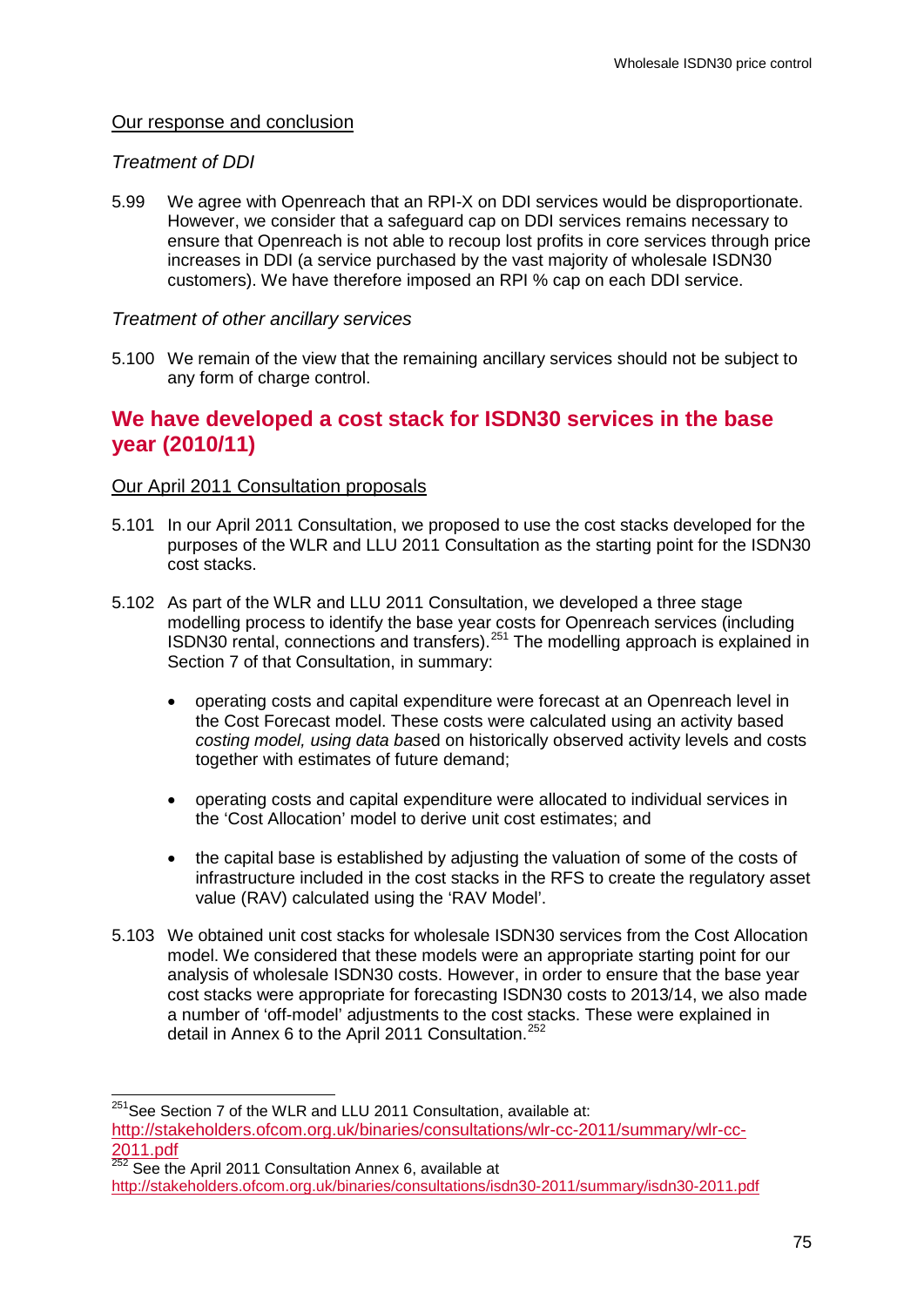### Updates to the model

- <span id="page-78-0"></span>5.104 As part of the WLR and LLU 2012 Statement, we have updated the data used in modelling the 2013/14 costs of providing Openreach products, including ISDN30. Specifically, we have:
	- ensured that our modelled 2010/11 aggregate costs were consistent with the Openreach 2010/11 management accounts;
	- updated some of our assumptions in light of further analysis and responses to the April 2011 Consultation and the WLR and LLU 2011 Consultation; and
	- removed non-recurring IT spend allocated to Openreach in 2010/11, to ensure the cost stack was appropriate for the purposes of forecasting costs to 2013/14.[253](#page-77-1)
- 5.105 In September 2011, BT's 2010/11 RFS were published. As part of the WLR and LLU 2012 Statement we considered whether we should undertake a full refresh of the Cost Forecast model to replace the 2010/11 actual/forecast data with actual data from the 2010/11 RFS. An alternative approach was to ensure that the 2011 outputs from our model were consistent with BT's actual results and to only update key significant items.
- 5.106 The analysis performed, as part of the WLR and LLU 2012 Statement, showed that our models continued to provide a reasonable basis for forecasting costs. Analysis set out in the WLR and LLU 2012 Statement showed that the Cost Forecast model produced results consistent with Openreach's March 2011 management accounts and that in the context of that Statement, it was decided that it would not be appropriate or proportionate to undertake a full model refresh.
- <span id="page-78-1"></span>5.107 We have provided a summary of our modelling approach in Annex 3, however a detailed description of the cost modelling can be found in Annex 4 to the WLR and LLU 2012 Statement.

### **Conclusion**

- 5.108 We continue to use the Cost Forecast, Cost Allocation and RAV models to calculate the costs of ISDN30 services in the first instance. In addition, we continue to make a number of ISDN30 specific adjustments in off-line models. These adjustments are set out below and in more detail in Annex 3.
- 5.109 As a result of the updates to the model described in paragraphs [5.104](#page-78-0) to [5.107](#page-78-1) above, we have used 2010/11 as the base year for the purposes of modelling the costs of wholesale ISDN30 services.

### **We have forecast Openreach's costs**

#### Our April 2011 Consultation proposals

5.110 In its response to our Market Review, C&WW suggested that any charge control should be set by reference to the costs of an 'efficient operator' rather than

<span id="page-78-2"></span><sup>&</sup>lt;sup>253</sup> This is set out in detail in Section 2 to the WLR and LLU November 2011 Consultation available at: <http://stakeholders.ofcom.org.uk/binaries/consultations/wlr-cc/summary/condoc.pdf>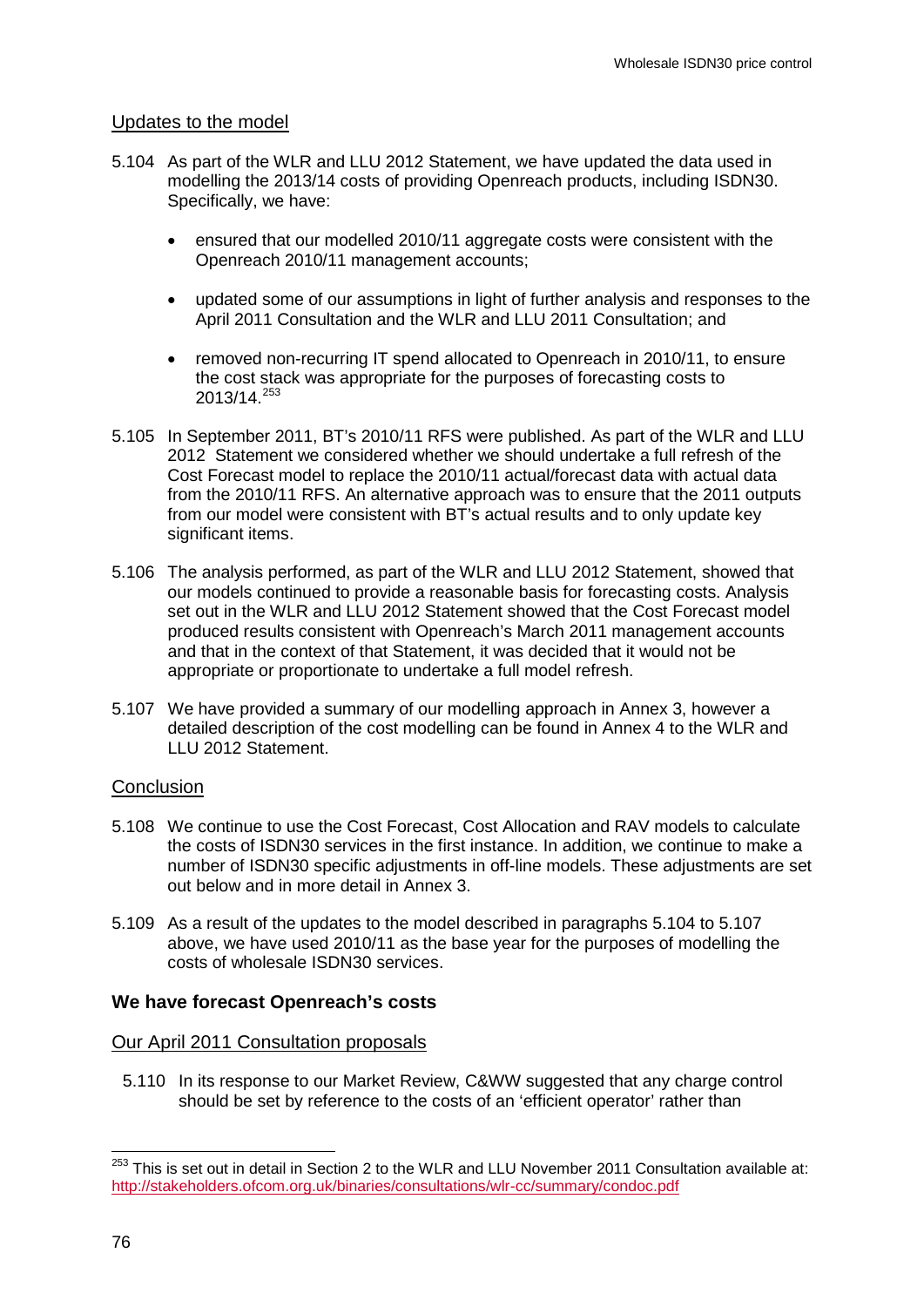Openreach's costs. [254](#page-78-2) It argued that Openreach's "*cost base is set at a level below that of a hypothetical efficient operator in a competitive market*" and that therefore ISDN30 charges should not be brought down to the level of Openreach's costs. The hypothetical operator would be one which, like C&WW, purchases 2Mbit/s PPCs from BT Wholesale or uses its own network infrastructure in order to supply retail ISDN30 services.

- 5.111 In our April 2011 Consultation, we stated that basing a control on Openreach's wholesale ISDN30 charges on the higher costs of another operator, real or hypothetical could make consumers worse off, as a result of higher charges, and allow inefficient operators into the market.
- 5.112 We also did not believe that we should artificially maintain high wholesale ISDN30 charges in order to encourage switching to IP based alternatives (such as SIP Trunking), which are not yet fully accepted by all users. We stated that, if our control is consistent with an anchor pricing approach, it is more likely to provide users with appropriate incentives to make an efficient choice. Users may then decide to switch once they judge the new technology to be a cheaper (or otherwise superior) alternative.
- 5.113 We noted that our proposed approach would address most, if not all, of C&WW's concerns:
	- firstly, we carried out a cross-check on the differential between the combined wholesale ISDN30 rental and connection charges which would result from our proposed control, and the rental and connection charges for a 2Mbit/s PPC. We confirmed that the control would not result in the difference in the charges being reduced below the difference in the incremental costs of the two services;
	- secondly, we recognised that some of Openreach's ISDN30 assets are now largely depreciated and adjusted its costs to approximate a steady state level; and
	- finally, we assessed the extent to which the proposed charge control would lead to greater take-up of wholesale ISDN30 services in preference to PPCs and factored this into the volume forecasts used to set the control, ensuring overall internal consistency.
- 5.114 In the April 2011 Consultation we asked respondents the following question: *Do you agree with our proposal that the costs of wholesale ISDN30 services should be based on BT's costs?*

### April 2011 Consultation responses

5.115 Openreach agreed that we should base the costs of wholesale ISDN30 services on its costs rather than that of a hypothetical operator. It noted, however, that its cost base is lower than a hypothetical market entrant therefore argued that its costs should be adjusted to ensure the right signals are sent to the wider market.<sup>[255](#page-79-0)</sup>

<span id="page-79-1"></span><span id="page-79-0"></span> <sup>254</sup> Cable & Wireless, *Review of retail and wholesale ISDN30 markets,* 15 June 2010, available at [http://stakeholders.ofcom.org.uk/binaries/consultations/isdn30/responses/Cable\\_Wireless\\_Worldwide.](http://stakeholders.ofcom.org.uk/binaries/consultations/isdn30/responses/Cable_Wireless_Worldwide.pdf) <u>[pdf](http://stakeholders.ofcom.org.uk/binaries/consultations/isdn30/responses/Cable_Wireless_Worldwide.pdf)</u>

<sup>&</sup>lt;sup>255</sup>Openreach response to our April 2011 Consultation, see para. 50 to 52 at <http://stakeholders.ofcom.org.uk/binaries/consultations/isdn30-2011/responses/Openreach.pdf>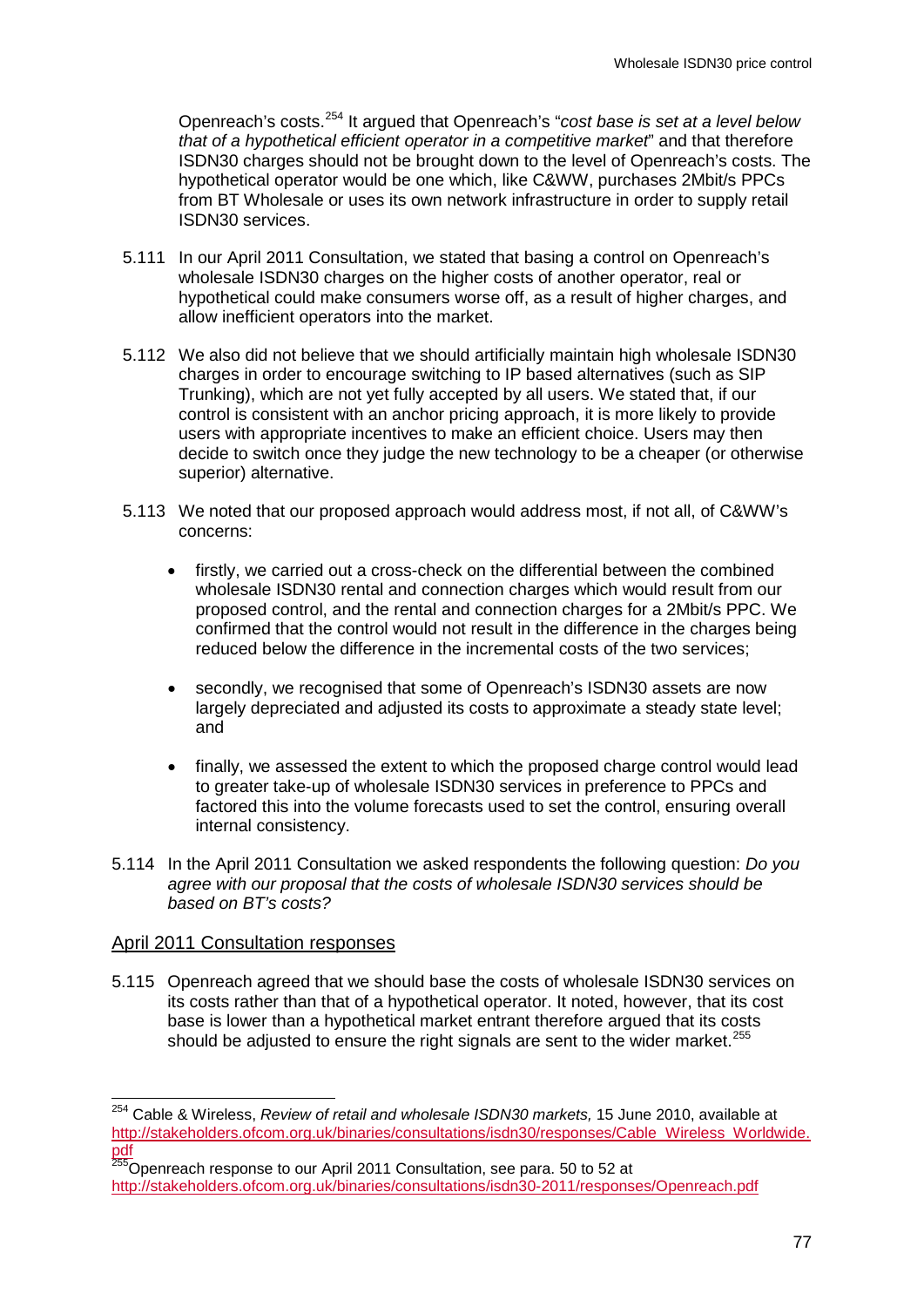- 5.116 Openreach considered that the following adjustments proposed by Ofcom constituted an acceptable approach:<sup>[256](#page-79-1)</sup>
	- adjusting the asset base of heavily depreciated assets to approximate a steady state; and
	- assessing the likely impact of the proposed charge control and factoring this into volume forecasts.
- 5.117 C&WW remained in favour of basing the costs of wholesale ISDN30 services on costs of an efficient operator while accepting that Ofcom's adjusted anchor pricing approach achieved broadly the same outcome.<sup>[257](#page-80-0)</sup>

#### Our conclusion

5.118 As respondents are broadly in agreement with our approach, we have based the costs of wholesale ISDN30 services on Openreach's costs. However, as proposed in the April 2011 Consultation, we have made adjustments to approximate a steady state and we have also assessed the impact of our charge control and factored this into our volume forecasts.

### **We made further adjustments to Openreach's costs in the base year (2010/11)**

#### Our April 2011 Consultation proposals

- 5.119 We proposed an adjustment to Openreach's depreciated assets in the base year to reflect a steady state network for the purposes of assessing the profitability of ISDN30 services. This is explained in detail in Section 3. We proposed to make this adjustment in our calculation of the costs of wholesale ISDN30 rentals.
- 5.120 In addition to the steady state adjustment, we proposed a number of regulatory cost adjustments to Openreach's base year costs to ensure that they were relevant for the purpose of developing a forward looking cost forecast for wholesale ISDN30 services.
- 5.121 We ensured that the costs of roll-out of next generation access (NGA) were not included within the cost stacks of ISDN30 products for the purposes of modelling. Cost categories that related exclusively to NGA were excluded from the cost model. Common costs were allocated across services including NGA. We ensured that ISDN30 costs did not rise as a result of NGA, consistent with our anchor product pricing approach.

### *We proposed a steady state adjustment*

5.122 Some of the wholesale ISDN30 assets (line-cards and access electronics) were heavily depreciated. We therefore uplifted the NRC of line-cards and access electronics to 47% of the GRC and calculated depreciation on the GRC based on Openreach's accounting asset lives to approximate a steady state.

<span id="page-80-1"></span><span id="page-80-0"></span><sup>&</sup>lt;sup>256</sup>Openreach response to our April 2011 Consultation, see para. 50 to 52 at<br>http://stakeholders.ofcom.org.uk/binaries/consultations/isdn30-2011/responses/Openreach.pdf <sup>257</sup>C&WW response to our April 2011 Consultation, see p. 8-9 at <http://stakeholders.ofcom.org.uk/binaries/consultations/isdn30-2011/responses/cw.pdf>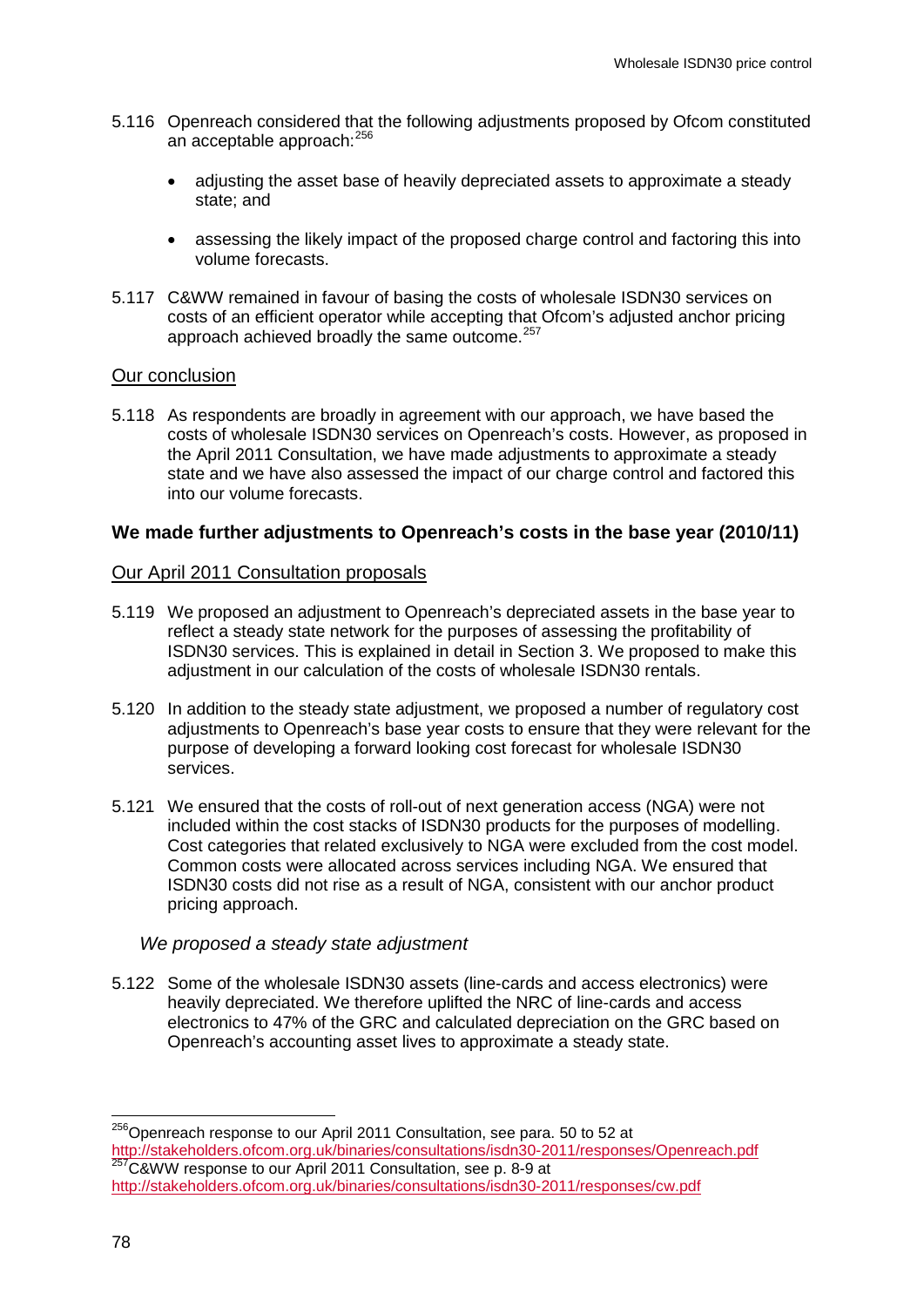### *We proposed to exclude BT's revaluation of duct*

- 5.123 BT increased the 2009/10 valuation of duct to £6.5bn which represented a £1.8bn increase compared to the 2008/9 equivalent valuation. As part of this, BT estimated that the replacement value of post-1997 assets was £2.9bn.
- 5.124 As part of the WLR and LLU 2011 Consultation, we reviewed BT's methodology and considered alternative methodologies.
- 5.125 For the purposes of modelling, we used a different valuation of post-1997 duct of £2.1bn rather than BT's estimate of £2.9bn.
- 5.126 We noted that duct did not form a significant part of the ISDN30 cost stack. The impact of using our base case valuation, rather than BT's valuation, was a decrease of approximately **£0.10 per channel** for ISDN30 rentals in 2009/10. This did not impact the ISDN30 connection or transfer cost stacks as duct is not part of the asset base of these services.

*We proposed to take into account the Regulatory Asset Value (RAV) for pre-97 access copper and duct*

- 5.127 The RAV adjustment is an adjustment made by Openreach in order to restate the value of copper and duct assets acquired prior to August 1997 from a CCA value to an indexed HCA value. This approach was adopted to prevent over-recovery of costs related to assets purchased prior to 1997.
- 5.128 Openreach built a model (the RAV model) based on a methodology consistent with that set out in Ofcom's 2005 Cost of Copper Statement.<sup>[258](#page-80-1)</sup> As part of the WLR and LLU 2011 Consultation, we reviewed the assumptions in the Openreach RAV model and tested the key inputs and calculations and found no material errors. On this basis, we stated that the model provided a reasonable basis for determining the RAV adiustments.
- 5.129 We proposed to base the RAV adjustment on the results generated by Openreach's model and therefore made no further adjustment to this. This was in line with the approach taken in the WLR and LLU 2012 Statement, and we considered that there was no good reason to take a different approach for ISDN30.
- 5.130 We noted that the RAV did not form a significant part of the cost stack for wholesale ISDN30 services. The impact of including the RAV adjustment in the base year costs was to reduce the ISDN30 rental unit cost by approximately **£0.20 per channel.** The RAV adjustment had no impact on the ISDN30 connection or transfer cost stacks as copper and duct are not part of the asset base of these services.
- <span id="page-81-0"></span>5.131 In the April 2011 Consultation we asked respondents the following question: *Do you agree with our proposed adjustments to Openreach's cost base in 2009/10 for core wholesale ISDN30 services?*

<sup>&</sup>lt;sup>258</sup>http://stakeholders.ofcom.org.uk/binaries/consultations/copper/statement/statement.pdf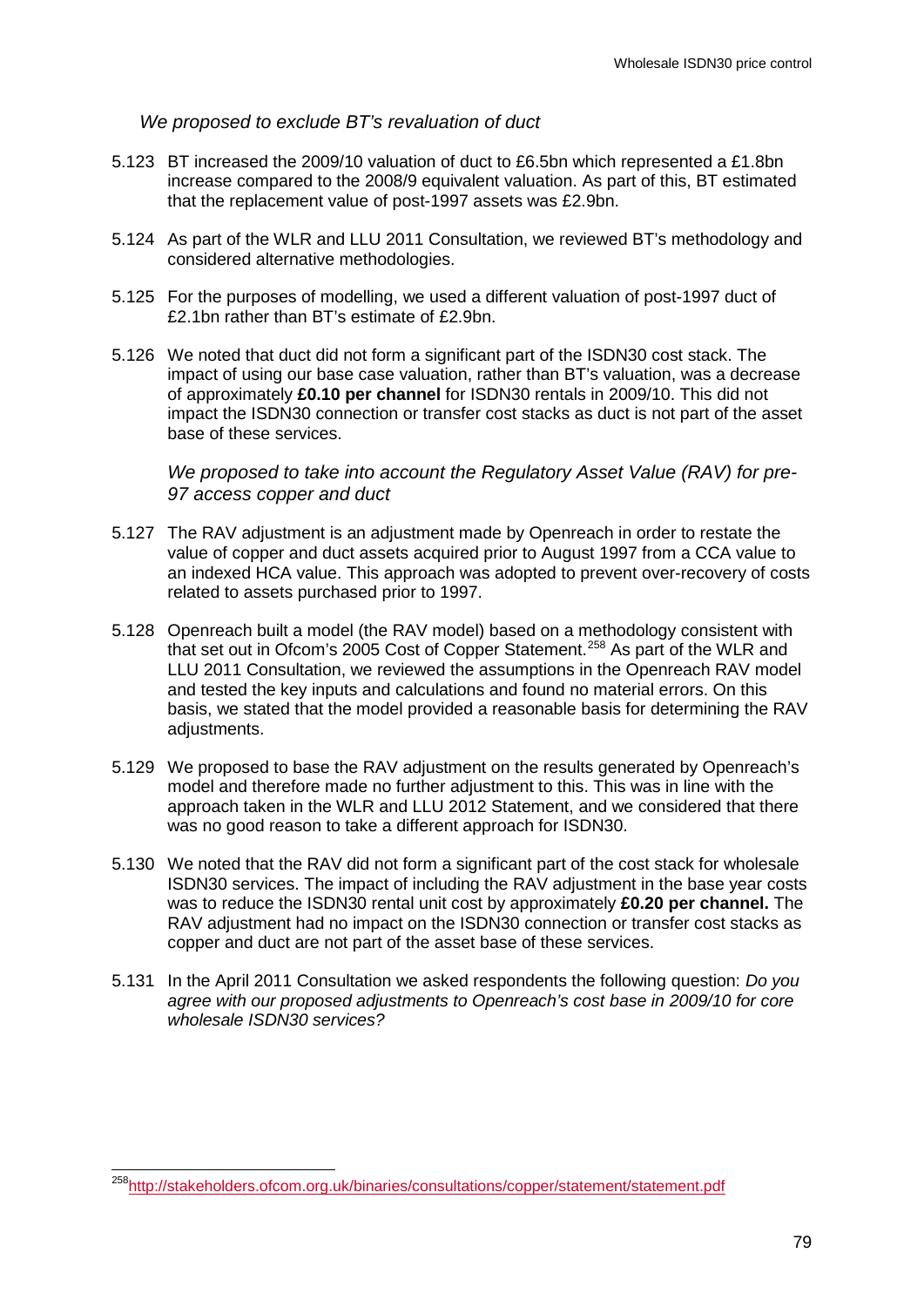# April 2011 Consultation responses

- 5.132 C&WW agreed with Ofcom's adjustments to Openreach's cost base in 2009/10. In particular it supported the decision to exclude BT's duct revaluation figures.<sup>[259](#page-81-0)</sup>
- 5.133 Openreach agreed with our proposed approach of adjusting the NRC/GRC ratio of heavily depreciated assets. It noted that 47% represented a reasonable approximation of the steady state, although argued that anything further from 50% would be disproportionate.<sup>[260](#page-82-0)</sup>
- 5.134 Openreach disagreed with our approach to the valuation of duct assets. It proposed that Ofcom returned to a full CCA approach instead of applying the RAV adjustment. [261](#page-82-0) As the approach taken in our April 2011 Consultation followed the approach taken in the WLR and LLU 2011 Consultation, Openreach responded more fully on the issues of RAV and Duct in its response to the WLR and LLU 2011 Consultation, and it referred readers to this.
- 5.135 Openreach also noted that Ofcom did not include pension deficit repair payments in its cost model. Openreach argued that these are a cost of BT doing business going forward and that insofar as they were efficiently incurred, they should be included when calculating the cost of ISDN30 wholesale services.<sup>[262](#page-82-0)</sup>

# Our response

### *We have made a steady state adjustment*

5.136 There is broad agreement for our approach to estimating a steady state of Openreach's ISDN30 assets. We have uplifted the NRC of the heavily depreciated assets from 47% to 50%; consistent with the approach taken in the WBA 2012 Statement. We discuss our approach to the NRC/GRC adjustment further in Section 3 and Annex 3.

### *We excluded BT's duct revaluation and forecast RAV using an estimate of RPI*

- 5.137 As explained in the April 2011 Consultation, the approach to duct and RAV does not have a significant impact on the cost stack for ISDN30 rentals, and has no impact on the cost stack for ISDN30 connections or transfers.
- 5.138 Openreach and other stakeholders responded in detail on the proposed treatment of duct and RAV as part of the WLR and LLU 2011 Consultation, therefore we have dealt with their responses in the WLR and LLU 2012 Statement. We refer readers to Annex 1 of that Statement for a detailed discussion of this.
- 5.139 In summary, we undertook a review of our treatment of the value of duct to be used as an input to the charge controls. This review included a re-assessment of the 2005 review on the RAV of Openreach access assets. The RAV established a valuation of

<span id="page-82-0"></span><sup>&</sup>lt;sup>259</sup> C&WW response to our April 2011 Consultation, see p. 9 at<br>http://stakeholders.ofcom.org.uk/binaries/consultations/isdn30-2011/responses/cw.pdf 200<br><sup>200</sup>Openreach response to our April 2011 Consultation, see para. 55 to 56 at

<span id="page-82-1"></span><http://stakeholders.ofcom.org.uk/binaries/consultations/isdn30-2011/responses/Openreach.pdf><br><sup>261</sup>Openreach response to our April 2011 Consultation, see para. 57 to 62 at<br>http://stakeholders.ofcom.org.uk/binaries/consultati

http://stakeholders.org.uk/binaries/islnamaries/consultation.com/integral.pdf 262Openreach response to our April 2011 Consultation, see para. 63 at

<http://stakeholders.ofcom.org.uk/binaries/consultations/isdn30-2011/responses/Openreach.pdf>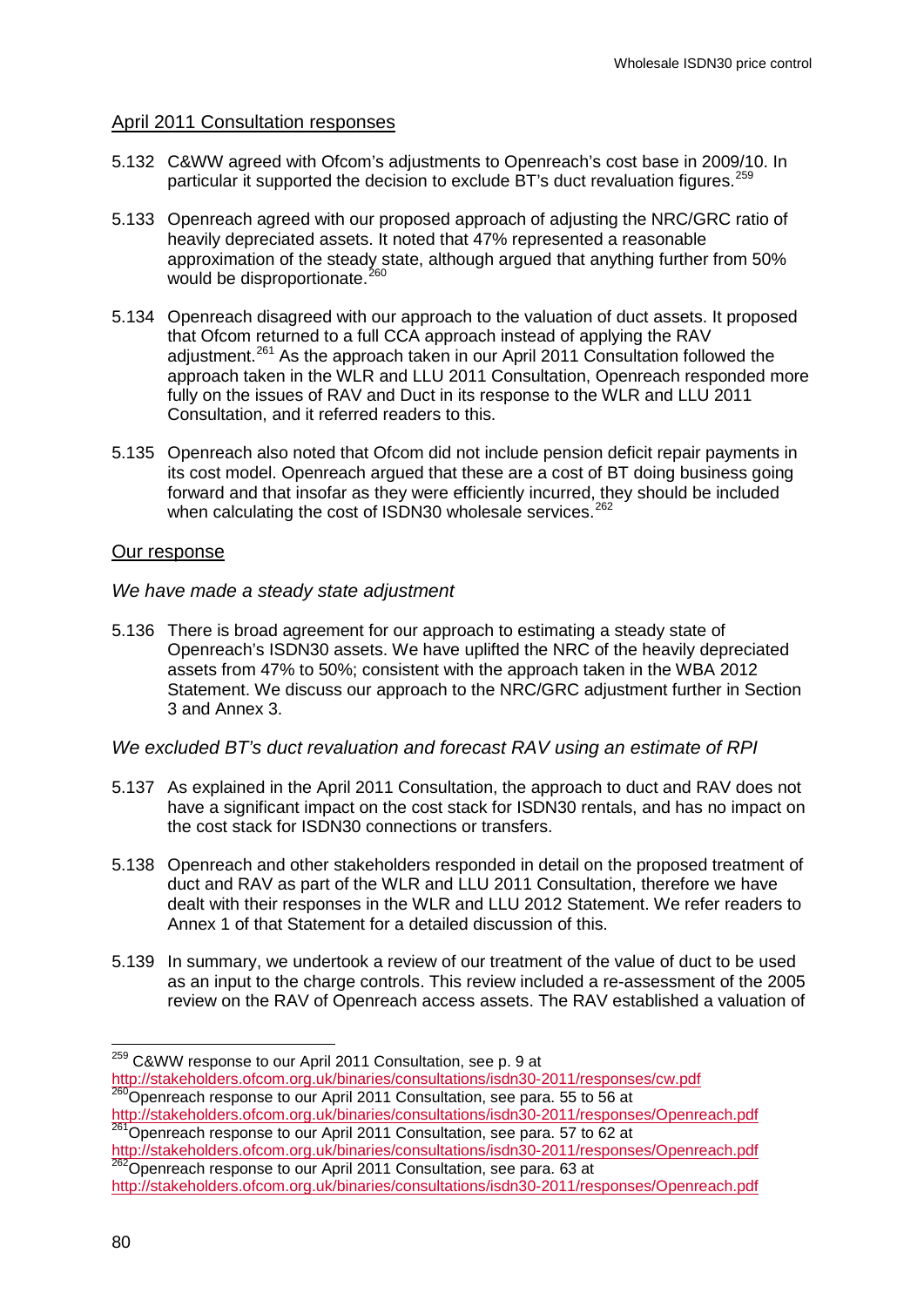assets deployed before August 1997 on a HCA basis (indexed by RPI), and assets deployed since August 1997 on a CCA replacement cost basis.

- 5.140 As set out in Section 3, and Annex 1 to the WLR and LLU 2012 Statement, we consider that the RAV methodology established in 2005 remains appropriate (i.e. to value pre-1997 assets on a HCA basis, indexed by RPI).
- 5.141 Our assessment of BT's revision of the value of post August 1997 duct is that it does not represent a reliable estimate of the CCA value for the purpose of setting regulated charges. Accordingly, we have decided to estimate the value of post August 1997 duct through a RPI indexation of BT duct expenditure since August 1997.

### *We have excluded pension deficit repair payments*

- 5.142 We have not included costs related to the repair of BT's pension deficit in the cost stack for ISDN30 services. In excluding such costs, we have been consistent with our pensions review Statement<sup>[263](#page-82-1)</sup> (the Pensions Review) which we published in December 2010. This contained our pensions cost quidelines<sup>[264](#page-83-0)</sup> (the Pension Guidelines) which set out our general policy as to the approach we normally expect to take in relation to the treatment of BT's pension costs when assessing the efficiently incurred costs of providing relevant regulated products or services.
- 5.143 In the Pensions Review, we explained that, while we expect the Pension Guidelines to form an important consideration in relevant cases, we intend to apply the Pension Guidelines on a case-by-case basis and will always act consistently with our duties and applicable legal tests under the Act. Although the Pension Guidelines set out the approach that we would normally expect to take, each case will be considered on its own merits.
- 5.144 As specified in the Pensions Review, if we decide to depart from the Pension Guidelines in a particular case, we will set out our reasons for doing so. As a general rule, unless we consider that there has been a material change in the circumstances and background considered as part of our review, we are not expecting to depart from the Pension Guidelines.
- 5.145 As BT acknowledges, the arguments it raised in response to the ISDN30 charge control are not new. We consider that these arguments have been dealt with in the Pensions Review.
- 5.146 We do not consider that there are any factors relating to the ISDN30 charge control in particular which would support the adoption of an approach other than expressed in our Pension Guidelines. In addition, BT has not provided any new evidence to demonstrate that there has been a material change in the circumstances since the Pensions Review concluded in December 2010.
- 5.147 We also summarised our view on the points reiterated by BT in the WBA 2011 Statement.<sup>[265](#page-83-0)</sup> However, we refer readers to the appropriate sections of the Pensions Review for our detailed analysis.<sup>[266](#page-83-0)</sup>

<span id="page-83-1"></span><span id="page-83-0"></span><sup>&</sup>lt;sup>263</sup> <http://stakeholders.ofcom.org.uk/binaries/consultations/btpensions/statement/statement.pdf><br><sup>264</sup> See annex 1 at:

<http://stakeholders.ofcom.org.uk/binaries/consultations/btpensions/statement/statement.pdf>  $265$  See annex 3 at:

[http://stakeholders.ofcom.org.uk/binaries/consultations/823069/statement/statement.pdf.](http://stakeholders.ofcom.org.uk/binaries/consultations/823069/statement/statement.pdf) We note that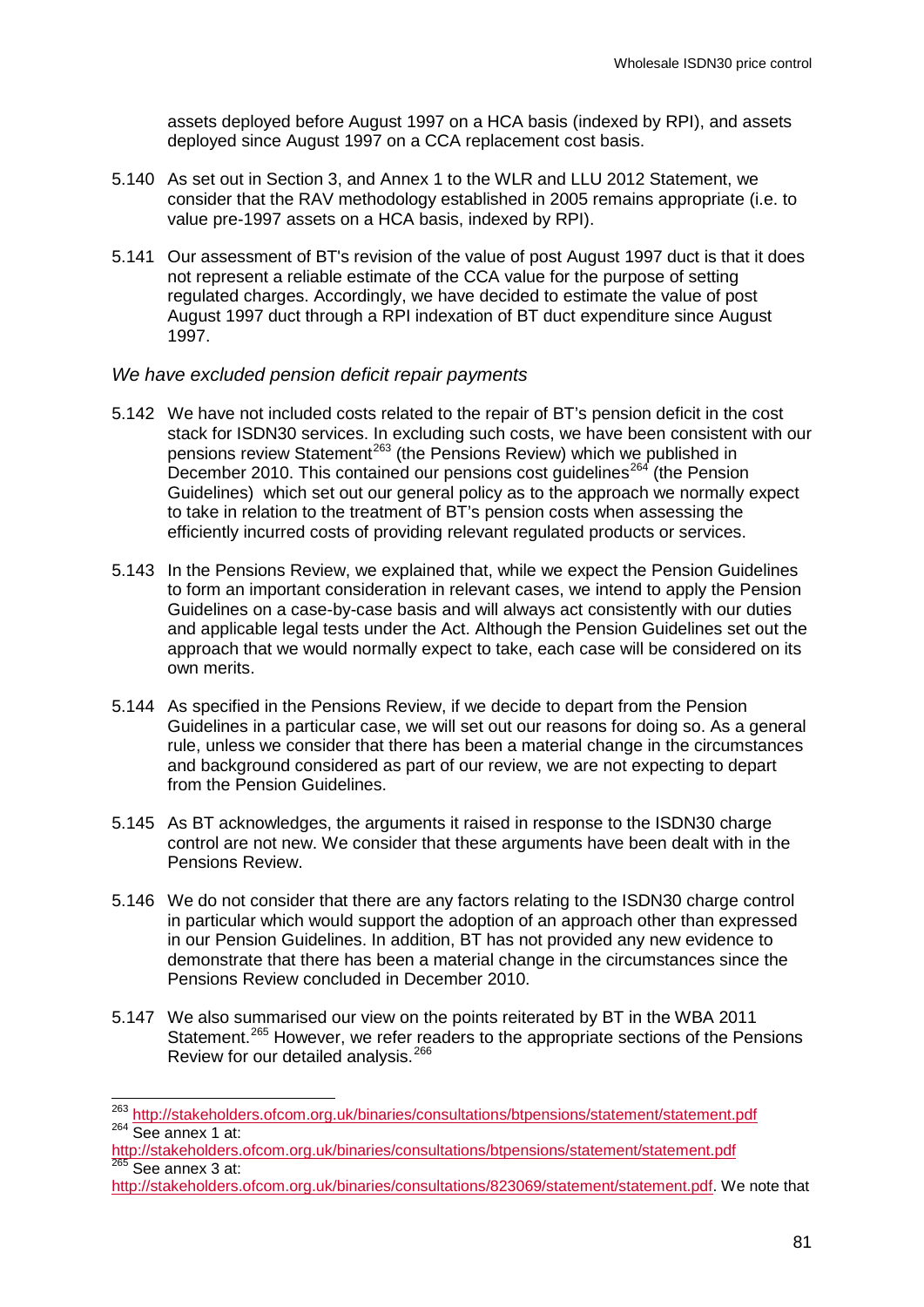#### Our conclusion

- <span id="page-84-0"></span>5.148 We have used 2010/11 as the base year for the purposes of establishing the costs of wholesale ISDN30 services.
- 5.149 We have adjusted the NRC/GRC ratio of heavily depreciated assets in 2010/11 to 50% to approximate a steady state. This is discussed in more detail Section 3.
- 5.150 We have excluded BT's revaluation of duct and have used an estimate of RPI to forecast both the post-97 duct and RAV.
- 5.151 For the reasons set out above, and in the Pensions Review and WBA 2011 Statement, we continue to exclude pension deficit repair payments from the cost stack of ISDN30 wholesale services.

# **We forecast costs to 2013/14**

#### Our April 2011 Consultation proposals

5.152 In our April 2011 Consultation, we stated that we were forecasting costs to 2013/14. In order to do this we needed to consider a number of assumptions. [Table 5.8](#page-85-0) below identifies the key assumptions we used in this Statement, provides a short description for these and shows the level of such assumptions used in the Ofcom base case scenario as set out in the April 2011 Consultation.

-

Ofcom's approach to pension deficit repair payments is under appeal by BT: Competition Appeal Tribunal, case 1187/3/3/11.

<sup>266</sup>We note that BT has appealed the WBA 2011 Statement and has challenged in that appeal Ofcom's decision not to allow recovery of PDRs. That appeal is currently being heard by the CAT and CC.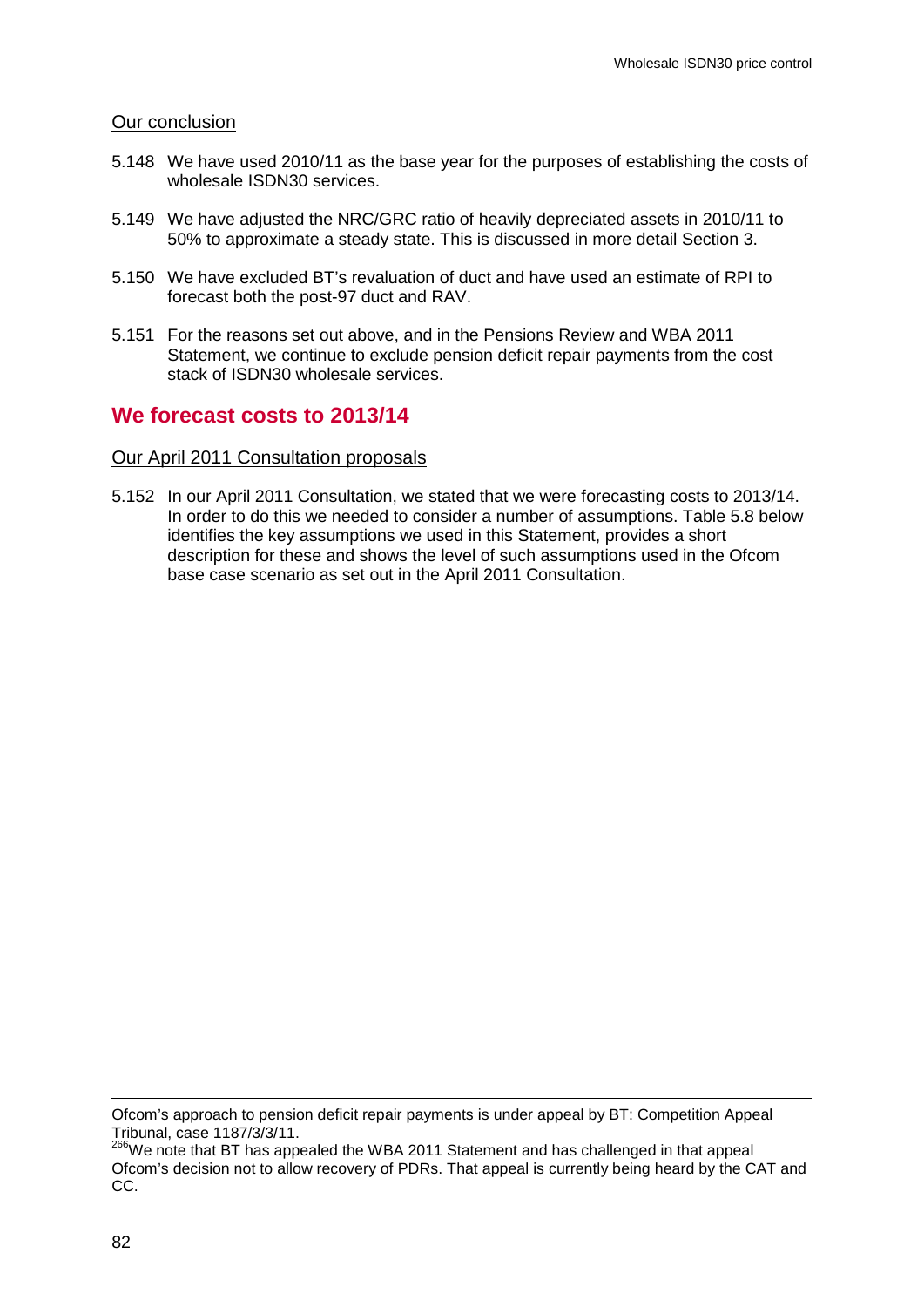| <b>Key assumption</b>                         | <b>Consultation</b><br>proposal       | <b>Statement</b>                      | <b>Description</b>                                                                                                                                                                                                                                                                                       |  |
|-----------------------------------------------|---------------------------------------|---------------------------------------|----------------------------------------------------------------------------------------------------------------------------------------------------------------------------------------------------------------------------------------------------------------------------------------------------------|--|
| Wholesale<br>ISDN30 volume<br>forecasts       | 19% reduction by<br>2013/14 (rentals) | 19% reduction by<br>2013/14 (rentals) | Volume forecasts for wholesale ISDN30<br>connections, rentals and transfers. No<br>change in the total reduction, however it<br>is now calculated from 2010/11 to<br>2013/14 (rather than 09/10 to 13/14).                                                                                               |  |
| Steady state<br>adjustment                    | $NRC/GRC = 47%$                       | $NRC/GRC = 50%$                       | We have uplifted the NRC of line-cards<br>and access electronics to 50% of the<br>GRC and calculated depreciation on the<br>GRC based on Openreach's accounting<br>asset lives. This is consistent with the<br>approach taken in the WBA 2011<br>Statement.                                              |  |
| Asset volume<br>elasticities (AVEs)           | 0.5 (access<br>electronics)           | 0.5 (access<br>electronics)           | % change in the gross replacement costs<br>of assets for a 1% change in volumes.                                                                                                                                                                                                                         |  |
|                                               | 1 (line-cards)                        | 1 (line-cards)                        | We have applied this assumption to<br>forecast the adjusted asset costs for<br>access electronics and line-cards.                                                                                                                                                                                        |  |
| Capital<br>expenditure<br>(capex)             | Varies each year                      | Varies each year                      | For modelling purposes we have<br>assumed capex (for access electronics<br>and line-cards) is equal to depreciation in<br>the first year of the proposed charge<br>control. We have then forecast these<br>forward by taking into account changes in<br>the volume of core wholesale ISDN30<br>services. |  |
|                                               |                                       |                                       | All other capex is forecast in line with the<br>Cost Forecast model.                                                                                                                                                                                                                                     |  |
| <b>Efficiency gains</b>                       | 4.5% (net)                            | 4.5% (net)                            | Openreach's expected efficiency savings<br>in each year of the proposed charge<br>control period.                                                                                                                                                                                                        |  |
| Weighted average<br>cost of capital<br>(WACC) | 9.3%                                  | 9.7%                                  | The WACC is used to calculate the return<br>on capital employed (ROCE) which is<br>added into the cost stack of individual<br>services. The change reflects an update<br>of the 'rest of BT' WACC estimated in the<br>WBA 2011 Statement.                                                                |  |
| Inflation rate                                | 2.5% (operating<br>costs)             | 2.5% (operating<br>costs)             | The Cost Forecast model forecasts costs<br>in nominal terms. We therefore have to<br>assume an appropriate rate of inflation for<br>Openreach's input costs.                                                                                                                                             |  |
|                                               | 3% (pay costs)                        | 3% (pay costs)                        |                                                                                                                                                                                                                                                                                                          |  |
| Asset price<br>inflation                      | RPI (varies each<br>year)             | RPI (varies each<br>year)             | The RAV model and Cost Allocation<br>model assume that asset prices increase<br>in line with RPI. We have updated the<br>RPI forecasts in each year to reflect<br>revised HM Treasury forecasts.                                                                                                         |  |

# <span id="page-85-0"></span>**Table 5.8 Ofcom proposed modelling assumptions for wholesale ISDN30 rental costs**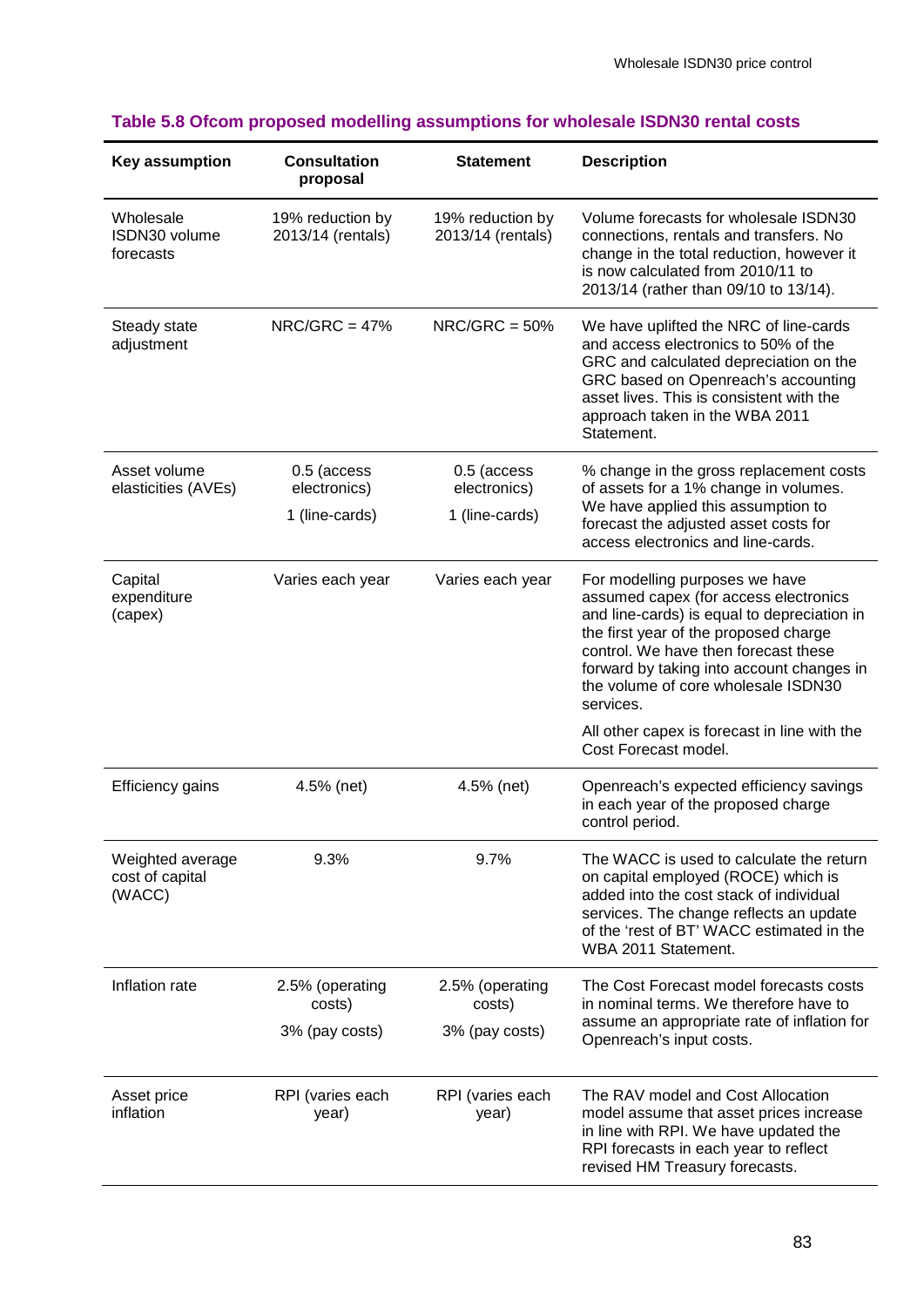5.153 We discuss each decision in turn below, and set out the responses received and our conclusion on each issue. We set out the modelling implications of these decisions in detail in Annex 3.

### **We have forecast volumes of wholesale ISDN30 services in two stages**

### Our April 2011 Consultation proposals

*We estimated that volumes of wholesale ISDN30 rentals would decrease by around 19% from 2009/10 until the end of the charge control in 2013/14*

- 5.154 In our April 2011 Consultation we explained that we would forecast the demand for ISDN30 in two stages:
	- in stage 1 we would forecast volumes at current prices ('stage 1 volume forecast') and estimate the initial values of X for core ISDN30 services using these volume forecasts; and
	- in stage 2 we would adjust the initial volume forecast to account for the impact on demand of our charge control proposals implied by the Xs estimated in stage 1 ('stage 2 volume forecast'). $^{267}$  $^{267}$  $^{267}$
- 5.155 We indicated that to estimate our Stage 1 volume forecast we used several sources of information available to us, in particular:
	- stakeholder forecasts;
	- $\bullet$  the market research conducted during the Market Review:  $268$
	- external consultants' forecast; and
	- forecasts based on a projection of the volumes trend in 2009 2010 (the latest available volumes information).<sup>[269](#page-86-0)</sup>
- 5.156 We explained that in assessing future ISDN30 volumes we would give more weight to stakeholders' forecasts and the market research conducted during the Market Review. Stakeholders' forecasts represented their view of the future developments in the ISDN30 market and our market research investigated ISDN30 customers' responsiveness to price changes and future demand expectations.<sup>[270](#page-86-0)</sup>
- 5.157 We noted that stakeholders' forecasts showed significant variation, with forecasts ranging from 0% to a 50% decline throughout the charge control period, as shown in Table 5.9 below. Our market research found that in 2009 around 14% of ISDN30 users were considering switching away, whereas up to 44% said that they could stop using it by 2013/14. We decided to give more weight to the former figure given that

<span id="page-86-1"></span><span id="page-86-0"></span><sup>&</sup>lt;sup>267</sup>See the April 2011 Consultation paragraph 5.101, available at http://stakeholders.ofcom.org.uk/binaries/consultations/isdn30-2011/summary/isdn30-2011.pdf

<sup>&</sup>lt;sup>268</sup>See<http://stakeholders.ofcom.org.uk/binaries/consultations/isdn30/narrowband.pdf><br><sup>269</sup>See the April 2011 Consultation paragraph 5.103, available at<br>http://stakeholders.ofcom.org.uk/binaries/consultations/isdn30-2011/

http://stakeholders.org.uk/binaries/islnamics.com/istnamics.com/istnamics-consultations-is-consultations-ison<http://stakeholders.ofcom.org.uk/binaries/consultations/isdn30-2011/summary/isdn30-2011.pdf>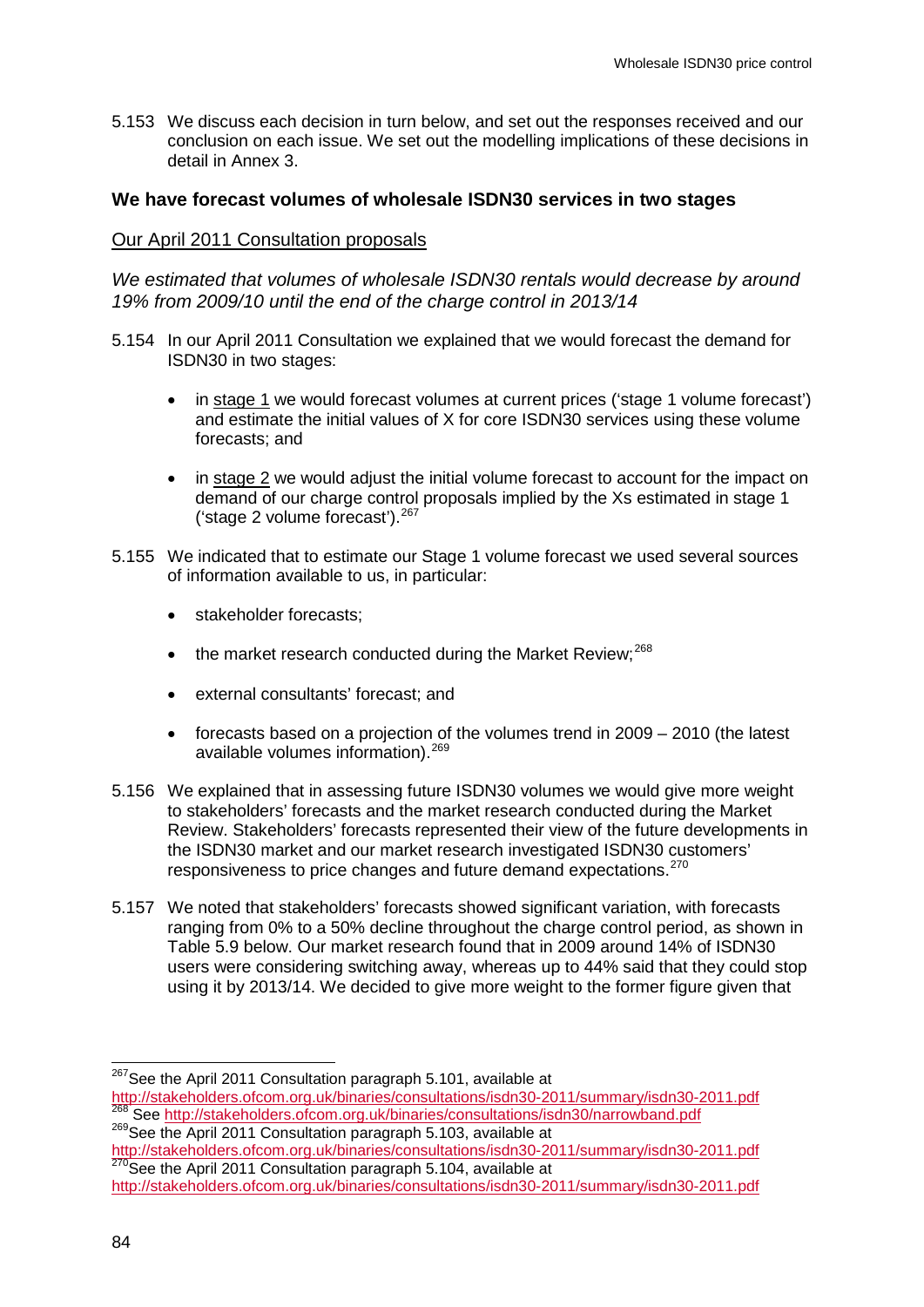we considered it difficult for customers to speculate about their choice of technology five years into the future. $271$ 

- 5.158 Based on all the evidence available to us, we forecast a Stage 1 decline in ISDN30 rental volumes of 27.5% (which is equivalent to 590k channels) from 2009/10 until 2013/14. We considered that this decline was broadly in line with both stakeholders' forecasts and the recent trends in the retail ISDN30 market. Using this volume forecast we estimated the Stage 1 values of X and derived the impact on demand of the resulting change in ISDN30 rental prices.<sup>[272](#page-87-0)</sup>
- 5.159 We estimated that our proposed change in the ISDN30 rental charge would increase demand by around 11.5% (which is equivalent to 179k channels). The impact of our charge control proposals could be disaggregated as follows:
	- the switching of ISDN30 provision from 2Mbit/s PPCs to Openreach's wholesale ISDN30 would increase the Stage 1 volumes forecast by around 0.7%;
	- the increased retail demand from lower ISDN30 prices would increase the Stage 1 volumes forecast by around 5.0%; and
	- the reduction in switching from ISDN30 to IP based alternatives, due to ISDN30's lower prices, would increase the Stage 1 volumes forecast by around  $5.7\%$ .  $273$
- 5.160 Finally, incorporating the above impacts of our charge control proposals in the Stage 1 volumes forecast, we forecast a Stage 2 decline in ISDN30 volumes equal to 19% (which is equivalent to 411k channels) from 2009/10 until 2013/14.[274](#page-87-0)

# *We estimated that volumes of wholesale ISDN30 connections would decrease by around 10% from 2009/10 until the end of the charge control in 2013/14*

- <span id="page-87-2"></span>5.161 We explained that connections volumes were derived in a manner consistent with our forecast of rental volumes in Stage 1 and Stage 2. We derived the Stage 1 connection volumes based on our Stage 1 rental volumes, assuming that the difference between the rental volumes of two consecutive years would be equal to the amount of gross connections less churn. To estimate the level of churn, we calculated the average churn rate in the period 2004/05 to 2009/10 and applied it for each year of the charge control. We obtained the Stage 2 connection volumes applying this same methodology to our Stage 2 rentals volume forecasts. Our approach is explained further in Annex  $5.^{27}$
- 5.162 We estimated a Stage 2 decline in wholesale ISDN30 gross connection volumes of around 10% from 2009/10 until the end of the charge control in 2013/14.[276](#page-87-0)

<span id="page-87-1"></span><http://stakeholders.ofcom.org.uk/binaries/consultations/isdn30-2011/summary/isdn30-2011.pdf> <sup>273</sup>See the April 2011 Consultation paragraph 5.106, available at

<sup>&</sup>lt;sup>271</sup>See the April 2011 Consultation paragraph 5.104, available at

<span id="page-87-0"></span><http://stakeholders.ofcom.org.uk/binaries/consultations/isdn30-2011/summary/isdn30-2011.pdf> <sup>272</sup>See the April 2011 Consultation paragraph 5.105, available at

<http://stakeholders.ofcom.org.uk/binaries/consultations/isdn30-2011/summary/isdn30-2011.pdf> <sup>274</sup>See the April 2011 Consultation paragraph 5.107, available at

<http://stakeholders.ofcom.org.uk/binaries/consultations/isdn30-2011/summary/isdn30-2011.pdf> <sup>275</sup>See the April 2011 Consultation paragraph 5.109-5.111, available at http://stakeholders.ofcom.org.uk/binaries/consultations/i

 $\frac{276}{276}$ See the April 2011 Consultation paragraph 5.112, available at

<http://stakeholders.ofcom.org.uk/binaries/consultations/isdn30-2011/summary/isdn30-2011.pdf>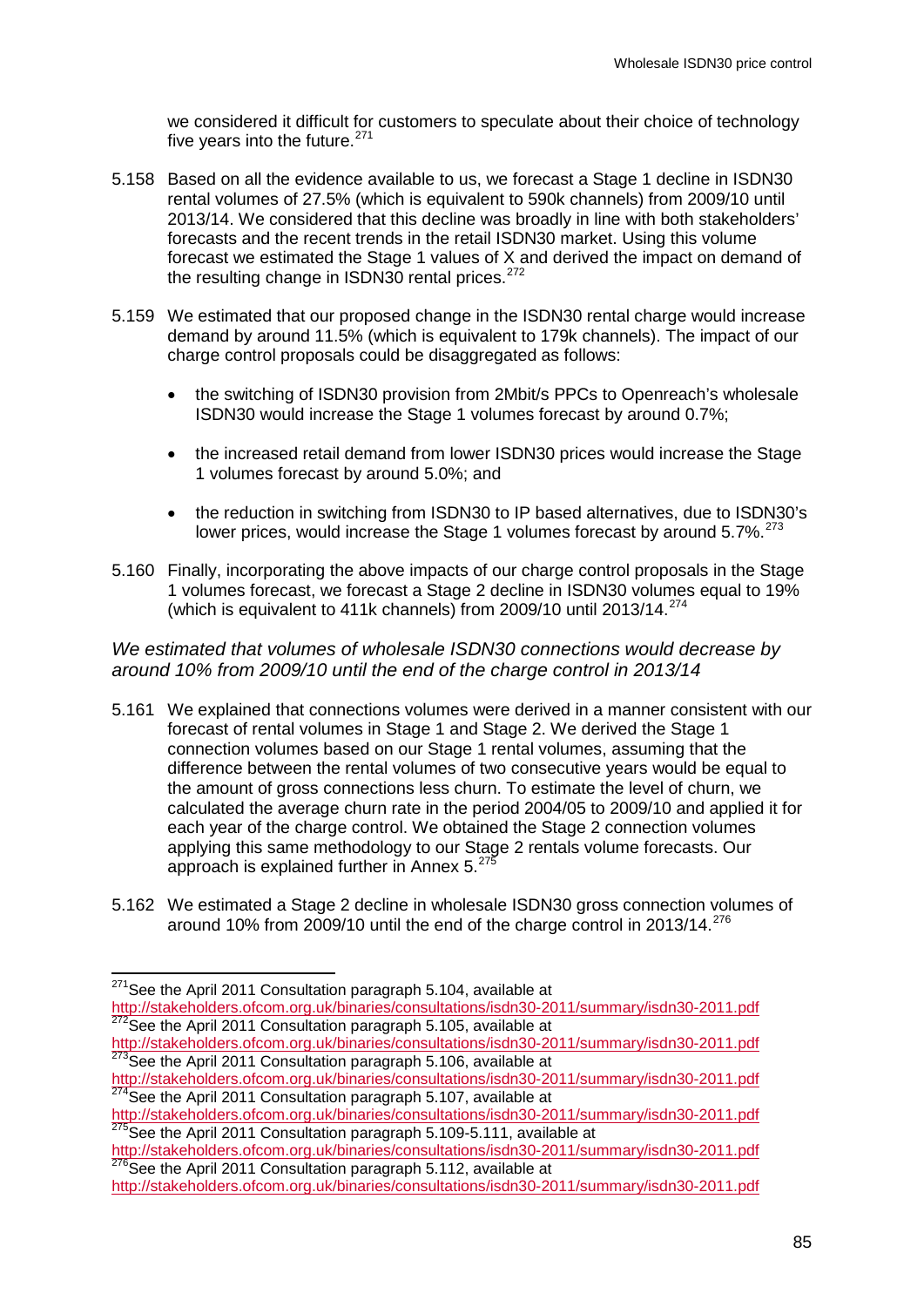# *We estimated that volumes of wholesale ISDN30 transfer services would decrease by around 7.5% from 2009/10 until the end of the charge control in 2013/14*

- 5.163 In the case of transfers, we explained that the likely decline in volumes was less clear cut. On the one hand, the fact that transfers volumes should be correlated with the size of a shrinking ISDN30 market suggested that transfers volumes should decline. On the other hand, we argued that it was also possible that transfers volumes would remain fairly stable as re-sellers were expected to compete more aggressively for the remaining ISDN30 customers. We indicated that this outcome had been observed in the recent past, with transfer volumes increasing during the economic recession.<sup>[277](#page-87-1)</sup>
- 5.164 In light of the above, and bearing in mind that we had estimated a 19% decline in rentals, we assumed a smaller decline of  $7.5\%$  in transfers volumes.<sup>[278](#page-88-0)</sup>
- 5.165 In the April 2011 Consultation we asked respondents the following question: *Do you agree with our volume forecasts for wholesale ISDN30 rental, connection and transfer services? If not, please explain why.*

### April 2011 Consultation responses

- <span id="page-88-2"></span>5.166 We received several responses from stakeholders. FCS agreed that a large base of ISDN30 customers would remain for at least the life of the new control.[279](#page-88-0) C&WW indicated that it had no reason to doubt that our figures provided a reasonable estimate of possible future ISDN30 volumes and that they were content to accept our view of market volumes.[280](#page-88-0)
- 5.167 Openreach recognised that forecasting ISDN30 volumes was a difficult task. It considered that our two-stage approach went some way to overcoming these difficulties. However, Openreach also expressed concern regarding the treatment of uncertainty in our approach. According to Openreach, although our Stage 2 forecasts sought to take into account the impact on volumes of our charge control proposals, they did not take account of, "*the additional uncertainty arising from the imposition of the charge control*". Openreach therefore considered both that our volume forecast for core ISDN30 services was too high and that the consequences of the value of X being set too high or too low were asymmetric. In particular, setting too tight a control would in its view divert investment into a legacy technology, impeding switching to a newer and superior technology. In contrast, a looser control would have limited detrimental consequences as ISDN30 was approaching the end of its life and the adoption of emerging substitutes would be encouraged. Openreach considered that such asymmetric risks should be considered alongside our demand forecasts.<sup>[281](#page-88-0)</sup>
- <span id="page-88-3"></span><span id="page-88-1"></span>5.168 Verizon agreed with us that there would be a decrease in ISDN30 demand over the period of the charge control as customers increasingly chose IP based alternatives. However, it noted that although it had seen an increase in demand for IP products in the recent past, this additional demand had come from new rather than existing

<span id="page-88-0"></span><sup>&</sup>lt;sup>277</sup>See the April 2011 Consultation paragraph 5.113-5.114, available at <http://stakeholders.ofcom.org.uk/binaries/consultations/isdn30-2011/summary/isdn30-2011.pdf> <sup>278</sup>See the April 2011 Consultation paragraph 5.115, available at <http://stakeholders.ofcom.org.uk/binaries/consultations/isdn30-2011/summary/isdn30-2011.pdf> <sup>279</sup> FCS response to our April 2011 Consultation, see p. 2 at

<http://stakeholders.ofcom.org.uk/binaries/consultations/isdn30-2011/responses/FCS.pdf><br>
<sup>280</sup> C&WW response to our April 2011 Consultation, see pp. 9-10 at<br>
http://stakeholders.ofcom.org.uk/binaries/consultations/isdn30-201

<sup>&</sup>lt;sup>281</sup>Openreach response to our April 2011 Consultation, see para. 64-69 at

<http://stakeholders.ofcom.org.uk/binaries/consultations/isdn30-2011/responses/Openreach.pdf>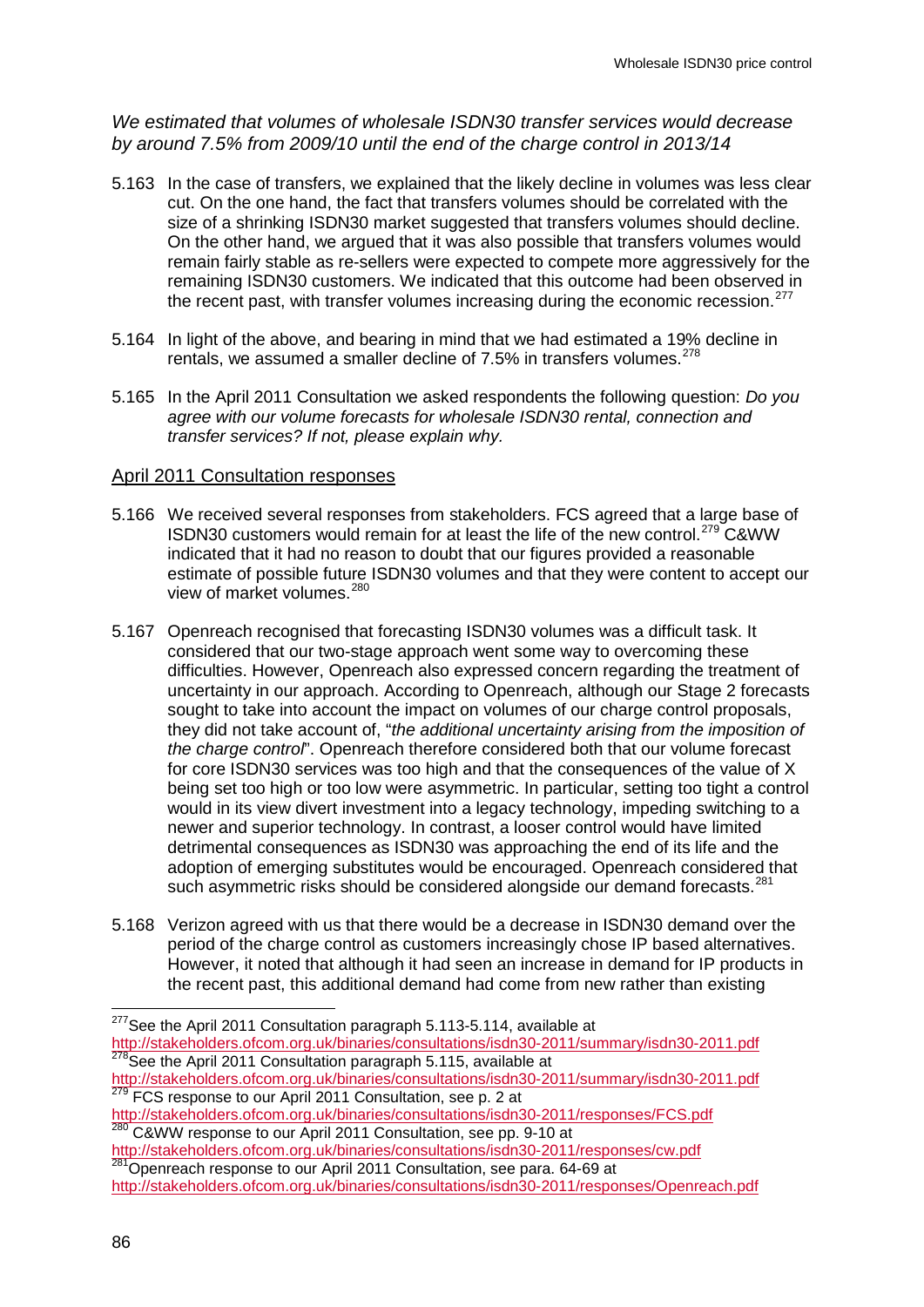ISDN30 customers.[282](#page-88-1)Verizon therefore urged caution in forecasting a too rapid a decline in ISDN30 prices due to switching to IP based alternatives. Verizon considered that for most of its line rental customers, switching to VoIP solutions would not decrease their costs significantly because the most important cost components would remain (i.e. line rental and access costs). While Verizon recognised that with IP solutions usage costs could be reduced slightly, this could be offset by higher Customer Premises Equipment (CPE) costs. In Verizon's view, there was no simple like for like comparison between ISDN30 and IP solutions. However, it considered that a straight cost comparison between the two would "*rarely conclude unequivocally that VoIP is the cheapest option*".[283](#page-89-0)

#### Additional volumes evidence in our December 2011 Consultation

- 5.169 Since the publication of our April 2011 Consultation, we have asked stakeholders to provide additional volume data under formal powers, including an update of their actual and forecast volumes.<sup>[284](#page-89-0)</sup> We already discussed part of this evidence, in particular, the volumes information submitted by Openreach on 9 September 2011 and by OCPs during the course of October as a response to their  $1<sup>st</sup>$  section 135 information request, in our December 2011 Consultation when assessing whether there had been any material changes in ISDN30 markets.<sup>[285](#page-89-0)</sup> In that Consultation we argued that:
	- the 6% decline in ISDN30 volumes in the period from June 2010 to June 2011 was broadly in line with our expectations, representing only a slightly smaller decline than the one projected in the April 2011 Consultation:<sup>[286](#page-89-0)</sup>
	- the new forecasts submitted by CPs projected smaller declines in ISDN30 volumes than they had previously forecasted in the April 2011 Consultation and that this was consistent with smaller levels of switching towards IP products than they had previously anticipated: $287$  and
	- the trend in IP volumes was consistent with the findings in both our ISDN30 2010 Market Review Consultation and Statement.<sup>[288](#page-89-0)</sup>
- 5.170 In the December 2011 Consultation we indicated that we would continue to monitor trends between then and the publication of our Statement.

<span id="page-89-0"></span><sup>&</sup>lt;sup>282</sup> Verizon response to our April 2011 Consultation, see para. 6 at <http://stakeholders.ofcom.org.uk/binaries/consultations/isdn30-2011/responses/Verizon.pdf> <sup>283</sup> Verizon response to our April 2011 Consultation, see para. 7-8 at <http://stakeholders.ofcom.org.uk/binaries/consultations/isdn30-2011/responses/Verizon.pdf><br><sup>284</sup>We requested additional volume information from Openreach on 25 August 2011 (1<sup>st</sup> section 135)

<span id="page-89-1"></span>and 18 January 2012 (3 $^{\text{rd}}$  section 135) and from OCPs on 13 and 14 September 2011 (1 $^{\text{st}}$  section 135) and 18 January 2012 (2<sup>nd</sup> section 135).<br><sup>285</sup>See section 4 of the December 2011 Consultation, available at

<http://stakeholders.ofcom.org.uk/binaries/consultations/isdn30-price-control/summary/condoc.pdf> <sup>286</sup>See the December 2011 Consultation paragraph 4.15 available at

<http://stakeholders.ofcom.org.uk/binaries/consultations/isdn30-price-control/summary/condoc.pdf><br>
<sup>287</sup>See the December 2011 Consultation paragraph 4.16 available at<br>
http://stakeholders.ofcom.org.uk/binaries/consultations/

http://stakeholders.org.uk/binaries/istnamental.com/integrations/ison.pdf 288See the December 2011 Consultation paragraph 4.18 available at

<http://stakeholders.ofcom.org.uk/binaries/consultations/isdn30-price-control/summary/condoc.pdf>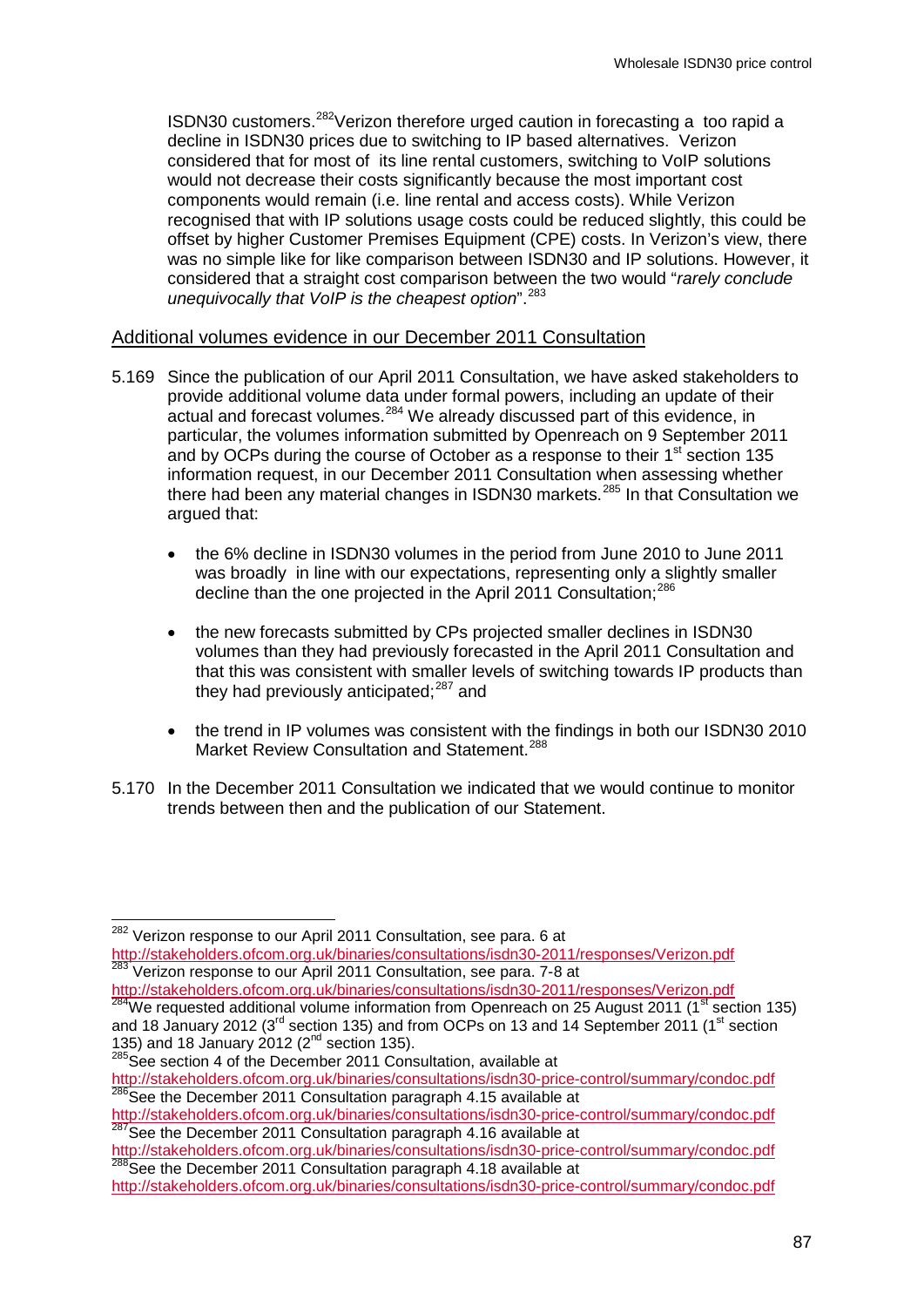# December 2011 Consultation responses

- 5.171 Several of the responses to the December 2011 Consultation commented on our approach to forecasting future ISDN30 volumes. Openreach stated that if we increased our end year volume forecast this, combined with the adoption of a two year charge control, would have the effect of increasing the risk of unintended  $\frac{289}{x}$  $\frac{289}{x}$  $\frac{289}{x}$  consequences.<sup>289</sup> In that situation, Openreach argued that we should take a prudent approach and consider extending the control by an additional year.<sup>[290](#page-90-0)</sup>
- 5.172 C&WW considered that ISDN30 users are more likely to respond to substantial and sudden price changes than to more gradual price reductions (even if the end pricing point was the same in the April and December 2011 Consultations).<sup>[291](#page-90-0)</sup> C&WW stated that consumer behaviour is influenced by both the speed and extent of price reductions, as consumers often may have more muted responses to small price changes than to more significant ones. They argued that larger price variations could result in additional switching towards BT and that this could increase BT's wholesale market share. C&WW considered that our modelling fails to take this into account when assessing the extent of any migration away from alternative infrastructure. In its view, the steeper glide path, resulting from the move from a three to a two year control, as proposed in the December 2011 Consultation, together with the shorter control period, could result in more migrations to BT than that estimated by our models.<sup>[292](#page-90-0)</sup>
- 5.173 Verizon reiterated its view that there is still likely to be significant demand for ISDN30 services from businesses at the end of the next charge control period and that ISDN30 will remain an important offering beyond March 2014.<sup>[293](#page-90-0)</sup>

# Our response and conclusion

# *Responses to our April and December 2011 Consultations*

- 5.174 We note that in the April 2011 Consultation C&WW and FCS broadly agreed with our volumes forecast. Verizon agreed that there would be a decline in ISDN30 services through the period of the control but warned that we should not forecast a too rapid decline in ISDN30.
- 5.175 In the December 2011 Consultation, Verizon similarly agreed that demand for ISDN30 will remain important beyond March 2014. Regarding Openreach's argument that we should adopt a three year control in the event we increased our end year volumes forecast, we note that we have decided to maintain the final year volumes as proposed in our April and December 2011 Consultations (as discussed below in paragraphs [5.192](#page-94-0) to [5.194\)](#page-95-0).

Verizon response to our December 2011 Consultation, page 1-2, available at

<span id="page-90-0"></span><sup>&</sup>lt;sup>289</sup>Openreach response to our December 2011 Consultation, paragraph 4, available at <http://stakeholders.ofcom.org.uk/binaries/consultations/isdn30-price-control/responses/Openreach.pdf> <sup>290</sup>Openreach response to our December 2011 Consultation, paragraph 18, available at

<http://stakeholders.ofcom.org.uk/binaries/consultations/isdn30-price-control/responses/Openreach.pdf> 291 C&WW response to our December 2011 Consultation, page 2, available at

<span id="page-90-1"></span><http://stakeholders.ofcom.org.uk/binaries/consultations/isdn30-price-control/responses/cw.pdf><br>
292 C&WW response to our December 2011 Consultation, page 4, available at<br>
http://stakeholders.ofcom.org.uk/binaries/consultati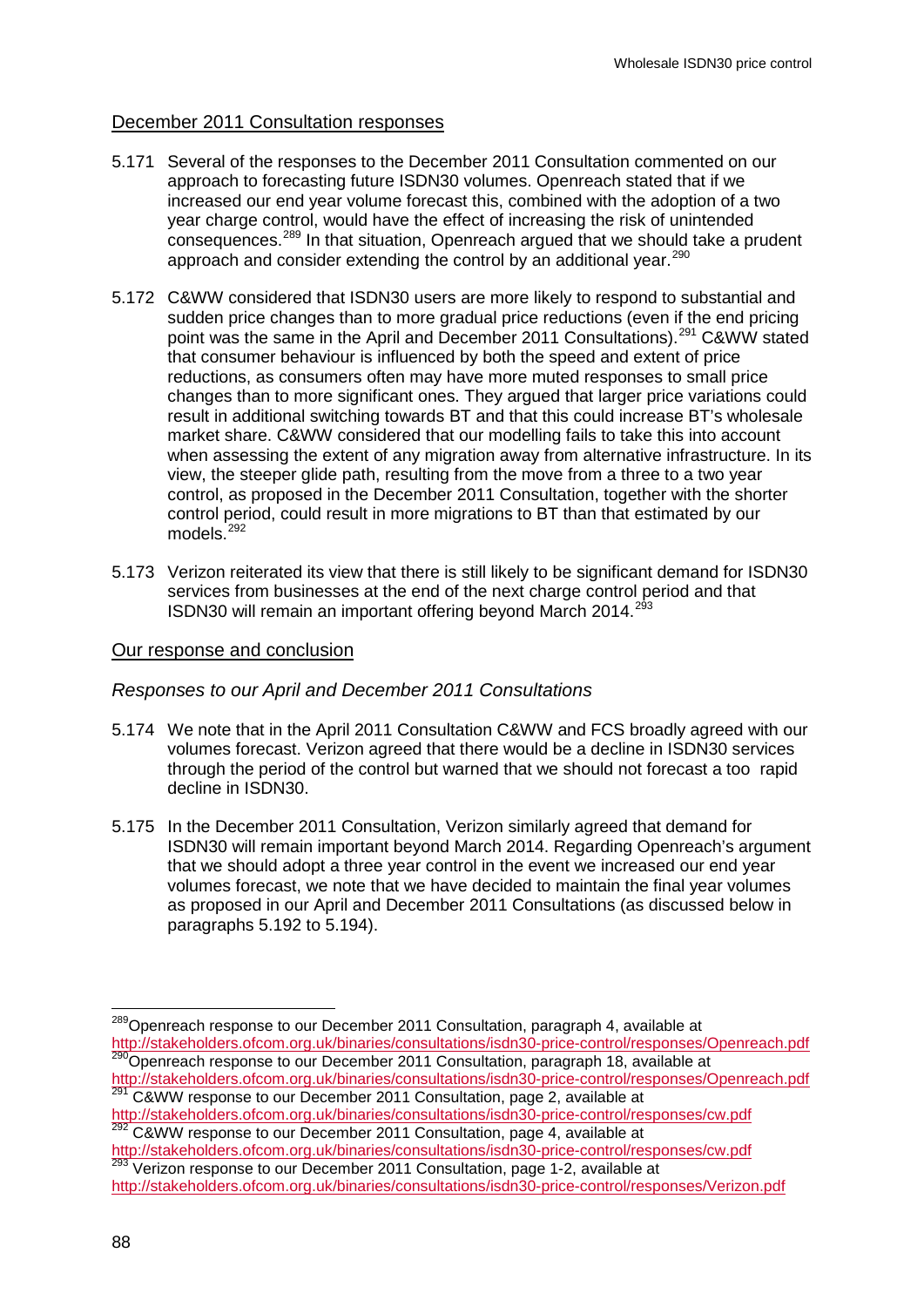5.176 We address the additional comments from C&WW in its response to our December 2011 Consultation and Openreach in its response to our April 2011 Consultation in turn below.

# *Our modelling reflects that consumers may respond more vigorously to larger price decreases in shorter periods of time*

- 5.177 In its response to our December 2011 Consultation, C&WW argues that larger and more rapid price decreases (such as the ones proposed in our December 2011 Consultation) are likely to have a bigger impact on demand than the more gradual price changes proposed in our April 2011 Consultation. It considers that our modelling does not account for this and our proposals in the December 2011 Consultation could therefore result in more switching to BT than estimated by our models.
- 5.178 We consider that our models do reflect to some extent that a shorter control, with steeper price declines, is likely to have a larger impact on demand. In the case of our 'Volumes forecast' model:
	- we estimate that a larger price decline, in a shorter period of time, will reduce the extent of switching from ISDN30 to IP more significantly. In the April 2011 Consultation we estimated that our charge control proposals were likely to reduce switching by 89k channels (5.7% of our Stage 1 volumes forecast), whereas under our current decision this impact is equal to 98k channels (6.3% of our Stage 1 volumes forecast). This results from the modelling assumptions used, as further explained in Annex 5; and
	- we estimate that, as a result of the market expansion effect, there are likely to be more additional channels, in every year of the control, under a two year than a three year control. However, this is offset by the delay in our control and the fact that we have assumed - in line with stakeholders' responses - that the size of the ISDN30 market will decline over the next years due to substitution towards IP based services. For these reasons, we estimate that there are likely to be an additional 65k channels (4.2% of our Stage 1 volumes forecast) as a result of the charge control compared to 78k channels (5.0% of our Stage 1 volumes forecast) in the April 2011 Consultation (see Annex 5).
- 5.179 Overall, under our current decision we estimate that the charge control is likely to result in 163k additional channels (10.9% of our Stage 1 volumes forecast) from the two effects described above, compared to 167k channels (11.5% of our Stage 1 volumes forecast) in the April 2011 Consultation.
- 5.180 In the case of our "Switching model" we disagree with C&WW's view that larger percentage changes in prices should result in further switching from PPCs to ISDN30. Switching from supply using PPCs to Openreach's WLR ISDN30 offering is determined by the CPs using PPCs, rather than end users. We consider that CPs' choice is unlikely to be influenced by the percentage change in WLR ISDN30 prices. Instead, this choice is likely to be determined by how the level of WLR ISDN30 prices compare to the cost of supply using PPCs. Although we have decided to impose a steeper glide path, WLR ISDN30 prices will be above the level we proposed in the April 2011 Consultation throughout the control and therefore this is likely to result in lower levels of switching. For this reason, we have estimated that 6k channels (5% of the channels that would have otherwise been supplied using PPCs) are likely to switch as a result of our control, compared to 11.5k channels (10% of the channels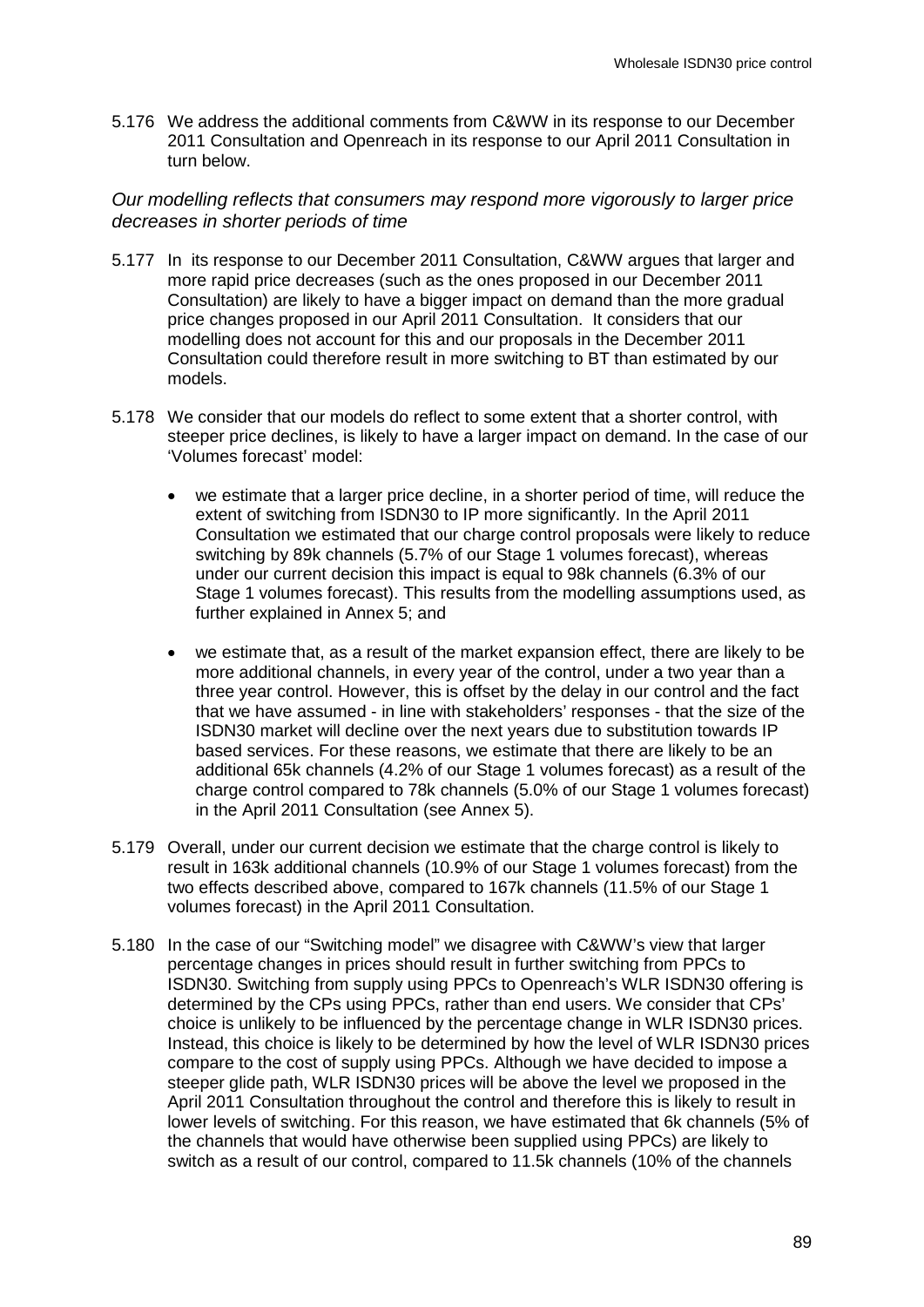that would have otherwise been supplied using PPCs) in the April 2011 Consultation. We discuss this in more detail in Annex 6.

- 5.181 We note, however, that the differences between the impact of our charge control in the April 2011 Consultation and under our current assumptions (both as regards the impacts estimated by our 'Volumes forecast' and 'Switching models') have a marginal effect on the value of X and are diluted by our rounding of X to the next 0.25%.
- 5.182 We disagree with C&WW's view that our control is likely to significantly increase Openreach's wholesale market share. Both Openreach and OCPs are likely to benefit from the increase in retail demand and decrease in switching to IP resulting from our charge control. We have checked that the proposed charge control does not reduce the differential between the price of wholesale ISDN30 and PPCs (the more upstream alternative means of supply) below the difference in their incremental costs. By maintaining a price differential that is as least as large as the difference in the cost of providing the services, the proposed control will maintain incentives for efficient investment in infrastructure.

#### *We have accounted for uncertainty and risk in our volumes forecast*

- 5.183 We consider that any forecast of future volumes will be subject to uncertainty, particularly, in the case of services such as ISDN30 whose demand is expected to change significantly in the near future. We have also tried to account for the impact of our charge control proposals on demand for ISDN30 when modelling future volumes.
- 5.184 We consider that there are additional factors that are likely to mitigate the risk that our volumes forecast will get out of line with future volumes, in particular:
	- the adoption of a two, rather than three, year charge control; and
	- the update in stakeholders volumes (actuals and forecasts), which only dates back to February (see paragraphs [5.188](#page-93-0) to [5.190](#page-94-1) below), and which show that current ISDN30 volumes have been in line with our forecasts.
- 5.185 In our volumes forecast, we have taken account of all the evidence available to us and made reasonable allowance for uncertainties surrounding the likely future ISDN30 volumes.
	- We have used relatively conservative assumptions throughout our volumes modelling; and
	- we have also adjusted the ISDN30 asset base to account for several heavily depreciated assets and this has resulted in a cost increase of £39 per channel in 2010/11.
- 5.186 We therefore disagree with Openreach that we should further account for asymmetric risks by, for example, setting the value of X towards the lower end of our range. We consider that to do so would have important negative consequences, in particular:
	- higher charges for end users; and
	- a distortion of investment incentives on existing wholesale inputs or future technologies if prices are not reflective of the underlying costs of supply.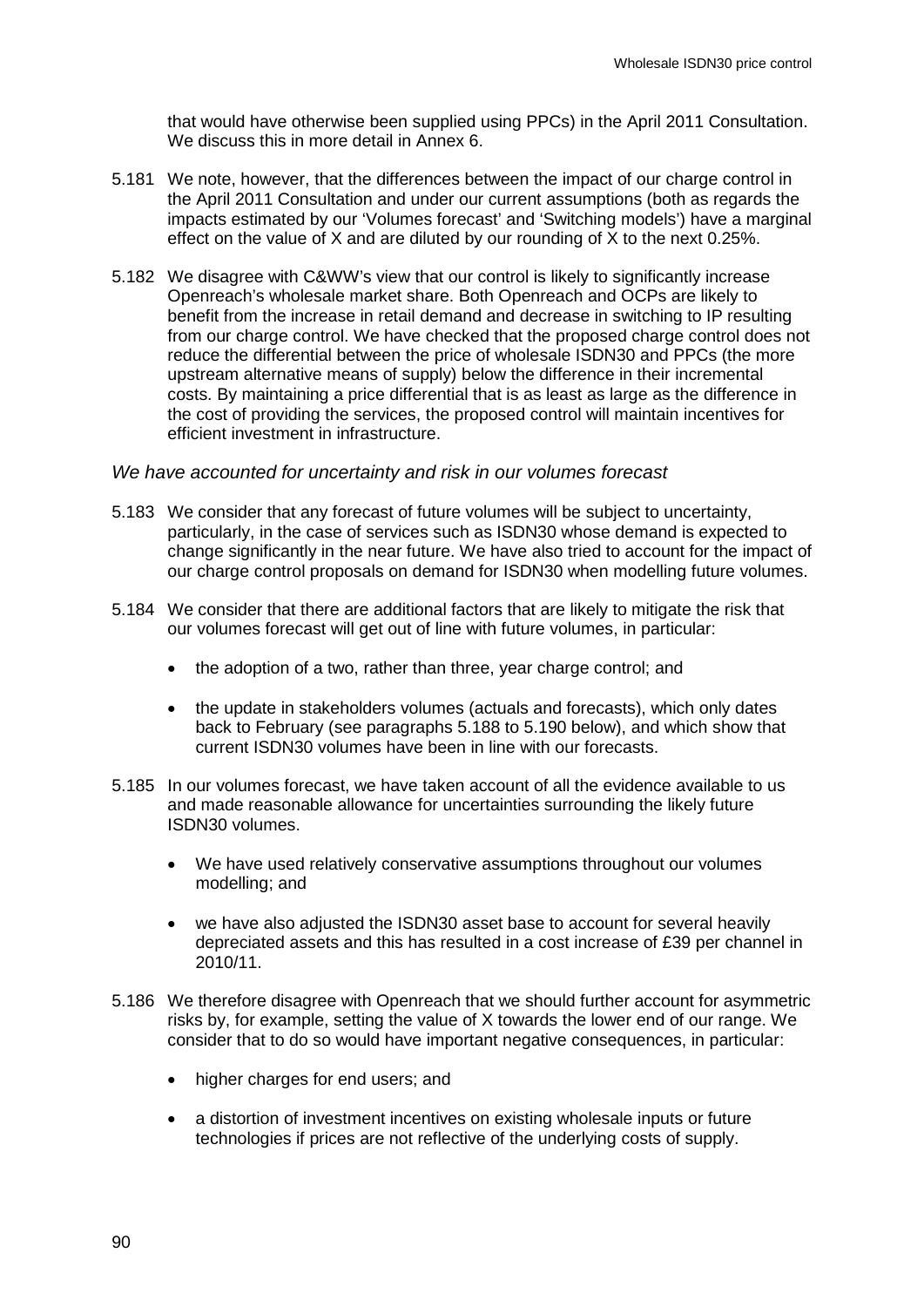# *We consider our volumes forecast is consistent with the available evidence*

- 5.187 Openreach considers that our end year volumes forecast for core ISDN30 services is too high. We disagree with Openreach's view for the following reasons:
	- we have used relatively conservative assumptions when modelling future ISDN30 volumes;
	- C&WW and FCS broadly agreed with our volumes forecast in the April 2011 Consultation and Verizon has warned against forecasting too fast a decline in ISDN30 volumes (see paragraph [5.166](#page-88-2) and [5.168](#page-88-3) above); and
	- our volumes forecast is broadly in line with the latest available evidence on ISDN30 volumes from stakeholders, as well as all other evidence available to us (as discussed in Annex 5).

#### *Additional evidence submitted since our December 2011 Consultation*

- <span id="page-93-0"></span>5.188 Since the December 2011 Consultation we have received further evidence from stakeholders, included in their submissions to our section 135 requests of 18 January 2012. This evidence included, amongst other, an update on ISDN30 volumes for the June, September and December 2011 quarters. We describe this evidence in more detail below.
- 5.189 We note that since the April 2011 Consultation, we have changed the base year of the charge control from 2009/10 to 2010/11 (see paragraph [5.148\)](#page-84-0). To facilitate the comparison between stakeholders' forecasts in the April 2011 Consultation (which used 2009/10 as the base year), their latest forecasts (submitted in response to our 18 January 2012 section 135 information request) and our current ISDN30 volumes forecast (which uses 2010/11 actual volumes as the base year), we have calculated the percentage change in ISDN30 volumes between 2010/11 (our current base year) and 2013/14 (the end year of the control) implied by stakeholders' forecasts in the April 2011 Consultation.<sup>[294](#page-90-1)</sup> We have applied this same adjustment to all the evidence we relied on in the April 2011 Consultation. Table 5.9 shows all the evidence we have relied on in assessing future ISDN30 volumes.

<span id="page-93-1"></span><sup>&</sup>lt;sup>294</sup> We have done this by, firstly, calculating the end year volumes implied by the forecast submitted to the April 2011 Consultation with base on the year 2009/10 (i.e. Mar-10) and, secondly, using this end year volumes to estimate the implied percentage change with respect to current 2010/11 volumes (i.e. Mar-11).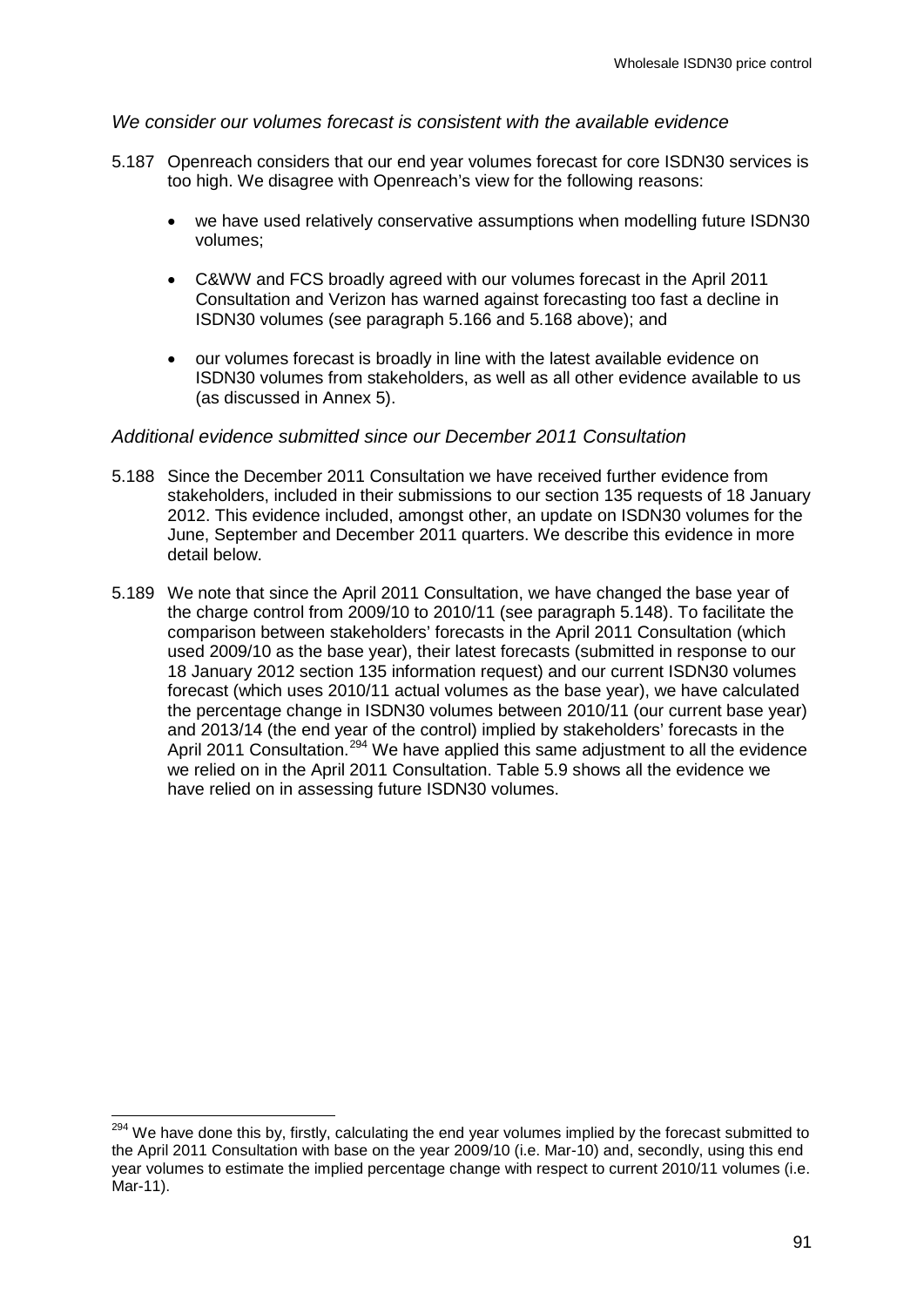|                                              | <b>Range of assumptions</b>              |                                           |  |
|----------------------------------------------|------------------------------------------|-------------------------------------------|--|
|                                              | <b>April 2011</b><br><b>Consultation</b> | Latest                                    |  |
| Stakeholder forecasts                        | $\mathcal{K}$ [0% to -50%]               | $\mathcal{K}$ [0% to -40%] <sup>295</sup> |  |
| Market research                              | $-11\%$ to $-43\%$                       | $-11\%$ to $-43\%^{296}$                  |  |
| External consultants forecast <sup>297</sup> | $\mathcal{K}$ [-20% to -30%]             | $\mathcal{K}$ [-20% to -30%]              |  |

### **Table 5.9 Various forecasts for wholesale ISDN30 rental volumes (change between March 2011 and March 2014)**

- <span id="page-94-1"></span>5.190 As shown in Table 5.9, the latest submissions from stakeholders show that they anticipate smaller declines in ISDN30 volumes than previously forecast. The latest forecasts are more closely aligned with our April 2011 Consultation forecast (that wholesale ISDN30 volumes would decline by 27.5% from 2009/10 to 2013/14, or 27% from 2010/11 to 2013/14).
- 5.191 We have not updated the market research and external consultants' forecasts and for this reason they both show the same percentage decline under the 'April 2011 Consultation' and the 'Latest' column in the table above.<sup>[298](#page-94-2)</sup>

*We estimate that volumes of wholesale ISDN30 rentals will decrease by around 19% by the end of the charge control in 2013/14*

- <span id="page-94-0"></span>5.192 Based on the above evidence, we have decided to maintain the end year (i.e. March 2014) absolute volumes forecast that we proposed in our April 2011 Consultation, for the following reasons:
	- The latest stakeholders' forecasts presented in Table 5.9 above (which show smaller declines in ISDN30 volumes than stakeholders' forecasts in the April 2011 Consultation) have converged towards our forecast in the April 2011 Consultation.
	- Our forecast falls broadly in the middle of the decline predicted by our market research.
	- In the April 2011 Consultation we expected that volumes would decline annually by 7.7% between 2009/10 and 2013/14 (resulting in a 27.5% decline over the period). Maintaining the absolute end year volumes forecast used in the April 2011 Consultation implies that we forecast a circa 10% in ISDN30 volumes

<span id="page-94-2"></span><sup>&</sup>lt;sup>295</sup>Stakeholder's forecasts relate to their submissions during the course of February 2012.<br><sup>296</sup>The figures from the market research relate to the survey conducted in our Market Review,<br>available at http://stakeholders.

<sup>&</sup>lt;sup>297</sup>The external consultants forecasts relate to the third party forecast discussed in our April 2011 Consultation, paragraphs A8.22 to A8.25, available at

<span id="page-94-3"></span>[http://stakeholders.ofcom.org.uk/binaries/consultations/isdn30-2011/summary/isdn30-2011.pdf.](http://stakeholders.ofcom.org.uk/binaries/consultations/isdn30-2011/summary/isdn30-2011.pdf)<br><sup>298</sup>As we discussed in our December 2011 Consultation (see paragraph 4.14 of the December 2011 Consultation, available at [http://stakeholders.ofcom.org.uk/binaries/consultations/isdn30-price](http://stakeholders.ofcom.org.uk/binaries/consultations/isdn30-price-control/summary/condoc.pdf)[control/summary/condoc.pdf\)](http://stakeholders.ofcom.org.uk/binaries/consultations/isdn30-price-control/summary/condoc.pdf), we did not consider it necessary to conduct this survey again. We have not requested additional third party forecasts (as discussed in Annex 5).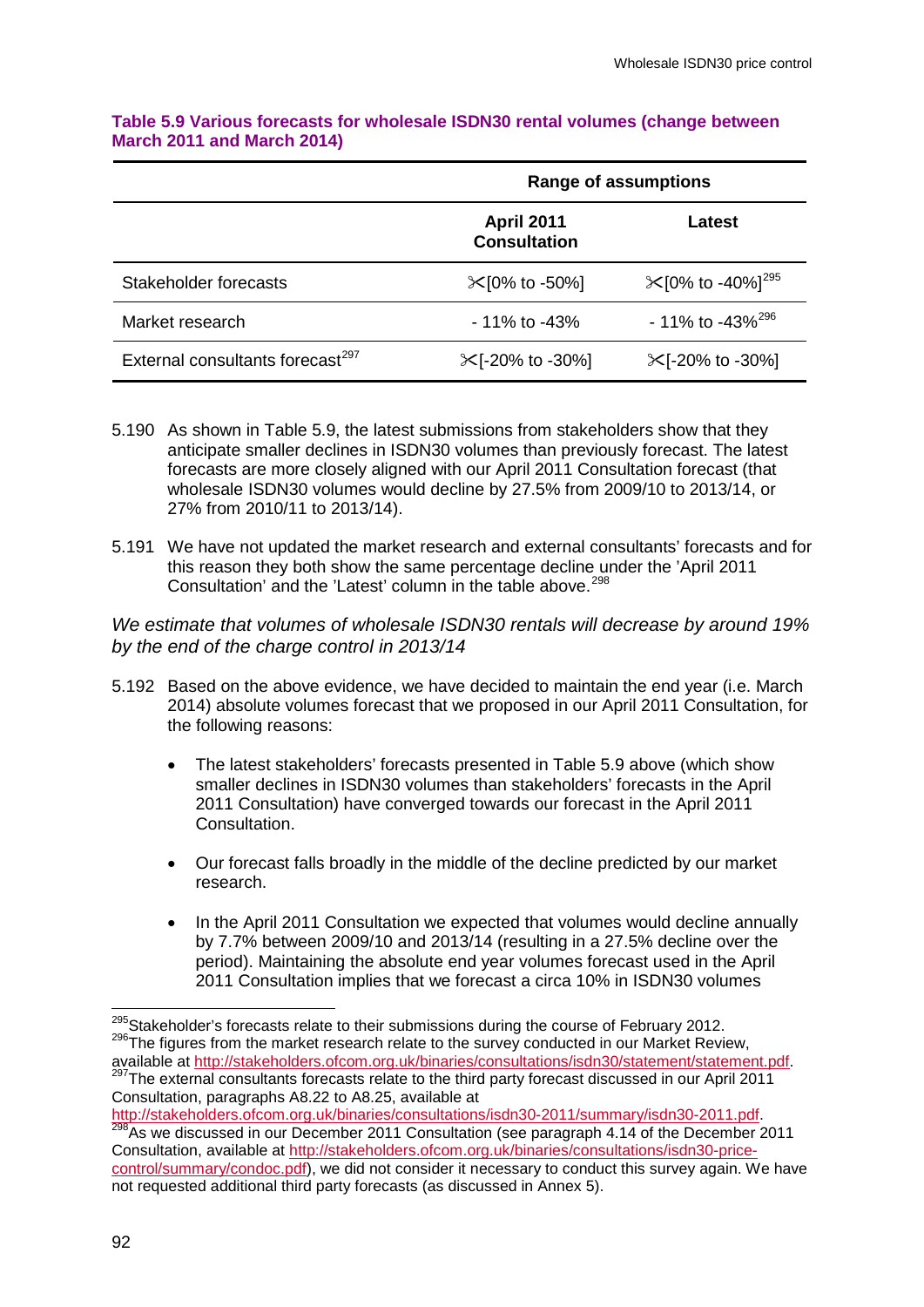between 2010/11 and 2013/14. We acknowledge that during the year 2009/10 to 2010/11, ISDN30 volumes have declined by less than this. However, we consider that there are significant uncertainties surrounding the future development of the ISDN30 market (as shown by the variability in stakeholders' forecasts or the changes in ISDN30's short term trend). In particular, we consider that general economic conditions or an acceleration of switching towards IP could affect ISDN30 in the next two years. For this reason, and in line with our April 2011 Consultation proposals, we have decided to put less weight on ISDN30's short term trend than on stakeholders' forecasts and our market research; and

- We also note that due to the shorter control period adopted, it is less likely that our forecast will become significantly misaligned with the actual volumes. However, if such misalignment occurred, we would be able to correct this in just 23 months.
- 5.193 Adopting the same end year volumes forecast that we proposed in the April 2011 Consultation results in a Stage 1 decline in wholesale ISDN30 volumes of 27% (i.e. 575k channels) from 2010/11 to 2013/14. Using our volume forecasts from Stage 1, we have first estimated the change in the price of wholesale ISDN30 rentals (i.e. the value of X) implied by this initial forecast and we have then calculated the impact of the resulting price decline on demand for wholesale ISDN30 rental services. Based on our analysis, our proposed initial decrease in the rental price would increase our Stage 1 volume forecasts by around 10.9% (which is equivalent to 169k channels). This is for the following reasons:<sup>[299](#page-94-3)</sup>
	- switching of ISDN30 provision from 2Mbit/s PPCs to Openreach's wholesale ISDN30 services. This would increase Stage 1 end year volumes by around  $0.4\%$ ;
	- increased retail demand for ISDN30. This would increase Stage 1 end year volumes by around 4.2%; and
	- reduced switching to IP-based alternatives. We consider that a reduction in the wholesale ISDN30 price is likely to decrease the extent of switching to IP based alternatives, increasing Stage 1 end year volumes by around 6.3%.
- <span id="page-95-0"></span>5.194 Following from the above we have forecasted an overall Stage 2 decline in wholesale ISDN30 rental volumes of 19% (i.e. 406k channels) from 2010/11 to 2013/14 (see Figure 5.2 below).

<span id="page-95-1"></span><sup>&</sup>lt;sup>299</sup> For details of the calculations of the volume effects of our proposed charge control, see Annex 5.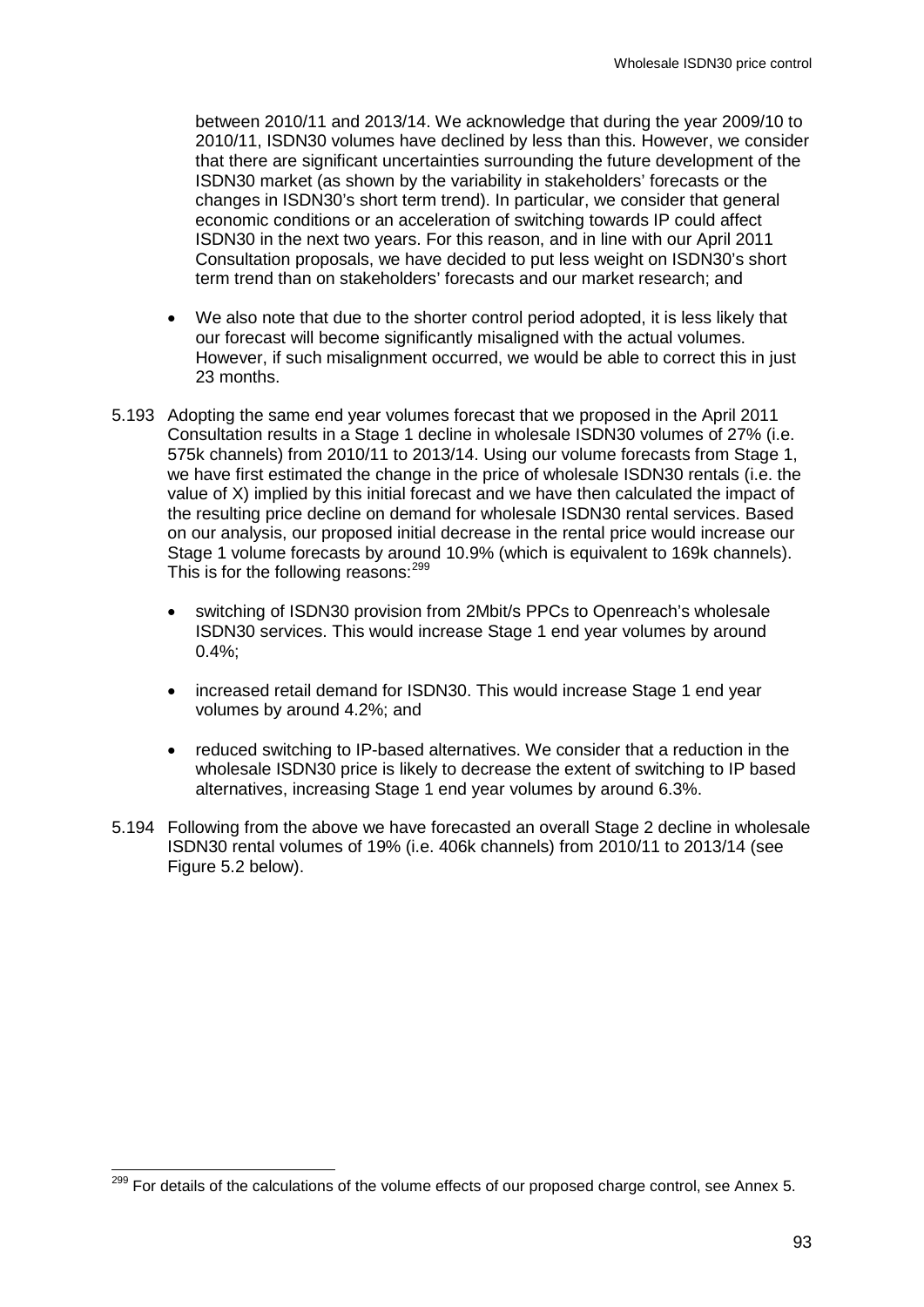

**Figure 5.2 Ofcom volume forecast trend for wholesale ISDN30 rental services (indexed to 100 in 2010/11)**

*We estimate that volumes of wholesale ISDN30 connections will decrease by around 34% by the end of the charge control in 2013/14*

- 5.195 As explained above in paragraph [5.161,](#page-87-2) connections volumes are derived in a manner consistent with our forecast of rental volumes in Stage 1 and Stage 2.
- 5.196 We estimate a Stage 2 decline in wholesale ISDN30 gross connection volumes of around 34% from 2010/11 to 2013/14 (see Figure 5.3 below). The change in our connections forecast, relative to the April 2011 Consultation, is consistent with the view that rental volumes will decline faster over the period 2010/11 – 2013/14, as assumed under our final rentals volumes forecast. We explain how connections volumes are calculated in more detail in Annex 5.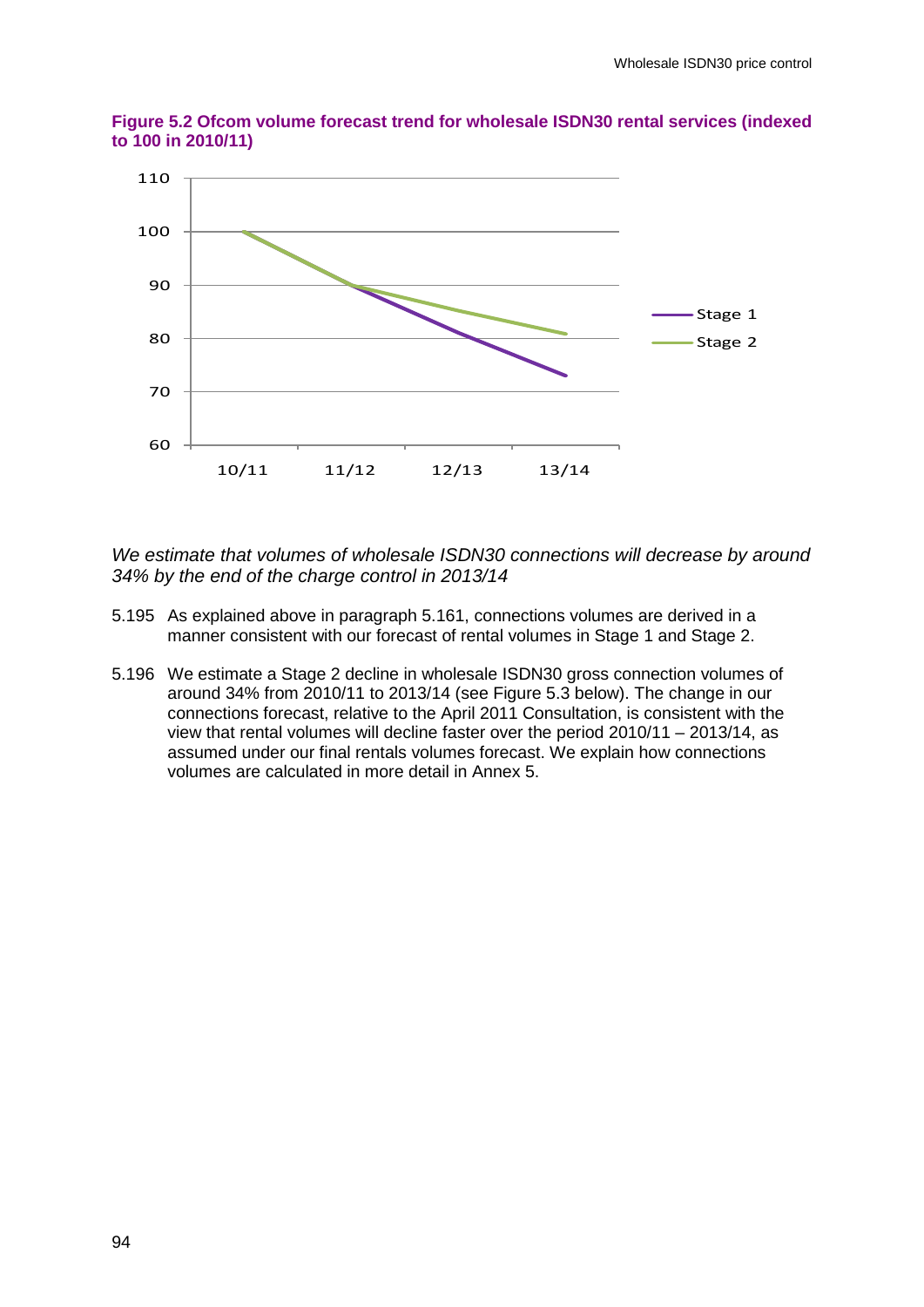



*We estimate that volumes of wholesale ISDN30 transfer services will decrease by around 14% by 2013/14*

- 5.197 We remain of the view that it is likely that transfers volumes will remain more stable than rentals as re-sellers are expected to compete more aggressively for the remaining ISDN30 customers. This is supported by the latest transfers volumes, as discussed in paragraph [5.28](#page-59-0) above.
- 5.198 In light of the above, and bearing in mind that we have estimated a 19% decline in rentals, we assume a smaller decline of 14% in transfers volumes (see Figure 5.4 below).The change in our transfers forecast, relative to the April 2011 Consultation, is consistent with the view that rental volumes will decline faster over the period 2010/11 – 2013/14, as assumed under our final rentals volumes forecast.

<span id="page-97-0"></span><sup>&</sup>lt;sup>300</sup>Although we have imposed a two year charge control period (between 2011/12 and 2013/14), our latest historic data is for 2010/11 which means we also forecast volumes for 2011/12.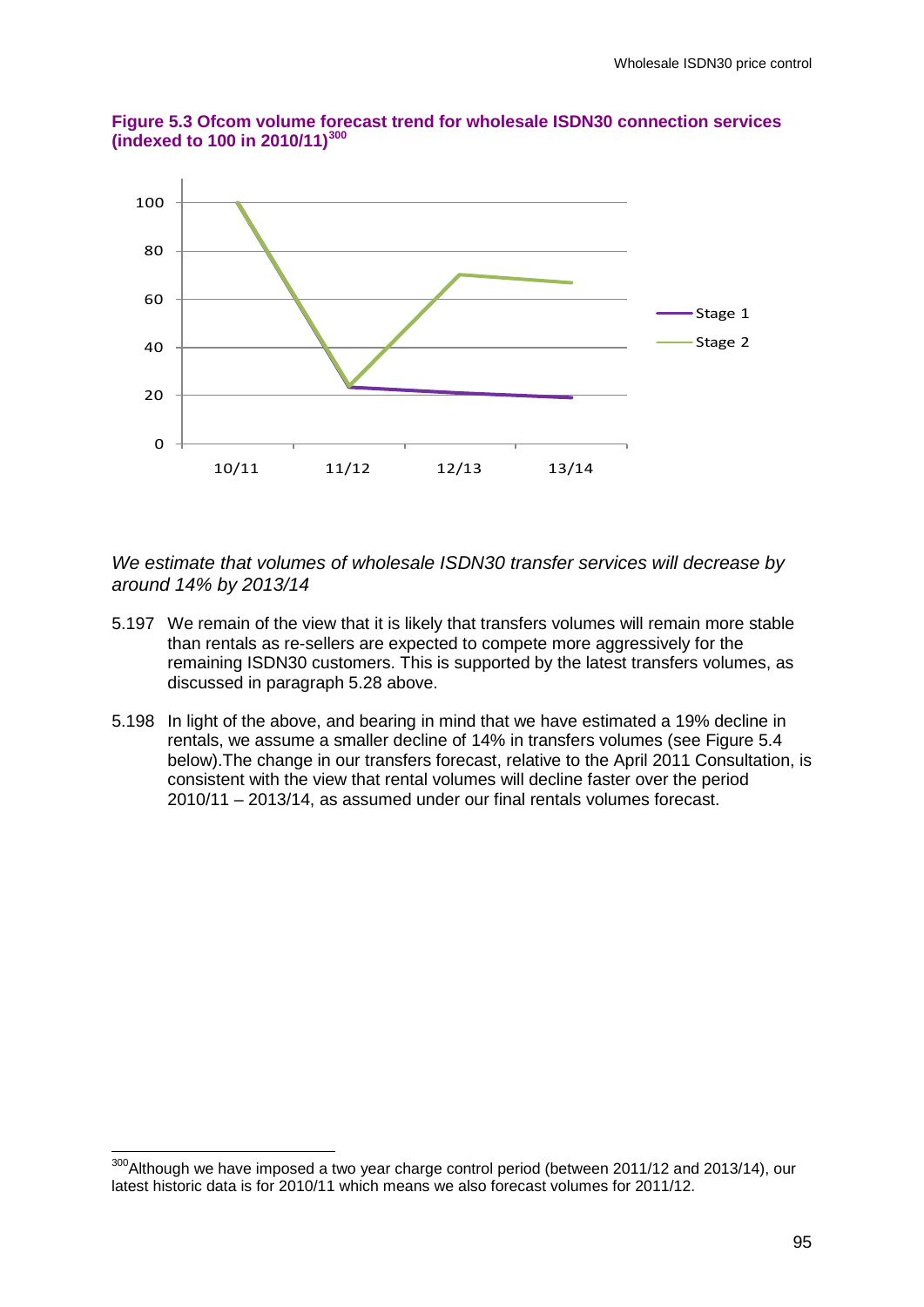

**Figure 5.4 Ofcom volume forecast trend for wholesale ISDN30 transfer services (indexed to 100 in 2010/11)[301](#page-97-0)**

# **We forecast our steady state adjustment to 2013/14**

#### Our April 2011 Consultation proposals

- 5.199 As described in Section 3, we proposed to adjust the heavily depreciated wholesale ISDN30 assets (line-cards and access electronics) in the base year to reflect a network at steady state (steady state adjustment). We proposed to implement this adjustment in the base year by:
	- uplifting the NRC/GRC ratio to 47%;
	- calculating the ROCE on the uplifted NRC; and
	- calculating the resulting depreciation based on Openreach's asset lives and GRC.
- 5.200 Once we calculated the adjusted depreciation for 2009/10, we assumed that in a steady state, capital expenditure and disposals would be equal to the 2009/10 depreciation. As the Cost Forecast model is in nominal terms, we forecast the elements of the steady state adjustment to 2013/14 by applying the asset inflation rate used in the RAV model  $(RPI^{302})$ :
	- capital expenditure was forecast using an estimate of RPI p.a. and efficiency of 4.5% and adjusted to reflect declining volumes;

<span id="page-98-1"></span><span id="page-98-0"></span> $301$  Although we have proposed a three year charge control period (between 2010/11 and 2013/14), our latest historic data is for 2009/10 which means we also forecast volumes for 2010/11.

<sup>&</sup>lt;sup>2</sup> We forecast RPI in line with the WBA charge control consultation of 4.4% in 2010/11, 3.6% in 2011/12, 2.7% in 2012/13 and 3% in 2013/14. This is based on Treasury forecasts. See <http://stakeholders.ofcom.org.uk/binaries/consultations/823069/summary/condoc.pdf>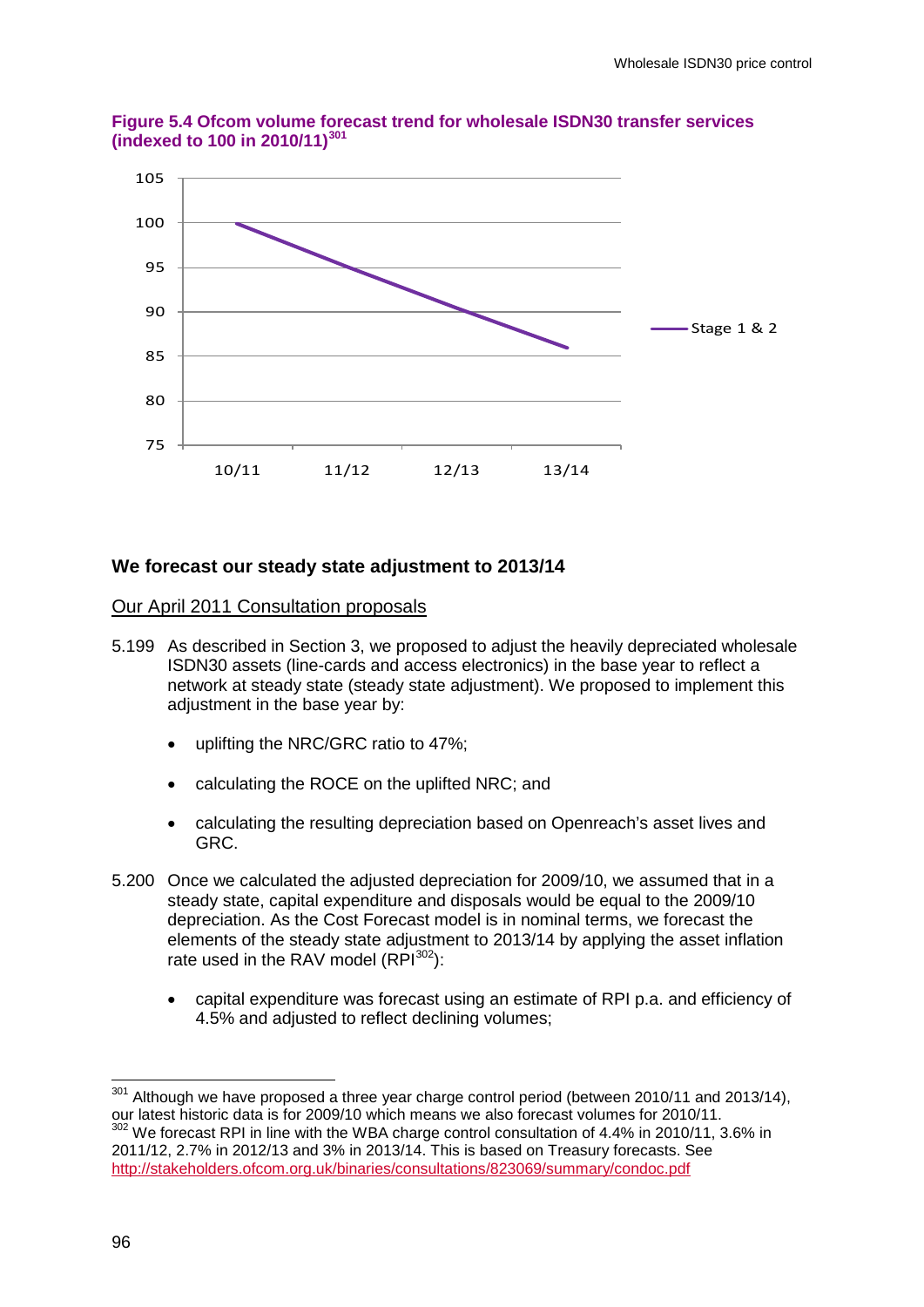- disposal values were forecast to increase at the projected rate of RPI in 2010/11 and at the estimated rate thereafter;
- depreciation was calculated as the GRC for each year divided by the accounting asset lives; and
- the ROCE unit cost was calculated as the NRC for each year multiplied by the proposed WACC of 9.3%.

### *We proposed to forecast the GRC of access electronics and line-cards using an AVE of 0.5 and 1 respectively*

- 5.201 We proposed to forecast the adjusted GRC of line-cards and access electronics in proportion with the appropriate asset volume elasticity (AVE). An AVE measures the percentage change in GRC for a 1% change in volumes. This approach has been widely used in other charge controls we imposed on BT (for example the 2009 Network Charge Control and 2009 Leased Lines Charge Control).
- 5.202 We considered that access products in general benefit from economies of scale and therefore a 1% change in volumes would have an effect on the cost of access products of less than 1%.
	- **We proposed to use an AVE of 0.5 for access electronics**. This is consistent with an AVE for access products which we have used in some previous charge controls.[303](#page-98-1)
	- **We proposed to use an AVE of 1 for line-cards**. We considered that there were no economies of scale associated with line-cards, with one line-card being required per line. In addition, we assumed that the reduction in rental volumes would be primarily due to switching to new technology, which is likely to be done on a site by site basis, rather than by reductions in the number of channels per line.
- 5.203 In the April 2011 Consultation we asked respondents the following question: *Do you agree with our proposed AVEs for line-cards and access electronics?*

### April 2011 Consultation responses

- 5.204 Openreach stated that our approach to AVEs represented a good approximation for the purposes of the steady state adjustment.<sup>[304](#page-99-0)</sup> Although it acknowledged that the line-card component includes a number of fixed costs where the AVE may be less than 1, it noted that, for simplicity, our assumption of an AVE of 1 was appropriate.
- 5.205 C&WW stated that our AVE assumption appeared reasonable.<sup>[305](#page-99-0)</sup>

<span id="page-99-0"></span> <sup>303</sup> For example, in the 1996 Price Control Review Statement Oftel stated "*Oftel has considered each of the cost and asset volume relationships for growth in access lines and the volume of calls over the network. Oftel has used, in relation to access, asset volume and cost volume relationships in the region of 0.4-0.6 (that is a 1% increase in the volume of access lines would lead to an increase in assets and costs of between 0.4 and 0.6%)*" (paragraph 6.30).

<span id="page-99-1"></span>[http://www.ofcom.org.uk/static/archive/oftel/publications/1995\\_98/pricing/pri1997b/chap6.htm](http://www.ofcom.org.uk/static/archive/oftel/publications/1995_98/pricing/pri1997b/chap6.htm) <sup>304</sup>See para 70-71 at: [http://stakeholders.ofcom.org.uk/binaries/consultations/isdn30-](http://stakeholders.ofcom.org.uk/binaries/consultations/isdn30-2011/responses/Openreach.pdf) [2011/responses/Openreach.pdf](http://stakeholders.ofcom.org.uk/binaries/consultations/isdn30-2011/responses/Openreach.pdf)

<sup>2011/103</sup> politics Spencescupent 2011/103 politics See p 10 at: [http://stakeholders.ofcom.org.uk/binaries/consultations/isdn30-](http://stakeholders.ofcom.org.uk/binaries/consultations/isdn30-2011/responses/CW.pdf) [2011/responses/CW.pdf](http://stakeholders.ofcom.org.uk/binaries/consultations/isdn30-2011/responses/CW.pdf)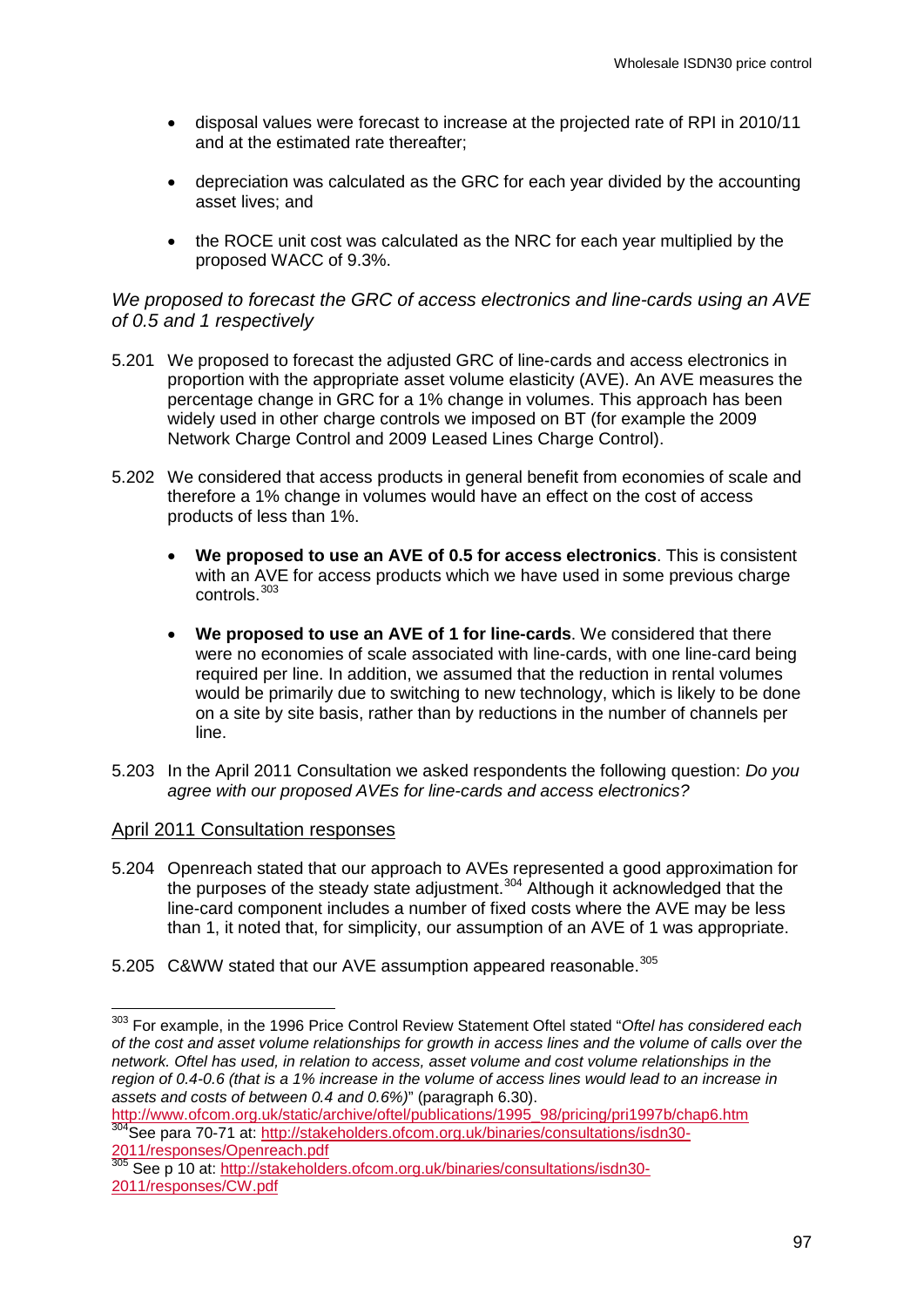### Our conclusion

- 5.206 Respondents considered our approach to AVEs for the purposes of forecasting the steady state adjustment was reasonable. We have therefore forecast the adjusted GRC of the heavily depreciated assets using an AVE of:
	- 0.5 for access electronics; and
	- 1 for linecards.
- 5.207 In addition, changes in a number of assumptions affect the forecast of the steady state adjustment to 2013/14. We set out a detailed explanation of our methodology for forecasting the steady state adjustment in Annex 3.
- 5.208 In summary, the steady state adjustment forecast is calculated as follows:
	- capital expenditure is forecast using an annual estimate of RPI (see paragraphs [5.263](#page-107-0) to [5.273\)](#page-108-0) and net efficiency of 4.5% (see paragraph [5.222](#page-102-0) to [5.237\)](#page-103-0) and adjusted to reflect declining volumes;
	- disposal values are forecast to increase at the annual estimate of RPI from 2010/11;
	- depreciation is calculated as the GRC for each year divided by the accounting asset lives; and
	- the ROCE unit cost is calculated as the NRC for each year multiplied by the proposed WACC of 9.7% (see paragraphs [5.238](#page-103-1) to 5.257).

5.209 We discuss changes in these assumptions in more detail below.

# **Capital expenditure is forecast in our Cost Forecast model and supplemented by the steady state adjustment**

### Our April 2011 Consultation proposals

- 5.210 One of the key issues raised by Openreach during the ISDN30 market review was that a charge control could increase demand for wholesale ISDN30 services and could potentially require additional investment. Openreach argued that such investment is likely to be inefficient because declining demand for ISDN30 in the long term would mean that new assets would quickly become surplus to requirements. Our view was that the risk of inefficient investment is low.
- 5.211 For the purposes of forecasting Openreach's costs we projected Openreach's future capital expenditure in the Cost Forecast model based on our projected volumes and in combination with data from Openreach. This data included:
	- 5.211.1 forecast labour time spent on capital programmes, and;
	- 5.211.2 the level of capitalisation (proportion of labour costs that relate to capital expenditure and are therefore treated as capital expenditure).
- 5.212 Therefore when we input our Stage 2 volumes, which aimed to capture the slower volume decline as a result of our proposed charge control, increased capital expenditure was forecast.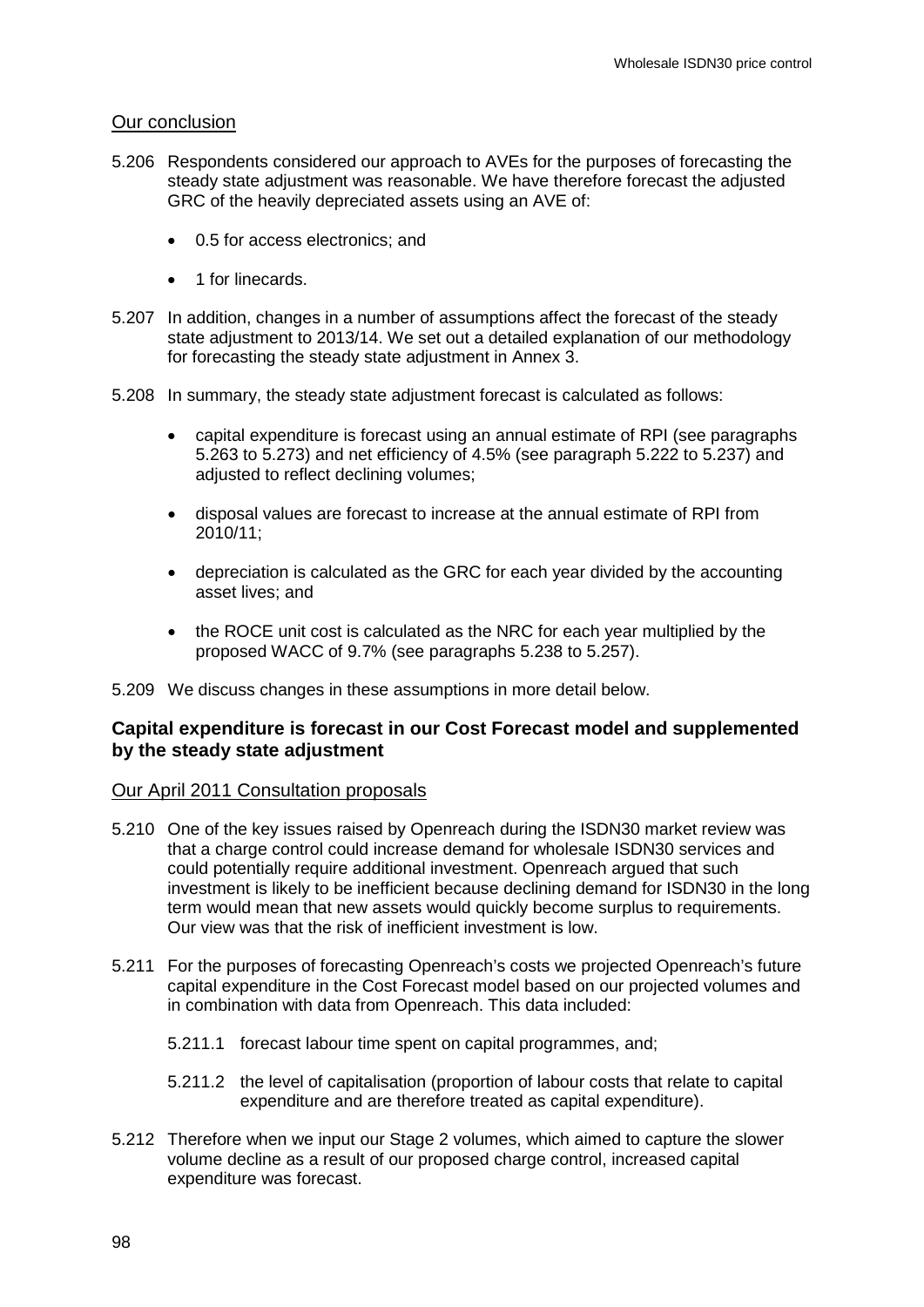- 5.213 Our steady state adjustment also allowed for additional capital expenditure (for linecards and access electronics) which might be required in the future to maintain an on-going network. We did not adjust this to take into account Openreach's possible re-use of certain assets. Specifically, these assets include line-cards which are not currently manufactured and which Openreach replace using existing and returned stock if required. Line-cards make up a small proportion (less than 10%) of the capital expenditure forecast as part of the steady state adjustment.
- 5.214 Our analysis indicated that the required capital expenditure in 2013/14 was around £6m based on the Cost Forecast model with an additional £67m based on the steady state adjustment in 2013/14.
- 5.215 In the April 2011 Consultation we asked respondents the following question: *Do you agree with our proposed approach to forecasting capital expenditure for core wholesale ISDN30 services?*

#### April 2011 Consultation responses

- 5.216 C&WW expressed a concern that lower pricing could artificially stimulate demand for ISDN30 which could result in stranded assets. It considered that the only way Ofcom could be confident that this would not be the case, would be to choose an X at the lower end of the range.<sup>[306](#page-99-1)</sup>
- 5.217 Openreach agreed with our approach to forecasting capital expenditure. In particular, it agreed with our proposal to not adjust capital expenditure to reflect any potential reuse of equipment. $307$

### Our conclusion

- 5.218 Respondents agreed with our proposed approach to forecasting capital expenditure for ISDN30 services. We have calculated capital expenditure in the Cost Forecast model, using the two-stage approach to volume forecasts (which is discussed in detail in Annex 5.)
- 5.219 We consider that this approach will capture additional demand which is caused by a reduction in prices. We discuss this in more detail in Annex 6.
- 5.220 In addition, we have calculated additional capital expenditure using our steady state model. The steady state model is adjusted to include additional capital expenditure that would be required to maintain a steady state. We do not make an adjustment to reflect any potential re-use of assets as we consider that the potential for this is small.
- 5.221 We have calculated new capital expenditure of £73m for the year 2013/14, for ISDN30 rentals, as a result of the steady state adjustment. In addition, within our Cost Forecast model, we estimate new capital expenditure of £9m for ISDN30 rentals. This results in a total estimate of capital expenditure in 2013/14 of £82m.

### **We have used an annual efficiency target of 4.5% (net)**

<span id="page-101-1"></span><span id="page-101-0"></span><sup>306</sup> See p 10 at: [http://stakeholders.ofcom.org.uk/binaries/consultations/isdn30-](http://stakeholders.ofcom.org.uk/binaries/consultations/isdn30-2011/responses/CW.pdf) [2011/responses/CW.pdf](http://stakeholders.ofcom.org.uk/binaries/consultations/isdn30-2011/responses/CW.pdf)

<sup>307</sup> See para 72 at: [http://stakeholders.ofcom.org.uk/binaries/consultations/isdn30-](http://stakeholders.ofcom.org.uk/binaries/consultations/isdn30-2011/responses/Openreach.pdf) [2011/responses/Openreach.pdf](http://stakeholders.ofcom.org.uk/binaries/consultations/isdn30-2011/responses/Openreach.pdf)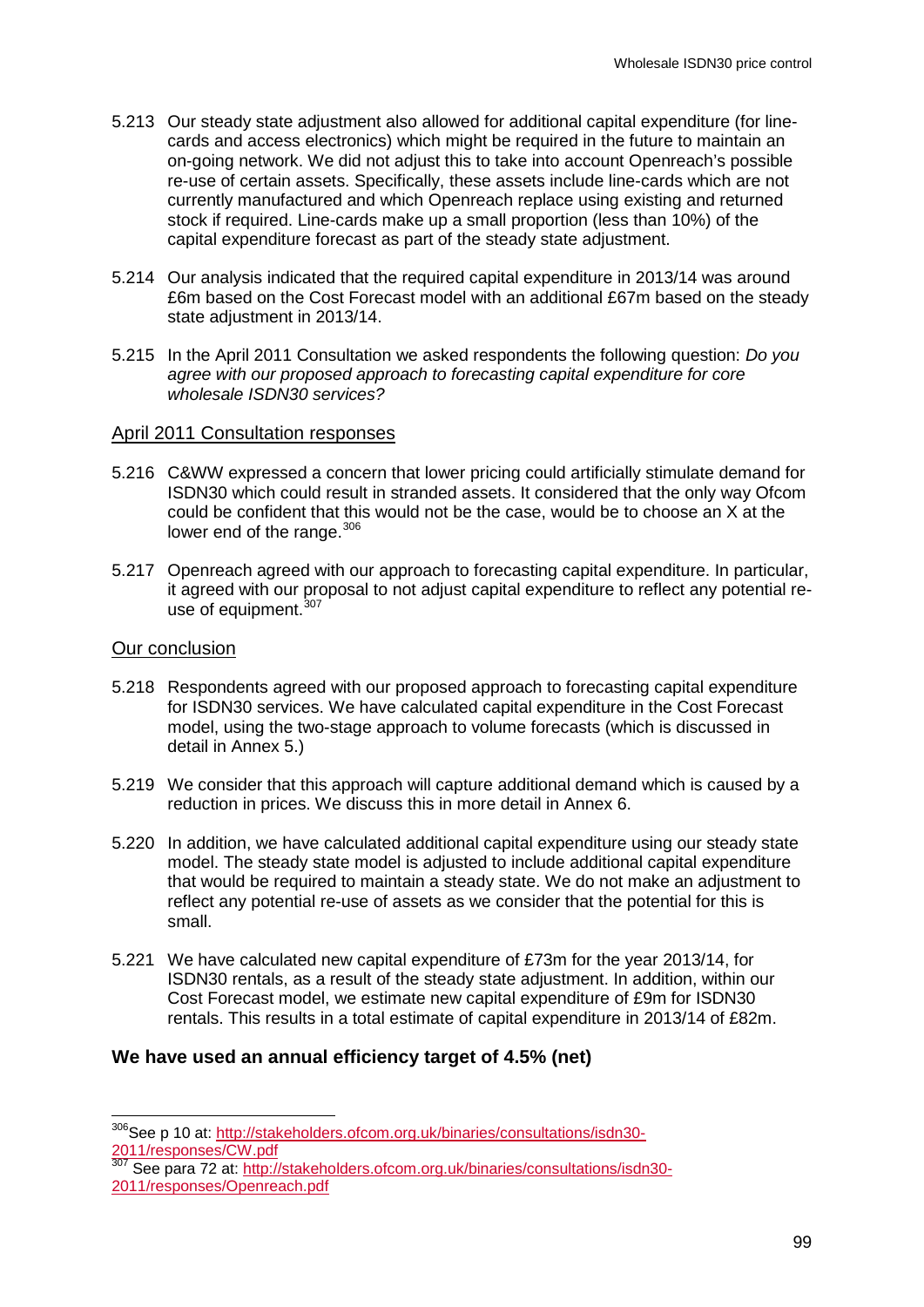# Our April 2011 Consultation proposals

- <span id="page-102-0"></span>5.222 In our April 2011 Consultation, we noted that one of the main benefits of the RPI-X form of charge control is that it creates incentives on the charge controlled firm to increase its efficiency. It does this by allowing the firm to keep any super-normal profits that it earns by realising efficiency savings greater than those assumed in the cost forecasting model. We assume that Openreach will make the efficiency savings needed for costs to reach an efficient level at the end of the control period.
- 5.223 As part of the WLR and LLU 2011 Consultation,<sup>[308](#page-101-1)</sup> we estimated the target efficiency of Openreach as a whole to be within the range 3.5% to 5.5%. The mid-point of this (4.5%) was used for the purposes of cost modelling. This represented a single rate to be applied to costs, including capital expenditure. This 4.5% is net of the costs of achieving the efficiency targets (this was equivalent to a 5% gross efficiency target).
- 5.224 In arriving at the above efficiency range, we considered the historical levels of efficiency achieved by Openreach, the benchmarking exercises conducted on behalf of Ofcom (and Openreach) and Openreach's own forecasts.
- <span id="page-102-2"></span>5.225 We considered that the above range was also appropriate for wholesale ISDN30 services, as the potential efficiency gains were considered at an Openreach level which included the costs of ISDN30 services. In addition, in a KMPG report $309$  on Openreach efficiency, the core costs of ISDN30 services were considered to be similar in nature to Openreach's IT costs which were directly benchmarked. These costs were then extrapolated and form part of the total efficiency savings identified in that report. The KPMG report formed part of our analysis in arriving at the proposed range.
- *5.226* Based on the above we proposed to use an efficiency range of 3.5% and 5.5% for wholesale ISDN30 services.
- *5.227* In the April 2011 Consultation we asked respondents the following question: *Do you agree with our proposed efficiency assumption range of 3.5% to 5.5% for core wholesale ISDN30 services?*

### April 2011 Consultation responses

- 5.228 Openreach argued that the range proposed by Ofcom was too high, and was not supported by the evidence. It argued that a rate of 3.5% would be more appropriate.
- 5.229 As the approach to estimating the efficiency target in our April 2011 Consultation followed the approach taken in the WLR and LLU 2011 Consultation, Openreach responded more fully on the issue of efficiency in its response to the WLR and LLU 2011 Consultation, and it referred readers to this.<sup>[310](#page-102-1)</sup>
- 5.230 C&WW noted that, as an end of life product, the scope for efficiency savings for ISDN30 services is low. However, it noted that it considers BT is able to act in a more efficient manner when delivering all products.

<span id="page-102-3"></span><span id="page-102-1"></span> [<sup>308</sup>http://stakeholders.ofcom.org.uk/consultations/wlr-cc-2011/](http://stakeholders.ofcom.org.uk/consultations/wlr-cc-2011/) [309http://stakeholders.ofcom.org.uk/binaries/consultations/wlr-cc-](http://stakeholders.ofcom.org.uk/binaries/consultations/wlr-cc-2011/annexes/Efficiency_Review_Report.PDF)[2011/annexes/Efficiency\\_Review\\_Report.PDF](http://stakeholders.ofcom.org.uk/binaries/consultations/wlr-cc-2011/annexes/Efficiency_Review_Report.PDF)

<sup>2011/</sup>annoxes/Lindons<sub>1</sub>, Novembers.ofcom.org.uk/binaries/consultations/isdn30-<br><sup>310</sup>See para 73-78 at: [http://stakeholders.ofcom.org.uk/binaries/consultations/isdn30-](http://stakeholders.ofcom.org.uk/binaries/consultations/isdn30-2011/responses/Openreach.pdf) [2011/responses/Openreach.pdf](http://stakeholders.ofcom.org.uk/binaries/consultations/isdn30-2011/responses/Openreach.pdf)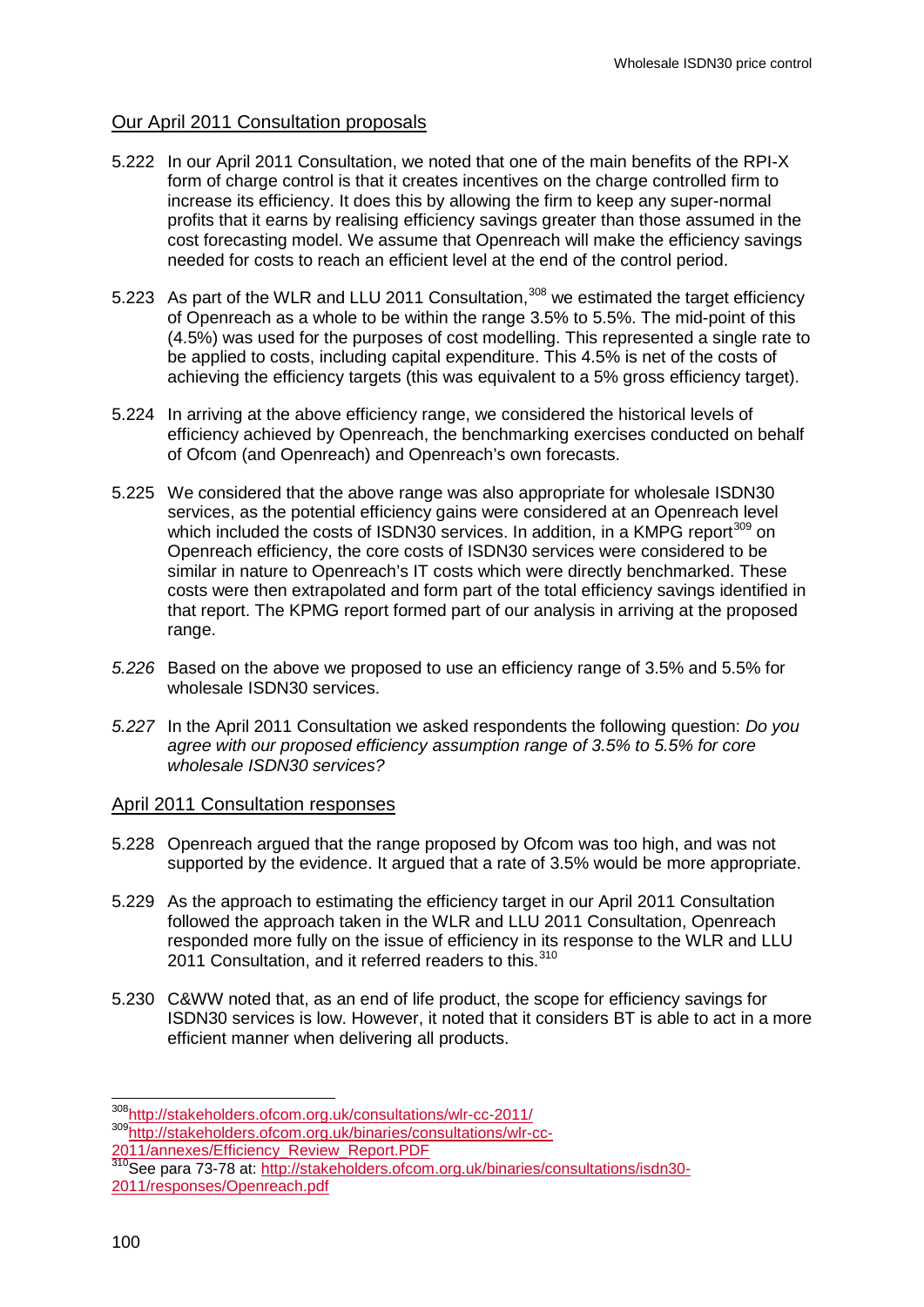5.231 C&WW argued that there should be a degree of consistency between the efficiency target for ISDN30 and PPCs/AI services as a result of the degree of common costs. C&WW referred to the 2009 leased line charge control efficiency assumption of 2.8% for AI services.<sup>[311](#page-102-3)</sup>

#### Our response and conclusions

- 5.232 Openreach's argument that the range estimated in the WLR and LLU 2011 Consultation was too high was set out in more detail in its response to that consultation. As part of the WLR and LLU 2012 Statement, we considered stakeholder responses and revised historical data and internal and external evidence. Based on the analysis in the WLR and LLU 2012 Statement, we consider that our net efficiency target of 4.5% balances our objectives of reflecting Openreach's ability to reduce costs whilst maintaining incentives for efficiency improvements. Our approach to efficiency is set out in detail in Annex 3 to the WLR and LLU 2012 Statement.
- 5.233 In relation to C&WW's comment on the leased lines charge control, we consider that using a rate set in 2009 is not an appropriate basis for an efficiency target for the purposes of forecasting costs to 2013/14.
- 5.234 In relation to C&WW's comment that the scope for efficiency savings for an end of life product is low, we note that we are modelling a hypothetical ongoing network in which it is appropriate to assume that efficiency savings arise.
- 5.235 We also note that, although demand for ISDN30 services is in decline, our volume forecast suggests that a sufficient level of demand is expected to remain over the charge control period and may remain so for some years after that.
- 5.236 For the reasons set out above and in paragraph [5.225,](#page-102-2) we consider that the efficiency target set in the WLR and LLU 2012 Statement should apply to ISDN30 services.
- <span id="page-103-0"></span>5.237 We have therefore used a net efficiency rate of 4.5% in our cost modelling for ISDN30 services to calculate the steady state adjustment from 2010/11 to 2013/14.

# **We have used the rest of BT WACC of 9.7%**

### Our April 2011 Consultation proposals

- <span id="page-103-1"></span>5.238 In our April 2011 Consultation we noted that we had set out our latest estimates of BT's WACC in the WBA 2011 Consultation. These included the following pre-tax nominal rates:
	- copper access services: 7.9% 9.4%; and
	- rest of BT: 8.5%-10%. $^{312}$  $^{312}$  $^{312}$
- <span id="page-103-4"></span><span id="page-103-3"></span>5.239 We explained that the two ranges reflected differences in "systematic risk", that is, in the extent to which demand for the services is correlated with the economic cycle. In

<span id="page-103-2"></span><sup>311</sup>See p 10 at: [http://stakeholders.ofcom.org.uk/binaries/consultations/isdn30-](http://stakeholders.ofcom.org.uk/binaries/consultations/isdn30-2011/responses/CW.pdf) [2011/responses/CW.pdf](http://stakeholders.ofcom.org.uk/binaries/consultations/isdn30-2011/responses/CW.pdf)

**<sup>2011/103/2010000</sup> Compact**<br><sup>312</sup> See the April 2011 Consultation paragraph 5.134, available at <http://stakeholders.ofcom.org.uk/binaries/consultations/isdn30-2011/summary/isdn30-2011.pdf>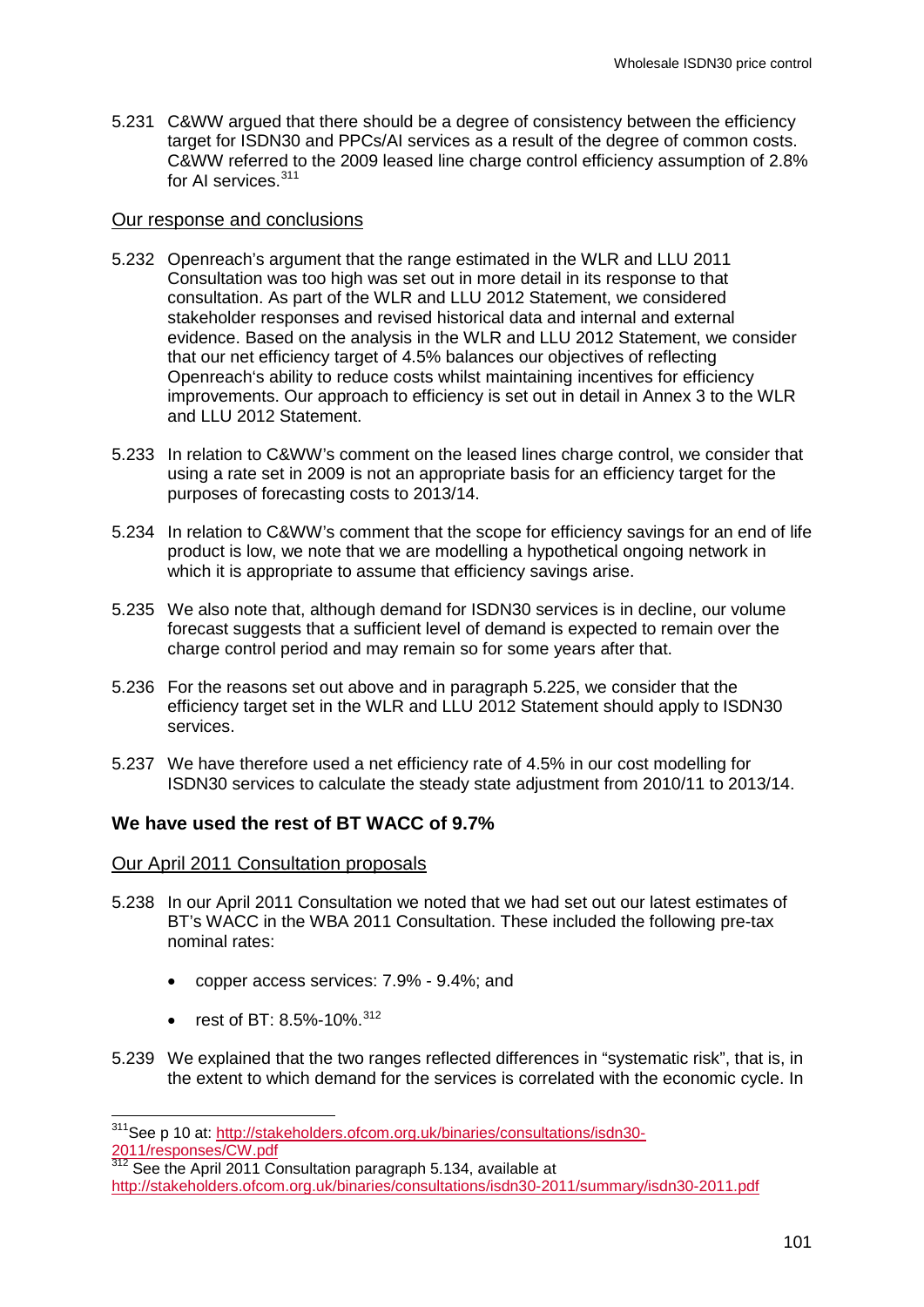the case of copper access services, whose demand is relatively stable over the economic cycle, the cost of capital is lower than in the case of the rest of BT.<sup>[313](#page-103-3)</sup>

- <span id="page-104-1"></span>5.240 We considered that the rest of BT rate should be applied to ISDN30 services. This is because ISDN30 is inherently a business service and faced with a downturn, businesses are more likely to reduce their consumption of wholesale ISDN30 services than residential customers are to dispense with their single fixed voice and broadband connection.[314](#page-104-0) This view was supported by the fact that ISDN30 services had been more significantly affected by the economic downturn in 2009/10 than copper lines (as shown in Annex 4).
- 5.241 We therefore proposed that wholesale ISDN30 services should be subject to the rest of BT rate, the range proposed in the WBA consultation being 8.5% to 10.0% with a mid-point of  $9.3\%$ .  $315$
- 5.242 In the April 2011 Consultation we asked respondents the following question: *Do you agree with the range of WACC proposed for wholesale ISDN30 services?*

#### April 2011 Consultation responses

- 5.243 We only received responses from C&WW and Openreach to this question. C&WW considered that the same WACC should be applied to PPCs and wholesale ISDN30, given that they share similar equipment and assets and the products are in a similar phase in their lifecycle. On this basis, C&WW considered that we should apply the rest of BT rate to ISDN30 as we do with PPCs.<sup>[316](#page-104-0)</sup>
- 5.244 Openreach agreed that we should apply the rest of BT rate to wholesale ISDN30 services, for the following reasons:
	- a business-only service such as ISDN30 is subject to greater systematic risk than copper lines, as shown by the stronger decline in ISDN30 volumes than copper lines in 2009/10;
	- ISDN30 shares more assets with PPCs (which are subject to the rest of BT rate) than with copper lines;
	- it is more difficult to forecast ISDN30 volumes than demand for copper lines; and
	- demand for ISDN30 services is more correlated with the economic cycle than copper products.<sup>[317](#page-104-0)</sup>
- 5.245 Additionally, Openreach disagreed with the level of the rest of BT WACC. This is explained further in paragraph [5.251](#page-105-0) below.

<span id="page-104-0"></span> <sup>313</sup> See the April 2011 Consultation paragraph 5.134, available at <http://stakeholders.ofcom.org.uk/binaries/consultations/isdn30-2011/summary/isdn30-2011.pdf> <sup>314</sup> See the April 2011 Consultation paragraph 5.135, available at

<span id="page-104-2"></span><http://stakeholders.ofcom.org.uk/binaries/consultations/isdn30-2011/summary/isdn30-2011.pdf> 315 See the April 2011 Consultation paragraph 5.137, available at

<http://stakeholders.ofcom.org.uk/binaries/consultations/isdn30-2011/summary/isdn30-2011.pdf><br><sup>316</sup> C&WW response to our April 2011 Consultation, see pp. 10-11 at<br>http://stakeholders.ofcom.org.uk/binaries/consultations/isdn3

<sup>317</sup> Openreach response to our April 2011 Consultation, see para. 80 at

<http://stakeholders.ofcom.org.uk/binaries/consultations/isdn30-2011/responses/Openreach.pdf>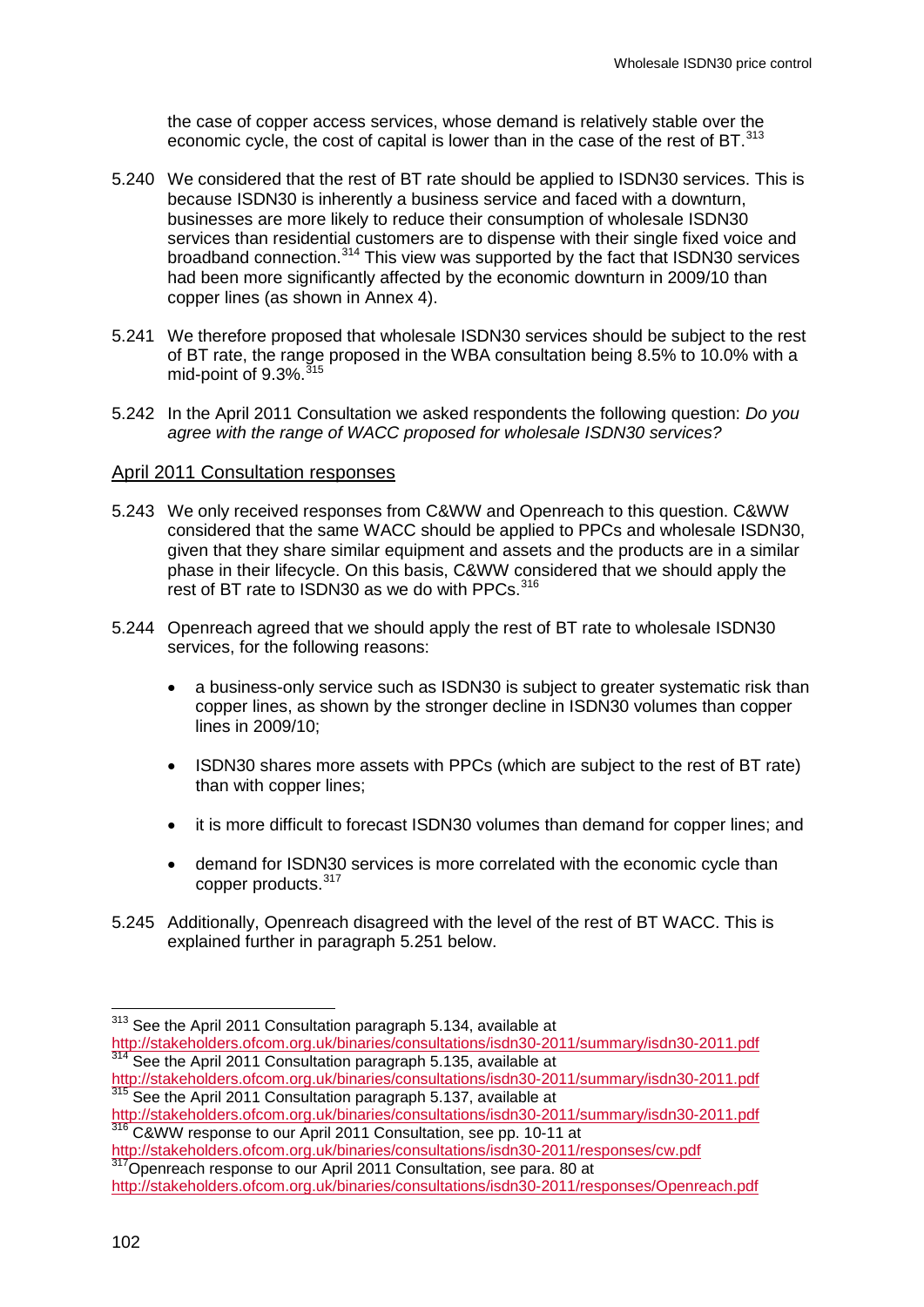# Our response and conclusions

5.246 We note that stakeholders' responses refer to two separate issues. On the one hand, which rate should be applied to wholesale ISDN30 services (the 'rest of BT' or the 'Copper access' rate) and, on the other hand, whether the level of the rest of BT rate (applicable to wholesale ISDN30 services) is appropriate. We discuss these issues in turn below.

# *We have applied the 'rest of BT' rate to wholesale ISDN30 services*

- 5.247 Both C&WW and Openreach agree that we should apply the 'rest of BT' rate to wholesale ISDN30 services. C&WW states that the same rate used for PPCs should apply to wholesale ISDN30, given that the two services share similar equipment and assets and are in a similar phase of their lifecycle.
- 5.248 We agree with C&WW that the 'rest of BT' rate should apply to wholesale ISDN30, however, we note that the equipment and common assets shared between this service and PPCs is not the main factor determining our decision. As discussed in paragraphs [5.239](#page-103-4) to [5.240](#page-104-1) above and in Annex 4, the main factor in deciding the appropriate cost of capital for a service is its 'systematic risk', the correlation between demand for this service and the economic cycle.
- 5.249 Openreach similarly agrees with our proposal to use the 'rest of BT' rate for wholesale ISDN30, citing several factors that we discussed in our April 2011 Consultation when deciding that we should apply the 'rest of BT' rate to wholesale ISDN30.[318](#page-104-2) We agree with Openreach and have no further comments on its response.

# *We have used a WACC of 9.7% for the 'rest of BT' rate*

- 5.250 In our April 2011 Consultation, we stated our intention to use the WACC as estimated in the WLR and LLU 2011 Consultation. In the WLR and LLU 2011 Consultation, we invited stakeholders to comment on our approach to estimating the cost of capital and provide evidence to support their views.
- <span id="page-105-0"></span>5.251 Openreach stated that it disagreed with the level of the 'rest of BT' WACC proposed in our April 2011 Consultation. It indicated that its response to the WBA charge control consultation included its detailed response on this matter,<sup>[319](#page-105-1)</sup> along with a third party report.<sup>[320](#page-105-1)</sup> Openreach also stated that the WLR/LLU and ISDN30 modelling should apply the same RPI assumption used in the WBA charge control.<sup>[321](#page-105-1)</sup>
- 5.252 In reaching our decision on the appropriate cost of capital in the WBA 2011 Statement, we took account of the specific responses on the cost of capital (and subsequent new data) submitted in relation to both the WLR and LLU 2011 Consultation and the WBA 2011 Consultation. Our analysis of responses relating to the cost of capital, including those made in response to the WLR and LLU 2011

<span id="page-105-2"></span><http://stakeholders.ofcom.org.uk/binaries/consultations/823069/responses/BT1.pdf> <sup>321</sup> Openreach response to our April 2011 Consultation, see para. 81-82 at

<span id="page-105-1"></span><sup>&</sup>lt;sup>318</sup>See the April 2011 Consultation's Annex 7, available at <br>http://stakeholders.ofcom.org.uk/binaries/consultations/isdn30-2011/summary/isdn30-2011.pdf **Following** See BT's WBA charge control consultation response at

<http://stakeholders.ofcom.org.uk/binaries/consultations/isdn30-2011/responses/Openreach.pdf>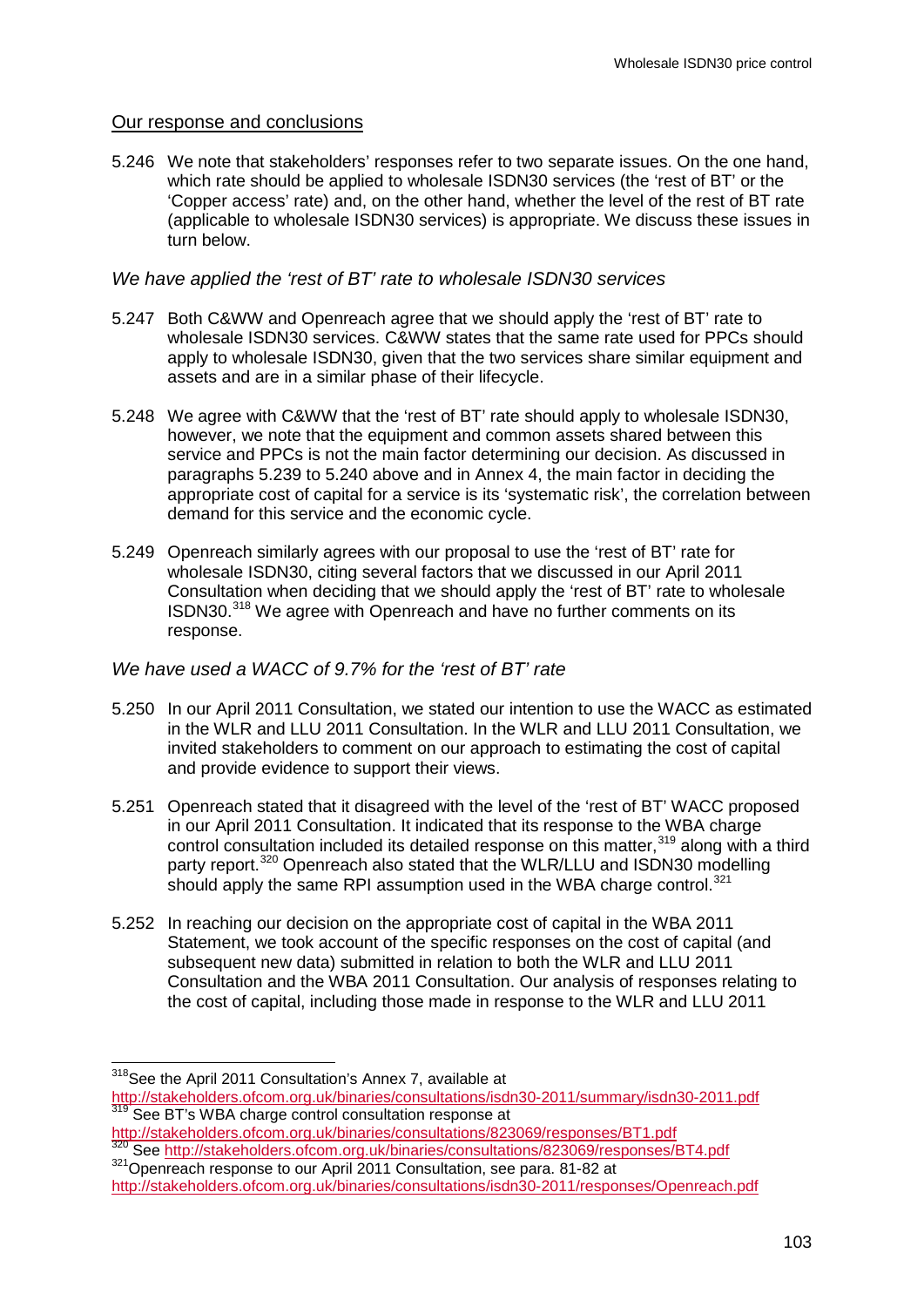Consultation, and our conclusions on the individual parameters were set out in detail in Section 6 of the WBA 2011 Statement.  $322$ 

- 5.253 The revised nominal pre-tax cost of capital estimate for the 'rest of BT', as set out in the WBA 2011 Statement is 9.7%.
- 5.254 We note that the inflation assumption of 3% used in the estimation of the WACC is consistent with the 3% RPI assumption applied to assets in the calculation of holding gains/losses for 2013/14 (see paragraph [5.273](#page-108-0) below).
- 5.255 In the WBA 2011 Statement, we stated our intention to apply the cost of capital estimates in subsequent relevant charge controls, providing the estimates remain relevant. As part of the WLR and LLU 2012 Statement, we assessed the individual parameters of the WACC to identify whether they continued to remain relevant.
- 5.256 In summary, we observed a potential downward movement in the risk-free rate, and potential increase in the asset beta, however:
	- We consider that updating the cost of capital to take account of recent movements in the asset beta and the risk free rate would not materially change the overall estimate of the WACC from that estimated in July 2011; and
	- given the uncertainty around these parameters and the overall margin of error in estimating the WACC, we do not think there is sufficient evidence to warrant a change in the WACC.
- 5.257 Given the proximity of the WLR and LLU 2012 Statement to this Statement, we consider this analysis remains appropriate. We have therefore used a 'rest of BT' rate of 9.7% in estimating the costs of wholesale ISDN30 services to 2013/14.<sup>[323](#page-106-0)</sup> We explain this further in Annex 4.

# **We have used inflation of 2.5% to forecast operating costs, 3% to forecast pay costs and RPI to forecast holding gains and losses.**

### Our April 2011 Consultation proposals

### *We proposed to use non-pay cost inflation of 2.5% and pay cost inflation of 3%*

- 5.258 In the April 2011 Consultation, we noted that the Cost Forecast model is calculated in nominal terms therefore we needed to apply an appropriate rate of inflation to forecast Openreach costs forward to 2013/14.
- 5.259 Historically, we have used RPI as a reasonable proxy when forecasting cost inflation. However in the 2009 OFFR Statement,<sup>[324](#page-106-0)</sup> we explained that while RPI may be appropriate for forecasting cost inflation in the long term, it was less appropriate for short term cost forecasting. This is because it was considered that forecast reductions in RPI inflation would not be reflected in similar reductions in Openreach's input cost inflation (as the former resulted from reductions in mortgage rates and VAT which are not part of Openreach's costs).

<span id="page-106-1"></span><span id="page-106-0"></span><sup>&</sup>lt;sup>322</sup>http://stakeholders.ofcom.org.uk/binaries/consultations/823069/statement/statement.pdf<br><sup>323</sup> We note that the cost of capital estimated in the WBA 2011 Statement is under appeal by BT: Competition Appeal Tribunal, case 1187/3/3/11.

<sup>&</sup>lt;sup>4</sup>http://stakeholders.ofcom.org.uk/consultations/openreachframework/statement/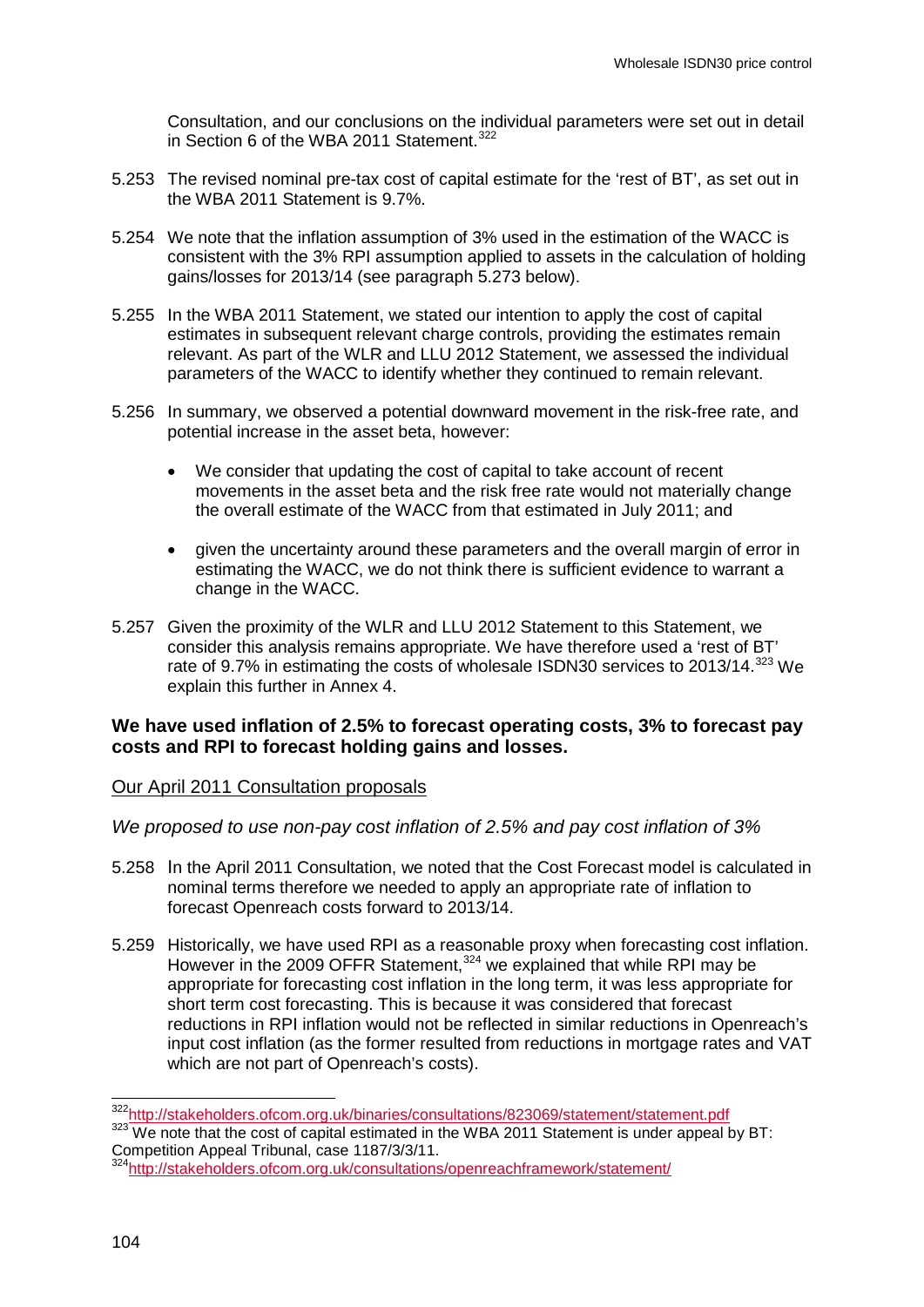- 5.260 Similarly, current forecast increases in RPI are unlikely to be reflected in Openreach's input cost inflation (as they include the effect of the increase in VAT in January 2011 and longer term forecasts reflect an expectation that mortgage interest rates will rise).
- 5.261 Based on the above, we assumed that Openreach's input costs (including ISDN30 costs) would increase at a rate below that currently forecast for RPI. For the purposes of our base case, we assumed an annual rate of 2.5% for the charge control period.
- 5.262 We also assumed that Openreach's pay costs would increase at a rate above that of other operating costs, as has previously been the case. For the purposes of our base case we assumed an annual rate of 3% for pay costs for the charge control period.
- *We proposed to forecast holding gains (losses) using an estimate of RPI*
- <span id="page-107-0"></span>5.263 Holding gains (losses) are increases (decreases) in the replacement cost of CCA assets during a period. In order to forecast costs to 2013/14, we need to take account of this increase (decrease) in our modelling.
- 5.264 In line with the WLR and LLU Consultation, we proposed to forecast holding gains (losses) on assets at the rate of RPI for 2010/11. We then forecast holding gains based on average RPI of 3% per annum from 2011/12 to 2013/14. We considered that this should apply equally to the forecast of holding gains (losses) in relation to wholesale ISDN30 services. We also applied this as the appropriate rate of asset inflation in our steady state adjustment.
- 5.265 We stated our projection of RPI for the next 3 years in the WBA 2011 Statement based on HM Treasury forecasts published in November 2010. We proposed to use 4.4% for 2010/11. We considered that 3% represented a reasonable estimate of inflation for the period 2011/12-2013/14.
- 5.266 In the April 2011 Consultation we asked respondents the following question: *Do you agree with our proposed approach to inflate operating costs at 2.5% p.a., pay costs at 3.0% p.a. and holding gain/losses at an average RPI of 3.0% p.a.?*

### April 2011 Consultation responses

- 5.267 Openreach agreed that it was appropriate to reduce forecast RPI to estimate non-pay inflation. However, it disagreed with our approach to forecasting pay costs. Openreach argued that pay costs should be inflated by reference to RPI, taking into account real increases in pay rates. This argument was set out in detail in Openreach's response to the WLR and LLU 2011 Consultation.<sup>[325](#page-106-1)</sup>
- 5.268 C&WW stated that our inflation assumptions to be used in forecasting costs appeared reasonable.<sup>[326](#page-107-1)</sup>

<span id="page-107-1"></span>325 Openreach response to our April 2011 Consultation, see para. 83-87 at <http://stakeholders.ofcom.org.uk/binaries/consultations/isdn30-2011/responses/Openreach.pdf> 326 C&WW response to our April 2011 Consultation, see p 7 at <http://stakeholders.ofcom.org.uk/binaries/consultations/isdn30-2011/responses/cw.pdf>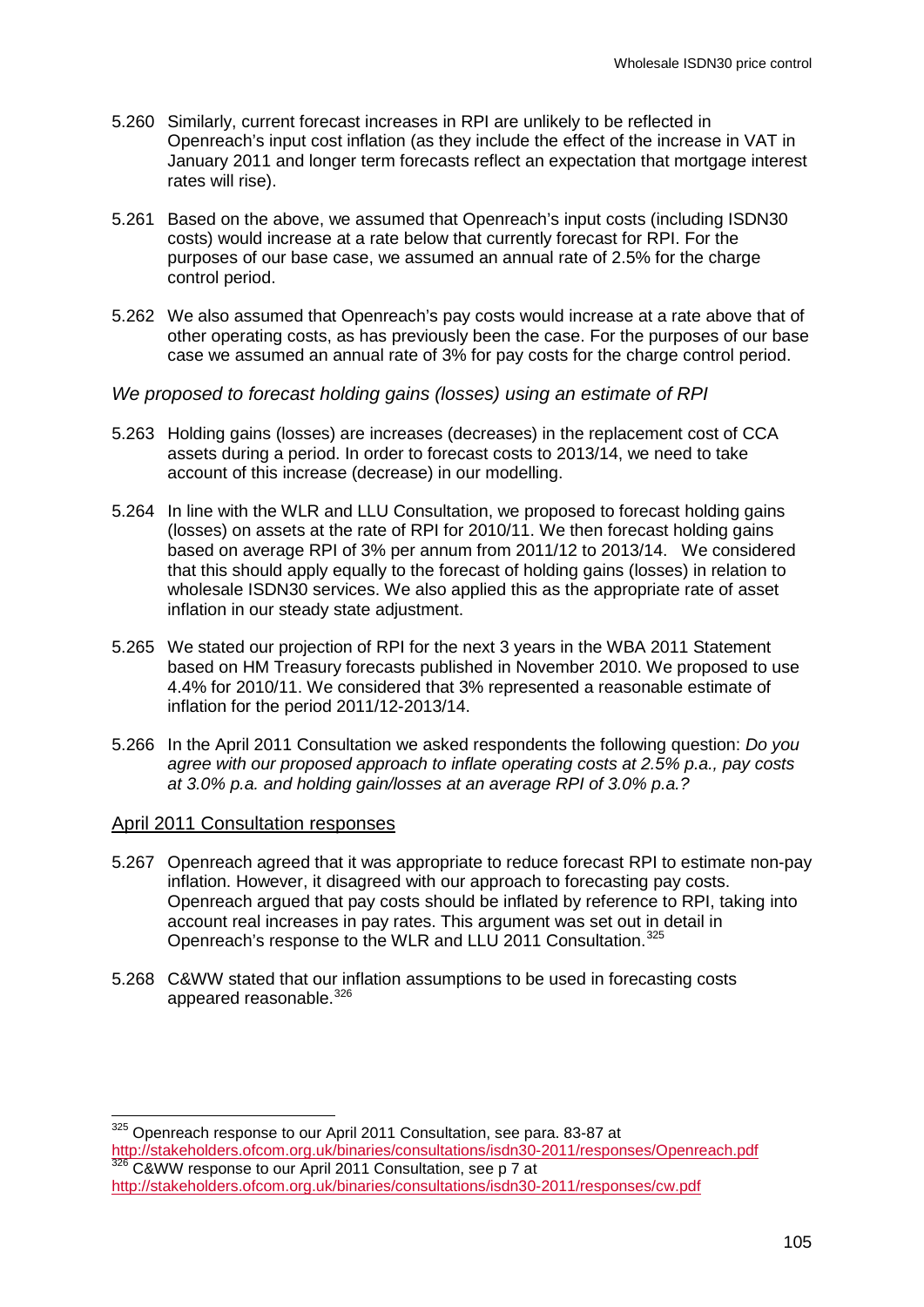## Our response and conclusions

5.269 Openreach provided a detailed response to the appropriate measure of pay inflation in its response to the WLR and LLU 2011 Consultation. We considered its response in addition to responses of other stakeholders in the WLR and LLU 2012 Statement. We noted:

*"The range of stakeholder views around the likely level of pay inflation (from 1% less than RPI to 1% more than RPI) illustrates the difficulty in arriving at a robust estimate of what might happen to pay levels in the next few years. We note that pay has historically been linked (if only indirectly) to RPI and in light of the ongoing economic uncertainty, we consider that it reasonable to assume that pay inflation will be similar to RPI inflation rather than trying to predict increases will be slightly above or below this level. On this basis we have assumed pay will increase at a rate of 3%."*[327](#page-107-0)

- 5.270 As part of the WLR and LLU 2012 Statement, we updated our forecasts of RPI, to take account of more recent HM Treasury Forecasts. This was to ensure that our estimation of inflation remained appropriate. We noted in particular, that forecasting inflation remains difficult. Based on HM Treasury forecasts, we stated that an assumption that RPI inflation might average around 3% in 2012/13 and 2013/14 appeared reasonable. After stripping out an estimate of the impact of expected changes in interest rates, we estimated that BT's underlying rate of inflation would be around 2.5% (on the assumption that Openreach's costs would increase at a rate below forecast RPI).
- 5.271 We have updated our forecasts of RPI in each year to be used for the purposes forecasting holding gains/losses. We set the revised assumptions out below:

| <b>Source</b>              | 2010/11 | 2011/12 | 2012/13 | 2013/14 |
|----------------------------|---------|---------|---------|---------|
| Statement                  | 5.3%    | 4.9%    | 3.4%    | 3.0%    |
| April 2011<br>consultation | 4.4%    | 3.0%    | 3.0%    | 3.0%    |

## **Table 5.10 RPI forecasts to be used in forecasting holding gains/losses**

- 5.272 We have applied an annual inflation rate of 2.5% for non-pay costs and 3% for pay costs when forecasting the costs for ISDN30 services. This is in line with the approach taken in the WLR and LLU 2012 Statement.
- 5.273 We have used an estimate of RPI for each year (as set out in Table 5.10 above), for the purposes of forecasting holding gains/losses. We have used these rates for forecasting the steady state adjustment to 2013/14 (this is set out in detail in Annex 3).

## **We have calculated ISDN30 costs reflecting the above adjustments**

5.274 Using the above adjustments and assumptions, we have forecast the costs for wholesale ISDN30 services from 2010/11 to 2013/14.

<span id="page-108-0"></span> $327$ This is set out in detail in paragraph 6.55 to the WLR and LLU 2012 Statement at: <http://stakeholders.ofcom.org.uk/consultations/llu-wlr-further-consultation/statement>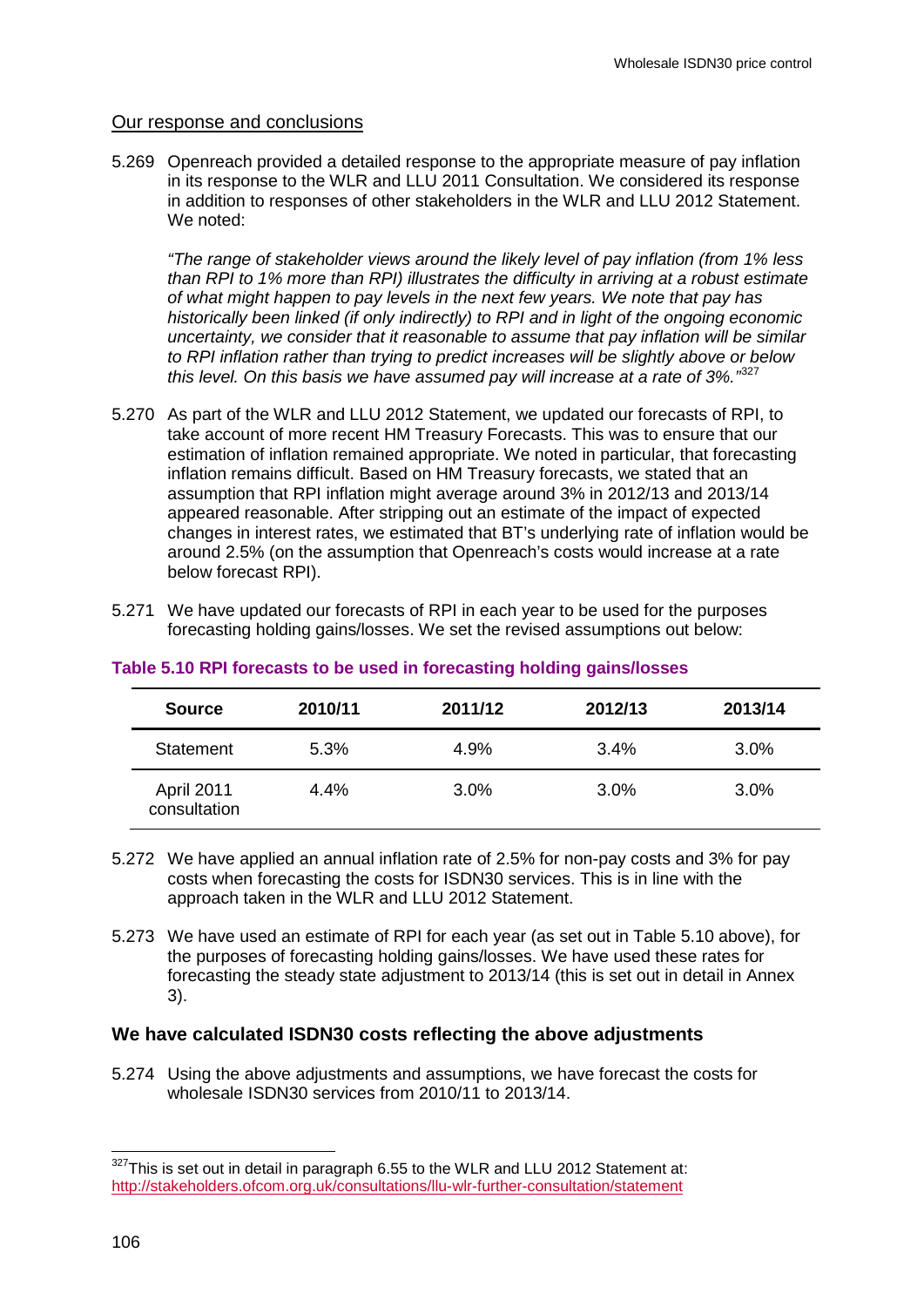5.275 Based on these assumptions, in Table 5.11 below we show the unit costs for wholesale ISDN30 rental<sup>[328](#page-108-0)</sup> services. In addition, in Annex 3 we provide the total costs of the wholesale ISDN30 rentals and connections basket which also includes ECS.

<span id="page-109-0"></span><sup>328</sup> Although we have proposed a single basket including wholesale ISDN30 rentals, connections and enhanced care services in [Table 5.1](#page-110-0)1 we have only shown the unit costs for the rental services. This is because ISDN30 rentals account for the majority of the revenues in this basket.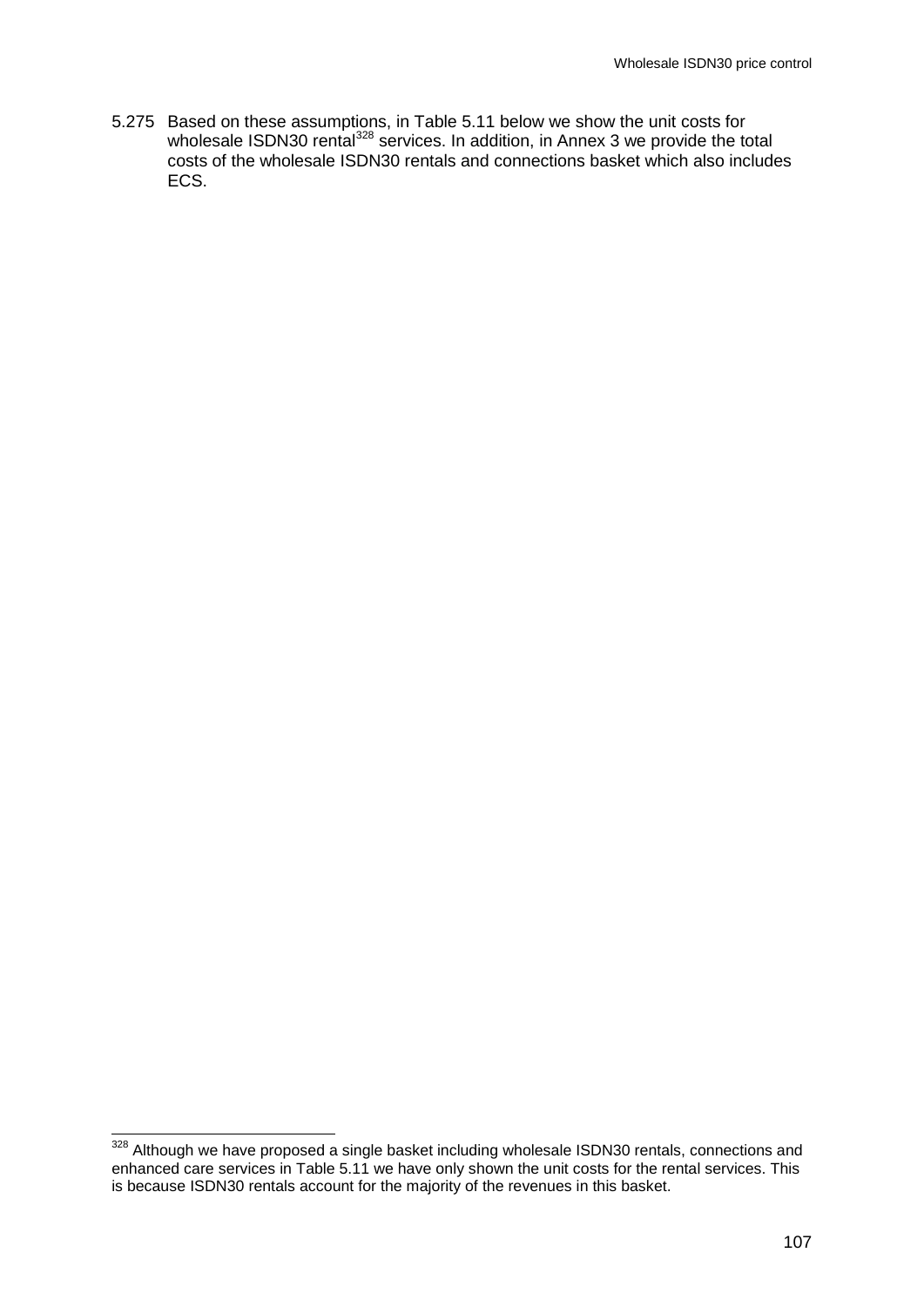|                                                      | ISDN30 - Rental (Standard) |                |                |                |
|------------------------------------------------------|----------------------------|----------------|----------------|----------------|
|                                                      | 2010/11                    | 2011/12        | 2012/13        | 2013/14        |
|                                                      | £/channel                  | £/channel      | £/channel      | £/channel      |
| Unit costs from cost allocation model:               |                            |                |                |                |
| <b>Current Pay</b>                                   | 3                          | 3              | 4              | 4              |
| <b>Other Operating Costs</b>                         | $\mathbf{1}$               | $\mathbf{1}$   | 1              | 1              |
| Transfer Charges <sup>330</sup>                      | 5                          | 4              | 5              | 5              |
| Internal Cost of Sales <sup>331</sup>                | 37                         | 38             | 44             | 48             |
| Other Operating Income                               | 0                          | 0              | 0              | $\pmb{0}$      |
| Internal Capitalisation                              | $\mathbf 0$                | 0              | $\Omega$       | $\pmb{0}$      |
| Depreciation excl holding gains                      | 8                          | $\overline{7}$ | 8              | 8              |
| <b>Holding Gains</b>                                 | $-5$                       | $-3$           | -3             | -3             |
| <b>Operating Cost inc Depreciation</b>               | 48                         | 50             | 59             | 62             |
| Off-model cost adjustments:                          |                            |                |                |                |
| Steady state adjustment                              | 39                         | 43             | 43             | 44             |
| Reduction in connection Sales + General admin        | $\Omega$                   | $\mathbf 0$    | $\mathbf 0$    | $\mathbf 0$    |
| Reallocation of excess transfer costs <sup>332</sup> | $\overline{c}$             | $\overline{c}$ | $\overline{c}$ | $\overline{c}$ |
| ROCE @ 9.7%                                          | $\overline{7}$             | $\overline{7}$ | 8              | 8              |
| <b>Total Cost</b>                                    | 96                         | 59             | 112            | 116            |
| MCE per model <sup>333</sup>                         | 161                        | 146            | 144            | 134            |
| Volumes (k)                                          | 2,131                      | 1,919          | 1,819          | 1,725          |

#### <span id="page-110-0"></span>**Table 5.11 Ofcom Base Case unit cost stacks for wholesale ISDN30 rental services[329](#page-109-0)**

<span id="page-110-1"></span> $329$  The base year (2010/11) in this case uses our forecasting assumptions which includes a lower WACC of 9.7% and the impact of moving transfer costs in excess of revenues into the rental cost stack, it therefore differs slightly from the base year calculated for the purposes of assessing<br>Openreach's profitability for ISDN30 services in Section 3.<br><sup>330</sup> Transfer oberses include a reallection of PT are applicable

 $^{330}$  Transfer charges include a reallocation of BT group costs to Openreach.<br> $^{331}$  BT Operate levies charges against Openreach, referred to as 'Internal Cost of Sales' charges. These charges include line-card rental costs, and other costs such as access and backhaul. These are levied on the basis of costs incurred.

 $332$ We are implementing an RPI % safe-guard cap on transfers, therefore we recover excess transfer costs through the combined wholesale ISDN30 rentals and connections basket. As rentals make up the majority of the revenues in this basket, we would expect Openreach to recover these costs in the rental price. We discuss this in more detail in Annex 3.

<span id="page-110-2"></span><sup>&</sup>lt;sup>333</sup> The MCE used to calculate ROCE unit cost above does not include the steady state adjustment uplift. This is because the steady state uplift in the ROCE is included within the steady state adjustment above.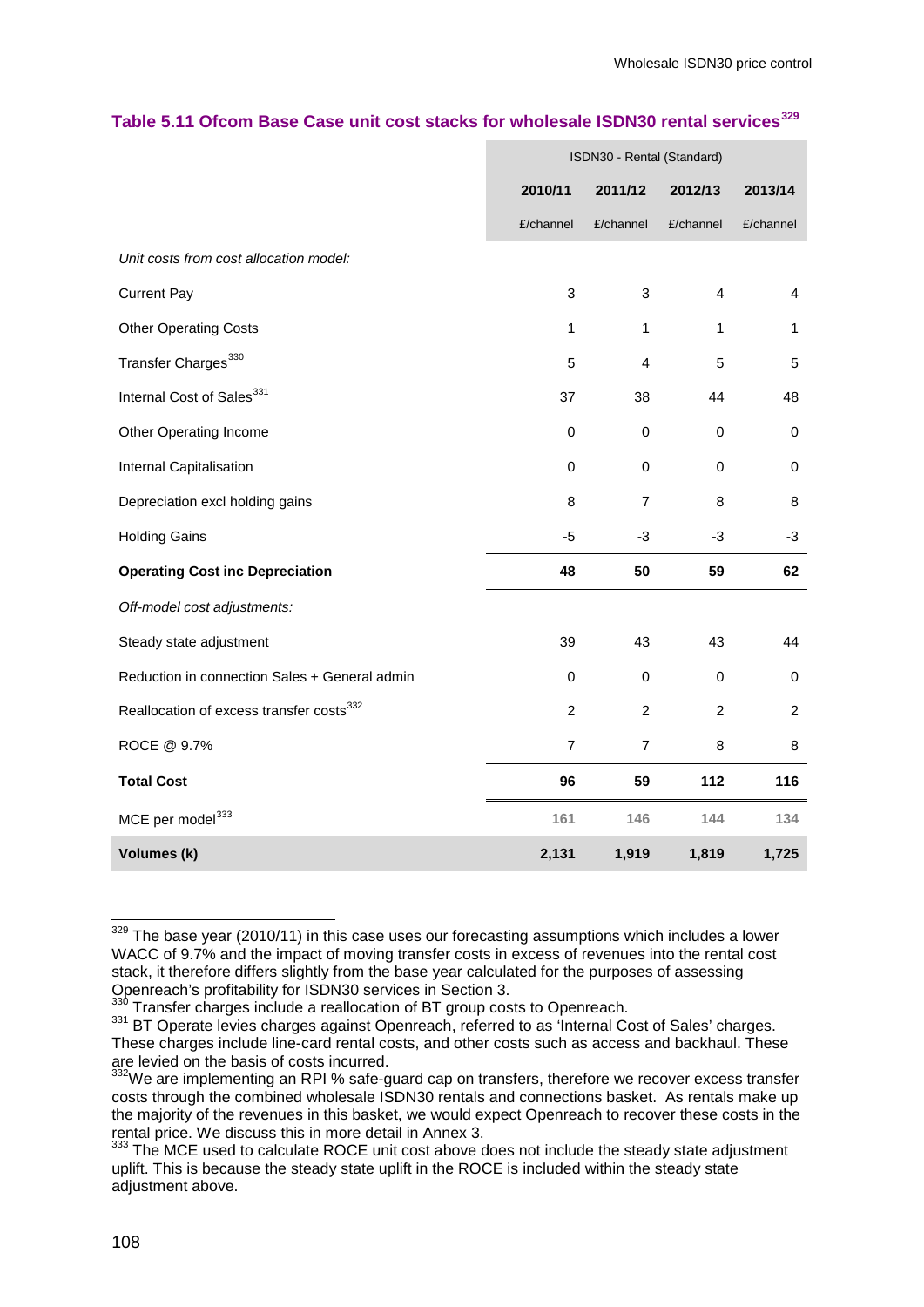- 5.276 The above table shows that:
	- we would expect the price of rentals to decrease from the current level of £141/channel to around £116/channel by 2013/14;
	- the steady state adjustment is the most material adjustment, amounting to around 37% of the unit cost stack in 2013/14; and
	- the unit costs of rentals is forecast to increase from £96/channel in 2010/11 to £116/channel in 2013/14 (i.e. by around 20%) due to the forecast decline in volumes.

# **We have not made one-off adjustments to starting charges**

## **Our approach to one-off adjustments in the April 2011 Consultation**

5.277 In deciding the appropriate form of the charge control on wholesale ISDN30 in the April 2011 Consultation we assessed the need for one-off adjustments to starting charges. Below we summarise our findings in the April 2011 Consultation, stakeholder's responses to these, and our final decision.

## **We did not propose any one-off adjustments to the starting prices of wholesale ISDN30 services**

## Our April 2011 Consultation proposals

## *The charge for wholesale ISDN30 rentals was within benchmarks*

- 5.278 In the April 2011 Consultation we proposed not to make one-off adjustments to the starting charges of wholesale ISDN30 rentals for the following reasons: [334](#page-110-2)
	- the rental charge had been within the DLRIC and DSAC benchmarks<sup>[335](#page-111-0)</sup> for the years 2007/08 to 2009/10, meaning that there was no a priori risk of distortions from the current level of charges;
	- ISDN30 prices had been stable for some time, without recent price increases;
	- we expected the rate of return to decrease as volumes were expected to decline;
	- even without one-off cuts, the value of X was not unusually high;
	- a one-off reduction to FAC would have been followed by price increases, as volumes declined, and this was undesirable because it would have curtailed price stability; and
	- even if we recognized that high prices could result in an inefficient choice of wholesale inputs, the evidence from our modelling indicated that the impact of this was likely to be small and in any case would tend to encourage investment in competing infrastructure.

<span id="page-111-1"></span><span id="page-111-0"></span><sup>334</sup> See the April 2011 Consultation paragraph 5.153-5.157, available at<br>http://stakeholders.ofcom.org.uk/binaries/consultations/isdn30-2011/summary/isdn30-2011.pdf

335 We use LRIC figures as appropriate benchmarks in the context of this review. See paragraph 4.90 above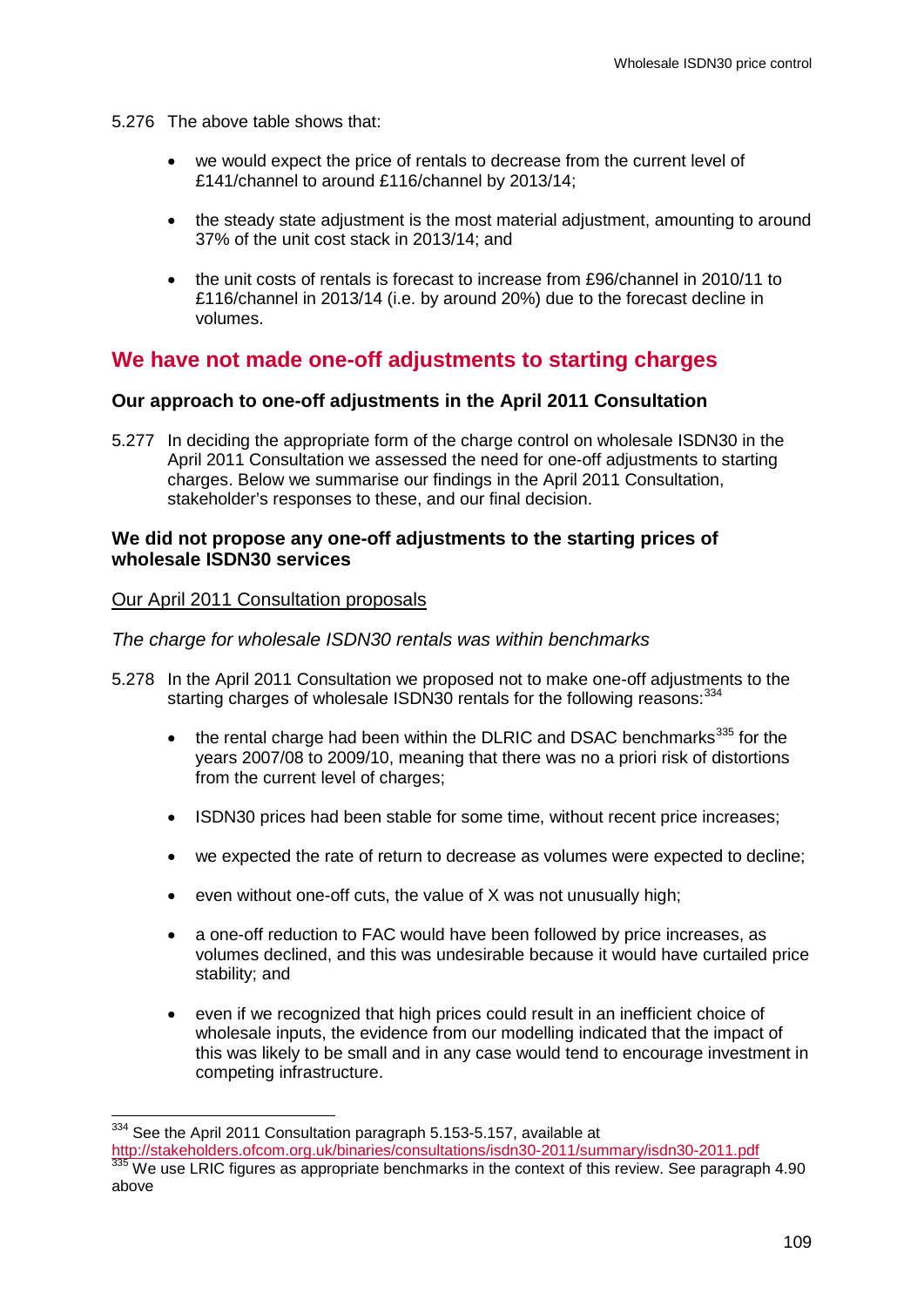5.279 In the April 2011 Consultation we asked respondents the following question: *Do you agree that one-off adjustments to the starting charges of wholesale ISDN30 rental services are not required? If not, please explain why*.

*The individual connection charges were outside benchmarks but the combined connections and rentals charges were within these benchmarks*

- 5.280 In the case of connections, we explained that the average connection charge had been within our adopted cost benchmarks in 2007/08 and 2009/10, but not in 2008/09. We noted however that Openreach had indicated that the 2009/10 figure was the most robust. As this was also the most recent, we gave this more weight than the others and so we did not propose one-off cuts on the rental charge. $336$
- 5.281 We explained that the two individual connection charges (i.e. the *per channel* and *per new site* charges) were outside benchmarks and that this suggested that some rebalancing of both charges could be desirable. However, we noted that imposing such rebalancing on individual connection charges was not appropriate as we did not have the information necessary to enable us to set the correct relative charges. We also noted that connections and at least a single year's rental would be purchased together. For this reason we investigated whether various combinations of the two connection charges or combinations of the connection charges and rentals were below their aggregate DSAC.<sup>[337](#page-112-0)</sup>
- 5.282 We estimated that any customer connecting more than  $\&$  channels in a single year at a single site was likely to pay a price for connections above the aggregate DSAC for the two connection charges. In light of the market research conducted in our Market Review, which showed that around 5% of all businesses surveyed had more than 300 ISDN30 channels across their organisation, we considered that there could be some large customers connecting more than this level of channels at a single site. $338$
- 5.283 When considering the two connection charges and one year rental charge in aggregate, we estimated that a customer would need to purchase more than  $\mathcal X$ channels at a single site to pay an aggregate price above the aggregate DSAC. We considered it highly unlikely that any of Openreach's customers would connect such amount of channels to a single site.<sup>[339](#page-112-0)</sup> We also estimated that if we considered the two connection charges and two year rental together, no ISDN30 customer would be paying a price above their aggregate DSAC.<sup>[340](#page-112-0)</sup>
- 5.284 Under these circumstances we concluded that the connection charges were likely to be below their DSAC for the majority of customers and, for those customers for which this was not the case, the aggregate connection and rental charge was likely to be below their DSAC. In addition, we did not consider that there was potential for

338 See the April 2011 Consultation paragraphs 5.169-5.175, available at

<span id="page-112-1"></span><span id="page-112-0"></span><sup>&</sup>lt;sup>336</sup> See the April 2011 Consultation paragraphs 5.160-5.162, available at<br>http://stakeholders.ofcom.org.uk/binaries/consultations/isdn30-2011/summary/isdn30-2011.pdf  $\frac{337}{337}$  See the April 2011 Consultation paragraphs 5.163-5.168, available at<br><http://stakeholders.ofcom.org.uk/binaries/consultations/isdn30-2011/summary/isdn30-2011.pdf>

<http://stakeholders.ofcom.org.uk/binaries/consultations/isdn30-2011/summary/isdn30-2011.pdf> 339 See the April 2011 Consultation paragraphs 5.176-5.177, available at

<http://stakeholders.ofcom.org.uk/binaries/consultations/isdn30-2011/summary/isdn30-2011.pdf><br><sup>340</sup> See the April 2011 Consultation paragraphs 5.178, available at

<http://stakeholders.ofcom.org.uk/binaries/consultations/isdn30-2011/summary/isdn30-2011.pdf>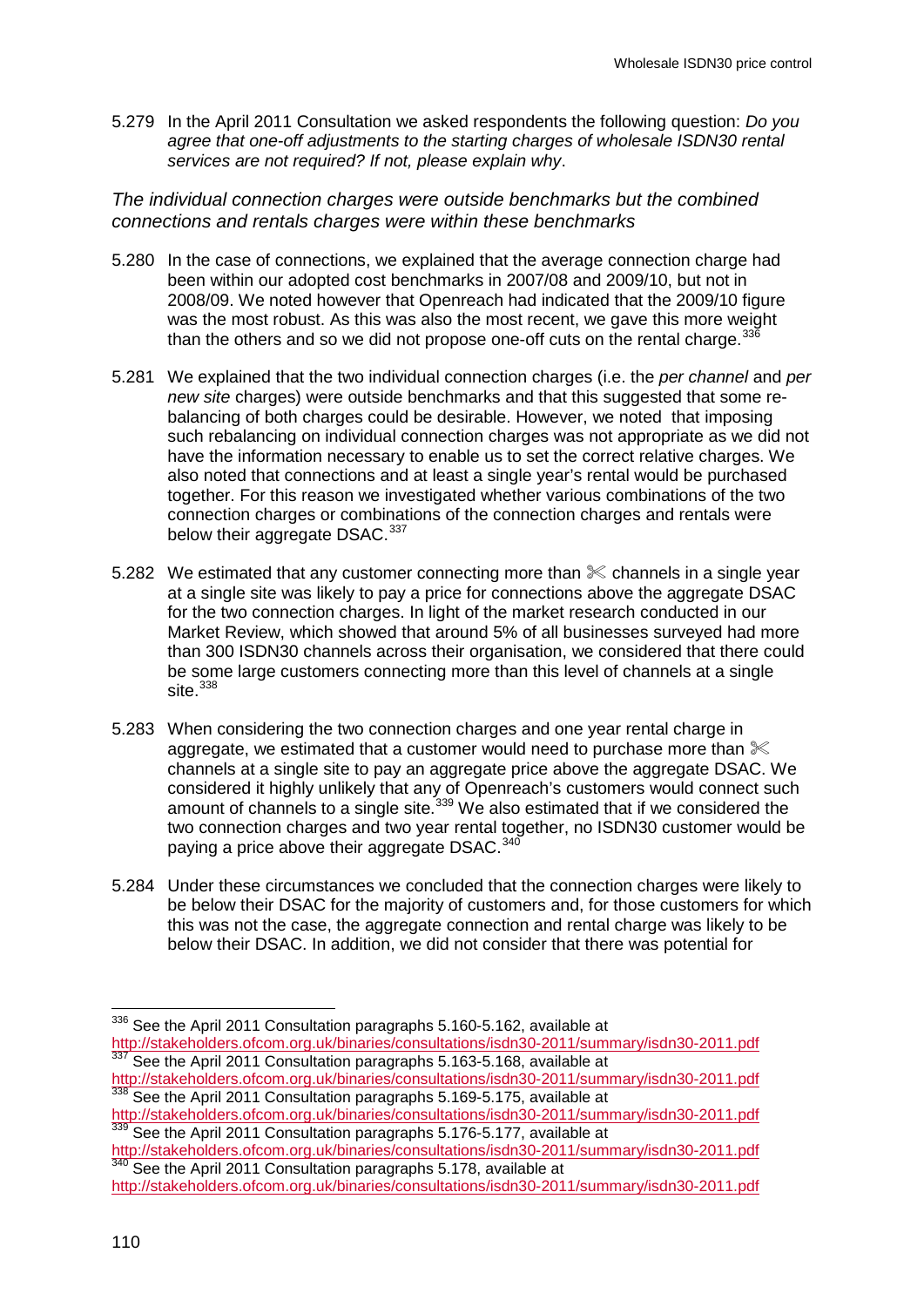discrimination in favour of BT Retail arising from the current structure of connection charges. $341$ 

- 5.285 In light of the above, we did not propose to make one-off adjustments to the starting prices of connection charges.<sup>[342](#page-113-0)</sup>
- 5.286 In the April 2011 Consultation we asked respondents the following question: *Do you agree that one-off adjustments to the starting charges of wholesale ISDN30 connection services are not required? If not, please explain why.*

#### *We did not propose to make one-off adjustments to the starting charges of wholesale ISDN30 transfers*

#### Our April 2011 Consultation proposals

- 5.287 In the April 2011 Consultation we noted that the transfer charge had been below FAC and DLRIC throughout the period 2007-2010.<sup>343</sup>We discussed whether we should bring transfer charges into line with FAC but considered that this was not appropriate for the following reasons:
	- it would amount to a large price adjustment, which risked disrupting the wholesale and retail markets, while a gradual transition was more likely to be appropriate; and
	- it was not necessary for efficiency reasons, as prices below FAC could also be efficient as long as overheads were recovered from other services.<sup>[344](#page-113-0)</sup>
- 5.288 We therefore considered two additional options. Option 1 consisted of applying an RPI % safe-guard cap on transfer charges whereas under Option 2 we would allow charges to rise gradually to DLRIC.<sup>[345](#page-113-0)</sup> We considered that a safe-guard cap was preferable for the following reasons:
	- low transfer charges promote competition by keeping switching costs low. We were therefore concerned that an increase in transfer charges to DLRIC could risk undesirable effects such as the introduction of new charges for migrating customers, higher Early Termination Charges (ETCs) or increase in the length of Minimum Contract Periods (MCPs);<sup>[346](#page-113-0)</sup>and

<span id="page-113-0"></span><sup>&</sup>lt;sup>341</sup> See the April 2011 Consultation paragraphs 5.179-5.180, available at

<http://stakeholders.ofcom.org.uk/binaries/consultations/isdn30-2011/summary/isdn30-2011.pdf> <sup>342</sup> See the April 2011 Consultation paragraphs 5.181-5.183, available at

<span id="page-113-1"></span><http://stakeholders.ofcom.org.uk/binaries/consultations/isdn30-2011/summary/isdn30-2011.pdf> <sup>343</sup> See the April 2011 Consultation paragraphs 5.185, available at

<http://stakeholders.ofcom.org.uk/binaries/consultations/isdn30-2011/summary/isdn30-2011.pdf> 344 See the April 2011 Consultation paragraphs 5.186-5.187, available at

<http://stakeholders.ofcom.org.uk/binaries/consultations/isdn30-2011/summary/isdn30-2011.pdf><br>
<sup>345</sup> See the April 2011 Consultation paragraphs 5.188, available at<br>
http://stakeholders.ofcom.org.uk/binaries/consultations/isd

<sup>346</sup> See the April 2011 Consultation paragraphs 5.189-5.191, available at

<http://stakeholders.ofcom.org.uk/binaries/consultations/isdn30-2011/summary/isdn30-2011.pdf>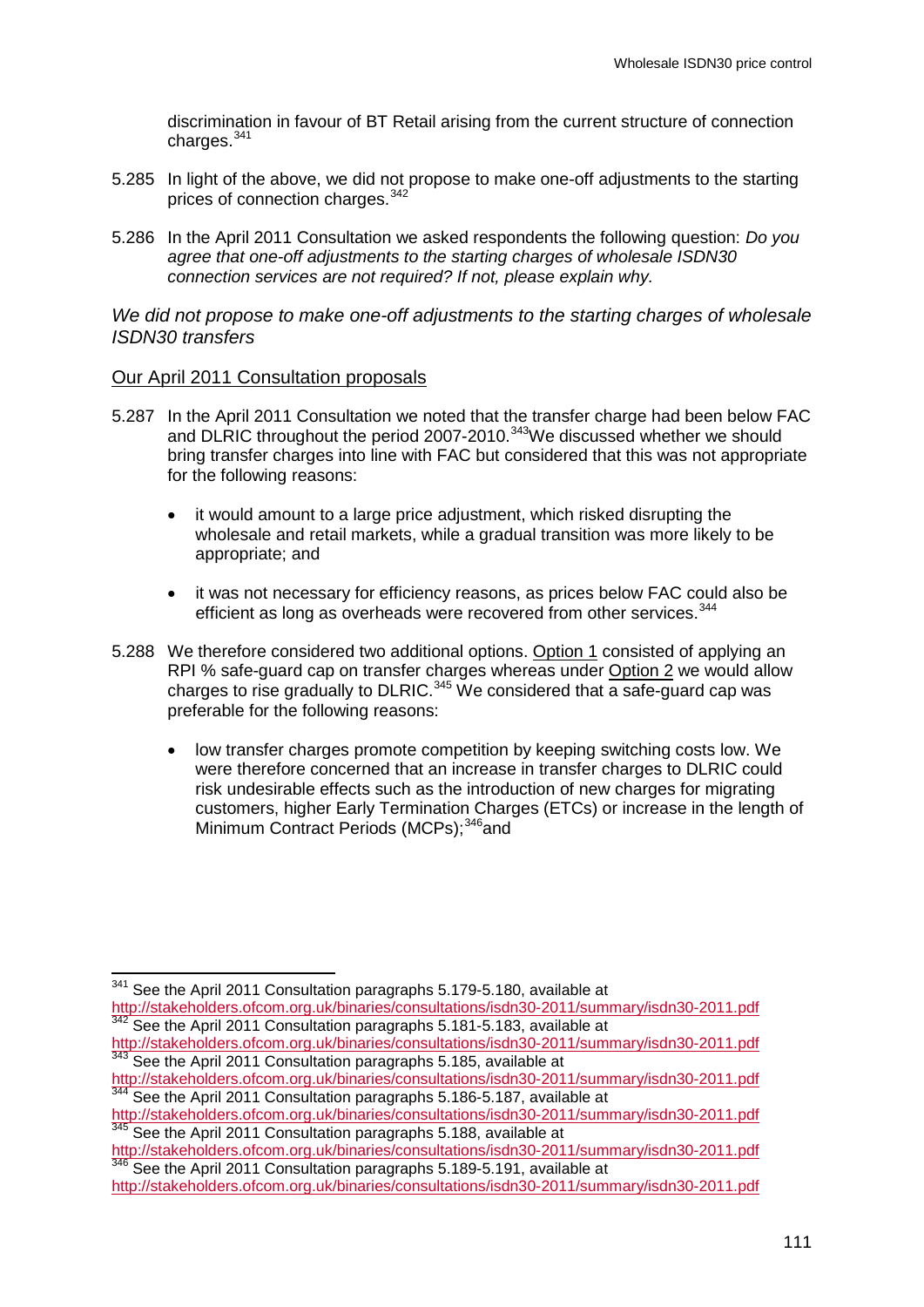- we did not consider that the current low transfer charge could lead to inefficient levels of switching because, in spite of being below DLRIC, we believed it was likely to be above the short-term marginal costs of providing this service.  $347$
- 5.289 We therefore concluded that we would not implement any one-off adjustments to the starting charges of transfer services.
- 5.290 In the April 2011 Consultation we asked respondents the following question: *Do you agree with Ofcom's approach to the pricing of wholesale ISDN30 transfer charges during the next charge control? If not, please explain why*.

#### Additional evidence in the December 2011 Consultation

- <span id="page-114-2"></span>5.291 In the December 2011 Consultation we noted that following the April 2011 Consultation we had requested updated cost information on wholesale ISDN30 services for 2010/11 under formal powers. This new cost data supplied by Openreach was significantly different from the 2009/10 figures we had relied upon in the April 2011 Consultation and we explained that when we discussed this with Openreach they subsequently provided a further set of cost data which was again different.<sup>[348](#page-114-0)</sup>
- 5.292 We indicated that the new evidence would have affected the analysis in the April 2011 Consultation as to how many customers might pay a price above DSAC in the case of connection charges. However, we did not consider it appropriate to rely on the 2010/11 figures from Openreach to assess the need for one-off adjustments for the following reasons:
	- there was a lack of consistent data for the period 2007 to 2010;
	- the 2010/11 data was not consistent with the FAC estimates in Ofcom's regulatory model, which we use to set wholesale ISDN30 charges; and
	- we considered the Ofcom model to be more accurate because, amongst other reasons, it had been audited by Ernst & Young and the current outputs suggested that relevant charges were within reasonable bounds.<sup>[349](#page-114-0)</sup>
- <span id="page-114-3"></span>5.293 We noted that it was important to put in place an appropriate control to deal with the identified risk of excessive pricing to ensure consumers' best interests are protected and identified our concern over potential delays to the imposition of this control. We indicated that we were not minded to further revisit Openreach's cost figures due to the lack of robust data and the fact that one-off cuts were not supported by the output of our model or any additional market specific factors.<sup>[350](#page-114-0)</sup>

## April 2011 Consultation responses

<span id="page-114-1"></span>5.294 We received responses from three stakeholders: UKCTA, C&WW and Openreach. UKCTA considered that in this charge control it was appropriate to take a cautious

<span id="page-114-0"></span><sup>&</sup>lt;sup>347</sup> See the April 2011 Consultation paragraphs 5.192-5.198, available at<br>http://stakeholders.ofcom.org.uk/binaries/consultations/isdn30-2011/summary/isdn30-2011.pdf 348 See the December 2011 Consultation paragraph 1.8, available at

<http://stakeholders.ofcom.org.uk/binaries/consultations/isdn30-price-control/summary/condoc.pdf> 349 See the December 2011 Consultation paragraph 1.9, available at

<http://stakeholders.ofcom.org.uk/binaries/consultations/isdn30-price-control/summary/condoc.pdf> 350 See the December 2011 Consultation paragraph 1.10, available at

<http://stakeholders.ofcom.org.uk/binaries/consultations/isdn30-price-control/summary/condoc.pdf>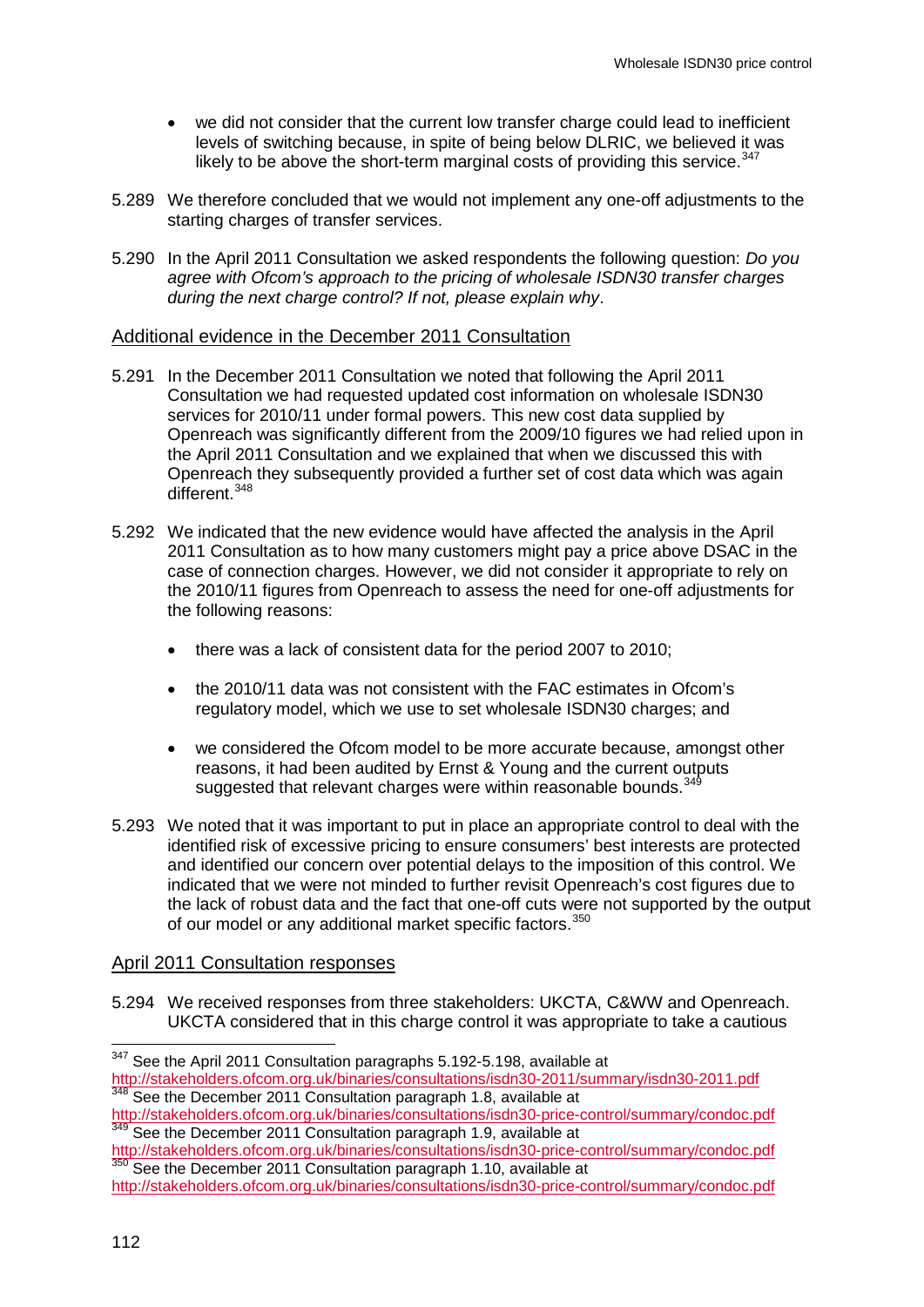approach. It therefore fully supported our decision not to impose adjustments to starting charges as these could immediately undermine market confidence.<sup>[351](#page-114-1)</sup>

- 5.295 C&WW similarly strongly opposed one-off adjustments to starting charges due to their implications on alternative suppliers. It argued that in the case of ISDN30, where some CPs have made significant investments in their own infrastructure and in PPCs, a sudden change in wholesale prices would be 'potentially destabilising', leaving no time to adjust their investment decisions. [352](#page-115-0)
- 5.296 Openreach agreed that there was no strong evidence suggesting that the current charges for wholesale ISDN30 rentals created any distortions. Openreach stated its preference, in line with our proposals, for a glide path that ensured that there were no immediate impacts on demand from the charge control. It noted that a one-off adjustment to starting charges would be particularly risky as it could increase demand inefficiently and send wrong pricing signals to developers of SIP-based alternatives.<sup>[353](#page-115-0)</sup>
- 5.297 In the case of connection charges, Openreach considered that one-off adjustments were only justified in exceptional circumstances and in situations where the existing level of charges could lead to significant distortions. It considered that our analysis demonstrated that there was no strong evidence of distortions arising from the current level of connection charges. Openreach also expressed its preference for a glide path that would ensure that the control would not lead to immediate shocks to demand, particularly in a market subject to significant uncertainties such as  $ISBN30.<sup>35</sup>$
- 5.298 Openreach considered that prices should generally reflect efficiently incurred costs and recognised that the current transfer price was below its LRIC costs. In the case of wholesale ISDN30 transfers, Openreach agreed that maintaining the price below its LRIC would be beneficial as this would encourage CPs to use the transfer, rather than the connection, service when migrating an end user. In Openreach's view this would ensure that the existing assets were re-used.<sup>[355](#page-115-0)</sup>

#### Our response and conclusions

5.299 In light of our arguments in the April and December 2011 Consultations and the responses from Openreach, C&WW and UKCTA, we continue to believe that one-off adjustments to the starting charges of wholesale ISDN30 services are not appropriate.

## *Regulation of Featurenet's migration services*

5.300 In their consultation responses both UKCTA and C&WW discussed the ability of BT's Featurenet customers to migrate to other suppliers. According to both, there was no migration process from BT's service which risked locking in BT's Featurenet

<http://stakeholders.ofcom.org.uk/binaries/consultations/isdn30-2011/responses/CW.pdf> 353Openreach response to our April 2011 Consultation, see para. 88-90 at

<span id="page-115-1"></span>http://stakeholders.org.uk/binaries/ison.org.uk/binaries/consultation.com

<span id="page-115-0"></span><sup>&</sup>lt;sup>351</sup> UKCTA response to our April 2011 Consultation, see para. 7 at<br>http://stakeholders.ofcom.org.uk/binaries/consultations/isdn30-2011/responses/UKCTA.pdf  $\frac{352}{352}$  C&WW response to our April 2011 Consultation, see p. 11 at

<http://stakeholders.ofcom.org.uk/binaries/consultations/isdn30-2011/responses/Openreach.pdf><br>
354Openreach response to our April 2011 Consultation, see para. 91-93 at<br>
http://stakeholders.ofcom.org.uk/binaries/consultations

<http://stakeholders.ofcom.org.uk/binaries/consultations/isdn30-2011/responses/Openreach.pdf>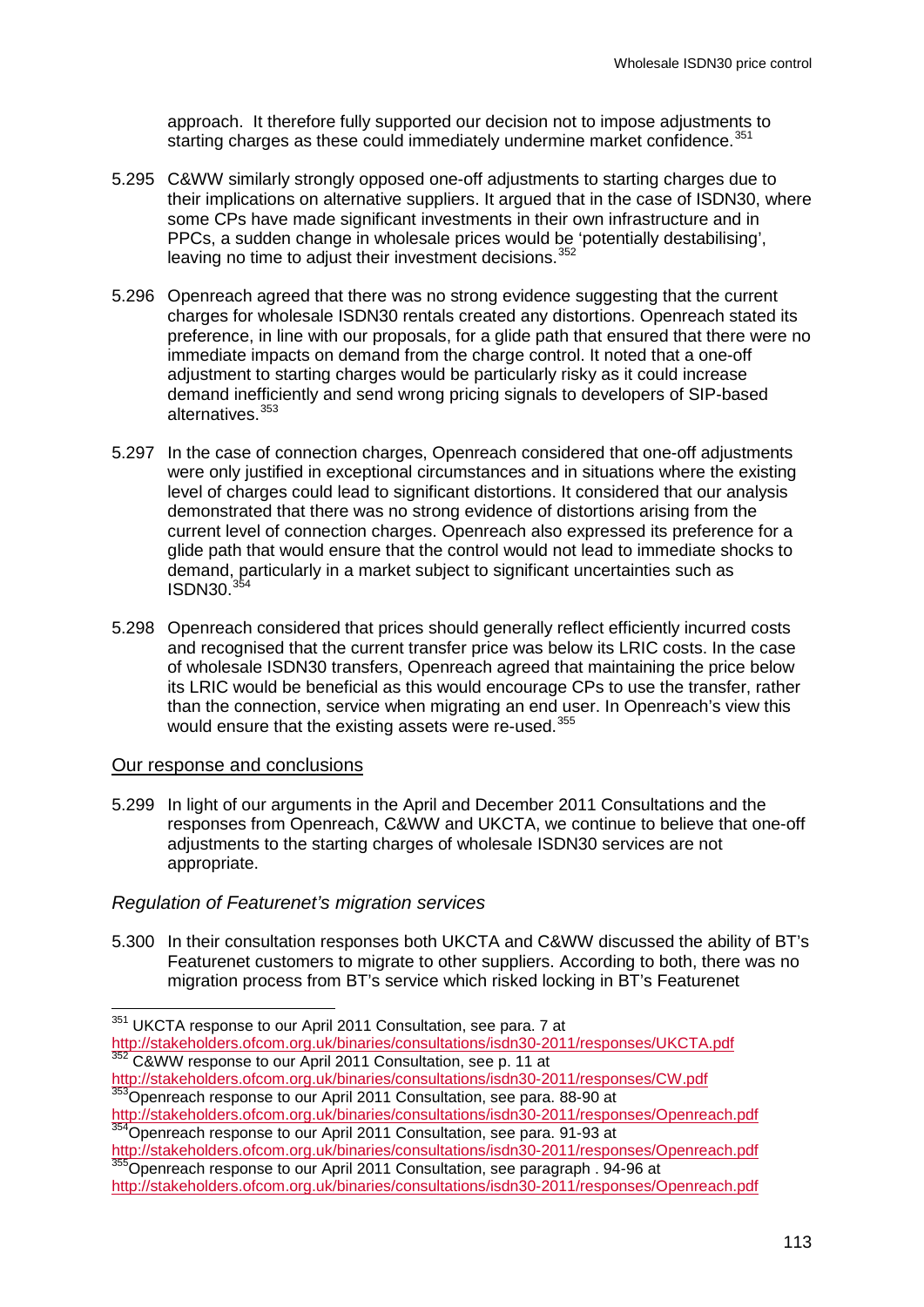customers. Both stakeholders urged us to impose a specific remedy that would allow customers to migrate without hindrance. [356](#page-115-1)

5.301 To the extent that migration issues exist, the impacts of these issues are outside the scope of this Statement. To the extent that such concerns could raise competition issues these would not affect the decisions regarding the type of price control for wholesale ISDN30 services that are set out in this Statement. We note that Featurenet is downstream of ISDN30 markets. We recognise that Featurenet is an inherently complex service and requires close end-customer coordination. To the extent that any migration issues exist, we would normally expect that solutions would be sought through existing industry processes in the first instance.

# **We have assessed the level of the proposed charge control**

- 5.302 Our proposals for the relevant values of X are shown below.
- 5.303 The value of X for the wholesale ISDN30 rentals and connections basket using our proposed base case assumptions is -13.84% (or -13.75% when rounded to the nearest quarter percentage).

| <b>Baskets</b>                               | Services included                                                                                                                                       | <b>Proposed control</b>       | Proposed safe-guard<br>cap                                                               |
|----------------------------------------------|---------------------------------------------------------------------------------------------------------------------------------------------------------|-------------------------------|------------------------------------------------------------------------------------------|
| Wholesale<br>ISDN30 Rental &<br>Connections  | Rental per channel per year<br>Connections<br>Fixed<br>ä,<br>Per channel<br>÷<br>Enhanced care services<br>Service level 3<br>۰<br>Service Level 4<br>÷ | RPI-13.75%                    | RPI+5% (on the average<br>connection charge)<br>RPI % (on each<br>enhanced care service) |
| Wholesale<br><b>ISDN30</b> transfers         | Charge per 30 channel<br>access bearer                                                                                                                  | RPI %                         | N/A                                                                                      |
| Wholesale ISN30<br>Direct dial-in<br>('DDI') | Wholesale ISN30 DDI<br>Planning (connection)<br>÷<br>Connection per DDI<br>۰<br>Rental per DDI<br>÷                                                     | RPI % (on each<br>DDI charge) | N/A                                                                                      |

#### **Table 5.12 Our conclusions for the values of X for core wholesale ISDN30 services**

# <span id="page-116-0"></span>**We have assessed the implications of the proposed charge control**

5.304 In our April 2011 Consultation we assessed the implications of our proposed charge control by:

 356 C&WW response to our April 2011 Consultation, see p. 12 at <http://stakeholders.ofcom.org.uk/binaries/consultations/isdn30-2011/responses/CW.pdf> and UKCTA response to our April 2011 Consultation, see para. 9 at <http://stakeholders.ofcom.org.uk/binaries/consultations/isdn30-2011/responses/UKCTA.pdf>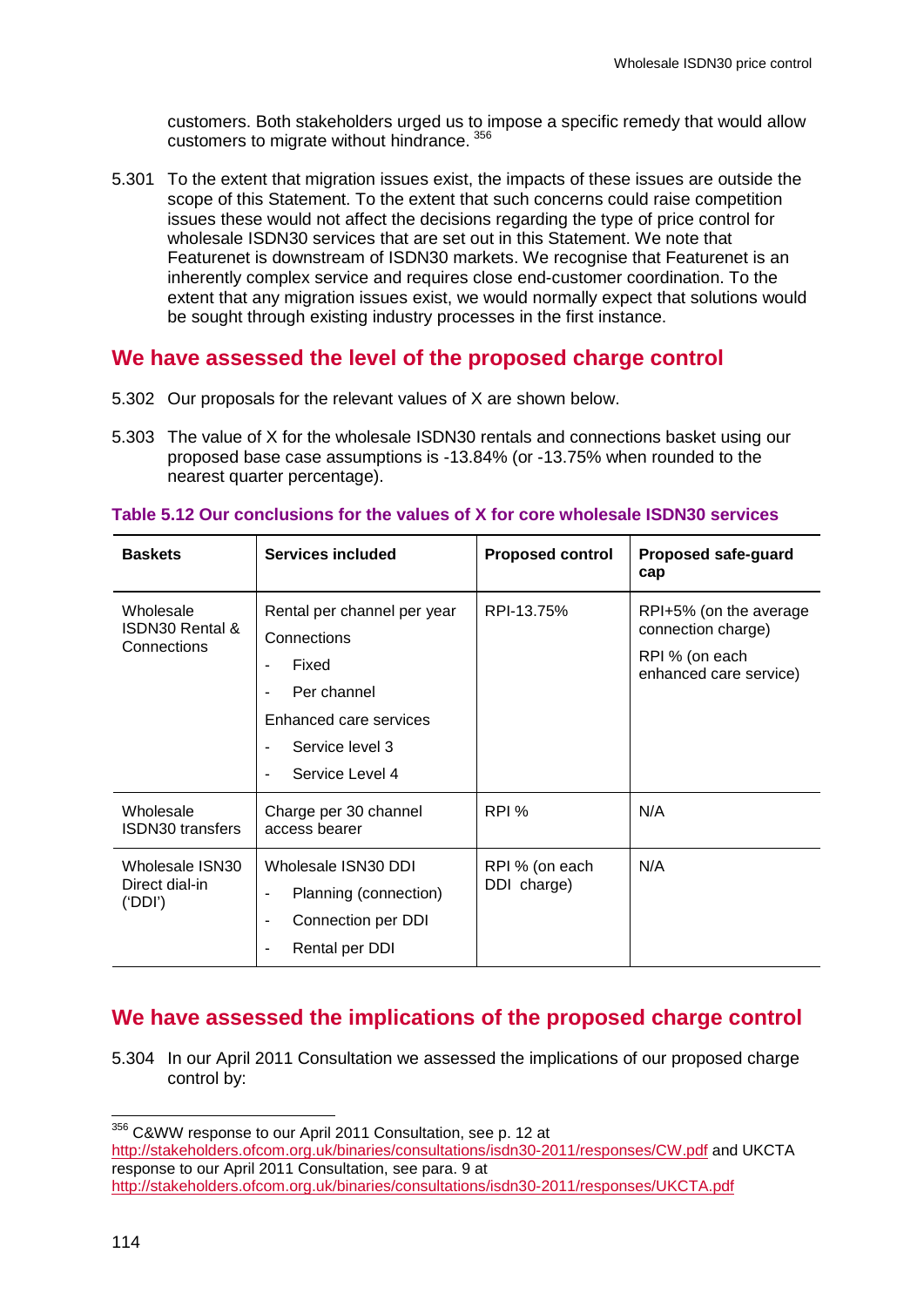- investigating OCPs' incentives to invest in efficient competing infrastructure; and
- estimating the likely proportion of ISDN30 channels provided over 2 Mbit/s PPCs which would switch to wholesale ISDN30.

## **The charge control will maintain OCPs' incentives to invest in efficient competing infrastructure**

## Our April 2011 Consultation proposals

- 5.305 In the April 2011 Consultation we explained that retail ISDN30 services could be supplied using two other wholesale inputs: 2Mbit/s PPCs and MPF, although no operator was at the time using MPF (for a technical description of the provision of ISDN30 using PPCs and MPF see Annex 2). [357](#page-116-0)
- 5.306 We conducted a cross-check to ensure that the differences between the combined connections and rentals charges for 2Mbit/s PPCs and the equivalent proposed charges for wholesale ISDN30 were at least as great as the differences in their LRICs.<sup>[358](#page-117-0)</sup> This would ensure that CPs' choice of wholesale inputs would be based on the cost minimising option whilst preserving incentives for upstream investment thus ensuring that productive and dynamic efficiency would be maintained. We noted that this approach had been upheld by the CC in its determination<sup>[359](#page-117-0)</sup> in the OFFR appeal.<sup>[360](#page-117-0)</sup>
- 5.307 We explained that we had decided to consider the differentials of connections and rentals in aggregate because:
	- we considered some flexibility to vary relative connection and rental prices was desirable; and
	- setting the differentials of both services to separately equal the LRIC differentials would have effectively tied both products' pricing structure and this was unnecessary<sup>[361](#page-117-0)</sup> as the choice between the two wholesale inputs did not depend on either the price of connections or rentals alone.<sup>[362](#page-117-0)</sup>
- <span id="page-117-1"></span>5.308 We indicated that we had also conducted a high level check on the cost differences between MPF and wholesale ISDN30; although for the reasons set out in Annex 7

<http://stakeholders.ofcom.org.uk/binaries/consultations/isdn30-2011/summary/isdn30-2011.pdf><br><sup>358</sup> According to Openreach the cost estimates submitted to us and used in the incremental cost

<span id="page-117-0"></span><sup>&</sup>lt;sup>357</sup>See the April 2011 Consultation paragraph 5.205, available at

analysis were pure LRICs, with the only exception of some cost components relating to PPCs, which were DLRICs.

<sup>359</sup> Competition Commission, *The Carphone Warehouse Group plc v Office of Communications,* Determination, Case 1149/3/3/09, 31 August 2010, paragraph 3.163, available at:

[http://www.competition-commission.org.uk/appeals/communications\\_act/wlr\\_determination.pdf.](http://www.competition-commission.org.uk/appeals/communications_act/wlr_determination.pdf) [360](http://www.competition-commission.org.uk/appeals/communications_act/wlr_determination.pdf)<br>360See the April 2011 Consultation paragraph 5.206, available at

<http://stakeholders.ofcom.org.uk/binaries/consultations/isdn30-2011/summary/isdn30-2011.pdf> 361 We noted that this was without prejudice to the possibility that an excessive charge for connections

or rentals could be harmful in itself and hence not fair and reasonable.  $362$  See the April 2011 Consultation paragraph 5.207, available at

<http://stakeholders.ofcom.org.uk/binaries/consultations/isdn30-2011/summary/isdn30-2011.pdf>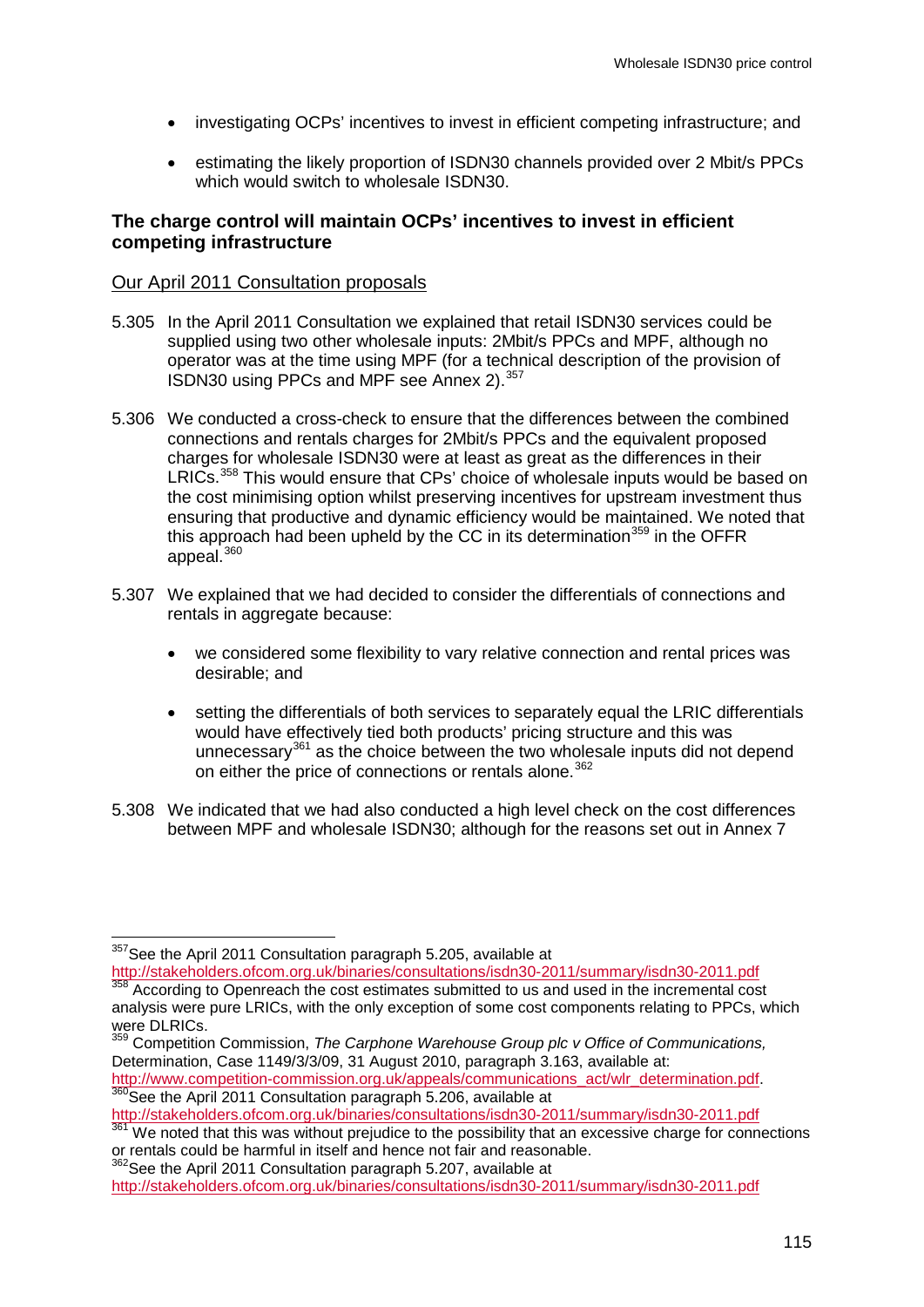we were confident that changes in wholesale ISDN30 prices would not have an impact on OCPs' choice between MPF and wholesale ISDN30.<sup>[363](#page-117-1)</sup>

- 5.309 We proposed to estimate the incremental cost differences using the costs of PPCs and wholesale ISDN30 in the base year (i.e. 2009/10). We recognised that an assessment using the costs at the end of the charge control (i.e. 2013/14) would have been preferable but was impracticable for the reasons explained in Annex 7. We nonetheless carried out some sensitivity analysis on our results and on the basis of these results we argued that we were confident that the price differentials resulting from our proposals would be at an appropriate level.<sup>[364](#page-118-0)</sup>
- 5.310 Our April 2011 Consultation findings can be summarised as follows:
	- the aggregate connections and rentals LRIC for a wholesale ISDN30 circuit including 30 channels<sup>[365](#page-118-0)</sup> was £<sup>366</sup> whereas it was only £<sup>366</sup> in the case of a 2Mbit/s PPC, a difference of  $£^{\otimes 366}$  $£^{\otimes 366}$  $£^{\otimes 366}$  in 2009/10;<sup>[367](#page-118-0)</sup>
	- we calculated that the price of connecting and renting a 2Mbit/s PPC after certain adjustments to the PPC price to make it comparable to an ISDN30 circuit (as discussed further in Annex 7), was  $\text{Im}\xi_*^{368}$  $\text{Im}\xi_*^{368}$  $\text{Im}\xi_*^{368}$
	- the price for the aggregate wholesale ISDN30 connection and rental service that would exactly reflect the LRIC differentials between the two wholesale inputs would be  $\&$  (i.e. the estimated price of a 2Mbit/s PPC connection and rental plus the estimated LRIC differential between this wholesale input and wholesale  $ISDN30$ :  $369$
	- the aggregate FAC for a wholesale ISDN30 circuit connection and rental including 30 channels was  $E\%$ , therefore, the difference between the wholesale ISDN30 FACs in 2009/10 and the current PPC prices was above their difference in LRICs by  $\mathcal{K}\%$  [more than 20%] $^{370,371}$  $^{370,371}$  $^{370,371}$  $^{370,371}$  $^{370,371}$  and

<http://stakeholders.ofcom.org.uk/binaries/consultations/isdn30-2011/summary/isdn30-2011.pdf> <sup>365</sup> In order to compare the LRIC differentials between wholesale ISDN30 and a 2Mbit/s PPC we

considered an ISDN30 circuit including 30 channels. This meant that differences in cost did not result only from differences in the capacity taken for ISDN30 and greatly simplified the analysis. In Annex 7 we reproduce the LRIC calculation in our April 2011 Consultation and its underlying assumptions.

<span id="page-118-1"></span>This difference was smaller than the one between the two figures shown previously because in our analysis we had only accounted for LRIC differences that would remain after assuming that both wholesale inputs were used to supply the same end user, as discussed further in Annex 7.

<sup>367</sup>See the April 2011 Consultation paragraph 5.210-5.211, available at <http://stakeholders.ofcom.org.uk/binaries/consultations/isdn30-2011/summary/isdn30-2011.pdf><br><sup>368</sup>See the April 2011 Consultation paragraph 5.211, available at

<span id="page-118-0"></span><sup>363</sup> See the April 2011 Consultation paragraph 5.208, available at

<http://stakeholders.ofcom.org.uk/binaries/consultations/isdn30-2011/summary/isdn30-2011.pdf><br><sup>364</sup>See the April 2011 Consultation paragraph 5.209, available at

<http://stakeholders.ofcom.org.uk/binaries/consultations/isdn30-2011/summary/isdn30-2011.pdf> 369See the April 2011 Consultation paragraph 5.211, available at

<http://stakeholders.ofcom.org.uk/binaries/consultations/isdn30-2011/summary/isdn30-2011.pdf><br><sup>370</sup>Some of the cost differences in the accounting data were due to differences in customer mix or cost allocation methodology rather than in the underlying incremental costs. We therefore excluded these from our preferred calculation of the incremental costs differential. However, although we did not report the results in the April 2011 Consultation, we explained that we had conducted an additional cross-check on the services' LRIC differentials by including all the incremental cost differences between the two services, whatever their source. Under this approach we accounted for any cost difference between the two wholesale inputs, as long as it increased the magnitude of the differential,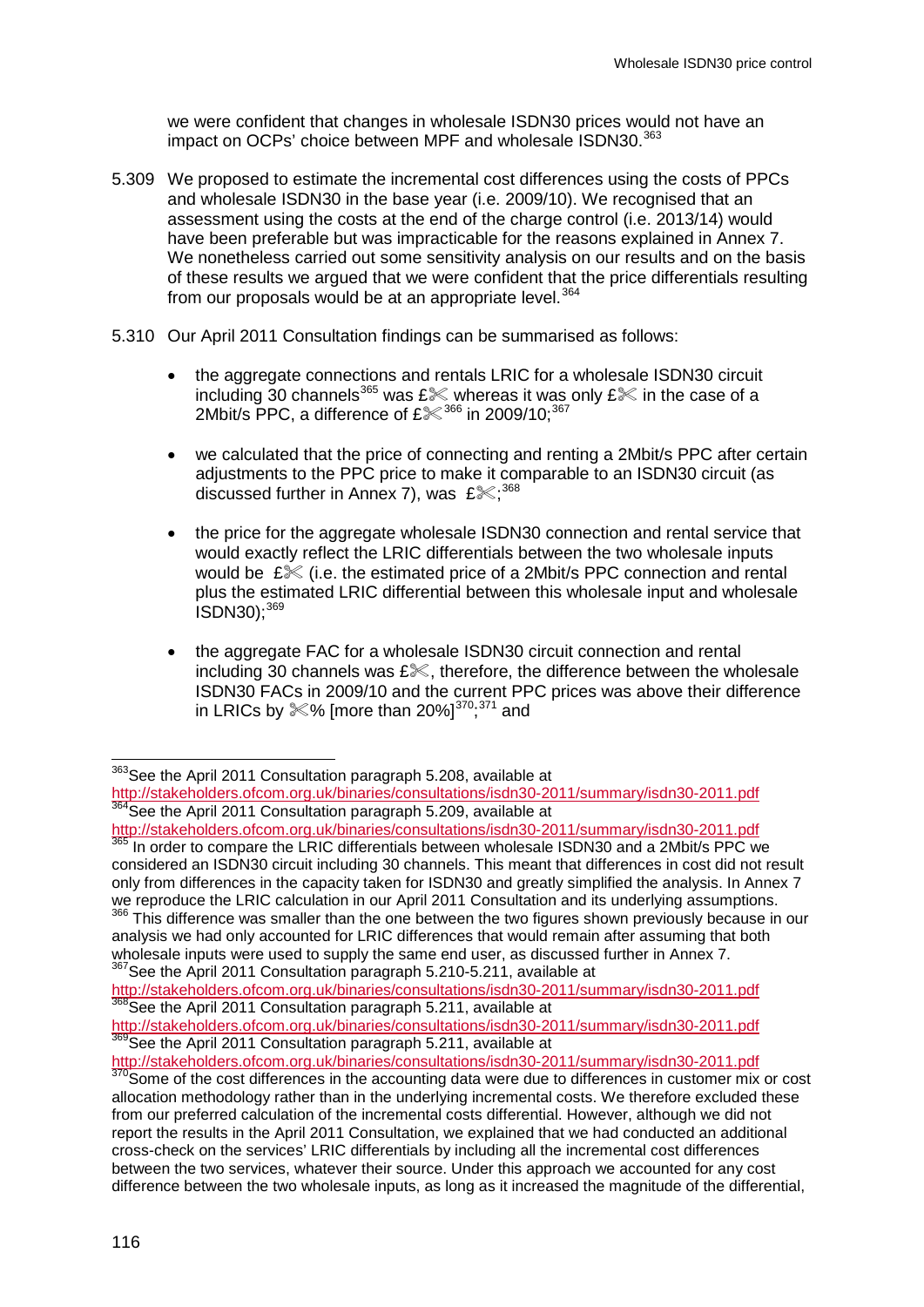- the high-level check on the likely differentials between the two services by 2013/14 showed that the differences in the aggregate prices of connections and rentals of wholesale ISDN30 and PPCs were likely to exceed the difference in their incremental costs by  $\&\%$  [more than 30%].<sup>[372](#page-118-1)</sup>
- 5.311 In light of the above, we were confident that the differences between the aggregate charges of PPCs and wholesale ISDN30 were at least as large as their LRIC differentials.<sup>[373](#page-119-0)</sup>
- 5.312 We did not believe that we should intentionally set prices to promote the use of PPCs or other upstream infrastructure. Instead we considered that the differential should not *be less* than the difference in LRICs so that incentives to invest in upstream infrastructure were maintained. We argued that this was consistent with good incentives to make the correct choice between these two alternative ways of providing retail ISDN30 services whilst maintaining incentives to invest in infrastructure.[374](#page-119-0)
- 5.313 In the April 2011 Consultation we asked respondents the following question: *Do you agree with our analysis of the LRIC differentials? If not, please explain why.*

## Additional evidence in our December 2011 Consultation

5.314 In our December 2011 Consultation we explained that we had received additional information under formal powers<sup>[375](#page-119-0)</sup> in which the only CP that had expressed interest in providing ISDN30 over LLU indicated that its plans were still at the trial stage. This CP expected to launch its LLU-based service in  $\&$ , although this was subject to improvements to the multi-line porting process. We explained that this CP's current plans were to offer only a very limited ISDN30 service  $(\times)$ , and that their main focus for future service development would be on the provision of SIP Trunking rather than ISDN30. Additionally, we noted that, in the event this CP managed to provide its new service, it only expected to supply around  $\&$  channels by the end of the charge control period. This represented a small fraction  $(\times \%)$  of the 1.7m channels forecast on Openreach's network by the end of the charge control.<sup>[376](#page-119-0)</sup>

## April 2011 Consultation responses

-

5.315 We only received responses to this question from C&WW and Openreach. Openreach stated that we should be cautious when comparing wholesale inputs using an analysis based on LRIC differentials because these did not account for lifecycle effects. It considered, for example, that in cases where products have

<sup>374</sup>See the April 2011 Consultation paragraph 5.212 and 5.214, available at

<span id="page-119-1"></span><http://stakeholders.ofcom.org.uk/binaries/consultations/isdn30-2011/summary/isdn30-2011.pdf> 375See  $\&$  section 135 submission of 10 October 2011.

<span id="page-119-0"></span>even when we believed such difference was the consequence of the cost allocation methodology adopted, rather than the result of genuine differences in costs. In this case, we estimated that the difference between the ISDN30 FAC costs and the 2Mbit/s PPC prices in 2009/10 was still larger than the difference in their incremental costs by around  $\%$ % [more than 10%].<br><sup>371</sup>See the April 2011 Consultation paragraph 5.212, available at

<http://stakeholders.ofcom.org.uk/binaries/consultations/isdn30-2011/summary/isdn30-2011.pdf> 372See the April 2011 Consultation paragraph 5.213, available at

<http://stakeholders.ofcom.org.uk/binaries/consultations/isdn30-2011/summary/isdn30-2011.pdf><br><sup>373</sup>See the April 2011 Consultation paragraph 5.212, available at<br>http://stakeholders.ofcom.org.uk/binaries/consultations/isdn30-

<sup>&</sup>lt;sup>376</sup> See our December 2011 Consultation paragraphs 4.27-4.28, available at <http://stakeholders.ofcom.org.uk/binaries/consultations/isdn30-price-control/summary/condoc.pdf>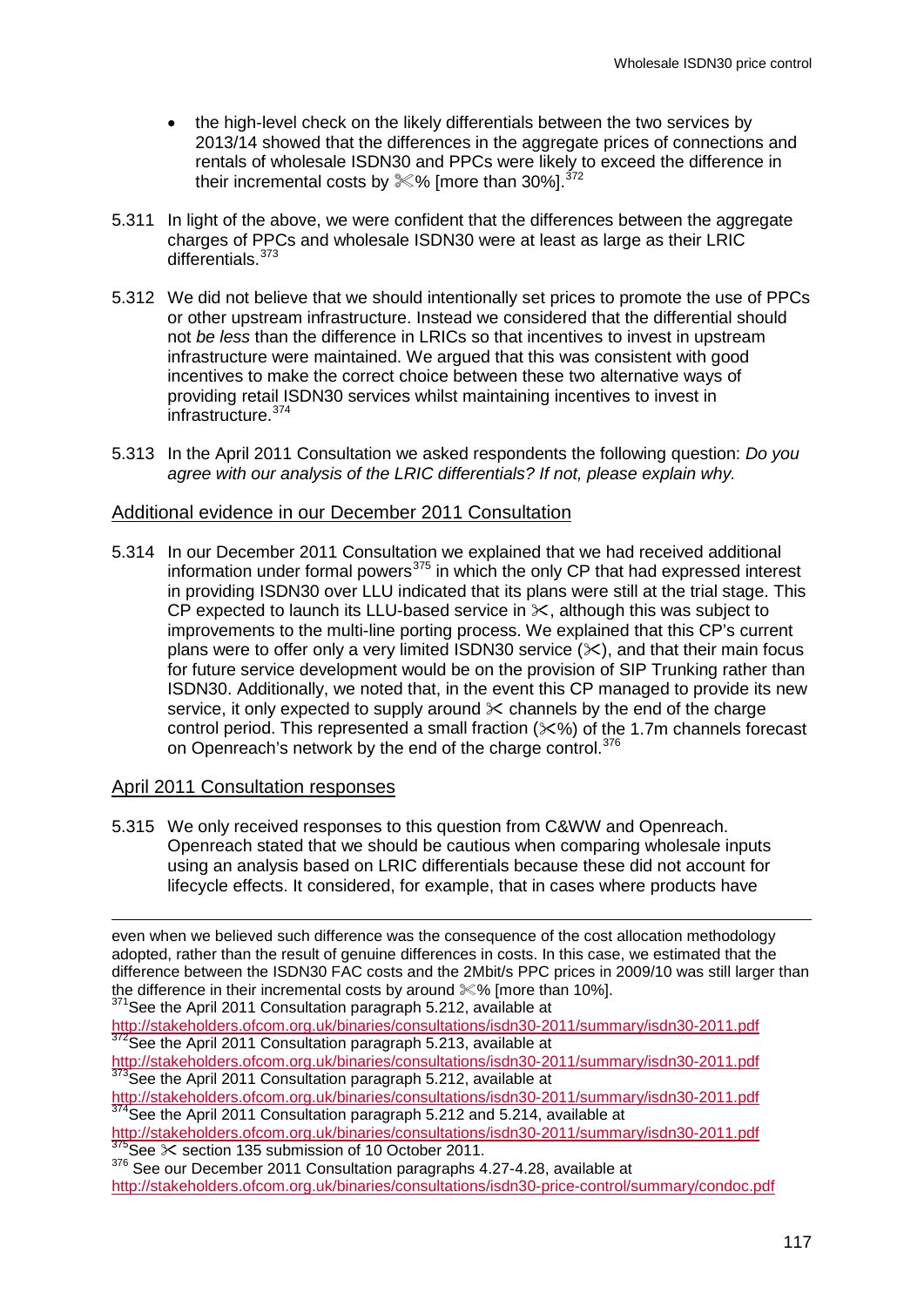different levels of future costs or demand an analysis based on LRIC differentials could be inappropriate. However, in the particular instance of wholesale ISDN30 and PPCs, both mature products which are used to provide similar retail services, they did not object to us using the LRIC differentials as a cross-check against distortions.<sup>[377](#page-119-1)</sup>

- 5.316 C&WW did not specifically comment on our approach to estimating the LRIC differentials. It noted however that we had stated our intention not to promote PPC based services over Openreach's wholesale ISDN30 offering, while at the same time we did not wish to undermine existing investment in downstream infrastructure. C&WW considered that we should be very careful not to damage CPs' existing investments and therefore urged us to set the value of X at the lower end of the range proposed in our April 2011 Consultation.<sup>[378](#page-120-0)</sup>
- 5.317 We did not receive any response relating to our LRIC differential analysis in the December 2011 Consultation.

#### Our response and conclusion

## *We have used the LRIC differentials analysis as a cross-check on our charge control decisions*

5.318 As stated in our April 2011 Consultation, the LRIC differentials analysis is a crosscheck on our charge control proposals which we use to check that they will not distort CPs' investment decisions. We note that Openreach agreed that the LRIC differential analysis is appropriate for this purpose in the case of wholesale ISDN30 and PPCs.

#### *We consider that we have taken the necessary steps to ensure that efficient infrastructure investment is not distorted as a result of our control*

- <span id="page-120-2"></span>5.319 In relation to C&WW's concerns that we should ensure that CPs' investment are not harmed by adopting an X towards the lower end of the range proposed in our April 2011 Consultation, we disagree that this would be appropriate for the following reasons:
	- we have already used relatively conservative assumptions in our modelling where appropriate, as well as the uplift on Openreach's asset base to bring it to an appropriate steady-state level, to ensure that we do not set a too tight control (as discussed in paragraph [5.185](#page-92-0) above);
	- our incremental cost analysis shows that under our charge control decision the differences in prices between wholesale ISDN30 and PPCs are likely to exceed the differences in their LRICs and therefore the incentives for efficient investment will be maintained (see Annex 7);
	- the switching analysis shows that, even under relatively conservative assumptions, the volumes of channels switching from PPC provision to Openreach's wholesale ISDN30 are likely to be relatively small (see Annex 6); and

<span id="page-120-1"></span><span id="page-120-0"></span><sup>377</sup> Openreach response to our April 2011 Consultation, see para. 97-98 at <http://stakeholders.ofcom.org.uk/binaries/consultations/isdn30-2011/responses/Openreach.pdf> 378C&WW response to our April 2011 Consultation, see p. 12 at <http://stakeholders.ofcom.org.uk/binaries/consultations/isdn30-2011/responses/CW.pdf>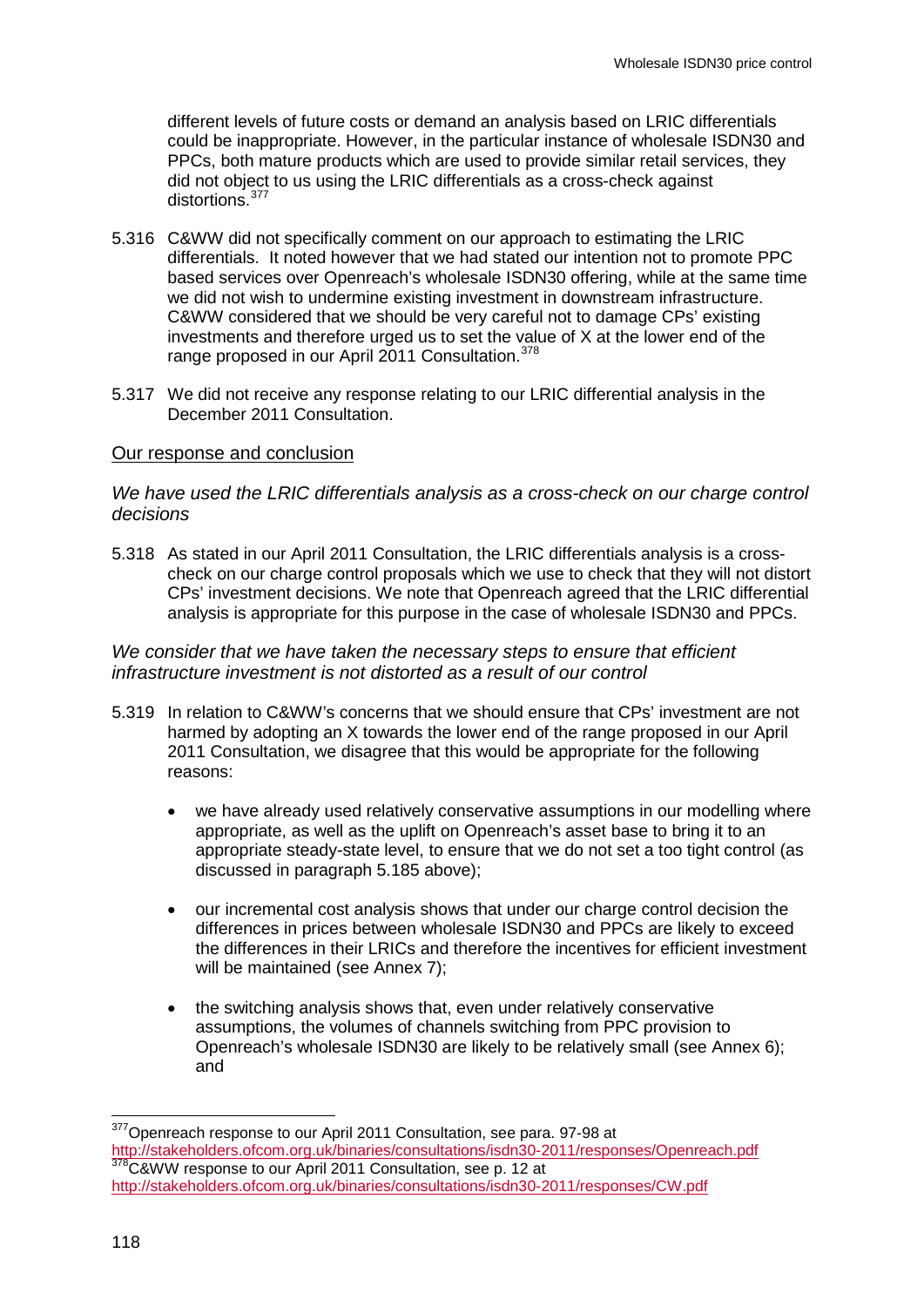• our decision not to impose one-off cuts to the starting wholesale ISDN30 charges (adopting a glide-path instead) will limit the impact of our charge control on CPs' investment decisions (see paragraph 2.28 of our December 2011 Consultation).

## *We consider that a high level cross-check on LLU is still appropriate*

5.320 In our April 2011 Consultation we argued that we had only carried out a high level cross-check of the LRIC differentials between wholesale ISDN30 and MPF mainly because there were no OCPs using MPF to provide ISDN30 services. We consider that the evidence in our December 2011 Consultation (discussed in paragraph 5.314 above) is consistent with this view. We therefore consider that conducting only a high level cross-check on these differentials remains appropriate.

## *We are not conducting an update of the LRIC differentials analysis in 2010/11*

- 5.321 As discussed in Annex 7, the LRIC differentials analysis in our April 2011 Consultation was based on Openreach's costs in the financial year 2009/10 (i.e. our base year costs at the time). We have not updated our LRIC differentials model using Openreach's 2010/11 cost data for the following reasons:
	- prices of wholesale ISDN30 services have remained unchanged since our April 2011 Consultation<sup>[379](#page-120-1)</sup>
	- the LRIC differentials analysis is a cross-check on our values of X, rather than used to set the charge control values;
	- we have concerns with Openreach's 2010/11 LRIC cost data supplied for wholesale ISDN30 for the reasons discussed in paragraphs [5.291](#page-114-2)[-5.293](#page-114-3) and we consider that the outputs of our Cost Forecast model provide more reliable cost data; and
	- in placing reliance on Openreach's LRIC cost data for the purposes of a cross check, we prefer to rely on the 2009/10 data as this is more closely aligned with our Cost Forecast model outputs.
- 5.322 We therefore consider that the results of our April 2011 Consultation LRIC differentials model are sufficient to carry forward. Additionally, we note that we did not receive any comments from stakeholders on our approach to modelling the LRIC differentials in the April 2011 Consultation.
- 5.323 We note however that since the April 2011 Consultation we have changed some of the assumptions used in our Cost Forecast model which also affect the LRIC differential analysis (see Annex 3 for a description of the assumptions used in our Cost Forecast model). For this reason, in Annex 7 we have updated our LRIC modelling to be consistent with the assumptions used in our Cost Forecast model. Additionally, we have reduced the duration of the control from three to two years (as discussed in paragraphs [4.41](#page-39-0) to [4.44\)](#page-40-0) and this has resulted in changes to the values of X. We explained this in detail in the December 2011 Consultation. We have also updated BT's PPC prices to reflect the prices applicable in January 2012. We note however that these changes do not alter our position in the April 2011 Consultation (as discussed further in Annex 7).

<span id="page-121-0"></span><sup>379</sup> We have nonetheless checked that our assumptions regarding the likely future prices of PPCs have been broadly consistent with BT's changes to PPC prices since our April 2011 Consultation, as discussed further in paragraph A6.77.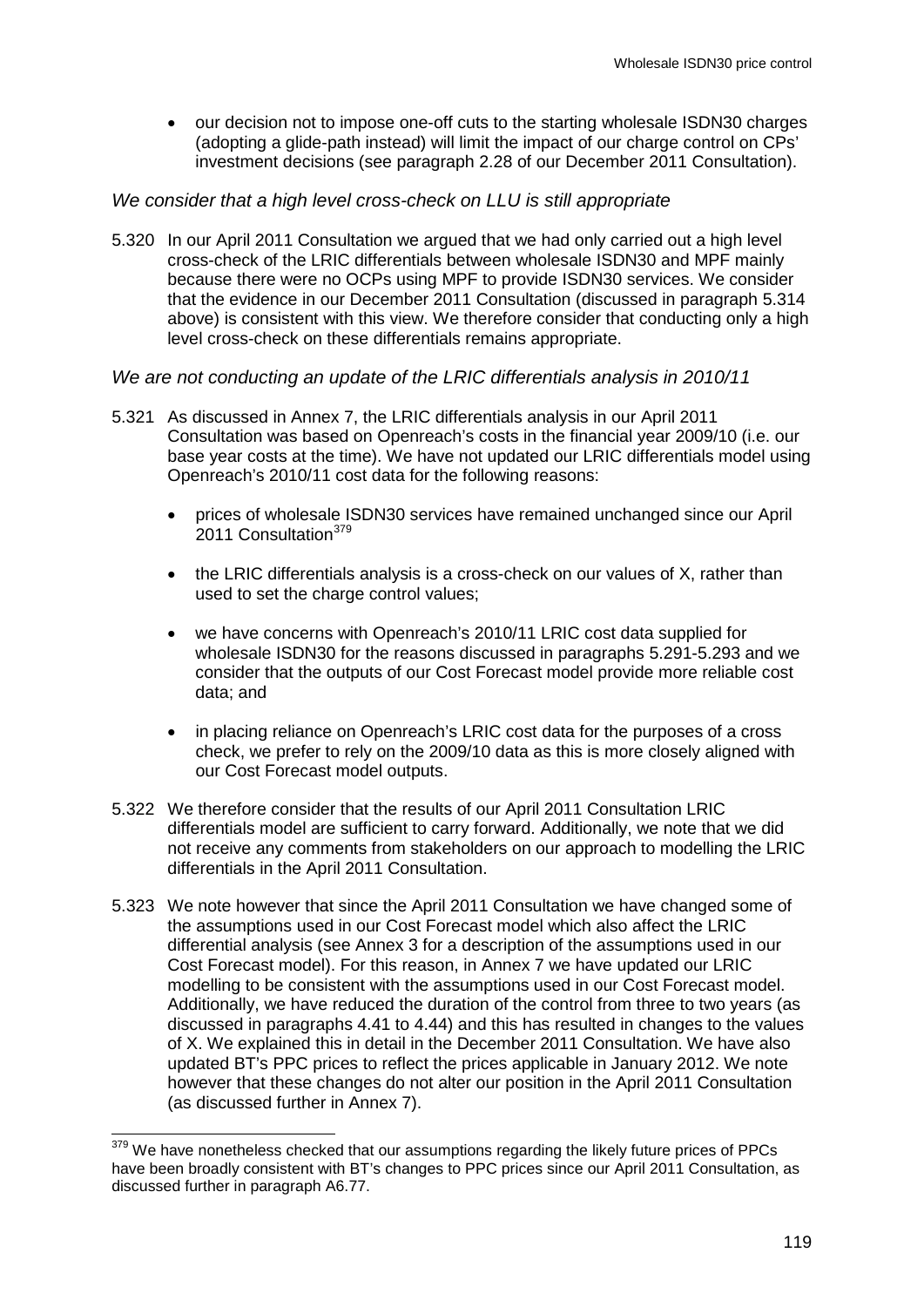5.324 In light of the above, we remain of the view that our charge control will ensure that CPs make the correct choice between wholesale ISDN30 and PPCs when supplying retail ISDN30 services, whilst maintaining incentives to invest in infrastructure.

## **A small proportion of PPC based channels will switch to wholesale ISDN30**

## Our April 2011 Consultation proposals

- 5.325 In the April 2011 Consultation we explained that we had taken into account how our charge control proposals would impact OCPs' choice between the two wholesale inputs they use to supply ISDN30 retail services: 2Mbit/s PPCs and wholesale ISDN30. We indicated that we had developed a model (the 'Switching model') which estimated the likely extent of switching from PPCs to wholesale ISDN30 as the price of the latter decreased following our charge control.
- 5.326 We noted that according to our Switching model, the volume of channels switching from PPCs to wholesale ISDN30 was likely to be in the range of 10,758 to 39,421 channels (equivalent to 9% to 31% of the total volume of channels that would have been provided using PPCs during the charge control period). The lower end of this range resulted from assuming the lower estimate of OCP's costs of supply using PPCs and the lower PPC prices assumed, as discussed further in Annex 6. In contrast, the higher end of the range resulted from assuming the higher OCP costs of supply using PPCs and the higher PPC prices.
- 5.327 We noted that for the purposes of our base case scenario (used to derive the values of X in our Cost Forecast model) we assumed the low OCP costs of supply using PPCs and an average of the high and low PPC price scenarios. This resulted in an estimate of 11,494 channels switching from PPCs to wholesale ISDN30. We explained that we had adopted this scenario because we believed it was the more plausible (as discussed further in Annex 6) and because it was consistent with our conservative approach to a charge control for this market.<sup>[380](#page-121-0)</sup>
- 5.328 We noted that our model had used relatively conservative assumptions and that we would expect switching volumes to be towards the lower end of the range considered. We noted that CPs were currently providing ISDN30 using PPCs where an assessment of costs using our model showed it was not economical. We argued that ISDN30 provision using PPCs could also be motivated by other factors that were difficult to account for in modelling, such as economies of scope (i.e. the provision of several services using common infrastructure) or due to CPs' expectation that they could gain additional customers in future. We thought the effect of these additional factors would be that PPC usage could remain at higher levels than predicted by the model.
- 5.329 In the April 2011 Consultation we asked respondents the following question: *Do you agree with our analysis assessing the extent of switching from 2Mbit/s PPCs to wholesale ISDN30 services? If not, please explain why*.

## April 2011 Consultation responses

<span id="page-122-0"></span>5.330 We received responses from C&WW, UKCTA and Openreach. Openreach considered that we were right to assess the impact of our charge control proposals

<sup>380</sup> We explained that this scenario can be considered conservative because it resulted in a number of channels switching towards the lower end of the range considered, implying that it would result in smaller number of channels on Openreach network and lower values of X.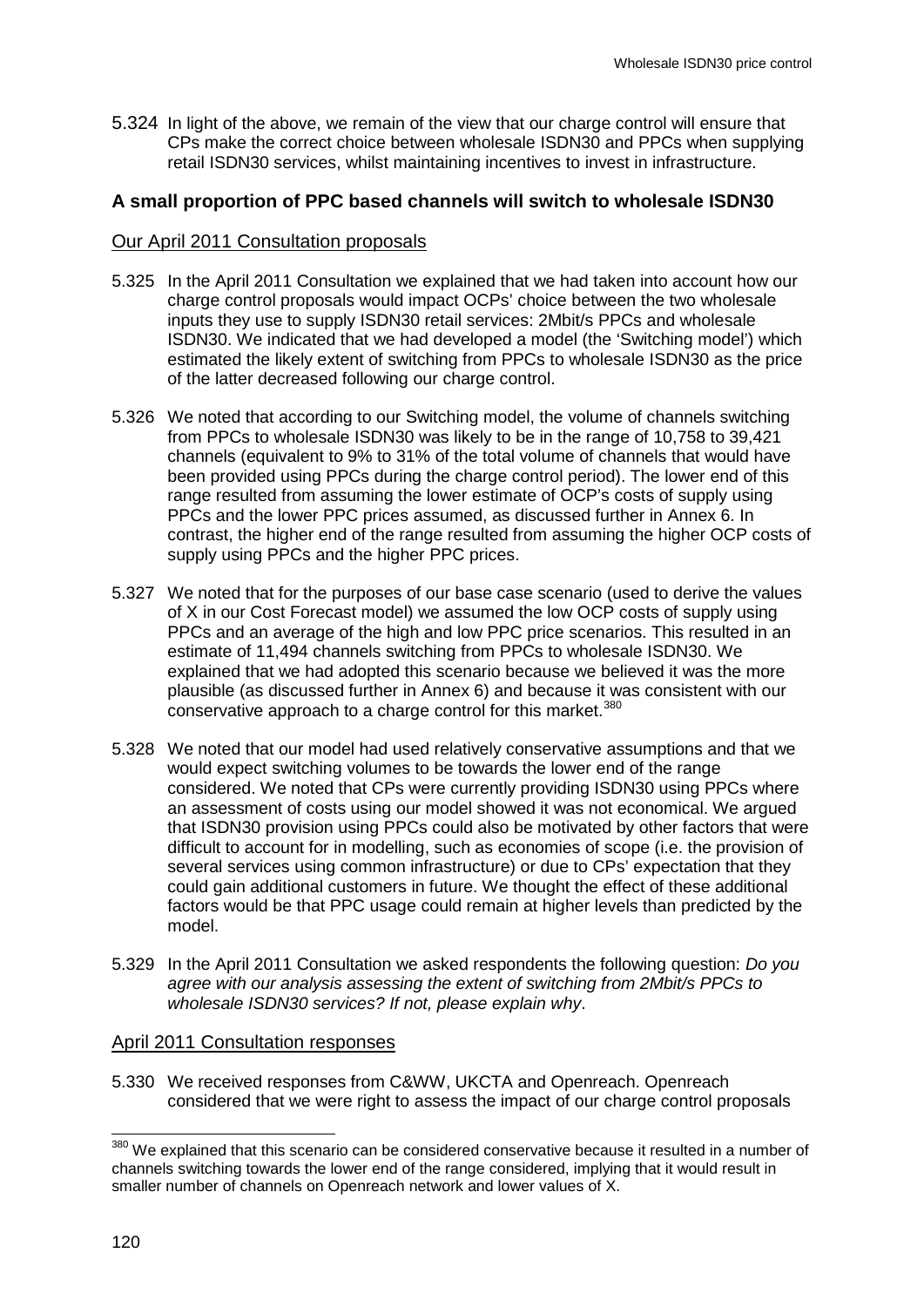on switching from 2Mbit/s PPCs to wholesale ISDN30. It noted that it did not have the cost information necessary to validate our modelling approach but that our model and the level of detail used to investigate this issue would help to assure that the prices proposed were unlikely to lead to significant switching and that inefficient investment requirements from Openreach were likely to be minimised.<sup>[381](#page-122-0)</sup>

- 5.331 C&WW stated that it had no reason to doubt that our modelling approach was appropriate although it considered that the extent of switching was very difficult to predict. They indicated that they would like to avoid any switching from alternative infrastructure to BT's offering, as it would not be beneficial for consumers to have a growing proportion of wholesale supply on a very large supplier such as Openreach.[382](#page-123-0)
- 5.332 C&WW noted that even if we had indicated that we were using conservative assumptions, almost a third of all circuits would migrate to BT at the upper end of the range of our modelling. It considered that this would concentrate market power on BT and could potentially leave some alternative supplier without the critical mass needed to offer a product. C&WW considered that we should do everything possible to support alternative infrastructure and, while they understood the reasons why we did not want to actively promote it, equally nothing should be done to undermine it. For this reason, they considered that a low value of X would strike the correct balance between delivering consumer price cuts while still allowing choice at the infrastructure level. In C&WW's view, undermining infrastructure investments was likely to be more harmful than allowing prices to be set at a slightly higher level to allow an alternative infrastructure to remain viable.<sup>[383](#page-123-0)</sup>
- 5.333 UKCTA stressed that under our modelling assumptions around 11-31% of ISDN30 channels delivered over PPCs could eventually switch to Openreach's wholesale product. They considered that it was beneficial to retain the maximum of services on a competitive infrastructure and urged us to ensure that the prices proposed would limit migrations away from PPCs. They argued that CPs should not be penalised for past investment and that we should ensure regulatory certainty to avoid undermining past investment, which would have consequences beyond the ISDN30 market.<sup>[384](#page-123-0)</sup>

## Our response and conclusion

- 5.334 We recognise that Openreach agrees with our approach to assessing the impact of our charge control proposals on switching from PPCs to wholesale ISDN30.
- 5.335 In relation to C&WW and UKCTA's suggestion that we should adopt the X at the lower end of our proposed range, we disagree with this for the reasons discussed in paragraph [5.319](#page-120-2) above.
- 5.336 We acknowledge that our Switching model estimated that the number of PPC channels switching to wholesale ISDN30 would be in the range of 9% to31% of the volume of channels that would have been provided over PPCs throughout the period

<span id="page-123-0"></span><sup>&</sup>lt;sup>381</sup>Openreach response to our April 2011 Consultation, see para. 99-100 at<br>http://stakeholders.ofcom.org.uk/binaries/consultations/isdn30-2011/responses/Openreach.pdf 382C&WW response to our April 2011 Consultation, see p. 12 at

<http://stakeholders.ofcom.org.uk/binaries/consultations/isdn30-2011/responses/CW.pdf><br>
<sup>383</sup>C&WW response to our April 2011 Consultation, see p. 13 at<br>
http://stakeholders.ofcom.org.uk/binaries/consultations/isdn30-2011/res

<sup>384</sup> UKCTA response to our April 2011 Consultation, see para. 8 at

<span id="page-123-1"></span><http://stakeholders.ofcom.org.uk/binaries/consultations/isdn30-2011/responses/UKCTA.pdf>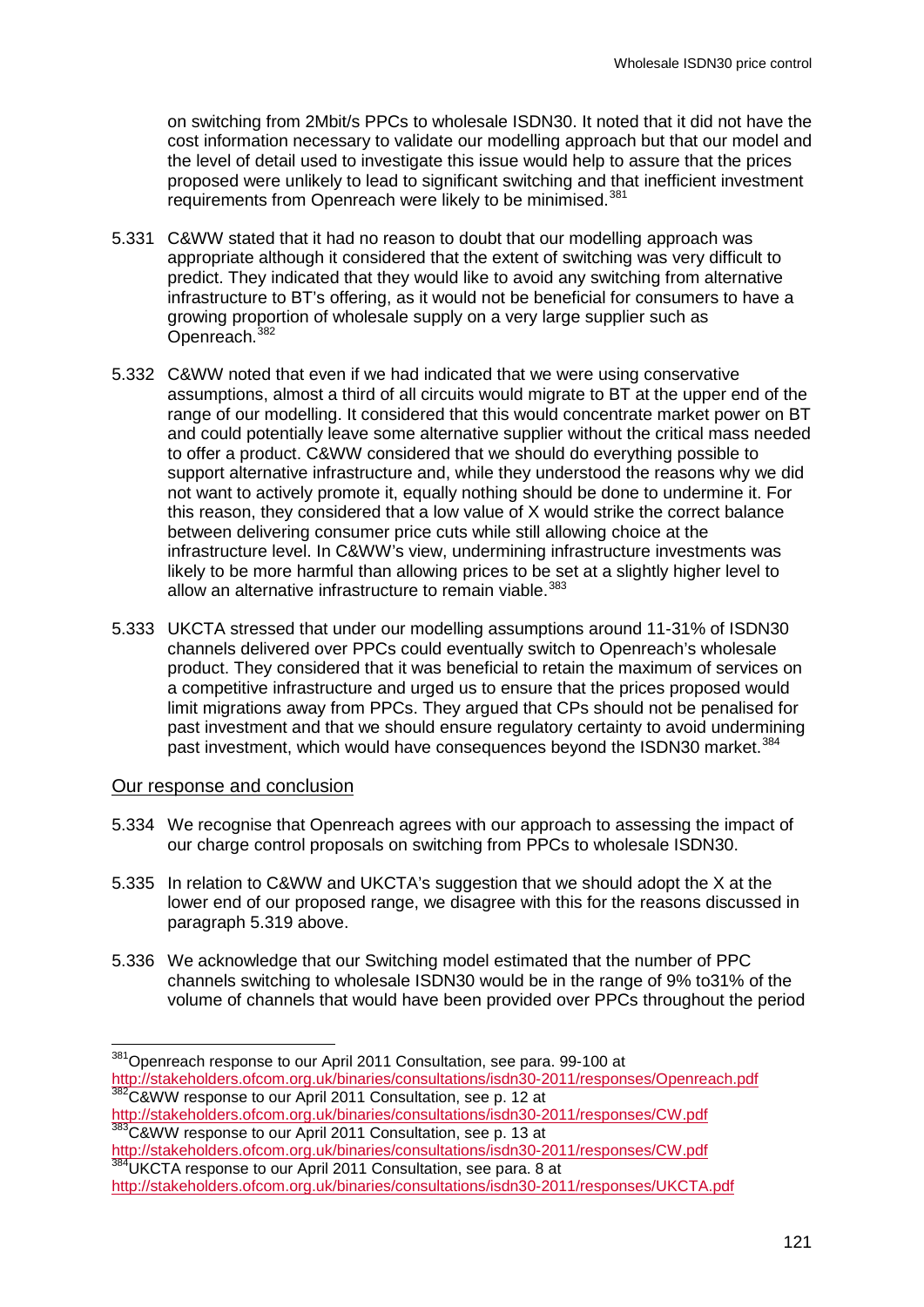of the charge control.<sup>[385](#page-123-1)</sup> However, we note that we considered that a level of switching around 9% of the total volume of PPC channels provided was more plausible for the following reasons:

- CPs are likely to view most existing PPC supply costs as sunk;
- CPs are already supplying end users using PPCs where it would not seem economical to do so (indicating that there may be economies of scale and/or scope which are difficult to capture in the model); and
- an average of the two PPC pricing scenarios was more likely (for the reasons discussed in Annex 6) leading to lower levels of switching than if we had assumed the high PPC price scenario.
- 5.337 Additionally, we note that, in our December 2011 Consultation we changed the duration of our charge control from three to two years, and that the values of X have changed as a result. Both the delay in the introduction of our charge control and the change in the values of X impact our estimates of the level of switching. We estimate that the level of switching will be 6.4k channels or around 5.2% of the total PPC volumes that would have been provided over the period of the charge control. This is less than we forecasted in the April 2011 Consultation because the price of wholesale ISDN30 will be higher throughout the charge control than previously projected and due to the delay in the introduction of the charge control, as further discussed in Annex 6.
- 5.338 In any case, the share of the market supplied using PPCs is small and so any impact on the market arising from switching to wholesale ISDN30 is necessarily limited. We therefore remain of the view that our charge control decision will have a limited effect on switching from PPCs to wholesale ISDN30.
- 5.339 We similarly do not believe that setting artificially higher wholesale ISDN30 charges to promote alternative infrastructure investment. To do so could make consumers worse off, as a result of higher charges, and allow inefficient operators into the market.

# **The charge control condition meets our duties and the Communications Act tests**

## **Section 86**

- 5.340 Before we consider whether the condition set under the Notification to this Statement meets the test laid down in the Act, we first need to consider whether we are able to set an SMP condition under the authority of the previously conducted Market Review.
- 5.341 Section 86 of the Act restricts Ofcom from setting an SMP condition other than when also making a market power determination unless the condition is set by reference to a market power determination;
	- a. which has been reviewed and, in consequence of that review, is reconfirmed in the notification setting the condition; or

<span id="page-124-0"></span><sup>385</sup> See the April 2011 Consultation paragraph A9.75, available at <http://stakeholders.ofcom.org.uk/binaries/consultations/isdn30-2011/summary/isdn30-2011.pdf>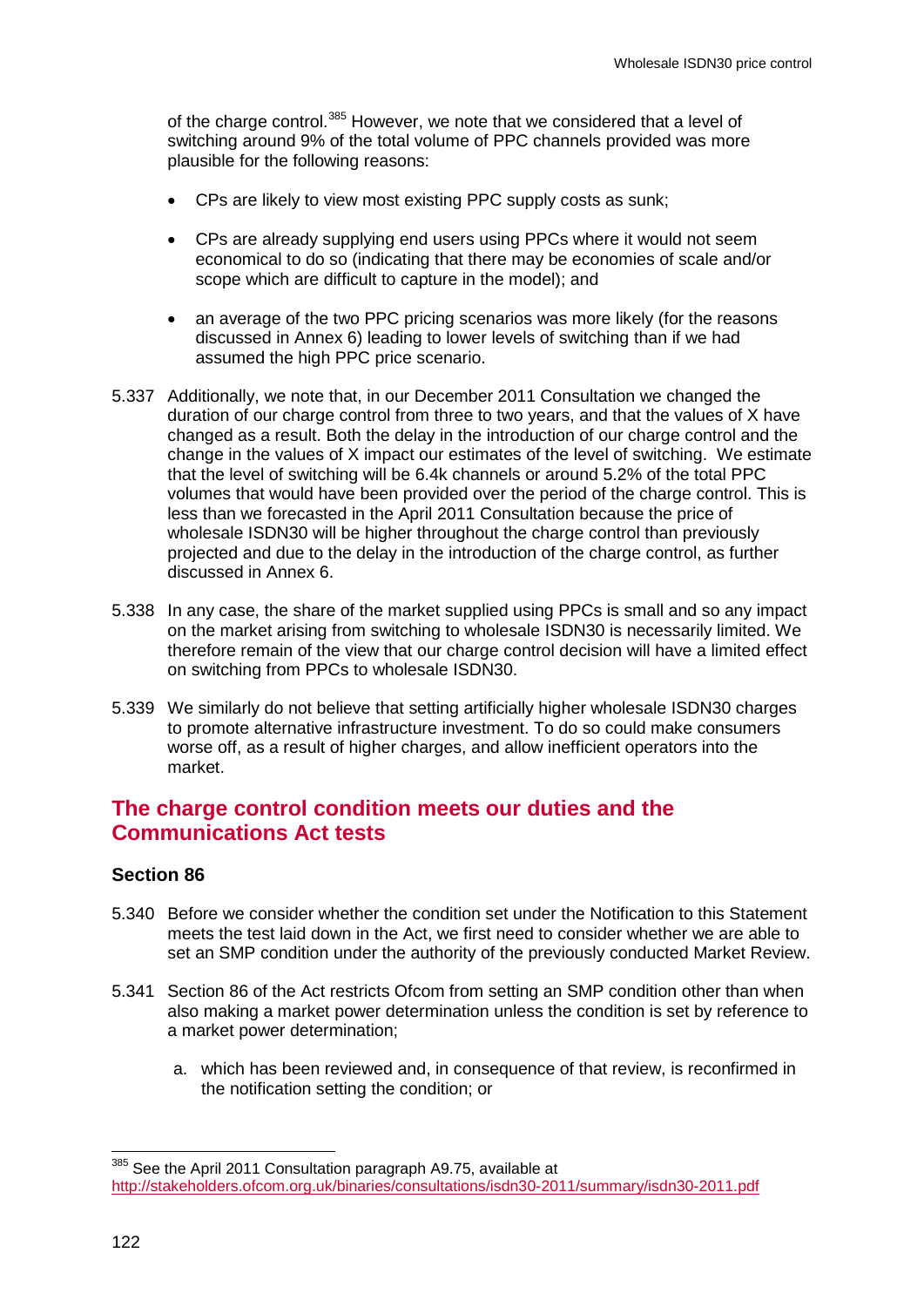- b. in a market where Ofcom is satisfied that there has been no material change since the determination was made.
- 5.342 In the December 2011 Consultation we set out our assessment of whether there had been a material change in the market since our market power determination made in the ISDN30 2010 Market Review, and proposed that we were satisfied that there had not been. We therefore proposed that we would be entitled to set an SMP condition under the authority of section 86(1)(b).
- 5.343 We discuss in Section 3 above the basis for our decision that we are satisfied that there has not been a material change in the market since the market power determination made under the ISDN30 2010 Market Review.

## **Powers under section 87 and 88**

- 5.344 As discussed in Section 2, we are setting a price control as an SMP Condition under section 87 of the Act. Section 88 of the Act states that Ofcom should not set a price control condition except where it appears to it from the market analysis that there is a relevant risk of adverse effects arising from price distortion and it also appears that the setting of the condition is appropriate for the purposes of:
	- promoting efficiency;
	- promoting sustainable competition; and
	- conferring the greatest possible benefits on the end-users of the public electronic communications services.
- 5.345 In setting a charge control, section 88 also requires that we must take account of the extent of the investment in the matters it relates to.
- 5.346 In the ISDN30 2010 Market Review Statement we found that there was, based upon the evidence that was available at the time, a relevant risk of adverse effects arising from price distortion and therefore it was appropriate to set a condition under section 88. Following our detailed assessment of the profitability of wholesale ISDN30 services, and taking into account all of the comments made during the April and December 2011 consultations, we consider that this risk still remains and it is appropriate to set an SMP condition under section 87(9).
- 5.347 In the April 2011 Consultation we considered how the proposed Condition AAA(IS)4A satisfied the tests under section 88. In their consultation responses, Openreach expressed concern about the potential for inefficient investment if the control was set as proposed<sup>[386](#page-124-0)</sup> and UKCTA<sup>[387](#page-125-0)</sup>and C&WW<sup>[388](#page-125-0)</sup> both cautioned that too steep a control could hinder competition and harm consumers.
- 5.348 In response to our December 2011 Consultation, Openreach suggested that the proposed two year control did not strike the right balance between allocative and productive and dynamic efficiency, and Verizon and C&WW both rasied concerns over the steeper glide path and its effect on end user incentives.

<span id="page-125-0"></span><sup>386</sup> Openreach response [http://stakeholders.ofcom.org.uk/binaries/consultations/isdn30-](http://stakeholders.ofcom.org.uk/binaries/consultations/isdn30-2011/responses/Openreach.pdf)

[<sup>2011/</sup>responses/Openreach.pdf,](http://stakeholders.ofcom.org.uk/binaries/consultations/isdn30-2011/responses/Openreach.pdf) paragraph 1<br>387 UKCTA response [http://stakeholders.ofcom.org.uk/binaries/consultations/isdn30-](http://stakeholders.ofcom.org.uk/binaries/consultations/isdn30-2011/responses/UKCTA.pdf)<br>2011/responses/UKCTA.pdf, paragraph 4

<span id="page-125-1"></span><sup>2011/100</sup>ponses/UKCHA.pdf<br>
288 C&WW response executive summary

<http://stakeholders.ofcom.org.uk/binaries/consultations/isdn30-2011/responses/CW.pdf>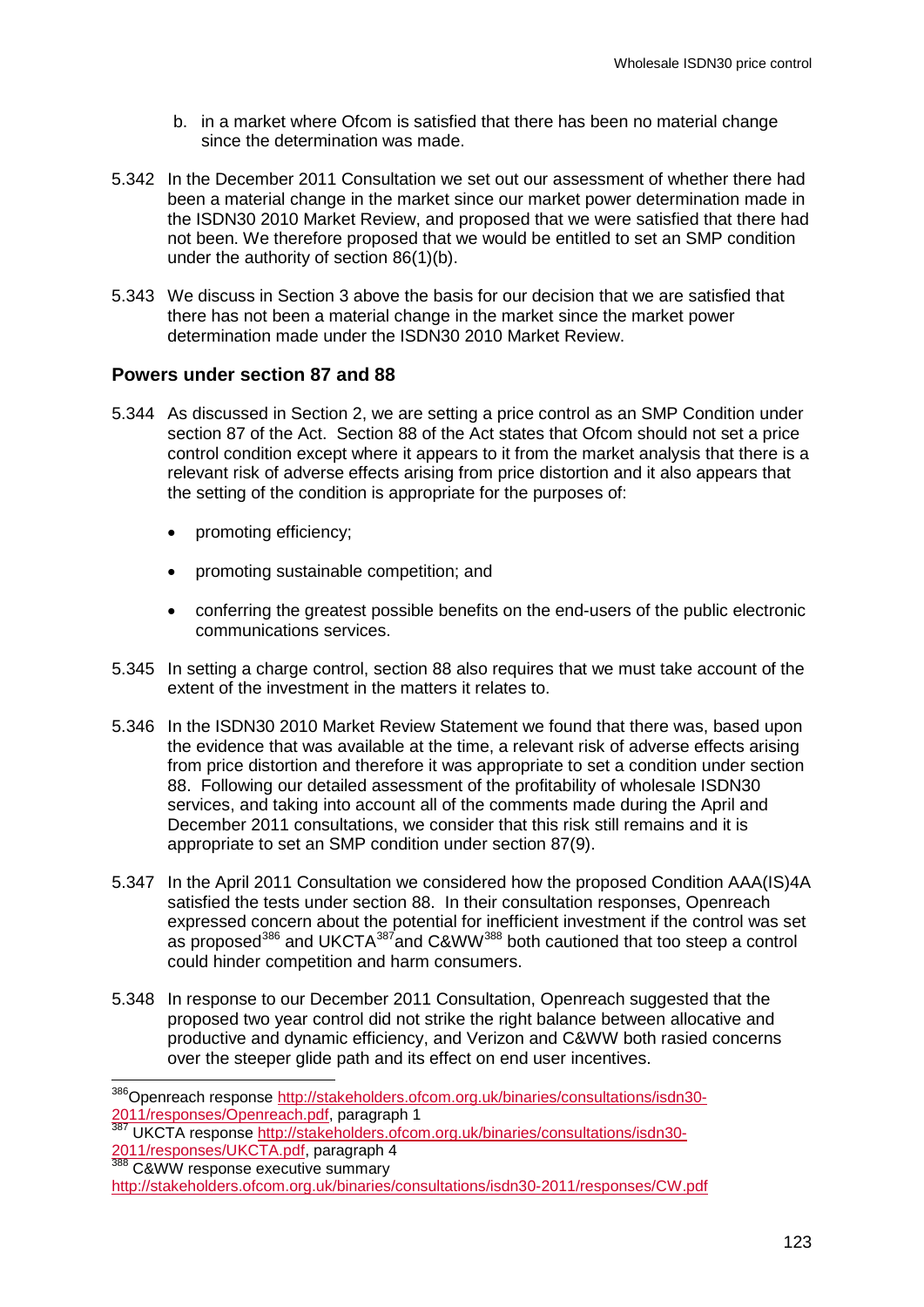- 5.349 We discuss these comments, and our response in more detail at paragraphs 4.34 to 4.49 above.
- 5.350 We address below how the condition meets the section 88 test, taking into account the comments made by stakeholders.

#### The contro is appropriate for the purpose of promoting efficiency

- 5.351 We consider that the SMP Condition is appropriate for the purpose of promoting efficiency.
- 5.352 In the absence of sufficiently material competitive pressures, we believe that Openreach would have limited incentives to seek to reduce its costs of providing wholesale ISDN30 services. By setting an RPI-X charge control, Openreach is encouraged to increase its productive efficiency. This is achieved by allowing Openreach to keep any super-normal profits that it earns within a defined period by reducing its costs over and above the savings envisaged when the charge control was set. The benefits of any cost savings would potentially accrue to the regulated company in the short run and this would give Openreach incentives to make those efficiency savings. Over time, these cost savings are likely to be passed to consumers through reductions in prices, either as a result of competition or through subsequent charge controls. This form of price regulation is also preferable to a rate of return type of control. In addition:
	- by bringing prices more in line with costs, our charge control proposals will increase allocative efficiency; and<sup>[389](#page-125-1)</sup>
	- when forecasting Openreach's forward looking costs for wholesale ISDN30 services we have assumed underlying efficiency gains of 4.5%. In coming to a view of the likely efficiency of Openreach's costs, we have looked at a range of evidence including benchmarks from other markets (section 88(4) of the Act) and we have had regard to the appropriate cost accounting methods (section  $88(4)(b)$ ).
- 5.353 By setting a single basket for wholesale ISDN30 connections and rentals, we also provide Openreach the flexibility to change its prices to meet the necessary demand conditions by recovering common costs in the most efficient manner across these two services.
- 5.354 We have also explained in Section 4 that, although the change to a two year control would change the balance between the dynamic and allocative efficiency incentives, we considered that a two year control appropriate, and considered at paragraph 4.40 to 4.45, above that a two year control was appropriate for the purpose of promoting efficiency in this market.

## The control is appropriate for the promotion of sustainable competition and conferring the greatest possible benefits on end users

5.355 We also consider that the proposed charge controls are appropriate to ensure sustainable competition and to confer the greatest possible benefits on users of public electronic communication services.

<span id="page-126-0"></span><sup>389</sup> When prices better reflect the underlying costs of production, allocative efficiency is enhanced. Meeting demand at cost-reflective prices will result in resources being allocated to the goods or services that consumers value most.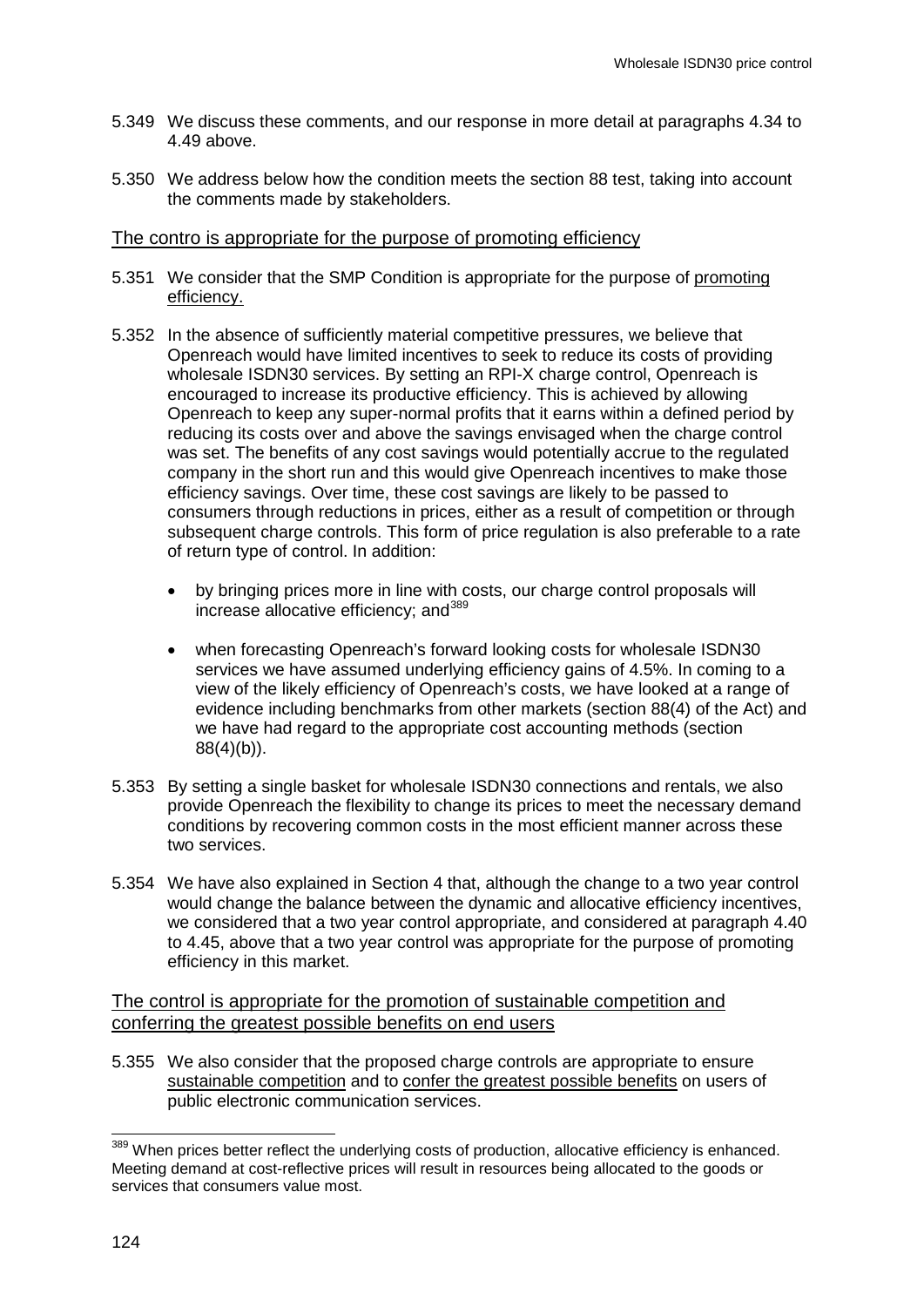- 5.356 Preventing excessive pricing via an RPI-X type charge control will benefit consumers. Wholesale customers will benefit from bringing wholesale ISDN30 prices more in line with Openreach's overall costs. Since there is effective retail competition in this market, as found in the Market Review, this will result in retail competitors passing any reductions in wholesale ISDN30 prices onto end-users. This will ensure that end users' decision to migrate to IP services in future will be based on a comparison of the characteristics of the products when charged at the competitive level, rather than on artificial incentives to migrate away from ISDN30 because it is priced excessively.
- 5.357 Although our proposed charge control applies to baskets of services, we have proposed appropriate safe-guards to ensure that Openreach does not use the pricing flexibility offered to it in an anti-competitive manner to the detriment of any end-user.
- 5.358 Our proposals to keep the wholesale ISDN30 transfers charges at current levels in real terms will also help competition in the retail market to the benefit of end users. This means it is unlikely that OCPs will start charging for transferring customers from other CPs, or increase the length of the minimum contract periods (MCPs) or start introducing early termination charges (ETCs) as a result of our charge control.
- 5.359 Further, by setting the charge controls at a level where the difference between the prices of 2Mbit/s PPCs and wholesale ISDN30 are at least as large as the difference in their respective LRICs, we ensure that OCPs will always have an incentive to choose the wholesale input which minimises overall costs to the benefit of end-users. We considered that this, along with our switching analysis (which shows that switching from PPC supply to Openreach's ISDN30 offering is likely to be relatively small) addresses C&WW's concern that a control that required too much of a reduction in wholesale prices could hinder competition by rendering alternative access providers unable to compete.
- 5.360 Finally, we have considered the effect of setting a two year control period, noting the responses of stakeholders to our December 2011 Consultation, and consider that the charge control, as set, remains appropriate for the purpose of promoting sustainable competition, and that in maintaining the reduction of prices to cost over the course of the control, it is also appropriate for the purposes of conferring the greatest possible benefits on end users.

#### Investment matters

- 5.361 In setting this control we have taken into account the need to ensure that Openreach has the correct incentives to invest and innovate. We have considered the risk, suggested by Openreach during the Market Review, and repeated in its response to the April 2011 Consultation, that a charge control might deter investment in new technologies. We consider that we have taken this properly into account:
	- we have recognised the fact that Openreach's asset base for wholesale ISDN30 services is heavily depreciated and we have adjusted for this to ensure that the costs included in our model are representative of an ongoing network at steady state. By doing so we have ensured that wholesale ISDN30 prices are not unduly depressed and end users' incentives to migrate to IP based services are not distorted;
	- in modelling Openreach's likely costs, we have built in a reasonable return on capital employed to provide an adequate return on Openreach's investment, and we have projected costs on the basis of reasonable assumptions, as discussed in Annex 3;and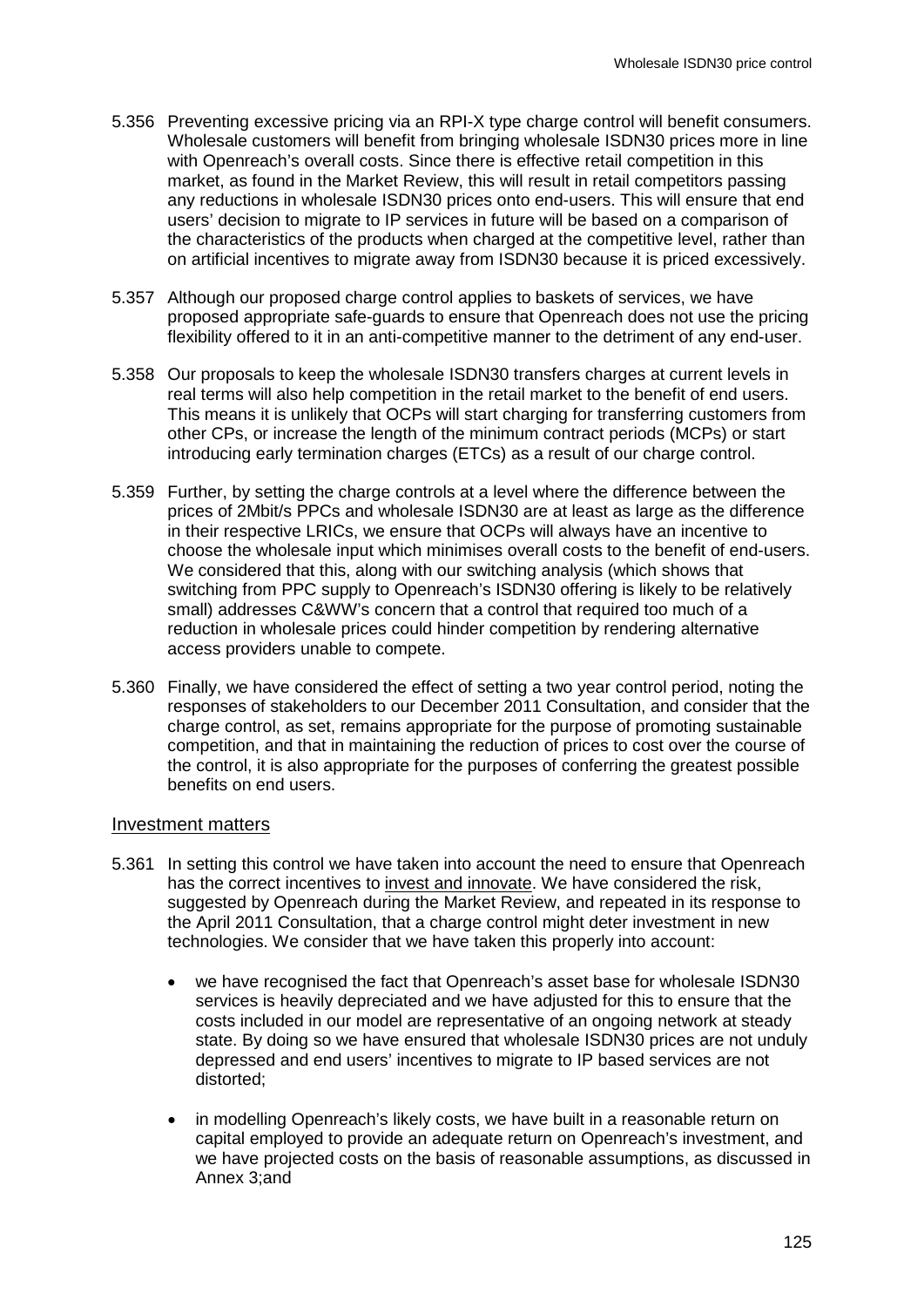- we have estimated the additional take up of wholesale ISDN30 services which may result from our proposed charge control and included this in our overall volume forecasts to ensure that Openreach is able to recover all of its costs.
- 5.362 We have set the price of wholesale ISDN30 transfers at the current level, which is below the cost which Openreach allocates to transfers, in real terms. Our charge controls will allow Openreach to recover the shortfall through the combined wholesale ISDN30 connections and rentals basket.
- 5.363 We have also sought to ensure that the charge control does not undermine efficient investment by conducting a LRIC differentials analysis, considering the potential for switching away from PPCs and generally taken account of investment incentives when considering other decisions, such as whether to impose one off adjustments on starting charges.
- 5.364 All of our analysis, as described above, has been updated to take effect of our proposal in the December Consultation to set a two year control.
- 5.365 We think that our charge control strikes a good balance between potential risk and reward. As the charge control is set for a fixed duration, Openreach can benefit under the control if it manages to increase market share or if it turns out that costs are lower than anticipated when the charge control was set.

## **We have considered the section 47 tests**

- 5.366 As discussed in Section 2, any SMP condition must also satisfy the tests set out in section 47 of the Act, namely that it must be:
	- objectively justifiable in relation to the networks, services or facilities to which it relates;
	- not such as to discriminate unduly against particular persons or a particular description of persons;
	- proportionate as to what the condition is intended to achieve; and
	- in relation to what it is intended to achieve, transparent.
- 5.367 We are satisfied that this test is met.

## The control is objectively justifiable

- 5.368 As regards objective justification, Openreach's SMP in the provision of wholesale ISDN30 services allows it to set charges unilaterally and, in the absence of any controls, prices are likely to continue to be set above the competitive level. This would have adverse impacts on consumer welfare and is likely to distort investment incentives. Our charge control has been structured to ensure that, where appropriate, wholesale ISDN30 prices are brought in line with Openreach's overall costs, based on the provision of an efficient, ongoing service, whilst ensuring that Openreach is able to recover its costs, including a reasonable return on its investment.
- 5.369 The control is also objectively justifiable in that the benefits of RPI-X charge controls, which we are proposing to implement, are widely acknowledged as an effective mechanism to reduce prices in a situation where competition does not act to do so.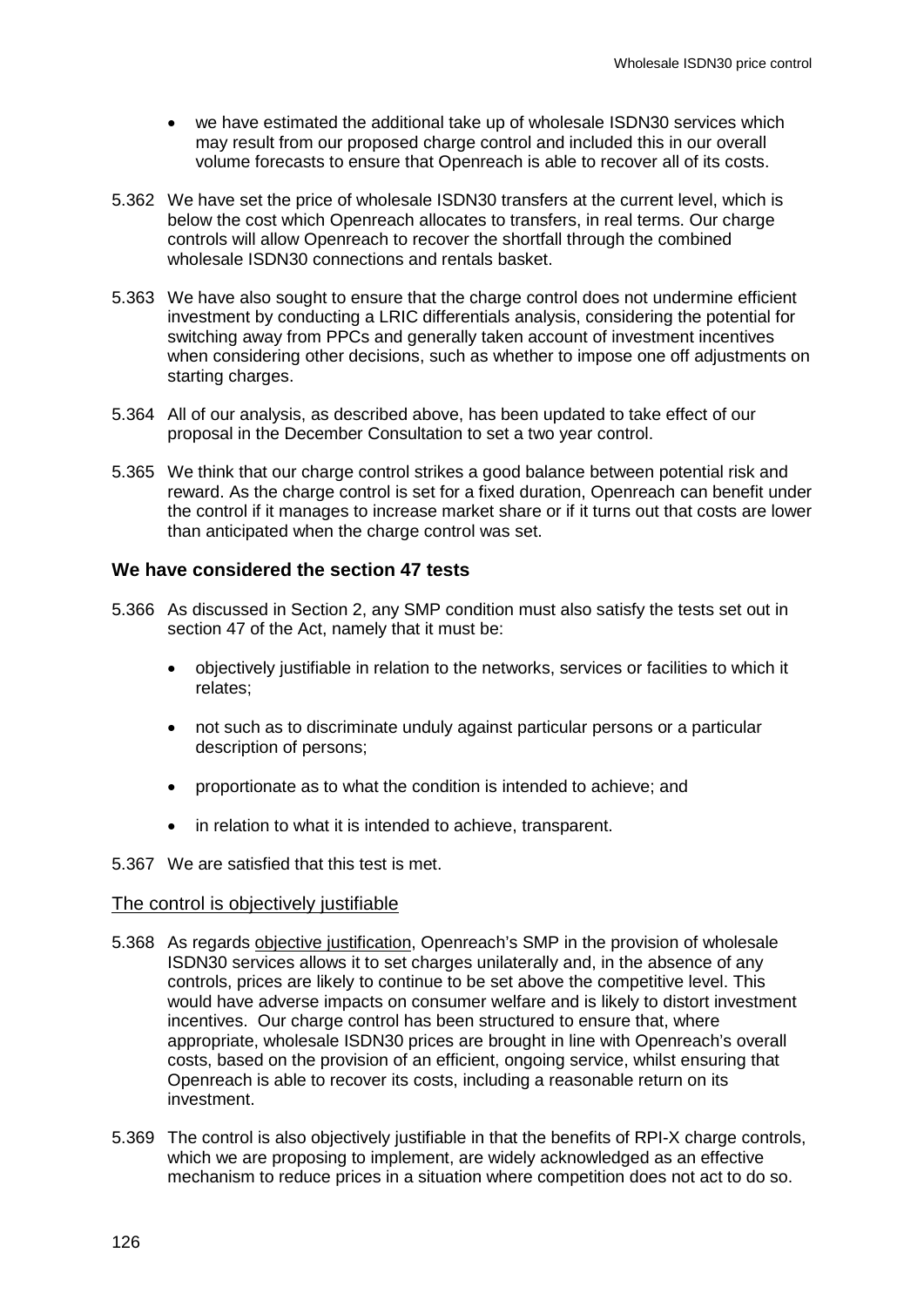## The control does not discriminate unduly

5.370 The charge control does not discriminate unduly against a particular person or particular persons because any CP (including BT itself) can access the services at the charge levels fixed. The charges have been set to ensure a fair return and price level for all customer groups. In any event, Ofcom considers that they do not discriminate unduly against Openreach as it is the only CP to hold SMP in this market (for the UK excluding the Hull Area) and the control seeks to address the resulting identified market failure, including Openreach's ability and incentive to set excessive charges for services falling within the controls.

#### The control is proportionate

- 5.371 The charge control is proportionate for all the reasons set out above. Openreach's obligations apply to the minimum set of charges required for the delivery of bottleneck services. They are focused on ensuring that there are reasonable prices for those access services, which are critical to the development of a competitive market. Openreach is however, allowed to recover a reasonable return on investment. Openreach will also have incentives to continue to invest and develop its access network. Moreover, the maximum charges Openreach is allowed to set over the period of the control has been formulated using information on its costs (adjusted to account for ISDN30's status as a legacy product) and a consideration of how these costs will change over time. We have also only imposed controls on services within the market that we consider need to be controlled.
- 5.372 For all the reasons set out above, we consider that the charge control pursues our policy objectives and the means employed to achieve those terms are both necessary and the least burdensome to address effectively the identified concerns.

## The control is transparent

5.373 Finally, for reasons discussed above, we consider that the charge control is transparent. Their aims and effect are clear and they have been drafted so as to secure maximum transparency. The Condition is set out in full in the Notification at Annex 1 of this Statement. The intended operation of the control is aided by our explanations in this accompanying Statement. We have also set out the likely impact on charges for the duration of the control.

## **We have considered sections 3 and 4 of the Act**

- 5.374 We also consider that the proposed charge control Condition meets our duties under sections 3 and 4 of the Act.
- 5.375 For the reasons set out above, we consider that the proposed control will, in particular, further the interests of citizens and of consumers in relevant markets by the promotion of competition in accordance with section 3 of the Act. In particular, we have had regard to the desirability of promoting competition in relevant markets and the desirability of encouraging investment and innovation in relevant markets.
- 5.376 Furthermore, we consider that, in accordance with section 4 of the Act, the charge control will, in particular, promote competition in relation to the provision of electronic communications networks and will encourage the provision of Network Access for the purpose of securing efficiency and sustainable competition in downstream markets for electronic communications networks and services, resulting in the maximum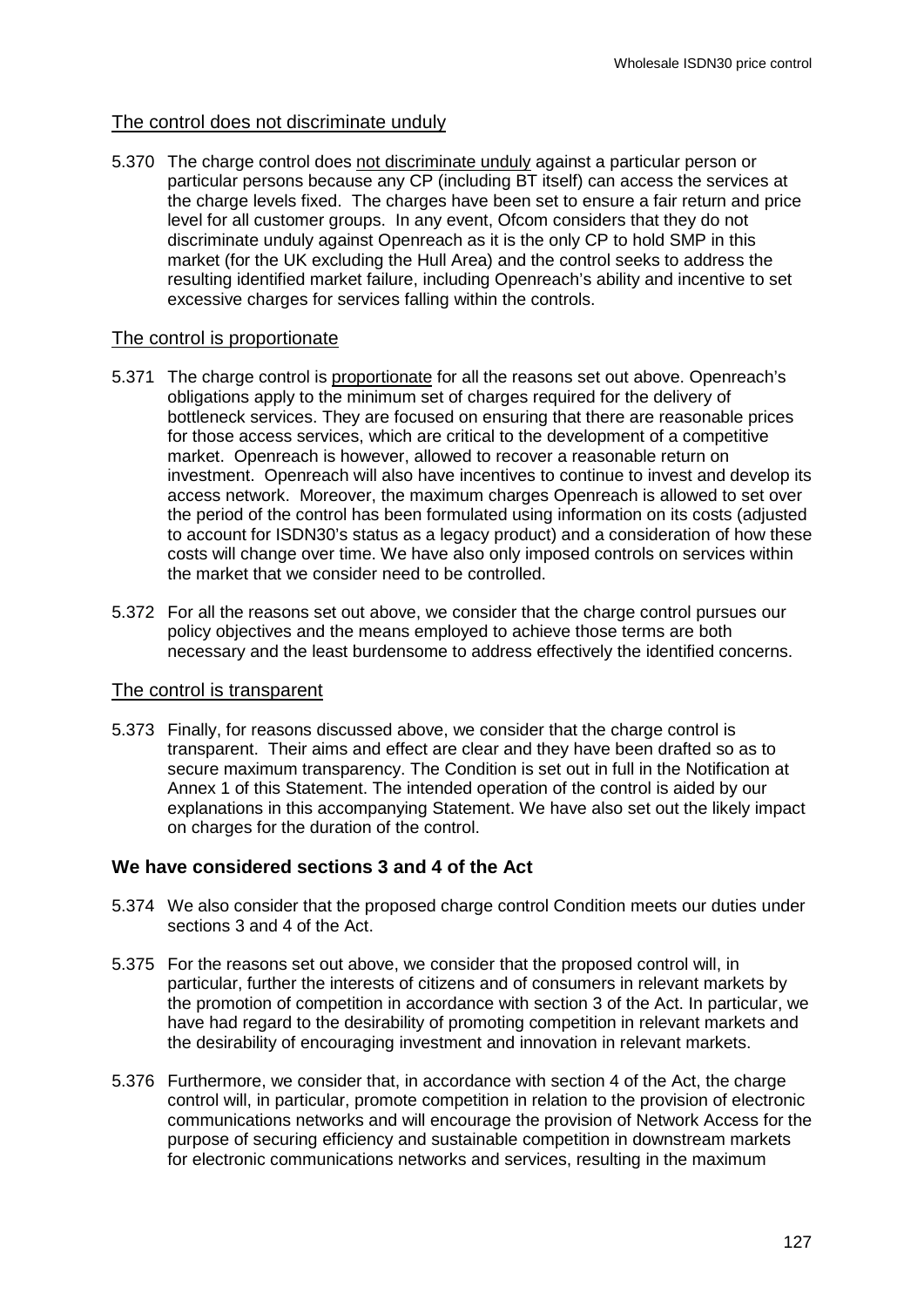benefit for retail consumers of ISDN30 services by encouraging a pass through of any wholesale price reductions to the competitive retail market.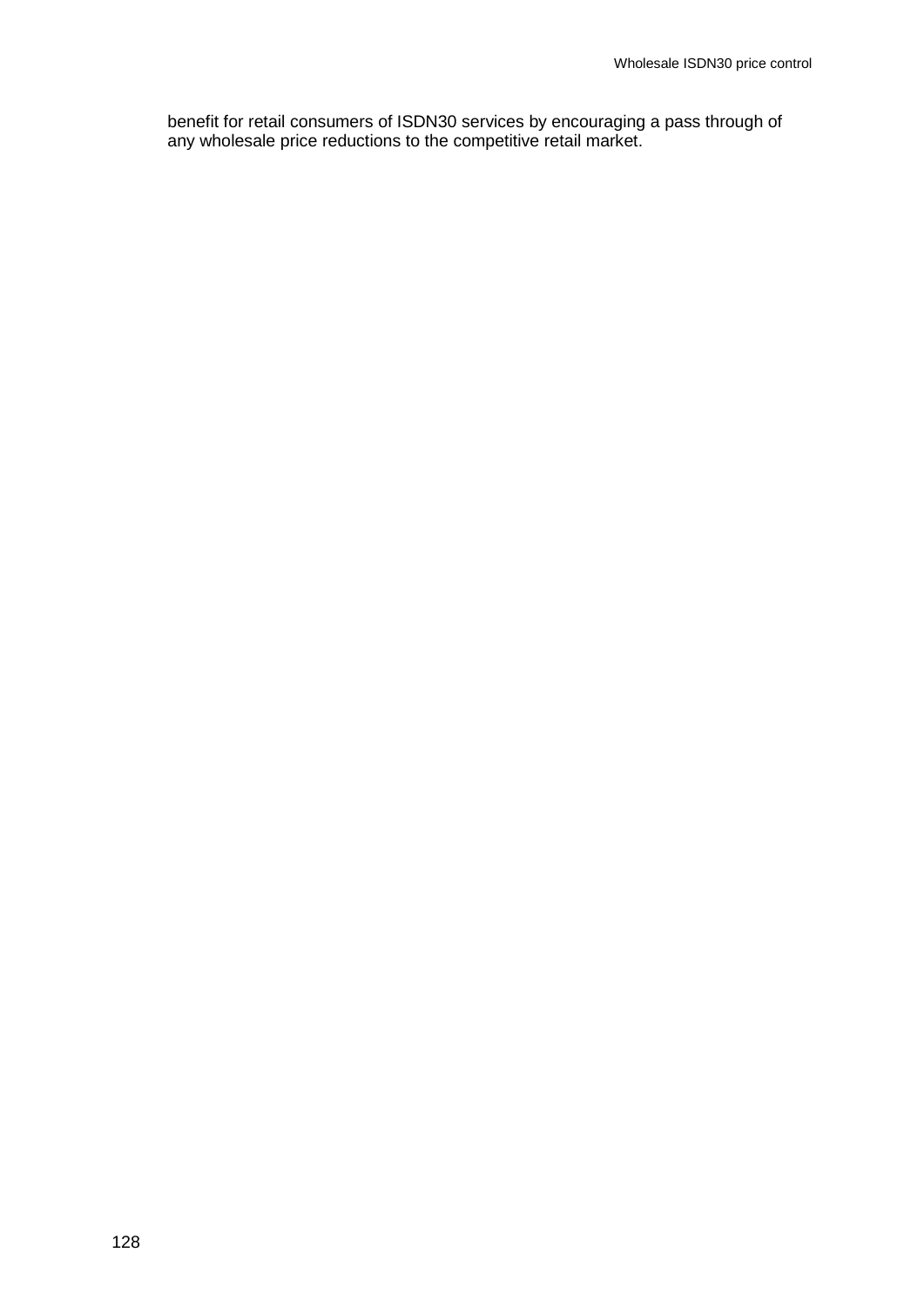# **Section 6**

# Charge control implementation

# **Introduction**

- 6.1 In this section we explain how the charge control for wholesale ISDN30 services is structured and how the condition, AAA(IS)4A, will work in practice. In particular we discuss the following:
	- How the condition is intended to work alongside other regulation in the ISDN30 wholesale exchange line market;
	- How the condition sets the baskets of services discussed in Section 5 above;
	- The values of X for each service:
	- The effect of changes that Openreach make to the prices of controlled services;
	- How we calculate whether Openreach is complying with the charge ceilings created by the RPI-X style of control, including;
		- o How we determine what the overall change of prices has been for each service or group of services; and
		- o What information we require from Openreach to enable us to monitor its compliance with the controls; and
	- How the condition allows for corrections where there has been over or under recovery.
- 6.2 In setting condition AAA(IS)4A we have had regard to the decisions made in relation to the WBA and WLR/LLU charge controls recently set by Ofcom. We consider that the RPI-X control, as set, is consistent in its application and effect with the controls set under those reviews.
- 6.3 We have, as required by the Act and as set out in paragraph 26 of the Notification of our decisions at Annex 1, notified the Secretary of State, the European Commission, and BEREC of our decision in accordance with section 48C of the Act.

# **Interaction with other remedies**

- 6.4 The ISDN30 2010 Market Review Statement imposed a number of SMP conditions on Openreach in the wholesale ISDN30 exchange lines market. These conditions currently place a number of obligations on Openreach in relation to how they offer wholesale ISDN30 services. For example, Openreach are required to:
	- provide network access on reasonable request (AAA(IS)1);
	- not to unduly discriminate in relation to matters connected with network access (AAA(IS)2);
	- publish a reference offer (AAA(IS)5);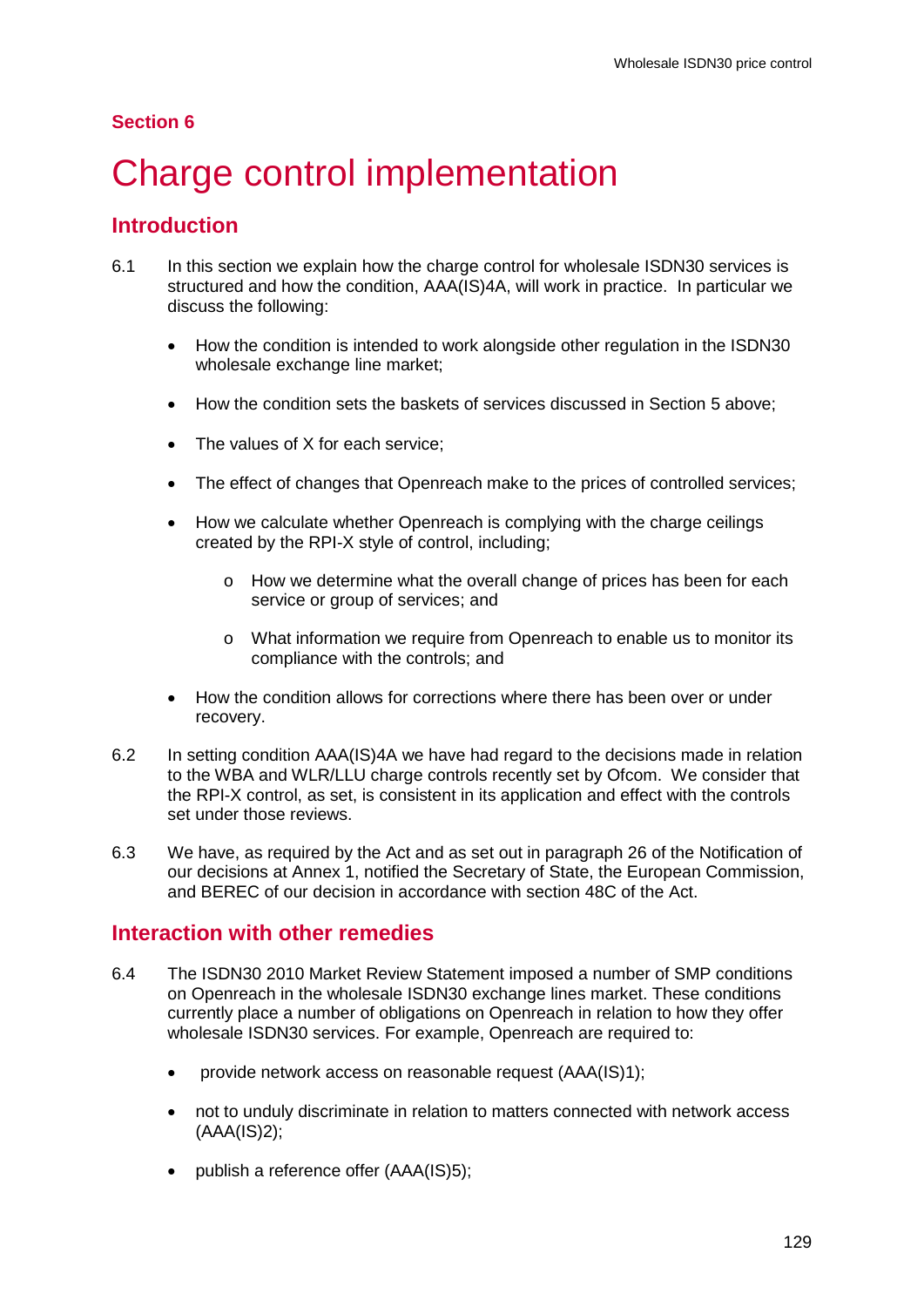- notify charges and technical information (AAA(IS)6(a) and (b);
- publish Key Performance Indicators (KPIs) (AAA(IS)7 and KPI Direction); and
- provide wholesale ISDN30 exchange line services (AAA(IS)10).
- 6.5 Each of these conditions will remain in force. The above mentioned obligations would therefore work alongside the charge controls imposed in this review. We discuss in Section 5, how some conditions already constrain Openreach's ability to price freely, and that in some cases (such as for most ancillary services) this provides a sufficient constraint without the need to impose a specific price control remedy under section 87(9) of the Act.
- 6.6 In particular we discuss in paragraphs 5.20 and 5.79 whether the existing requirements to provide network access on fair and reasonable terms, conditions and charges and not to unduly discriminate in such matters sufficiently constrain Openreach in the provision of certain ISDN30 wholesale services.
- 6.7 In reaching our decisions in this Statement on the ISDN30 charge control, we have considered whether the charges we have set are consistent with the obligation in SMP Condition AAA(IS)1(a) to provide network access "*on fair and reasonable terms, conditions and charges…*". Having done so, it is our view that the prices we set out in this Statement are consistent with that Condition.
- 6.8 Additionally, an interim price control (SMP condition AAA(IS)4) set under the ISDN30 2010 Market Review Statement imposed a fixed charge ceiling in relation to rental, connection and transfer ISDN30 wholesale services.
- 6.9 As we have decided to impose a cost based RPI-X control, which imposes new ceilings on these services, it is no longer appropriate to maintain the interim charge ceilings. Therefore SMP condition AAA(IS)4 will be revoked in its entirety from the date that the new Condition AAA(IS)4A comes into force (11 May 2012).

## **We make no amendments to the current level of reporting for wholesale ISDN30 services**

- 6.10 The ISDN30 2010 Market Review Statement also confirmed that the relevant financial reporting SMP conditions should continue to be imposed on this market. SMP Conditions OA1 – 34 set the framework for specific financial reporting obligations to be imposed on BT in the wholesale and retail markets to which they apply. A direction (made under SMP Condition OA2, and reviewed on an annual basis by Ofcom), then specifies what specific reports are required for each market. This direction is reviewed on an annual basis by Ofcom, prior to the end of a financial year, to ensure that it can be updated to incorporate any decision made in market reviews conducted since the last review.
- 6.11 As we have explained in Section 5 above, the ISDN30 2010 Market Review Statement decided that cost accounting information should be reported by Openreach in relation to ISDN30 in order to support any price control imposed by this review. As the control imposed as a result of this review only comes into force on 11 May 2012, and therefore part way through the 2012/2013 financial year, any amendment to the financial reporting direction would be made in the review that we anticipate conducting next year. SMP condition AAA(IS)4A, imposed under this review, will therefore provide the authority and scope for any proposal made to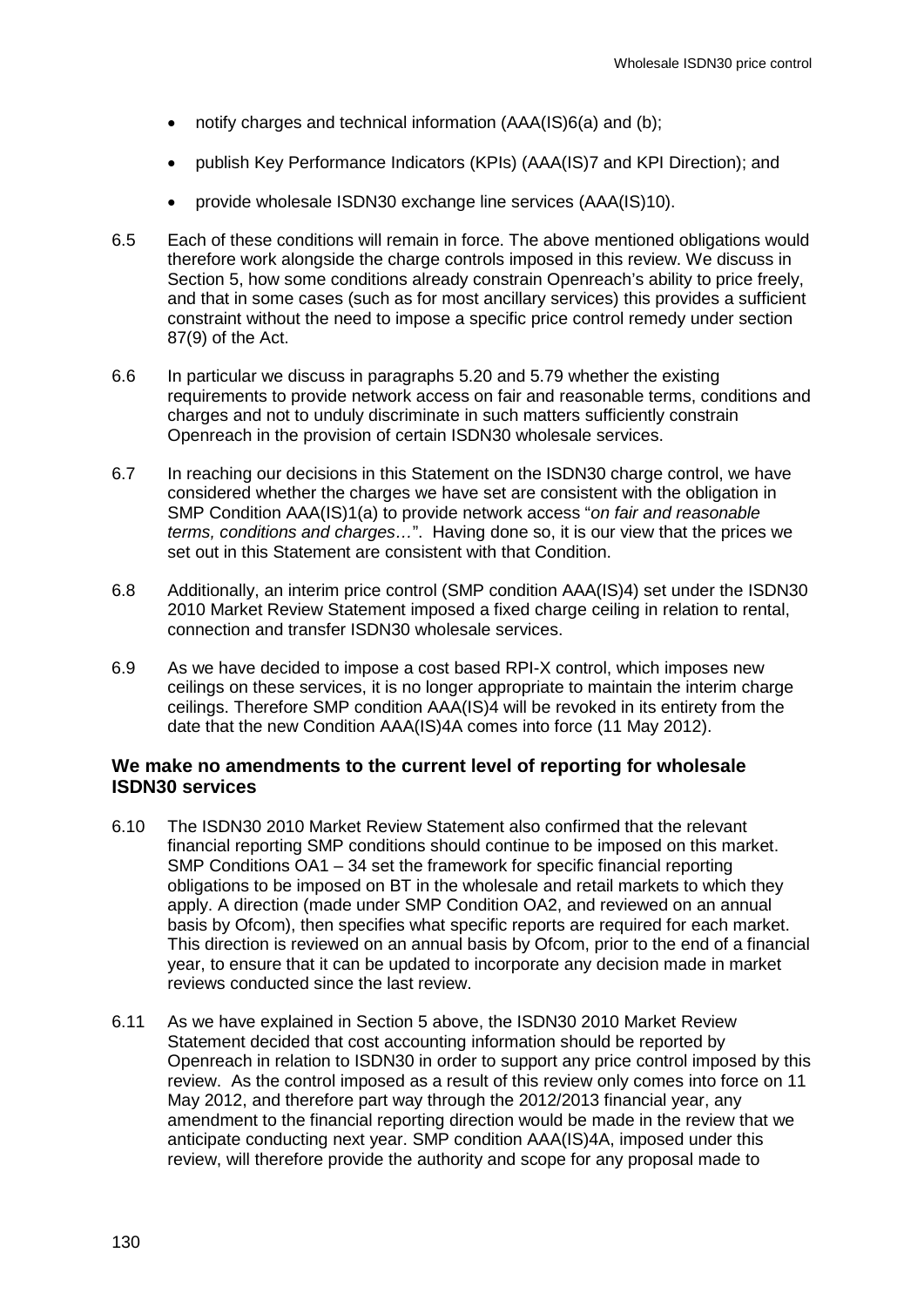amend the financial reporting direction next year, where stakeholders will get a further opportunity to comment.

6.12 This review does not therefore, make any amendments to the current level of reporting for the wholesale ISDN30 market because Openreach are required to report accounting separation data as currently specified in the financial reporting direction.

# **The Condition**

- 6.13 The new SMP services condition AAA(IS)4A has three key effects; it:
	- sets charge controls until 31 March 2014 for the services specified;
	- ensures that average charges for services subject to charge controls do not change by more than the value of 'RPI-X' as specified; and
	- requires Openreach to provide information annually to Ofcom to enable compliance monitoring.
- 6.14 Condition AAA(IS)4A is set out in full at Schedule 1 of Annex 1.

# **Basket Structure**

- 6.15 In Section 5 we have discussed our decision to set a combined basket for wholesale ISDN30 rentals and connections (with a safeguard cap on the average connection charge) and a separate basket for transfers. We have also included enhanced care services in this basket. In the same section we have also discussed our decision to set a safeguard cap on DDI services.
- 6.16 We have structured the Condition to effect those decisions:
	- The condition, at AAA(IS)4A.1(a), creates a combined basket for wholesale ISDN30 Rental Services, ISDN30 Connection Services and ISDN30 Enhanced Care Services:
		- o ISDN30 Connection Services are defined to include the separate *perinstallation* and *per-channel charges*. AAA(IS)4A.8 proposes a sub-cap of RPI+5% for the average charges for Connection Services. This would allow Openreach the freedom to set the individual per-installation and per-channel charges subject to the overall sub-cap.
		- o ISDN30 Enhanced Care Services are defined to include the separate *Service Level 3 and Service Level 4* charges (as currently provided). AAA(IS)4A.9 proposes a sub-cap of RPI+0% for each of the enhanced care service. Should Openreach replace these services, these replacement services would also be with the scope of the control.
	- We have decided that transfer services, for the reasons discussed in Section 5, should be placed in a separate basket. AAA(IS)4A.1(b) creates that single service basket subject to an RPI % safeguard cap.
	- We have decided to control each of the three separate DDI services which are identified in AAA(IS)4A.1(c), (d) and (e) as Planning, Connection and Rental services, respectively. This structure means that each charge will be subject to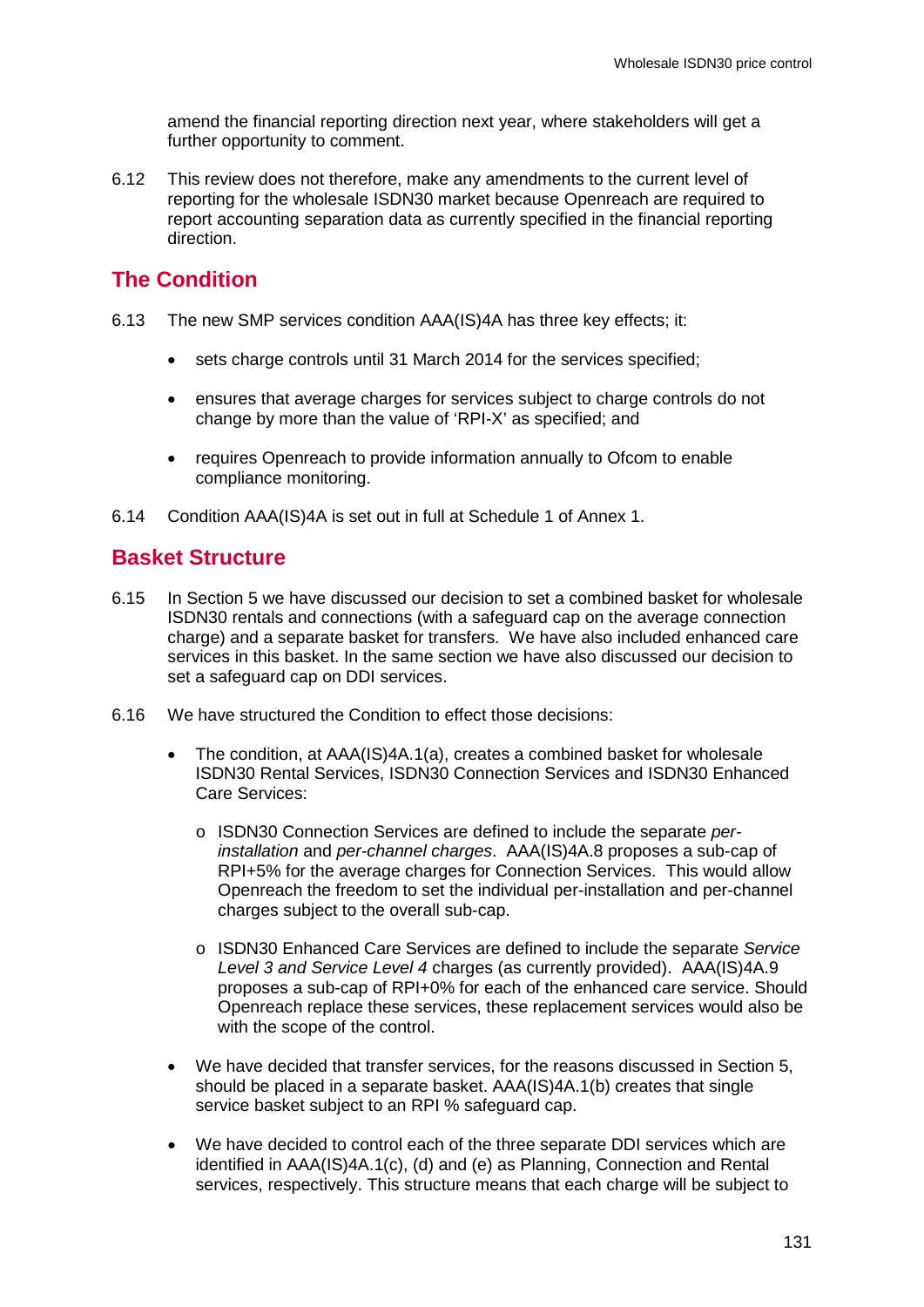an RPI % safeguard cap, such that the price of any element of the service will not be able to increase in real terms.

# **The values of X**

6.17 The values of 'X' for service or basket are set out in Table 6.1.

## **Table 6.1 Values of X and relating Conditions**

| <b>Baskets</b>                                                                                                                                                                                                                                | Control                           | <b>Condition</b>                               |
|-----------------------------------------------------------------------------------------------------------------------------------------------------------------------------------------------------------------------------------------------|-----------------------------------|------------------------------------------------|
| <b>Rental and Connections</b><br>Line rental per channel per year<br>$\blacksquare$<br>Connection charge per-installation<br>$\blacksquare$<br>Connection charge per-channel<br>Service Maintenance Level 3 and 4<br>(enhances care services) | Year 1-2<br>RPI-13.75%            | Condition AAA(IS)4A.7a                         |
| Safe-guard cap on average connection<br>price<br>Safe-guard cap on each enhanced care<br>service                                                                                                                                              | <b>RPI+5%</b><br>RPI <sub>%</sub> | Condition AAA(IS)4A.8<br>Condition AAA(IS)4A.9 |
| Transfer<br>Charge per 30 channel access bearer                                                                                                                                                                                               | Year 1-2<br>RPI <sub>%</sub>      | Condition AAA(IS)4A.7b                         |
| DDI - Planning                                                                                                                                                                                                                                | RPI %                             | Condition AAA(IS)4A.7c                         |
| Connection per DDI                                                                                                                                                                                                                            | RPI <sub>%</sub>                  | Condition AAA(IS)4A.7d                         |
| Rental per DDI                                                                                                                                                                                                                                | RPI %                             | Condition AAA(IS)4A.7e                         |

## **We have set formulae to show how the Percentage Change will be calculated for each service**

- 6.18 We have set controls on both single product services and multi product baskets. At AAA(IS)4A.3 we have set out the formula that we will use (and expect Openreach to use) to determine the Percentage Change for single service baskets.
- 6.19 In relation to multi-service baskets, as set out at AAA(IS)4A.4, the formula is necessarily more complex in order to take account of the number of products/services within the basket. As we have discussed in Section 4, we will monitor Openreach's compliance with the controls using the prior-year revenue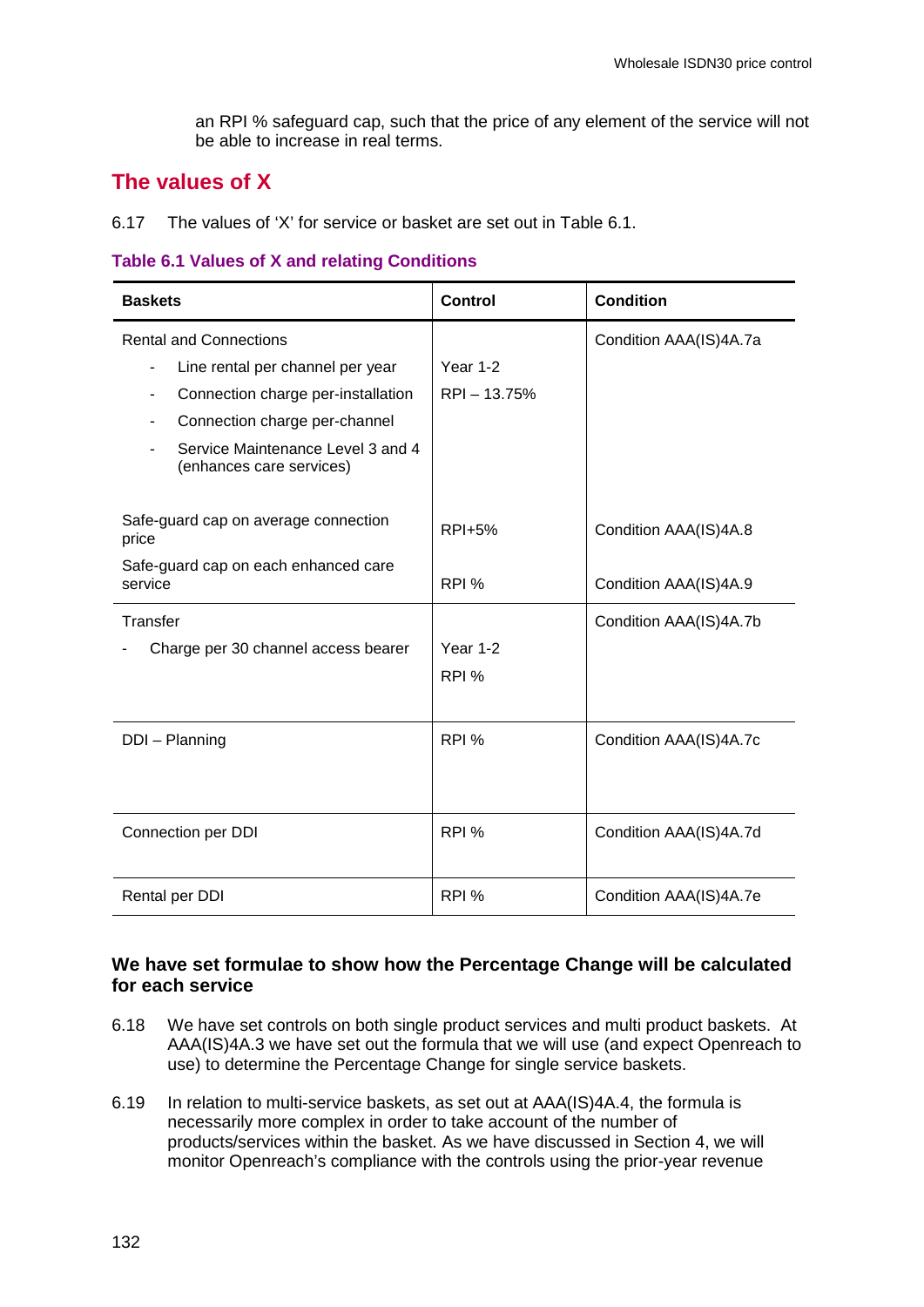weight approach. The prior year revenue weight formula is shown at AAA(IS)4A.4 in relation to the proposed basket control.

- 6.20 We have set a safe-guard cap of RPI+5% on the average connection charge. At AAA(IS)4A.8 we have set out the formula to be used based on the single basket formula, but tailored to reflect that it is the average of the per-channel and per-site charges to be controlled.
- 6.21 The formulae are consistent with the approach we have taken in previous charge controls including the recently set LLU/WLR services also provided by Openreach.
- 6.22 Additionally, we have at AAA(IS)4A.2, required that Openreach take all reasonable steps to secure that the revenue it accrues as a result of all individual Charge Changes during any Relevant Year shall be no more than that which it would have accrued had all of those Charge Changes been made on a fixed point in the year (generally, 1 April; adjusted for the First Relevant Year). In order to assist Openreach, we have set out a formula that can be used to demonstrate compliance. If more than one Charge Change was made by Openreach, they would still need to ensure that they could show that they had satisfied this obligation.

## **We will adjust the value of X in the first year**

- 6.23 The first controlled period, referred to in the Condition as the 'First Relevant Year' will be 11 May 2012 to 31 March 2013. As the Condition comes into force after 1 April 2012, we need to make a number of modifications so that it applies appropriately to the shorter period of the first.
- 6.24 We considered in the April 2011 Consultation whether to make an adjustment to the first year X or apply the control based upon prices at the start of the First Relevant Year. We proposed the former approach, consistent with the methodology adopted in setting the the WBA charge controls<sup>[390](#page-126-0)</sup>. We invited views on the alternative approach, but received no comment from any stakeholder.
- 6.25 We therefore consider it is appropriate to adjust the value of X as we proposed in the Consultation and have set the first year X on an modified basis to reflect this.
- 6.26 These modifications allow for the possibility that Openreach might change its prices between 1 April 2012 and the actual start of the new control. They are necessary in order to make sure that the value of X we set is appropriate to the level of charges at the start of the control period rather than to the level of charges on 31 March 2012. The aim will be to ensure that the effect of the control by the end of the control period is the same as it would have been, had the control come into effect on 1 April 2012. If we did not take account of price changes between 31 March 2012 and the start of the control, the value of X might be either too low or too high, resulting either in prices which were below projected cost, or which were above projected cost and so did not give the best deal for consumers.
- 6.27 The formula set out in Condition AAA(IS)4A has been designed to achieve this objective and is consistent with the WBA charge controls. This "First Year X" will be calculated by using the following formula:

 <sup>390</sup> WBA Charge Control statement published 20 July 2011 <http://stakeholders.ofcom.org.uk/binaries/consultations/823069/statement/statement.pdf>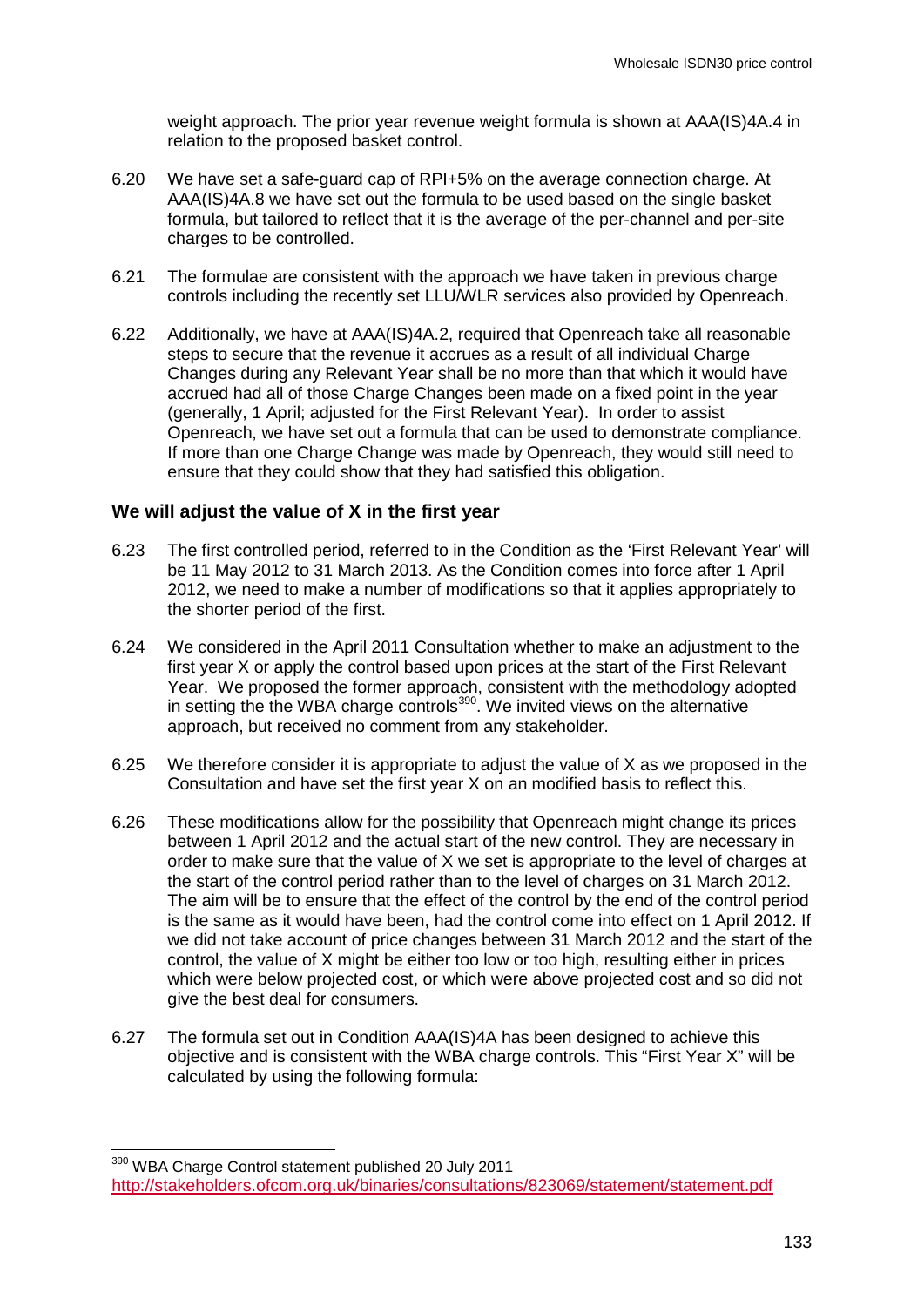*First Year X = (1+ change in RPI) – [ Sum{wi \* Pm,i} / Sum{wi \* P0,i)} ]\* (1+ change in RPI – X),* 

Where:

*wi* is the weight of the service in the basket as calculated in paragraph AAA(IS)4A.6;

*Po,i* is the published charge made by the Dominant Provider for the individual service i that forms part of the basket immediately preceding the Relevant Year, excluding any Discounts offered by the Dominant Provider;

*Pm,i* is the published charge made by the Dominant Provider for the individual service i that forms part of the basket on 1 April 2012, excluding any Discounts offered by the Dominant Provider; change in RPI is the change in the Retail Prices Index in the period of 12 months ending on 31 October 2011 expressed as a percentage (rounded to two decimal places) of that Index as at the beginning of that period; and

*X* is value set out in the relevant paragraph of AAA(IS)4A.7.

6.28 This calculation does not affect the safe-guard caps imposed on DDI services and each enhanced care service.

# **The rules that Openreach needs to follow to determine compliance with the controls**

## **Openreach is allowed to carry over differences in the average charge for a basket to the next charge control year**

- 6.29 For the main charge control baskets, namely wholesale ISDN30 Rentals and Connections, wholesale ISDN30 transfers and wholesale ISDN30 DDI baskets, Openreach will be able to carry over any price reductions it makes in excess of the requirements of the charge control for that year.
- 6.30 That is, if Openreach's average price change for these baskets at the end of the Relevant Year is lower than required by the associated RPI minus 'X' constraint, it will be able to carry over the difference into the following charge control years. This means that the benchmark for assessing Openreach's compliance with the control in the following year will be the level of charges Openreach was required to achieve, rather than the level it actually achieved.
- 6.31 Conversely, if its average charge is higher than the required level, it has to take the excess into account in the following year. These 'carry over' provisions will not apply to the sub-baskets within the main baskets, since the general expectation is for the charge levels to be lower than that required by the sub-basket conditions (i.e. where we have set a negative X, it would be necessary for at least one charge within each sub-basket to fall in real terms in order that the overall main basket condition is met).
- 6.32 Paragraphs AAA(IS)4A.5 and AAA(IS)4A.6 of the proposed condition define the 'Excess' and 'Deficiency' scenarios set out above to give effect to our intention.
- 6.33 It should also be noted that AAA(IS)4A.9 provides for the case where, in the last year of the control, if it is likely that the change in price of a controlled service (the